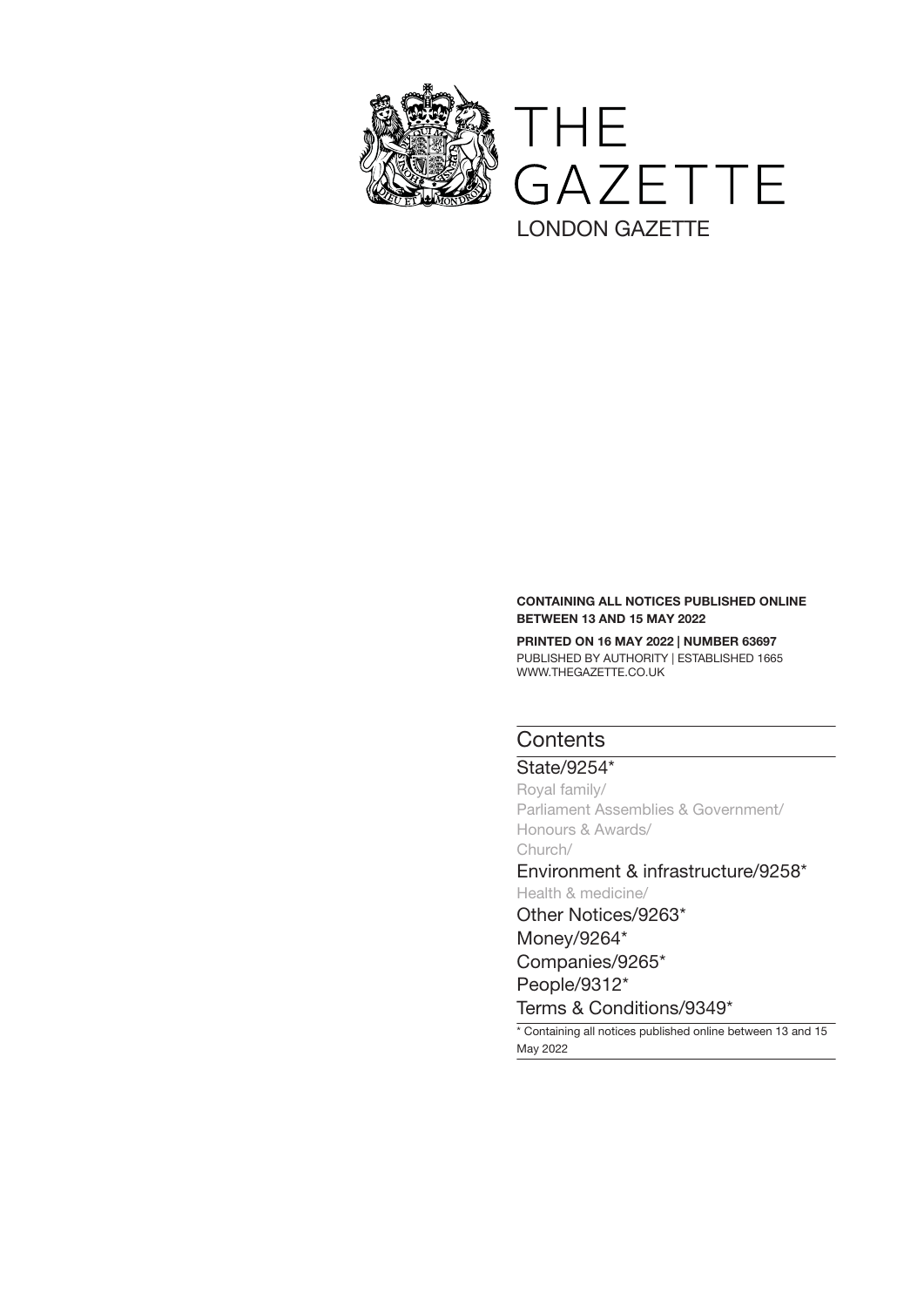# <span id="page-1-0"></span>**STATE**

# PROCLAMATIONS

# BY THE QUEEN A PROCLAMATION ALTERING THE

PROCLAMATIONS OF THE ELEVENTH DAY OF NOVEMBER 2020 AND THE TWENTY-EIGHTH DAY OF APRIL 2021 TO DETERMINE A NEW VARIATION FROM THE STANDARD WEIGHT FOR A SERIES OF FIVE POUND FINE PROOF SILVER AND FIVE POUND SILVER COINS ELIZABETH R.

Whereas under section 3(1)(cc) and (h) of the Coinage Act 1971 We have power, with the advice of Our Privy Council, by Proclamation to determine the weight and composition of coins other than gold coins or coins of silver of Our Maundy money, and the remedy to be allowed in the making of such coins, and to alter any Proclamation previously made under the said section:

And Whereas by Our Proclamations dated the eleventh day of November 2020 and the twenty-eighth day of April 2021 We determined, among other matters, the specifications and designs for a new series of coins of the denomination of five pounds in fine proof silver and five pounds in silver:

And Whereas it appears to Us desirable to determine a new variation from the standard weight for the said five pound fine proof silver and five pound coins:

We, therefore, in pursuance of the said section 3(1)(cc) and (h) and of all other powers enabling Us in that behalf, do hereby, by and with the advice of Our Privy Council, proclaim, direct and ordain as follows:

1. In paragraph 9(2)(a) of Our said Proclamation of the eleventh day of November 2020, for 'a variation from the said standard weight of an amount per coin of 0.195 grammes;' there shall be substituted: 'a variation from the said standard weight of an amount per coin of 1.1 grammes;'.

2. In paragraph 7(2)(a) of Our said Proclamation of the twenty-eighth day of April 2021, for 'a variation from the said standard weight of an amount per coin of 0.195 grammes;' there shall be substituted: 'a variation from the said standard weight of an amount per coin of 1.1 grammes;'.

3. This Proclamation shall come into force on the twelfth day of May Two thousand and twenty-two.

Given at Our Court at Windsor Castle, this eleventh day of May in the year of Our Lord Two thousand and twenty-two and in the seventyfirst year of Our Reign.

GOD SAVE THE QUEEN

(4063636)

#### BY THE QUEEN A PROCLAMATION DETERMINING THE SPECIFICATIONS AND DESIGNS FOR A NEW SERIES OF ONE HUNDRED POUND AND TWENTY-FIVE POUND GOLD COINS; A NEW SERIES OF TEN POUND AND FIVE POUND SILVER COINS; AND A NEW SERIES OF ONE HUNDRED POUND PLATINUM COINS ELIZABETH R.

Whereas under section 3(1)(a), (b), (c), (cc), (cd), (d) and (dd) of the Coinage Act 1971 We have power, with the advice of Our Privy Council, by Proclamation to determine the denomination, the design and dimensions of coins to be made at Our Mint, to determine the weight and fineness of certain gold coins, the remedy to be allowed in the making of such coins and their least current weight, and to determine the weight and composition of coins other than gold coins or coins of silver of Our Maundy money, and the remedy to be allowed in the making of such coins, to provide for the manner of measurement of the variation from the standard weight of coins, and to determine the percentage of impurities which such coins may contain:

And Whereas under section 3(1)(f) and (ff) of the Coinage Act 1971 We have power, with the advice of Our Privy Council, by Proclamation to direct that coins made at Our Mint other than gold, silver, cupro-nickel and bronze coins shall be current and that any coin shall be legal tender for the payment of any amount:

And Whereas under section 6(2) of the Coinage Act 1971 We have power, with the advice of Our Privy Council, by Proclamation to prescribe the composition of the standard trial plates to be used for determining the justness of coins of any metal other than gold, silver or cupro-nickel:

And Whereas it appears to Us desirable to order that there should be made at Our Mint a new series of coins of the denominations of one hundred pounds and twenty-five pounds in gold, a new series of coins of the denominations of ten pounds and five pounds in silver, and a new series of coins of the denomination of one hundred pounds in platinum:

We, therefore, in pursuance of the said section 3(1)(a), (b), (c), (cc), (cd), (d), (dd), (f) and (ff), the said section 6(2), and of all other powers enabling Us in that behalf, do hereby, by and with the advice of Our Privy Council, proclaim, direct and ordain as follows:

#### ONE HUNDRED POUND GOLD COIN

1. (1) A new coin of gold of the denomination of one hundred pounds shall be made, being a coin of a standard weight of 31.21 grammes, a standard diameter of 32.69 millimetres, a millesimal fineness of not less than 999.9, and being circular in shape.

(2) In the making of the said gold coin a remedy (that is, a variation from the standard weight or diameter specified above) shall be allowed of an amount not exceeding the following, that is to say:

(a) a variation from the said standard weight of an amount per coin of 0.118 grammes; and

(b) a variation from the said standard diameter of 0.125 millimetres per coin.

(3) The least current weight of the said gold coin shall be 31.06 grammes.

(4) The variation from the standard weight will be measured as the average of a sample of not more than one kilogram of the coin.

(5) The design of the said gold coin shall be as follows:

'For the obverse impression Our effigy with the inscription "· ELIZABETH II · D · G · REG · F · D · 100 POUNDS", and for the reverse a depiction of the Bull of Clarence with the inscription "BULL OF CLARENCE · 1OZ · FINE GOLD · 999.9" and the date of the year. The coin shall have a grained edge.'

# TWENTY-FIVE POUND GOLD COIN

2. (1) A new coin of gold of the denomination of twenty-five pounds shall be made, being a coin of a standard weight of 7.8 grammes, a standard diameter of 22 millimetres, a millesimal fineness of not less than 999.9, and being circular in shape.

(2) In the making of the said gold coin a remedy (that is, a variation from the standard weight or diameter specified above) shall be allowed of an amount not exceeding the following, that is to say:

(a) a variation from the said standard weight of an amount per coin of 0.024 grammes; and

(b) a variation from the said standard diameter of 0.125 millimetres per coin.

(3) The least current weight of the said gold coin shall be 7.77 grammes.

(4) The variation from the standard weight will be measured as the average of a sample of not more than one kilogram of the coin.

(5) The design of the said gold coin shall be as follows:

'For the obverse impression Our effigy with the inscription "· ELIZABETH  $II \cdot D \cdot G \cdot REG \cdot F \cdot D \cdot 25$  POUNDS", and for the reverse a depiction of the Bull of Clarence with the inscription "BULL OF CLARENCE · 1/4OZ · FINE GOLD · 999.9" and the date of the year. The coin shall have a grained edge.'

#### TEN POUND SILVER COIN

3. (1) A new coin of silver of the denomination of ten pounds shall be made, being a coin of a standard weight of 311.53 grammes, a standard diameter of 89 millimetres, a standard composition of not less than 999.9 parts per thousand fine silver, and being circular in shape.

(2) In the making of the said silver coin a remedy (that is, a variation from the standard weight or diameter specified above) shall be allowed of an amount not exceeding the following, that is to say:

(a) a variation from the said standard weight of an amount per coin of 0.566 grammes; and

(b) a variation from the said standard diameter of 0.3 millimetres per coin.

(3) The variation from the standard weight will be measured as the average of a sample of not more than one kilogram of the coin. (4) The design of the said silver coin shall be as follows:

'For the obverse impression Our effigy with the inscription "·

ELIZABETH  $II \cdot D \cdot G \cdot REG \cdot F \cdot D \cdot 10$  POUNDS", and for the reverse a depiction of the Bull of Clarence with the inscription "BULL OF CLARENCE · 10OZ · FINE SILVER · 999.9" and the date of the year. The coin shall have a grained edge.'

(5) The said silver coin shall be legal tender for payment of any amount in any part of Our United Kingdom.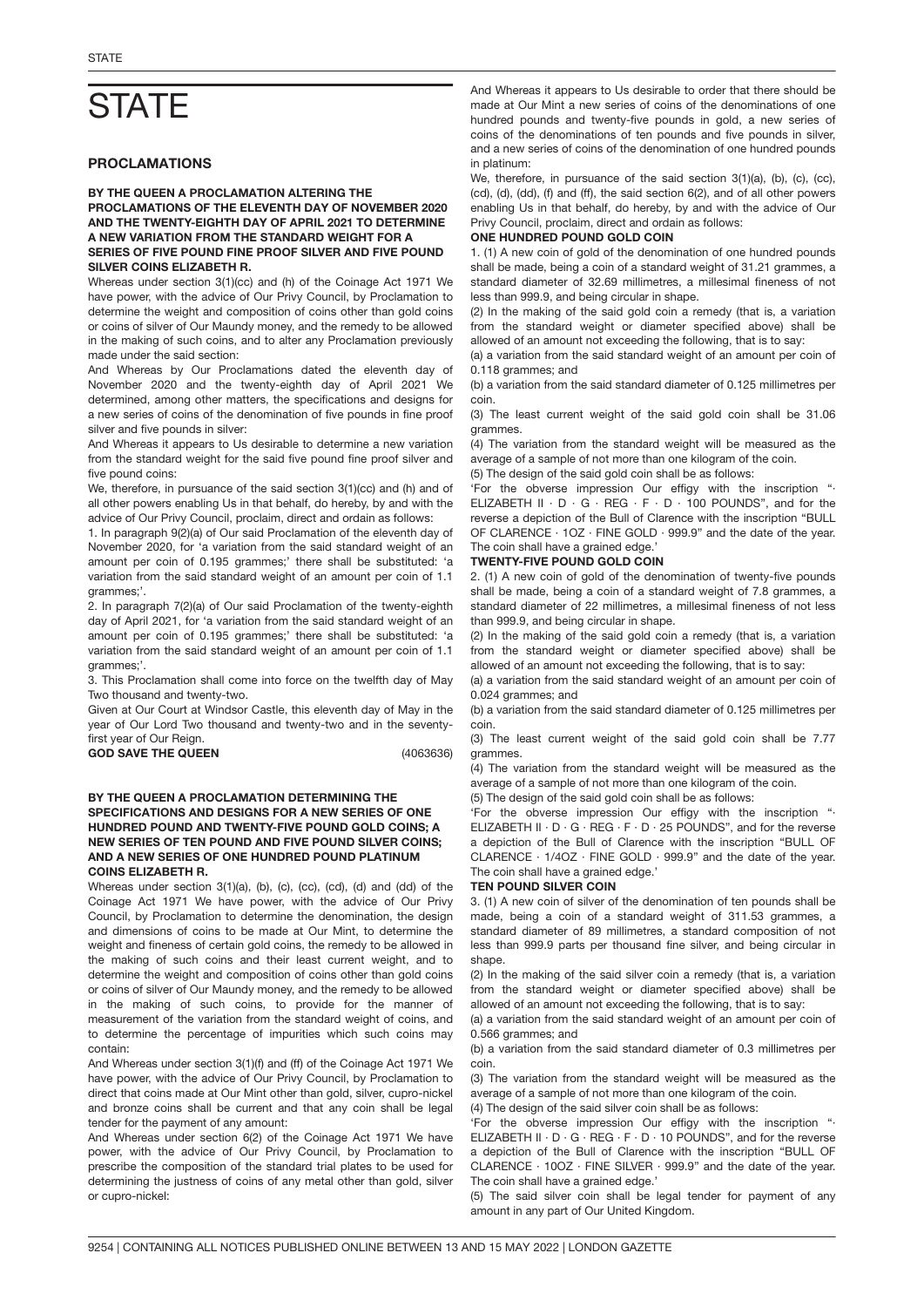#### FIVE POUND SILVER COIN

4. (1) A new coin of silver of the denomination of five pounds shall be made, being a coin of a standard weight of 62.42 grammes, a standard diameter of 38.61 millimetres, a standard composition of not less than 999.9 parts per thousand fine silver, and being circular in shape.

(2) In the making of the said silver coin a remedy (that is, a variation from the standard weight or diameter specified above) shall be allowed of an amount not exceeding the following, that is to say:

(a) a variation from the said standard weight of an amount per coin of 0.228 grammes; and

(b) a variation from the said standard diameter of 0.125 millimetres per coin.

(3) The variation from the standard weight will be measured as the average of a sample of not more than one kilogram of the coin.

(4) The design of the said silver coin shall be as follows:

'For the obverse impression Our effigy with the inscription "· ELIZABETH  $II \cdot D \cdot G \cdot REG \cdot F \cdot D \cdot 5$  POUNDS", and for the reverse the Bull of Clarence with the inscription "BULL OF CLARENCE · 2OZ · FINE SILVER· 999.9" and the date of the year. The coin shall have a grained edge.'

(5) The said silver coin shall be legal tender for payment of any amount in any part of Our United Kingdom.

#### ONE HUNDRED POUND PLATINUM COIN

5. (1) A new coin of platinum of the denomination of one hundred pounds shall be made, being a coin of a standard weight of 31.21 grammes, a standard diameter of 32.69 millimetres, and being circular in shape.

(2) In the making of the said platinum coin a remedy (that is, a variation from the standard weight or diameter specified above) shall be allowed of an amount not exceeding the following, that is to say:

(a) a variation from the said standard weight of an amount per coin of 0.12 grammes; and

(b) a variation from the said standard diameter of 0.125 millimetres per coin.

(3) The said platinum coin may contain impurities of five-tenths of one per centum.

(4) The variation from the standard weight will be measured as the average of a sample of not more than one kilogram of the coin.

(5) The composition of the standard trial plates to be used for determining the justness of the said platinum coin shall be pure platinum.

(6) The design of the said platinum coin shall be as follows:

'For the obverse impression Our effigy with the inscription "· ELIZABETH II · D · G · REG · F · D · 100 POUNDS", and for the reverse a depiction of the Bull of Clarence with the inscription "BULL OF CLARENCE · 1OZ · FINE PLATINUM · 999.5" and the date of the year. The coin shall have a grained edge.'

(7) The said platinum coin shall be current and shall be legal tender for payment of any amount in any part of Our United Kingdom.

6. This Proclamation shall come into force on the twelfth day of May Two thousand and twenty-two.

Given at Our Court at Windsor Castle, this eleventh day of May in the year of Our Lord Two thousand and twenty-two and in the seventyfirst year of Our Reign.

GOD SAVE THE QUEEN

(4063637)

#### BY THE QUEEN A PROCLAMATION DETERMINING THE SPECIFICATIONS AND DESIGNS FOR A NEW SERIES OF ONE HUNDRED POUND AND TWENTY-FIVE POUND GOLD COINS; AND A NEW SERIES OF FIVE POUND AND TWO POUND SILVER COINS ELIZABETH R.

Whereas under section 3(1)(a), (b), (c), (cc), (cd) and (d) of the Coinage Act 1971 We have power, with the advice of Our Privy Council, by Proclamation to determine the denomination, the design and dimensions of coins to be made at Our Mint, to determine the weight and fineness of certain gold coins, the remedy to be allowed in the making of such coins and their least current weight, and to determine the weight and composition of coins other than gold coins or coins of silver of Our Maundy money, and the remedy to be allowed in the making of such coins, and to provide for the manner of measurement of the variation from the standard weight of coins:

And Whereas under section 3(1)(ff) of the Coinage Act 1971 We have power, with the advice of Our Privy Council, by Proclamation to direct that any coin shall be legal tender for the payment of any amount:

And Whereas it appears to Us desirable to order that there should be made at Our Mint a new series of coins of the denominations of one hundred pounds and twenty-five pounds in gold, and a new series of coins of the denominations of five pounds and two pounds in silver:

We, therefore, in pursuance of the said section 3(1)(a), (b), (c), (cc), (cd), (d) and (ff) and of all other powers enabling Us in that behalf, do hereby, by and with the advice of Our Privy Council, proclaim, direct and ordain as follows:

#### ONE HUNDRED POUND GOLD COIN

1. (1) A new coin of gold of the denomination of one hundred pounds shall be made, being a coin of a standard weight of 31.21 grammes, a standard diameter of 32.69 millimetres, a millesimal fineness of not less than 999.9, and being circular in shape.

(2) In the making of the said gold coin a remedy (that is, a variation from the standard weight or diameter specified above) shall be allowed of an amount not exceeding the following, that is to say:

(a) a variation from the said standard weight of an amount per coin of 0.12 grammes; and

(b) a variation from the said standard diameter of 0.125 millimetres per coin.

(3) The least current weight of the said gold coin shall be 31.06 grammes.

(4) The variation from the standard weight will be measured as the average of a sample of not more than one kilogram of the coin.

(5) The design of the said gold coin shall be as follows:

'For the obverse impression Our effigy with the inscription "· ELIZABETH II · D · G · REG · F · D · 100 POUNDS ·" and the date of the year, and for the reverse a depiction of the Mayflower with the inscription "THE MAYFLOWER" accompanied by "PLYMOUTH" and "CAPE COD". The coin shall have a grained edge.'

#### TWENTY-FIVE POUND GOLD COIN

2. (1) A new coin of gold of the denomination of twenty-five pounds shall be made, being a coin of a standard weight of 7.8 grammes, a standard diameter of 22 millimetres, a millesimal fineness of not less than 999.9, and being circular in shape.

(2) In the making of the said gold coin a remedy (that is, a variation from the standard weight or diameter specified above) shall be allowed of an amount not exceeding the following, that is to say:

(a) a variation from the said standard weight of an amount per coin of 0.024 grammes; and

(b) a variation from the said standard diameter of 0.125 millimetres per coin.

(3) The least current weight of the said gold coin shall be 7.77 grammes.

(4) The variation from the standard weight will be measured as the average of a sample of not more than one kilogram of the coin.

(5) The design of the said gold coin shall be as follows:

(a) 'For the obverse impression Our effigy with the inscription "· ELIZABETH  $II \cdot D \cdot G \cdot REG \cdot F \cdot D \cdot 25$  POUNDS  $\cdot$ " and the date of the year, and for the reverse a depiction of the Mayflower with the inscription "THE MAYFLOWER" accompanied by "PLYMOUTH" and "CAPE COD"; or

(b) 'For the obverse impression Our effigy with the inscription "· ELIZABETH II · D · G · REG · F · D · 25 POUNDS", and for the reverse a depiction of the Mayflower with the inscription "THE MAYFLOWER" accompanied by "PLYMOUTH" (the date of the year) 1/4 OZ FINE GOLD 999.9 CAPE COD'; or

(c) 'For the obverse impression Our effigy with the inscription "· ELIZABETH  $II \cdot D \cdot G \cdot REG \cdot F \cdot D \cdot 25$  POUNDS", and for the reverse a depiction of Franklin Roosevelt and Winston Churchill in front of the flags of the United States of America and the United Kingdom with the inscription "UNITED STATES - UNITED KINGDOM" and "A SPECIAL RELATIONSHIP ∙ (the date of the year) ∙ 1/4OZ FINE GOLD 999.9".

The coin shall have a grained edge.'

## FIVE POUND SILVER COIN

3. (1) A new coin of silver of the denomination of five pounds shall be made, being a coin of a standard weight of 62.86 grammes, a standard diameter of 40 millimetres, a standard composition of not less than 999 parts per thousand fine silver, and being circular in shape.

(2) In the making of the said silver coin a remedy (that is, a variation from the standard weight or diameter specified above) shall be allowed of an amount not exceeding the following, that is to say:

(a) a variation from the said standard weight of an amount per coin of 0.784 grammes; and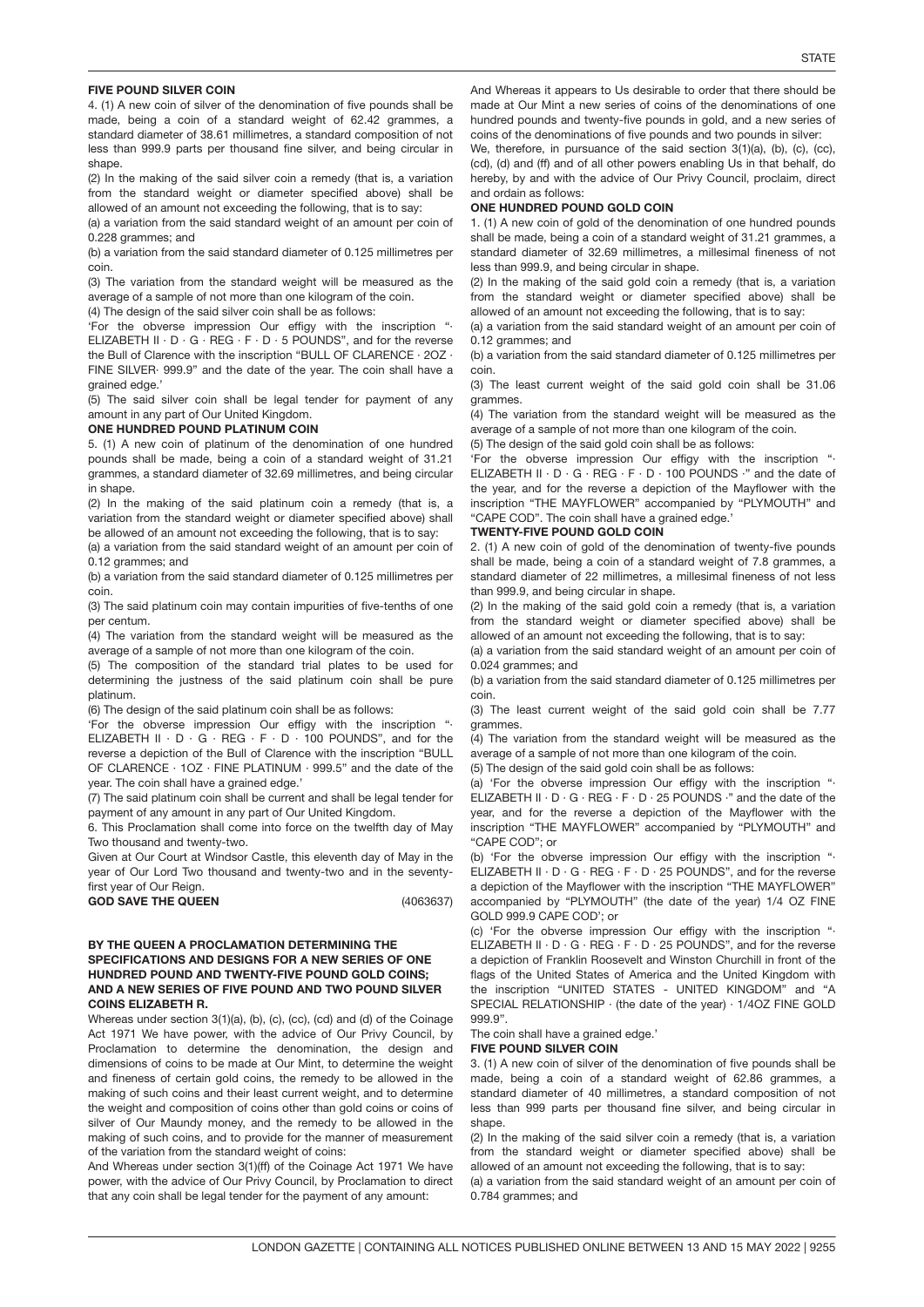(b) a variation from the said standard diameter of 0.125 millimetres per coin.

(3) The variation from the standard weight will be measured as the average of a sample of not more than one kilogram of the coin.

(4) The design of the said silver coin shall be as follows:

'For the obverse impression Our effigy with the inscription "· ELIZABETH  $II \cdot D \cdot G \cdot REG \cdot F \cdot D \cdot 5$  POUNDS  $\cdot$ " and the date of the year, and for the reverse a depiction of the Mayflower with the inscription "THE MAYFLOWER" accompanied by "PLYMOUTH" and "CAPE COD". The coin shall have a grained edge.'

(5) The said silver coin shall be legal tender for payment of any amount in any part of Our United Kingdom.

#### TWO POUND SILVER COIN

4. (1) A new coin of silver of the denomination of two pounds shall be made, being a coin of a standard weight of 31.21 grammes, a standard diameter of 38.61 millimetres, a standard composition of not less than 999 parts per thousand fine silver, and being circular in shane

(2) In the making of the said silver coin a remedy (that is, a variation from the standard weight or diameter specified above) shall be allowed of an amount not exceeding the following, that is to say:

(a) a variation from the said standard weight of an amount per coin of 0.12 grammes; and

(b) a variation from the said standard diameter of 0.125 millimetres per coin.

(3) The variation from the standard weight will be measured as the average of a sample of not more than one kilogram of the coin.

(4) The design of the said silver coin shall be either:

(a) 'For the obverse impression Our effigy with the inscription "· ELIZABETH II · D · G · REG · F · D · 2 POUNDS ·" and the date of the year, and for the reverse a depiction of the Mayflower with the inscription "THE MAYFLOWER" accompanied by "PLYMOUTH" and "CAPE COD"; or

(b) 'For the obverse impression Our effigy with the inscription "· ELIZABETH II · D · G · REG · F · D · 2 POUNDS", and for the reverse a depiction of the Mayflower with the inscription "THE MAYFLOWER" accompanied by "PLYMOUTH (the date of the year) 1OZ FINE SILVER 999 CAPE COD"; or

(c) 'For the obverse impression Our effigy with the inscription "· ELIZABETH II · D · G · REG · F · D · 2 POUNDS", and for the reverse a depiction of Franklin Roosevelt and Winston Churchill in front of the flags of the United States of America and the United Kingdom with the inscription "UNITED STATES - UNITED KINGDOM" and "A SPECIAL RELATIONSHIP ∙ (the date of the year) ∙ 1OZ FINE SILVER 999".

The coin shall have a grained edge.'

(5) The said silver coin shall be legal tender for payment of any amount in any part of Our United Kingdom.

5. This Proclamation shall come into force on the twelfth day of May Two thousand and twenty-two.

Given at Our Court at Windsor Castle, this eleventh day of May in the year of Our Lord Two thousand and twenty-two and in the seventyfirst year of Our Reign.

|  |  |  | <b>GOD SAVE THE QUEEN</b> |  |
|--|--|--|---------------------------|--|
|--|--|--|---------------------------|--|

(4063638)

#### BY THE QUEEN A PROCLAMATION DETERMINING THE SPECIFICATIONS AND DESIGNS FOR A NEW SERIES OF TWO HUNDRED POUND, ONE HUNDRED POUND AND TWENTY-FIVE POUND GOLD COINS; A NEW SERIES OF FIVE POUND AND TWO POUND SILVER COINS; AND A NEW SERIES OF FIVE POUND CUPRO-NICKEL COINS ELIZABETH R.

Whereas under section 3(1)(a), (b), (c), (cc), (cd),(d) and (dd) of the Coinage Act 1971 We have power, with the advice of Our Privy Council, by Proclamation to determine the denomination, the design and dimensions of coins to be made at Our Mint, to determine the weight and fineness of certain gold coins, the remedy to be allowed in the making of such coins and their least current weight, and to determine the weight and composition of coins other than gold coins or coins of silver of Our Maundy money, and the remedy to be allowed in the making of such coins, to provide for the manner of measurement of the variation from the standard weight of coins, and to determine the percentage of impurities which such coins may contain:

And Whereas under section 3(1)(ff) of the Coinage Act 1971 We have power, with the advice of Our Privy Council, by Proclamation to direct that any coin shall be legal tender for the payment of any amount:

And Whereas it appears to Us desirable to order that there should be made at Our Mint a new series of coins of the denominations of two hundred pounds, one hundred pounds and twenty-five pounds in gold, a new series of coins of the denominations of five pounds and two pounds in silver, and a new series of coins of the denomination of five pounds in cupro-nickel:

We, therefore, in pursuance of the said section 3(1)(a), (b), (c), (cc), (cd), (d), (dd) and (ff) and of all other powers enabling Us in that behalf, do hereby, by and with the advice of Our Privy Council, proclaim, direct and ordain as follows:

#### TWO HUNDRED POUND GOLD COIN

1. (1) A new coin of gold of the denomination of two hundred pounds shall be made, being a coin of a standard weight of 62.42 grammes, a standard diameter of 40 millimetres, a millesimal fineness of not less than 999.9, and being circular in shape.

(2) In the making of the said gold coin a remedy (that is, a variation from the standard weight, diameter or fineness specified above) shall be allowed of an amount not exceeding the following, that is to say:

(a) a variation from the said standard weight of an amount per coin of 0.24 grammes;

(b) a variation from the said standard diameter of 0.125 millimetres per coin; and

(c) a variation from the said millesimal fineness of two per mille.

(3) The least current weight of the said gold coin shall be 62.12 grammes.

(4) The variation from the standard weight will be measured as the average of a sample of not more than one kilogram of the coin.

(5) The design of the said gold coin shall be as follows:

'For the obverse impression Our effigy with the inscription "· ELIZABETH II · D · G · REG · F · D · 200 POUNDS", and for the reverse a depiction of King Arthur with the inscription "KING ARTHUR MYTHS AND LEGENDS  $\cdot$ " and the date of the year. The coin shall have a grained edge.

## ONE HUNDRED POUND GOLD COIN

2. (1) A new coin of gold of the denomination of one hundred pounds shall be made, being a coin of a standard weight of 31.21 grammes, a standard diameter of 32.69 millimetres, a millesimal fineness of not less than 999.9, and being circular in shape.

(2) In the making of the said gold coin a remedy (that is, a variation from the standard weight or diameter specified above) shall be allowed of an amount not exceeding the following, that is to say:

(a) a variation from the said standard weight of an amount per coin of 0.12 grammes; and

(b) a variation from the said standard diameter of 0.125 millimetres per coin.

(3) The least current weight of the said gold coin shall be 31.06 grammes.

(4) The variation from the standard weight will be measured as the average of a sample of not more than one kilogram of the coin.

(5) The design of the said gold coin shall be as follows:

'For the obverse impression Our effigy with the inscription "· ELIZABETH  $II \cdot D \cdot G \cdot REG \cdot F \cdot D \cdot 100$  POUNDS", and for the reverse either:

(a) a depiction of King Arthur with the inscription "KING ARTHUR MYTHS AND LEGENDS ·" and the date of the year; or

(b) a depiction of King Arthur with the inscription "KING ARTHUR · 1OZ · FINE GOLD · 999.9 ·" and the date of the year.

#### The coin shall have a grained edge.'

#### TWENTY-FIVE POUND GOLD COIN

3. (1) A new coin of gold of the denomination of twenty-five pounds shall be made, being a coin of a standard weight of 7.8 grammes, a standard diameter of 22 millimetres, a millesimal fineness of not less than 999.9, and being circular in shape.

(2) In the making of the said gold coin a remedy (that is, a variation from the standard weight or diameter specified above) shall be allowed of an amount not exceeding the following, that is to say:

(a) a variation from the said standard weight of an amount per coin of 0.024 grammes; and

(b) a variation from the said standard diameter of 0.125 millimetres per coin.

(3) The least current weight of the said gold coin shall be 7.77 grammes.

(4) The variation from the standard weight will be measured as the average of a sample of not more than one kilogram of the coin. (5) The design of the said gold coin shall be as follows:

9256 | CONTAINING ALL NOTICES PUBLISHED ONLINE BETWEEN 13 AND 15 MAY 2022 | LONDON GAZETTE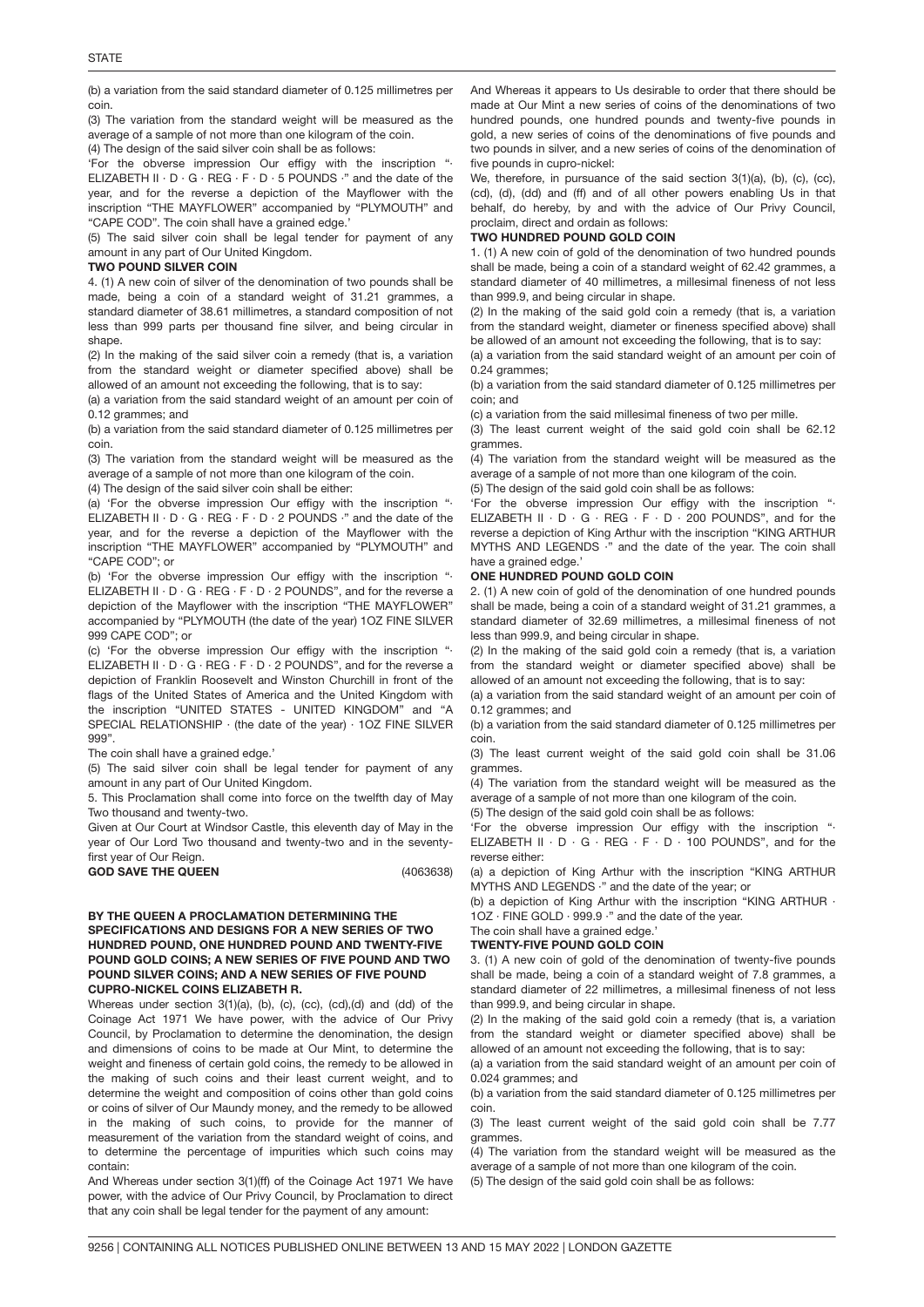'For the obverse impression Our effigy with the inscription "· ELIZABETH  $II \cdot D \cdot G \cdot REG \cdot F \cdot D \cdot 25$  POUNDS", and for the reverse a depiction of King Arthur with the inscription "KING ARTHUR MYTHS AND LEGENDS  $\cdot$ " and the date of the year. The coin shall have a grained edge.

#### FIVE POUND SILVER COIN

4. (1) A new coin of silver of the denomination of five pounds shall be made, being a coin of a standard weight of 62.86 grammes, a standard diameter of 40 millimetres, a standard composition of not less than 999 parts per thousand fine silver, and being circular in shape.

(2) In the making of the said silver coin a remedy (that is, a variation from the standard weight or diameter specified above) shall be allowed of an amount not exceeding the following, that is to say:

(a) a variation from the said standard weight of an amount per coin of 0.784 grammes; and

(b) a variation from the said standard diameter of 0.125 millimetres per coin.

(3) The variation from the standard weight will be measured as the average of a sample of not more than one kilogram of the coin.

(4) The design of the said silver coin shall be as follows:

'For the obverse impression Our effigy with the inscription "· ELIZABETH  $II \cdot D \cdot G \cdot REG \cdot F \cdot D \cdot 5$  POUNDS", and for the reverse a depiction of King Arthur with the inscription "KING ARTHUR MYTHS AND LEGENDS  $\cdot$ " and the date of the year. The coin shall have a grained edge.'

(5) The said silver coin shall be legal tender for payment of any amount in any part of Our United Kingdom.

#### TWO POUND SILVER COIN

5. (1) A new coin of silver of the denomination of two pounds shall be made, being a coin of a standard weight of 31.21 grammes, a standard diameter of 38.61 millimetres, a standard composition of not less than 999 parts per thousand fine silver, and being circular in shane

(2) In the making of the said silver coin a remedy (that is, a variation from the standard weight or diameter specified above) shall be allowed of an amount not exceeding the following, that is to say:

(a) a variation from the said standard weight of an amount per coin of 0.12 grammes; and

(b) a variation from the said standard diameter of 0.125 millimetres per coin.

(3) The variation from the standard weight will be measured as the average of a sample of not more than one kilogram of the coin.

(4) The design of the said silver coin shall be as follows:

'For the obverse impression Our effigy with the inscription "· ELIZABETH  $II \cdot D \cdot G \cdot REG \cdot F \cdot D \cdot 2$  POUNDS", and for the reverse either:

(a) a depiction of King Arthur with the inscription "KING ARTHUR MYTHS AND LEGENDS ·" and the date of the year; or

(b) a depiction of King Arthur with the inscription "KING ARTHUR · 1OZ · FINE SILVER · 999 ·" and the date of the year.

The coin shall have a grained edge.

(5) The said silver coin shall be legal tender for payment of any amount in any part of Our United Kingdom.

#### FIVE POUND CUPRO-NICKEL COIN

6. (1) A new coin of cupro-nickel of the denomination of five pounds shall be made, being a coin of a standard weight of 28.28 grammes, a standard diameter of 38.61 millimetres, a standard composition of seventy-five per centum copper and twenty-five per centum nickel, and being circular in shape.

(2) In the making of the said cupro-nickel coin a remedy (that is, a variation from the standard weight, diameter or composition specified above) shall be allowed of an amount not exceeding the following, that is to say:

(a) a variation from the said standard weight of an amount per coin of 0.852 grammes;

(b) a variation from the said standard diameter of 0.125 millimetres per coin; and

(c) a variation from the said standard composition of two per centum copper and two per centum nickel.

(3) The said cupro-nickel coin may contain impurities of three-quarters of one per centum.

(4) The variation from the standard weight will be measured as the average of a sample of not more than one kilogram of the coin.

(5) The design of the said cupro-nickel coin shall be as follows:

'For the obverse impression Our effigy with the inscription "· ELIZABETH  $II \cdot D \cdot G \cdot REG \cdot F \cdot D \cdot 5$  POUNDS" and for the reverse a depiction of King Arthur with the inscription "KING ARTHUR MYTHS AND LEGENDS" and the date of the year. The coin shall have a grained edge.'

(6) The said cupro-nickel coin shall be legal tender for payment of any amount in any part of Our United Kingdom.

7. This Proclamation shall come into force on the twelfth day of May Two thousand and twenty-two.

Given at Our Court at Windsor Castle, this eleventh day of May in the year of Our Lord Two thousand and twenty-two and in the seventyfirst year of Our Reign.

GOD SAVE THE QUEEN

(4063639)

# Departments of State

#### CROWN OFFICE

Earl Marshal, The College of Arms, Queen Victoria Street, London (4070444) EC4V 4BT. 10th May 2022. The Queen has been graciously pleased to condescend to the appointment of Anne Elizabeth Curry as Arundel Herald of Arms Extraordinary.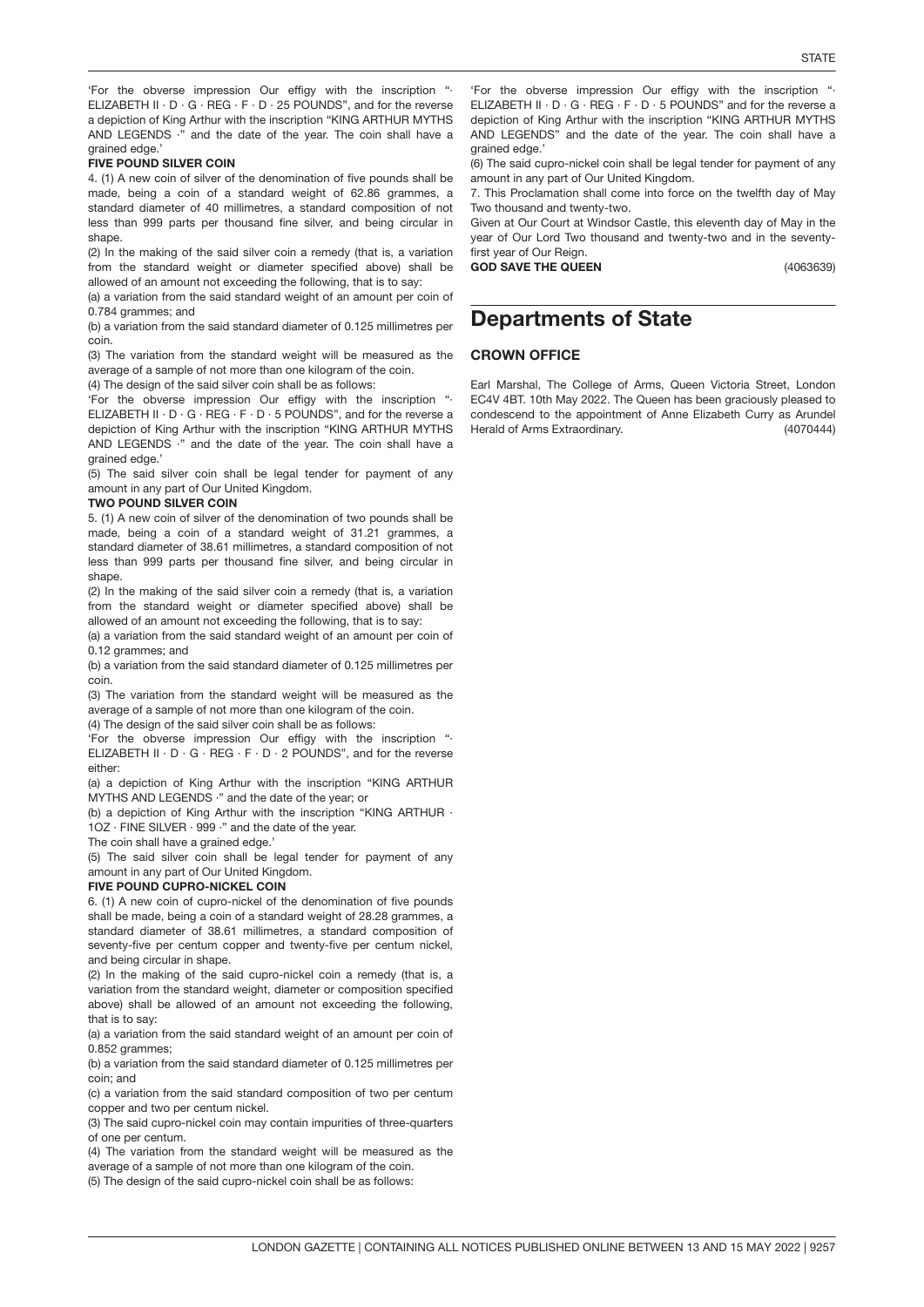# <span id="page-5-0"></span>ENVIRONMENT & INFRASTRUCTURE

# ENERGY

#### PETROLEUM ACT 1998 NOTICE OF THE ISSUE OF A SUBMARINE PIPELINE WORKS AUTHORISATION

The Oil and Gas Authority gives notice that it has decided to issue, and in consequence has issued, a works authorisation to be held by IOG UK LTD whose address is 6th Floor, 60 Gracechurch Street, London, United Kingdom, EC3V 0HR for the construction and use of a pipeline between the Southwark Platform and the 24" Valve Skid at Blythe.

Except with the consent of the Oil and Gas Authority, the 609.6 Millimetre Production pipeline shall only be used to convey Gas/ Condensate.

The pipeline may be used by the Holder and with the Holder's agreement, and with the consent of the Oil and Gas Authority, by other persons.

ODE Asset Management Limited have been appointed Operator of the pipeline.

*MALCOLM COWIE*

North Sea Transition Authority

(4070442)

# Planning

# TOWN PLANNING

# DEPARTMENT FOR TRANSPORT TOWN AND COUNTRY PLANNING ACT 1990

The Secretary of State gives notice of an Order made under Section 247 of the above Act entitled "The Stopping up of Highway (North East) (No.11) Order 2022" authorising the stopping up of an irregular shaped area of Fawcett Street, consisting footway, at Ashbrooke in the City of Sunderland to enable development as permitted by Sunderland City Council, under reference 21/02747/LP3.

Copies of the Order may be obtained, free of charge, from the Secretary of State, National Transport Casework Team, Tyneside House, Skinnerburn Road, Newcastle Business Park, Newcastle upon Tyne NE4 7AR or nationalcasework@dft.gov.uk (quoting NATTRAN/NE/S247/5014. They may also be inspected during normal opening hours at Sunderland City Council, City Hall, Plater Way, Sunderland, SR1 3AA.

Any person aggrieved by or desiring to question the validity of or any provision within the Order, on the grounds that it is not within the powers of the above Act or that any requirement or requiation made has not been complied with, may, within 6 weeks of 16 May 2022 apply to the High Court for the suspension or quashing of the Order or of any provision included.

*D Hoggins,* Casework Manager

(4070464)

# DEPARTMENT FOR TRANSPOR<mark>T</mark>

# TOWN AND COUNTRY PLANNING ACT 1990

The Secretary of State gives notice of an Order made under Section 247 of the above Act entitled "The Stopping up of Highway (North East) (No.10) Order 2022" authorising the stopping up of a length of the unnamed Footpath emanating from Castle Square, at Backworth, Newcastle upon Tyne in North Tyneside to enable development as permitted by North Tyneside Council under reference 19/01674/FUL.

Copies of the Order may be obtained, free of charge, from the Secretary of State, National Transport Casework Team, Tyneside House, Skinnerburn Road, Newcastle Business Park, Newcastle upon Tyne NE4 7AR or nationalcasework@dft.gov.uk (quoting NATTRAN/NE/S247/4999. They may also be inspected during normal opening hours at Post Office, 1 Ashbourne Close, Backworth, Newcastle upon Tyne NE27 OJU.

Any person aggrieved by or desiring to question the validity of or any provision within the Order, on the grounds that it is not within the powers of the above Act or that any requirement or regulation made has not been complied with, may, within 6 weeks of 13 May 2022 apply to the High Court for the suspension or quashing of the Order or of any provision included.

*S Zamenzadeh,* Casework Manager

(4070466)

### WELSH GOVERNMENT

#### TOWN AND COUNTRY PLANNING ACT 1990 THE STOPPING UP OF HIGHWAYS (UN-NAMED HIGHWAY, NORTH OF ALBERT WALK, CANTON, CARDIFF) ORDER 2022

The Welsh Ministers have made an Order under section 247 of the Town and Country Planning Act 1990 ("the 1990 Act") to authorise the stopping up of the lengths of highway described in Schedule 1 to this Notice and to provide the new lengths of highway described in Schedule 2 to this Notice. The stopping up is authorised only in order to enable the development to be carried out in accordance with planning permission granted under Part 3 of the 1990 Act by the Council of the City and County of Cardiff on 07 February 2022 with reference number 21/01806/MJR described in Schedule 3 to this Notice.

The Stopping Up of Highways (Un-named Highway, North of Albert Walk, Canton, Cardiff) Order 2022 ("the Order") ceases to have effect if planning permission in respect of the development expires or is revoked.

Copies of the Order and the deposited plan may be inspected free of charge during normal opening hours at Canton Library, Library Street, Canton, Cardiff CF5 1QD. Alternatively, copies may be obtained free of charge from the address below quoting reference qA1504250, or viewed online on the Welsh Government's website at https:// gov.wales/stopping-orders.

If a person is aggrieved by the Order, on the ground that:

a. it is not within the powers of the Act; or

b. a procedural requirement of the Act has not been complied with;

that person may, within 6 weeks of 13 May 2022 make an application for the purpose to the High Court.

A copy of this Notice in larger print can be obtained from Orders Branch, Transport, Welsh Government, Cathays Park, Cardiff CF10 3NQ.

*P HUISH*

**Transport** 

Welsh Government SCHEDULE 1

#### (All measurements are approximate) Lengths of highway to be stopped up

1. An irregularly shaped length of highway located adjacent to and north of Albert Walk, in Canton, Cardiff having a total area of 219 square metres, shown by zebra hatching and given the reference 'A' on the deposited plan.

2. A rectangular shaped length of highway located adjacent to and north of Picton Place, in Canton, Cardiff having a total area of 3 square metres, shown by zebra hatching and given the reference 'B' on the deposited plan.

3. A rectangular shaped length of highway located adjacent to and west of Albert Street, in Canton, Cardiff having a total area of 3 square metres, shown by zebra hatching and given the reference 'C' on the deposited plan.

4. An rectangular shaped length of highway located adjacent to and west of Albert Walk, in Canton, Cardiff having a total area of 7 square metres, shown by zebra hatching and given the reference 'D' on the deposited plan.

#### SCHEDULE 2

#### (All measurements are approximate)

#### New lengths of highway to be provided

1. An irregularly shaped length of highway located to the west of Albert Street, in Canton, Cardiff having a total area of 428 square metres, shown by stipple marking and given the reference 'W' on the deposited plan.

2. An irregularly shaped length of highway located to the east of Leckwith Road, in Canton, Cardiff having a total area of 277 square metres, shown by stipple marking and given the reference 'X' on the deposited plan.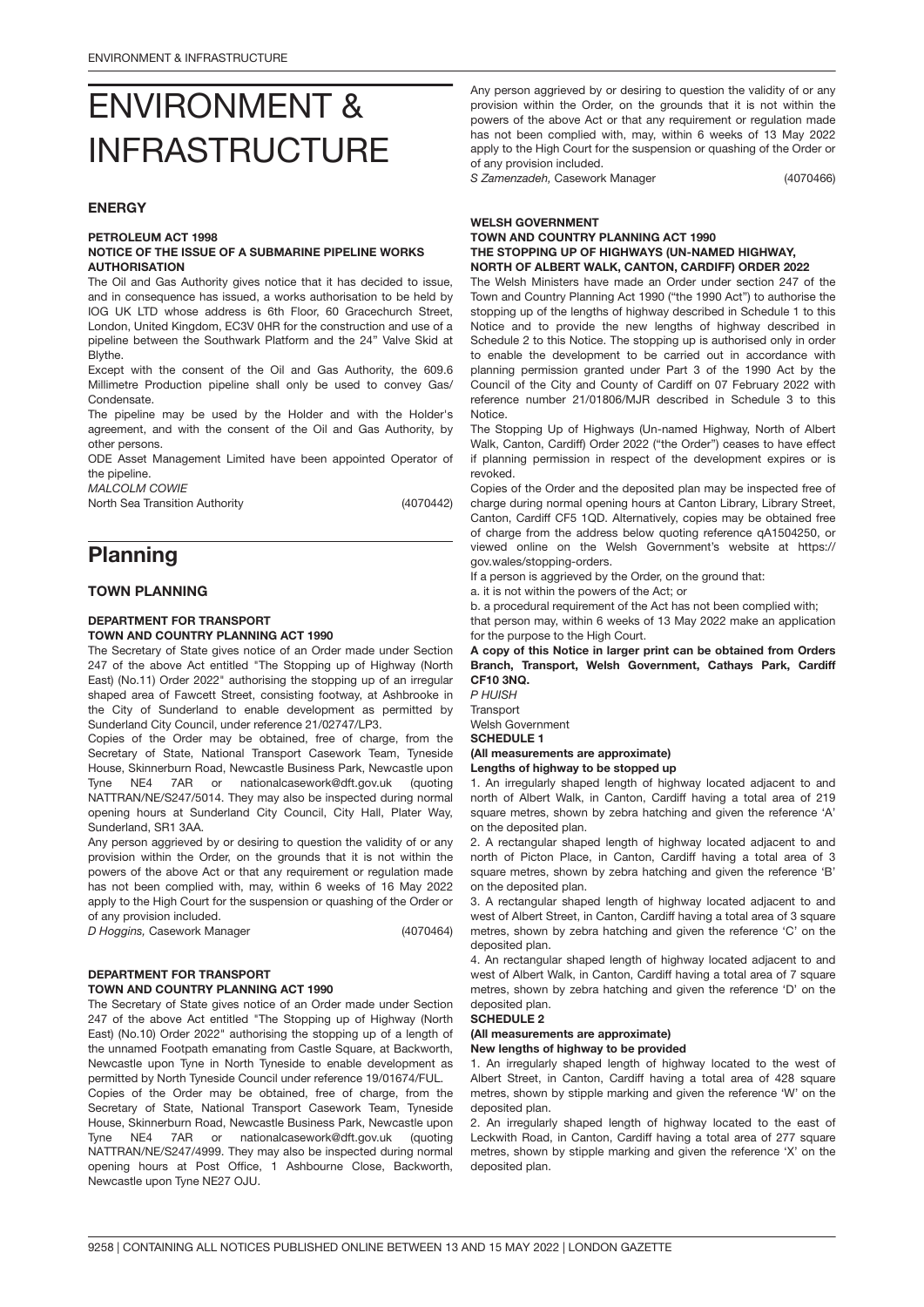3. An irregularly shaped length of highway adjoining the north kerb line of Picton Place, in Canton, Cardiff having a total area of 68 square metres, shown by stipple marking and given the reference 'Y' on the deposited plan.

4. An irregularly shaped length of highway on the footway adjoin the footway on Leckwith Road, in Canton, Cardiff having a total area of 2 square metres, shown by stipple marking and given the reference 'Z' on the deposited plan.

#### SCHEDULE 3

#### The development

Demolition of the existing Canton Community Centre, car park and muga; proposed development of community living scheme comprising of 41 flats, community hall, multi-use games areas, landscaping, sustainable drainage, cycle and car parking, improved sustainable travel infrastructure and associated works at Canton Community Hall, Leckwith Road, Riverside, Cardiff, CF11 8HG.

(4070465)

# Property & land

# PROPERTY DISCLAIMERS

#### NOTICE OF DISCLAIMER UNDER SECTION 1013 OF THE COMPANIES ACT 2006

# DISCLAIMER OF WHOLE OF THE PROPERTY

T S ref: BV22202805/1/MPC

1 In this notice the following shall apply:

Company Name: TOWN AND SUBURBAN INVESTMENTS LIMITED Company Number: 02490377

Interest: leasehold

Title number: GM611223

Property: The Property situated at 82 Sixth Avenue being the land comprised in the above mentioned title

Treasury Solicitor: The Solicitor for the Affairs of Her Majesty's Treasury of PO Box 70165, London WC1A 9HG (DX 123240 Kingsway).

In pursuance of the powers granted by Section 1013 of the Companies Act 2006, the Treasury Solicitor as nominee for the Crown (in whom the property and rights of the Company vested when the Company was dissolved) hereby disclaims the Crown`s title (if any) in the property, the vesting of the property having come to his notice on 21 February 2022.

Assistant Treasury Solicitor

10 May 2022

(4066254)

#### NOTICE OF DISCLAIMER UNDER COMMON LAW DISCLAIMER OF WHOLE OF THE PROPERTY

T S ref: BV22206134/1/MPC

In this notice the following shall apply:

Company Name: SHANN O'DONNELL - IN BANKRUPTCY Company Number:

Interest: leasehold

#### Title number: TY197974

Property: The Property situated at 14 Rectory Place, Gateshead NE8 1XN being the land comprised in the above mentioned title

Treasury Solicitor: The Solicitor for the Affairs of Her Majesty's Treasury of PO Box 70165, London WC1A 9HG (DX 123240 Kingsway).

2 The Treasury Solicitor as nominee for the Crown (in whom the property and rights of the Company vested when the Company was dissolved) hereby disclaims the Crown`s title (if any) in the property, the vesting of the property having come to his notice on 20 April 2022.

Assistant Treasury Solicitor 10 May 2022

(4066255)

#### NOTICE OF DISCLAIMER UNDER SECTION 1013 OF THE COMPANIES ACT 2006 DISCLAIMER OF WHOLE OF THE PROPERTY

T S ref: BV22206218/1/MO In this notice the following shall apply: Company Name: BKL SHOP LIMITED Company Number: 07738169 Previous Name of Company: The Bathroom and Kitchen Shop Limited Interest: leasehold Title number: CL299949

Property: The Property situated at Unit 4, Regal House, Fore Street, Saltash PL12 6JR being the land comprised in the above mentioned title

Treasury Solicitor: The Solicitor for the Affairs of Her Majesty's Treasury of PO Box 70165, London WC1A 9HG (DX 123240 Kingsway).

2 In pursuance of the powers granted by Section 1013 of the Companies Act 2006, the Treasury Solicitor as nominee for the Crown (in whom the property and rights of the Company vested when the Company was dissolved) hereby disclaims the Crown`s title (if any) in the property, the vesting of the property having come to his notice on 29 April 2022.

Assistant Treasury Solicitor 10 May 2022

(4066253)

# NOTICE OF DISCLAIMER UNDER SECTION 1013 OF THE COMPANIES ACT 2006

DISCLAIMER OF WHOLE OF THE PROPERTY T S ref: BV22206189/1/MO

1 In this notice the following shall apply:

Company Name: SJD FITNESS HARLOW LTD

Company Number: 07873805

Interest: leasehold

Title number: EX874605

Property: The Property situated at 32b Terminus Street, Harlow CM20 1EY being the land comprised in the above mentioned title

Treasury Solicitor: The Solicitor for the Affairs of Her Majesty's Treasury of PO Box 70165, London WC1A 9HG (DX 123240 Kingsway).

2 In pursuance of the powers granted by Section 1013 of the Companies Act 2006, the Treasury Solicitor as nominee for the Crown (in whom the property and rights of the Company vested when the Company was dissolved) hereby disclaims the Crown`s title (if any) in the property, the vesting of the property having come to his notice on 25 April 2022.

Assistant Treasury Solicitor 10 May 2022

(4066256)

# Roads & highways

# ROAD RESTRICTIONS

#### BARNSLEY METROPOLITAN BOROUGH COUNCIL HIGHWAYS ACT 1980 - SECTION 116 PROPOSED STOPPING UP OF HIGHWAY AT LUNDHILL ROAD FORMER BUS TURNING CIRCLE, WOMBWELL, BARNSLEY

Barnsley Metropolitan Borough Council will make application to the Magistrates' Court sitting at the Court House, Westgate, Barnsley at 2pm on 4th July 2022 for an Order authorising the stopping up of part of Lundhill Road, Wombwell, namely an area of turning circle, on the grounds the highway is not necessary for public use.

A plan showing the extent of the highway proposed to be stopped-up may be viewed on the Council's web site and at the Library @ The Lightbox, 1 The Glassworks, Barnsley, S70 1GW

ANY person who uses the affected highway or who is interested in land abutting or served by the highway or who may otherwise be aggrieved by the making of the Order has a right to attend the Court and be heard on the said application.

*J Field* Head of Legal Services P O Box 600 **Barnsley** S70 9EZ Date: 4th May 2022

(4070443)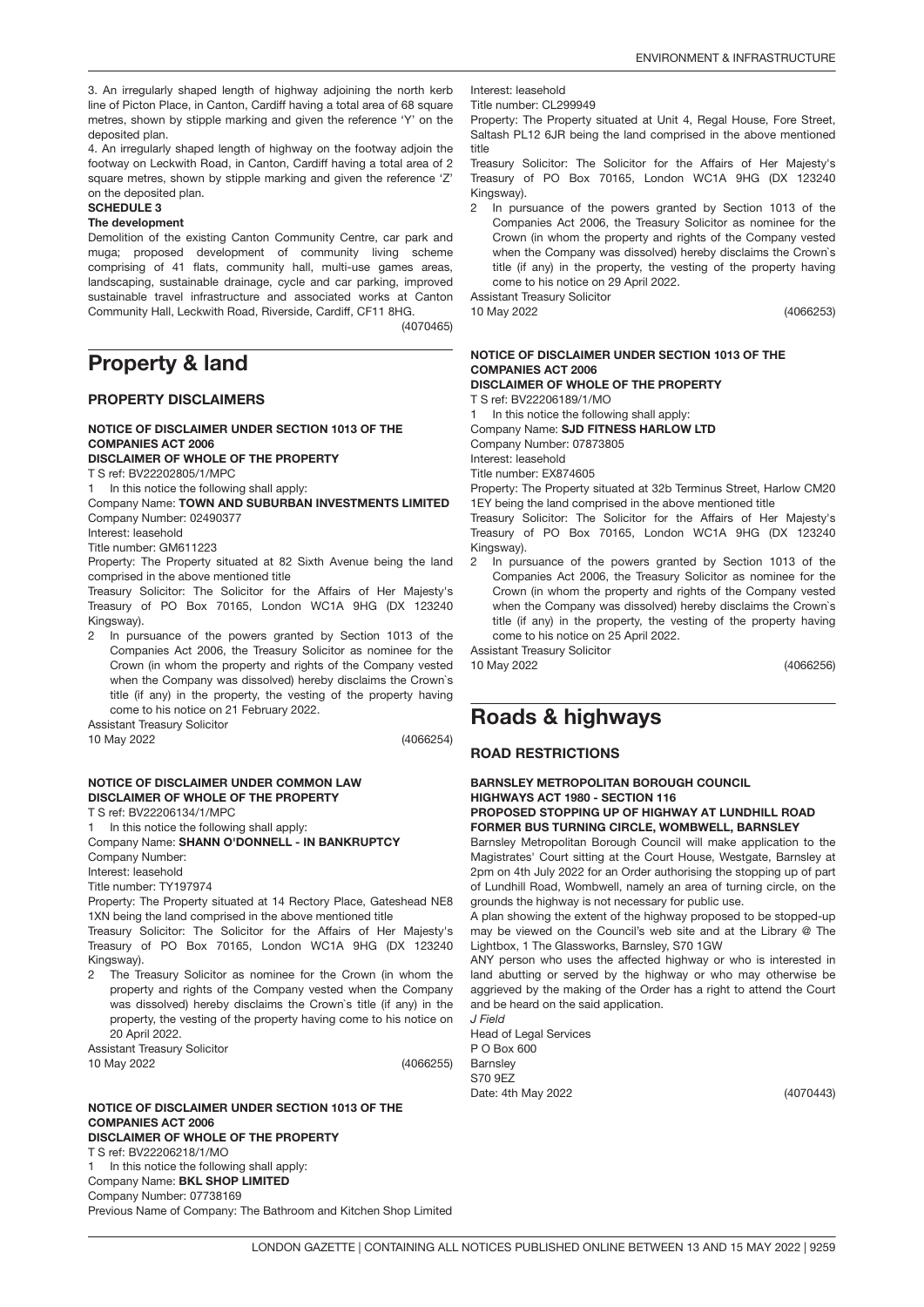#### BRIGHTON AND HOVE CITY COUNCIL ROAD TRAFFIC REGULATION ACT 1984 TEMPORARY TRAFFIC ORDER – MELBOURNE STREET, **BRIGHTON**

1. NOTICE is hereby given that Brighton & Hove City Council intend not less than seven days from the date of this notice to make an Order pursuant to powers in Section 14 of the Road Traffic Regulation Act 1984 as amended which when it comes into force will have the following effect:-

(a) The Temporary suspension of the current parking bay on Melbourne Street, Brighton, along the northern facia of property 1-31 Viaduct Lofts, for its entire length.

(b) The temporary prohibition of waiting between the hours of 07:30 -18:30, on Melbourne Street, Brighton, along the northern facia of property 1-31 Viaduct Lofts, to replace the parking bay.

(c) The temporary prohibition of waiting at any time, on Melbourne Street, Brighton, opposite the northern facia of property 1-31 Viaduct Lofts, along the entire hoarding.

2. The Order is necessary to allow construction traffic and operations for a development site.

3. Pedestrian access will be maintained.

4. This Order comes into force on 20th May 2022 for twenty-two months or until such sooner time as the works are completed, which is estimated to be 18th January 2024.

DATED 13th May 2022

*Nick Hibberd* Executive Director Economy, Environment & Culture Brighton & Hove City Council Hove Town Hall Norton Road HOVE, BN3 3BQ

(4070459)

#### LONDON BOROUGH OF HOUNSLOW GOODS VEHICLE LOADING BAY – BATH ROAD, HOUNSLOW A. THE LONDON BOROUGH OF HOUNSLOW (LOADING PLACES) (AMENDMENT NO. 51) ORDER 2022

1. The London Borough of Hounslow hereby gives notice that on 9 May 2022 it made the above Order under the Road Traffic Regulation Act 1984. The Order will come into operation on 14 May 2022.

2. The general effect of the Order will be to introduce a goods vehicle only loading bay outside No. 333 Bath Road, Hounslow which would operate "at any time", maximum stay of 40 minutes, no return for one hour.

3. Documents giving further information of the Order can be viewed for a period of six weeks from the date of this Notice online at hounslow.gov.uk by typing in the term "traffic notices" in the search bar.

4. Any person desiring to question the validity of the Order or any provision contained therein on the grounds that they are not within the relevant powers of the Road Traffic Regulation Act 1984, or that any of the relevant regulations made thereunder have not been complied with in relation to the Order may, within six weeks of the date on which the Order was made, make an application for the purpose to the High Court.

Dated 13 May 2022

*Jefferson Nwokeoma*

Assistant Director Traffic, Transport & Parking

(4070455)

# LONDON BOROUGH OF HOUNSLOW

PROVISION OF VEHICLE CROSSOVER – RENFREW ROAD, **HOUNSLOW** 

A. THE LONDON BOROUGH OF HOUNSLOW (HOUNSLOW WEST) (PARKING PLACES) (2009, NO.2) (AMENDMENT NO. 18) ORDER 2022

#### B. THE LONDON BOROUGH OF HOUNSLOW (WAITING AND LOADING RESTRICTION) (AMENDMENT NO. 305) ORDER 2022

1. The London Borough of Hounslow hereby gives notice that on 9 May 2022 it made the above Orders under the Road Traffic Regulation Act 1984. The Orders will come into operation on 14 May 2022.

2. The general effect of the Orders is to replace the parking bay outside No.27 Renfrew Road, Hounslow with a "No waiting" restriction (single yellow line) to facilitate the provision of new vehicle crossover.

3. Documents giving further information of the Orders can be viewed for a period of six weeks from the date of this Notice online at hounslow.gov.uk by typing in the term "traffic notices" in the search bar.

4. Any person desiring to question the validity of the Orders or any provision contained therein on the grounds that they are not within the relevant powers of the Road Traffic Regulation Act 1984, or that any of the relevant regulations made thereunder have not been complied with in relation to the Orders may, within six weeks of the date on which the Orders were made, make an application for the purpose to the High Court.

Dated 13 May 2022 *Jefferson Nwokeoma*

Assistant Director Traffic, & Transport & Parking

(4070456)

#### LONDON BOROUGH OF ISLINGTON EMIRATES STADIUM TRAFFIC ARRANGEMENTS THE ISLINGTON (EVENT DAYS) (PRESCRIBED ROUTES) (NO. 14) ORDER 2022

1. NOTICE IS HEREBY GIVEN that the Council of the London Borough of Islington on 12th May 2022 made the above mentioned Orders under Sections 6 and 124 of and Part IV of Schedule 9 to the Road Traffic Regulation Act 1984 as amended, and of all other powers thereunto enabling.

2. The general effect of the Order will be to maintain the existing traffic management arrangements in the vicinity of the Emirates Stadium and add the safety certificate holder to the scheme of delegation. This means the order will continue to:

(a) provide restricted access points and road closures at certain locations in Palmer Place, Prah Road, St. Thomas's Road and those roads referred to in the schedule to this Notice, that will have effect at certain times between 2 hours before the expected or actual start time of an event at the Emirates Stadium, Islington (an "event") and 1 hour after the expected or actual finish time of an event to ensure the safety of pedestrian and vehicular traffic;

(b) provide that residents and business users within the roads referred to in the Schedule to this notice are eligible to apply for an access permit that will allow vehicles access between 2 hours and 1 hour before the expected or actual start time of an event, to certain of the roads referred to in the Schedule to this notice; and

(c) provide that vehicles displaying an access permit will be able to access Arvon Road, Horsell Road and Ronalds Road between 2 hours before and 15 minutes before an event start time and between 15 minutes before and up to 1 hour after an event finish time.

3. A copy of the Order, which will come into force on 13th May 2022, and other documents giving more detailed particulars of the Orders, are available for inspection until the end of six weeks from the date on which the Orders are made, during normal office hours at 222 Upper Street, London, N1 1XR. Copies of these documents may also be obtained either by emailing publicrealm@islington.gov.uk, by telephoning Public Realm on 020 7527 2000 or by sending a postal request to Public Realm, 1 Cottage Road, London N7 8TP. You can arrange inspection in person by emailing publicrealm@islington.gov.uk or calling 020 7527 2000 quoting Order number 6292.

4. Any person who wishes to question the validity of the Order, or of any provisions contained therein on the grounds that it or they are not within the relevant powers of the Road Traffic Regulation Act 1984 or that any requirement thereof or any relevant regulations made thereunder has not been complied with in relation to the Orders, may make application for the purpose to the High Court within six weeks from the date on which the Orders are made.

Dated 12th May 2022

*Tony Ralph*

Director of Environment and & Commercial Operations

#### **SCHEDULE**

Arvon Road (between the south-eastern kerb-line of Drayton Park and the north-western kerb-line of Ronalds Road), Benwell Road, Bryantwood Road, Courtney Road, Drayton Park, Drayton Park Mews, Gillespie Road (between its junction with Drayton Park and the south-western kerb-line of St. Thomas's Road), Hornsey Road (between the south-eastern kerb-line of Citizen Road and the northeastern kerb-line of Holloway Road), Horsell Road (between the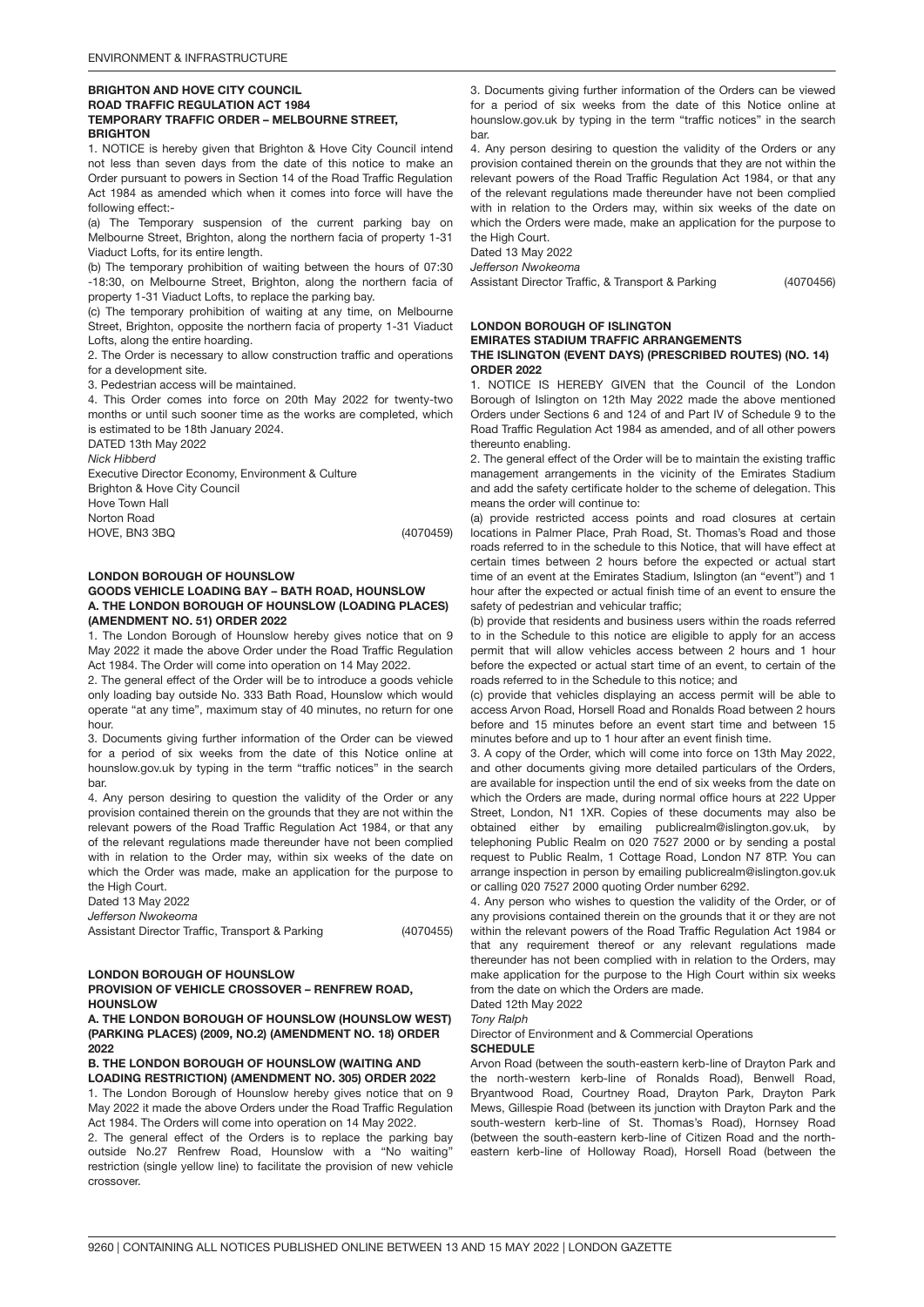#### LONDON BOROUGH OF LAMBETH PROPOSALS TO INTRODUCE ELECTRIC VEHICLE CHARGING PLACES IN VARIOUS ROADS THROUGHOUT THE BOROUGH

*[Note: This notice is about proposals to introduce new electric vehicle charging places, some of which would be for certain CPZ permit holders only, in various locations as specified in paragraph 2 and the Schedules to this Notice. If there is any existing parking space at the locations specified in Schedule 2 or 3, then this would be removed to accommodate the new electric vehicle charging places. Objections or other comments may be made – see paragraph 6].*

1. NOTICE IS HEREBY GIVEN that the Council of the London Borough of Lambeth proposes to make The Lambeth (Free Parking Places) (Electric Vehicles) (No. -) Order 2022, The Lambeth (Brixton "B") (Parking Places) (No. -) Order 2022, The Lambeth (Brixton Hill 'D') (Parking Places) (No. -) Order 2022, The Lambeth (Brixton Hill 'E') (Parking Places) (No. -) Order 2022, The Lambeth (Brixton Hill 'F') (Parking Places) (No. -) Order 2022, The Lambeth (Brixton Hill East) (Parking Places) (No. -) Order 2022, The Lambeth (Camberwell) (Parking Places) (No. -) Order 2022, The Lambeth (Clapham "C") (Parking Places) (No. -) Order 2022, The Lambeth (Clapham "L") (Parking Places) (No. -) Order 2022, The Lambeth (Herne Hill) (Parking Places) (No. -) Order 2022, The Lambeth (Kennington) (Parking Places) (No. -) Order 2022, The Lambeth (Poets Corner) (Parking Places) (No. -) Order 2022, The Lambeth (Streatham Hill East "M") (Parking Places) (No. -) Order 2022, The Lambeth (Streatham Hill West "G") (Parking Places) (No. -) Order 2022, The Lambeth (Stockwell) (Parking Places) (No. -) Order 2022, The Lambeth (Thornton) (Parking Places) (No. -) Order 2022, The Lambeth (Tulse Hill) (Parking Places) (No. -) Order 2022, The Lambeth (Vassall) (Parking Places) (No. -) Order 2022 and The Lambeth (Waterloo) (Parking Places) (No. -) Order 2022, under sections 6, 45, 46, 49 and 124 of and Part IV of Schedule 9 to the Road Traffic Regulation Act 1984, as amended.

2. The general effect of the Orders would be:

(a) to introduce:

(i) electric vehicle charging places at the locations specified in Schedule 1 to this Notice. These charging places would operate at any time and would be available to any electrically propelled vehicle whilst charging, for a maximum stay period of 24 hours, with no return within 2 hours;

(ii) resident permit holder's electric vehicle charging places at the locations specified in Schedule 2 to this Notice. These charging places would operate at any time and would be available to resident permit holders of the controlled parking zone ("CPZ") shown in brackets next to the locations, whilst charging, for a maximum stay period of 24 hours, with no return within 2 hours. [Note: other types of permits holders with permits that can be used in those resident permit holders parking places within those CPZs would also be permitted to use these charging places, whilst charging]; and

(iii) permit holder's (resident and business permits) electric vehicle charging places at the locations specified in Schedule 3 to this Notice. These charging places would operate at any time and would be available to resident permit holders or business permit holders of the controlled parking zone ("CPZ") shown in brackets next to the locations, whilst charging, for a maximum stay period of 24 hours, with no return within 2 hours. [Note: other types of permits holders with permits that can be used in those permit holders (resident and business permits) parking places within those CPZs would also be permitted to use these charging places, whilst charging];

(b) in the locations specified in Schedules 2 and 3 to this Notice, to remove or reduce in length existing parking spaces to accommodate the resident and permit holder's electric vehicle charging places.

3. The proposed Orders are necessary to provide electric vehicle charging places to meet demand and aid the transition to electric vehicles. Electric vehicles contribute to improvements in air quality, specifically nitrogen dioxide (NO2) levels and reduce greenhouse gas emissions and so the Council wishes to encourage their use. The current lack of charging facilities is a barrier for people wishing to buy electric vehicles and so by providing more charging places, the aim is to remove that barrier and give potential users more confidence that they will be able to access charging facilities when necessary.

4. If you have any enquiries about this matter, please send them by email to: cpzconsultation@lambeth.gov.uk.

5. A copy of each of the proposed Orders and other documents giving detailed particulars about them are available for inspection online at: www.lambeth.gov.uk/traffic-management-orders and at the offices of Lambeth Council's Parking and Enforcement Group (Resident's Services), 3rd Floor, Civic Centre, 6 Brixton Hill, London SW2 1EG, between 9.30 am and 4.30 pm on Mondays to Fridays inclusive (except on bank/public holidays), until the last day of a period of six weeks beginning with the date on which the Orders are made or, as the case may be, the Council decides not to make the Orders. To arrange inspection please telephone 020 7926 0209 or email: Trafficorders@lambeth.gov.uk.

6. All objections and other representations relating to the proposed Orders must be made in writing and all objections must specify the grounds on which they are made (quoting reference Electric Vehicle Charging Places) and should be sent to Barbara Poulter, Parking and Enforcement Group (Resident Services), London Borough of Lambeth, PO Box 734, Winchester, SO23 5DG or by email TMOReps@lambeth.gov.uk), by 29th April 2022. Any objection may be communicated to, or be seen by, other persons who may have an interest in this matter.

Dated 13th May 2022

*Ben Stevens*

Highway Network Manager

SCHEDULE 1 - locations of electric vehicle charging places

Copley Park, outside Nos. 10 and 12 (length 6 metres), Elder Road, outside No. 48 (length 6 metres), Farnan Road, adjacent to Nos. 1 to 9 Bouverie Court (length 6 metres), Gipsy Road, outside No. 107 (length 6 metres), Hill House Road, opposite No. 16 (length 6 metres), Knolly's Road, outside No. 108 (length 6 metres), Mountearl Gardens, outside Nos. 146 to 156 (length 6 metres) and Northstead Road, adjacent to No. 18 Kingsmead Road (length 6 metres).

SCHEDULE 2 - locations of resident permit holders electric vehicle charging places

Abbots Park, outside No. 44 (length 6 metres) (CPZ H), Ashmere Grove, outside No. 11 (length 6 metres) (CPZ B), Avenue Park Road, outside No. 8 (length 6 metres) (CPZ H), Babington Road, outside Nos. 63 to 67 (length 6 metres) (CPZ O), Ballater Road, outside No. 29 and outside Nos. 64 (length 6 metres) (CPZ B), Barrington Road, outside No. 5 (length 6 metres) (CPZ B), Black Prince Road, outside No. 23 (length 6 metres) (CPZ K), Brockwell Park Gardens, outside No. 51 and adjacent to No. 106 Trinity Rise (length 6 metres) (CPZ H), Cancell Road, outside No. 10 (length 6 metres) (CPZ V), Claylands Road, opposite No. 88 (length 6 metres) (CPZ K), Cleaver Square, outside No. 30 (length 6 metres) (CPZ KS), Cranmer Road, outside No. 46 (length 6 metres) (CPZ V), Deepdene Road, adjacent to No. 78 Ferndene Road (length 6 metres) (CPZ N), Hailsham Avenue, outside Nos. 106/108 (length 6 metres) (CPZ M) and adjacent to Nos. 39/40 Mount Nod Road (length 7 metres) (CPZ M), Halliwell Road, outside No. 7 (length 6 metres) (CPZ E), Jeffrey's Road, outside No. 57 (length 6 metres) (CPZ S), Kepler Road, outside No. 28 (length 6 metres) (CPZ B), Kildoran Road, outside No. 27 (length 6 metres) (CPZ E), Lollard Street, outside Canabel Place (length 6 metres) (CPZ K), Meadow Road, opposite No. 64 (length 6 metres) (CPZ K), Meadow Road, outside No. 11 (length 6.8 metres) (CPZ K), Mitre Road, outside No. 78 (length 6 metres) (CPZ W), Newburn Street, outside Dunmow House (length 6 metres) (CPZ K), Oakden Street, outside No. 29 (length 6 metres) (CPZ K), Offley Road, outside No. 31 (length 6 metres) (CPZ K), Pentney Road, outside No. 15 (length 6 metres) (CPZ R), Richborne Terrace, outside No. 27 (length 6 metres) (CPZ K), Stockwell Park Road, the south-west side, outside Nos. 18/19 Norton House (length 6 metres) (CPZ B), Trigon Road, adjacent to No. 37 Claylands Road (length 6 metres) (CPZ K), Trinity Gardens, outside Nos. 62 and 63 (length 6 metres) (CPZ BI), Walnut Tree Walk, outside No. 10 (length 6 metres) (CPZ K) and Webber Street, outside No. 5 (length 6 metres) (CPZ W).

SCHEDULE 3 - locations of permit holders (resident and business permits) electric vehicle charging places

Arlingford Road, outside No. 1 (length 6 metres) (CPZ B), Clapham Manor Street, outside No. 64 (length 6 metres) (CPZ C), Claylands Road, outside No. 70 (length 6 metres) (CPZ K), Cranworth Gardens, outside Nos. 76 to 81 (length 6 metres) (CPZ K), Cricklade Avenue, adjacent to Nos. 56/58 Hillside Road (length 6 metres) (CPZ M), Daysbrook Road, outside Nos. 11 and 12 and adjacent to No. 43 Wyatt Park Road (length 6 metres) (CPZ M), Frazier Street, opposite Nos. 9 to 19 and opposite the rear of Nos. 40 and 41 Greenham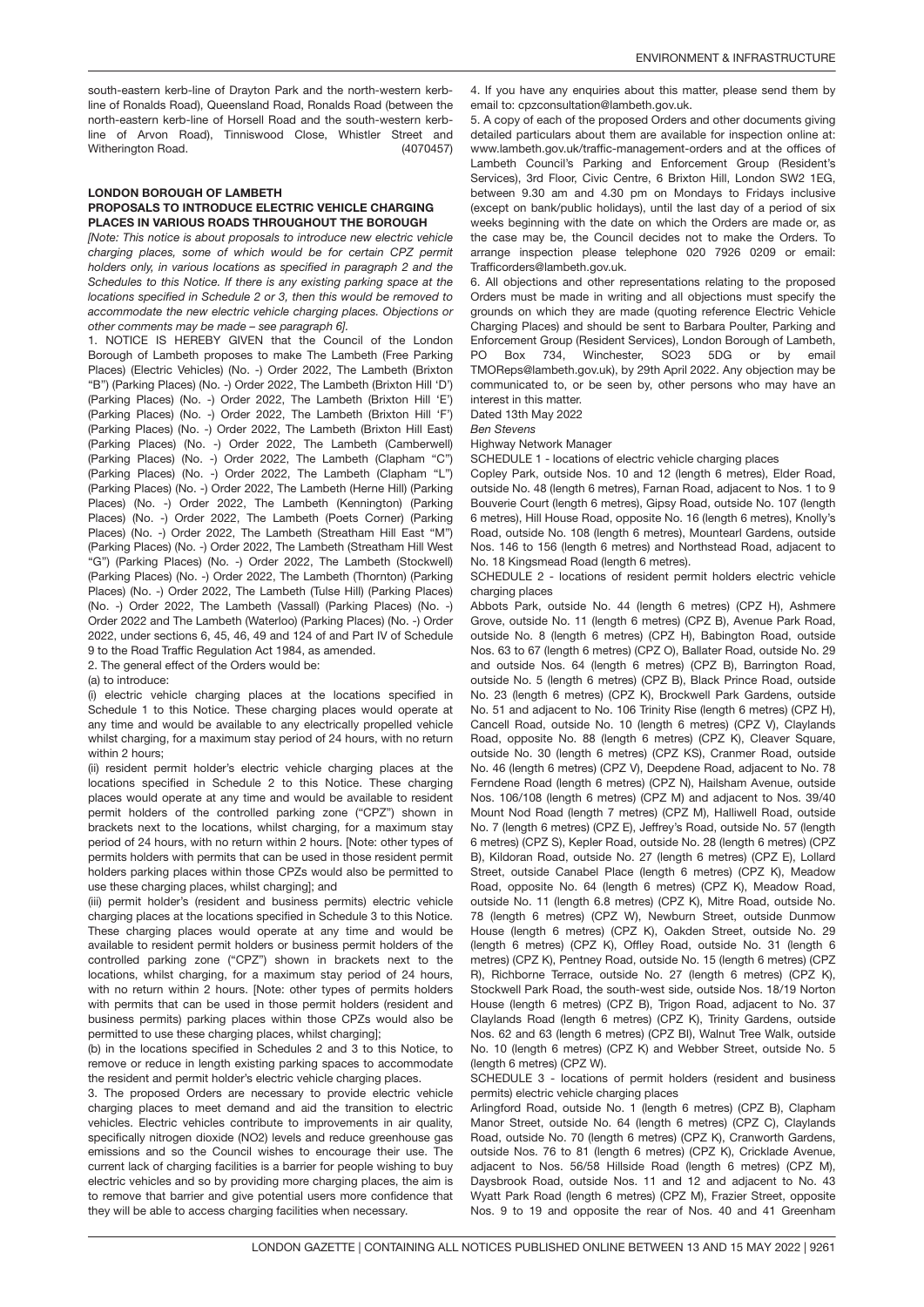(4070458) Close, 78 (length 6 metres) (CPZ W), Hawarden Grove, outside No. 3 (length 6 metres) (CPZ H), Liberty Street, outside Nos. 73 to 78 and opposite the rear of No. 27 Durand Gardens (length 6 metres) (CPZ K), Lyham Road, outside No. 28/30 and outside No. 59 (length 6 metres) and opposite No. 175 (length 5.5 metres) (CPZ E), Lynette Avenue, outside Nos. 64 and 66 (length 6 metres) (CPZ L), Mauleverer Road, adjacent to No. 57 Lyham Road (length 6 metres) (CPZ E), Mowll Street, outside 37 to 42 Aigburth Mansions (length 6 metres) (CPZ K), Pentney Road, outside No. 4 (length 6 metres) (CPZ R), Romola Road, outside Nos. 10/12 (length 6 metres) (CPZ H), Sternhold Avenue, opposite Nos. 119/121 (length 6 metres) (CPZ G), Talma Road, outside No. 34 (length 6 metres) (CPZ B), Tenham Avenue, adjacent to Nos. 94/96 Sternhold Avenue (length 6 metres) (CPZ G), Trelawn Road, outside No. 15 (length 6 metres) (CPZ B), Ullswater Road, outside Nos. 1 to 6 St Martin's Court (length 6 metres) (CPZ H), Vauxhall Grove, outside No. 62 (length 6 metres), Vauxhall Street, opposite Nos. 14/16 (length 6 metres) (CPZ K), Whitgift Street, outside No. 3 (length 6 metres) (CPZ K) and Wiltshire Road, opposite No. 88 (length 6 metres) (CPZ B).

#### LONDON BOROUGH OF LEWISHAM ASPINALL ROAD, AVIGNON ROAD, DRAKEFELL ROAD, ENDWELL ROAD AND PEPYS ROAD INTRODUCTION OF AT ANY TIME WAITING RESTRICTIONS

THE LEWISHAM (CHARGED-FOR PARKING PLACES) (AMENDMENT NO. 46) ORDER 2022

THE LEWISHAM (FREE PARKING PLACES, LOADING PLACES AND WAITING, LOADING AND STOPPING RESTRICTIONS) (AMENDMENT NO. 41) ORDER 2022

1. NOTICE IS HEREBY GIVEN that Lewisham Borough Council on 13th May 2022 made the above-mentioned Orders under the powers of sections 6, 45, 46, 49 and 124 of and Part IV of Schedule 9 to the Road Traffic Regulation Act 1984, as amended.

2. The general effect of the Orders will be to introduce a ban on waiting by vehicles at any time in the lengths of streets specified in the schedule to this notice. The ban will be indicated on street by 'double yellow lines'.

*Note: The Council will not be proceeding with the proposal to introduce a ban on waiting by vehicles at any time outside No. 89 Drakefell Road as it has received information that the adjacent vehicle crossover is no longer in use.*

3. A pack of documents giving more detailed particulars of the Orders can be obtained by emailing a request to parkingdesign@lewisham.gov.uk quoting reference 'Drakefell Road -TMO'.

4. If any person wishes to question the validity of the Orders or of any of their provisions on the grounds that it or they are not within the powers conferred by the Road Traffic Regulation Act 1984, or that any requirement of that Act or of any instrument made under that Act has not been complied with, that person may, within 6 weeks from the date on which the Orders were made, apply for the purpose to the High Court.

Dated: 13 May 2022

*Z . KHAN* – Director of Public Realm

Laurence House, 1 Catford Road, London SE6 4RU.

Schedule – No waiting at any time

Aspinall Road; (i) on the western kerb, from the southern kerb line of Drakefell Road to a point 7.1 metres south of that kerb line; (ii) on the eastern kerb, from the southern kerb-line of Drakefell Road to a point 9.6 metres south of that kerb line.

Avignon Road; (i) on the western kerb, from the southern kerb line of Drakefell Road to a point 10.3 metres south of that kerb line; (ii) on the eastern kerb, from the southern kerb line of Drakefell Road to a point 11.6 metres south of that kerb line.

Drakefell Road: (i) from the common boundary of no 2 Kitto Road to the start of the property flank wall at the side of no 2 Kitto Road; (ii) from a point opposite the side of no. 2 Kitto road to a point at the start of the flank wall at the side of no 2 Kitto Road; (iii) from a point 0.6m east of the common boundary of nos. 3 and 5 to a point 6 metres eastwards of that common boundary; (iv) from a point opposite the common boundary of nos. 5 and 7 to a point opposite 5 metres west of that boundary; (v) from a point 1 metre east of the common boundary of nos. 40 and 42 to a point 7 metres west of that boundary; (vi) from the common boundary of nos. 19 and 21 to a point 4 metres east of that boundary; (vii) from a point 2.2 metres east of the

common boundary of nos. 37 and 39 to a point 15.8 metres east of that boundary; (viii) from a point 1m west of the common boundary of nos.64 and 66 to a point 14.5 metres east of that boundary; (ix) from a point 1m east of the common boundary of nos. 57 and 59 to a point 4 metres west of that boundary; (x) from the common boundary of nos. 84 and 86 to a point 6 metres west of that boundary; (xi) from a point opposite 0.5 metres west of the western kerb line of Aspinall Road to a point 6.5 metres east of that kerb line; (xii) from the western kerb line of Aspinall Road to a point 9 metres west of that kerb line; (xiii) from the eastern kerb line of Aspinall Road to 31 metres east of that kerb line; (xiv) from a point opposite 0.6 metres east of the common boundary of nos. 104 and 106 to a point opposite 19.2 metres west of this boundary; (xv) from a point 1.4m west of the eastern boundary of no 63 Drakefell Road to a point 7.6 metres east of that boundary; (xvi) on the northern kerb, from the western kerb line of Pepys Road to a point 11.5 metres west of this kerb line, (xvii) on the northern kerb; from the eastern kerb line of Pepys Road to a point 10.3 metres of that kerb line, (xviii) on the southern kerb; from the western kerb line of Avignon Road to a point 13.5 metres west of that kerb line, (xix) on the southern kerb; from the eastern kerb line of Avignon Road to a point 10.2 metres east of that kerb line, (xx) from a point 3 metres east of the common boundary of nos. 97 and 99 to a point 8 metres east of that boundary; (xxi) from a point 4.3 metres west of the eastern boundary of no 105 to a point 9.3 metres west of that boundary; (xxii) from a point 1.5 metres west of the common boundary of nos. 127 and 129 to the existing at any time waiting restrictions outside no 131; (xxiii) from a point opposite 1.5 metres west of the common boundary of nos. 127 and 129 to a point 7.9 metres east of that boundary, (xxiv) from a point opposite 0.8 metres east of the common boundary of nos. 204 and 206 to the existing at any time waiting restrictions outside no 133; (xxv) from a point 1 metre west of the common boundary of nos. 202 and 204 to a point 11.6 metres west of that boundary, (xxvi) from the eastern boundary of no 240 to a point 2.7 metres west of the common boundary of nos. 242 and 244; (xxvii) from the western kerb line of Endwell Road to a point 11 metres west of that kerb line, (xxiii) on the southern kerb of Drakefell Road, from the western kerb line of Endwell Road to a point 11.8 metres west of that kerb line.

Endwell Road; (i) on the western kerb, from the northern kerb line of Drakefell Road to a point 10.3 metres north of that kerb line; (ii) on the western kerb, from the southern kerb line of Drakefell Road to a point 19.4 metres south of that kerb line; (iii) on the eastern kerb, from a point opposite the southern boundary of no 80 to a point 30 metres south of this boundary.

(4070454) Pepys Road; (i) on the western kerb, from the northern kerb line of Drakefell Road to a point 10 metres north of that kerb line; (ii) on the eastern kerb, from the northern kerb line of Drakefell Road to a point 10.8 metres north of that kerb line.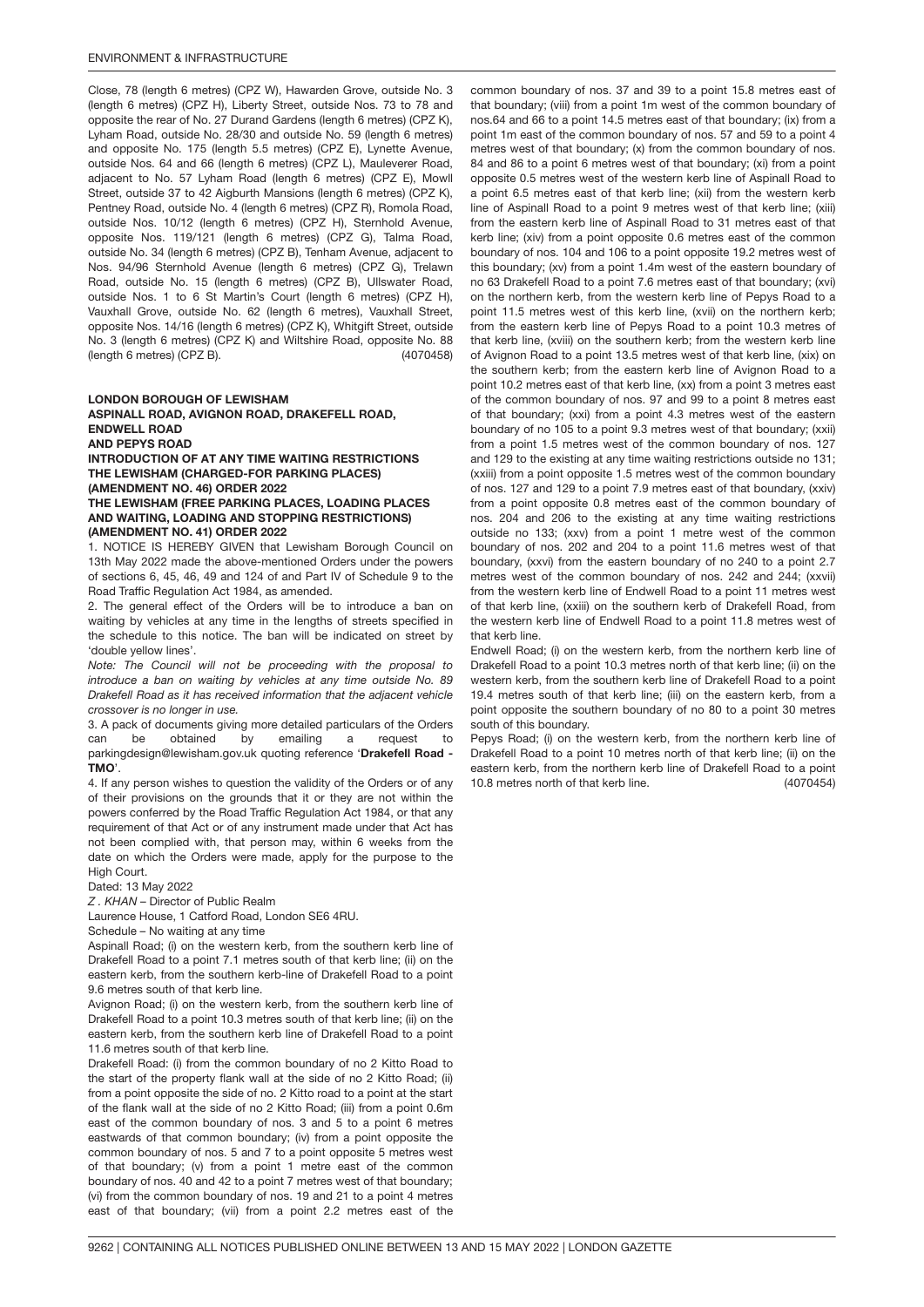# <span id="page-10-0"></span>OTHER NOTICES

# COMPANY LAW SUPPLEMENT

The Company Law Supplement details information notified to, or by, the Registrar of Companies. The Company Law Supplement to *The London, Belfast and Edinburgh Gazette* is published weekly on a Tuesday.

These supplements are available to view at https:// www.thegazette.co.uk/browse-publications.

(3967753) Alternatively use the search and filter feature which can be found here https://www.thegazette.co.uk/all-notices on the company number and/or name.

#### IN THE MATTER OF THE INSOLVENCY ACT 1986 AND THE INSOLVENCY REGULATIONS 1994 (AS AMENDED)

The Secretary of State for Business, Energy and Industrial Strategy hereby gives notice that the rate of interest prescribed by Regulation 9(6) and Regulation 23A(6) of The Insolvency Regulations 1994 (as amended) is varied from 0.75% to 1% with effect from 16th May 2022.

Regulations 9 and 23A of The Insolvency Regulations 1994 (as amended), entitle Companies in liquidation and the estates of Bankrupts to accrue interest on any amounts standing to their credit on or after 1 April 2004 in the Insolvency Services Account.

(4070441) The Insolvency Service, 1 Westfield Avenue, London E20 1HZ 0121 698 4268.

#### NOTICE TO CREDITORS TO SUBMIT CLAIMS (WILL TRUST)

Re the Trusts of the Wills of Florence Eileen Kimber and Sarah Dinah Bedford - re Madeline Bolton Green died 12th April 2022 Pursuant to the Trustee Act 1925, Section 27

(4063808) NOTICE IS HEREBY GIVEN that any person having a claim against or an interest in the property subject to the Trusts of the abovementioned instrument whereof Apex Corporate Trustees (UK) Limited, 6th Floor, 140 London Wall, London EC2Y 5DN are the present Trustees is hereby required to send the particulars in writing of his claim or interest to the said Trustees on or before 14th July 2022 after which date the said Trustees will proceed to distribute the Trust property and make any consequential conveyances of any part thereof amongst the persons entitled thereto having regard only to the claims and interests of which the said Trustees shall then have had notice.

# BORDER FORCE

### IMMIGRATION AND ASYLUM ACT 1999 - THE CARRIERS' LIABILITY REGULATIONS 2002

#### NOTICE OF PROPOSED SALE OF DETAINED TRANSPORTER Type of Transporter: Tractor/Trailer

Vehicle index - Tractor LJRSH14/ Trailer Index LJRSH20

Description of Transporter (including any distinguishing features or markings that may serve to identify it):

Left hand drive

Registration Number: Tractor LJRSH14/ Trailer index LJRSH20

Country of Registration: Slovenia for both Tractor and Trailer A white Mercedes Actros with a white trailer with Sara Transporte AG branding'.

Vehicle mileage - 334830km

On April 21st 2022 the above transporter was detained under section 36A of the Act in default of payment of one or more penalties due under section 32 of the Act.

The Secretary of State for the Home Department hereby gives notice that unless payment of the sum due and any connected expenses is made within 21 days of the date of publication of this notice, she shall, without further notice, apply to the court for leave, under Schedule 1 to the Act, to sell the transporter.

Any person who considers his interests may be affected by any sale of the transporter is hereby invited to inform the Secretary of State at the below address, in writing, within 21 days of the date of publication of this notice if he wishes to become a party to the proceedings on the application.

Border Force South East & Europe,

Clandestine Entrants Civil Penalty Team

(4070445) Ground Floor Martello House, Shearway Rd, Shearway Business Park, Folkestone CT19 4RH Tel 03000 710104

# LORDSHIP TITLES

TAKE NOTICE that exclusive hereditary rights derived from the following title:

Manorial Lordship Title of Martinesgrave or Grove, Oving Parish, Sussex have been conveyed to Bernard James Langley and Francesca Louise Langley of Kings Lynn, Norfolk on the 9th May 2022.

It should be noted that the right to the title has been created by legal process, not through a re-grant or re-establishment by the Crown.

All enquiries to Manorial Counsel Limited, Welton Pumping Station, Watford Road, Welton, Northamptonshire NN11 2NE

(4070446) Solicitors acting; Hatton Solicitors, 1 Sheaf Street, Daventry, Northamptonshire, NN11 4AA. SRA number 125364 (ref Hatton's) as agents for and on behalf of Manorial Counsel Limited England and Wales 8464518 Welton Pumping Station, Watford Road, Welton, Northamptonshire NN11 2NE.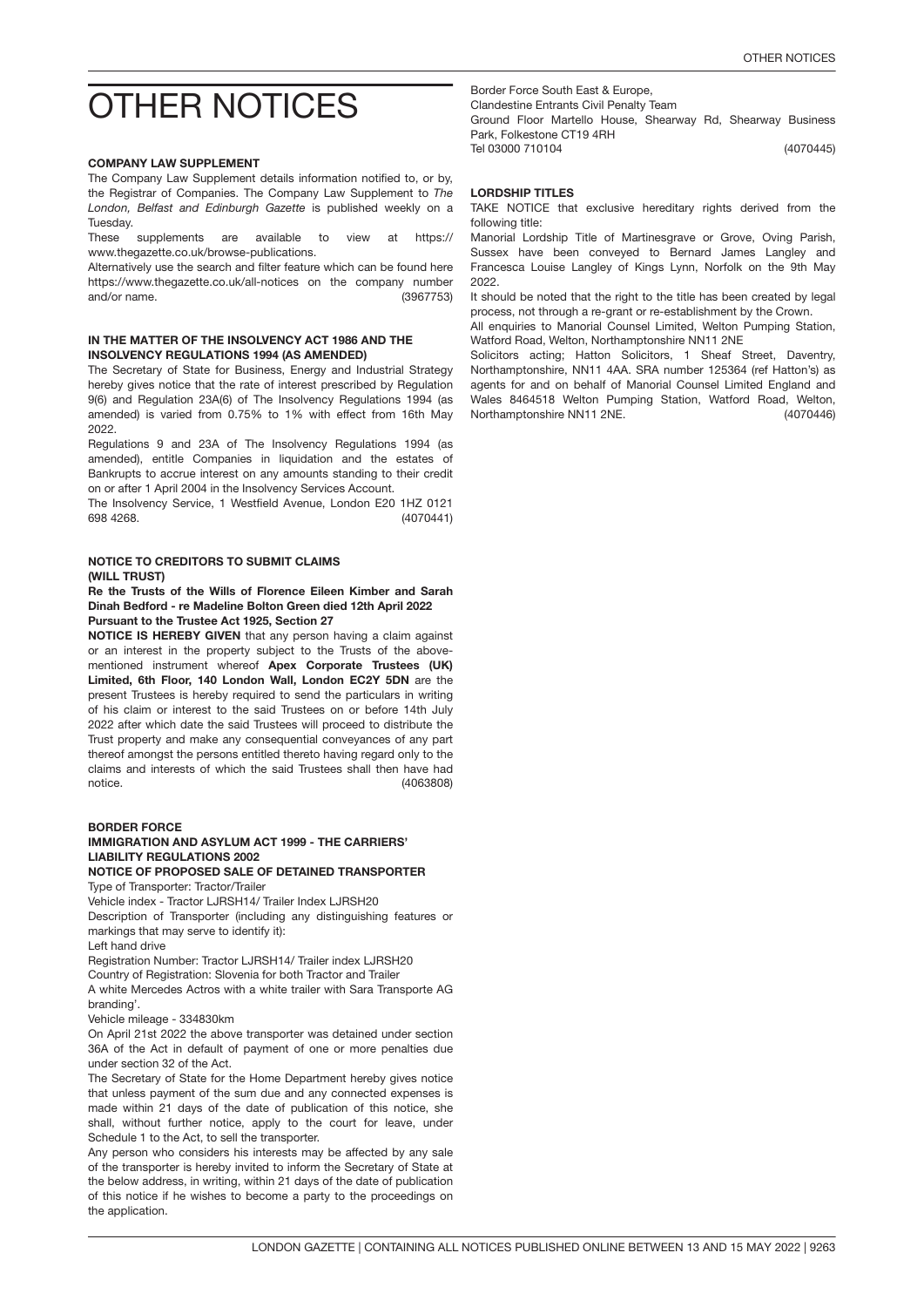# <span id="page-11-0"></span>**MONEY**

# PENSIONS

# WR ROYLE GROUP SENIOR EXECUTIVE PENSION SCHEME

Further to the transfer of all members from the WR Royle Group Senior Executive Pension Scheme (the "Scheme") to the CPI (U.K.) Employee Benefit Plan, notice is hereby given, pursuant to section 27 of the Trustee Act 1925, that the winding-up of the former Scheme will shortly be completed.

If you have already been contacted on behalf of the Trustee regarding the transfer or the wind-up of the Scheme then you do not need to take any action. If you have not, and you believe you have a claim against, or entitlement to a pension or any benefit from, or interest in the Scheme you are hereby required to send particulars in writing by 2 months from the date the notice is placed, of your claim or entitlement (together with full name, present address, date of birth, National Insurance number and the full name of the Scheme) to the Trustee of the WR Royle Group Senior Executive Pension Scheme c/o Cartwright Group, 250 Fowler Avenue, Farnborough Business Park, Farnborough, GU14 7JP.

After this date, the Trustee will complete the winding-up of the Scheme and, in doing so, will have regard only to those persons of whose claims and/or entitlements they have notice and will not be liable to any other person for any claim or entitlement of which it does not have notice.

Simon Byrne, AAA Trustee Ltd, on behalf of the Trustee of the Scheme

(4070481) Bath Press Retirement Benefit Plan

# BATH PRESS RETIREMENT BENEFIT PLAN

Further to the transfer of all members from the Bath Press Retirement Benefit Plan Scheme (the "Scheme") to the CPI (U.K.) Employee Benefit Plan, notice is hereby given, pursuant to section 27 of the Trustee Act 1925, that the winding-up of the former Scheme will shortly be completed.

If you have already been contacted on behalf of the Trustee regarding the transfer or the wind-up of the Scheme then you do not need to take any action. If you have not, and you believe you have a claim against, or entitlement to a pension or any benefit from, or interest in the Scheme you are hereby required to send particulars in writing by 2 months from the date the notice is placed, of your claim or entitlement (together with full name, present address, date of birth, National Insurance number and the full name of the Scheme) to the Trustee of the Bath Press Retirement Benefit Plan Scheme c/o Cartwright Group, 250 Fowler Avenue, Farnborough Business Park, Farnborough, GU14 7JP.

After this date, the Trustee will complete the winding-up of the Scheme and, in doing so, will have regard only to those persons of whose claims and/or entitlements they have notice and will not be liable to any other person for any claim or entitlement of which it does not have notice.

(4070483) Simon Byrne, AAA Trustee Ltd, on behalf of the Trustee of the Scheme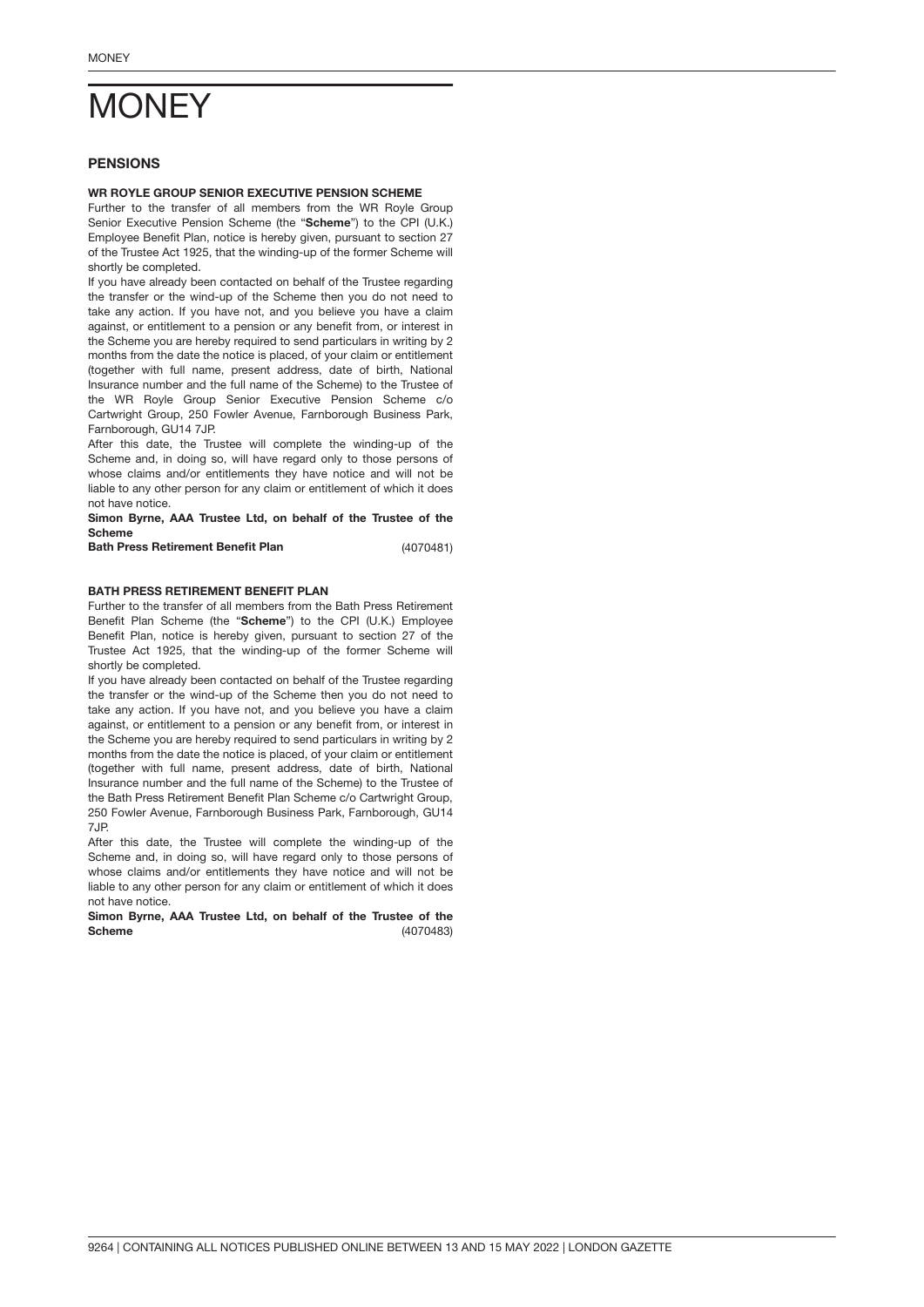# <span id="page-12-0"></span>**COMPANIES**

# Corporate insolvency

#### NOTICES OF DIVIDENDS

# A&C RALLIES LIMITED

10383431

Trading Name: ROARR

Registered office: The Stables Shipton Bridge Farm, Widdington, Saffron Walden, CB11 3SU

Principal trading address: N/A

Notice is hereby given under Rule 14.29 of the INSOLVENCY (ENGLAND AND WALES) RULES 2016, by Christopher Nigel McKay, the Liquidator of the Company, intend declaring first and final, dividend to the non-preferential unsecured creditors within two months of the last date for proving specified below.

Creditors who have not already proved are required, on or before 17 June 2022, the last date for proving, to submit a proof of debt to me at McKay Business Solutions Limited, 1010 Cambourne Business Park, Cambourne, Cambridge, CB23 6DP and, if so requested by me, to provide such further details or produce such documentary or other evidence as may appear to be necessary. A creditor who has not proved his debt before the date specified above is not entitled to disturb the dividend because he has not participated in it.

Date of Appointment: 1 March 2021

Office Holder Details: *Christopher Nigel McKay* (IP No. 9466) of Mckay Business Solutions Limited, 1010 Camborne Business Park, Cambourne, Cambridge, CB23 6DP

For further details contact Christopher Nigel McKay on telephone 01223 803445, or by email at chrismckay@mckaybusinesssolutions.com *Christopher Nigel McKay,* Liquidator

11 May 2022

Ag QH20941

(4068666)

# A&C RALLIES LIMITED

10383431

Trading Name: ROARR

Registered office: The Stables Shipton Bridge Farm, Widdington, Saffron Walden, CB11 3SU

Principal trading address: N/A

Notice is hereby given under Rule 14.29 of the INSOLVENCY (ENGLAND AND WALES) RULES 2016, by Christopher Nigel McKay, the Liquidator of the Company, intend declaring first and final, dividend to the preferential unsecured creditors within two months of the last date for proving specified below.

Creditors who have not already proved are required, on or before 17 June 2022, the last date for proving, to submit a proof of debt to me at McKay Business Solutions Limited, 1010 Cambourne Business Park, Cambourne, Cambridge, CB23 6DP and, if so requested by me, to provide such further details or produce such documentary or other evidence as may appear to be necessary. A creditor who has not proved his debt before the date specified above is not entitled to disturb the dividend because he has not participated in it.

Date of Appointment: 1 March 2021

Office Holder Details: *Christopher Nigel McKay* (IP No. 9466) of Mckay Business Solutions Limited, 1010 Camborne Business Park, Cambourne, Cambridge, CB23 6DP

For further details contact Christopher Nigel McKay on telephone 01223 803445, or by email at chrismckay@mckaybusinesssolutions.com

*Christopher Nigel McKay,* Liquidator

11 May 2022

Ag QH20942

(4068742)

#### DEANE CLINIC HEALTHCARE LIMITED 08078895

Registered office: The Copper Room, Deva City Office Park, Trinity Way, Salford, Manchester, M3 7BG

Principal trading address: Deane Clinic, Horsfield Street, Bolton, Lancashire, BL3 4LU

I, *David Norman Kaye* (IP No. 2194) of Royce Peeling Green Limited incorporating Crawfords, The Copper Room, Deva City Office Park, Trinity Way, Salford, Manchester, M3 7BG give notice that I was appointed Liquidator of the above-named Company on 14 May 2019.

Notice is hereby given that the creditors of the above named Company which is in liquidation, are required, on or before 9 June 2022 to prove their debts by sending to the undersigned, David Norman Kaye of Royce Peeling Green Limited, The Copper Room, Deva City Office Park, Trinity Way, Salford, Manchester, M3 7BG, the Liquidator of the Company, written statements of the amounts they claim to be due to them from the Company and, if so requested, to provide such further details or produce such documentary evidence as may appear to the Liquidator to be necessary.

A creditor who has not proved this debt before the declaration of any dividend is not entitled to disturb, by reason that he has not participated in it, the distribution of that dividend or any other dividend declared before his debt was proved. A first and final dividend will be declared within 2 months of the last date for proving.

Contact details: Tony Chan, Tel: 0161 608 0000, Email: tchan@rpg.co.uk

*David N Kaye,* Liquidator 10 May 2022 Ag QH20918

(4068727)

# DORIS LIMITED

# 05279598

In Creditors Voluntary Liquidation

Trading Name: Absolute Flowers and Home

Registered office: Speedwell Mill, Old Coach Road, Tansley, Matlock, Derbyshire, DE4 5FY Former Registered Office: 12-14 Clifton Road, London, W9 1SS

Principal trading address: 14 Clifton Road, London, W9 1SS

NOTICE IS GIVEN under rule 14.29 of The Insolvency (England and Wales) Rules 2016, by John Hedger, the Liquidator of the Company, intends declaring a first and final, dividend to the non-preferential unsecured creditors within two months of the last date for proving specified below.

Creditors who have not already proved are required, on or before 10 June 2022, the last date for proving, to submit a proof of debt to me at Seneca IP Limited, Speedwell Mill, Old Coach Road, Tansley, Matlock, DE4 5FY and, if so requested by me, to provide such further details or produce such documentary or other evidence as may appear to be necessary. A creditor who has not proved his debt before the date specified above is not entitled to disturb the dividend because he has not participated in it.

Liquidator: *John Hedger* (IP number 9601) of Seneca IP Limited, Speedwell Mill, Old Coach Road, Tansley, Matlock, DE4 5FY . Date of Appointment: 17 April 2018

(4070569) For further details contact James Annerson on 01629 761700 or at james.annerson@seneca-ip.co.uk.

# FM SOFTWARE LIMITED

(Company Number 06046986)

Registered office: 38 De Montfort Street, Leicester, LE1 7GS

Principal trading address: 222 Cannon Lane, Pinner, London, Middlesex, HA5 1JD

Nature of Business: IT Consultants

Final Date for Proving: 9 June 2022.

Notice is hereby given, pursuant to rule 14.28 of the Insolvency (England and Wales) Rules 2016, that the Liquidator intends to declare a first dividend to the unsecured creditors of the Company within the period of two months from the last date for proving specified above.

Creditors who have not yet done so must prove their debts by delivering their proofs (in the format specified in rule 14.4) to the Liquidator to the address detailed below no later than the last date for proving.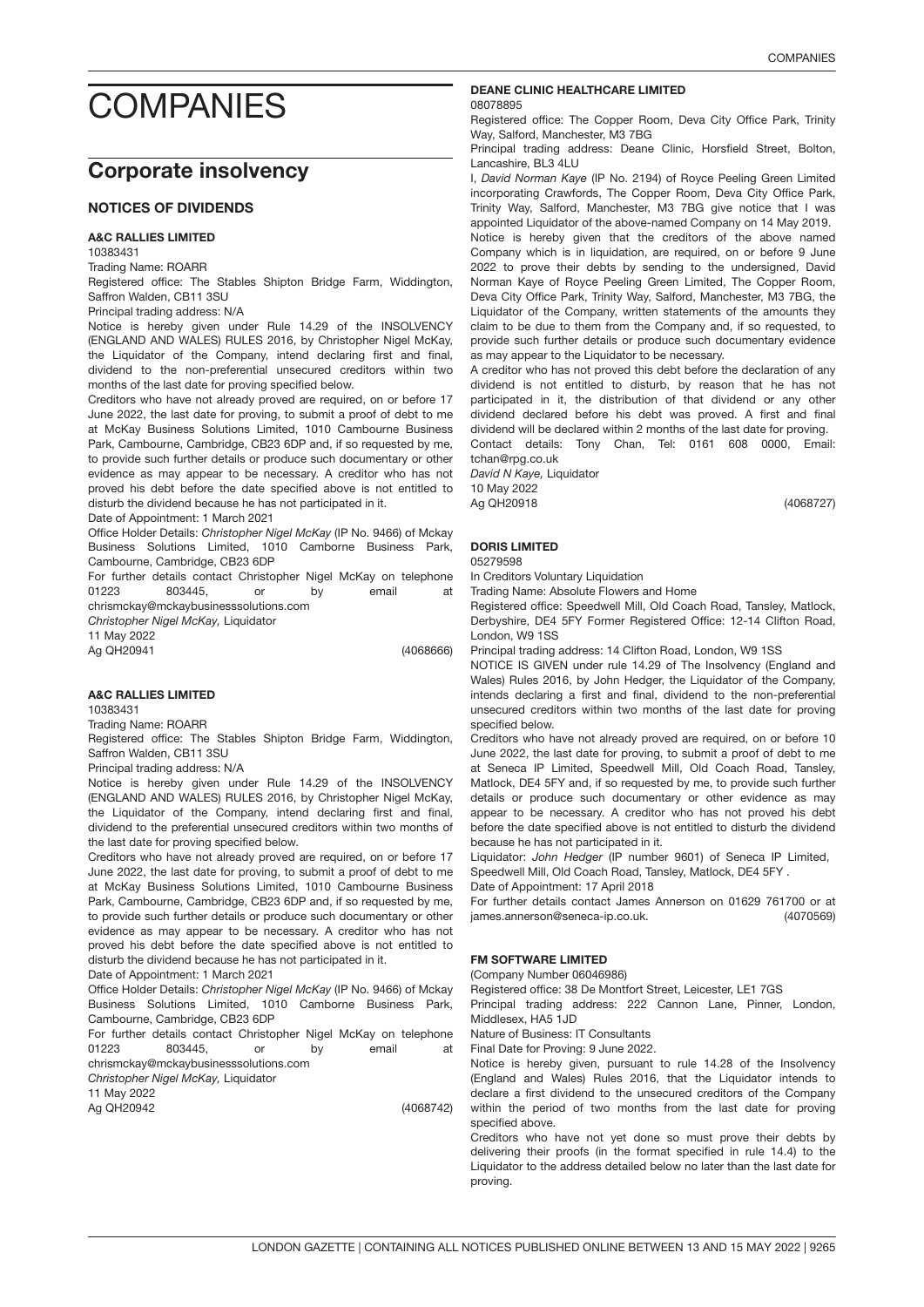Creditors who have not proved their debt by the last date for proving may be excluded from the benefit of this dividend or any other dividend declared before their debt is proved.

Liquidator's Name and Address: Situl Devji Raithatha (IP No. 8927) of Springfields Advisory LLP, 38 De Montfort Street, Leicester, LE1 7GS. Telephone: 0116 299 4745

Date of Appointment: 1 May 2019

For further information contact Luke Littlejohn at the offices of Springfields Advisory LLP on 0116 249 2018, or luke.l@springfieldsuk.com.

10 May 2022

(4069562)

In the High Court of Justice, Business and Property Courts Court Number: CR-2019-003625 INDUSTRIAL NORTH WEST LLP

OC421273

Registered office: 20 Old Bailey, London, EC4M 7AN

Principal trading address: Penny Lane, Haydock, Merseyside

Notice is hereby given, pursuant to Rule 14.28 of the INSOLVENCY (ENGLAND AND WALES) RULES 2016, that the Joint Administrators intend to declare a first and final dividend to unsecured creditors of the Company within the period of two months from the last date for proving specified below.

Creditors who have not yet done so must prove their debts by delivering their proofs (in the format specified in Rule 14.4) to the Joint Administrators at Moorfields, 20 Old Bailey, London, EC4M 7AN by no later than 3 June 2022 (the last date for proving).

Creditors who have not proved their debt by the last date for proving may be excluded from the benefit of this dividend or any other dividend declared before their debt is proved.

Date of Appointment: 24 May 2019

Office Holder Details: *Arron Kendall* (IP No. 16050) and *Simon Thomas* (IP No. 8920) both of Moorfields, 20 Old Bailey, London EC4M 7AN Contact details for Administrators: Tel: 0207 186 1175. Alternative

contact: Michelle Sanchez, Email: msanchez@moorfieldscr.com *Arron Kendall,* Joint Administrator

11 May 2022 Ag QH20940

(4068657)

(4069552)

In the Maidstone Court No 27 of 2019

# INSPIRED LEADERS NETWORK LIMITED

08629941

Official Receivers ref: LQD5402877

Registered office: Shadwell House, 65 Lower Green Road, TUNBRIDGE WELLS, Kent, TN4 8TW

Intended Dividend: Notice is hereby given that I intend to declare a First and Final dividend of 27p/£ to unsecured creditors within a period of 4 months from the last date of proving.

Last day for receiving proofs: Creditors who have not proved their debts must do so by 15/06/2022 otherwise they will be excluded from the dividend.

The required proof of debt form, which must be lodged with me at the address below, is available on the Insolvency Service website (www.bis.gov.uk/insolvency, select "Forms" and then form 4.25). Alternatively, you can contact my office at the address below to supply a form.

Official Receiver: Mr *M Commins* , ORS Ipswich, Dividend Team, PO Box 16663, Birmingham, B2 2NG, 0303 003 1741, RTLU.Ipswich@insolvency.gov.uk

Capacity: Liquidator

In the High Court of Justice Court Number: CR-2020-4358

#### MCFL HOLDINGS LIMITED 06898860

Registered office: ReSolve Advisory Limited, 22 York Buildings, London, WC2N 6JU

Principal trading address: Block B, Imperial Works Perren Street, London, NW5 3ED

Notice is hereby given, pursuant to Rule 14.28 of the INSOLVENCY (ENGLAND AND WALES) RULES 2016, that the Joint Administrators intend to declare a prescribed part dividend to unsecured creditors of the Company within the period of two months from the last date for proving specified below.

Creditors who have not yet done so must prove their debts by delivering their proofs (in the format specified in Rule 14.4) to the Joint Administrators at Resolve Advisory Limited, 22 York Buildings, London WC2N 6JU by no later than 8 June 2022 (the last date for proving).

Creditors who have not proved their debt by the last date for proving may be excluded from the benefit of this dividend or any other dividend declared before their debt is proved.

Date of Appointment: 30 November 2020

Office Holder Details: *Lee Manning* (IP No. 6477) and *Simon Jagger* (IP No. 22838) both of Resolve Advisory Limited, 22 York Buildings, London, WC2N 6JU

Contact details for Administrators: Tel: 020 7702 9775 Alternative contact: Caraline Bytheway.

(4068713)

(4068632)

*Lee Manning,* Joint Administrator

11 May 2022 Ag QH20893

# 4068632 ROBERT JAMES LIMITED

#### 02311429

Registered office: 8th Floor Farringdon Street, London, EC4A 4AB

Principal trading address: Suite 113-114, Hatton Garden Centre, 100 Hatton Garden, London, EC1N 8NX

Take notice that the Joint Liquidators of the above named Company intend to make a first and final distribution to creditors. Creditors, with claims in excess of £1,000, of the above company are required to send in their name and address and particulars of their claim to the Joint Liquidators at RSM UK Restructuring Advisory LLP, Rivermead House, 7 Lewis Court, Grove Park, LE19 1SD, by 13 June 2022. Any creditor who does not prove their debt by that date may be excluded from the dividend. It is the intention of the Joint Liquidators that the distribution will be made within two months of the last date for proving claims, given above.

Dates of Appointment: Richard Brewer - 7 May 2014 and Mark Wilson - 3 October 2014.

Office Holder Details: *Richard Brewer* (IP No. 9038) and *Mark Wilson* (IP No. 008612) both of RSM UK Restructuring Advisory LLP, 25 Farringdon Street, London, EC4A 4AB

Correspondence address and contact details of case manager: Helen Robinson of RSM UK Restructuring Advisory LLP, Rivermead House, 7 Lewis Court, Grove Park, Leicester, LE19 1SD, Tel: 0116 282 0599. Further details contact: The Joint Liquidators Email: restructuring.eastmidlands@rsmuk.com or on Tel: 0115 9644 450

*Richard Brewer,* Joint Liquidator 11 May 2022

Ag QH20911

SVC GROUP LIMITED

#### 05726341

Registered office: Begbies Traynor (Central) LLP, Town Wall House, Balkerne Hill, Colchester, Essex, CO3 3AD

Principal trading address: 18 Westside Centre, London Road, Stanway, Colchester, CO3 8PH

Lee De'ath and Richard Toone (IP Nos 9316 and 9146) both of CVR Global LLP, Town Wall House, Balkerne Hill, Colchester, Essex, CO3 3AD were appointed Joint Liquidators of the Company on 17 June 2020.

The joint liquidators intend to declare a First and Final dividend to the non-preferential creditors of the Company who, not already having done so, are required on or before 8 June 2022 ("the last date for proving") to send their proofs of debt to the joint liquidators, at Begbies Traynor (Central) LLP, Town Wall House, Balkerne Hill, Colchester Essex CO3 3AD and, if so requested to provide such further details or produce such documentary or other evidence as may appear to the liquidators to be necessary.

A creditor who has not proved his debt by the last date for proving will be excluded from the dividend, which we intend to declare within the period of 2 months of that date. Creditors with a small debt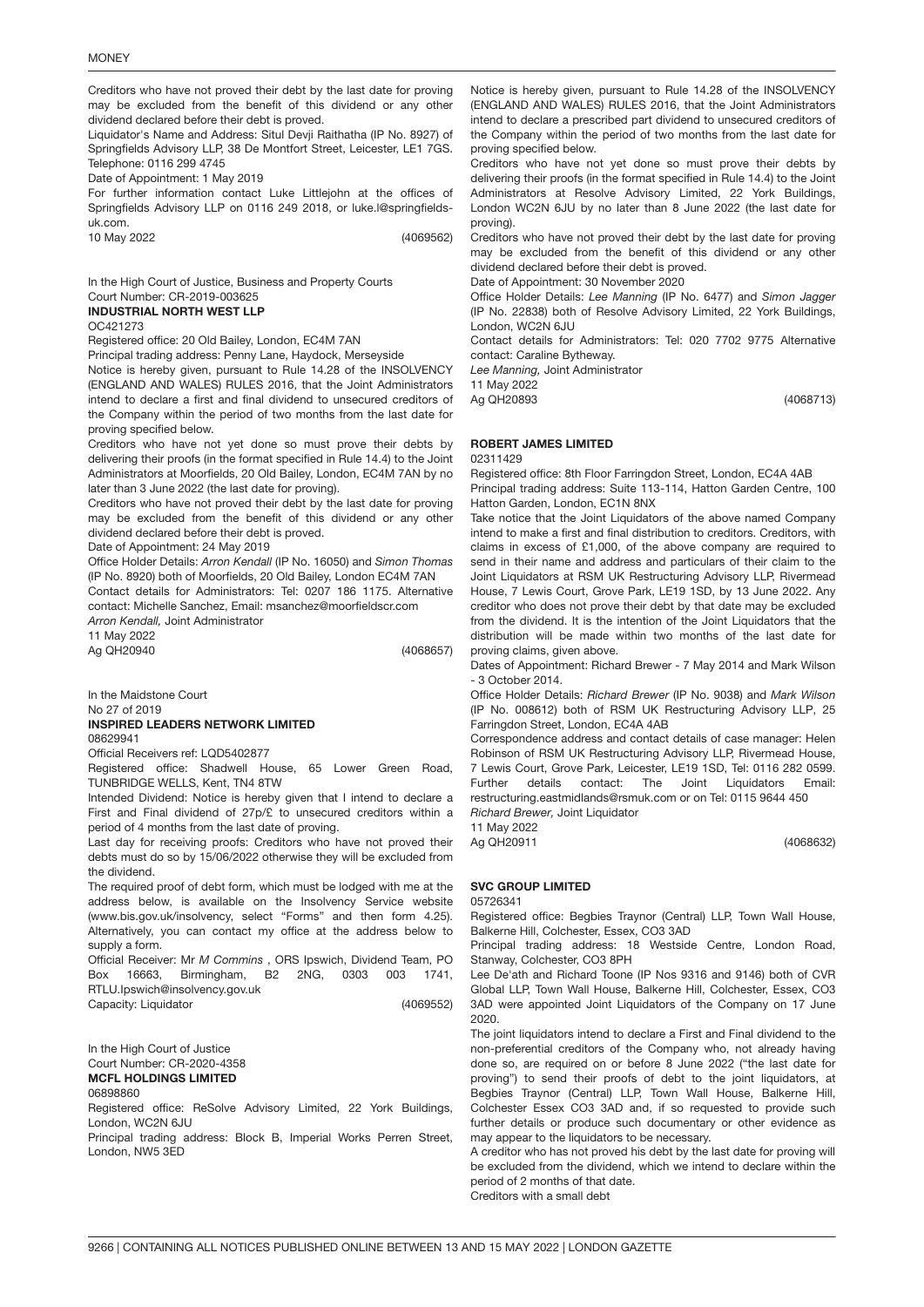In accordance with the provisions of Part 14 of the Insolvency (England and Wales) Rules 2016, a creditor whose debt is a small debt not exceeding £1,000 is deemed to have proved for the purposes of determination and payment of this dividend and is not required to prove their debt as described by this notice unless advised otherwise by the Joint Liquidators.

If a small debt creditor believes that there is a discrepancy with the amount they are owed, the creditor will be required to submit a proof of debt form by no later than the last date for proving in order to participate in the dividend.

Any person who requires further information may contact Victoria Lee by telephone on 01206 217900. Alternatively enquiries can be made to Victoria Lee by e-mail at Victoria.lee@btguk.com.

*L M De'Ath,* Joint Liquidator

11 May 2022 Ag QH20969

(4068667)

# WEST STREET BARS LIMITED

11073917

Trading Name: Molly Malones Irish Tavern

Registered office: 4th Floor, Fountain Precinct, Leopold Street, Sheffield S1 2JA

Principal trading address: 140-144 West Street, Sheffield, S1 4ES

Notice is hereby given, pursuant to Rule 14.28 of the INSOLVENCY (ENGLAND AND WALES) RULES 2016, that the Joint Liquidators intend to declare a first and final dividend to the secondary preferential creditors of the Company within the period of two months from the last date for proving specified below.

Creditors who have not yet done so must prove their debts by delivering their proofs (in the format specified in Rule 14.4) to the Liquidator at Graywoods 4th Floor, Fountain Precinct, Leopold Street, Sheffield, S1 2JA by no later than 8 June 2022 (the last date for proving).

Creditors who have not proved their debt by the last date for proving may be excluded from the benefit of this dividend or any other dividend declared before their debt is proved.

If so required by notice from the Liquidator, either personally or by their solicitors, Creditors must come in and prove their debts at such time and place as shall be specified in such notice. If they default in providing such proof, they will be excluded from the benefit of any distribution made before such debts are proved.

Date of Appointment: 6 May 2021

Office Holder Details: *Ryan Holdsworth* (IP No. 23410) and *Adrian Graham* (IP No. 8980) both of Graywoods, 4th Floor, Fountain Precinct, Leopold Street, Sheffield, S1 2JA

Further details contact: The Joint Liquidators, Tel: 0114 285 9500 Alternative contact: Amy Lockwood, Email: amy.lockwood@graywoods.co.uk

*Ryan Holdsworth,* Joint Liquidator

11 May 2022

Ag QH20950

(4068635)

#### RE-USE OF A PROHIBITED NAME

NOTICE TO THE CREDITORS OF AN INSOLVENT COMPANY OF THE RE-USE OF A PROHIBITED NAME

RULE 22.4 OF THE INSOLVENCY (ENGLAND AND WALES) RULES 2016

BONI CARO DESIGN LTD

08071724

Trading Name: BONI CARO

Registered office: Maria House, 35 Millers Road, Brighton BN1 5NP

Principal trading address: 667 Watford Way, Apex Corner, London NW7 3JR

On 03/05/2022 the above-named company went into insolvent liquidation.

I, NIDYA KYRIACOU of 6 WILDERNESSE CLOSE, HA8 9GP, was a director of the above-named company during the 12 months ending with the day before it went into liquidation.

I give notice that it is my intention to act in one or more of the ways specified in section 216(3) of the INSOLVENCY ACT 1986 in connection with, or for the purposes of, the carrying on of the whole or substantially the whole of the business of the insolvent company under the following name:

#### BONI CARO

#### Rule 22.5 - Statement as to the effect of the notice under rule 22.4(2):

Section 216(3) of the Insolvency Act 1986 lists the activities that a director of a company that has gone into insolvent liquidation may not undertake unless the court gives permission or there is an exception in the Insolvency Rules made under the Insolvency Act 1986. (This includes the exceptions in Part 22 of the Insolvency (England and Wales) Rules 2016). These activities are-

(a) acting as a director of another company that is known by a name which is either the same as a name used by the company in insolvent liquidation in the 12 months before it entered liquidation or is so similar as to suggest an association with that company:

(b) directly or indirectly being concerned or taking part in the promotion, formation or management of any such company; or

(c) directly or indirectly being concerned in the carrying on of a business otherwise than through a company under a name of the kind mentioned in (a) above.

This notice is given in pursuance of Rule 22.4 of the Insolvency (England and Wales) Rules 2016 where the business of a company which is in, or may go into, insolvent liquidation is, or is to be, carried on otherwise than by the company in liquidation with the involvement of a director of that company and under the same or a similar name to that of that company.

The purpose of the giving of this notice is to permit the director to act in these circumstances where the company enters (or has entered) insolvent liquidation without the director committing a criminal offence and in the case of the carrying on of the business through another company, being personally liable for that company's debts.

(4070468) Notice may be given where the person giving the notice is already the director of a company which proposes to adopt a prohibited name.

#### NOTICE TO THE CREDITORS OF AN INSOLVENT COMPANY OF THE RE-USE OF A PROHIBITED NAME

#### RULE 22.4 OF THE INSOLVENCY (ENGLAND AND WALES) RULES 2016

# CLIVE CHRISTIAN FURNITURE LIMITED

1710346

Trading Name: Clive Christian Furniture, Clive Christian, Christians Registered office: c/o Mazars LLP, One St Peters Square, Manchester, M2 3DE

Principal trading address: St Germain Street, Farnworth, Bolton, Lancashire BL4 7BG

On 8 April 2022 the Company entered administration.

I, Phillip Andrew Cole of St Germain Street, Farnworth, Bolton, Lancashire, BL4 7BG, was a director of the above-named company on the day it entered administration.

I give notice that I am acting and intend to continue to act in one or more of the ways to which section 216(3) of the INSOLVENCY ACT 1986 would apply if the above-named company were to go into insolvent liquidation, in connection with, or for the purposes of, the carrying on of the whole or substantially the whole of the business of the above-named company under the following name:

Clive Christian Furniture, Clive Christian, Christians

Rule 22.5 - Statement as to the effect of the notice under rule 22.4(2):

Section 216(3) of the Insolvency Act 1986 lists the activities that a director of a company that has gone into insolvent liquidation may not undertake unless the court gives permission or there is an exception in the Insolvency Rules made under the Insolvency Act 1986. (This includes the exceptions in Part 22 of the Insolvency (England and Wales) Rules 2016). These activities are-

(a) acting as a director of another company that is known by a name which is either the same as a name used by the company in insolvent liquidation in the 12 months before it entered liquidation or is so similar as to suggest an association with that company;

(b) directly or indirectly being concerned or taking part in the promotion, formation or management of any such company; or

(c) directly or indirectly being concerned in the carrying on of a business otherwise than through a company under a name of the kind mentioned in (a) above.

This notice is given in pursuance of Rule 22.4 of the Insolvency (England and Wales) Rules 2016 where the business of a company which is in, or may go into, insolvent liquidation is, or is to be, carried on otherwise than by the company in liquidation with the involvement of a director of that company and under the same or a similar name to that of that company.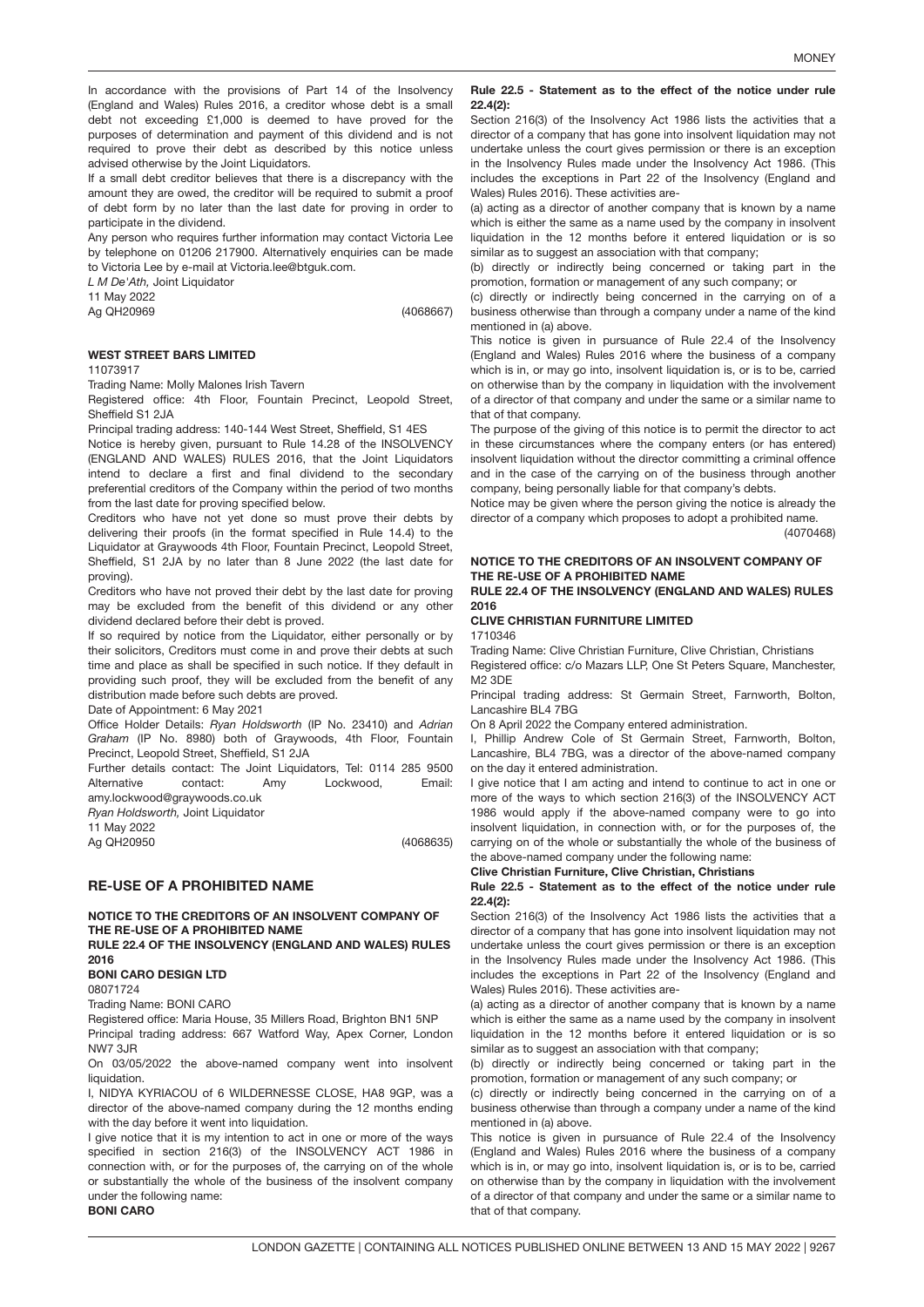The purpose of the giving of this notice is to permit the director to act in these circumstances where the company enters (or has entered) insolvent liquidation without the director committing a criminal offence and in the case of the carrying on of the business through another company, being personally liable for that company's debts.

(4070467) Notice may be given where the person giving the notice is already the director of a company which proposes to adopt a prohibited name.

# NOTICE TO THE CREDITORS OF AN INSOLVENT COMPANY OF THE RE-USE OF A PROHIBITED NAME

#### RULE 22.4 OF THE INSOLVENCY (ENGLAND AND WALES) RULES 2016 CLIVE CHRISTIAN FURNITURE LIMITED

1710346

Trading Name: Clive Christian Furniture, Clive Christian, Christians

Registered office: c/o Mazars LLP, One St Peters Square, Manchester, M2 3DE

Principal trading address: St Germain Street, Farnworth, Bolton, Lancashire BL4 7BG

On 8 April 2022 the Company entered administration.

I, Pamela Margaret Bailey of St Germain Street, Farnworth, Bolton, Lancashire, BL4 7BG, was a director of the above-named company on the day it entered administration.

I give notice that I am acting and intend to continue to act in one or more of the ways to which section 216(3) of the INSOLVENCY ACT 1986 would apply if the above-named company were to go into insolvent liquidation, in connection with, or for the purposes of, the carrying on of the whole or substantially the whole of the business of the above-named company under the following name:

Clive Christian Furniture, Clive Christian, Christians

#### Rule 22.5 - Statement as to the effect of the notice under rule 22.4(2):

Section 216(3) of the Insolvency Act 1986 lists the activities that a director of a company that has gone into insolvent liquidation may not undertake unless the court gives permission or there is an exception in the Insolvency Rules made under the Insolvency Act 1986. (This includes the exceptions in Part 22 of the Insolvency (England and Wales) Rules 2016). These activities are-

(a) acting as a director of another company that is known by a name which is either the same as a name used by the company in insolvent liquidation in the 12 months before it entered liquidation or is so similar as to suggest an association with that company;

(b) directly or indirectly being concerned or taking part in the promotion, formation or management of any such company; or

(c) directly or indirectly being concerned in the carrying on of a business otherwise than through a company under a name of the kind mentioned in (a) above.

This notice is given in pursuance of Rule 22.4 of the Insolvency (England and Wales) Rules 2016 where the business of a company which is in, or may go into, insolvent liquidation is, or is to be, carried on otherwise than by the company in liquidation with the involvement of a director of that company and under the same or a similar name to that of that company.

The purpose of the giving of this notice is to permit the director to act in these circumstances where the company enters (or has entered) insolvent liquidation without the director committing a criminal offence and in the case of the carrying on of the business through another company, being personally liable for that company's debts.

Notice may be given where the person giving the notice is already the director of a company which proposes to adopt a prohibited name.

(4070469)

# Administration

# APPOINTMENT OF ADMINISTRATORS

In the High Court of Justice Business & Property Courts of England and Wales Insolvency and Companies List (ChD)

Court Number: CR-2022-001252 (Company Number 06034544)

# CRYSTAL CLEAR GROUP LIMITED

Nature of Business: Construction - Infrastruction Construction

Registered office: 1 Kings Avenue, London, N21 3NA

Principal trading address: 1-2 Lacerta Court, Letchworth, Bedfordshire, SG6 1FD

Joint Administrator: *Jamie Taylor* (IP number 2748) of Begbies Traynor (Central) LLP, 1 Kings Avenue, London, N21 3NA.

Joint Administrator: *Ninos Koumettou* (IP number 2240) of Begbies Traynor (Central) LLP, 1 Kings Avenue, London, N21 3NA.

Date of Appointment: 10 May 2022

(4070512) For further details contact Samantha George on 020 8370 7250 or at samantha.george@btguk.com

In the High Court of Justice Business and Property Court in Manchester Insolvency and Companies List (ChD)

No CR-2022-MAN-000337.

(Company Number 09537827) NANT Y GAER LIMITED

Trading Name: Wrexham Care Centre

Nature of Business: Residential nursing care facilities

Registered office: Chislehurst Business Centre, C/O Rb Management

Consultancy, 1 Bromley Lane, Chislehurst, BR7 6LH

Principal trading address: Nant Y Gaer Road, Llay, Wrexham, LL12 0SL

Joint Administrator: *Edward M Avery-Gee* (IP number 12410) of CG&Co, Greg`s Building, 1 Booth Street, Manchester, M2 4DU.

Joint Administrator: *Daniel Richardson* (IP number 12650) of CG&Co, Greg`s Building, 1 Booth Street, Manchester, M2 4DU.

Date of Appointment: 11 May 2022

(4070225) For further details contact Samantha Jeffs at info@cg-recovery.com

## **Appointment of Administrator**

In the High Court of Justice, The Business and Property Courts in Leeds,

#### Court Number: CR2022LDS000289 OAKTARGET GARMENTS LTD

(Company Number 05469046)

Registered office: 57 New Walk, Leicester, LE1 7JB

Principal trading address: 33 Kitchener Road, Leicester, LE5 4AU Date of Appointment: 4 May 2022

Administrator's Name and Address: *Situl Devji Raithatha* (IP No. 8927) of Springfields Advisory LLP, 38 De Montfort Street, Leicester, LE1 7GS. Telephone: 0116 299 4745.

For further information contact Luke Littlejohn at the offices of Springfields Advisory LLP on 0116 249 2018, or luke.l@springfieldsuk.com. Address: 38 De Montfort Street, Leicester, LE1 7GS.

(4069556) 5 May 2022

# In the High Court of Justice

Business & Property Courts of England & Wales, Insolvency & Companies List Court Number: CR-2022-001313

RISARO (UK) LIMITED

(Company Number 11898944)

Trading Name: The Coventry Arms Nature of Business: Restaurant and bar

Registered office: 1580 Parkway, Solent Business Park, Whiteley, Fareham, Hampshire, PO15 7AG

Principal trading address: The Coventry Arms, Mill Street, Corfe Mullen, Dorset, BH21 3RH

Date of Appointment: 11 May 2022

Names and Address of Administrators: *Michael Robert Fortune* (IP No. 008818) and *Carl Derek Faulds* (IP No. 008767) both of Portland Business & Financial Solutions Limited, 1580 Parkway, Solent Business Park, Whiteley, Fareham, Hampshire, PO15 7AG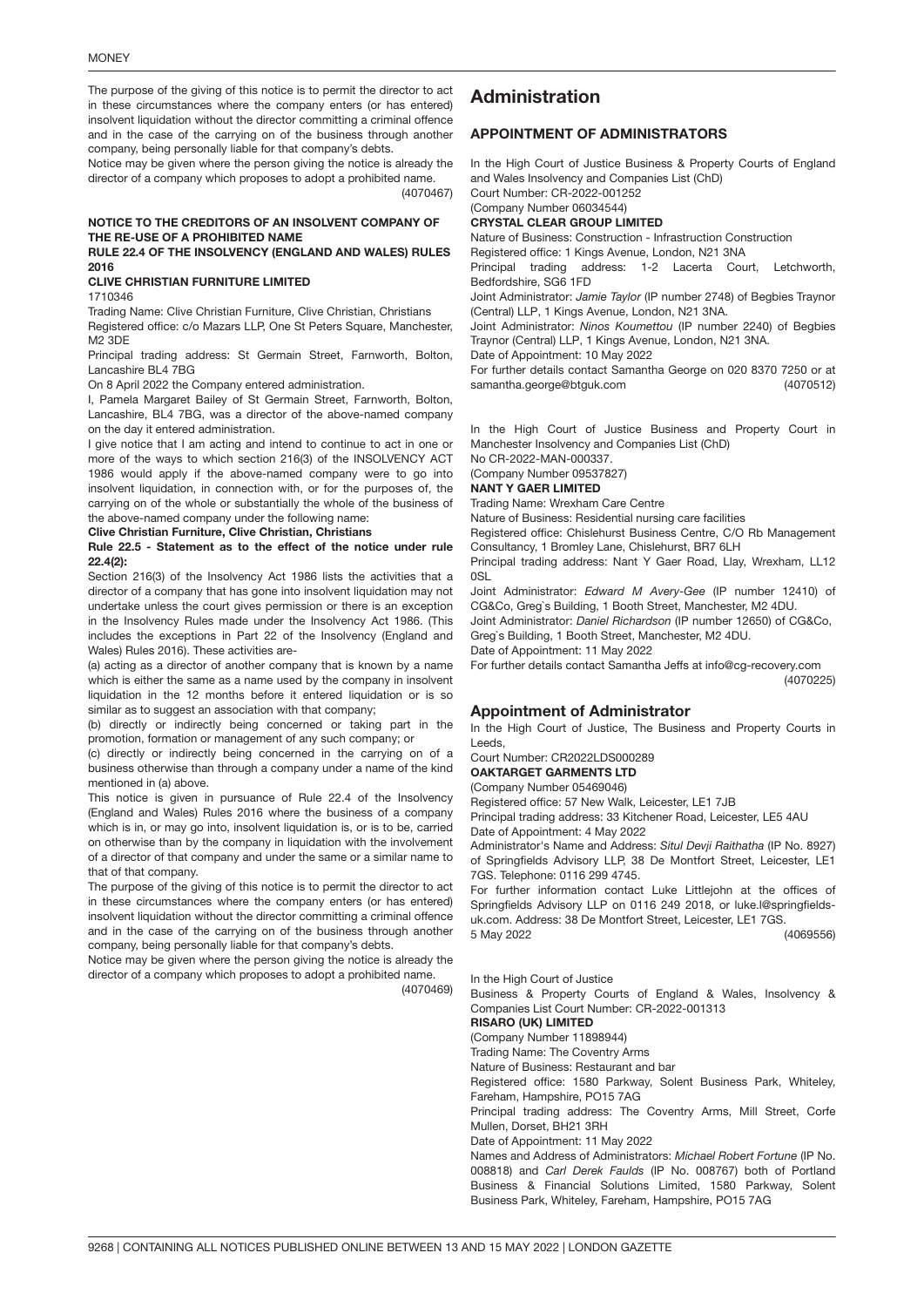(4068654) Further details contact: The Joint Administrators, Email: creditors@portbfs.co.uk Alternative contact: Sandie Williams Ag QH20965

In the High Courts of Justice Business and Property Courts of England and Wales (ChD) Insolvency and Companies List Court Number: CR-2022-001280

SANDCROFT AVENUE LIMITED

(Company Number 06849691)

Trading Name: Hussle.com

Nature of Business: Health & Fitness Intermediary

Registered office: Scott House, The Concourse Tog (The Office Group), 2nd Floor, Waterloo Station, London, SE1 7LY

Principal trading address: Scott House, The Concourse Tog (The Office Group), 2nd Floor, Waterloo Station, London, SE1 7LY

Date of Appointment: 6 May 2022

Names and Address of Administrators: *Nick Edwards* (IP No. 9005) and *Graham Bushby* (IP No. 8736) both of RSM UK Restructuring Advisory LLP, The Pinnacle, 170 Midsummer Boulevard, Milton Keynes, MK9 1BP

Correspondence address & contact details of case manager: Matthew Woodcock, RSM UK Restructuring Advisory LLP, 9th Floor, 3 Hardman Street, Manchester, M3 3HF. Tel: 0161 830 4121. Further details contact: Nick Edwards, Tel: 01908 687841 or Graham Bushby, Tel: 020 3201 8000

Ag QH20955

(4068740)

# Creditors' voluntary liquidation

# APPOINTMENT OF LIQUIDATORS

Name of Company: KALPAY LTD (4066748) Name of Company: CATERPILLARS DAY NURSERY LTD (4069352) Name of Company: HIRST & SONS LIMITED Company Number: 07499534 Company Type: Registered Company Nature of the business: Payroll Services Type of Liquidation: Creditors' Voluntary Registered office: St Johns Terrace, 11-15 New Road, Radcliffe, Manchester M26 1LS Principal trading address: South Grove House, South Grove, Rotherham S60 2AF Office Holder/s: Steven Wiseglass, of Inquesta Corporate Recovery and, St Johns Terrace, 11-15 New Road, Radcliffe, Manchester M26 1LS, Telephone: 0333 005 0080, Email address: info@inquesta.co.uk (A1493) Office Holder Number/s: 9525 Date of appointment: 09 May 2022 By whom Appointed: Members and Creditors Company Number: 08654167 Company Type: Registered Company Nature of the business: Child Day Care Services Type of Liquidation: Creditors' Voluntary Registered office: St Johns Terrace, 11-15 New Road, Radcliffe, Manchester M26 1LS Principal trading address: 5 The Square, Carshalton SM5 3BN Office Holder/s: Steven Wiseglass, of Inquesta Corporate Recovery and, St Johns Terrace, 11-15 New Road, Radcliffe, Manchester M26 1LS, Telephone: 0333 005 0080, Email address: info@inquesta.co.uk (A1550) Office Holder Number/s: 9525 Date of appointment: 11 May 2022 By whom Appointed: Members and Creditors Company Number: 10900933 Company Type: Registered Company Nature of the business: Ventilation Sub-Contractor Type of Liquidation: Creditors' Voluntary

Registered office: 11-15 New Road, Radcliffe, Manchester M26 1LS Principal trading address: 277 Bury Road, Rochdale OL11 4EE

(4066419) Name of Company: F&R SOLUTIONS LIMITED Office Holder/s: Steven Wiseglass, of Inquesta Corporate Recovery and, St Johns Terrace, 11-15 New Road, Radcliffe, Manchester M26 1LS, Telephone: 0333 005 0080, Email address: info@inquesta.co.uk (A1516) Office Holder Number/s: 9525 Date of appointment: 09 May 2022 By whom Appointed: Members and Creditors Company Number: 08354629 Company Type: Registered Company Nature of the business: Subcontracting, security and recruitment services Type of Liquidation: Creditors' Voluntary

(4069477) Registered office: 82 High Street, Gloucester GL1 4SS Previous registered office: 2a Hopewell Street, Gloucester GL1 4HG Principal trading address: 82 High Street, Gloucester GL1 4SS Office Holder/s: Mansoor Mubarak, of Capital Books (UK) Limited and, 66 Earl Street, Maidstone ME14 1PS, Telephone: 01622 754 927, Email address: mmubarik@capital-books.co.uk, Fax: 01622 321 000 Office Holder Number/s: 009667 Date of appointment: 12 May 2022 By whom Appointed: Members and Creditors Thursday 12 May 2022

Name of Company: THE CASTLE HOTEL (DM) LIMITED (4068473) Company Number: 06861259 Company Type: Registered Company Nature of the business: Hotel Trading as: The Castle Hotel Type of Liquidation: Creditors' Voluntary Registered office: 23 London Road, Downham Market PE38 9BJ Principal trading address: High Street, Downham Market PE38 9HF Office Holder/s: Christopher Brown and Emma Legdon, of Hart Shaw LLP and Hart Shaw LLP, The Hart Shaw Building, Europa Link, Sheffield Business Park, Sheffield S9 1XU, Telephone: 01142518850, Email address: advice@hartshaw.co.uk Office Holder Number/s: 8973 and 10754 Date of appointment: 11 May 2022 By whom Appointed: Members and Creditors Thursday 12 May 2022

Name of Company: A.J.BALL AND SONS LIMITED

Company Number: 00638090

Nature of Business: Other construction installations Registered office: 62 High Street, Broadstairs, Kent, CT10 1JT Type of Liquidation: Creditors Date of Appointment: 6 May 2022 Liquidator's name and address: *Adrian Dante* (IP No. 9600) of Opus Restructuring LLP, Kestrel House, Knightrider Street, Maidstone, Kent ME15 6LU and *Joanne Kim Rolls* (IP No. 8867) of Opus Restructuring

(4068712) LLP, 4th Floor, Euston House, 24 Eversholt Street, London, NW1 1DB By whom Appointed: Creditors Ag QH20962

Name of Company: ADS PHARMAREG LIMITED (4068697) Company Number: 10246138 Nature of Business: Other research and experimental development on natural sciences Registered office: Flat 37, Clovelly Court, 10 Wintergreen Boulevard, West Drayton UB7 9GU Type of Liquidation: Creditors Date of Appointment: 6 May 2022 Liquidator's name and address: *John Paul Bell* (IP No. 8608) and *Toyah Marie Poole* (IP No. 9740) both of Clarke Bell Limited, 3rd Floor, The Pinnacle, 73 King Street, Manchester, M2 4NG By whom Appointed: Members and Creditors Ag QH20891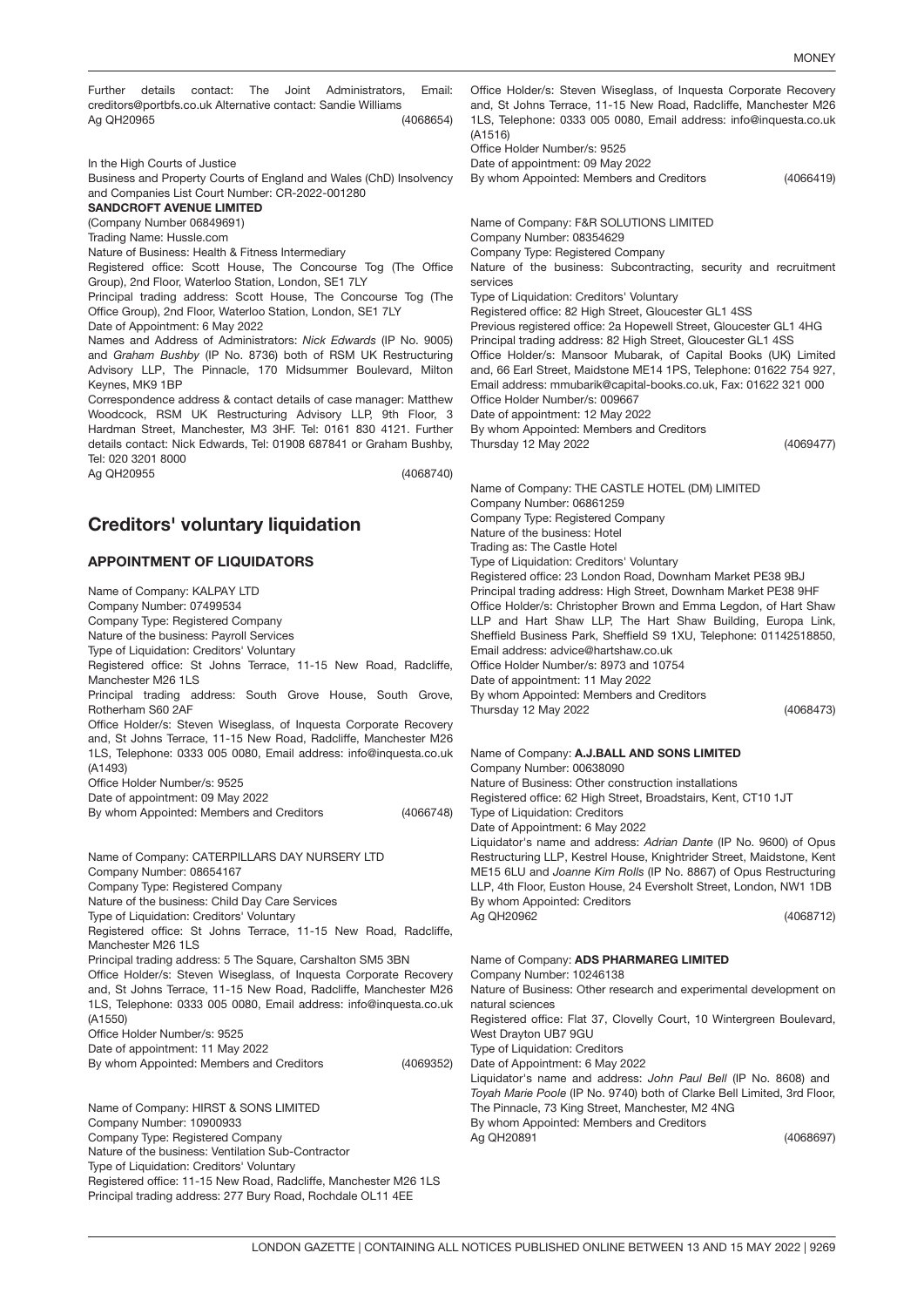Name of Company: **ANAS CHAUFFEURS LTD** (4068656) Name of Company: **AZTEC FOOD LTD.** (4068765) Name of Company: **AZZURRO (BOLTON) LIMITED** (4068649) Name of Company: **BALTIC CARGO LIMITED** (4068710) Company Number: 5048317 (4069795) Name of Company: BROADFIELDS BUILDING SERVICES LIMITED Company Number: 11099432 Nature of Business: Taxi operation Registered office: 2 Scotts Road, Southall, Middlesex, UB2 5DB Type of Liquidation: Creditors Date of Appointment: 9 May 2022 Liquidator's name and address: *Ashok Bhardwaj* (IP No. 4640) of Bhardwaj Limited, 47/49 Green Lane, Northwood, Middlesex, HA6 3AE By whom Appointed: Creditors Ag QH20948 Company Number: 11067401 Trading Name: Freddy's Chicken Nature of Business: Take-away food shops and mobile food stands Registered office: Tugby Orchards, Wood Lane, Tugby, Leicestershire, LE7 9WE Type of Liquidation: Creditors Date of Appointment: 10 May 2022 Liquidator's name and address: *Stuart Garner* (IP No. 009531) of Garner Advisory Limited, Tugby Orchards, Wood Lane, Tugby, Leicestershire, LE7 9WE By whom Appointed: Members and Creditors Ag QH20954 Company Number: 11725254 Nature of Business: Italian Restaurant Registered office: 1 Arthur Lane, Hardwood, Bolton, BL2 3LL Type of Liquidation: Creditors Date of Appointment: 11 May 2022 Liquidator's name and address: *Philip Ballard* (IP No. 20452) of LBK Insolvency Solutions Limited, 21a Bore Street, Lichfield, Staffordshire, WS13 6LZ By whom Appointed: Members and Creditors Ag QH20989 Company Number: 09237295 Nature of Business: Haulage Registered office: 1 Mafeking Road, London, E16 4NS Type of Liquidation: Creditors Date of Appointment: 10 May 2022 Liquidator's name and address: *James David Robinson* (IP No. 16092) of Finn Associates, Tong Hall, Tong, West Yorkshire BD4 0RR By whom Appointed: Members and Creditors Ag QH20908 Name of Company: BLUE BADGE DESIGNS LIMITED Trading Name: Blue Badge Co & Green & Heath Previous Name of Company: White Space Designs Limited Nature of Business: Manufacturer of household textiles Registered office: Charlotte House, 19B Market Place, Bingham, Nottingham, NG13 8AP Principal trading address: Unit 5, St. Gabriel`s Business Park, St. Gabriel`s Road, Bristol, BS5 ORT Type of Liquidation: Creditors Voluntary Liquidation Liquidator's name and address: Joint Liquidator: *Julie Elizabeth Willetts* (IP number 9133) of Blades lnsolvency Services, Charlotte House; 19B Market Place, Bingham, Nottingham, NG13 8AP . Liquidator's name and address: Joint Liquidator: *Gary Paul Shankland* (IP number 9587) of Begbies Traynor (London) LLP, 31st Floor, 40 Bank Street, London E14 5NR. Date of Appointment: 04 April 2022 By whom Appointed: Members and Creditors For further details contact Shelley Hargreaves on 01949 831260 or at j.willetts@bladesinsolvency.co.uk casting activities TN9 1RA Ag QH20887 10 May 2022 3BZ emily@labr.co.uk Ag QH20870 Company Number: 09114460  $5$  $O<sub>l</sub>$ Edgeware, HA8 5QL

Name of Company: **BRAVO PRODUCTIONS LTD** (4068631) Company Number: 12293116 Nature of Business: Motion picture, television and other theatrical Registered office: Tyler House, 58-66 Morley Road, Tonbridge, Kent, Type of Liquidation: Creditors Date of Appointment: 9 May 2022 Liquidator's name and address: *Bai Cham* (IP No. 18052) and *David Elliott* (IP No. 8595) both of Begbies Traynor (Central) LLP, Innovation Centre Medway, Maidstone Road, Chatham, Kent, ME5 9FD By whom Appointed: Members and Creditors

(4069573) Company Number: 12055177 Company Number: 05580445 Registered office: 152-154 Coles Green Road, London, NW2 7HD Principal trading address: Unit 3 Hurricane Trading Estate, Avion Crescent, London, NW9 5QW Nature of Business: Development of building projects Type of Liquidation: Creditors' Voluntary Date of Appointment: 9 May 2022 By whom Appointed: Members & Creditors Joint Liquidator's Name and Address: Alan Simon(IP No. 008635) of Expedium Limited, Gable House, 239 Regents Park Road, London, N3 3LFEmail: as@expedium.co.uk. Telephone: 020 8371 5000. Joint Liquidator's Name and Address: Jamie Taylor(IP No. 002748) of Begbies Traynor (Central) LLP, The Old Exchange, 234 Southchurch Rd, Southend, Essex, SS1 2EG For further information contact Luke Sullivan at the offices of Expedium Limited on 020 8371 5000, or ls@expedium.co.uk. Name of Company: BUBBLE TEA SUPPLIER LTD Nature of Business: Other retail sale in non-specialised stores Registered office: 4 Curzon Howe Road, Portsmouth, England, PO1 Type of Liquidation: Creditors Voluntary Liquidation Liquidator's name and address: Liquidator: *Virgil H Levy* (IP number 19090) of LA Business Recovery Limited, 1 Beasley's Yard, 126 High Street, Uxbridge, Middlesex, UB8 1JT. Date of Appointment: 05 May 2022 By whom Appointed: Members and Creditors

(4070515) For further details contact Emily Wise on 01895819460 or at

#### Name of Company: CARLEC LIMITED Company Number: 07571881 Nature of Business: Information technology consultancy activities Registered office: The Stables, 2 Hillmorton Wharf, Crick Road, Rugby, Warwickshire CV21 4PW Type of Liquidation: Creditors Date of Appointment: 9 May 2022

(4068655) Liquidator's name and address: *Ben Robson* (IP No. 11032) of Bridge Newland Limited, The Stables, 2 Hillmorton Wharf, Rugby, CV21 4PW By whom Appointed: Members and Creditors

# Name of Company: COSTEL COSTY LTD

Registered office: 30b South Parade, Mollison Way, Edgware, HA8

Principal trading address: 30b South Parade, Mollison Way, Type of Liquidation: Creditors' Voluntary

Date of Appointment: 9 May 2022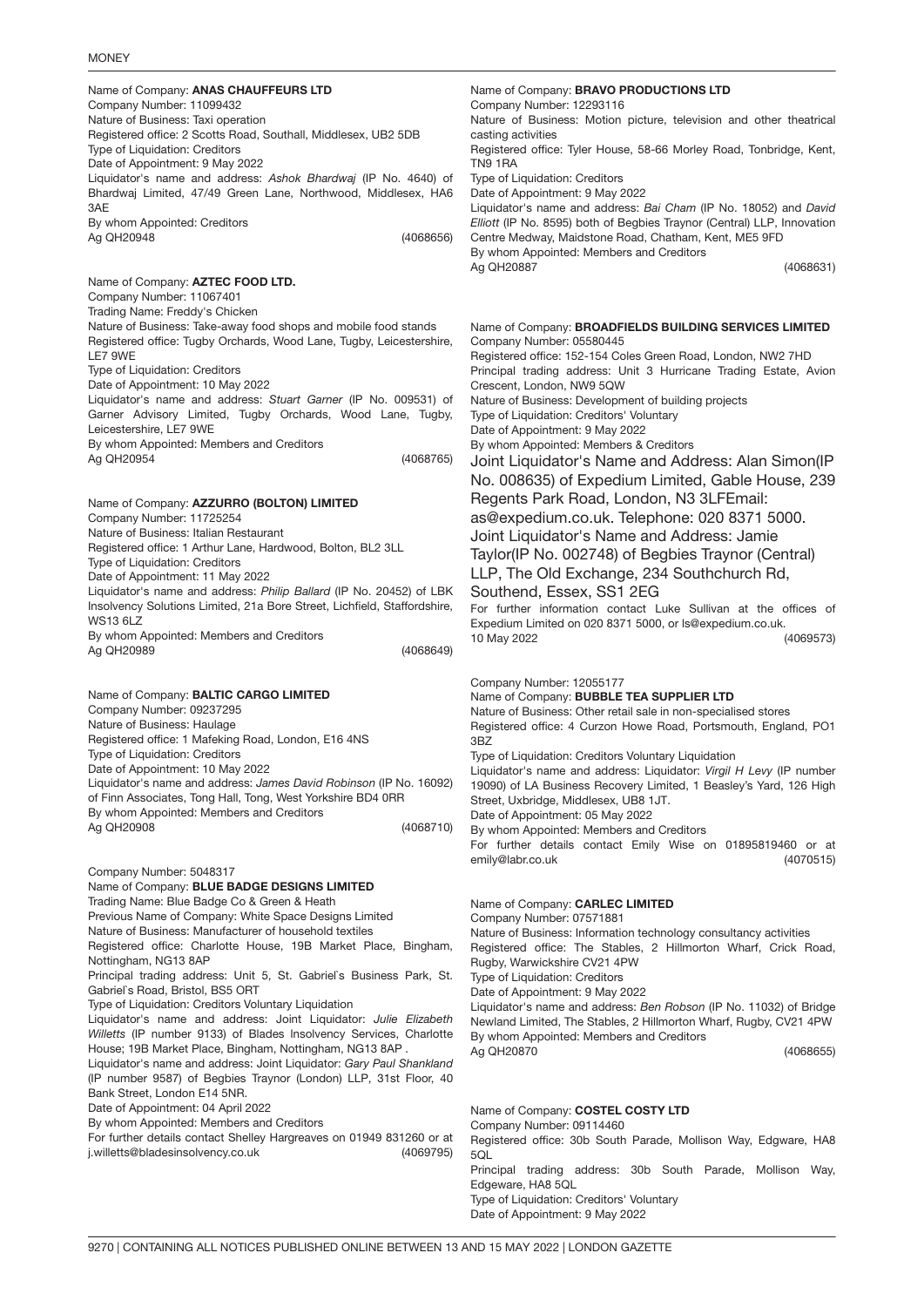(4069574) Name of Company: **DKT RAIL LIMITED** (4068686) Name of Company: **DOUG SHERRY (HEATHROW) LIMITED** (4068626) Name of Company: **EARL GROUP LIMITED** (4068758) By whom Appointed: Members and Creditors Joint Liquidator's Name and Address: Nicholas Andrew Stratten(IP No. 22170) of Hudson Weir Limited, Third Floor, 112 Clerkenwell Road, London, EC1M 5SATelephone: 0207 099 6086. Joint Liquidator's Name and Address: Hasib Howlader(IP No. 20350) of Hudson Weir Limited, Third Floor, 112 Clerkenwell Road, London, EC1M 5SATelephone: 0207 099 6086. For further information contact Yasmin Khanum at the offices of Hudson Weir Limited on 0207 099 6086, or yasmin@hudsonweir.co.uk. 10 May 2022 Company Number: 06807731 Nature of Business: Other business support service activities not elsewhere classified Registered office: 8 Dog Lane, Nether Whitacre, Coleshill, Birmingham B46 2DT Type of Liquidation: Creditors Date of Appointment: 10 May 2022 Liquidator's name and address: *Conrad Beighton* (IP No. 9556) and *David Griffiths* (IP No. 22930) both of Leonard Curtis, Cavendish House, 39-41 Waterloo Street, Birmingham, B2 5PP By whom Appointed: Members and Creditors Ag QH20924 Company Number: 03448343 Nature of Business: Unlicensed cafe Registered office: Old Brewery House, Park Lane, 189 Stanmore Hill, Stanmore HA7 3HA Type of Liquidation: Creditors Date of Appointment: 10 May 2022 Liquidator's name and address: *Hugh Francis Jesseman* (IP No. 9480) and *Claire Howell* (IP No. 23610) both of Antony Batty & Company LLP, Swan House, 9 Queens Road, Brentwood, Essex, CM14 4HE By whom Appointed: Members and Creditors Ag QH20921 Company Number: 13468184 Nature of Business: Renting and leasing of construction and civil engineering machinery and equipment Previous Name of Company: M&H Plant Hire Limited Registered office: c/o Begbies Traynor, Innovation Centre Medway, Maidstone Road, Chatham, Kent, ME5 9FD Type of Liquidation: Creditors Date of Appointment: 9 May 2022 Liquidator's name and address: *Bai Cham* (IP No. 18052) and *David Elliott* (IP No. 8595) both of Begbies Traynor (Central) LLP, Innovation Centre Medway, Maidstone Road, Chatham, Kent, ME5 9FD By whom Appointed: Members and Creditors Ag QH20889 Name of Company: ENGINEERING SERVICES INCORPORATED LTD Company Number: 11746001 Registered office: 14 Blake Drive, Bradwell, Great Yarmouth, NR31 9GW Principal trading address: 14 Blake Drive, Bradwell, Great Yarmouth, NR31 9GW Type of Liquidation: Creditors' Voluntary 9 May 2022 Ag QH20935 3AE Ag QH20927 LIMITED 5XA BB12 8BS Ag QH20958  $4.H$ 

Date of Appointment: 9 May 2022

By whom Appointed: Members & Creditors

Liquidator's name and address: *Kevin McLeod* (IP No. 9438) of AABRS Limited, Langley House, Park Road, London, N2 8EY. Email: KM@AABRS.com. Telephone: 020 8444 3400.

(4069554) For further information contact Madhav Vibhakar at the offices of AABRS Limited on 020 8444 3400, or mv@aabrs.com.

# Name of Company: EVENTFIXERS LIMITED

Company Number: 03971990

Nature of Business: Event Organisers

Registered office: C/O PM+M New Century House, Greenbank Technology Park, Challenge Way, Blackburn BB1 5QBto be changed to FRP Advisory Trading Limited, Derby House, 12 Winckley Square, Preston PR1 3JJ Type of Liquidation: Creditors

Date of Appointment: 5 May 2022

(4068729) Liquidator's name and address: *Lila Thomas* (IP No. 9608) and *David Acland* (IP No. 8894) both of FRP Advisory Trading Limited, Derby House, 12 Winckley Square, Preston, PR1 3JJ By whom Appointed: Members and Creditors

Name of Company: FABCROFT PROPERTIES LIMITED Company Number: 08890364 Nature of Business: Painting, Construction, Management

Registered office: North London Business Park, Suite 324, Building 3, Oakleigh Road South, London, New Southgate, N11 1NP Type of Liquidation: Creditors Date of Appointment: 9 May 2022 Liquidator's name and address: *Ashok Bhardwaj* (IP No. 4640) of Bhardwaj Limited, 47/49 Green Lane, Northwood, Middlesex, HA6

By whom Appointed: Creditors

```
(4068700)
```
# PURSUANT TO SECTION 109 OF THE INSOLVENCY ACT 1986 Name of Company: FALCON CONSTRUCTION PROJECTS

Company Number: 04562269 Registered office: Marcus House Park Hall Road Stoke on Trent ST3 Nature of Business: Development of building projects Type of Liquidation: Creditors Liquidator's name and address: *Martin Williamson* Ipd, Marcus House, Park Hall Business Village Park Hall Road, Stoke on Trent, ST3 5XA Office Holder Number: 9222.

 $\text{Out}$ : 4 May, 2022

| Dale of Appointment. 4 May, 2022       |           |
|----------------------------------------|-----------|
| By whom Appointed: Members & Creditors | (4070188) |

# Name of Company: GENTS HAIR STUDIO LIMITED

Company Number: 07218973

Nature of Business: Hairdresser and other beauty treatment

Registered office: The Town Hall, Burnley Road, Padiham, Burnley, Lancashire, BB12 8BS

Type of Liquidation: Creditors

Date of Appointment: 10 May 2022

Liquidator's name and address: *Natalie Hughes* (IP No. 14336) of Simply Corporate Limited, The Town Hall, Burnley Road, Padiham, By whom Appointed: Creditors

(4068627)

Company Number: 11788335 Name of Company: GINNI-NDT LIMITED

Nature of Business: Non destructive testing

Registered office: c/o Live Recoveries, Wentworth House, 122 New Road Side, Horsforth, Leeds, LS18 4QB

Principal trading address: 7 Moorhead Lane, Shipley, Saltaire, BD18

Type of Liquidation: Creditors Voluntary Liquidation

Liquidator's name and address: Liquidator: *Martin Paul Halligan* (IP number 9211) of Live Recoveries, Wentworth House, 122 New Road Side, Horsforth, Leeds, LS18 4QB. Date of Appointment: 12 May 2022 By whom Appointed: Members & Creditors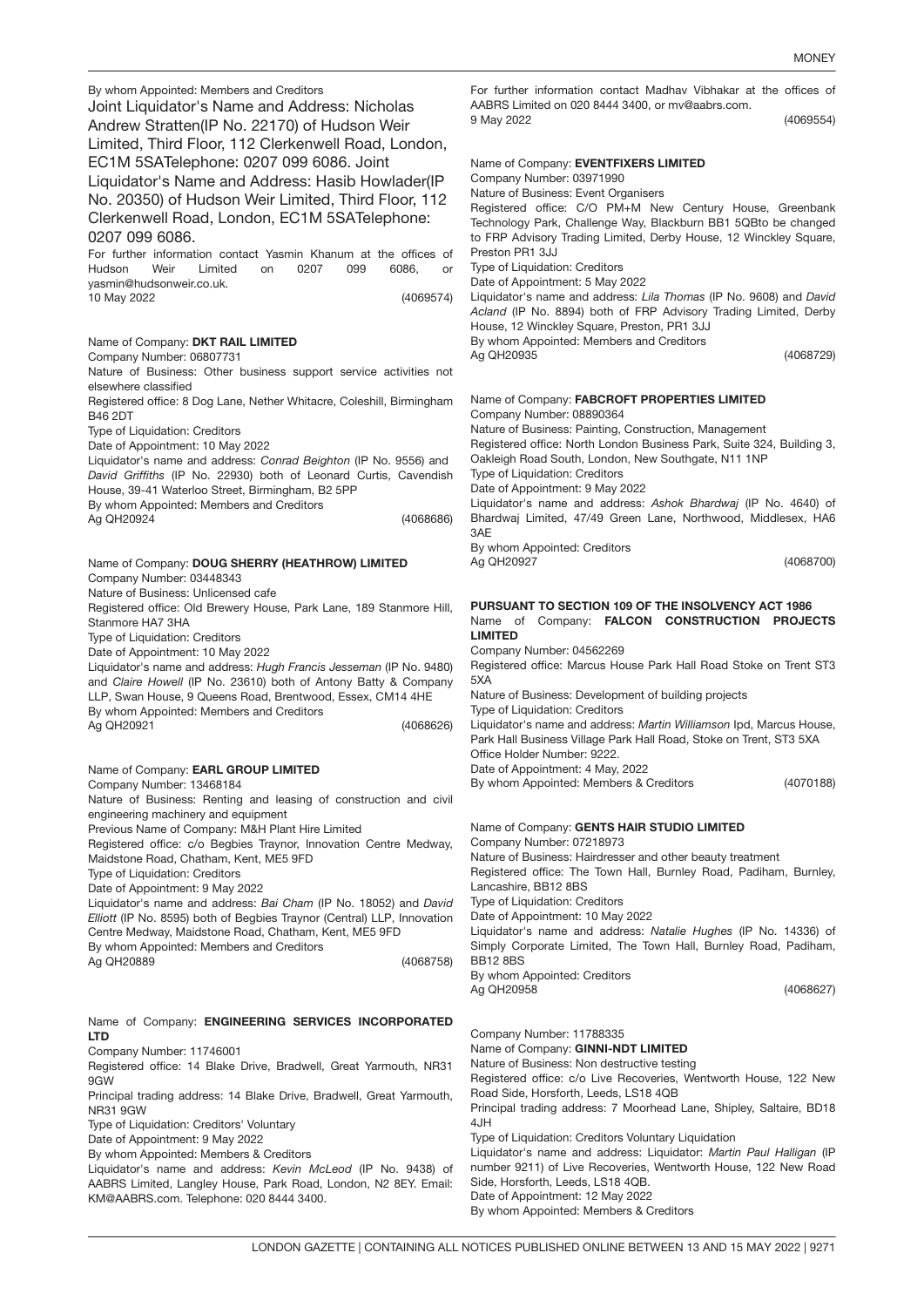(4070452) Name of Company: GLACIER COLDROOMS AND REFRIGERATION (4068704) Name of Company: GLAMIFY FASHION ONLINE LTD (4068711) (4069558) Name of Company: **GO SING 86 LIMITED** For further details contact Abigail Shaw on 0113 258 5290 or at Mail@liverecoveries.com LIMITED Company Number: 11034211 Nature of Business: Plumbing, heat and air-conditioning installation Registered office: 92-96 Wellington Road South, Stockport, SK1 3TJ Type of Liquidation: Creditors Date of Appointment: 10 May 2022 Liquidator's name and address: *Zain Iqbal* (IP No. 25034) of Cooper Young, Hunter House, 109 Snakes Lane West, Woodford Green, Essex, IG8 0DY By whom Appointed: Members and Creditors Ag QH20976 Company Number: 12215980 Nature of Business: Retail sale via mail order houses or via Internet Registered office: Unit 15, Scarisbrick Business Park, Scarisbrick, Ormskirk, L40 8HN Type of Liquidation: Creditors Date of Appointment: 10 May 2022 Liquidator's name and address: *Peter John Harold* (IP No. 10810) of Bespoke Insolvency Solutions, Suite 6, 1-7 Taylor Street, Bury, BL9 6DT By whom Appointed: Members and Creditors Ag QH20963 Name of Company: GLEN WALSH TRANSPORT LTD Company Number: 08764190 Registered office: C/o Kay Johnson Gee Corporate Recovery Limited, 1 City Road East, Manchester, M15 4PN Principal trading address: 42 Blomfield Road, Liverpool, L19 4UY Type of Liquidation: Creditors' Voluntary Date of Appointment: 5 May 2022 By whom Appointed: Members & Creditors Joint Liquidator's Name and Address: Alessandro Sidoli(IP No. 14270) of Kay Johnson Gee Corporate Recovery Limited, 1 City Road East, Manchester, M15 4PNTelephone: 0161 832 6221. Joint Liquidator's Name and Address: Peter Anderson(IP No. 15336) of Kay Johnson Gee Corporate Recovery Limited, 1 City Road East, Manchester, M15 4PNTelephone: 0161 832 6221. Joint Liquidator's Name and Address: Alan Fallows(IP No. 9567) of Kay Johnson Gee Corporate Recovery Limited, 1 City Road East, Manchester, M15 4PNEmail: alanfallows@kjgcr.com. Telephone: 0161 832 6221. For further information contact Karen Croston at the offices of Kay Johnson Gee Corporate Recovery Limited on 0161 212 8405, or karencroston@kjgcr.com. 10 May 2022 Company Number: 11229474 Trading Name: Go Sing Nature of Business: Take-Away Food Shop Registered office: 86 Chessington Road, Epsom, KT19 9UR Type of Liquidation: Creditors Date of Appointment: 11 May 2022 Liquidator's name and address: *Philip Ballard* (IP No. 20452) of LBK 7RX Ag QH20885 Ag QH20979 0DE

Insolvency Solutions Limited, 21a Bore Street, Lichfield, Staffordshire, WS13 6LZ By whom Appointed: Members and Creditors

Ag QH20992

Name of Company: GSH CONTRACTORS LTD (4068747) Name of Company: HARNESS CONSULTING LTD Company Number: 05479494 Nature of Business: Other building completion and finishing Registered office: Unit F10, Mills House, Amesbury, Wiltshire, SP4 Type of Liquidation: Creditors Date of Appointment: 10 May 2022 Liquidator's name and address: *Hugh Francis Jesseman* (IP No. 9480) and *Claire Howell* (IP No. 23610) both of Antony Batty & Company LLP, 3 Field Court, Gray's Inn, London, WC1R 5EF By whom Appointed: Members and Creditors Ag QH20928

Company Number: 07643070 Nature of Business: Management consultancy activities other than financial management Registered office: The Rectory, 1 Toomers Wharf, Canal Walk, Newbury, England RG14 1DY Type of Liquidation: Creditors Date of Appointment: 6 May 2022 Liquidator's name and address: *Matthew Fox* (IP No. 9325) of Beacon, BizSpace, Steel House, Plot 4300, Solent Business Park,

(4068769) Whiteley, Fareham, Hampshire PO15 7FP By whom Appointed: Members and Creditors Ag QH20964

Name of Company: ICONIC EXHIBITIONS LTD (4068744) Company Number: 10937749 Nature of Business: Activities of exhibition and fair organisers Registered office: Greens House Allstone Lea, Combs, High Peak, Derbyshire, SK23 9UY Type of Liquidation: Creditors Date of Appointment: 4 May 2022 Liquidator's name and address: *Fiona Grant* (IP No. 9444) and *Robert Neil Dymond* (IP No. 10430) both of Wilson Field Limited, The Manor House, 260 Ecclesall Road South, Sheffield, S11 9PS By whom Appointed: Members and Creditors

Name of Company: JAMES HEFFY LIMITED

Company Number: 11067274

Nature of Business: Engineering Consultancy

Registered office: Flat 5, 13 Westcliffe Road, Southport, PR8 2TF

Type of Liquidation: Creditors

Date of Appointment: 6 May 2022

Liquidator's name and address: *Zane Collins* (IP No. 25952) of Insolvency One Limited, 1 Aire Street, Suite 2.03, Leeds, West Yorkshire, LS1 4PR

By whom Appointed: Members and Creditors

(4068771)

Name of Company: JJH CREATIVE LTD

Company Number: 11295663

Registered office: Apt. 12.01 Otto Building, Downs Road, London, E5

(4068692) (4069583) Principal trading address: Palmspace Work Station 18, Hackney Downs Studios, Amhurst Terrace, London E8 2BT, and, Apt. 12.01 Otto Building, Downs Road, London, E5 8DE Nature of Business: B2B marketing, digital and PR agency Type of Liquidation: Creditors' Voluntary Date of Appointment: 10 May 2022 By whom Appointed: Members & Creditors Liquidator's name and address: *Alan Simon* (IP No. 008635) of Expedium Limited, Gable House, 239 Regents Park Road, London, N3 3LF. Email: as@expedium.co.uk. Telephone: 020 8371 5000. For further information contact Rima Shah at the offices of Expedium Limited on 020 8371 5000, or rs@expedium.co.uk. 10 May 2022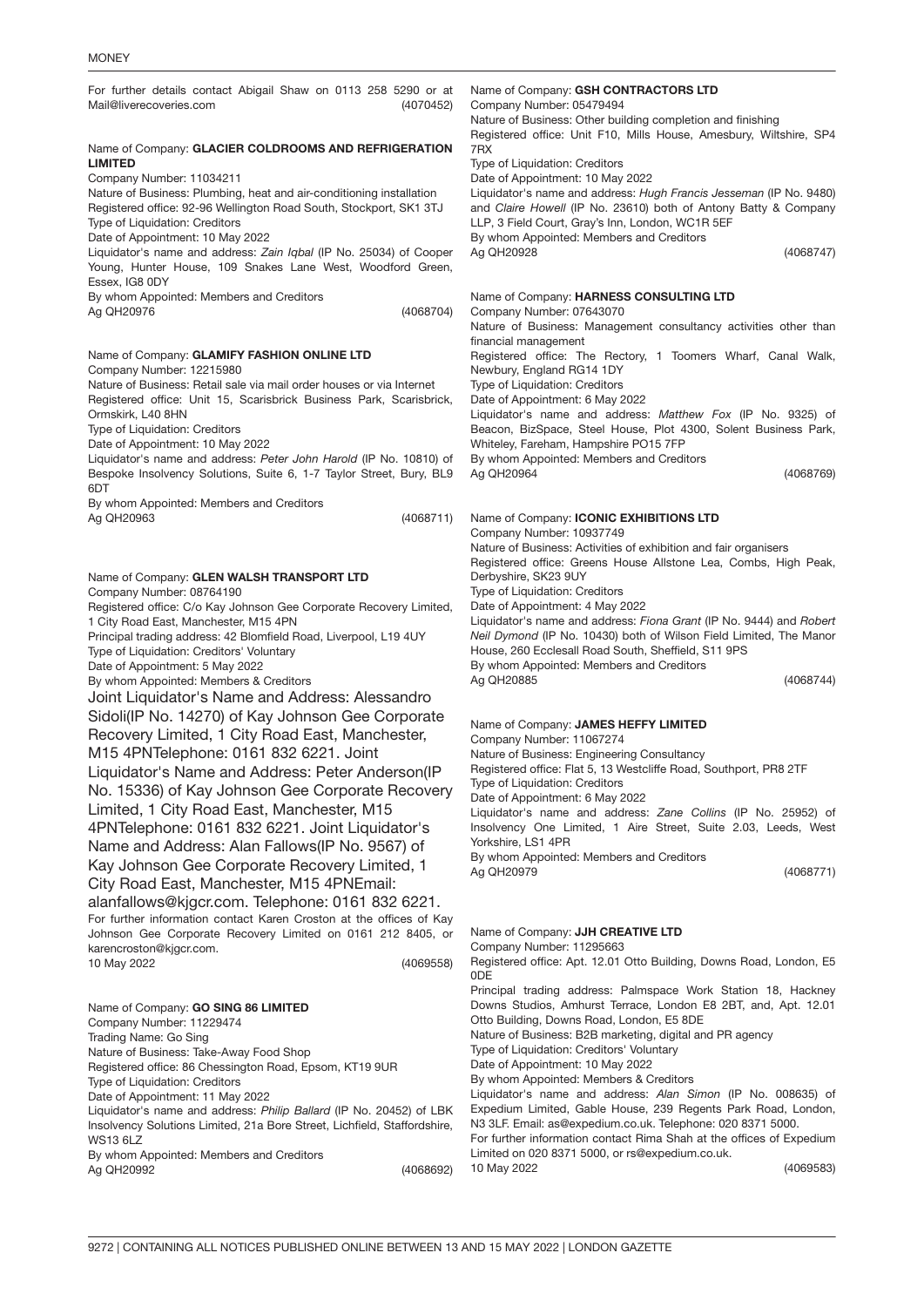|                                                                                                                                                                                                                                                                                                                                                                                                                                                                                                                                                                                                                                                                                                                                                                                                                                                                                                                                                                                                                                                                                       | <b>MONEY</b>                                                                                                                                                                                                                                                                                                                                                                                                                                                                                                                                                                                                                                                                                                                                                                                                                                                                                                                                                                                                                                                                                                                                                             |
|---------------------------------------------------------------------------------------------------------------------------------------------------------------------------------------------------------------------------------------------------------------------------------------------------------------------------------------------------------------------------------------------------------------------------------------------------------------------------------------------------------------------------------------------------------------------------------------------------------------------------------------------------------------------------------------------------------------------------------------------------------------------------------------------------------------------------------------------------------------------------------------------------------------------------------------------------------------------------------------------------------------------------------------------------------------------------------------|--------------------------------------------------------------------------------------------------------------------------------------------------------------------------------------------------------------------------------------------------------------------------------------------------------------------------------------------------------------------------------------------------------------------------------------------------------------------------------------------------------------------------------------------------------------------------------------------------------------------------------------------------------------------------------------------------------------------------------------------------------------------------------------------------------------------------------------------------------------------------------------------------------------------------------------------------------------------------------------------------------------------------------------------------------------------------------------------------------------------------------------------------------------------------|
| Name of Company: KAS CONSULTING LTD<br>Company Number: 10682140<br>Nature of Business: Accounting and auditing activities<br>Registered office: 30 Old Bailey, London, EC4M 7AU<br>Type of Liquidation: Creditors<br>Date of Appointment: 6 May 2022<br>Liquidator's name and address: Michael Pallott (IP No. 023650) of<br>Mazars LLP, 30 Old Bailey, London, EC4M 7AU and Simon David<br>Chandler (IP No. 008822) of Mazars LLP, 1st Floor, Two Chamberlain<br>Square, Birmingham, B3 3AX<br>By whom Appointed: Creditors<br>(4068651)<br>Ag QH20981<br>Name of Company: L & S HALTON LEISURE LIMITED<br>Company Number: 07109634<br>Trading Name: The Village Club<br>Nature of Business: Licensed Clubs<br>Registered office: The Village Club, Appleton Village, Widnes, WA8<br>6EQ<br>Type of Liquidation: Creditors<br>Date of Appointment: 10 May 2022<br>Liquidator's name and address: Peter Harold (IP No. 10810) of<br>Bespoke Insolvency Solutions, Suite 6, 1-7 Taylor Street, Bury, BL9<br>6DT<br>By whom Appointed: Members and Creditors<br>Ag QH20959<br>(4068685) | Company Number: 10475161<br>Name of Company: M3 PRODUCTION SERVICES LIMITED<br>Nature of Business: Events Organiser<br>Registered office: The Barn Hale Walled Garden Hale Lane Hale<br>Fordingbridge SP6 2BF<br>Principal trading address: The Barn Hale Walled Garden Hale Lane<br>Hale Fordingbridge SP6 2BF<br>Type of Liquidation: Creditors Voluntary Liquidation<br>Liquidator's name and address: Liquidator: John Hedger (IP number<br>9601) of Seneca IP Limited, Speedwell Mill, Old Coach Road, Tansley,<br>Matlock, DE4 5FY.<br>Date of Appointment: 06 May 2022<br>By whom Appointed: Members and Creditors<br>For further details contact Ben Leaney on 01629 761700 or at<br>ben.leaney@seneca-ip.co.uk<br>(4069504)<br>Name of Company: MARGARET PROPERTY SERVICES LTD<br>Company Number: 11968085<br>Nature of Business: Cleaning Services<br>Registered office: 23a Kenilworth Gardens, Hayes, UB4 0AY<br>Type of Liquidation: Creditors<br>Date of Appointment: 9 May 2022<br>Liquidator's name and address: Ashok Bhardwaj (IP No. 4640) of<br>Bhardwaj Limited, 47/49 Green Lane, Northwood, Middlesex, HA6<br>3AE<br>By whom Appointed: Creditors |
|                                                                                                                                                                                                                                                                                                                                                                                                                                                                                                                                                                                                                                                                                                                                                                                                                                                                                                                                                                                                                                                                                       | Ag QH20897<br>(4068767)                                                                                                                                                                                                                                                                                                                                                                                                                                                                                                                                                                                                                                                                                                                                                                                                                                                                                                                                                                                                                                                                                                                                                  |
| Company Number: 04841327<br>Name of Company: LET'S TRAVEL SERVICES LIMITED<br>Nature of Business: Travel & Tourism - Agents and Operators<br>Registered office: 27 Old Gloucester Street London WC1N 3AX<br>Principal trading address: 27 Old Gloucester Street London WC1N<br>3AX<br>Type of Liquidation: Creditors Voluntary Liquidation<br>Liquidator's name and address: Joint Liquidator: Philip David Nunney<br>(IP number 9507) of Begbies Traynor (SY) LLP, 3rd Floor, Westfield<br>House 60 Charter Row Sheffield S1 3FZ.<br>Liquidator's name and address: Joint Liquidator: Kris Anthony<br>Wigfield (IP number 22672) of Begbies Traynor (SY) LLP, 3rd Floor,<br>Westfield House 60 Charter Row Sheffield S1 3FZ.<br>Date of Appointment: 28 April 2022<br>By whom Appointed: Members and Creditors<br>For further details contact Shannon Jones on 0114 275 5033. or at<br>(4070506)<br>Sheffield.north@btguk.com<br>Name of Company: LIFTCOMM LTD                                                                                                                       | Company Number: 02647006<br>Name of Company: MAXIMVS LIMITED<br>Trading Name: Chase Moulande<br>Nature of Business: Recruitment<br>Registered office: Suite 4 Aus-Bore House, 19-25 Manchester Road,<br>Wilmslow, SK9 1BQ<br>Principal trading address: 139 Campion Road, Hatfield, AL10 9FL<br>Type of Liquidation: Creditors Voluntary Liquidation<br>Liquidator's name and address: Joint Liquidator: James Kaye (IP<br>number 9373) of NTF Corporate Solutions Limited, Suite 4 Aus-Bore<br>House, 19-25 Manchester Road, Wilmslow, Cheshire, SK9 1BQ.<br>Liquidator's name and address: Joint Liquidator: Nick Morgan (IP<br>number 9078) of NTF Corporate Solutions Limited, Suite 4 Aus-Bore<br>House, 19-25 Manchester Road, Wilmslow, Cheshire, SK9 1BQ.<br>Date of Appointment: 12 May 2022<br>By whom Appointed: Members and Creditors<br>For further details contact Rebecca Dale on 01625 540744 or at<br>info@ntffs.co.uk<br>(4070252)                                                                                                                                                                                                                     |
| Company Number: 10198462<br>Nature of Business: Renting and leasing of other machinery,<br>equipment and tangible goods not elsewhere classified<br>Registered office: 22 Denbigh Close, Eastleigh, SO50 4QN (to be<br>changed to Office D, Beresford House, Town Quay, Southampton,<br>SO14 2AQ)<br>Type of Liquidation: Creditors<br>Date of Appointment: 9 May 2022<br>Liquidator's name and address: Kelly Semke (IP No. 27110) and Carl<br>Jackson (IP No. 8860) both of Quantuma Advisory Limited, Office D,<br>Beresford House, Town Quay, Southampton, SO14 2AQ<br>By whom Appointed: Members and Creditors<br>(4068639)<br>Ag QH20883<br>Name of Company: LTS CLEANING LIMITED<br>Company Number: 09587178<br>Nature of Business: Cleaning services<br>Registered office: Crofton House, 27 St Cuthberts Street, Bedford,<br><b>MK40 3JG</b><br>Type of Liquidation: Creditors<br>Date of Appointment: 10 May 2022                                                                                                                                                           | Name of Company: MC CONSTRUCTION SERVICES LTD<br>In Creditors' Voluntary Liquidation ("the Company")<br>Company Number: 10194244<br>Nature of Business: Construction of buildings<br>Type of Liquidation: Creditors<br>Registered office: 225 Clapham Road, London, SW9 9BE<br>Principal trading address: 4b Gillett Road, Thorton Heath, CR7 8SN<br>Date of Appointment: 11 May 2022<br>Liquidator's name and address: Brendan P. Hogan (IP No 13030) of<br>Cromwell & Co Insolvency Practitioners, 5 Mercia Business Village,<br>Torwood Close, Coventry, CV4 8HX.<br>By whom Appointed: Members and Creditors<br>(4068334)                                                                                                                                                                                                                                                                                                                                                                                                                                                                                                                                            |

Liquidator's name and address: *Lorna Bingham* (IP No. 16350) of Bingham Insolvency Limited t/a Bingham Associates, 1st Floor, 153

Queen Street, Glasgow, G1 3BJ By whom Appointed: The Company

Ag QH20913

(4068756)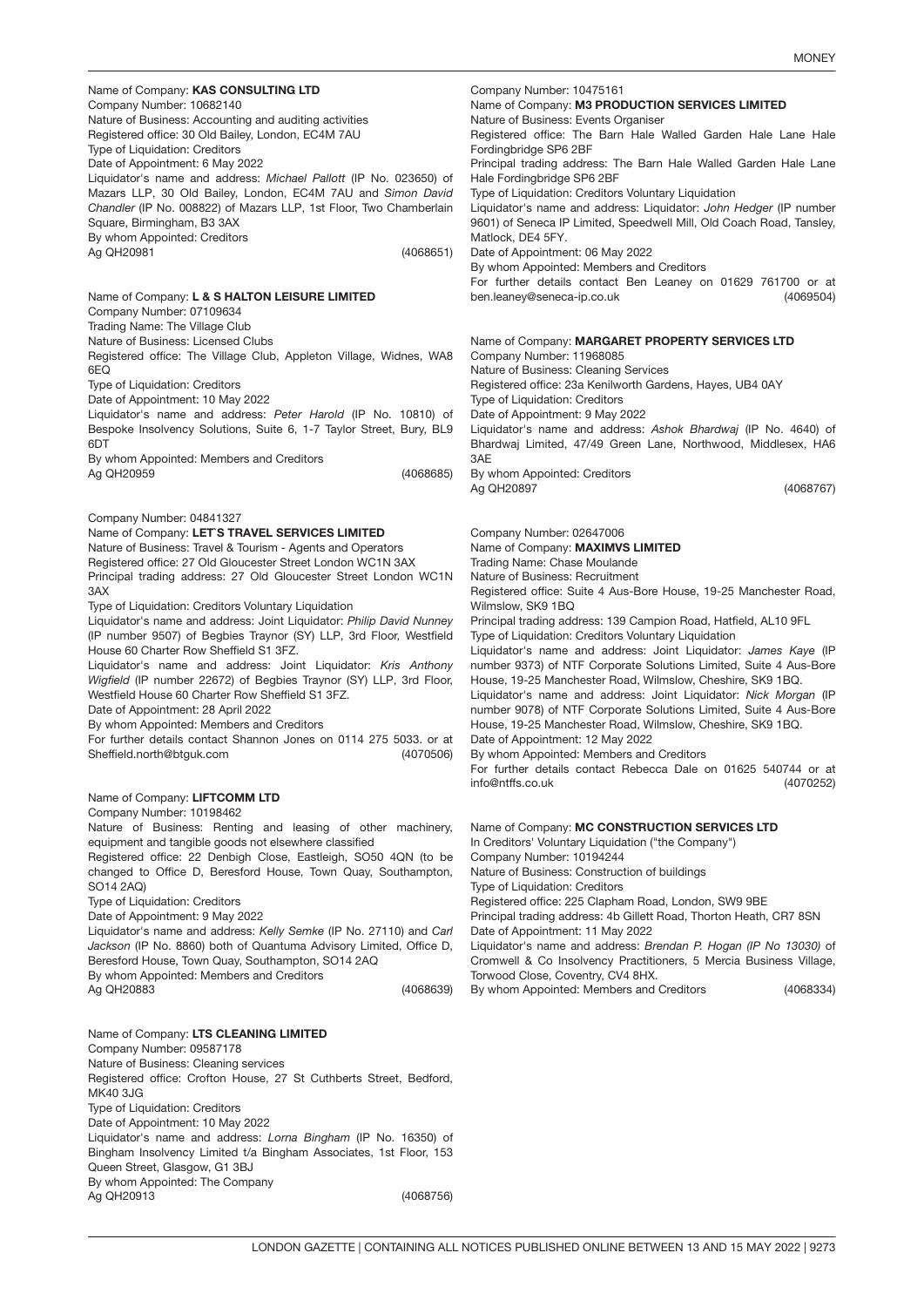| Company Number: 10754256<br>Name of Company: MDPETKOV 21 LIMITED                                                   | For further details contact Maitry Shah on 020 7355 6161 or at<br>maitry@re10.co.uk<br>(4070432) |
|--------------------------------------------------------------------------------------------------------------------|--------------------------------------------------------------------------------------------------|
| Nature of Business: Electrical Contracting                                                                         |                                                                                                  |
| Registered office: Suite 4 Aus-Bore House, 19-25 Manchester Road,                                                  |                                                                                                  |
| Wilmslow, SK9 1BQ                                                                                                  | Name of Company: PINNACLE WELLBEING SERVICES LTD                                                 |
| Principal trading address: 24 Dagenham Road London E10 7LH<br>Type of Liquidation: Creditors Voluntary Liquidation | Company Number: 10264606<br>Nature of Business: Human Health Activities                          |
| Liquidator's name and address: Joint Liquidator: James Kaye (IP                                                    | Previous Name of Company: Richard Reid Enterprises Limited                                       |
| number 9373) of NTF Corporate Solutions Limited, Suite 4 Aus-Bore                                                  | Registered office: 85 First Floor, Great Portland Street, London, W1W                            |
| House, 19-25 Manchester Road, Wilmslow, Cheshire, SK9 1BQ.                                                         | 7LT                                                                                              |
| Liquidator's name and address: Joint Liquidator: Nick Morgan (IP                                                   | Type of Liquidation: Creditors                                                                   |
| number 9078) of NTF Corporate Solutions Limited, Suite 4 Aus-Bore                                                  | Date of Appointment: 9 May 2022                                                                  |
| House, 19-25 Manchester Road, Wilmslow, Cheshire, SK9 1BQ.                                                         | Liquidator's name and address: John Paul Bell (IP No. 8608) and                                  |
| Date of Appointment: 12 May 2022                                                                                   | Toyah Marie Poole (IP No. 9740) both of Clarke Bell Limited, 3rd Floor.                          |
| By whom Appointed: Members and Creditors<br>For further details contact Rebecca Dale on 01625 540744 or at         | The Pinnacle, 73 King Street, Manchester, M2 4NG<br>By whom Appointed: Members and Creditors     |
| info@ntffs.co.uk<br>(4070584)                                                                                      | (4068674)<br>Ag QH20886                                                                          |
|                                                                                                                    |                                                                                                  |
| Name of Company: MMJH GROUP LIMITED                                                                                | Name of Company: PLAN YOUR SPACE LIMITED                                                         |
| Company Number: 09252107                                                                                           | Company Number: 03831488                                                                         |
| Trading Name: Club Sports / Topteamwear; MJH Workwear;                                                             | Nature of Business: Private dwelling refurbishment, building and                                 |
| <b>IprintUprint</b>                                                                                                | decorating                                                                                       |
| Nature of Business: Other retail sale not in stores, stalls or markets                                             | Registered office: 2 Harcourt Way, Meridian Business Park, Leicester<br><b>LE19 1WP</b>          |
| Registered office: Bridge House, 41 Wincolmlee, Kingston Upon Hull,<br>East Yorkshire, HU2 8AG                     | Type of Liquidation: Creditors                                                                   |
| Type of Liquidation: Creditors                                                                                     | Date of Appointment: 10 May 2022                                                                 |
| Date of Appointment: 11 May 2022                                                                                   | Liquidator's name and address: Martin Richard Buttriss (IP No. 9291)                             |
| Liquidator's name and address: Frazer Ulrick (IP No. 23054) of                                                     | and Carolynn Jean Best (IP No. 9683) both of Begbies Traynor                                     |
| Westgates Restructuring Limited, Unit 5 Little Reed Street, Hull,                                                  | (Central) LLP, 2 Harcourt Way, Meridian Business Park, Leicester                                 |
| E. Yorkshire, HU2 8JL                                                                                              | <b>LE19 1WP</b>                                                                                  |
| By whom Appointed: Members and Creditors<br>(4068640)<br>Ag QH20990                                                | By whom Appointed: Members and Creditors<br>(4068766)<br>Ag QH20961                              |
|                                                                                                                    |                                                                                                  |
| Name of Company: ON-SITE CONTRACT SERVICES LIMITED                                                                 | Name of Company: PROGRESS MANAGEMENT SERVICES                                                    |
| Company Number: 11801285                                                                                           | <b>LIMITED</b>                                                                                   |
| Nature of Business: Business Services - Other                                                                      | Company Number: 06351055                                                                         |
| Registered office: Trafalar House, 223 Southampton Road,                                                           | Nature of Business: Other business support service activities not                                |
| Portsmouth, PO6 4PY                                                                                                | elsewhere classified                                                                             |
| Type of Liquidation: Creditors                                                                                     | Registered office: 55 Station Road, Beaconsfield, Buckinghamshire                                |
| Date of Appointment: 4 May 2022<br>Liquidator's name and address: Gary Paul Shankland (IP No. 009587)              | HP9 1QL<br>Type of Liquidation: Creditors                                                        |
| and Kirstie Jane Provan (IP No. 009681) both of Begbies Traynor                                                    | Date of Appointment: 6 May 2022                                                                  |
| (London) LLP, 31st Floor, 40 Bank Street, London, E14 5NR                                                          | Liquidator's name and address: Michael Colin John Sanders (IP No.                                |
| By whom Appointed: Members and Creditors                                                                           | 8698) and Georgina Marie Eason (IP No. 9688) both of MHA MacIntyre                               |
| Ag QH20925<br>(4068724)                                                                                            | Hudson LLP, 2 London Wall Place, London, EC2Y 5AU                                                |
|                                                                                                                    | By whom Appointed: Creditors                                                                     |
| Name of Company: PENZANCE JOINERY LIMITED                                                                          | Ag QH20904<br>(4068732)                                                                          |
| Company Number: 11799908                                                                                           |                                                                                                  |
| Nature of Business: Manufacture of other builders' carpentry and                                                   |                                                                                                  |
| joinery                                                                                                            | Name of Company: QUICK SELL PROPERTIES LIMITED                                                   |
| Registered office: 30 Lariggan Crescent, Penzance, Cornwall, TR18                                                  | Company Number: 11693467                                                                         |
| 4NH                                                                                                                | Registered office: Kay Johnson Gee Corporate Recovery Limited, 1                                 |
| Type of Liquidation: Creditors                                                                                     | City Road East, Manchester, M15 4PN                                                              |
| Date of Appointment: 4 May 2022<br>Liquidator's name and address: Rob Coad (IP No. 11010) and Sam                  | Principal trading address: 390 Hoe Street, Walthamstow, London, E17<br>9AA                       |
| Talby (IP No. 9404) both of Undebt.co.uk, Orchard St Business                                                      | Nature of Business: Buying and selling of own real estate                                        |
| Centre, 13-14 Orchard Street, Bristol, BS1 5EH                                                                     | Type of Liquidation: Creditors' Voluntary                                                        |
| By whom Appointed: Members and Creditors                                                                           | Date of Appointment: 5 May 2022                                                                  |
| (4068696)<br>Ag QH20939                                                                                            | By whom Appointed: Members & Creditors                                                           |
|                                                                                                                    | Joint Liquidator's Name and Address: Peter                                                       |
| Company Number: 11236376                                                                                           | Anderson(IP No. 15336) of Kay Johnson Gee                                                        |
| Name of Company: PG SQUARED LIMITED                                                                                | Corporate Recovery Limited, 1 City Road East,                                                    |
| Previous Name of Company: HIIT Gym Limited                                                                         | Manchester, M15 4PNTelephone: 0161 832 6221.                                                     |
| Nature of Business: Fitness Facilities                                                                             | Joint Liquidator's Name and Address: Alan                                                        |
| Registered office: 43 Snaresbrook Drive, Stanmore, HA7 4QN                                                         | Fallows(IP No. 9567) of Kay Johnson Gee Corporate                                                |
| Principal trading address: 43 Snaresbrook Drive, Stanmore, HA7 4QN                                                 |                                                                                                  |
| Type of Liquidation: Creditors Voluntary Liquidation                                                               | Recovery Limited, 1 City Road East, Manchester,                                                  |
| Liquidator's name and address: Liquidator: Nimish Patel (IP number                                                 | M15 4PNTelephone: 0161 832 6221. Joint                                                           |
| 8679) of Re10 Restructuring and Advisory Limited, 58 Hugh Street,<br>London, SW1V 4ER.                             |                                                                                                  |
| Date of Appointment: 09 May 2022                                                                                   |                                                                                                  |
| By whom Appointed: Members and Creditors                                                                           |                                                                                                  |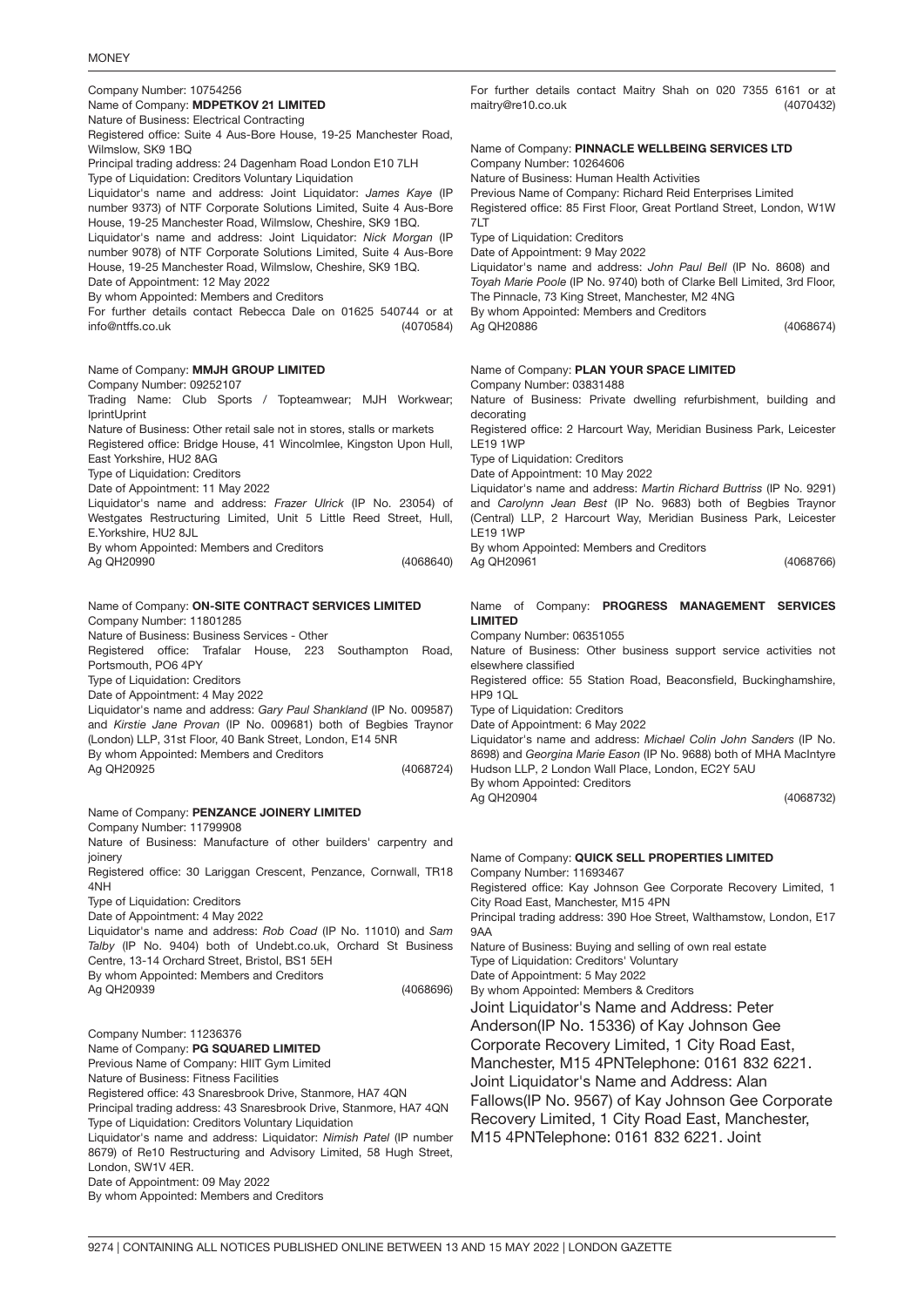(4069564) Name of Company: **RAE HOSPITALITY LIMITED** (4068662) Name of Company: S LYNCH SERVICES LTD (4069560) Name of Company: SIMPLY GREEN SERVICES LTD PURSUAN<sup>.</sup> Company N Name of Co Liquidator's Name and Address: Alessandro Sidoli(IP No. 14270) of Kay Johnson Gee Corporate Recovery Limited, 1 City Road East, Manchester, M15 4PNEmail: alessandrosidoli@kjgcr.com. Telephone: 0161 832 6221. For further information contact Nicola Melling at the offices of Kay Johnson Gee Corporate Recovery Limited on 0161 212 8421, or nicolamelling@kjgcr.com. 10 May 2022 Company Number: 13253275 Nature of Business: Hospitality event management Registered office: 8th Floor, One Temple Row, Birmingham, B2 5LG Type of Liquidation: Creditors Date of Appointment: 9 May 2022 Liquidator's name and address: *Gareth Prince* (IP No. 16090) and *Mark Malone* (IP No. 15970) both of Begbies Traynor (Central) LLP, 8th Floor, Temple Point, 1 Temple Row, Birmingham, B2 5LG By whom Appointed: Members and Creditors Ag QH20949 Company Number: 10920833 Registered office: 65 Bells Road, Gorleston, Great Yarmouth, NR31 6AG Principal trading address: 65 Bells Road, Gorleston, Great Yarmouth, NR31 6AG Nature of Business: Other construction installation Type of Liquidation: Creditors' Voluntary Date of Appointment: 9 May 2022 By whom Appointed: members and creditors Liquidator's name and address: *Clive Morris* (IP No. 8820) of Marshall Peters, Heskin Hall Farm, Wood Lane, Heskin, Preston, PR7 5PA. Telephone: 01257 452021. For further information contact Callum Murphy at the offices of Marshall Peters on 01257 452021, or callummurphy@marshallpeters.co.uk. 10 May 2022 Company Number: 12891981 Nature of Business: Electrical Installation Registered office: 4th Floor, Cathedral Buildings, Dean Street, Newcastle upon Tyne, NE1 1PG Type of Liquidation: Creditors Date of Appointment: 9 May 2022 Fallows(IP No. 9567) of Kay Johnson Gee Corporate Recovery Limited, 1 City Road East, Manchester, M15 4PNTelephone: 0161 832 6221. Joint Liquidator's Name and Address: Alessandro Sidoli(IP No. 14270) of Kay Johnson Gee Corporate Recovery Limited, 1 City Road East, Manchester, M15 4PNEmail: alessandrosidoli@kjgcr.com. Telephone: 0161 832 6221. For further information contact Nicola Melling at the offices of Kay Johnson Gee Corporate Recovery Limited on 0161 212 8421, or nicolamelling@kjgcr.com. 10 May 2022 Name of Company: SLM PARTNERSHIP LIMITED Company Number: 11717492 Middlesex HA7 1JS Nature of Business: Real Estate Agencies Type of Liquidation: Creditors' Voluntary Liquidation Office Holder Number: 9643. Date of Appointment: 4 May 2022 By whom Appointed: Members and Creditors Company Number: 10442605 Name of Company: SORTED GARAGES LIMITED Nature of Business: Bodyshop & Repairs Road Side, Horsforth, Leeds, LS18 4QB Yorkshire, LS7 2BH Type of Liquidation: Creditors Voluntary Liquidation Side, Horsforth, Leeds, LS18 4QB. Date of Appointment: 11 May 2022 By whom Appointed: Members & Creditors Mail@liverecoveries.com Company Number: 11065771

(4068659)

Liquidator's name and address: *Andrew Little* (IP No. 9668) and *Gillian Margaret Sayburn* (IP No. 10830) both of Begbies Traynor (Central) LLP, 4th Floor, Cathedral Buildings, Dean Street, Newcastle upon Tyne, NE1 1PG By whom Appointed: Members and Creditors

Ag QH20973

Name of Company: SK PARADISE HOMES LTD Company Number: 10776595 Registered office: Kay Johnson Gee Corporate Recovery Limited, 1 City Road East, Manchester, M15 4PN Principal trading address: 237 Bury Street, Edmonton, N9 9JG Nature of Business: Other business support service activities Type of Liquidation: Creditors' Voluntary Date of Appointment: 5 May 2022 By whom Appointed: Members & Creditors Joint Liquidator's Name and Address: Peter Anderson(IP No. 15336) of Kay Johnson Gee Corporate Recovery Limited, 1 City Road East, Manchester, M15 4PNTelephone: 0161 832 6221. Joint Liquidator's Name and Address: Alan

 $(1069566)$ 

| $10$ $1004$ $2022$                                                                                                                                                                                                                                                                                                                                                                                                                                                                                                                                                                                                                                                                                                                                                                            | ( コ つ つ つ つ つ ) |
|-----------------------------------------------------------------------------------------------------------------------------------------------------------------------------------------------------------------------------------------------------------------------------------------------------------------------------------------------------------------------------------------------------------------------------------------------------------------------------------------------------------------------------------------------------------------------------------------------------------------------------------------------------------------------------------------------------------------------------------------------------------------------------------------------|-----------------|
| PURSUANT TO SECTION 109 OF THE INSOLVENCY ACT 1986<br>Name of Company: SLM PARTNERSHIP LIMITED<br>Company Number: 11717492                                                                                                                                                                                                                                                                                                                                                                                                                                                                                                                                                                                                                                                                    |                 |
| Registered office: Devonshire House 582 Honeypot Lane Stanmore<br>Middlesex HA7 1JS<br>Nature of Business: Real Estate Agencies                                                                                                                                                                                                                                                                                                                                                                                                                                                                                                                                                                                                                                                               |                 |
| Type of Liquidation: Creditors' Voluntary Liquidation<br>Liquidator's name and address: Isobel Susan Brett, Bretts Business<br>Recovery Limited, 21 Highfield Road, Dartford, Kent, DA1 2JS<br>Office Holder Number: 9643.                                                                                                                                                                                                                                                                                                                                                                                                                                                                                                                                                                    |                 |
| Date of Appointment: 4 May 2022<br>By whom Appointed: Members and Creditors                                                                                                                                                                                                                                                                                                                                                                                                                                                                                                                                                                                                                                                                                                                   | (4070191)       |
| Company Number: 10442605<br>Name of Company: SORTED GARAGES LIMITED<br>Previous Name of Company: JLR Bodyshops Limited<br>Nature of Business: Bodyshop & Repairs<br>Registered office: c/o Live Recoveries, Wentworth House, 122 New<br>Road Side, Horsforth, Leeds, LS18 4QB<br>Principal trading address: Unit 1 Sackville Approach, Leeds, West<br>Yorkshire, LS7 2BH<br>Type of Liquidation: Creditors Voluntary Liquidation<br>Liquidator's name and address: Liquidator: Martin Paul Halligan (IP<br>number 9211) of Live Recoveries, Wentworth House, 122 New Road<br>Side, Horsforth, Leeds, LS18 4QB.<br>Date of Appointment: 11 May 2022<br>By whom Appointed: Members & Creditors<br>For further details contact Elliot Thompson on 0113 258 5290 or at<br>Mail@liverecoveries.com | (4070462)       |
| Name of Company: SORTED PROPERTY SERVICES LIMITED<br>Company Number: 11065771<br>Nature of Business: Other business support service activities not<br>elsewhere classified<br>Registered office: Unit C1 Ensign House, Tavern Quay, Rope Street,<br>London, SE16 7EX<br>Type of Liquidation: Creditors<br>Date of Appointment: 10 May 2022<br>Liquidator's name and address: Daniel Ormerod (IP No. 26930) and<br>lain Nairn (IP No. 013594) both of Leonard Curtis, Leonard Curtis<br>House, Elms Square, Bury New Road, Whitefield, Greater Manchester,<br><b>M45 7TA</b>                                                                                                                                                                                                                   |                 |
| By whom Appointed: Members and Creditors                                                                                                                                                                                                                                                                                                                                                                                                                                                                                                                                                                                                                                                                                                                                                      |                 |

Ag QH20878

(4068645)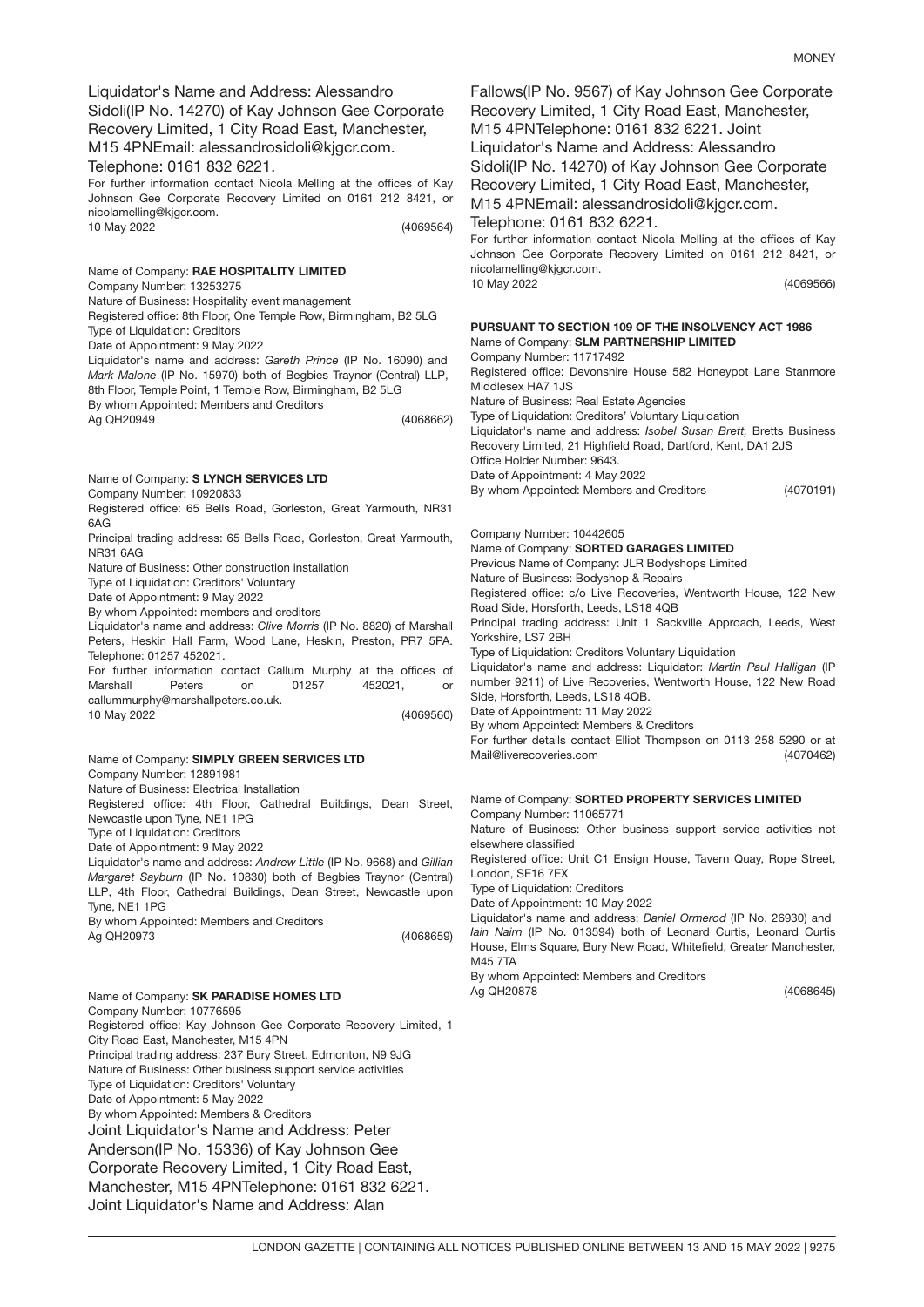Name of (4068637) Name of Company: **STONES CAFE GROUP LLP** (4068739) Name of Company: STRESSLESS HEALTH AND BEAUTY LIMITED (4070511) Company Number: 10245014 (4070336) Company Number: 11804800 (4070472) Company Number: 10237373 (4070428) Company Number: 08379008 (4070417) Name of Company: VICTORIAN STABLE CLUBS LTD (4068705) Company: STEPPING STONES NURSERY (HODDLESDEN) LIMITED Company Number: 05410535 Trading Name: Stepping Stones Nursery Nature of Business: Pre-primary education Registered office: Stanley House Phoenix Park, Blakewater Road, Blackburn, Lancashire BB1 5RW Type of Liquidation: Creditors Date of Appointment: 9 May 2022 Liquidator's name and address: *Mark Colman* (IP No. 9721) and *Megan Singleton* (IP No. 22090) both of Leonard Curtis, 20 Roundhouse Court, South Rings Business Park, Bamber Bridge, Preston, PR5 6DA By whom Appointed: Members and Creditors Ag QH20932 Company Number: OC432187 Trading Name: Stones Cafe Nature of Business: Café restaurant Registered office: Unit F10, Mills House, Mills Way, Amesbury, Wiltshire, SP4 7RX Type of Liquidation: Creditors Date of Appointment: 11 May 2022 Liquidator's name and address: *Hugh Francis Jesseman* (IP No. 9480) and *Claire Howell* (IP No. 23610) both of Antony Batty & Company LLP, 3 Field Court, Gray's Inn, London, WC1R 5EF By whom Appointed: Members and Creditors Ag QH20968 Company Number: 10821127 Nature of Business: Health & Beauty Type of Liquidation: Creditors Registered office: Saxon House, Saxon Way, Cheltenham GL52 6QX Principal trading address: 261 High Street, Walton, Felixstowe, Suffolk, IP11 9DU Liquidator's name and address: *Alisdair J Findlay,* of Findlay James, Saxon House, Saxon Way, Cheltenham GL52 6QX. Office Holder Number: 008744. For further details contact: *Alisdair J Findlay* Email: info@findlayjames.co.uk Tel: 01242 576555 Date of Appointment: 11 May 2022 By whom Appointed: Members and Creditors Name of Company: THE ARABICA COFFEE AND SPICE COMPANY LIMITED Trading Name: Puccino`s Nature of Business: Mobile food stand Registered office: Unit 2 Spinnaker Court, 1C Becketts Place, Hampton Wick, Kingston upon Thames KT1 4EQ Principal trading address: Hitchin Train Station, SG4 9UL Type of Liquidation: Creditors Voluntary Liquidation Liquidator's name and address: Liquidator: *Adam Solomon Nakar* (IP number 19530) of WSM Marks Bloom LLP, Unit 2 Spinnaker Court, 1C Becketts Place, Hampton Wick, Kingston upon Thames KT1 4EQ. Date of Appointment: 11 May 2022 By whom Appointed: Members and Creditors For further details contact Louise Hodgson on 020 8939 8240 Name of Company: THE BUILDING COMPANY (LONDON) LTD Nature of Business: Other building completion and finishing Registered office: 1 Kings Avenue, London, N21 3NA Principal trading address: 70 Bounces Road, London, N9 8JS Type of Liquidation: Creditors Voluntary Liquidation Liquidator's name and address: Joint Liquidator: *Constantinos Pedhiou* (IP number 14852) of Begbies Traynor (Central) LLP, 1 Kings Avenue, London, N21 3NA. Liquidator's name and address: Joint Liquidator: *Yiannis Koumettou* (IP number 15676) of Begbies Traynor (Central) LLP, 1 Kings Avenue, London, N21 3NA. Date of Appointment: 04 May 2022 By whom Appointed: Members and Creditors For further details contact 0113 244 0044 or George.Cotton@btguk.com Name of Company: TOROS BRADFORD LTD Trading Name: Toro`s Steakhouse Nature of Business: Restaurant Registered office: c/o Live Recoveries, Wentworth House, 122 New Road Side, Horsforth, Leeds, LS18 4QB Principal trading address: 256 Great Horton Road, Bradford, West Yorkshire, BD7 1PU Type of Liquidation: Creditors Voluntary Liquidation Liquidator's name and address: Liquidator: *Martin Paul Halligan* (IP number 9211) of Live Recoveries, Wentworth House, 122 New Road Side, Horsforth, Leeds, LS18 4QB. Date of Appointment: 11 May 2022 By whom Appointed: Members & Creditors For further details contact Abigail Shaw on 0113 258 5290 or at Mail@liverecoveries.com Name of Company: VENTURE ORANGE LIMITED Trading Name: Diamond Windows Nature of Business: Manufacturers of Windows Registered office: c/o Live Recoveries, Wentworth House, 122 New Road Side, Horsforth, Leeds, LS18 4QB Principal trading address: Diamond House, Henconner Lane, Bramley, Leeds, LS13 4AD Type of Liquidation: Creditors Voluntary Liquidation Liquidator's name and address: Liquidator: *Martin Paul Halligan* (IP number 9211) of Live Recoveries, Wentworth House, 122 New Road Side, Horsforth, Leeds, LS18 4QB. Date of Appointment: 05 May 2022 By whom Appointed: Members & Creditors For further details contact Abigail Shaw on 0113 258 5290 or at Mail@liverecoveries.com Company Number: 11721960 Trading Name: Kurobuta Nature of Business: Restaurant Registered office: Olympia House, Armitage Road, London, NW11 8RQ Type of Liquidation: Creditors Date of Appointment: 10 May 2022 Liquidator's name and address: *Jason Callender* (IP No. 22650) of Panos Eliades Callender & Co, Olympia House, Armitage Road, London, NW11 8RQ By whom Appointed: Creditors Ag QH20922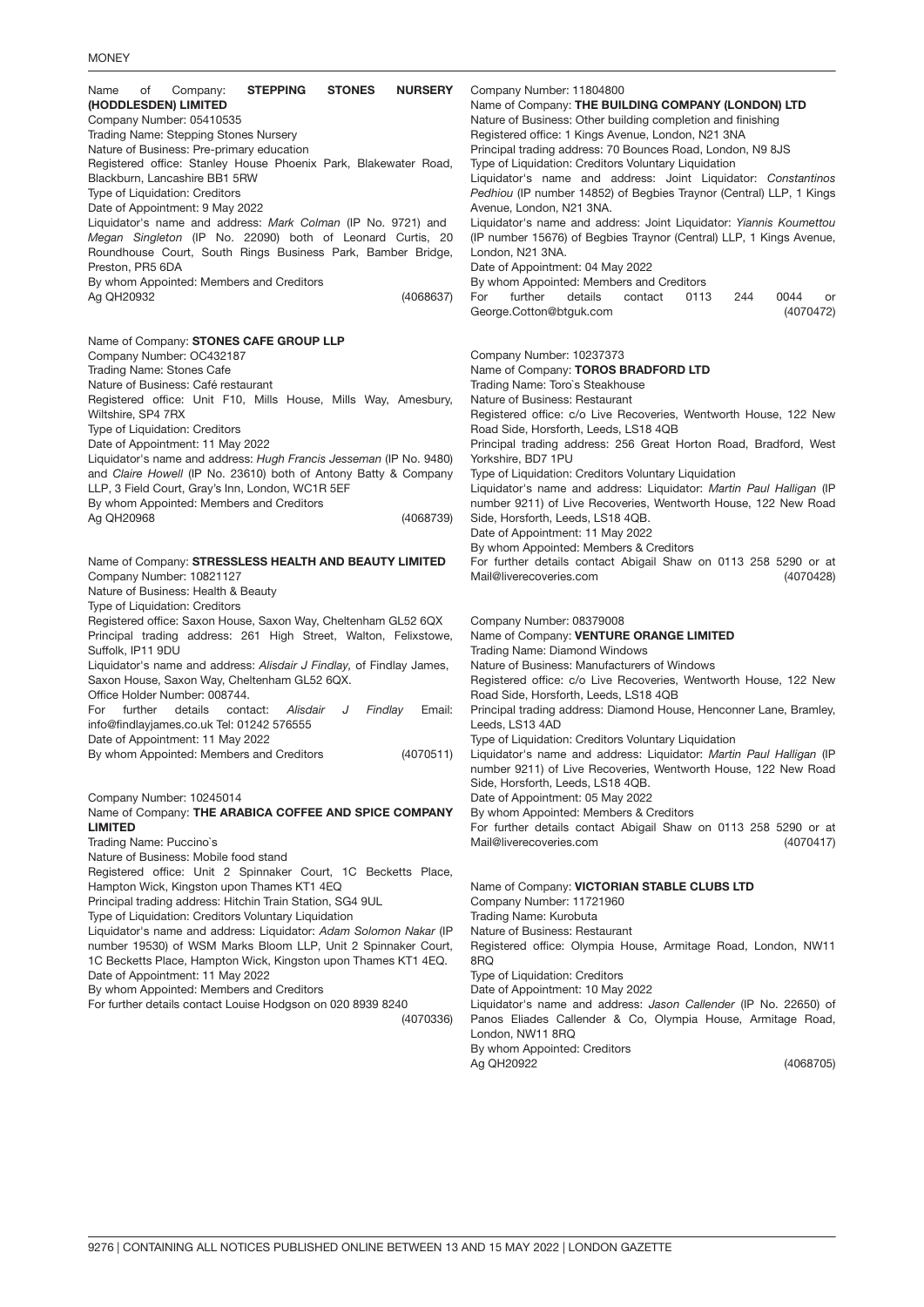(4068754)

# THE INSOLVENCY ACT 1986 SPECIAL RESOLUTION OF

# Name of Company: WELL DONE SOLUTIONS LIMITED

Company Number: 08418268

Registered office: Unit 4 Earls Lane Carlisle CA3 8DG

Principal trading address: 4 Earls Lane, Carlisle, Cumbria, CA3 8DG Nature of Business: Other human health activities

Type of Liquidation: Creditors Voluntary Liquidation

Liquidator's name and address: *Rosalind Mary Hilton* of Adcroft Hilton

Limited, 269 Church Street, Blackpool, Lancashire, FY1 3PB, Telephone number: 01253 299399, Email recover@adcrofthilton.co.uk Office Holder Number: 8604.

Date of Appointment: 9 May 2022

By whom Appointed: Members and Creditors Person to contact at Adcroft Hilton: Erin Croft

(4070186)

(4068714)

Name of Company: ZUCCHI SHOES LIMITED

Company Number: 04378303

Nature of Business: Retail sale of footwear in specialised stores

Registered office: Units 1-3 Hilltop Business Park, Devizes Road, Salisbury, Wiltshire, SP3 4UF

Type of Liquidation: Creditors

Date of Appointment: 9 May 2022

Liquidator's name and address: *Stephen Mark Powell* (IP No. 009561) and *Julie Anne Palmer* (IP No. 008835) both of Begbies Traynor (Central) LLP, Units 1-3 Hilltop Business Park, Devizes Road, Salisbury, Wiltshire, SP3 4UF

Any person who requies further information may contact the Joint Liquidator by telephone on 01722 435190. Alternatively enquiries can be made to Kimberley Yerrill by email at kimberley.yerrill@btguk.com or Tel: 01908 489409

By whom Appointed: Members and Creditors Ag QH20871

# DEEMED CONSENT (CVL)

# 4068754 ENRICHED CARE LIMITED

Company Number: (09539371)

Registered office: Olympia House, Armitage Road, London, NW11 8RQ

Principal trading address: Premium House, The Broadway, Farnham Common, Slough, SL2 3PQ

Notice is hereby given, pursuant to Rule 15.13 of the Insolvency (England and Wales) Rules 2016, that the Director of the abovenamed Company the 'convener' is seeking deemed consent from creditors on the nomination of a Liquidator. A resolution to wind up the Company is to be considered on 20 May 2022.

The decision date for any objections to be made to this proposed decision 20 May 2022. In order to object to the proposed decision a creditor must have delivered a notice, stating that the creditor so objects, to the Director not later than 23.59 hours on the decision date. If less than the appropriate number (10% in value) of relevant creditors (defined as those who would be entitled to vote in a decision procedure, if the decision had been sought in that way) object to the proposed decision, the creditors are to be treated as having made the proposed decision.

Laura Anne Walshe of Keywood Group Limited at Gill House, 140 Holyhead Road, Birmingham, West Midlands B21 0AF is a person qualified to act as an insolvency practitioner in relation to the company who, during the period before the decision date, will furnish creditors free of charge with such information concerning the Company's affairs as they may reasonably require.

The notice of objection must be delivered together with a proof in respect of the creditor's claim in accordance with the Rules failing which the objection will be disregarded. Proofs may be delivered to Gill House, 140 Holyhead Road, Birmingham, West Midlands B21 0AF. A creditor who has opted out from receiving notices may nevertheless make an objection if the creditor provides a proof of debt in the requisite time frame.

It is the convener's responsibility to aggregate any objections to see if the threshold is met for the decision to be taken as not having been made. If the threshold is met the deemed consent procedure will terminate and a physical meeting will be convened and held to seek a decision on the nomination.

Name and address of nominated Liquidator: Laura Anne Walshe (IP No. 26250) of Keywood Group Limited, Gill House, 140 Holyhead Road, Birmingham, West Midlands, B21 0AF

Further detail contact: Laura Anne Walshe, Email: team@keywoodgroup.co.uk. Alternative contact: Harry Chahal. Vinoth Thurairasu, Director

11 May 2022

Ag QH20926

# MEETINGS OF CREDITORS

# ARMSTRONG SUPPLIES LIMITE<mark>D</mark>

(Company Number 09502405)

Registered office: Unit CI, Optimus Way, Glenfield, Leicester, LE3 8JR Principal trading address: Unit CI, Optimus Way, Glenfield, Leicester, LE3 8JR

Notice is hereby given, pursuant to rule 15.13 of the Insolvency (England and Wales) Rules 2016, that the directors of the abovenamed company are seeking a decision from creditors on the nomination of joint liquidators by way of a virtual meeting. A resolution to wind up the company is to be considered on 20 May 2022.

The virtual meeting will be held by telephone on 20 May 2022 at 2:30 pm. Details of how to access the virtual meeting are included in the notice delivered to creditors. If any creditor has not received this notice or requires further information, please contact Blades Insolvency Services using the details below.

Creditors entitled to participate and vote at the meeting may do so either in person or by proxy. A creditor may participate in the meeting in person, and vote, if they have delivered proof of their debt by no later than 4:00 pm on the business day before the meeting. If a creditor cannot participate in person, or does not wish to attend, but still wishes to vote at the meeting, they can either nominate a person to participate on their behalf, or they may nominate the chair of the meeting, who will be a director of the company, to vote on their behalf. Creditors must deliver their proxy, together with proof of their debt, by no later than the commencement of the meeting. Creditors must deliver all proofs of their debt and proxies to Blades Insolvency Services, Charlotte House, 19B Market Place, Bingham, Nottingham, NG13 8AP.

Unless they surrender their security, secured creditors must give particulars of their security, the date when it was given and the estimated value at which it is assessed if they wish to vote at the meeting.

At the meeting, creditors may receive information about, or be called upon to approve, the costs of preparing the statement of affairs and convening the meeting of creditors and may be requested to consider a resolution specifying the terms on which a liquidator is to be remunerated.

Philip Anthony Brooks (IP No. 9105) and Julie Elizabeth Willetts (IP No. 9133) both of Blades Insolvency Services are qualified to act as insolvency practitioners in relation to the company and they will, during the period before the decision date, furnish creditors free of charge with such information concerning the company`s affairs as they may reasonably require. Creditors may contact Blades Insolvency Services on 01949 831260 or by email to p.brooks@bladesinsolvency.co.uk.

(4070211)

# ARTEMIS MEDIA MUSIC LIMITED

W G Butterfield-Berridge, Director

(Company Number 06929811 )

Registered office: 3 Farm Grove, Finch lane, Beaconsfield, Buckinghamshire, HP9 2UA

Principal trading address: 3 Farm Grove, Finch lane, Beaconsfield, Buckinghamshire, HP9 2UA

NOTICE IS HEREBY GIVEN pursuant to Section 100 of the Insolvency Act 1986 and R6.14 and R15.8 of the Insolvency Rules {England & Wales) 2016 ("the Rules") that a Virtual Meeting of the Creditors of the above named Company is being proposed in accordance with resolutions passed by the Board of Directors. The virtual meeting will be held as follows:

Date: 24 May 2022

Time: 14.15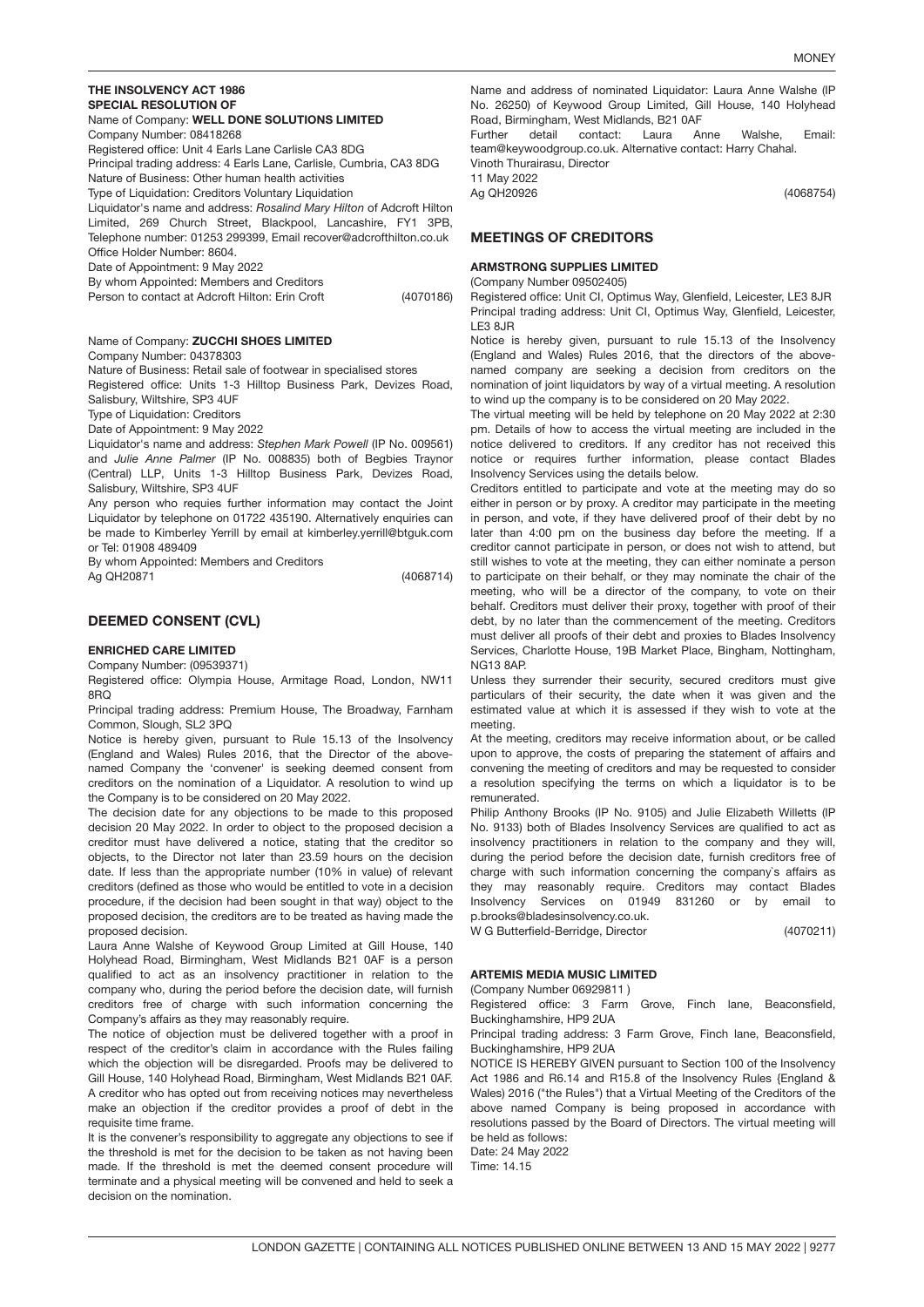To access the virtual meeting: Dial +44 (0)8444 73 73 73 (UK landline) or 8 73 73 (UK mobile) or 98 73 73 73 (02 mobile) Enter PIN code: 231272 (Calls cost 5.8p/min plus VAT and network charge from a UK landline and 12.5p/min plus VAT and network charge from a UK mobile.

A meeting of shareholders has been called and will be held prior to the virtual meeting of creditors to consider passing a resolution for voluntary winding up of the Company. A list of the names and addresses of the Company`s creditors will be available for inspection free of charge at the offices of Edge Recovery Limited, 27 Church Street, Rickmansworth, Hertfordshire, WD3 1DE between 10.00am and 4.00pm on the two business days preceding the date of the creditors meeting.

Any creditor entitled to attend and vote at this virtual meeting may do so either in person or by proxy. Creditors wishing to vote at the virtual meeting must (unless they are individual creditors attending in person) lodge their proxy with the convener before they may be used at the meeting. Unless there are exceptional circumstances, a creditor will not be entitled to vote unless their written statement of claim, (proof), which clearly sets out the name and address of the creditor and the amount claimed, has been lodged and admitted for voting purposes. Proofs must be lodged by 4pm the business day before the meeting.

Unless they surrender their security, secured creditors must give particulars of their security, the date when it was given and the estimated value at which it is assessed if they wish to vote at the meeting.

The resolutions to be taken at the creditors` meeting may include the appointment by creditors of a liquidator, a resolution specifying the terms on which the Liquidator is to be remunerated, and the meeting may receive information about, or be called upon to approve, the costs of preparing the statement of affairs and convening the meeting. Creditors should note that if no non-associate votes be received in relation to fee approval then votes of those assessed by the insolvency practitioner to be an associate will be taken into account.

Nominated Liquidator: *Bijal Shah* (IP number 8717) of Edge Recovery Limited, 27 Church Street, Rickmansworth, Hertfordshire, WD3 1DE. For further details contact Caroline Lingofe on 020 8315 7430 or at

caroline.lingofe@edgerecovery.com

(4069524) Michael Sheppard, Director and Convener

## BAY 58 BAR <mark>LTD</mark>

(Company Number 09785748)

Registered office: First Floor, 2 Central Parade, 101 Victoria Road, Horley, RH6 7PH

Principal trading address: 4/8 Acklam Road, London, W10 5TY

Notice is hereby given under Section 100 of the INSOLVENCY ACT 1986 and Rules 6.14 and 15.8 of the INSOLVENCY (ENGLAND AND WALES) RULES 2016 that a virtual meeting of the creditors of the above named company has been convened by Dermot Cadogan, the Director of the company in accordance with resolutions passed by the Board of Directors. The virtual meeting will be held on 20 May 2022 at 11.00 am. To access the virtual meeting, which will be held via a telephone conferencing platform, contact Parker Andrews Limited, on behalf of the convener – details below.

This virtual meeting will be recorded audio in order to establish and maintain records of the existence of relevant facts or decisions that are taken at the meeting. By attending this meeting, you consent to being recorded. Where any recording of the meeting also entails the processing of personal data, such personal data shall be treated in accordance with the Data Protection Act 2018.

A meeting of shareholders has been called and will be held prior to the virtual meeting of creditors to consider passing a resolution for voluntary winding up of the Company. Any creditor entitled to attend and vote at this virtual meeting is entitled to do so either in person or by proxy. Creditors wishing to vote at the virtual meeting must (unless they are individual creditors attending in person) lodge their proxy with the convener before they may be used at the meeting.

Unless there are exceptional circumstances, a creditor will not be entitled to vote unless his written statement of claim, ('proof'), which clearly sets out the name and address of the creditor and the amount claimed, has been lodged and admitted for voting purposes. Proofs must be delivered by 4pm the business day before the meeting. Unless they surrender their security, secured creditors must give particulars of their security, the date when it was given and the estimated value at which it is assessed if they wish to vote at the meeting.

The resolutions to be taken at the creditors' meeting may include the appointment by creditors of a liquidator, a resolution specifying the terms on which the Joint Liquidators are to be remunerated, and the meeting may receive information about, or be called upon to approve, the costs of preparing the statement of affairs and convening the procedure to seek a decision from creditors on the nomination of a liquidator.

Nicholas Cusack and David Perkins (office holder nos 17490 and 18310) are qualified to act as Insolvency Practitioners in relation to the above company and a list of names and addresses of the company's creditors will be available for inspection at Parker Andrews Limited, 5th Floor, The Union Building, 51-59 Rose Lane, Norwich, Norfolk, NR1 1BY on the two business days preceding the meeting.

In case of queries, please contact Fred Stanford on 01603 284284 or email Fred.Stanford@parkerandrews.co.uk.

*Dermot Cadogan,* Director

12 May 2022 Ag QH20993

BLUENET OPTICAL SOLUTIONS LIMITED

(Company Number 09245816)

Registered office: Bedford Heights c/o Bedford Accountants Ltd, Brickhill Drive, Bedford, MK41 7PH

Principal trading address: Bedford Heights c/o Bedford Accountants Ltd, Brickhill Drive, Bedford, MK41 7PH

Notice is hereby given, pursuant to Rule 15.13 of the INSOLVENCY (ENGLAND AND WALES) RULES 2016, that the Director of the above named Company (the 'convener') is seeking a decision from creditors on the nomination of Joint Liquidators by way of a virtual meeting. A resolution to wind up the Company is to be considered on 19 May 2022. Decisions regarding the Joint Liquidators' remuneration and the formation of a liquidation committee may also be sought at the meeting. The meeting will be held as a virtual meeting by Microsoft Teams Conference call on 19 May 2022 at 11:15 am. Details of how to access the virtual meeting are included in the notice delivered to creditors. If any creditor has not received this notice or requires further information please contact the nominated Joint Liquidators using the details below.

Kelly Burton and Gemma Louise Roberts of Wilson Field Limited, The Manor House, 260 Ecclesall Road South, Sheffield, S11 9PS are persons qualified to act as insolvency practitioners in relation to the Company who, during the period before the meeting date, will furnish creditors free of charge with such information concerning the Company's affairs as they may reasonably require.

A creditor may appoint a person as a proxy-holder to act as their representative and to speak, vote, abstain or propose resolutions at the meeting. A proxy for a specific meeting must be delivered to the chair before the meeting. Proxies may be delivered to Wilson Field Limited, The Manor House, 260 Ecclesall Road South, Sheffield, S11 9PS. In order to be counted a creditor's vote must be accompanied by a proof in respect of the creditor's claim (unless it has already been given). A vote will be disregarded if a creditor's proof in respect of their claim is not received by 4.00 pm on 18 May 2022 (unless the chair of the meeting is content to accept the proof later). Proofs may be delivered to Wilson Field Limited, The Manor House, 260 Ecclesall Road South, Sheffield, S11 9PS.

Names and address of nominated Liquidators: Kelly Burton (IP No. 11750) and Gemma Louise Roberts (IP No. 9701) both of Wilson Field Limited, The Manor House, 260 Ecclesall Road South, Sheffield, S11 9PS.

For further details contact: The nominated Liquidators, Tel: 0114 235 6780. Alternative contact: Charlotte Bilby, Email: ce.bilby@wilsonfield.co.uk

*Patrick Mackin,* Director

11 May 2022 Ag QH20879

(4068688)

(4068620)

# CJSL LIMITED

(Company Number 10753846) Trading Name: Donburi & Co Registered office: 16 Ingestre Place, (First Floor), London, W1F 0JJ

Principal trading address: 394 Garratt Lane, London, SW18 4HP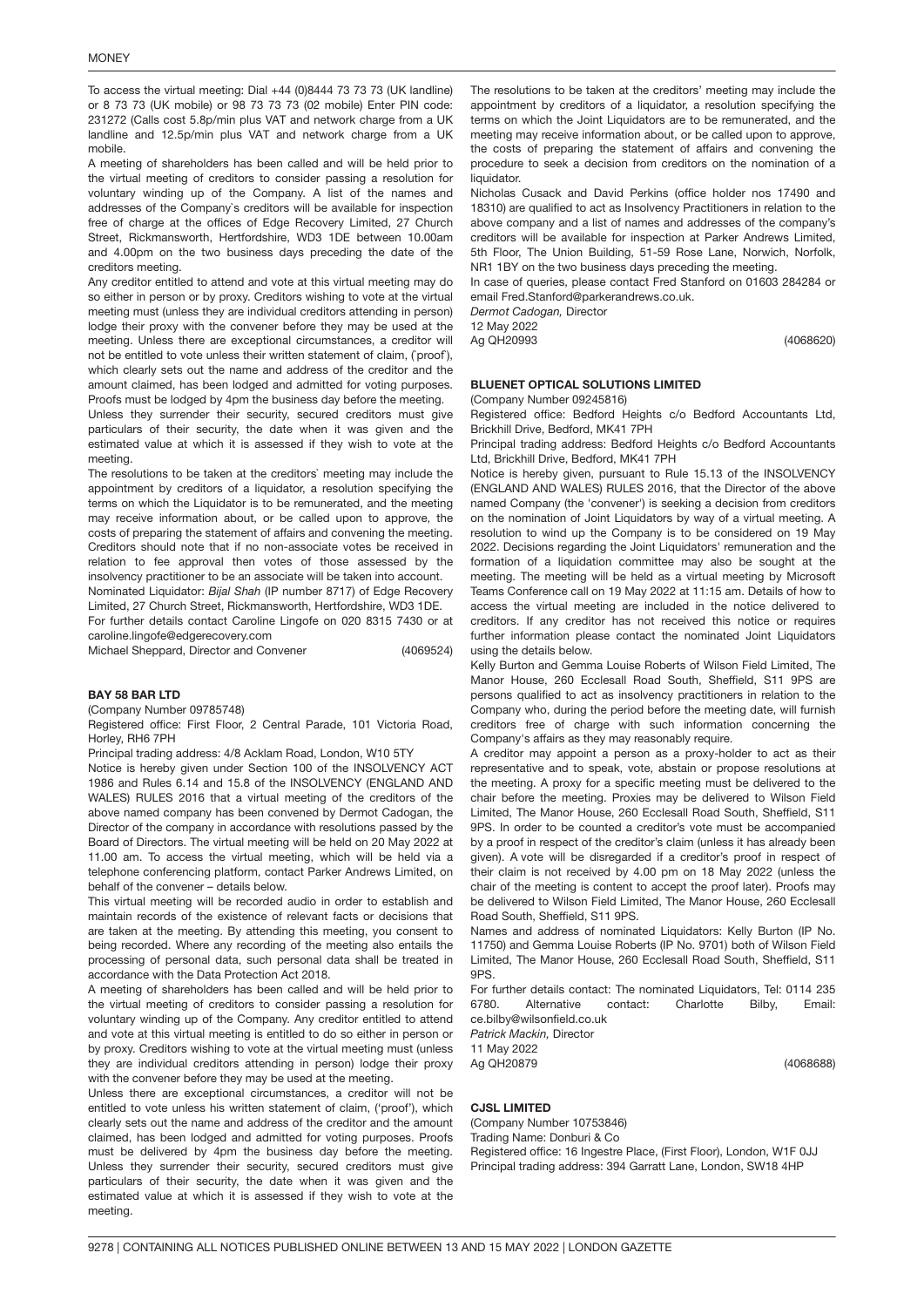(4068641)

Notice is hereby given under Section 100 of the INSOLVENCY ACT 1986, and Rules 6.14 and 15.13 of the Insolvency (England and Wales) Rules 2016 that the Director(s) of the Company ("the convener(s)") is/are seeking a decision from creditors on the nomination of a Liquidator by way of a virtual meeting. Other decisions to be taken at the virtual meeting include the formation of a Liquidation Committee and if a Committee is not formed, to fix the basis of the Liquidator's remuneration. The meeting may also receive information about, or be called upon to approve, the costs of preparing the Statement of Affairs and for convening the virtual meeting. A resolution to wind-up the Company is to be considered at a General Meeting of Members of the Company on 26 May 2022. The virtual meeting will be held on 26 May 2022 at 13:00 pm. Details of how to access the virtual meeting are included in the notice delivered to creditors. If any creditor has not received this notice or requires further information, please contact the nominated Liquidator by using the details below.

Brendan P. Hogan of Cromwell & Co Insolvency Practitioners, 5 Mercia Business Village, Torwood Close, Coventry, CV4 8HX is a person qualified to act as an insolvency practitioner in relation to the Company who, during the period before the meeting date, will furnish creditors free of charge with such information concerning the Company's affairs as they may reasonably require.

A creditor may appoint a person as a proxy holder to act as their representative and to speak, vote, abstain or propose resolutions at the meeting. A proxy for a specific meeting must be delivered to the chair before the meeting. A continuing proxy must be delivered before the meeting and may be exercised at any meeting which begins after the proxy is delivered. Proxies may be delivered to Cromwell & Co Insolvency Practitioners, 5 Mercia Business Village, Torwood Close, Coventry, CV4 8HX.

In order to be counted a creditor's vote must be accompanied by a proof in respect of the creditor's claim (unless it has already been given). A vote will be disregarded if a creditor's proof in respect of their claim is not received by 4.00 pm on the business day before the virtual meeting (unless the chair of the meeting is content to accept the proof later). Proofs may be delivered to Cromwell & Co Insolvency Practitioners, 5 Mercia Business Village, Torwood Close, Coventry, CV4 8HX.

The Director(s) of the Company, before the meeting date and before the end of the period of seven days beginning with the day after the day on which the Company passes a resolution for winding up, is/are required by Section 99 of the INSOLVENCY ACT 1986: (i) to make out a statement in the prescribed form as to the affairs of the Company and (ii) send the statement to the Company's creditors.

Name and address of nominated Liquidator: Brendan P. Hogan (IP No. 13030) of Cromwell & Co Insolvency Practitioners, 5 Mercia Business Village, Torwood Close, Coventry, CV4 8HX

Further details contact: Brendan P. Hogan, Tel: 0800 061 4002, Email: info@cromwellinsolvency.co.uk

*Judy Park, Director* 29 April 2022

(4069115)

# 4068641 CURRENTMYTH LIMITED

(Company Number 03330554)

Registered office: Regency House, 45-51 Chorley New Road, Bolton,  $RI 1 4OR$ 

Principal trading address: Unit 3, Anglezarke Buildings, Crosse Hall Street, Chorley, PR6 0UJ

Notice is hereby given, pursuant to Rule 15.13 of the INSOLVENCY (ENGLAND AND WALES) RULES 2016, that the Directors of the above named Company (the 'conveners') are seeking a decision from creditors on the nomination of a Liquidator by way of a virtual meeting. Other Resolutions to be taken at the Virtual Meeting are an invitation to creditors to appoint a Liquidation Committee and, if no committee is appointed, to consider a Resolution fixing the basis of the Liquidator's remuneration, and attendees may also be called upon to approve the costs of preparing the Statement of Affairs and convening the Virtual Meeting. A resolution to wind up the Company is to be considered on 31 May 2022.

The meeting will be held as a virtual meeting by telephone conference on 31 May 2022 at 11.30 am. Details of how to access the virtual meeting are included in the notice delivered to creditors. If any creditor has not received this notice or requires further information please contact the nominated Liquidator using the details below.

Vincent A Simmons of 7 St Petersgate, Stockport, SK1 1EB is a person qualified to act as an insolvency practitioner in relation to the company who, during the period before the meeting date, will furnish creditors free of charge with such information concerning the Company's affairs as they may reasonably require.

A creditor may appoint a person as a proxy-holder to act as their representative and to speak, vote, abstain or propose resolutions at the meeting. A proxy for a specific meeting must be delivered to the chair before the meeting. Proxies may be delivered to 7 St Petersgate, Stockport, SK1 1EB.

In order to be counted a creditors vote must be accompanied by a proof in respect of the creditor's claim (unless it has already been given). A vote will be disregarded if a creditor's proof in respect of their claim is not received by 4.00 pm on 30 May 2022 (unless the chair of the meeting is content to accept the proof later). Proofs may be delivered to 7 St Petersgate, Stockport, SK1 1EB.

The Directors of the Company, before the meeting date and before the end of the period of seven days beginning with the day after the day on which the company passed a resolution for winding up, is required by Section 99 of the Insolvency Act 1986: (i) to make out a statement in the prescribed form as to the affairs of the company, and (ii) send the statement to the Company's creditors.

Name, IP number and address of nominated Liquidator: Vincent A Simmons (IP No. 8898) of BV Corporate Recovery & Insolvency Services Ltd, 7 St Petersgate, Stockport, SK1 1EB

Further details contact: Vincent A Simmons, Tel: 0161 476 9000. Alternative contact: Katie Sidebotham

*Ian James Andrews,* Director

11 May 2022 Ag QH20944

# ECO LIGHTING SPECIALISTS LIMITED

(Company Number 07845382)

Registered office: c/o Inquesta Corporate Recovery & Insolvency St John`s Terrace 11-15 New Road Manchester M26 1LS

Principal trading address: 21 Newstead Close, Ponyton, Stockport SK12 1ES

Notice is hereby given that a physical meeting of the creditors of the above-named Company will be held at St John`s Terrace, 11-15 New Road, Manchester, M26 1LS on 24 May 2022 at 11.15am for the purpose provided for in section 100 of the Insolvency Act 1986.

Creditors entitled to attend and vote at the meeting may do so either in person or by proxy. A creditor can attend the meeting in person and vote, and is entitled to vote if they have delivered proof of their debt by no later than 4 p.m. on the business day before the meeting. If a creditor cannot attend in person, or do not wish to attend but still wish to vote at the meeting, they can either nominate a person to attend on their behalf, or they may nominate the Chair of the meeting, who will be a director of the Company, to vote on their behalf. Creditors must deliver their proxy, together with proof of their debt, by no later than the commencement of the meeting. Creditors must deliver all proofs of their debt and proxies to Inquesta Corporate Recovery & Insolvency, St John`s Terrace, 11-15 New Road, Manchester, M26 1LS.

Unless they surrender their security, secured creditors must give particulars of their security, the date when it was given and the estimated value at which it is assessed if they wish to vote at the meeting.

At the meeting, creditors may receive information about, or be called upon to approve, the costs of preparing the statement of affairs and convening the meeting of creditors, and may be requested to consider a resolution specifying the terms on which the Liquidator is to be remunerated.

Steven Wiseglass (IP No. 9525) of Inquesta Corporate Recovery & Insolvency, is qualified to act as an Insolvency Practitioner in relation to the Company and will, during the period before the day of the meeting, furnish creditors free of charge with such information concerning the Company`s affairs as they may reasonably require. Creditors can contact the office on 0333 005 0080, or by email at info@inquesta.co.uk.

Marc Palmer, Director

(4070231)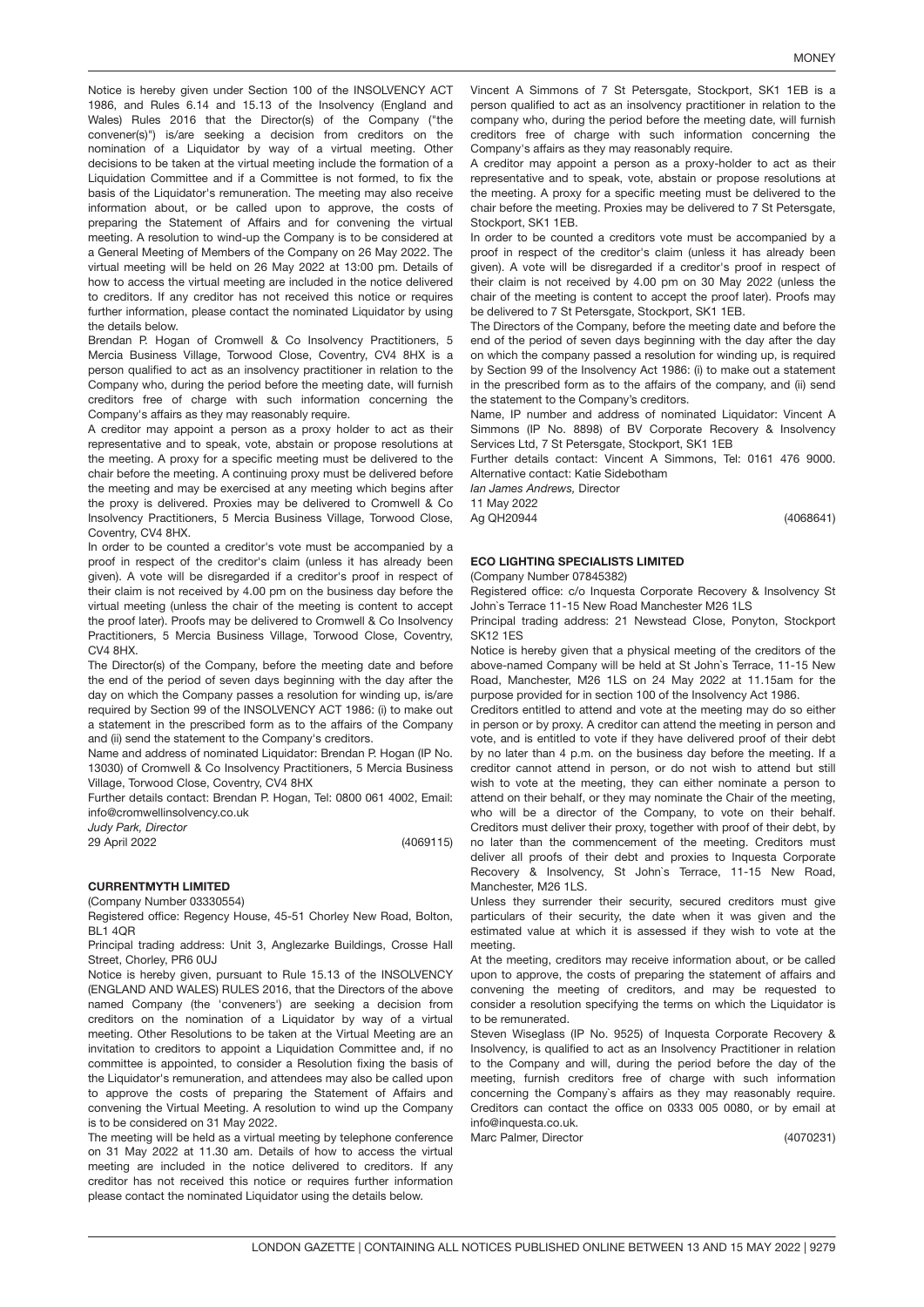# EILAT LIMITED

(Company Number 11736505)

Trading Name: DAMAK RESTAURANT

Registered office: Unit 5, 2527 The Burroughs, London, NW4 4AR Principal trading address: 80 Leigh Road, Southend-on-Sea, SS9 1BZ This notice is given pursuant to Rule 15.13 of the Insolvency (England and Wales) Rules 2016.

Notice is hereby given that a virtual meeting of the creditors of the above named Company is being convened and will be held on 25 May 2022 at 2.30pm. Janette Ergene, the director of the Company, is the convener of the meeting ("the Convener").

The primary purpose of the virtual meeting is for creditors to consider a decision on the nomination of liquidators, and if the creditors think fit, to appoint a liquidation committee.

In addition, in the event that a committee is not formed, creditors will also be asked to consider a decision in relation to the payment of the costs of assistance with preparation of the Company's statement of affairs and seeking the creditors' decision on the nomination of liquidators, as an expense of the liquidation. Creditors participating in the virtual meeting or attending by proxy, (unless a committee is formed), will also be asked to consider approving the basis of the joint liquidators remuneration and whether they also approve the joint liquidators drawing their disbursements, details of which have been provided in a report to creditors.

In order to be entitled to vote at the meeting (either in person or by proxy), creditors must have submitted a proof in respect of their claim (unless a proof has already been submitted) to the Convener via the contact details below, by no later than 4pm on 24 May 2022.

Any creditor entitled to attend and vote at the meeting is entitled to do so either in person or by proxy. If you cannot attend and wish to be represented at the meeting, a completed proxy form must be delivered to the Convener via the contact details below, prior to the meeting.

Any person who requires further information may contact Darren McEvoy by telephone on 020 8370 7250 or alternatively by e-mail at Darren.McEvoy@btguk.com.

Log-in details for the virtual meeting will be supplied to creditors on request.

Dated: 11 May 2022

(4070520)

# 4068679 GLOBAL ARTICHOKE LIMITED

(Company Number 06016817)

Registered office: 4th Floor 169 Piccadilly, Mayfair, London, W1J 9EH Principal trading address: N/A

Notice is hereby given under Section 100 of the Insolvency Act 1986 and Rules 6.14 and 15.8 OF THE INSOLVENCY (ENGLAND & WALES) RULES 2016 that a virtual meeting of the creditors of the above named Company has been convened by Timothy James Leggott, the director of the Company in accordance with resolutions passed by the Board of Directors. The virtual meeting will be held as follows, on 24 May 2022 at 11.30 am. To access the virtual meeting, which will be held via Zoom conferencing platform, please contact the offices of Lameys at least one day before the meeting and you will be provided with the relevant access information. A meeting of shareholders has been called and will be held prior to the virtual meeting of creditors to consider passing a resolution for voluntary winding up of the **Company** 

Any creditor entitled to attend and vote at this virtual meeting is entitled to do so either in person or by proxy. Creditors wishing to vote at the virtual meeting must (unless they are individual creditors attending in person) lodge their proxy with the convener before they may be used at the meeting.

Unless there are exceptional circumstances, a creditor will not be entitled to vote unless his written statement of claim, ('proof'), which clearly sets out the name and address of the creditor and the amount claimed, has been lodged and admitted for voting purposes. Proofs must be lodged by 4.00 pm the business day before the meeting. Unless they surrender their security, secured creditors must give particulars of their security, the date when it was given and the estimated value at which it is assessed if they wish to vote at the meeting.

The resolutions to be taken at the creditors meeting may include the appointment by creditors of a Liquidator, a resolution specifying the terms on which the Liquidator is to be remunerated, and the meeting may receive information about, or be called up to approve, the costs of preparing the statement of affairs and convening the procedure to seek a decision from creditors on the nomination of a liquidator.

Michelle Anne Weir (IP No. 9107) is qualified to act as an Insolvency Practitioner in relation to the above Company and a list of names and addresses of the Company's creditors will be available for inspection at the offices of Lameys, Envoy House, Longbridge Road, Plymouth, PL6 8LU on the two business days preceding the meeting.

In case of queries, please contact Jai Allen on Tel: 01752 254912 or email: info@lameys.co.uk

*Timothy James Leggott,* Director/Convener 10 May 2022

Ag QH20978

(4068679)

# 4069582 HIGHGROVE DEVELOPMENTS LIMITED

(Company Number 05579993)

Registered office: 12 Johnson Street, Woodcross, Coseley, WV14 9RL Principal trading address: 10 The Priory, Sedgley, Dudley, DY3 3UB

Nature of Business: Construction.

Type of Liquidation: Creditors' Voluntary.

Date of meeting: 19 May 2022. Time of meeting: 11:00 am.

NOTICE IS HEREBY GIVEN pursuant to Rule 15.13 of the Insolvency (England and Wales) Rules 2016, that a virtual meeting of the creditors of the above named Company will be held on the date and time specified in this notice for the purposes mentioned in Section 100 of the Insolvency Act 1986. The Insolvency Practitioners named below are qualified to act in this matter. A list of names and addresses of the Company's creditors may be inspected, free of charge, at the address given below, between 10.00am and 4.00pm on the two business days preceding the date of the meeting.

Resolutions to be taken at the meeting may include a resolution specifying the terms on which the liquidators are to be remunerated, and the meeting may receive information about, or be called upon to approve the costs of preparing the statement of affairs and convening the meeting.

Creditors entitled to attend and vote at the virtual meeting may participate either in person or by proxy. A creditor can attend the virtual meeting and vote, and is entitled to vote if they have delivered proof of their debt by no later than 4 pm on the business day before the meeting. If a creditor cannot attend, or does not wish to attend, but still wishes to vote at the virtual meeting, they can ether nominate a person to attend on their behalf, or they may nominate the Chairman of the virtual meeting, who will be a director of the Company, to vote on their behalf. Such creditors must still submit the proof of their claim by no later than 4 pm on the business day before the meeting but proxies will be accepted by the Chairman up to the commencement of the virtual meeting. For the purposes of voting, any secured creditors are required (unless they surrender their security) to lodge a statement with the Insolvency Practitioners prior to the Meeting, giving particulars of their security, the date when it was given and its assessed value. Creditors must deliver proof of their claim and their proxy using the details provided below.

By Order of the Board

10 May 2022

### Andrew John Bremner, Director

Joint Insolvency Practitioner's Name and Address: *Nicholas Charles Osborn Lee* (IP No. 9069) of PKF Smith Cooper, 158 Edmund Street, Birmingham, B3 2HB. Email: Nick.Lee@pkfsmithcooper.com. Telephone: 0121 236 6789.

Joint Insolvency Practitioner's Name and Address: *Dean Anthony Nelson* (IP No. 9443) of PKF Smith Cooper, 158 Edmund Street, Birmingham, B3 2HB. Email: dean.nelson@pkfsmithcooper.com. Telephone: 0121 236 6789.

For further information contact Matthew Hill at the offices of PKF Smith Cooper on 0121 236 6789, or matthew.hill@pkfsmithcooper.com.

(4069582)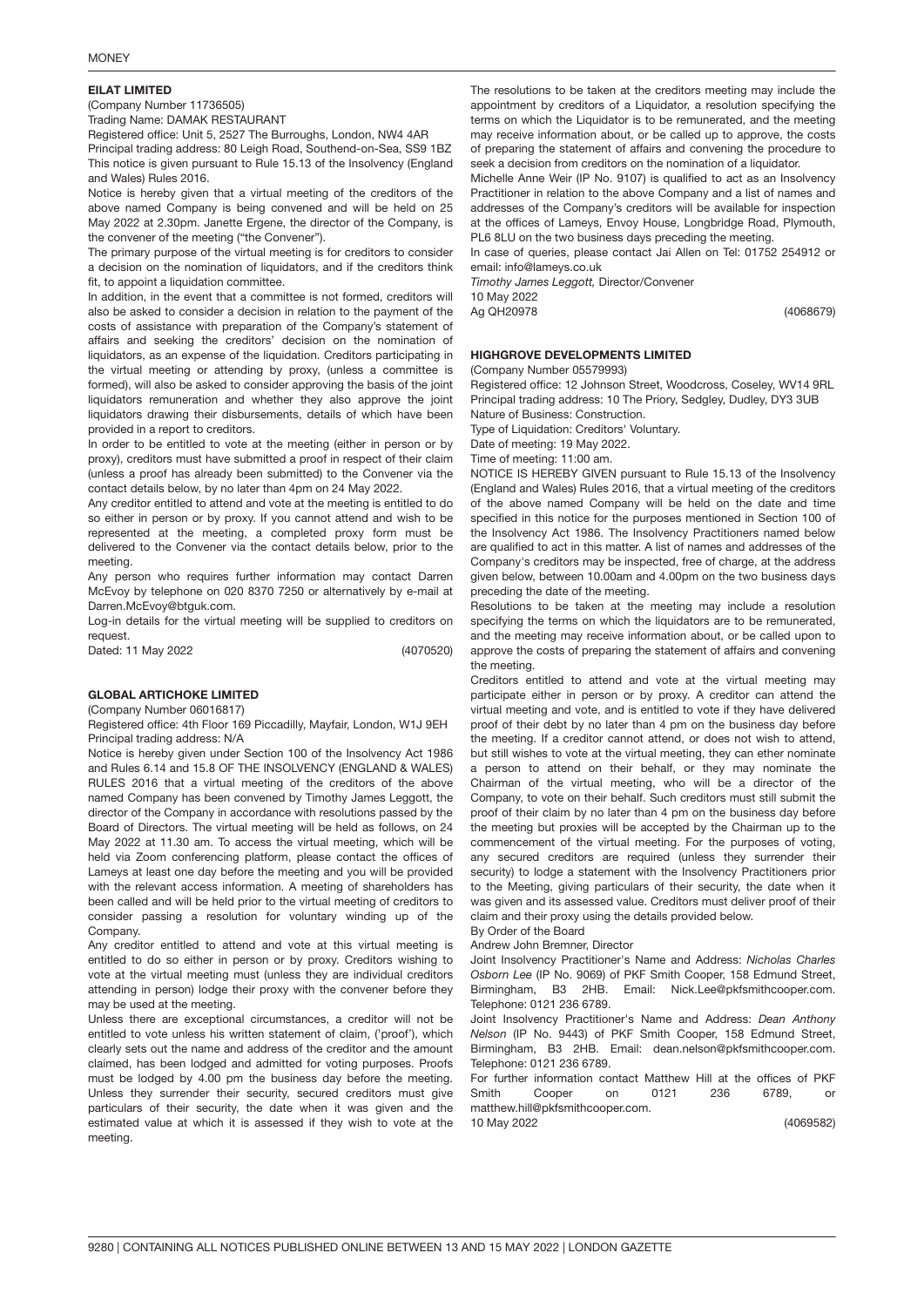# JIES LIMITE<mark>D</mark>

(Company Number 08714402)

Registered office: 18 Briarfield Road, Carleton, Poulton-Le-Fylde, Lancashire, FY6 7PW

Principal trading address: 18 Briarfield Road, Carleton, Poulton-Le-Fylde, Lancashire, FY6 7PW

Notice is hereby given under Section 100 of the INSOLVENCY ACT 1986, and Rules 6.14 and 15.13 of the Insolvency (England and Wales) Rules 2016 that the Director(s) of the Company ("the convener(s)") is/are seeking a decision from creditors on the nomination of a Liquidator by way of a virtual meeting. Other decisions to be taken at the virtual meeting include the formation of a Liquidation Committee and if a Committee is not formed, to fix the basis of the Liquidator's remuneration. The meeting may also receive information about, or be called upon to approve, the costs of preparing the Statement of Affairs and for convening the virtual meeting. A resolution to wind-up the Company is to be considered at a General Meeting of Members of the Company on 27 May 2022. The virtual meeting will be held on 27 May 2022 at 14:30 pm. Details of how to access the virtual meeting are included in the notice delivered to creditors. If any creditor has not received this notice or requires further information, please contact the nominated Liquidator by using the details below.

Kieran Bourne of Cromwell & Co Insolvency Practitioners, 5 Mercia Business Village, Torwood Close, Coventry, CV4 8HX is a person qualified to act as an insolvency practitioner in relation to the Company who, during the period before the meeting date, will furnish creditors free of charge with such information concerning the Company's affairs as they may reasonably require.

A creditor may appoint a person as a proxy holder to act as their representative and to speak, vote, abstain or propose resolutions at the meeting. A proxy for a specific meeting must be delivered to the chair before the meeting. A continuing proxy must be delivered before the meeting and may be exercised at any meeting which begins after the proxy is delivered. Proxies may be delivered to Cromwell & Co Insolvency Practitioners, 5 Mercia Business Village, Torwood Close, Coventry, CV4 8HX.

In order to be counted a creditor's vote must be accompanied by a proof in respect of the creditor's claim (unless it has already been given). A vote will be disregarded if a creditor's proof in respect of their claim is not received by 4.00 pm on the business day before the virtual meeting (unless the chair of the meeting is content to accept the proof later). Proofs may be delivered to Cromwell & Co Insolvency Practitioners, 5 Mercia Business Village, Torwood Close, Coventry, CV4 8HX.

The Director(s) of the Company, before the meeting date and before the end of the period of seven days beginning with the day after the day on which the Company passes a resolution for winding up, is/are required by Section 99 of the INSOLVENCY ACT 1986: (i) to make out a statement in the prescribed form as to the affairs of the Company and (ii) send the statement to the Company's creditors.

Name and address of nominated Liquidator: Kieran Bourne (IP No. 19012) of Cromwell & Co Insolvency Practitioners, 5 Mercia Business Village, Torwood Close, Coventry, CV4 8HX

Further details contact: Kieran Bourne, Tel: 0800 061 4002, Email: info@cromwellinsolvency.co.uk

*Jordan Kevin Ives, Director*

30 April 2022

(4070278)

## LOCKSWOOD <mark>LTD</mark>

(Company Number 08774631)

Registered office: 44 Orange Row, Brighton, BN1 1UQ Principal trading address: 45 Orchard Gardens, Hove, East Sussex, BN3 7BH Nature of Business: Development of building projects. Type of Liquidation: Creditors' Voluntary.

Date of meeting: 23 May 2022.

Time of meeting: 9:30 am.

NOTICE IS HEREBY GIVEN pursuant to Rule 15.13 of the Insolvency (England and Wales) Rules 2016, that a virtual meeting of the creditors of the above named Company will be held on the date and time specified in this notice for the purposes mentioned in Section 100 of the Insolvency Act 1986. The Insolvency Practitioner named below is qualified to act in this matter. A list of names and addresses of the Company's creditors may be inspected, free of charge, at the address given below, between 10.00am and 4.00pm on the two business days preceding the date of the meeting.

Resolutions to be taken at the meeting may include a resolution specifying the terms on which the liquidator is to be remunerated, and the meeting may receive information about, or be called upon to approve the costs of preparing the statement of affairs and convening the meeting.

Creditors entitled to attend and vote at the virtual meeting may participate either in person or by proxy. A creditor can attend the virtual meeting and vote, and is entitled to vote if they have delivered proof of their debt by no later than 4 pm on the business day before the meeting. If a creditor cannot attend, or does not wish to attend, but still wishes to vote at the virtual meeting, they can ether nominate a person to attend on their behalf, or they may nominate the Chairman of the virtual meeting, who will be a director of the Company, to vote on their behalf. Such creditors must still submit the proof of their claim by no later than 4 pm on the business day before the meeting but proxies will be accepted by the Chairman up to the commencement of the virtual meeting. For the purposes of voting, any secured creditors are required (unless they surrender their security) to lodge a statement with the Insolvency Practitioners prior to the Meeting, giving particulars of their security, the date when it was given and its assessed value. Creditors must deliver proof of their claim and their proxy using the details provided below.

By Order of the Board

Andrew Perrin, Director

Insolvency Practitioner's Name and Address: *Rikki Burton* (IP No. 14430) of Anderson Brookes Insolvency Practitioners Limited, 4th Floor Churchgate House, Bolton, BL1 1HL. Telephone: 01204 255 051.

For further information contact Jasmine Baxter at the offices of Anderson Brookes Insolvency Practitioners Limited on 01204 255 051, or jasmine@andersonbrookes.co.uk. 12 May 2022

(4069588)

# LTS CLEANING LIMITED

(Company Number 09587178)

Registered office: Crofton House, 27 St. Cuthberts Street, Bedford,  $MK40.3$ JG

Principal trading address: Crofton House, 27 St. Cuthberts Street, Bedford, MK40 3JG

Notice is hereby given that a virtual meeting of the creditors of the above-named company, for the purpose provided for in Section 100 of the INSOLVENCY ACT 1986, is being convened and will be held on 30 May 202211.00 am, Lucinda Sunda, in his capacity as the chair of the Company's Directors is the convener of the meeting ("the Convener"). The primary purpose of the virtual meeting is for creditors to consider a decision on the nomination of liquidators, and if the creditors think fit, to appoint a liquidation committee.

Creditors entitled to attend and vote at the meeting may do so either in person or by proxy. A creditor can attend the meeting in person and vote and is entitled to vote if they have delivered proof of their debt by no later than 4.00 pm on the business day before the meeting. If a creditor cannot attend in person, or do not wish to attend but still wish to vote at the meeting, they can either nominate a person to attend on their behalf, or they may nominate the Chair of the meeting, who will be a director of the Company, to vote on their behalf. Creditors must deliver their proxy, together with proof of their debt, by no later than the commencement of the meeting. Creditors must deliver all proofs of their debt and proxies to claims@binghamassociates.co.uk

Unless they surrender their security, secured creditors must give particulars of their security, the date when it was given and the estimated value at which it is assessed if they wish to vote at the meeting.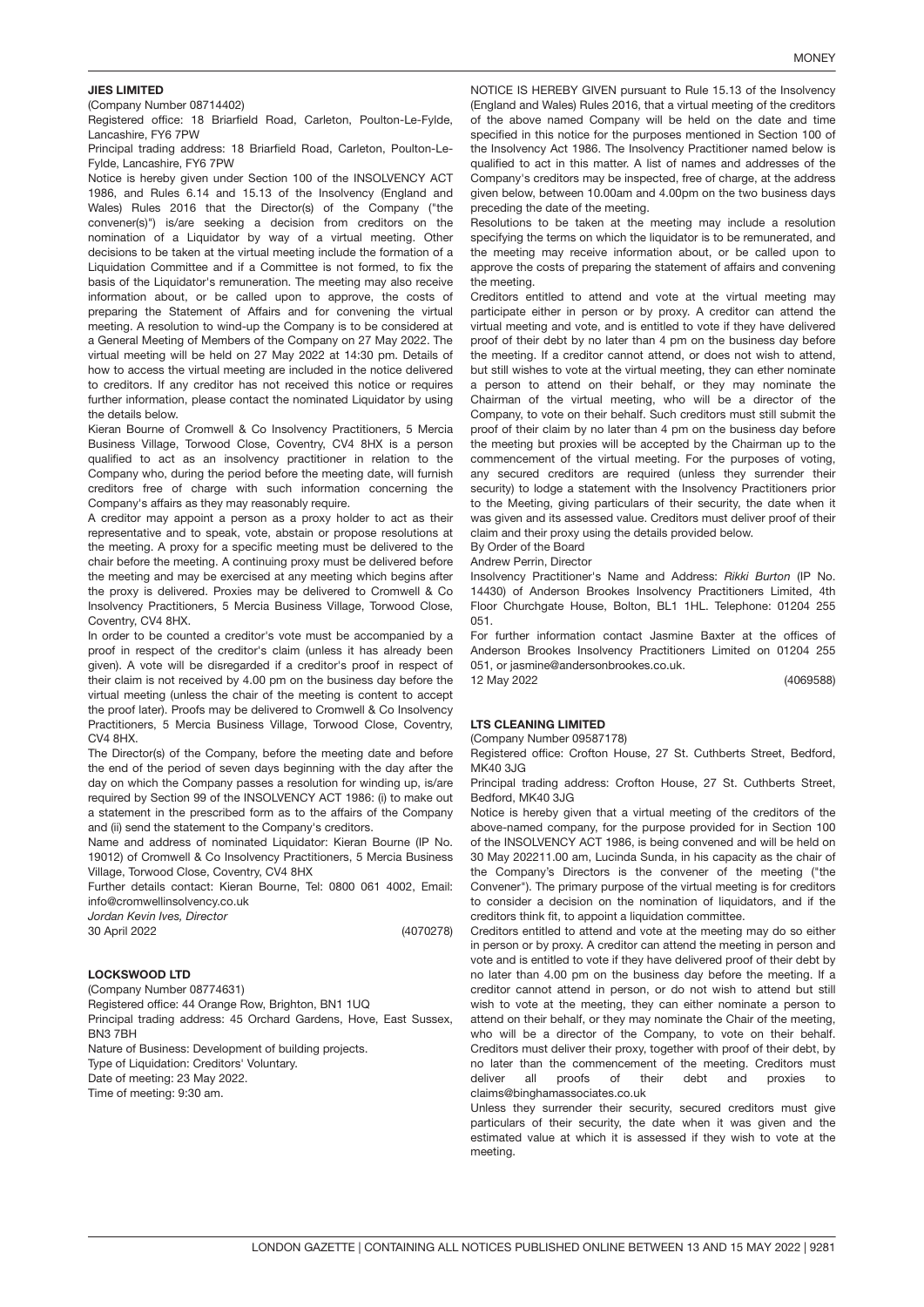At the meeting, in the event that a committee is not formed, creditors participating in the virtual meeting or attending by proxy creditors will also be asked to consider a decision in relation to the payment of the costs of assistance with preparation of the Company's statement of affairs and seeking the creditors' decision on the nomination of liquidators, as an expense of the liquidation, and may be requested to consider a resolution specifying the terms on which the Liquidator is to be remunerated.

Lorna Bingham of Bingham Insolvency Limited t/a Bingham Associates is qualified to act as an Insolvency Practitioner in relation to the Company and will, during the period before the day of the meeting, furnish creditors free of charge with such information concerning the Company's affairs as they may reasonably require. Creditors can contact her by email claims@binghamassociates.co.uk

Log-in details for the virtual meeting will be supplied to creditors on request.

*Lucinda Sunda,* Chair 11 May 2022

Ag QH20980

(4068684)

# 4069571 M.J.& D.COTTERILL (ENGINEERS) LIMITED

(Company Number 00682058)

Registered office: Greasley Street, Bulwell, Nottingham, NG6 8NG Principal trading address: Greasley Street, Bulwell, Nottingham, NG6 8NG

Nature of Business: Other engineering activities.

Type of Liquidation: Creditors' Voluntary.

Date of meeting: 20 May 2022.

Time of meeting: 11:30 am.

NOTICE IS HEREBY GIVEN pursuant to Rule 15.13 of the Insolvency (England and Wales) Rules 2016, that a virtual meeting of the creditors of the above named Company will be held on the date and time specified in this notice for the purposes mentioned in Section 100 of the Insolvency Act 1986. The Insolvency Practitioners named below are qualified to act in this matter. A list of names and addresses of the Company's creditors may be inspected, free of charge, at the address given below, between 10.00am and 4.00pm on the two business days preceding the date of the meeting.

Resolutions to be taken at the meeting may include a resolution specifying the terms on which the liquidators are to be remunerated, and the meeting may receive information about, or be called upon to approve the costs of preparing the statement of affairs and convening the meeting.

Creditors entitled to attend and vote at the virtual meeting may participate either in person or by proxy. A creditor can attend the virtual meeting and vote, and is entitled to vote if they have delivered proof of their debt by no later than 4 pm on the business day before the meeting. If a creditor cannot attend, or does not wish to attend, but still wishes to vote at the virtual meeting, they can ether nominate a person to attend on their behalf, or they may nominate the Chairman of the virtual meeting, who will be a director of the Company, to vote on their behalf. Such creditors must still submit the proof of their claim by no later than 4 pm on the business day before the meeting but proxies will be accepted by the Chairman up to the commencement of the virtual meeting. For the purposes of voting, any secured creditors are required (unless they surrender their security) to lodge a statement with the Insolvency Practitioners prior to the Meeting, giving particulars of their security, the date when it was given and its assessed value. Creditors must deliver proof of their claim and their proxy using the details provided below.

By Order of the Board

Ashley Robinson, Director

Joint Insolvency Practitioner's Name and Address: *Dean Anthony Nelson* (IP No. 9443) of Smith Cooper, St Helens House, King Street, Derby, DE1 3EE. Email: dean.nelson@pkfsmithcooper.com.

Joint Insolvency Practitioner's Name and Address: *Nicholas Charles Osborn Lee* (IP No. 9069) of PKF Smith Cooper, St Helen's House, King Street, Derby, DE1 3EE. Email: Nick.Lee@pkfsmithcooper.com. Telephone: 01332 332021.

For further information contact Beth Naqwi at the offices of Smith Cooper on 01332 332021, or Beth.Naqwi@pkfsmithcooper.com. 9 May 2022

(4069571)

# MKS HAIR DESIGN LIMITED

(Company Number 10647469 )

Registered office: Old Bank Chambers, 582-586 Kingsbury Road, Erdington B24 9ND

Principal trading address: 440 Kingstanding Road, Kingstanding, Birmingham B44 9SA

Notice is hereby given that a virtual meeting of the creditors of the above-named Company is being convened by Mr Christos Makris, to be held on 23 May 2022 at 11.15AM for the purpose provided for in section 100 of the Insolvency Act 1986 and to consider a resolution specifying the terms on which the appointed Liquidator is to be remunerated.

Creditors entitled to attend and vote at the virtual meeting may do so personally or by proxy. A creditor can attend the virtual meeting In person and vote and is entitled to vote if they have delivered proof of their debt by no later than 4 p.m. on the business day before the meeting. If a creditor can not attend In person or does not wish to attend but stiff wishes to vote at the meeting, they can either nominate a person to attend on their behalf, or they may nominate the Chair or the meeting, who will be a director or the Company, to vote on their behalf. Creditors must deliver their proxy by no later than the commencement of the meeting. Creditors must deliver au proofs of their debt and proxies to CBA Business Solution, 126 New Walk, Leicester, LE1 7JA. Creditors failing to lodge a proof of their debt or proxy as indicated will lead to their vote(s) being disregarded.

Unless they surrender their security, secured creditors must give particulars of their security, the date when it was given and the estimated value at which It is assessed if they wish to vote at the meeting.

At the meeting, creditors may receive information about, or be called upon to approve, the costs of preparing the statement of affairs and convening the meeting of creditors.

Neil C Money (IP No. 8900) of CBA Business Solutions is qualified to act as an Insolvency Practitioner in relation to the Company and will, during the period before the day of the meeting, furnish creditors free of charge with such information concerning the Company`s affairs as they may reasonably require. Creditors can contact CBA Business Solutions on 0116 262 6804 or by email at leics@cbainsolvency.co.uk.

(4069481) Christos Makris, Director

# 4069585 OVERALL HYGIENE LTD

(Company Number 12739384)

Registered office: Unit 16 South Lancashire Industrial Estate, Ashton-In-Makerfield, Wigan, WN4 9DW

Principal trading address: Unit 16 South Lancashire Industrial Estate, Ashton-In-Makerfield, Wigan, WN4 9DW

Nature of Business: Manufacture of household and sanitary goods and of toilet requisites.

Type of Liquidation: Creditors' Voluntary.

Date of meeting: 27 May 2022.

Time of meeting: 10:00 am.

NOTICE IS HEREBY GIVEN pursuant to Rule 15.13 of the Insolvency (England and Wales) Rules 2016, that a virtual meeting of the creditors of the above named Company will be held on the date and time specified in this notice for the purposes mentioned in Section 100 of the Insolvency Act 1986. The Insolvency Practitioner named below is qualified to act in this matter. A list of names and addresses of the Company's creditors may be inspected, free of charge, at the address given below, between 10.00am and 4.00pm on the two business days preceding the date of the meeting.

Resolutions to be taken at the meeting may include a resolution specifying the terms on which the liquidator is to be remunerated, and the meeting may receive information about, or be called upon to approve the costs of preparing the statement of affairs and convening the meeting.

Creditors entitled to attend and vote at the virtual meeting may participate either in person or by proxy. A creditor can attend the virtual meeting and vote, and is entitled to vote if they have delivered proof of their debt by no later than 4 pm on the business day before the meeting. If a creditor cannot attend, or does not wish to attend, but still wishes to vote at the virtual meeting, they can ether nominate a person to attend on their behalf, or they may nominate the Chairman of the virtual meeting, who will be a director of the Company, to vote on their behalf. Such creditors must still submit the proof of their claim by no later than 4 pm on the business day before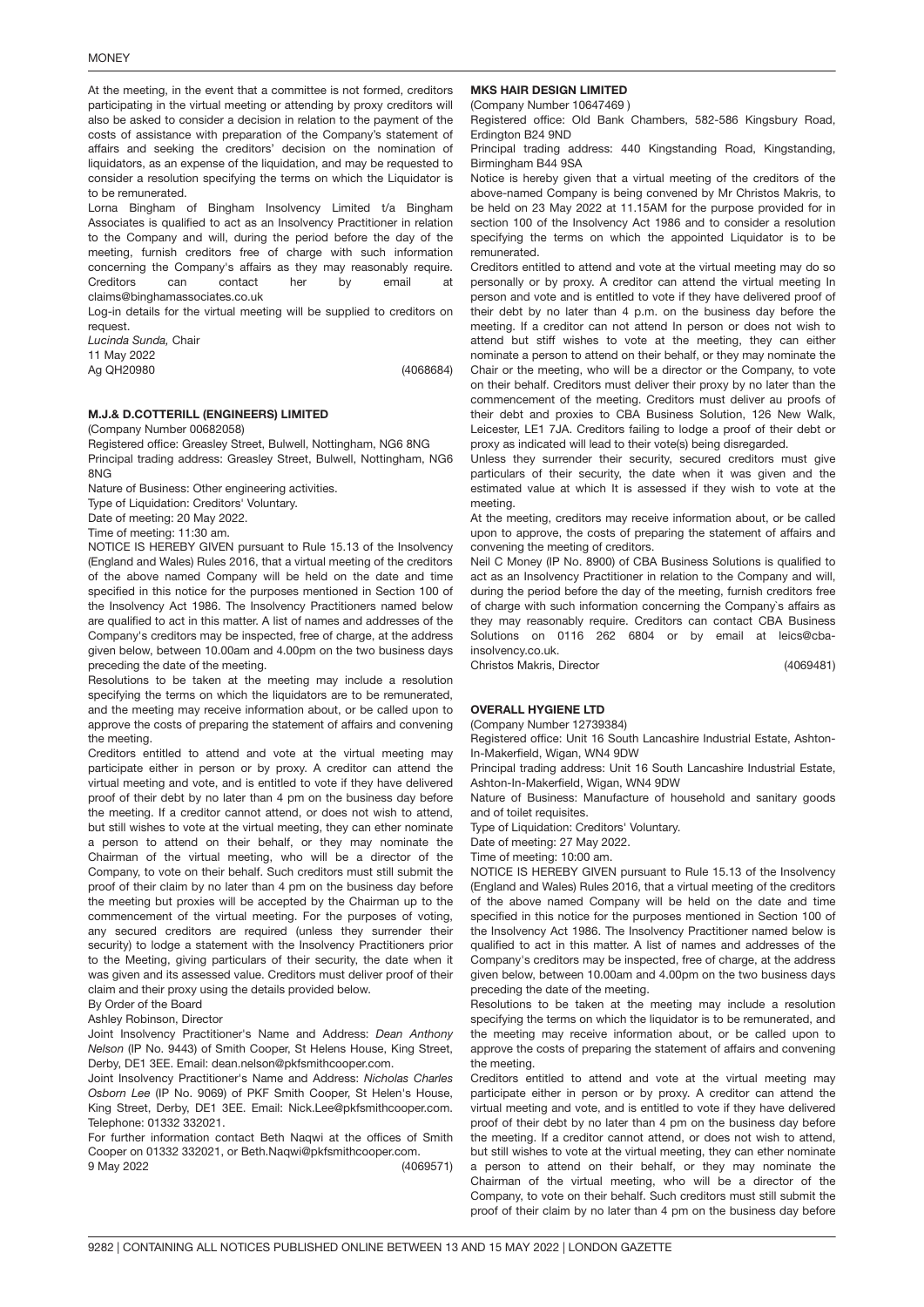the meeting but proxies will be accepted by the Chairman up to the commencement of the virtual meeting. For the purposes of voting, any secured creditors are required (unless they surrender their security) to lodge a statement with the Insolvency Practitioners prior to the Meeting, giving particulars of their security, the date when it was given and its assessed value. Creditors must deliver proof of their claim and their proxy using the details provided below.

By Order of the Board

David Bowker, Director

Insolvency Practitioner's Name and Address: *Rikki Burton* (IP No. 14430) of Anderson Brookes Insolvency Practitioners Limited, 4th Floor Churchgate House, Bolton, BL1 1HL. Telephone: 01204 255 051.

For further information contact Laura Wright at the offices of Anderson Brookes Insolvency Practitioners Limited on 01204255051, or laura@andersonbrookes.co.uk.

12 May 2022

(4069585)

### 4068675 ROCK CONSORTIUM LIMITED

(Company Number 05536631)

Trading Name: Rock Partnership

Registered office: PO Box 1612, Station Road, Beaconsfield, HP9 9DS

Principal trading address: PO Box 1612, Station Road, Beaconsfield, HP9 9DS

Notice is hereby given, pursuant to RULE 15.13 of the Insolvency (England and Wales) Rules 2016 , that the Director of the abovenamed Company (the 'convener') is seeking a decision from creditors on the nomination of a Liquidator by way of a virtual meeting. At this meeting decisions may also be sought regarding the Liquidator's remuneration and the formation of a liquidation committee. A resolution to wind up the Company is to be considered on 19 May 2022.

The meeting will be held as a virtual meeting by teleconferencing facility on 19 May 2022 at 11.00 am. Details of how to access the virtual meeting are included in the notice delivered to creditors. If any creditor has not received this notice or requires further information please contact the nominated Liquidator using the details below.

Richard Rones of ThorntonRones Limited, 311 High Road, Loughton, Essex, IG10 1AH is a person qualified to act as an Insolvency Practitioner in relation to the company who, during the period before the meeting date, will furnish creditors free of charge with such information concerning the Company's affairs as they may reasonably require.

A creditor may appoint a person as a proxy-holder to act as their representative and to speak, vote, abstain or propose resolutions at the meeting. A proxy for a specific meeting must be delivered to the chair before the meeting. Proxies may be delivered to ThorntonRones Limited, 311 High Road, Loughton, Essex, IG10 1AH.

In order to be counted a creditor's vote must be accompanied by a proof in respect of the creditor's claim (unless it has already been given). A vote will be disregarded if a creditor's proof in respect of their claim is not received by 4.00 pm on 18 May 2022 (unless the chair of the meeting is content to accept the proof later). Proofs may be delivered to ThorntonRones Limited, 311 High Road, Loughton, Essex, IG10 1AH.

The Director of the Company, before the meeting date and before the end of the period of seven days beginning with the day after the day on which the company passed a resolution for winding up, is required by section 99 of the Insolvency Act 1986: (i) to make out a statement in the prescribed form as to the affairs of the company, and (ii) send the statement to the Company's creditors.

Name and address of nominated Liquidator: *Richard Rones* (IP No. 8807) of ThorntonRones Limited, 311 High Road, Loughton, Essex, IG10 1AH

Further details contact: Richard Rones, Tel: 0208 418 9333. Alternative contact: Georgina Rones.

*Shifon Miah,* Director

11 May 2022

Ag QH20947

(4068675)

# SHELLEY CONTRACTORS LIMITE<mark>D</mark>

(Company Number 10766371) Registered office: 44 Ringstead Road, London, SE6 2BP Principal trading address: 44 Ringstead Road, London, SE6 2BP (4068664)

Notice is hereby given pursuant to Rule 15.13 of the Insolvency (England and Wales) Rules 2016 that a virtual meeting of the creditors of the above-named Company will be held at 10.15 am on 25 May 2022 (the Decision Date). A resolution to wind up the company is to be considered on 25 May 2022. Decisions to be sought are: The creditors nomination of a Liquidator. It is proposed that Mark Reynolds, of Valentine & Co., Galley House, Moon Lane, Barnet, EN5 5YL, be appointed. Mark Reynolds is qualified to act as an insolvency practitioner in relation to the above; Whether a liquidation committee should be established if sufficient creditors are willing to be members of a committee and if so, who the creditors' wish to nominate for membership of the committee; Specifying the terms on which the liquidator is to be remunerated, and the meeting may receive information about, or be called upon to approve, the costs of preparing the statement of affairs and preparing the financial information report for creditors. The dial-in telephone number for the virtual meeting is +44 (0)333 015 4192. Details of how to access the virtual meeting are included in the notice delivered to creditors. If any creditor has not received this notice or requires further information please contact the nominated Liquidator using the details below.

A creditor may appoint a person as a proxy-holder to act as their representative and to speak, vote, abstain or propose resolutions at the meeting. A proxy for a specific meeting must be delivered to the chair before the meeting. In order to be counted a creditor's vote must be accompanied by a proof in respect of the creditor's claim (unless it has already been given). A vote will be disregarded if a creditor's proof in respect of their claim is not received by 4.00 pm on the business day before the meeting date. Proofs and proxies may be delivered to Valentine & Co, Galley House, Moon Lane, Barnet, EN5 5YL.

The Director(s) of the Company, before the meeting date and before the end of the period of seven days beginning with the day after the day on which the Company passed a resolution for winding up, are required by Section 99 of the Insolvency Act 1986: (i) to make out a statement in the prescribed form as to the affairs of the Company, and (ii) send the statement to the Company's creditors.

A list of the names and addresses of the Company's creditors may be inspected free of charge, at the offices of Valentine & Co, Galley House, Moon Lane, Barnet, EN5 5YL between 10.00 am and 4.00 pm on the two business days preceding the date of the meeting.

Proposed Liquidator, IP Number and Address: Mark Reynolds (IP No. 008838) of Valentine & Co, Galley House, Moon Lane, Barnet, EN5 5YL.

For further details contact: Mark Reynolds, Tel: 020 8343 3710. Alternative contact: Daniel Brooks

*Clinton Richard Shelley,* Director/Convener

27 April 2022

Ag QH20884

## SPICY KITCHEN IDLE LIMITED

(Company Number 12031388)

Registered office: 6 Albion Road, Bradford, West Yorkshire, BD10 9PY Principal trading address: 6 Albion Road, Bradford, West Yorkshire, BD10 9PY

NOTICE IS HEREBY GIVEN that the Board of Directors of the Company are convening a virtual meeting of creditors to be held on 16 May 2022 at 02:30, for the purpose of deciding on the nomination of a liquidator.

Creditors can access sign in details for the virtual meeting by: contacting Elliot Thompson on 0113 258 5290 for the relevant information.

In order to be entitled to vote creditors must deliver proxies and proofs to Live Recoveries, Wentworth House, 122 New Road Side, Horsforth, Leeds, LS18 4QB by 16:00 on the business day before the meeting.

At the meeting, creditors will consider the approval of the pre appointment remuneration.

The convener of the meeting is the Board of Directors.

NOTE: the meeting may be suspended or adjourned by the chair of the meeting (and must be adjourned if it is so resolved at the meeting).

Nominated Liquidator: *Martin Paul Halligan* (IP number 9211) of Live Recoveries, Wentworth House, 122 New Road Side, Horsforth, Leeds, LS18 4QB.

(4070424) For further details contact Live Recoveries on 0113 258 5290 or at mail@liverecoveries.com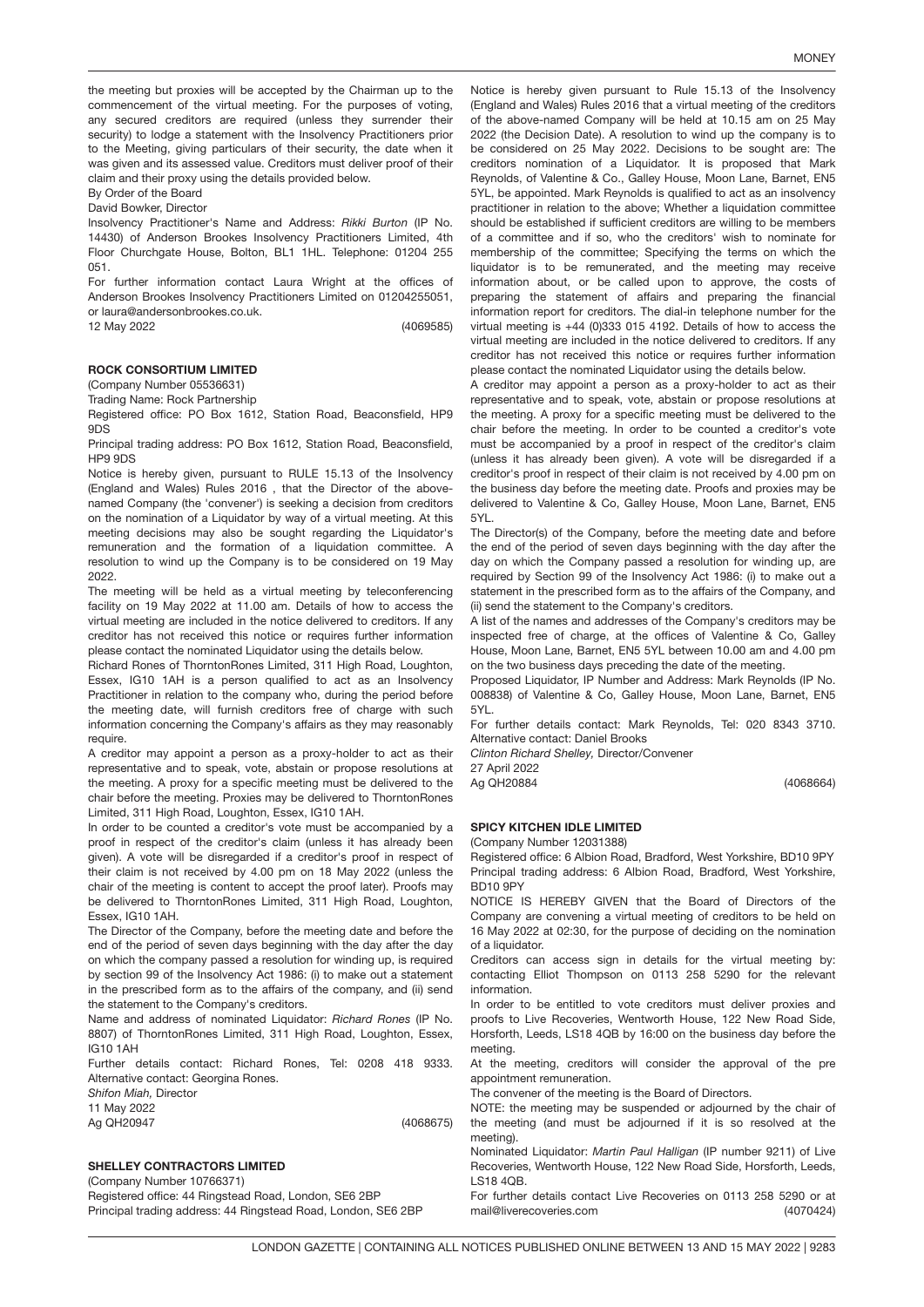# STEELTEC LT<mark>D</mark>

(Company Number 11445765)

Registered office: Office 124 Bridge Street, 7 Bridge Street, Taunton, TA1 1TG

Principal trading address: 4 Groats, Bishops Lydeard, Taunton, TA4 3NX

Nature of Business: Development of building projects.

Type of Liquidation: Creditors' Voluntary.

Date of meeting: 30 May 2022.

Time of meeting: 11:00 am.

NOTICE IS HEREBY GIVEN pursuant to Rule 15.13 of the Insolvency (England and Wales) Rules 2016, that a virtual meeting of the creditors of the above named Company will be held on the date and time specified in this notice for the purposes mentioned in Section 100 of the Insolvency Act 1986. The Insolvency Practitioner named below is qualified to act in this matter. A list of names and addresses of the Company's creditors may be inspected, free of charge, at the address given below, between 10.00am and 4.00pm on the two business days preceding the date of the meeting.

Resolutions to be taken at the meeting may include a resolution specifying the terms on which the liquidator is to be remunerated, and the meeting may receive information about, or be called upon to approve the costs of preparing the statement of affairs and convening the meeting.

Creditors entitled to attend and vote at the virtual meeting may participate either in person or by proxy. A creditor can attend the virtual meeting and vote, and is entitled to vote if they have delivered proof of their debt by no later than 4 pm on the business day before the meeting. If a creditor cannot attend, or does not wish to attend, but still wishes to vote at the virtual meeting, they can ether nominate a person to attend on their behalf, or they may nominate the Chairman of the virtual meeting, who will be a director of the Company, to vote on their behalf. Such creditors must still submit the proof of their claim by no later than 4 pm on the business day before the meeting but proxies will be accepted by the Chairman up to the commencement of the virtual meeting. For the purposes of voting, any secured creditors are required (unless they surrender their security) to lodge a statement with the Insolvency Practitioners prior to the Meeting, giving particulars of their security, the date when it was given and its assessed value. Creditors must deliver proof of their claim and their proxy using the details provided below.

By Order of the Board

Benjamin Ayres, Director

Insolvency Practitioner's Name and Address: *Rikki Burton* (IP No. 14430) of Anderson Brookes Insolvency Practitioners Limited, 4th Floor Churchgate House, Bolton, BL1 1HL. Telephone: 01204 255 051.

(4069587) For further information contact Laura Wright at the offices of Anderson Brookes Insolvency Practitioners Limited on 01204255051, or laura@andersonbrookes.co.uk. 12 May 2022

# STREAMS THERAPIES AND HEALTH CARE LIMITED

(Company Number 11484785)

Registered office: 80 Lady Kirk Road, Newcastle Upon Tyne, NE4 8AH Principal trading address: None

Nature of Business: Other human health activities.

Type of Liquidation: Creditors' Voluntary.

Date of meeting: 7 June 2022.

Time of meeting: 10:00 am.

NOTICE IS HEREBY GIVEN pursuant to Rule 15.13 of the Insolvency (England and Wales) Rules 2016, that a virtual meeting of the creditors of the above named Company will be held on the date and time specified in this notice for the purposes mentioned in Section 100 of the Insolvency Act 1986. The Insolvency Practitioner named below is qualified to act in this matter. A list of names and addresses of the Company's creditors may be inspected, free of charge, at the address given below, between 10.00am and 4.00pm on the two business days preceding the date of the meeting.

Resolutions to be taken at the meeting may include a resolution specifying the terms on which the liquidator is to be remunerated, and the meeting may receive information about, or be called upon to approve the costs of preparing the statement of affairs and convening the meeting.

Creditors entitled to attend and vote at the virtual meeting may participate either in person or by proxy. A creditor can attend the virtual meeting and vote, and is entitled to vote if they have delivered proof of their debt by no later than 4 pm on the business day before the meeting. If a creditor cannot attend, or does not wish to attend, but still wishes to vote at the virtual meeting, they can ether nominate a person to attend on their behalf, or they may nominate the Chairman of the virtual meeting, who will be a director of the Company, to vote on their behalf. Such creditors must still submit the proof of their claim by no later than 4 pm on the business day before the meeting but proxies will be accepted by the Chairman up to the commencement of the virtual meeting. For the purposes of voting, any secured creditors are required (unless they surrender their security) to lodge a statement with the Insolvency Practitioners prior to the Meeting, giving particulars of their security, the date when it was given and its assessed value. Creditors must deliver proof of their claim and their proxy using the details provided below.

By Order of the Board

Alfonsi Soloman, Director Insolvency Practitioner's Name and Address: *Rikki Burton* (IP No. 14430) of Anderson Brookes Insolvency Practitioners Limited, 4th Floor Churchgate House, Bolton, BL1 1HL. Telephone: 01204 255

051. For further information contact Jasmine Baxter at the offices of Anderson Brookes Insolvency Practitioners Limited on 01204 255

(4069586) 051, or jasmine@andersonbrookes.co.uk. 12 May 2022

# SUTTON TAPAS LIMITED

(Company Number 10368939)

Trading Name: Rio

Registered office: 57 De'Arn Gardens, Mitcham, CR4 3AZ

Principal trading address: 304 High Street, Sutton, SM1 1PQ

Notice is hereby given, pursuant to Rule 15.13 of the INSOLVENCY (ENGLAND AND WALES) RULES 2016, that the Director of the abovenamed Company (the 'convener') is seeking a decision from creditors on the nomination of a Liquidator by way of a virtual meeting. At this meeting decisions will also be sought regarding the Liquidator's remuneration and the formation of a liquidation committee. A resolution to wind up the Company is to be considered on 23 May 2022.

The meeting will be held as a virtual meeting by telephone conference on 23 May 2022 at 11.30 am. Details of how to access the virtual meeting are included in the notice delivered to creditors. If any creditor has not received this notice or requires further information please contact the nominated Liquidator using the details below.

Martin Armstrong of Allen House, 1 Westmead Road, Sutton, Surrey, SM1 4LA is a person qualified to act as an insolvency practitioner in relation to the Company who, during the period before the meeting date, will furnish creditors free of charge with such information concerning the Company's affairs as they may reasonably require.

A creditor may appoint a person as a proxy-holder to act as their representative and to speak, vote, abstain or propose resolutions at the meeting. A proxy for a specific meeting must be delivered to the chair of the meeting. Proxies may be delivered to Turpin Barker Armstrong, Allen House, 1 Westmead Road, Sutton, Surrey, SM1 4LA. In order to be counted a creditor's vote must be accompanied by a proof in respect of the creditor's claim (unless it has already been given). A vote will be disregarded if a creditor's proof in respect of their claim is not received by 4.00 pm on 20 May 2022 (unless the chair of the meeting is content to accept the proof later). Proofs may be delivered to Turpin Barker Armstrong, Allen House, 1 Westmead Road, Sutton, Surrey, SM1 4LA.

Name and address of nominated Liquidator: Martin C Armstrong (IP No. 006212) of Turpin Barker Armstrong, Allen House, 1 Westmead Road, Sutton, Surrey, SM1 4LA

For further details contact: Martin C Armstrong, email: john.evans@turpinba.co.uk. Alternative contact: John Evans. *Mukunthan Krishnamoorthy,* Director

12 May 2022 Ag QH20991

(4068745)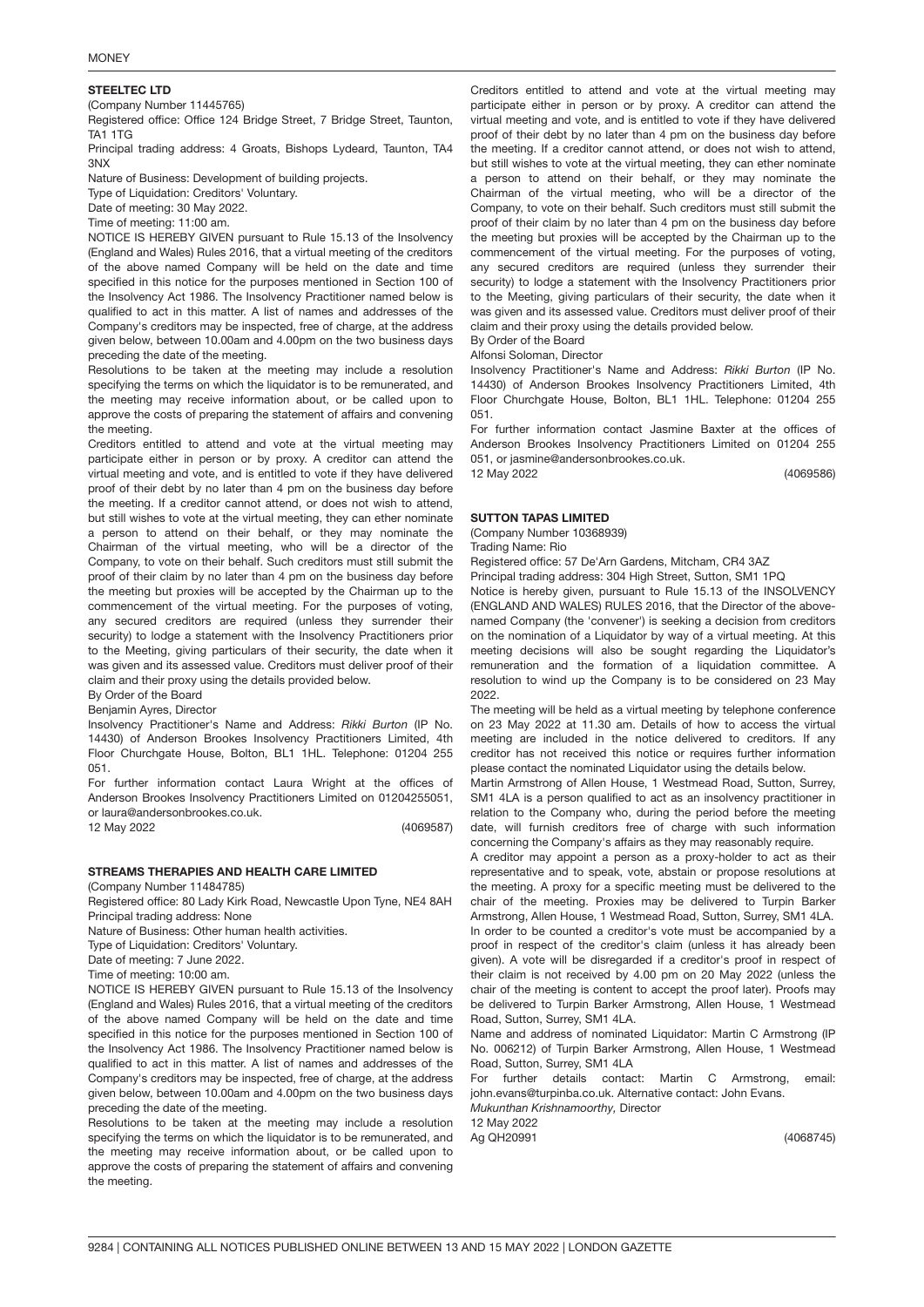(4068642)

# TOM WOODWARD LIMIT<mark>ED</mark>

(Company Number 09424208 )

Registered office: 33 Tamworth Road, Ashby de la Zouch, Leicestershire, LE65 2PW

Principal trading address: 33 Tamworth Road, Ashby de la Zouch, Leicestershire, LE65 2PW

Notice is hereby given, pursuant to rule 15.13 of the Insolvency (England and Wales) Rules 2016, that the directors of the abovenamed company are seeking a decision from creditors on the nomination of joint liquidators by way of a virtual meeting. A resolution to wind up the company is to be considered on 24 May 2022.

The virtual meeting will be held by telephone on 24 May 2022 at 2:30 pm. Details of how to access the virtual meeting are included in the notice delivered to creditors. If any creditor has not received this notice or requires further information, please contact Blades Insolvency Services using the details below.

Creditors entitled to participate and vote at the meeting may do so either in person or by proxy. A creditor may participate in the meeting in person, and vote, if they have delivered proof of their debt by no later than 4:00 pm on the business day before the meeting. If a creditor cannot participate in person, or does not wish to attend, but still wishes to vote at the meeting, they can either nominate a person to participate on their behalf, or they may nominate the chair of the meeting, who will be a director of the company, to vote on their behalf. Creditors must deliver their proxy, together with proof of their debt, by no later than the commencement of the meeting. Creditors must deliver all proofs of their debt and proxies to Blades Insolvency Services, Charlotte House, 19B Market Place, Bingham, Nottingham, NG13 8AP.

Unless they surrender their security, secured creditors must give particulars of their security, the date when it was given and the estimated value at which it is assessed if they wish to vote at the meeting.

At the meeting, creditors may receive information about, or be called upon to approve, the costs of preparing the statement of affairs and convening the meeting of creditors and may be requested to consider a resolution specifying the terms on which a liquidator is to be remunerated.

Philip Anthony Brooks (IP No. 9105) and Julie Elizabeth Willetts (IP No. 9133) both of Blades Insolvency Services are qualified to act as insolvency practitioners in relation to the company and they will, during the period before the decision date, furnish creditors free of charge with such information concerning the company`s affairs as they may reasonably require. Creditors may contact Blades Insolvency Services on 01949 831260 or by email to p.brooks@bladesinsolvency.co.uk

T Woodward, Director

(4070236)

# 4068642 WALKER & STONE LIMITED

(Company Number 12493158)

Previous Name of Company: Boothroyd & Kidd Ltd

Registered office: Yorkshire House, 7 South Lane, Holmfirth, West Yorkshire HD9 1HN

Principal trading address: Units 20 & 22 Gatehouse Enterprise Centre, Albert Street, Lockwood, Huddersfield, HD1 3QD

Notice is hereby given pursuant to Section 100 of the INSOLVENCY ACT 1986 and Rule 6.14 and 15.8 of the Insolvency (England and Wales) Rules 2016 ("the Rules") that a Virtual Meeting of the Creditors of the above named Company is being proposed by Nathan Blenheim Kidd, the Director of the Company in accordance with resolutions passed by the Board of Directors. The virtual meeting will be held on 23 May 2022 at 11.15 am. A meeting of shareholders has been called and will be held prior to the virtual meeting of creditors to consider a resolution for the voluntary winding up of the Company.

A list of the names and addresses of the Company's creditors will be available for inspection free of charge at the offices of Philmore & Co Ltd, Yorkshire House, 7 South Lane, Holmfirth, West Yorkshire, HD9 1HN, between 10.00 am and 4.00 pm on the two business days preceding the date of the creditors meeting.

Any creditor entitled to attend and vote at this virtual meeting is entitled to do so either in person or by proxy. Creditors wishing to vote at the virtual meeting must (unless they are individual creditors attending in person) lodge their proxy with the convener before they may be used at the meeting.

Unless there are exceptional circumstances, a creditor will not be entitled to vote unless his written statement of claim, ('proof'), which clearly sets out the name and address of the creditor and the amount claimed, has been lodged and admitted for voting purposes. Proofs must be lodged by 4pm the business day before the meeting.

Unless they surrender their security, secured creditors must give particulars of their security, the date when it was given and the estimated value at which it is assessed if they wish to vote at the meeting.

The resolutions to be taken at the creditors' meeting may include the appointment by creditors of a liquidator, a resolution specifying the terms on which the Liquidator is to be remunerated, and the meeting may receive information about, or be called upon to approve, the costs of preparing the statement of affairs and convening the meeting. Name and address of Insolvency Practitioner calling the meeting: Jonathan Paul Philmore (IP No. 9098) of Philmore & Co Ltd, Yorkshire House, 7 South Lane, Holmfirth, West Yorkshire, HD9 1HN

Further details contact: Liam Cockfield, Email: enquiries@philmoreandco.com, Tel: 01484 461959.

*Nathan Blenheim Kidd,* Director

6 May 2022

Ag QH20960

# WARWICKSHIRE SALONS LTD

(Company Number 11746267)

Registered office: 87 Whitemoor Road, Kenilworth, CV8 2BN Principal trading address: 87 Whitemoor Road, Kenilworth, CV8 2BN Nature of Business: Hairdressing and other beauty treatment. Type of Liquidation: Creditors' Voluntary.

Date of meeting: 26 May 2022.

Time of meeting: 12:30 pm.

NOTICE IS HEREBY GIVEN pursuant to Rule 15.13 of the Insolvency (England and Wales) Rules 2016, that a virtual meeting of the creditors of the above named Company will be held on the date and time specified in this notice for the purposes mentioned in Section 100 of the Insolvency Act 1986. The Insolvency Practitioner named below is qualified to act in this matter. A list of names and addresses of the Company's creditors may be inspected, free of charge, at the address given below, between 10.00am and 4.00pm on the two business days preceding the date of the meeting.

Resolutions to be taken at the meeting may include a resolution specifying the terms on which the liquidator is to be remunerated, and the meeting may receive information about, or be called upon to approve the costs of preparing the statement of affairs and convening the meeting.

Creditors entitled to attend and vote at the virtual meeting may participate either in person or by proxy. A creditor can attend the virtual meeting and vote, and is entitled to vote if they have delivered proof of their debt by no later than 4 pm on the business day before the meeting. If a creditor cannot attend, or does not wish to attend, but still wishes to vote at the virtual meeting, they can ether nominate a person to attend on their behalf, or they may nominate the Chairman of the virtual meeting, who will be a director of the Company, to vote on their behalf. Such creditors must still submit the proof of their claim by no later than 4 pm on the business day before the meeting but proxies will be accepted by the Chairman up to the commencement of the virtual meeting. For the purposes of voting, any secured creditors are required (unless they surrender their security) to lodge a statement with the Insolvency Practitioners prior to the Meeting, giving particulars of their security, the date when it was given and its assessed value. Creditors must deliver proof of their claim and their proxy using the details provided below.

By Order of the Board

James Maher, Director

Insolvency Practitioner's Name and Address: *Clive Morris* (IP No. 8820) of Marshall Peters, Heskin Hall Farm, Wood Lane, Heskin, Preston, PR7 5PA. Telephone: 01257 452021.

For further information contact Callum Murphy at the offices of Marshall Peters on 01257 452021, or callummurphy@marshallpeters.co.uk.

10 May 2022

(4069559)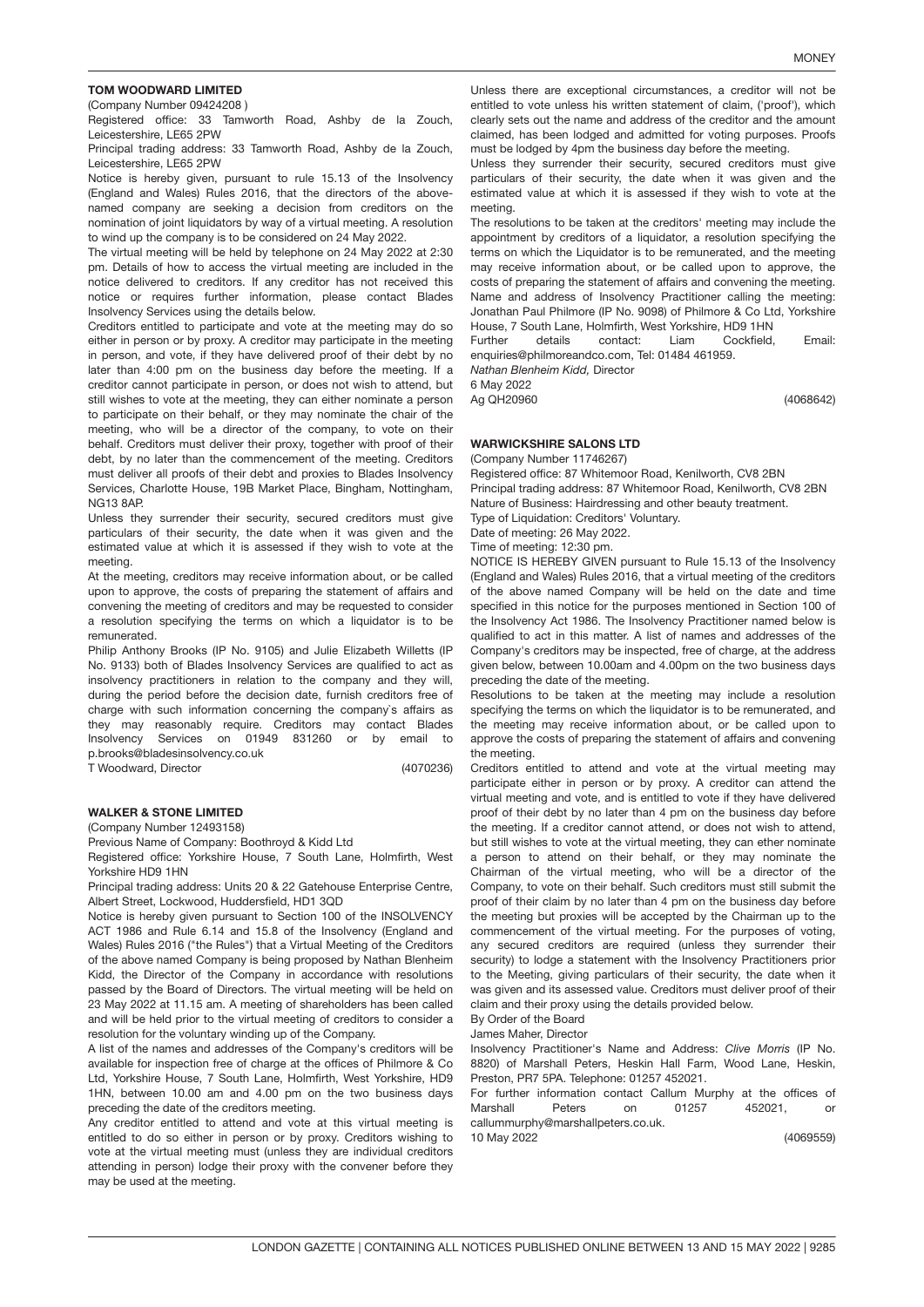# 4070269 WRAP STARZ (UK) LIMITED

(Company Number 11901562)

Registered office: Unit 6, Hamilton Business Park, Stirling Way, Borehamwood, WD6 2FR

Principal trading address: Unit 6, Hamilton Business Park, Stirling Way, Borehamwood, WD6 2FR

NOTICE IS HEREBY GIVEN under Section 100 of the Insolvency Act 1986 and Rules 6.14 and 15.13 of the Insolvency (England and Wales) Rules 2016 that the directors of the Company (the conveners) are seeking a decision from creditors on the nomination of joint liquidators by way of a virtual meeting. In addition, the meeting may be asked to consider resolutions regarding the joint liquidators` pre and post appointment remuneration.

The virtual meeting will be held on 25 May 2022 at 11.15am. For details of how to join the meeting, please contact the nominated liquidator's office using the details below.

In order to vote at the virtual meeting, creditors must deliver a form of proxy to the chair before the commencement of the virtual meeting. For any vote to be counted it must be accompanied by a proof of debt in respect of the creditors claim (unless one has already been submitted) and received by the chair by 4pm on the business day before the virtual meeting. Proxy forms and proof of debt forms can be delivered to 601 High Road Leytonstone, London, E11 4PA or by email using the details below.

For further details contact Amrit Johal on 020 8556 2888 or at info@ashcrofts.co.uk

Ozan Erkan, Director and Convener of the meeting

(4070269)

# WRAP STARZ PPF LTD

(Company Number 09330419)

Previous Name of Company: Beau Micro Rings, Beau Monde Tarts

Registered office: Unit 6, Hamilton Business Park, Stirling Way,

Borehamwood, WD6 2FR Principal trading address: Unit 6, Hamilton Business Park, Stirling Way, Borehamwood, WD6 2FR

NOTICE IS HEREBY GIVEN under Section 100 of the Insolvency Act 1986 and Rules 6.14 and 15.13 of the Insolvency (England and Wales) Rules 2016 that the director of the Company (the convener) is seeking a decision from creditors on the nomination of joint liquidators by way of a virtual meeting. In addition, the meeting may be asked to consider resolutions regarding the joint liquidators` pre and post appointment remuneration.

The virtual meeting will be held on 25 May 2022 at 11.45am. For details of how to join the meeting, please contact the nominated liquidator's office using the details below.

In order to vote at the virtual meeting, creditors must deliver a form of proxy to the chair before the commencement of the virtual meeting. For any vote to be counted it must be accompanied by a proof of debt in respect of the creditors claim (unless one has already been submitted) and received by the chair by 4pm on the business day before the virtual meeting. Proxy forms and proof of debt forms can be delivered to 601 High Road Leytonstone, London, E11 4PA or by email using the details below.

For further details contact Amrit Johal on 020 8556 2888 or at info@ashcrofts.co.uk

Ozan Erkan, Director and Convener of the meeting

(4070274)

## YIL-GUN VEGETABLE <mark>LTD</mark>

(Company Number 11988886)

Registered office: Fernbank Nursery Nazeing Road, Nazeing, Waltham Abbey, EN9 2JN

Principal trading address: Fernbank Nursery Nazeing Road, Nazeing, Waltham Abbey, EN9 2JN

NOTICE IS HEREBY GIVEN under Section 100 of the Insolvency Act 1986 and Rules 6.14 and 15.13 of the Insolvency (England and Wales) Rules 2016 that the director of the Company (the convener) is seeking a decision from creditors on the nomination of joint liquidators by way of a virtual meeting. In addition, the meeting may be asked to consider resolutions regarding the joint liquidators` pre and post appointment remuneration.

The virtual meeting will be held on 25 May 2022 at 12.45 pm. For details of how to join the meeting, please contact the nominated liquidator's office using the details below.

In order to vote at the virtual meeting, creditors must deliver a form of proxy to the chair before the commencement of the virtual meeting. For any vote to be counted it must be accompanied by a proof of debt in respect of the creditors claim (unless one has already been submitted) and received by the chair by 4pm on the business day before the virtual meeting. Proxy forms and proof of debt forms can be delivered to 601 High Road Leytonstone, London, E11 4PA or by email using the details below.

For further details contact Amrit Johal on 020 8556 2888 or at info@ashcrofts.co.uk

Mikail Guzel, Director and Convener of the meeting

(4070264)

# NOTICES TO CREDITORS

# 4068624 ON-SITE CONTRACT SERVICES LIMITED

(Company Number 11801285)

Registered office: Trafalar House, 223 Southampton Road, Portsmouth, PO6 4PY

Principal trading address: N/A

We, *Gary Paul Shankland* (IP No. 009587) and *Kirstie Jane Provan* (IP No. 009681) both of Begbies Traynor (London) LLP, 31st Floor, 40 Bank Street, London, E14 5NR were appointed as joint liquidators of the Company on 4 May 2022.

Creditors of the Company are required on or before 15 June 2022 to send their names and addresses and particulars of their debts or claims and the names and addresses of the solicitors (if any) to the Joint Liquidators, at Begbies Traynor (London) LLP, 31st Floor, 40 Bank Street, London E14 5NR, or by email to conal.mcphillips@btguk.com and, if so required by notice in writing from the Joint Liquidators, by their solicitors or personally, to come in and prove their said debts or claims at such time and place as shall be specified in such notice, or in default thereof they will be excluded from the benefit of any distribution made before such debts are proved.

Any person who requires further information may contact the Joint Liquidators by telephone on 020 7516 1500. Alternatively enquiries can be made to Conal McPhillips by email at conal.mcphillips@btguk.com

*G P Shankland,* Joint Liquidator

11 May 2022 Ag QH20925

(4068624)

# 4068636 PROGRESS MANAGEMENT SERVICES LIMITED

(Company Number 06351055)

Registered office: 55 Station Road, Beaconsfield, Buckinghamshire, HP9 1QL

Principal trading address: 55 Station Road, Beaconsfield, Buckinghamshire, HP9 1QL

Notice is hereby given that Creditors of the Company are required, on or before 15 June 2022, to prove their debts by delivering their proofs (in the format specified in Rule 14.4 of the INSOLVENCY (ENGLAND AND WALES) RULES 2016) to the Joint Liquidators at 2 London Wall Place, London, EC2Y 5AU.

If so required by notice from the Joint Liquidators, creditors must produce any document or other evidence which the Joint Liquidators consider is necessary to substantiate the whole or any part of a claim. Date of Appointment: 6 May 2022

Office Holder Details: *Michael Colin John Sanders* (IP No. 8698) and *Georgina Marie Eason* (IP No. 9688) both of MHA MacIntyre Hudson, 2 London Wall Place, London, EC2Y 5AU

Further details contact: Harry Sanders, Email: Harry.Sanders@mhllp.co.uk.

*Michael Colin John Sanders,* Joint Liquidator

10 May 2022 Ag QH20904

(4068636)

# RESOLUTION FOR WINDING-UP

# KALPAY LT<mark>D</mark>

(Company Number: 07499534) trading as Kalpay Ltd Registered Office: St Johns Terrace, 11-15 New Road, Radcliffe, Manchester M26 1LS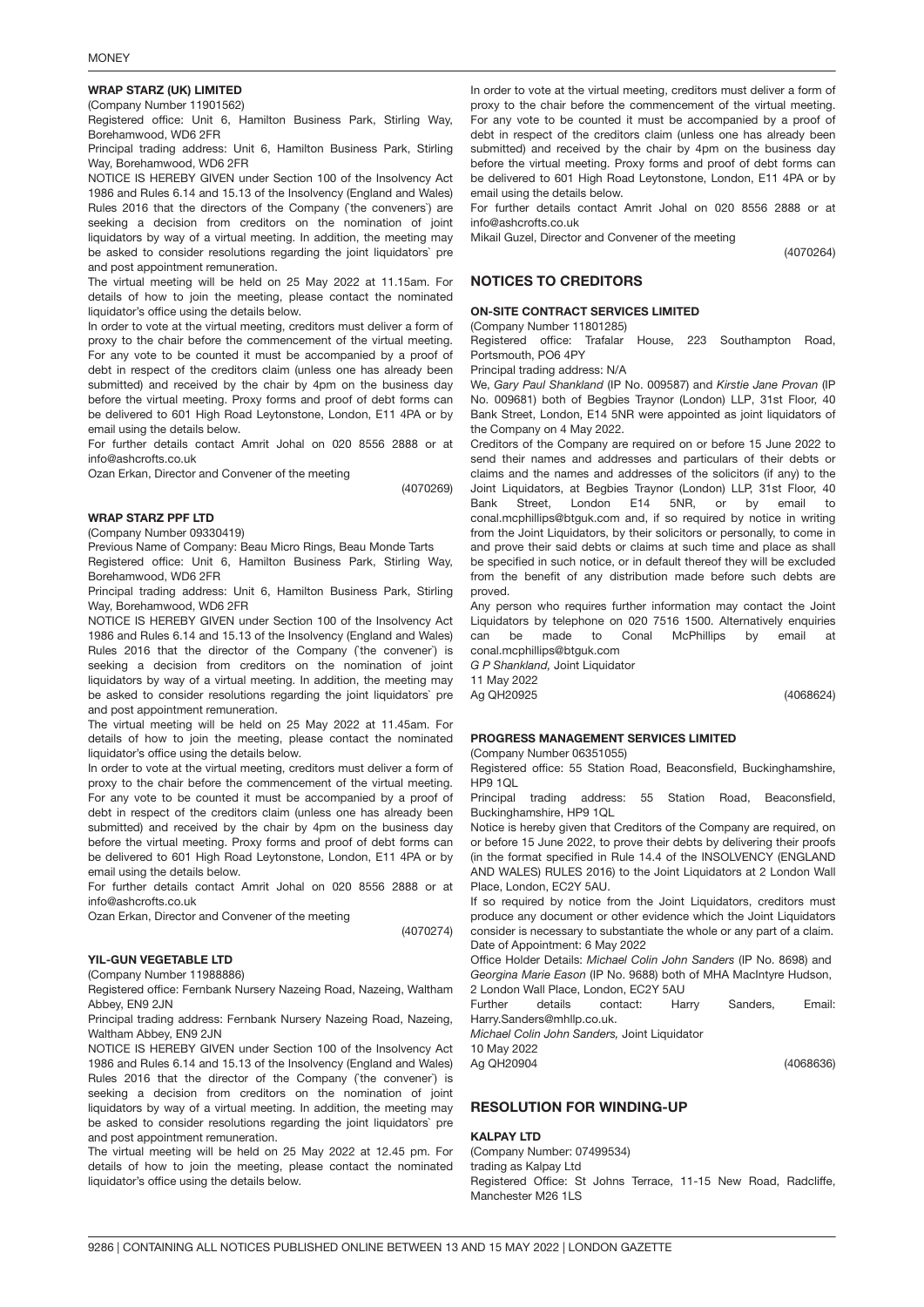(4069476)

Principal Trading Address: South Grove House, South Grove, Rotherham S60 2AF

Nature of Business: Payroll Services

At a General Meeting of the Members of the above-named Company, duly convened, and held at St Johns Terrace, 11-15 New Road, Radcliffe, Manchester M26 1LS on Monday 09 May 2022, the following Resolution/s was/were duly passed:

1. (Special Resolution) That the Company be wound up voluntarily.

2. (Ordinary Resolution) That Steven Wiseglass of Inquesta Corporate Recovery & Insolvency, St John's Terrace, 11-15 New Road, Manchester, M26 1LS, be appointed Liquidator of the Company.

For further details, please contact: Steven Wiseglass, (9525), Inquesta Corporate Recovery, St Johns Terrace, 11-15 New Road, Radcliffe, Manchester M26 1LS, Telephone: 0333 005 0080, Email address: info@inquesta.co.uk, (A1493). Stephen Davies , Director

(4066723)

# CATERPILLARS DAY NURSERY LTD

(Company Number: 08654167)

trading as Caterpillars Day Nursery Ltd

Registered Office: St Johns Terrace, 11-15 New Road, Radcliffe, Manchester M26 1LS

Principal Trading Address: 5 The Square, Carshalton SM5 3BN

Nature of Business: Child Day Care Services

At a General Meeting of the Members of the above-named Company, duly convened, and held at St Johns Terrace, 11-15 New Road, Radcliffe, Manchester M26 1LS on Wednesday 11 May 2022, the following Resolution/s was/were duly passed:

1. (Special Resolution) That the Company be wound up voluntarily.

2. (Ordinary Resolution) That Steven Wiseglass of Inquesta Corporate Recovery & Insolvency, St John's Terrace, 11-15 New Road, Manchester, M26 1LS, be appointed Liquidator of the Company.

For further details, please contact: Steven Wiseglass, (9525), Inquesta Corporate Recovery, St Johns Terrace, 11-15 New Road, Radcliffe, Manchester M26 1LS, Telephone: 0333 005 0080, Email address: info@inquesta.co.uk, (A1550).

Andrew Benjamin Brown, Director

(4069351)

## 4066413 HIRST & SONS LIMITED

(Company Number: 10900933)

trading as Hirst & Sons Limited

Registered Office: St Johns Terrace, 11-15 New Road, Radcliffe, Manchester M26 1LS

Principal Trading Address: 277 Bury Road, Rochdale OL11 4EE

Nature of Business: Ventilation Sub-Contractor

At a General Meeting of the Members of the above-named Company, duly convened, and held at St Johns Terrace, 11-15 New Road, Radcliffe, Manchester M26 1LS on Monday 09 May 2022, the following Resolution/s was/were duly passed:

1. (Special Resolution) That the Company be wound up voluntarily.

2. (Ordinary Resolution) That Steven Wiseglass of Inquesta Corporate Recovery & Insolvency, St John's Terrace, 11-15 New Road, Manchester, M26 1LS, be appointed Liquidator of the Company.

For further details, please contact: Steven Wiseglass, (9525), Inquesta Corporate Recovery, St Johns Terrace, 11-15 New Road, Radcliffe, Manchester M26 1LS, Telephone: 0333 005 0080, Email address: info@inquesta.co.uk, (A1516).

Susan Hirst, Director

(4066413)

### 4069476 F&R SOLUTIONS LIMITED

(Company Number: 08354629)

trading as F&R SOLUTIONS LIMITED

Registered Office: 82 High Street, Gloucester GL1 4SS

Principal Trading Address: 82 High Street, Gloucester GL1 4SS

Nature of Business: Subcontracting, security and recruitment services At a General Meeting of the Members of the above-named Company, duly convened, and held at 1 Victoria Square, Birmingham B1 1BD on Thursday 12 May 2022, the following Resolution/s was/were duly passed:

1. (Special Resolution) "That the company be wound up voluntarily."

2. (Ordinary Resolution) "That Mansoor Mubarik ACA FCCA FABRP of Capital Books (UK) Limited, 66 Earl Street, Maidstone, Kent, ME14 1PS, United Kingdom (office holder no 009667) be and is hereby appointed Liquidator for the purpose of such winding up."

For further details, please contact: Mansoor Mubarik, (009667), Capital Books (UK) Limited, 66 Earl Street, Maidstone ME14 1PS, Telephone: 01622 754 927, Email address: mmubarik@capitalbooks.co.uk, Fax: 01622 321 000.

Faisal Shahzad, Chairman Thursday 12 May 2022

# A.J.BALL AND SONS LIMITED

(Company Number 00638090)

Registered office: 62 High Street, Broadstairs, Kent, CT10 1JT

Principal trading address: 62 High Street, Broadstairs, Kent, CT10 1JT At a general meeting of the above-named company, duly convened, and held at Kestrel House, Knightrider Street, Maidstone, Kent, ME15 6LU on 6 May 2022, the following resolutions were passed as Special and Ordinary Resolutions:

"That the Company be wound up voluntarily and that *Adrian Dante* (IP No. 9600) and *Joanne Kim Rolls* (IP No. 8867) both of Opus Restructuring LLP, Kestrel House, Knightrider Street, Maidstone, Kent ME15 6LU be and are hereby appointed Joint Liquidators for the purpose of such winding up."

Further details contact: Matt Rolph, Email: matt.rolph@opusllp.com or Tel: 01908 087 220

*Graham Ball,* Chair 6 May 2022

Ag QH20962

(4068681)

(4068653)

(4068746)

### 4068653 ADS PHARMAREG LIMITED

(Company Number 10246138) Registered office: Flat 37, Clovelly Court, 10 Wintergreen Boulevard, West Drayton UB7 9GU

Principal trading address: Flat 37, Clovelly Court, 10 Wintergreen Boulevard, West Drayton UB7 9GU

Notice is hereby given that the following resolutions were passed on 6 May 2022 as a special resolution and an ordinary resolution respectively:

"That the Company cannot, by reason of its liabilities, continue its business, and that it is advisable to wind up the same, and accordingly that the Company be wound up voluntarily and that *John Paul Bell* (IP No. 8608) and *Toyah Marie Poole* (IP No. 9740) both of Clarke Bell Limited, 3rd Floor, The Pinnacle, 73 King Street, Manchester, M2 4NG be appointed Joint Liquidators for the purposes of the voluntary winding up of the Company."

For further details contact: The Joint Liquidators, Email cvl@clarkebell.com, Alternative contact: Jess Williams.

*Kapildev Vasant Suryawanshi,* Director

11 May 2022 Ag QH20891

### 4068746 ANAS CHAUFFEURS LTD

(Company Number 11099432)

Registered office: 2 Scotts Road, Southall, Middlesex, UB2 5DB

Principal trading address: 2 Scotts Road, Southall, Middlesex, UB2 5DB

At a General Meeting of the above-named company, duly convened and held at 2 Scotts Road, Southall, Middlesex, UB2 5DB on 9 May 2022 the following resolutions were passed by the members as a special resolution and as an ordinary resolution:

"That the Company be wound up voluntarily and that *Ashok Bhardwaj* (IP No. 4640) of Bhardwaj Limited, 47/49 Green Lane, Northwood, Middlesex, HA6 3AE be appointed Liquidator of the Company.

Further details contact: Linda Tuci on telephone 01923 820 966, or by email at linda@bhardwaj.co.uk.

*Naveed Muhammad,* Director

9 May 2022

Ag QH20948

# AZTEC FOOD LTD.

(Company Number 11067401)

Trading Name: Freddy's Chicken

Registered office: Tugby Orchards, Wood Lane, Tugby, Leicestershire, LE7 9WE

Principal trading address: 46 Whalley Banks, Blackburn BB2 1NU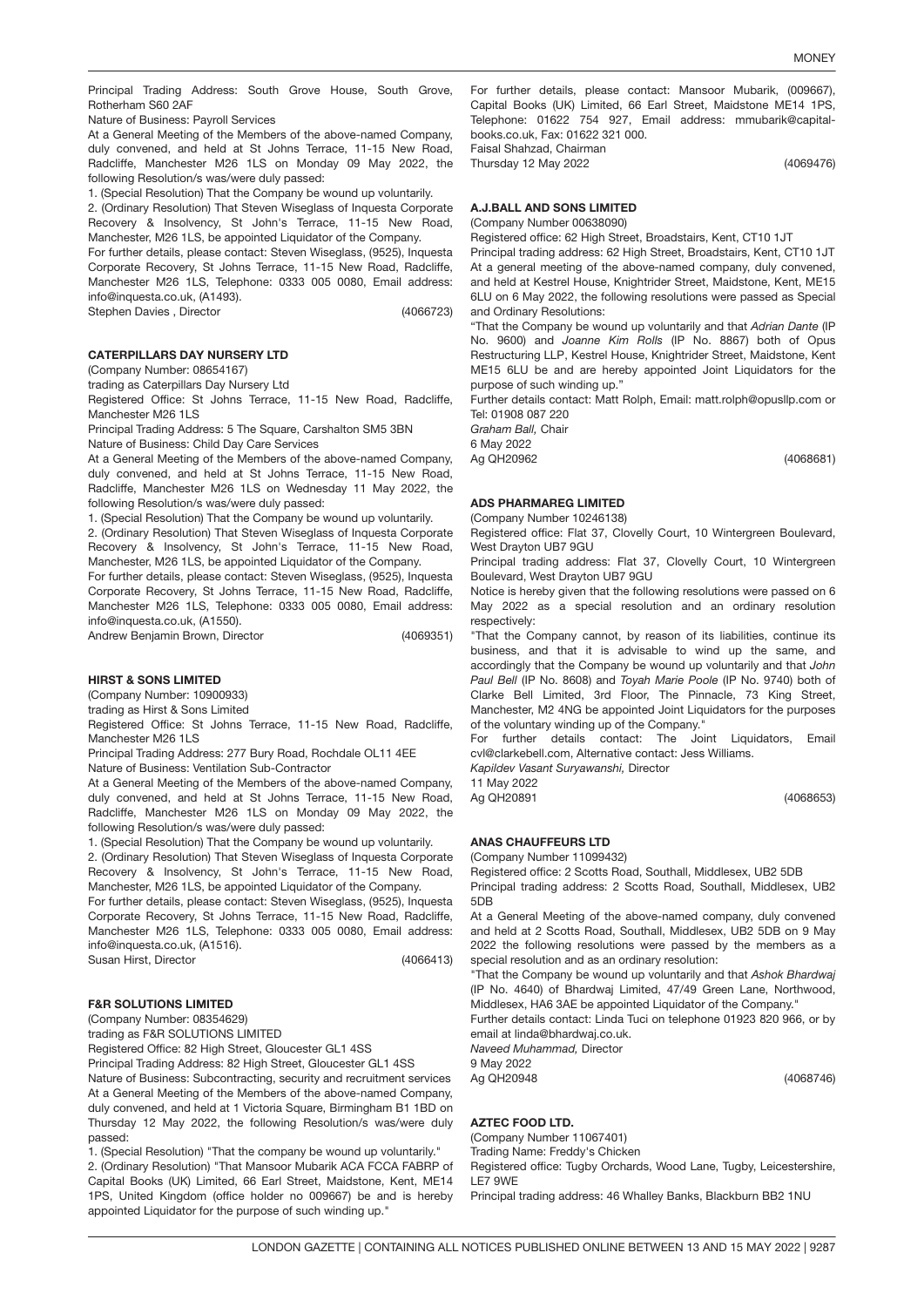At a General Meeting of the Members of the above named Company, duly convened and held at Tugby Orchards, Wood Lane, Tugby, Leicestershire, LE7 9WE on 10 May 2022, the following Resolutions were duly passed as a Special Resolution and as an Ordinary Resolution:

"That the Company be wound up voluntarily and that *Stuart Garner* (IP No. 009531) of Garner Advisory Limited, Tugby Orchards, Wood Lane, Tugby, Leicestershire, LE7 9WE be and is hereby appointed Liquidator for the purposes of such a winding up."

For further details contact: Stuart Garner, Tel: 07900 805338. Email: sgarner@garneradvisory.co.uk

*Irfan Ahmad,* Director 10 May 2022

Ag QH20954

(4068644)

#### AZZURRO (BOLTON) LIMITED (Company Number 11725254)

Registered office: 1 Arthur Lane, Hardwood, Bolton, BL2 3LL

Principal trading address: 1 Arthur Lane, Hardwood, Bolton, BL2 3LL

Notice is hereby given that the following resolutions were passed on 11 May 2022, as a special resolution and an ordinary resolution respectively:

"That the Company cannot, by reason of its liabilities, continue its business, and that it is advisable to wind up the same, and accordingly that the company be wound up voluntarily and that *Philip Ballard* (IP No. 20452) of LBK Insolvency Solutions Limited, 21a Bore Street, Lichfield, Staffordshire, WS13 6LZ be appointed as Liquidator for the purposes of such voluntary winding up."

Further details contact: Philip Ballard, Email: office@lbkis.co.uk Alternative contact: Gavin Ballard

*Adam Glover,* Director

11 May 2022 Ag QH20989

(4068658)

# BALTIC CARGO LIMITED

(Company Number 09237295)

Registered office: 1 Mafeking Road, London, E16 4NS

Principal trading address: 1 Mafeking Road, London, E16 4NS

Notice is hereby given that the following resolutions were passed on 10 May 2022 as a special resolution and an ordinary resolution respectively:

"That the Company be wound up voluntarily and that *James David Robinson* (IP No. 16092) of Finn Associates, Tong Hall, Tong, West Yorkshire BD4 0RR be appointed as Liquidator for the purposes of such voluntary winding up."

Further details contact: The Liquidator, Email: solutions@finnassociates.com. Alternative contact: Jamie Finn.

*Steponas Andriuskevicius,* Director 10 May 2022

Ag QH20908

(4068621)

# BLUE BADGE DESIGNS LIMITE<mark>D</mark>

(Company Number 5048317 )

Trading Name: Blue Badge Co & Green & Heath

Previous Name of Company: White Space Designs Limited

Registered office: Unit 5, St. Gabriel`s Business Park, St. Gabriel`s Road, Bristol, BS5 ORT

Principal trading address: Unit 5, St. Gabriel`s Business Park, St. Gabriel`s Road, Bristol, BS5 ORT

At a General Meeting of the above named company duly convened and held at Charlotte House, 19B Market Place, Bingham, Nottingham, NG13 8AP on 4 April 2022 at 11.00 am the following resolutions were passed as a special resolution and ordinary resolution respectively:

1. That the company be wound up voluntarily: and

2. That Julie Elizabeth Willetts (IP No 9133) Blades Insolvency Services, Charlotte House; 19B Market Place, Bingham, Nottingham, NG13 8AP and Gary Paul Shankland (IP No 9587) of Begbies Traynor (London) LLP, 31st Floor, 40 Bank Street, London E14 5NR be appointed Joint Liquidators of the company and that they act either jointly or severally.

Joint Liquidator: *Julie Elizabeth Willetts* (IP number 9133) of Blades lnsolvency Services, Charlotte House; 19B Market Place, Bingham, Nottingham, NG13 8AP .

Joint Liquidator: *Gary Paul Shankland* (IP number 9587) of Begbies Traynor (London) LLP, 31st Floor, 40 Bank Street, London E14 5NR. Date of Appointment: 04 April 2022

For further details contact Shelley Hargreaves on 01949 831260 or at j.willetts@bladesinsolvency.co.uk

(4069796)

# BRAVO PRODUCTIONS LTD

#### (Company Number 12293116)

E L Green, Director

Registered office: Tyler House, 58-66 Morley Road, Tonbridge, Kent, TN9 1RA

Principal trading address: (Formerly) Tyler House, 58-66 Morley Road, Tonbridge, Kent, TN9 1RA

At a General Meeting of the members of the above named Company duly convened and held at Innovation Centre Medway, Maidstone Road, Chatham, Kent, ME5 9FD on 9 May 2022 at 10.00 am the following resolutions were duly passed as a Special Resolution and as an Ordinary Resolution respectively:

"That the Company be wound up voluntarily and that *Bai Cham* (IP No. 18052) and *David Elliott* (IP No. 8595) both of Begbies Traynor (Central) LLP, Innovation Centre Medway, Maidstone Road, Chatham, Kent, ME5 9FD be and hereby are appointed Joint Liquidators of the Company for the purpose of the voluntary winding-up, and any act required or authorised under any enactment to be done by the Joint Liquidators may be done by all or any one or more of the persons holding the office of liquidator from time to time."

Any person who requires further information may contact the Joint Liquidators by telephone on 01634 975 440. Alternatively enquiries can be made to Jamie Mayhew by e-mail at Jamie.Mayhew@btguk.com or by telephone on 01634 393 004. *Hannah Rotchell,* Chair

9 May 2022 Ag QH20887

(4068695)

# BROADFIELDS BUILDING SERVICES LIMITED

(Company Number 05580445)

Registered office: 152-154 Coles Green Road, London, NW2 7HD

Principal trading address: Unit 3 Hurricane Trading Estate, Avion Crescent, London, NW9 5QW

Notice is given that by written resolutions, the sole member of the company passed a special resolution that the company be wound up voluntarily, and an ordinary resolution appointing the Joint Liquidators for the purposes of the winding-up. The requisite voting majority was received on 09/05/2022

Mr Russell Anthony Shaw, Director.

9 May 2022

Joint Liquidator's Name and Address: *Alan Simon* (IP No. 008635) of Expedium Limited, Gable House, 239 Regents Park Road, London, N3 3LF. Email: as@expedium.co.uk. Telephone: 020 8371 5000.

Joint Liquidator's Name and Address: *Jamie Taylor* (IP No. 002748) of Begbies Traynor (Central) LLP, The Old Exchange, 234 Southchurch Rd, Southend, Essex, SS1 2EG.

For further information contact Luke Sullivan at the offices of Expedium Limited on 020 8371 5000, or ls@expedium.co.uk. 10 May 2022

(4069572)

# 4070516 BUBBLE TEA SUPPLIER LTD

#### (Company Number 12055177)

Registered office: 4 Curzon Howe Road, Portsmouth, England, PO1 3BZ

At a General Meeting of the Members of the above-named company, duly convened, and held on 5 May 2022 the following Resolutions were duly passed, as a Special Resolution and as an Ordinary Resolution.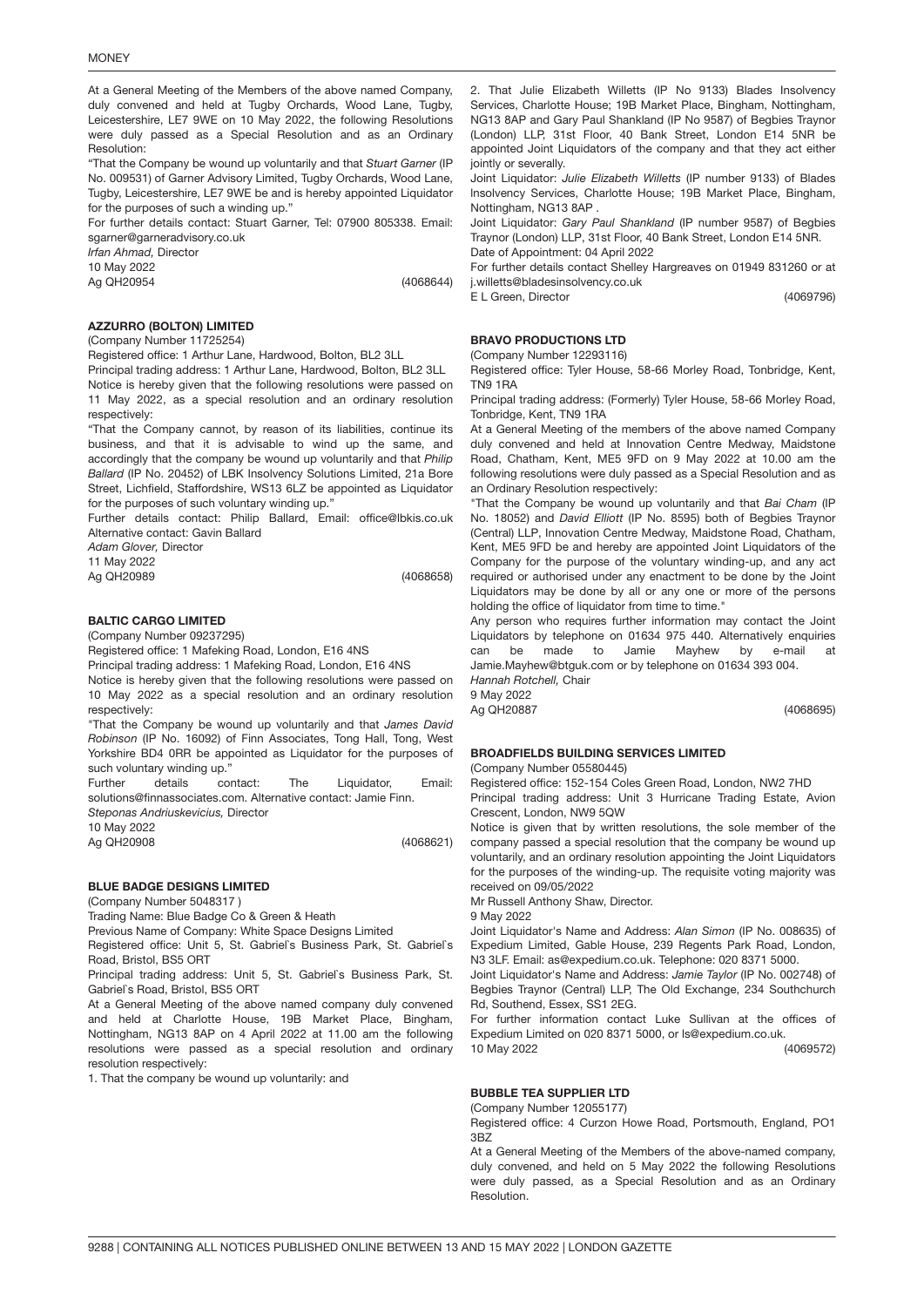That the Company be wound up Voluntarily under a Creditors' Voluntary Winding Up procedure and is now hereby placed into liquidation.

That Virgil Harsham Levy of LA Business Recovery Limited, 1 Beasley's Yard, 126 High Street, Uxbridge, Middlesex, UB8 1JT is hereby appointed as Liquidator for the purpose of the winding up.

Liquidator: *Virgil H Levy* (IP number 19090) of LA Business Recovery Limited, 1 Beasley's Yard, 126 High Street, Uxbridge, Middlesex, UB8 1JT.

Date of Appointment: 05 May 2022

For further details contact Emily Wise on 01895819460 or at emily@labr.co.uk

(4070516) Qingheng Meng, Chairman

CARLEC LIMITED

(Company Number 07571881)

Registered office: The Stables, 2 Hillmorton Wharf, Crick Road, Rugby, Warwickshire CV21 4PW

Principal trading address: Carnsmerry House, Menefreda Way, St Minver, Wadebridge, PL27 6QL

Notice is hereby given that the following resolutions were passed on 9 May 2022, as a special resolution and an ordinary resolution respectively:

"That the Company cannot, by reason of its liabilities, continue its business, and that it is advisable to wind up the same, and accordingly that the Company be wound up voluntarily and that *Ben Robson* (IP No. 11032) of Bridge Newland Limited, The Stables, 2 Hillmorton Wharf, Rugby, CV21 4PW be appointed as Liquidator for the purposes of such voluntary winding up.'

Further details contact: Ben Robson, Email: ben@bridgenewland.co.uk. Alternative contact: Kym Carvell.

*Kevin Fitchett,* Director

11 May 2022 Ag QH20870

(4068618)

#### 4069575 COSTEL COSTY LTD

(Company Number 09114460)

Registered office: 30b South Parade, Mollison Way, Edgware, HA8 5QL

Principal trading address: 30b South Parade, Mollison Way, Edgeware, HA8 5QL

Type of Liquidation: Creditors' Voluntary.

Place of meeting: 30b South Parade, Mollison Way, Edgware, HA8 5QL.

Date of meeting: 9 May 2022.

Notice is given that at a General Meeting of the Company, duly convened and held at the place and on the date given above, a special resolution was passed that the company be wound up voluntarily; and an ordinary resolution was passed appointing the Joint Liquidators for the purposes of the winding-up.

Date of Appointment: 9 May 2022

Joint Liquidator's Name and Address: *Nicholas Andrew Stratten* (IP No. 22170) of Hudson Weir Limited, Third Floor, 112 Clerkenwell Road, London, EC1M 5SA. Telephone: 0207 099 6086.

Joint Liquidator's Name and Address: *Hasib Howlader* (IP No. 20350) of Hudson Weir Limited, Third Floor, 112 Clerkenwell Road, London, EC1M 5SA. Telephone: 0207 099 6086.

For further information contact Yasmin Khanum at the offices of Hudson Weir Limited on 0207 099 6086, or yasmin@hudsonweir.co.uk.

10 May 2022

(4069575)

#### DKT RAIL LIMITED

(Company Number 06807731)

Registered office: 8 Dog Lane, Nether Whitacre, Coleshill, Birmingham B46 2DT

Principal trading address: N/A

Notice is hereby given that the following resolutions were passed on 10 May 2022 as a special resolution and an ordinary resolution respectively:

"That the Company be and is hereby wound up voluntarily and that *Conrad Beighton* (IP No. 9556) and *David Griffiths* (IP No. 22930) both of Leonard Curtis, Cavendish House, 39-41 Waterloo Street, Birmingham, B2 5PP be and are hereby appointed Joint Liquidators of the Company for the purposes of the winding up of the Company".

Further details contact: The Joint Liquidators, Tel: 0121 200 2111. Alternative contact: Ethan Yates

*Darren Tuzzio,* Director 11 May 2022 Ag QH20924

(4068673)

(4068678)

## 4068678 DOUG SHERRY (HEATHROW) LIMITED

(Company Number 03448343)

Registered office: Old Brewery House, Park Lane, 189 Stanmore Hill, Stanmore HA7 3HA

Principal trading address: Building 1229, Newall Road, Adjacent Perimeter Road, Heathrow Airport (North), Hounslow, Middlesex, TW6 2DT

At a General Meeting of the above-named Company, duly convened and held at Swan House, 9 Queens Road, Brentwood, Essex, CM14 4HE on 10 May 2022 at 10.30 am the following resolutions were passed as a special resolution and ordinary resolution respectively:

"That the Company be wound up voluntarily and that *Hugh Francis Jesseman* (IP No. 9480) and *Claire Howell* (IP No. 23610) both of Antony Batty & Company LLP, Swan House, 9 Queens Road, Brentwood, Essex CM14 4HE be appointed Joint Liquidators of the Company, and that they act either jointly or separately."

Further details contact: The Joint Liquidators, Tel: 01277 230347, Email: stevem@antonybatty.com

*Hugh Francis Jesseman,* Joint Liquidator

11 May 2022 Ag QH20921

#### EARL GROUP LIMITED

(Company Number 13468184)

Previous Name of Company: M&H Plant Hire Limited

Registered office: M&H Plant Hire, Shorncliffe Road, Folkestone, Kent, CT20 3PA

Principal trading address: N/A

At a General Meeting of the members of the above named Company duly convened and held at Innovation Centre Medway, Maidstone Road, Chatham, Kent, ME5 9FD on 9 May 2022 the following resolutions were duly passed as a Special Resolution and an Ordinary Resolution respectively:

"That the Company be wound up voluntarily and that *Bai Cham* (IP No. 18052) and *David Elliott* (IP No. 8595) both of Begbies Traynor (Central) LLP, Innovation Centre Medway, Maidstone Road, Chatham, Kent, ME5 9FD be and hereby are appointed Joint Liquidators of the Company for the purpose of the voluntary winding-up, and any act required or authorised under any enactment to be done by the Joint Liquidators may be done by all or any one or more of the persons holding the office of liquidator from time to time."

Any person who requires further information may contact the Joint Liquidators by telephone on 01634 975440. Alternatively enquiries can be made to Elissa Smith-Long by e-mail at Elissa.Smith-Long@btguk.com or Tel: 01634 975319.

*Samuel Earl,* Chair 9 May 2022 Ag QH20889

(4068716)

## 4069555 ENGINEERING SERVICES INCORPORATED LTD

(Company Number 11746001)

Registered office: 14 Blake Drive, Bradwell, Great Yarmouth, NR31 9GW

Principal trading address: 14 Blake Drive, Bradwell, Great Yarmouth, NR31 9GW

Notice is given that by written resolutions, the sole member of the company passed a special resolution that the company be wound up voluntarily, and an ordinary resolution appointing the Liquidator for the purposes of the winding-up. The requisite voting majority was received on 09 May 2022

Mr Luke Brzeczek, Director.

9 May 2022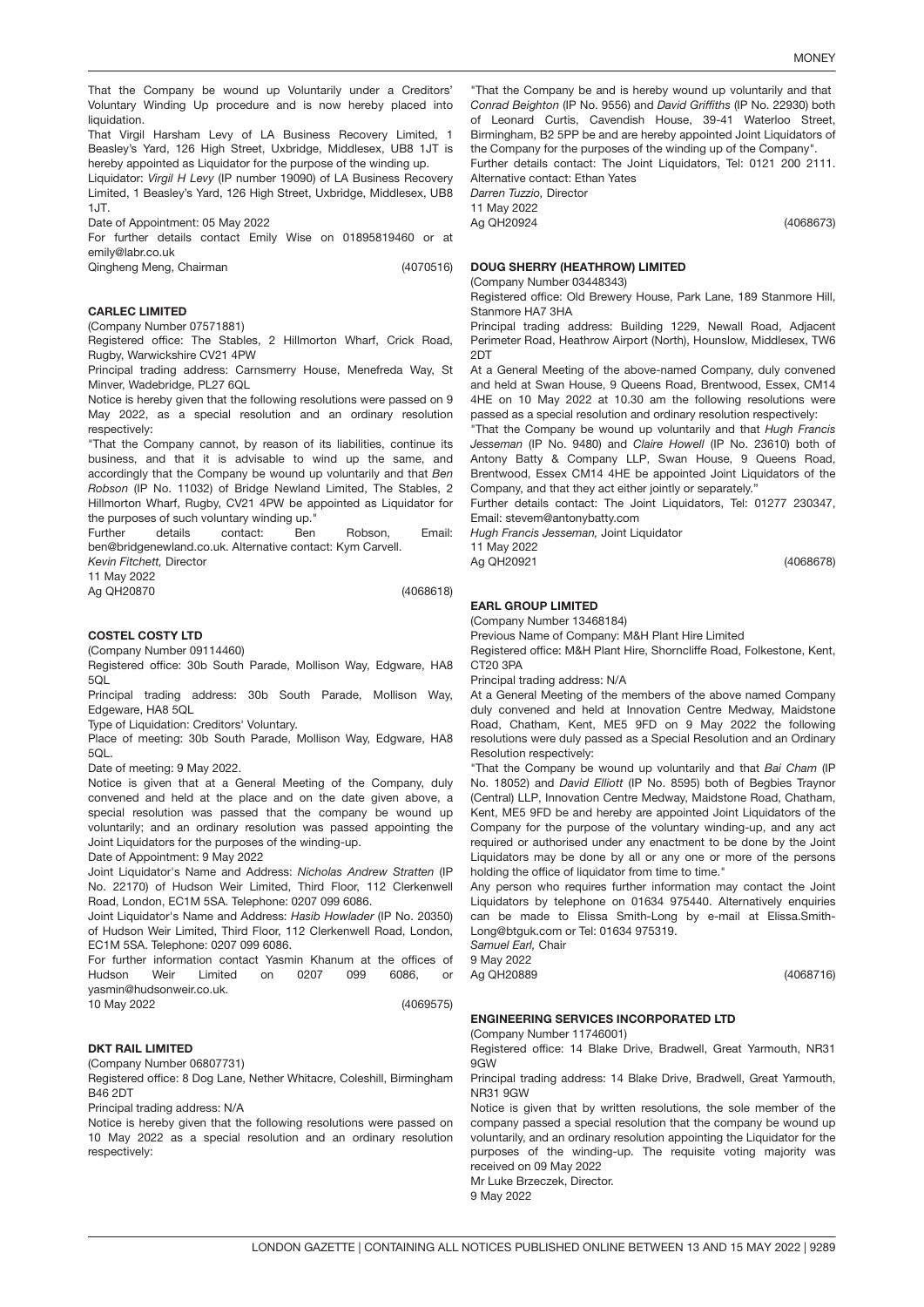Liquidator's Name and Address: *Kevin McLeod* (IP No. 9438) of AABRS Limited, Langley House, Park Road, London, N2 8EY. Email: KM@AABRS.com. Telephone: 020 8444 3400.

For further information contact Madhav Vibhakar at the offices of AABRS Limited on 020 8444 3400, or mv@aabrs.com. 9 May 2022

(4069555)

## ESSENCE BEAUTY OF WEDMORE LTD

(Company Number 11292770)

Registered office: Kay Johnson Gee Corporate Recovery Limited, 1, City Road East, Manchester, M15 4PN

Principal trading address: Unit1 & 2, King Alfred Mews, Church Street, Wedmore, BS28 4AB

Nature of Business: Hairdressing and other beauty treatment.

Type of Liquidation: Creditors' Voluntary.

Place of meeting: 1 Station Rd, Worle, Weston-Super-Mare, BS22 6AR.

Date of meeting: 5 May 2022.

Notice is given that at a General Meeting of the Company, duly convened and held at the place and on the date given above, a special resolution was passed that the company be wound up voluntarily; and an ordinary resolution was passed appointing the Joint Liquidators for the purposes of the winding-up.

Date of Appointment: 5 May 2022

Joint Liquidator's Name and Address: *Alessandro Sidoli* (IP No. 14270) of Kay Johnson Gee Corporate Recovery Limited, 1 City Road East, Manchester, M15 4PN. Email: alessandrosidoli@kjgcr.com. Telephone: 0161 832 6221.

Joint Liquidator's Name and Address: *Alan Fallows* (IP No. 9567) of Kay Johnson Gee Corporate Recovery Limited, 1 City Road East, Manchester, M15 4PN. Email: alanfallows@kjgcr.com. Telephone: 0161 832 6221.

Joint Liquidator's Name and Address: *Peter Anderson* (IP No. 15336) of Kay Johnson Gee Corporate Recovery Limited, 1 City Road East, Manchester, M15 4PN. Email: peteranderson@kjgcr.com. Telephone: 0161 832 6221.

For further information contact Alison Toft at the offices of Kay Johnson Gee Corporate Recovery Limited on 0161 832 6221, or alisontoft@kjgcr.com. 6 May 2022

(4069563)

## EVENTFIXERS LIMITED

(Company Number 03971990)

Registered office: C/O PM+M New Century House, Greenbank Technology Park, Challenge Way, Blackburn BB1 5QB to be changed to FRP Advisory Trading Limited, Derby House, 12 Winckley Square, Preston PR1 3JJ

Principal trading address: Doubletree Court, Cavendish Street, Cumbria, LA12 7AD

At a General Meeting of the above named Company, duly convened, and held at FRP Advisory Trading Limited, Derby House, 12 Winckley Square, Preston PR1 3JJ on 5 May 2022, at 4.00 pm, the following resolutions were duly passed as a Special Resolution and as an Ordinary Resolution:

"That the Company be wound up voluntarily and that *Lila Thomas* (IP No. 9608) and *David Acland* (IP No. 8894) both of FRP Advisory Trading Limited, Derby House, 12 Winckley Square, Preston, PR1 3JJ be and are hereby appointed Joint Liquidators for the purposes of such winding up.

For further details contact: Tel: 01772 440 700 *Helen Syme,* Chair 5 May 2022

Ag QH20935

(4068738)

### FABCROFT PROPERTIES LIMITE<mark>D</mark>

(Company Number 08890364)

Registered office: North London Business Park, Suite 324, Building 3, Oakleigh Road South, London, New Southgate, N11 1NP

Principal trading address: North London Business Park, Building 3, Oakleigh Road South, New Southgate, N11 1NP

At a General Meeting of the above-named company, duly convened and held at North London Business Park, Building 3, Oakleigh Road South, New Southgate, N11 1NP on 9 May 2022 at 11.00 am the following resolutions were passed by the members as a special resolution and as an ordinary resolution:

"That the Company be wound up voluntarily and that *Ashok Bhardwaj* (IP No. 4640) of Bhardwaj Limited, 47/49 Green Lane, Northwood, Middlesex, HA6 3AE be appointed Liquidator of the Company."

Further details contact: Linda Tuci on Tel: 01923 820 966 or by email at linda@bhardwaj.co.uk.

*Chaudhry Adnan Ahmad,* Director 9 May 2022 Ag QH20927

(4068753)

## FALCON CONSTRUCTION PROJECTS LIMITED

(Company Number 04562269)

("the Company") – In Creditors' Voluntary Liquidation

Registered office: Marcus House Park Hall Road Stoke on Trent ST3 5XA

Principal trading address: Falcon Point Park Plaza Cannock WS12 2DF

At a General Meeting of the above-named Company, duly convened and held at Marcus House, Park Hall Road, Stoke on Trent, ST3 5XA on 4 May 2022 at 15.00hrs the following resolutions were passed as a Special resolution and Ordinary resolution respectively:-

"That the Company be wound up voluntarily" and "that Martin Williamson (IP No 9222) of ipd, Marcus House, Park Hall Business Village, Park Hall Road, Stoke on Trent, ST3 5XA be appointed Liquidator of the Company."

For further details contact Martin Williamson on telephone 01782 594344, or by email at mw@ipd-uk.com

*Ana-Maria CROKE*

**Director** DATED THIS 5TH DAY OF MAY 2022

(4070190)

## GENTS HAIR STUDIO LIMITED

(Company Number 07218973)

Registered office: The Town Hall, Burnley Road, Padiham, Burnley, Lancashire, BB12 8BS

Principal trading address: 181 Stourbridge Road, Halesowen, West Midlands, B63 3UD

Notice is hereby given that the following resolutions were passed on 10 May 2022 as a Special Resolution and an Ordinary Resolution respectively:

"That the Company be wound up voluntarily and that *Natalie Hughes* (IP No. 14336) of Simply Corporate Limited, The Town Hall, Burnley Road, Padiham, BB12 8BS be appointed as Liquidator for the purposes of such voluntary winding up."

Further details contact: Natalie Hughes, Email: info@simplycorporate.co.uk or Tel: 01282 222420. Alternative contact: Catherine Unsworth.

*Keith Slaughter,* Director

10 May 2022 Ag QH20958

(4068741)

## GINNI-NDT LIMITED

(Company Number 11788335)

Registered office: c/o Live Recoveries, Wentworth House, 122 New Road Side, Horsforth, Leeds, LS18 4QB

Principal trading address: 7 Moorhead Lane, Shipley, Saltaire, BD18  $4.H$ 

At a General Meeting of the Members of the above-named Company, duly convened and held on 12 May 2022 the following Resolutions were passed, as a Special Resolution and as an Ordinary Resolution: "That the Company be wound up voluntarily."

"That Martin Paul Halligan of Live Recoveries, Wentworth House, 122 New Road Side, Horsforth, Leeds, LS18 4QB be and is hereby appointed Liquidator for such winding up."

At a virtual meeting of creditors held on 12 May 2022 the appointment of Martin Paul Halligan was confirmed by creditors.

Liquidator: *Martin Paul Halligan* (IP number 9211) of Live Recoveries, Wentworth House, 122 New Road Side, Horsforth, Leeds, LS18 4QB. Date of Appointment: 12 May 2022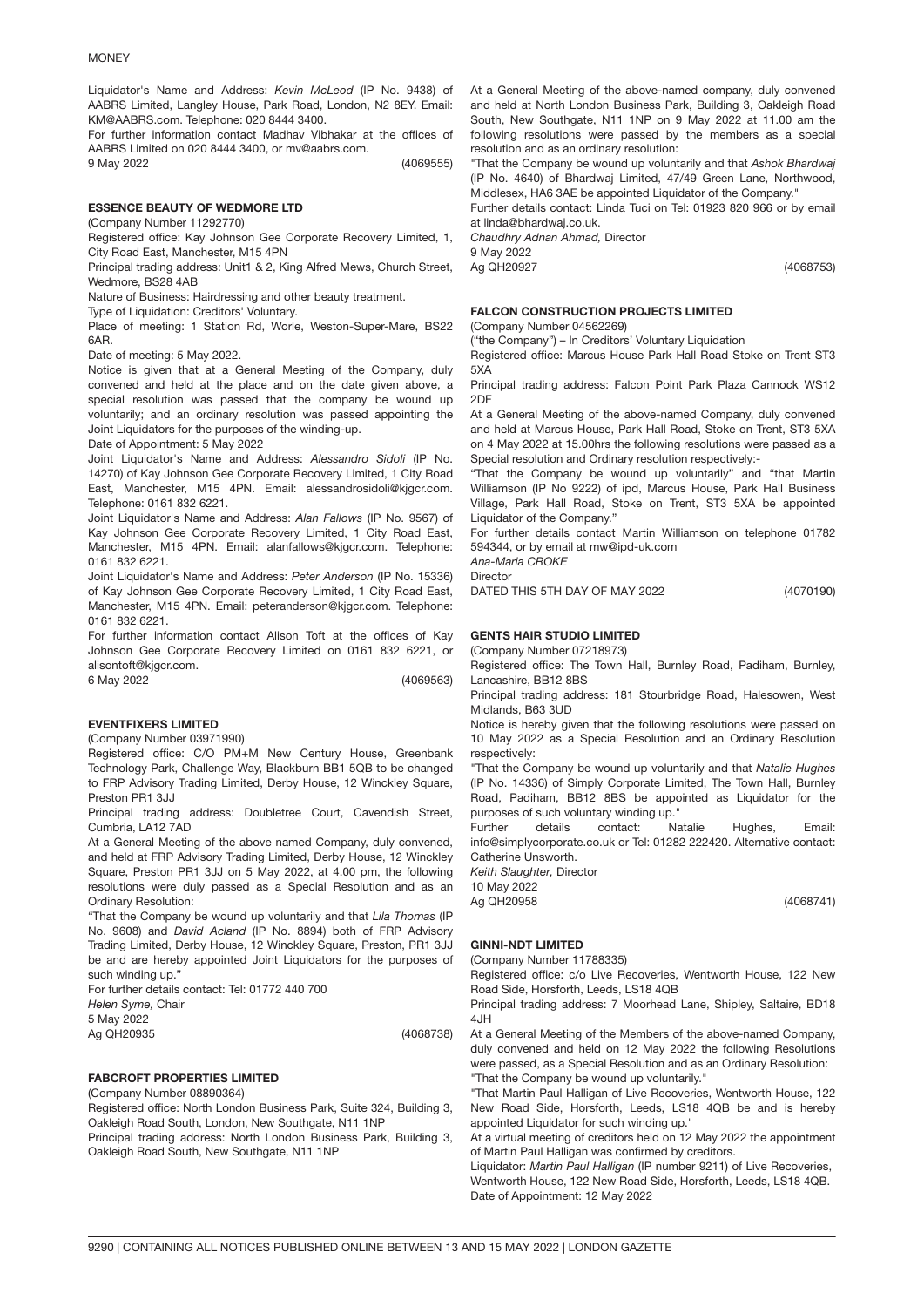(4068691)

(4070451) For further details contact Abigail Shaw on 0113 258 5290 or at Mail@liverecoveries.com

#### 4068764 GLACIER COLDROOMS AND REFRIGERATION LIMITED

(Company Number 11034211)

Registered office: 92-96 Wellington Road South, Stockport, SK1 3TJ Principal trading address: 92-96 Wellington Road South, Stockport, **SK1 3TJ** 

At a General Meeting of the above named Company, duly convened and held at Hunter House, 109 Snakes Lane West, Woodford Green, Essex, IG8 0DY on 10 May 2022 at 3.30 pm the following resolutions were passed as a Special resolution and Ordinary resolution respectively:

"That the Company be wound up voluntarily and that *Zain Iqbal* (IP No. 25034) of Cooper Young, Hunter House, 109 Snakes Lane West, Woodford Green, Essex, IG8 0DY be appointed Liquidator of the Company."

For further details contact: Vida Urbutiene, E-mail: vida@cyca.co.uk, Tel: 020 8498 0163.

*Ishfaq Ahmed,* Chair

12 May 2022 Ag QH20976

(4068764)

## GLAMIFY FASHION ONLINE LTD

(Company Number 12215980)

Registered office: Unit 15, Scarisbrick Business Park, Scarisbrick, Ormskirk, L40 8HN

Principal trading address: Unit 15, Scarisbrick Business Park, Scarisbrick, Ormskirk, L40 8HN

Notice is hereby given that the following resolutions were passed on 10 May 2022 as a special resolution and an ordinary resolution respectively:

"That the Company be wound up voluntarily and that *Peter John Harold* (IP No. 10810) of Bespoke Insolvency Solutions, Suite 6, 1-7 Taylor Street, Bury, BL9 6DT be appointed liquidator of the Company for the purposes of the voluntary winding-up."

Further details contact: Peter Harold, Email: info@bespokeinsolvency.co.uk. Alternative contact: Jessica Hodgson. *Ashley Ali,* Director

11 May 2022 Ag QH20963

(4068703)

## 4069557 GLEN WALSH TRANSPORT LTD

(Company Number 08764190)

Registered office: C/o Kay Johnson Gee Corporate Recovery Limited, 1 City Road East, Manchester, M15 4PN

Principal trading address: 42 Blomfield Road, Liverpool, L19 4UY

Notice is given that by written resolutions, the sole member of the company passed a special resolution that the company be wound up voluntarily, and an ordinary resolution appointing the Joint Liquidators for the purposes of the winding-up. The requisite voting majority was received on 05 May 2022

Glen Walsh, Director.

5 May 2022

Joint Liquidator's Name and Address: *Alessandro Sidoli* (IP No. 14270) of Kay Johnson Gee Corporate Recovery Limited, 1 City Road East, Manchester, M15 4PN. Telephone: 0161 832 6221.

Joint Liquidator's Name and Address: *Peter Anderson* (IP No. 15336) of Kay Johnson Gee Corporate Recovery Limited, 1 City Road East, Manchester, M15 4PN. Telephone: 0161 832 6221.

Joint Liquidator's Name and Address: *Alan Fallows* (IP No. 9567) of Kay Johnson Gee Corporate Recovery Limited, 1 City Road East, Manchester, M15 4PN. Email: alanfallows@kjgcr.com. Telephone: 0161 832 6221.

For further information contact Karen Croston at the offices of Kay Johnson Gee Corporate Recovery Limited on 0161 212 8405, or karencroston@kjgcr.com.

10 May 2022

(4069557)

4068691 GO SING 86 LIMITED

(Company Number 11229474) Trading Name: Go Sing

Registered office: 86 Chessington Road, Epsom, KT19 9UR

Principal trading address: 86 Chessington Road, Epsom, KT19 9UR

Notice is hereby given that the following resolutions were passed on 11 May 2022, as a special resolution and an ordinary resolution respectively:

"That the Company cannot, by reason of its liabilities, continue its business, and that it is advisable to wind up the same, and accordingly that the company be wound up voluntarily and that *Philip Ballard* (IP No. 20452) of LBK Insolvency Solutions Limited, 21a Bore Street, Lichfield, Staffordshire, WS13 6LZ be appointed as Liquidator for the purposes of such voluntary winding up."

Further details contact: Philip Ballard, Email: office@lbkis.co.uk Alternative contact: Gavin Ballard.

*Dan Chang,* Director

11 May 2022

Ag QH20992

#### 4068623 GSH CONTRACTORS LTD

(Company Number 05479494) Registered office: Unit F10, Mills House, Amesbury, Wiltshire, SP4 7RX

Principal trading address: N/A

Notice is hereby given that the following resolutions were passed on 10 May 2022, as a Special resolution and an Ordinary resolution respectively:

"That the Company cannot, by reason of its liabilities, continue its business, and that it is advisable to wind up the same, and accordingly that the company be wound up voluntarily and that *Hugh Francis Jesseman* (IP No. 9480) and *Claire Howell* (IP No. 23610) both of Antony Batty & Company LLP, 3 Field Court, Gray's Inn, London, WC1R 5EF be appointed as Joint Liquidators for the purposes of such voluntary winding up."

Further details contact: The Joint Liquidators, Tel: 01722 685101. Alternative contact: Alison Gates.

*Stephen Hansford,* Director

11 May 2022

Ag QH20928

## 4068748 HARNESS CONSULTING LTD

(Company Number 07643070)

Registered office: The Rectory, 1 Toomers Wharf, Canal Walk, Newbury, England RG14 1DY

Principal trading address: The Rectory, 1 Toomers Wharf, Canal Walk, Newbury, England RG14 1DY

Notice is hereby given that the following resolutions were passed on 6 May 2022 as a special resolution and an ordinary resolution respectively:

"That the Company be wound up voluntarily and that *Matthew Fox* (IP No. 9325) of Beacon, BizSpace, Steel House, Plot 4300, Solent Business Park, Whiteley, Fareham, Hampshire PO15 7FP be appointed as Liquidator for the purpose of such voluntary winding up."

Further details contact: The Liquidator, Email: mfox@beaconllp.com or Tel: 023 8065 1441. Alternative contact: Chanise Scullion

*Melanie Foster,* Director

6 May 2022

Ag QH20964

(4068748)

(4068623)

#### 4068752 ICONIC EXHIBITIONS LTD

(Company Number 10937749)

Registered office: Greens House Allstone Lea, Combs, High Peak, Derbyshire, SK23 9UY

Principal trading address: Greens House Allstone Lea, Combs, High Peak, Derbyshire, SK23 9UY

Notice is hereby given that the following resolutions were passed on 4 May 2022 as a special resolution and an ordinary resolution respectively: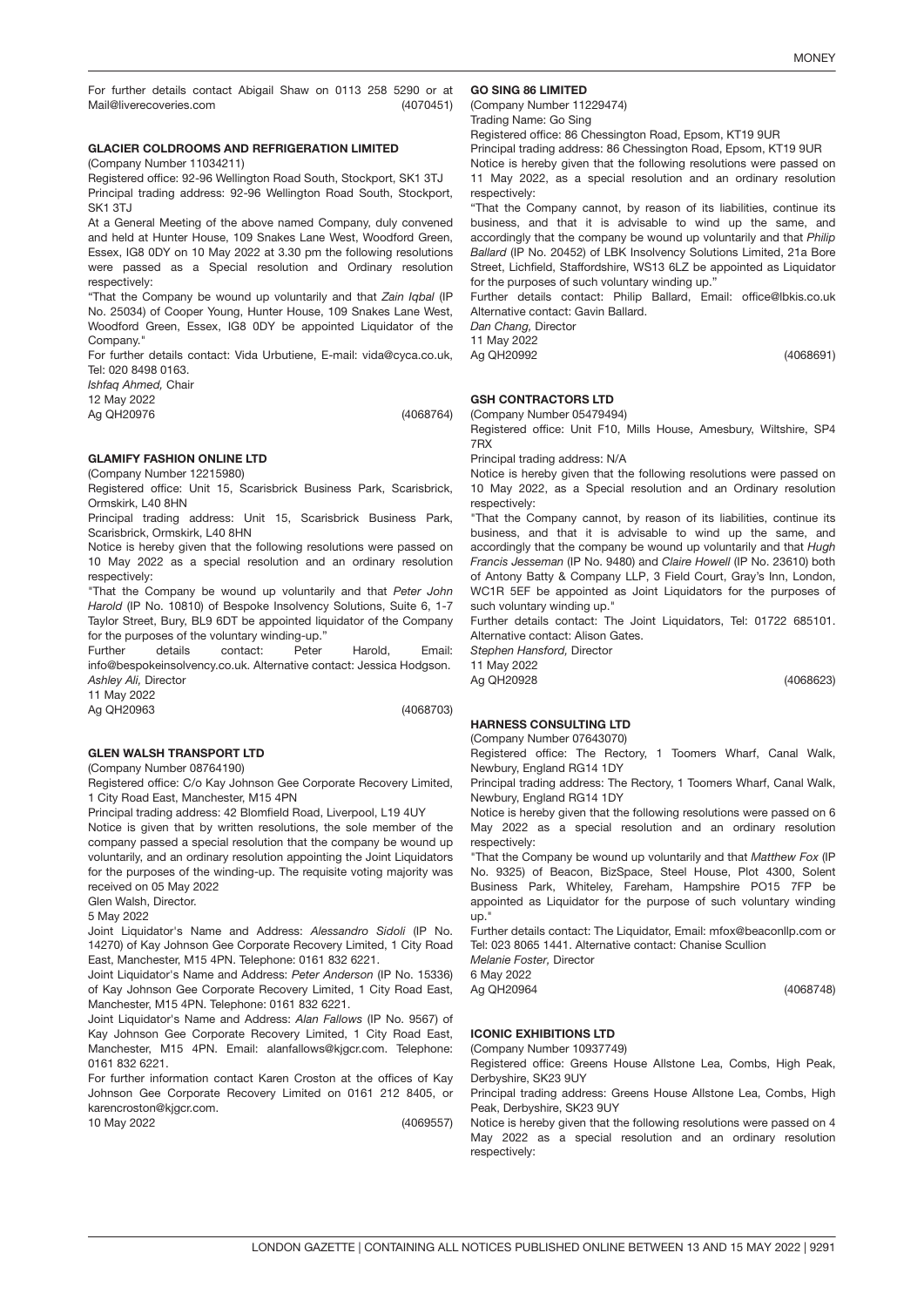"That the Company be wound up voluntarily and that *Fiona Grant* (IP No. 9444) and *Robert Neil Dymond* (IP No. 10430) both of Wilson Field Limited, The Manor House, 260 Ecclesall Road South, Sheffield, S11 9PS be appointed as Joint Liquidators for the purposes of such voluntary winding up and that the liquidators be authorised to act jointly and severally in the liquidation."

Further details contact: The Joint Liquidators, Tel: 0114 2356780 Alternative contact: Uma Pednekar, Email: u.pednekar@wilsonfield.co.uk

*Thomas Oakes,* Director

11 May 2022

Ag QH20885

(4068752)

## 4068676 JAMES HEFFY LIMITED

(Company Number 11067274)

Registered office: Flat 5, 13 Westcliffe Road, Southport, PR8 2TF Principal trading address: Flat 5, 13 Westcliffe Road, Southport, PR8 2TF

At a general meeting of the above-named company, duly convened, and held at Flat 5, 13 Westcliffe Road, Southport, PR8 2TF at 10.00 am on 6 May 2022, the following resolutions were passed as a Special Resolution and as an Ordinary Resolution:

"That the company be wound up voluntarily and that *Zane Collins* (IP No. 25952) of Insolvency One Limited, 1 Aire Street, Suite 2.03, Leeds, West Yorkshire, LS1 4PR be and is hereby appointed Liquidator for the purpose of such winding up."

Further details contact: Zane Collins, Tel: 0800 999 1329, Email: Zane.collins@insolvencyone.co.uk

*James Heffy,* Chair 6 May 2022

Ag QH20979

(4068676)

## 4069584 JJH CREATIVE LTD

(Company Number 11295663)

Registered office: Apt. 12.01 Otto Building, Downs Road, London, E5 0DE

Principal trading address: Palmspace Work Station 18, Hackney Downs Studios, Amhurst Terrace, London E8 2BT, and, Apt. 12.01 Otto Building, Downs Road, London, E5 8DE

Notice is given that by written resolutions, the sole member of the company passed a special resolution that the company be wound up voluntarily, and an ordinary resolution appointing the Liquidator for the purposes of the winding-up. The requisite voting majority was received on 10 May 2022

Mr Jonathan Joseph Higgins, Director.

10 May 2022

Liquidator's Name and Address: *Alan Simon* (IP No. 008635) of Expedium Limited, Gable House, 239 Regents Park Road, London, N3 3LF. Email: as@expedium.co.uk. Telephone: 020 8371 5000.

For further information contact Rima Shah at the offices of Expedium Limited on 020 8371 5000, or rs@expedium.co.uk.

(4069584) 10 May 2022

#### KAS CONSULTING L<mark>TD</mark>

(Company Number 10682140)

Registered office: Landmark House, 43-45, Merton Road, Merseyside, Liverpool, L20 7AP

Principal trading address: 21 Merton Road, Bootle, L20 3BJ

Notice is hereby given that the following resolutions were passed on 6 May 2022 as a special resolution and an ordinary resolution respectively:

"That the Company be wound up voluntarily and that *Michael Pallott* (IP No. 023650) of Mazars LLP, 30 Old Bailey, London, EC4M 7AU and *Simon David Chandler* (IP No. 008822) of Mazars LLP, 1st Floor, Two Chamberlain Square, Birmingham, B3 3AX be and are hearby appointed Joint Liquidators of the company".

For further details contact: The Joint Liquidators, Tel: +44 (0) 207 063 4793. Alternative contact: Jolyon Wheller

*Joseph Baker,* Director

6 May 2022 Ag QH20981

(4068725)

## L & S HALTON LEISURE LIMITED

(Company Number 07109634)

Trading Name: The Village Club

Registered office: The Village Club, Appleton Village, Widnes, WA8 6EQ

Principal trading address: The Village Club, Appleton Village, Widnes, WA8 6EQ

The following Written Resolutions were passed by the Members on 10 May 2022 as a Special Resolution and an Ordinary Resolution:

"That the Company be wound up voluntarily and that *Peter Harold* (IP No. 10810) of Bespoke Insolvency Solutions, Suite 6, 1-7 Taylor Street, Bury, BL9 6DT be appointed Liquidator of the Company for the purposes of the voluntary winding up."

Further details contact: Peter John Harold, Email: info@obsrecovery.co.uk. Alternative contact: Jessica Hodgson

*Stephen Carter,* Director 10 May 2022

Ag QH20959

#### LET`S TRAVEL SERVICES LIMITED

(Company Number 04841327 )

Registered office: 27 Old Gloucester Street London WC1N 3AX Principal trading address: 27 Old Gloucester Street London WC1N 3AX

At a General Meeting of the members of the above named company, duly convened and held at 3rd Floor, Westfield House, 60 Charter Row, Sheffield, S1 3FZ on 28 April 2022 the following resolutions were duly passed; as a Special Resolution and as an Ordinary Resolution respectively:-

1. That the Company be wound up voluntarily.

2. That Philip David Nunney and Kris Anthony Wigfield of Begbies Traynor (SY) LLP, 3rd Floor, Westfield House, 60 Charter Row, Sheffield, S1 3FZ be and hereby are appointed Joint Liquidators of the Company for the purpose of the voluntary winding up, and any act required or authorised under any enactment to be done by the Joint Liquidators may be done by all or any one or more of the persons holding the office of liquidator from time to time.

Joint Liquidator: *Philip David Nunney* (IP number 9507) of Begbies Traynor (SY) LLP, 3rd Floor, Westfield House 60 Charter Row Sheffield S1 3FZ.

Joint Liquidator: *Kris Anthony Wigfield* (IP number 22672) of Begbies Traynor (SY) LLP, 3rd Floor, Westfield House 60 Charter Row Sheffield S1 3FZ.

Date of Appointment: 28 April 2022

For further details contact Shannon Jones on 0114 275 5033. or at Sheffield.north@btguk.com

(4070507) Rui Men, Chair

#### LIFTCOMM LTD

(Company Number 10198462)

Registered office: 22 Denbigh Close, Eastleigh, SO50 4QN to be changed to Office D, Beresford House, Town Quay, Southampton  $SOM4 240$ 

Principal trading address: 22 Denbigh Close, Eastleigh, SO50 4QN

Notice is hereby given that the following resolutions were passed on 9 May 2022 as a special resolution and an ordinary resolution respectively:

"That the Company be wound up voluntarily and that *Kelly Semke* (IP No. 27110) and *Carl Jackson* (IP No. 8860) both of Quantuma Advisory Limited, Office D, Beresford House, Town Quay, Southampton, SO14 2AQ be and are hereby appointed Joint Liquidators for the purpose of such winding up. Any act required or authorised under any enactment to be done by a liquidator may be done by one of them."

For further details contact: Bethany Killick, Email bethany.killick@quantuma.com or telephone 02382 357953.

*Douglas Christopher Morgan,* Director

11 May 2022 Ag QH20883

(4068749)

(4068701)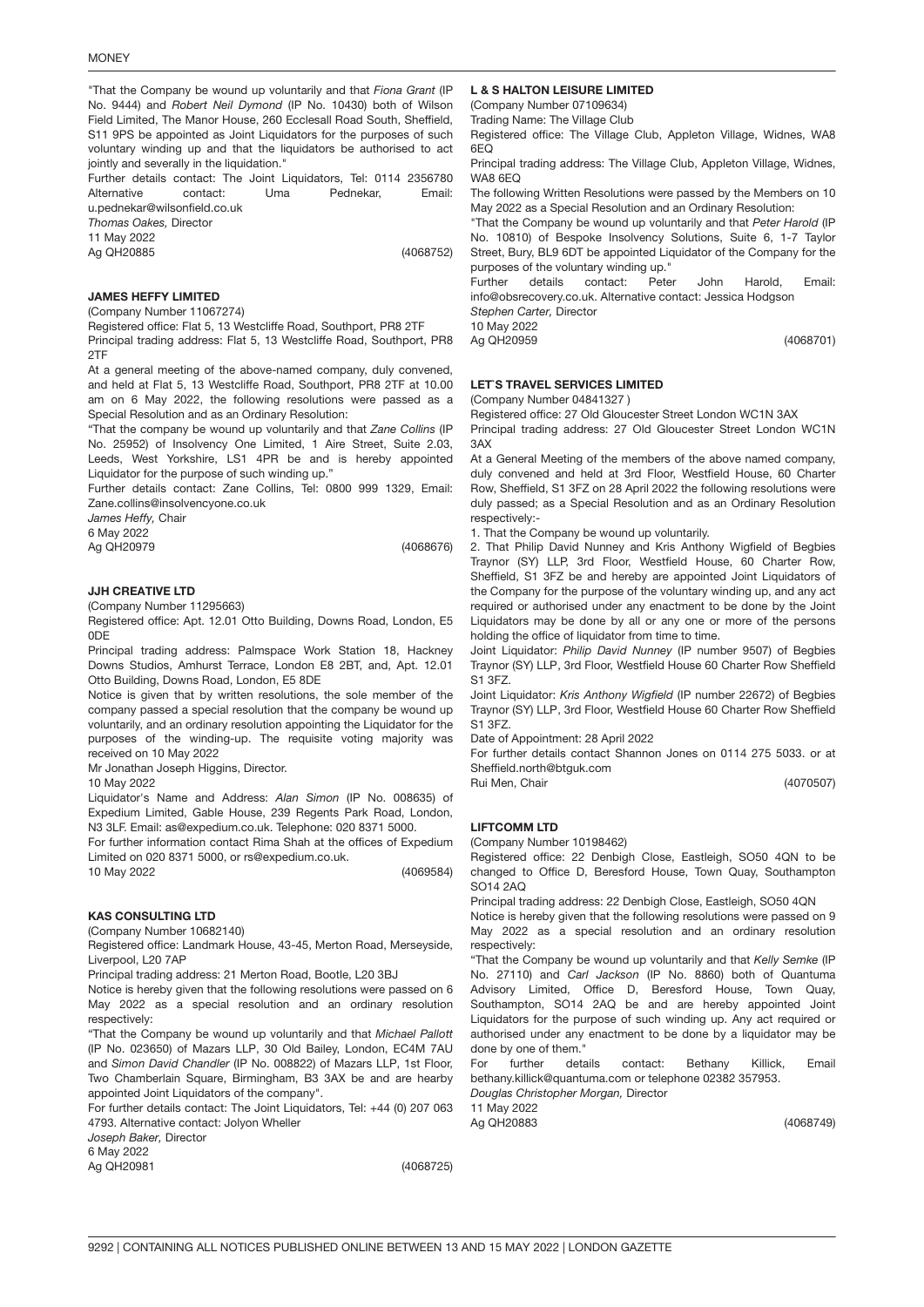## LTS CLEANING LIMITED

(Company Number 09587178)

Registered office: Crofton House, 27 St Cuthberts Street, Bedford, MK40 3JG

Principal trading address: Crofton House, 27 St Cuthberts Street, Bedford, MK40 3JG

At a General Meeting of the above-named Company, duly convened and held within the premises of Crofton House, 27 St Cuthberts Street, Bedford, MK40 3JG on 10 May 2022 at 12 noon the following Resolutions were passed as a Special resolution and as an Ordinary Resolution of the company:

"That it has been proved, to the satisfaction of this Meeting, that the Company cannot, by reason of its liabilities, continue its business and that the Company be wound-up and that *Lorna Bingham* (IP No. 16350) of Bingham Insolvency Limited t/a Bingham Associates, 1st Floor, 153 Queen Street, Glasgow, G1 3BJ be appointed Liquidator of the Company."

Any person who requires further information may contact the Liquidator on claims@binghamassociates.co.uk. Alternative contact Marie Keegan, email: marie@binghamassociates.co.uk

*Lucina Sunda,* Director 10 May 2022

Ag QH20913

(4068669)

### M3 PRODUCTION SERVICES LIMITED

(Company Number 10475161 )

Registered office: The Barn Hale Walled Garden Hale Lane Hale Fordingbridge SP6 2BF

Principal trading address: The Barn Hale Walled Garden Hale Lane Hale Fordingbridge SP6 2BF

At a General Meeting of the above-named Company, duly convened and held at The Barn, Hale Walled Garden, Hale Lane, Hale, SP6 28F on 6 May 2022 at 11.15am the following resolutions were passed as a Special resolution and Ordinary resolution respectively:

That the Company be wound up voluntarily and that John Hedger (IP No 9601) of Seneca IP Limited, Speedwell Mill, Old Coach Road, Tansley, Matlock, DE4 5FY be appointed Liquidator of the Company. Liquidator: *John Hedger* (IP number 9601) of Seneca IP Limited, Speedwell Mill, Old Coach Road, Tansley, Matlock, DE4 5FY. Date of Appointment: 06 May 2022

(4069505) For further details contact Ben Leaney on 01629 761700 or at ben.leaney@seneca-ip.co.uk

## MARGARET PROPERTY SERVICES LTD

(Company Number 11968085)

Registered office: 23a Kenilworth Gardens, Hayes, UB4 0AY

Principal trading address: 23a Kenilworth Gardens, Hayes, UB4 0AY At a General Meeting of the above-named company, duly convened and held at 23a Kenilworth Gardens, Hayes, UB4 0AY on 9 May 2022 at 11.00 am the following resolutions were passed by the members as a special resolution and as an ordinary resolution respectively:

"That the Company be wound up voluntarily and that *Ashok Bhardwaj* (IP No. 4640) of Bhardwaj Limited, 47/49 Green Lane, Northwood, Middlesex, HA6 3AE be appointed Liquidator of the Company."

Further details contact: Linda Tuci on telephone 01923 820 966 or by email at linda@bhardwaj.co.uk.

*Malgorzata Barbara Rusin,* Director

9 May 2022

Ag QH20897

(4068731)

#### MAXIMVS LIMITED

(Company Number 02647006)

Trading Name: Chase Moulande

Registered office: Suite 4 Aus-Bore House, 19-25 Manchester Road, Wilmslow, SK9 1BQ

Principal trading address: 139 Campion Road, Hatfield, AL10 9FL

At a General Meeting of the Members of the above-named company, duly convened, and held on 13 May 2022 the following Resolutions were duly passed, as a Special Resolution and as an Ordinary Resolution:

That the Company be wound up voluntarily.

That Nick Morgan and James Kaye, of NTF Corporate Solutions Limited, Suite 4 Aus-Bore House, 19-25 Manchester Road, Wilmslow, Cheshire, SK9 1BQ, be appointed Joint Liquidators of the Company and that they be authorised to act either jointly or separately.

Joint Liquidator: *James Kaye* (IP number 9373) of NTF Corporate Solutions Limited, Suite 4 Aus-Bore House, 19-25 Manchester Road, Wilmslow, Cheshire, SK9 1BQ.

Joint Liquidator: *Nick Morgan* (IP number 9078) of NTF Corporate Solutions Limited, Suite 4 Aus-Bore House, 19-25 Manchester Road, Wilmslow, Cheshire, SK9 1BQ.

Date of Appointment: 12 May 2022

For further details contact Rebecca Dale on 01625 540744 or at info@ntffs.co.uk

(4070253) Anthony Frederick Baker / Chairman

#### MC CONSTRUCTION SERVICES LTD

(Company Number 10194244)

In Creditors' Voluntary Liquidation ("the Company")

Registered office: 225 Clapham Road, London, SW9 9BE

Principal trading address: 4b Gillett Road, Thorton Heath, CR7 8SN

At a General Meeting of the members of the above named Company, duly convened and held at 225 Clapham Road, London SW9 9BE on 11 May 2022 the following resolutions were duly passed as a Special Resolution and as an Ordinary Resolution respectively:

"That the Company be wound-up voluntarily" and "that *Brendan P. Hogan,* of Cromwell & Co Insolvency Practitioners, 5 Mercia Business Village, Torwood Close, Coventry, CV4 8HX, be appointed Liquidator of the Company."

(4068333) Office Holder Details: *Brendan P. Hogan* (IP No 13030) of Cromwell & Co Insolvency Practitioners, 5 Mercia Business Village, Torwood Close, Coventry, CV4 8HX. Date of Appointment: 11 May 2022. For further details contact Brendan P. Hogan on 0800 061 4002 or by Email: info@cromwellinsolvency.co.uk

*Cristiano Rodrigues Moreira, Chairperson*

## MDPETKOV 21 LIMITED

(Company Number 10754256)

Registered office: Suite 4 Aus-Bore House, 19-25 Manchester Road, Wilmslow, SK9 1BQ

Principal trading address: 24 Dagenham Road London E10 7LH

At a General Meeting of the Members of the above-named company, duly convened, and held on 12 May 2022 the following Resolutions were duly passed, as a Special Resolution and as an Ordinary Resolution:

That the Company be wound up voluntarily

That Nick Morgan and James Kaye, of NTF Corporate Solutions Limited, Suite 4 Aus-Bore House, 19-25 Manchester Road, Wilmslow, Cheshire, SK9 1BQ, be appointed Joint Liquidators of the Company and that they be authorised to act either jointly or separately

Joint Liquidator: *James Kaye* (IP number 9373) of NTF Corporate Solutions Limited, Suite 4 Aus-Bore House, 19-25 Manchester Road, Wilmslow, Cheshire, SK9 1BQ.

Joint Liquidator: *Nick Morgan* (IP number 9078) of NTF Corporate Solutions Limited, Suite 4 Aus-Bore House, 19-25 Manchester Road, Wilmslow, Cheshire, SK9 1BQ.

Date of Appointment: 12 May 2022

For further details contact Rebecca Dale on 01625 540744 or at info@ntffs.co.uk

(4070585) Mihail Petkov / Chairman

## MMJH GROUP LIMITED

(Company Number 09252107)

Trading Name: Club Sports / Topteamwear; MJH Workwear; IprintUprint

Registered office: Bridge House, 41 Wincolmlee, Kingston Upon Hull, East Yorkshire, HU2 8AG

Principal trading address: Unit 8, Boulevard Unit, Factory Estate, Boulevard, Hull, HU3 4AY

Notice is hereby given that the following resolutions were passed on 11 May 2022, as a special resolution and an ordinary resolution respectively: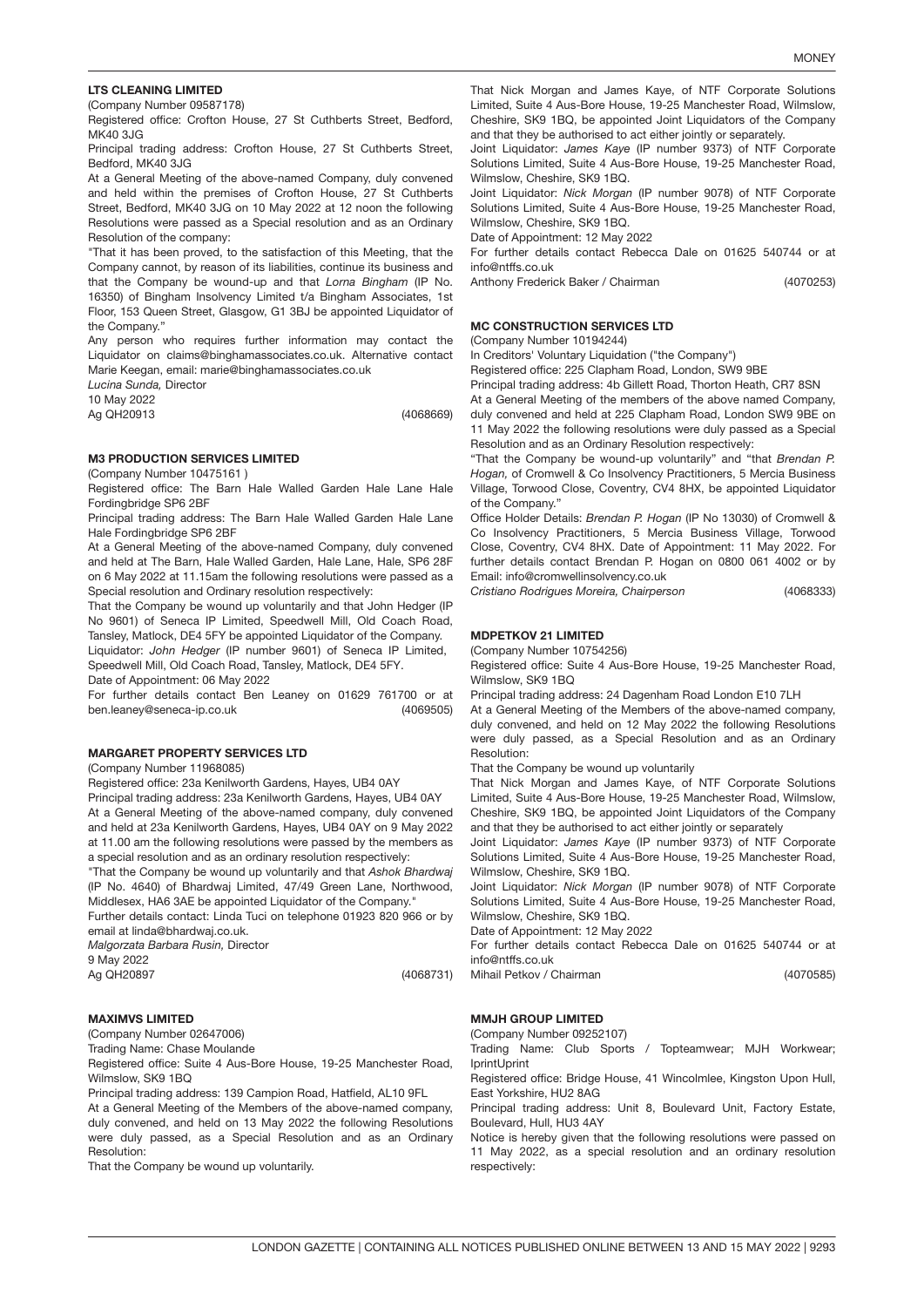"That the Company be wound up voluntarily and that *Frazer Ulrick* (IP No. 23054) of Westgates Restructuring Limited, Unit 5 Little Reed Street, Hull, E.Yorkshire, HU2 8JL be appointed as Liquidator for the purposes of such voluntary winding up."

Further details contact: Frazer Ulrick, Tel: 01482 427175. Alternative contact: Samantha Martin.

*Melvyn Long,* Director 12 May 2022 Ag QH20990

(4068722)

## 4068638 ON-SITE CONTRACT SERVICES LIMITED

(Company Number 11801285)

Registered office: Trafalar House, 223 Southampton Road, Portsmouth, PO6 4PY

Principal trading address: N/A

In accordance with Written resolutions of the sole member of the above named Company on 4 May 2022 the following Resolutions were duly passed; as a Special Resolution and as an Ordinary Resolution respectively:

"That the Company be wound up voluntarily and that *Gary Paul Shankland* (IP No. 009587) and *Kirstie Jane Provan* (IP No. 009681) both of Begbies Traynor (London) LLP, 31st Floor, 40 Bank Street, London, E14 5NR be and hereby are appointed Joint Liquidators of the Company for the purpose of the voluntary winding up, and any act required or authorised under any enactment to be done by the Joint Liquidators, may be done by all or any one of more of the persons holding the office of liquidator from time to time."

Any person who requires further information may contact the Joint Liquidators by telephone on 020 7516 1500. Alternatively enquiries can be made to Conal McPhillips by email at conal.mcphillips@btguk.com

*Trevor Deacon,* Chair

11 May 2022 Ag QH20925

(4068638)

## 4068617 PENZANCE JOINERY LIMITED

(Company Number 11799908)

Registered office: 30 Lariggan Crescent, Penzance, Cornwall, TR18 4NH

Principal trading address: 30 Lariggan Crescent, Penzance, Cornwall, TR18 4NH

Notice is hereby given that the following resolutions were passed on 4 May 2022, as a special resolution and an ordinary resolution respectively:

"That the Company be wound up voluntarily and that *Rob Coad* (IP No. 11010) and *Sam Talby* (IP No. 9404) both of Undebt.co.uk, Orchard St Business Centre, 13-14 Orchard Street, Bristol, BS1 5EH be and are hereby appointed joint liquidators of the company for the purpose of such winding-up."

Further details contact: Julie Hamblin, Email: Julie.hamblin@undebt.co.uk, Tel: 0117 376 3523.

*Steven Jones,* Director

10 May 2022

Ag QH20939

(4068617)

### PG SQUARED LIMITED

(Company Number 11236376)

Previous Name of Company: HIIT Gym Limited

Registered office: 43 Snaresbrook Drive, Stanmore, HA7 4QN

Principal trading address: 43 Snaresbrook Drive, Stanmore, HA7 4QN At a General Meeting of the above named company, duly convened and held by conference call administered from Re10 Restructuring and Advisory Limited at 58 Hugh Street, London, SW1V 4ER on 9 May 2022 at 10:00 am;

The following Resolutions were passed, as a Special Resolution and an Ordinary Resolution respectively:

"THAT the Company be wound up voluntarily."

"THAT Nimish Patel of Re10 Restructuring and Advisory Limited, 58 Hugh Street, London, SW1V 4ER be appointed as Liquidator of the Company for the purpose of the winding up."

Liquidator: *Nimish Patel* (IP number 8679) of Re10 Restructuring and Advisory Limited, 58 Hugh Street, London, SW1V 4ER. Date of Appointment: 09 May 2022

(4070433) For further details contact Maitry Shah on 020 7355 6161 or at maitry@re10.co.uk

## 4068660 PINNACLE WELLBEING SERVICES LTD

(Company Number 10264606)

Previous Name of Company: Richard Reid Enterprises Limited

Registered office: 85 First Floor, Great Portland Street, London, W1W 7LT

Principal trading address: First Floor, 85 Great Portland Street, London, W1W 7LT

Notice is hereby given that the following resolutions were passed on 9 May 2022 as a special resolution and an ordinary resolution respectively:

"That the Company cannot, by reason of its liabilities, continue its business, and that it is advisable to wind up the same, and accordingly that the Company be wound up voluntarily and that *John Paul Bell* (IP No. 8608) and *Toyah Marie Poole* (IP No. 9740) both of Clarke Bell Limited, 3rd Floor, The Pinnacle, 73 King Street, Manchester, M2 4NG be appointed Joint Liquidators for the purposes of the voluntary winding up of the Company."

For further details contact: The Joint Liquidators, Email cvl@clarkebell.com, Alternative contact: Jess Williams

*Richard John Reid,* Director

9 May 2022 Ag QH20886

(4068660)

(4068625)

## PLAN YOUR SPACE LIMITED

(Company Number 03831488)

Registered office: 50 Barn Rise, Wembley, HA9 9NL

Principal trading address: (Formerly) 50 Barn Rise, Wembley, HA9 9NL At a General Meeting of the members of the above named Company, duly convened and held at Begbies Traynor, 2 Harcourt Way, Meridian Business Park, Leicester, LE19 1WP on 10 May 2022 the following resolutions were duly passed, as a Special Resolution and as an Ordinary Resolution respectively:

"That the Company be wound up voluntarily and that *Martin Richard Buttriss* (IP No. 9291) and *Carolynn Jean Best* (IP No. 9683) both of Begbies Traynor (Central) LLP, 2 Harcourt Way, Meridian Business Park, Leicester LE19 1WP be and hereby are appointed Joint Liquidators of the Company for the purpose of the voluntary windingup, and any act required or authorised under any enactment to be done by the Joint Liquidators may be done by all or any one or more of the persons holding the office of liquidator from time to time."

Any person who requires further information may contact the Joint Liquidator by telephone on 0116 406 2965. Alternatively enquiries can be made to Charlene Haycock by email at Charlene.haycock@quantuma.com or by telephone on 0116 406 2965.

*Mario Scott,* Chair 10 May 2022 Ag QH20961

4068670 PROGRESS MANAGEMENT SERVICES LIMITED

(Company Number 06351055)

Registered office: 55 Station Road, Beaconsfield, Buckinghamshire, HP9 1QL

Principal trading address: 55 Station Road, Beaconsfield, Buckinghamshire, HP9 1QL

Notice is hereby given that the following resolutions were passed on 6 May 2022, as a special resolution and an ordinary resolution respectively:

"That the Company be wound up voluntarily and that *Michael Colin John Sanders* (IP No. 8698) and *Georgina Marie Eason* (IP No. 9688) both of MHA MacIntyre Hudson, 2 London Wall Place, London, EC2Y 5AU be appointed as Joint Liquidators for the purposes of such voluntary winding up."

(4068670) Further details contact: The Joint Liquidators, Email: Harry.Sanders@mhllp.co.uk. Alternative contact: Email: James.Mackie@mhllp.co.uk. *Paul Anthony Boyle,* Chair 6 May 2022 Ag QH20904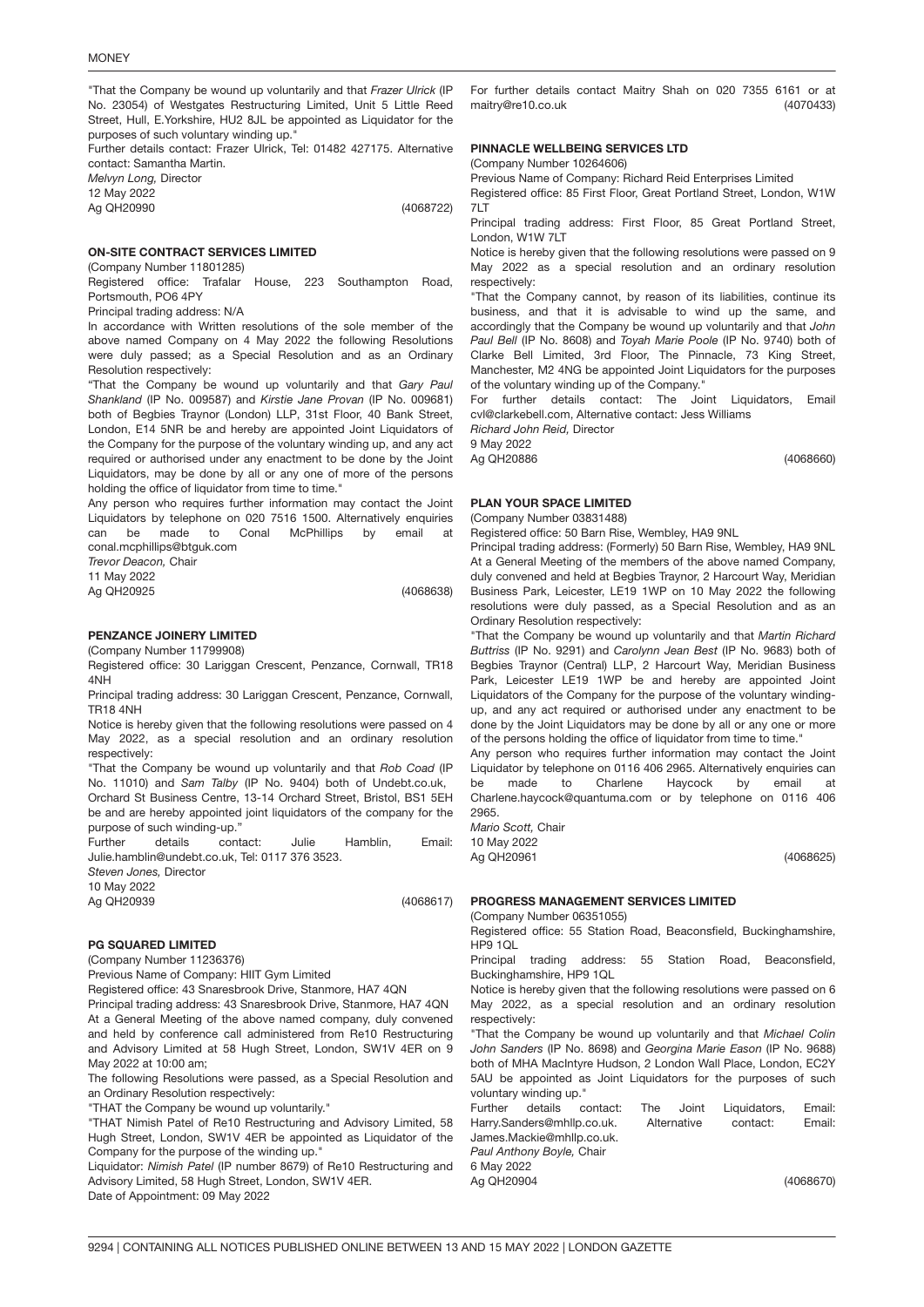## 4069565 QUICK SELL PROPERTIES LIMITED

(Company Number 11693467)

Registered office: Kay Johnson Gee Corporate Recovery Limited, 1 City Road East, Manchester, M15 4PN

Principal trading address: 390 Hoe Street, Walthamstow, London, E17 9AA

Notice is given that by written resolutions, the sole member of the company passed a special resolution that the company be wound up voluntarily, and an ordinary resolution appointing the Joint Liquidators for the purposes of the winding-up. The requisite voting majority was received on 5 May 2022

Sheik Abdus Samad Kholill, Director.

5 May 2022

Joint Liquidator's Name and Address: *Peter Anderson* (IP No. 15336) of Kay Johnson Gee Corporate Recovery Limited, 1 City Road East, Manchester, M15 4PN. Telephone: 0161 832 6221.

Joint Liquidator's Name and Address: *Alan Fallows* (IP No. 9567) of Kay Johnson Gee Corporate Recovery Limited, 1 City Road East, Manchester, M15 4PN. Telephone: 0161 832 6221.

Joint Liquidator's Name and Address: *Alessandro Sidoli* (IP No. 14270) of Kay Johnson Gee Corporate Recovery Limited, 1 City Road East, Manchester, M15 4PN. Email: alessandrosidoli@kjgcr.com. Telephone: 0161 832 6221.

For further information contact Nicola Melling at the offices of Kay Johnson Gee Corporate Recovery Limited on 0161 212 8421, or nicolamelling@kjgcr.com. 10 May 2022

(4069565)

## RAE HOSPITALITY LIMITED

(Company Number 13253275)

Registered office: The Old Dairy Farm, Long Copse Lane, PO10 7UL Principal trading address: The Old Dairy Farm, Long Copse Lane, PO10 7UL

At a General Meeting of the Members of the above-named Company, duly convened and held at the offices of Begbies Traynor, 8th Floor, One Temple Row, Birmingham, B2 5LG on 9 May 2022 the following Resolutions were duly passed, as a Special Resolution and as an Ordinary Resolution respectively:

"That the Company be wound up voluntarily and that *Gareth Prince* (IP No. 16090) and *Mark Malone* (IP No. 15970) both of Begbies Traynor (Central) LLP, 8th Floor, One Temple Row, Birmingham, B2 5LG be and hereby are appointed Joint Liquidators of the Company for the purpose of the voluntary winding-up, and any act required or authorised under any enactment to be done by the Joint Liquidators may be done by all or any one or more of the persons holding the office of Liquidator from time to time."

Any person who requires further information may contact the Joint Liquidator by telephone on 0121 200 8150. Alternatively enquiries can be made to Laura Malkin by email at Birmingham@btguk.com. or by telephone on 0121 200 8150.

*Nicholas Williams,* Chair 9 May 2022 Ag QH20949

(4068634)

#### S LYNCH SERVICES LTD

(Company Number 10920833)

Registered office: 65 Bells Road, Gorleston, Great Yarmouth, NR31 6AG

Principal trading address: 65 Bells Road, Gorleston, Great Yarmouth, NR31 6AG

Nature of Business: Other construction installation.

Type of Liquidation: Creditors' Voluntary.

Place of meeting: The Offices of Marshall Peters Limited, Heskin Hall Farm, Heskin, Preston, PR7 5PA.

Date of meeting: 9 May 2022.

Notice is given that at a General Meeting of the Company, duly convened and held at the place and on the date given above, a special resolution was passed that the company be wound up voluntarily; and an ordinary resolution was passed appointing the Liquidator for the purposes of the winding-up.

Date of Appointment: 9 May 2022

Liquidator's Name and Address: *Clive Morris* (IP No. 8820) of Marshall Peters, Heskin Hall Farm, Wood Lane, Heskin, Preston, PR7 5PA. Telephone: 01257 452021.

For further information contact Callum Murphy at the offices of Marshall Peters on 01257 452021, or callummurphy@marshallpeters.co.uk. 10 May 2022

(4069561)

#### SIMPLY GREEN SERVICES LTD

(Company Number 12891981)

Registered office: Design Works, William Street, Gateshead, NE10  $0$ J $\overline{P}$ 

Principal trading address: (Formerly) Design Works, William Street, Gateshead, NE10 0JP

At a General Meeting of the members of the above named Company, duly convened and held at Begbies Traynor (Central) LLP, 4th Floor, Cathedral Buildings, Dean Street, Newcastle upon Tyne NE1 1PG on 9 May 2022 at 2.00 pm, the following resolutions were duly passed as a Special Resolution and as an Ordinary Resolution respectively:-

"That the Company be wound up voluntarily and that *Andrew Little* (IP No. 9668) and *Gillian Margaret Sayburn* (IP No. 10830) both of Begbies Traynor (Central) LLP, 4th Floor, Cathedral Buildings, Dean Street, Newcastle upon Tyne, NE1 1PG be and hereby are appointed Joint Liquidators of the Company for the purpose of the voluntary winding-up, and any act required or authorised under any enactment to be done by the Joint Liquidators may be done by all or any one or more of the persons holding the office of Liquidator from time to time."

Any person who requires further information may contact the Joint Liquidator by telephone on 0191 2699820. Alternatively enquiries can be made to Kimberley Petty by email at Kimberley.Petty@btguk.com or by telephone on 0191 2699820.

*Paul Douglas Cowler,* Chair

9 May 2022 Ag QH20973

#### SK PARADISE HOMES LTD

(Company Number 10776595)

Registered office: Kay Johnson Gee Corporate Recovery Limited, 1 City Road East, Manchester, M15 4PN

Principal trading address: 237 Bury Street, Edmonton, N9 9JG

Notice is given that by written resolutions, the sole member of the company passed a special resolution that the company be wound up voluntarily, and an ordinary resolution appointing the Joint Liquidators for the purposes of the winding-up. The requisite voting majority was received on 5 May 2022

Sheik Abdus Samad Kholill, Director.

5 May 2022

Joint Liquidator's Name and Address: *Peter Anderson* (IP No. 15336) of Kay Johnson Gee Corporate Recovery Limited, 1 City Road East, Manchester, M15 4PN. Telephone: 0161 832 6221.

Joint Liquidator's Name and Address: *Alan Fallows* (IP No. 9567) of Kay Johnson Gee Corporate Recovery Limited, 1 City Road East, Manchester, M15 4PN. Telephone: 0161 832 6221.

Joint Liquidator's Name and Address: *Alessandro Sidoli* (IP No. 14270) of Kay Johnson Gee Corporate Recovery Limited, 1 City Road East, Manchester, M15 4PN. Email: alessandrosidoli@kjgcr.com. Telephone: 0161 832 6221.

For further information contact Nicola Melling at the offices of Kay Johnson Gee Corporate Recovery Limited on 0161 212 8421, or nicolamelling@kjgcr.com. 10 May 2022

(4069567)

(4068630)

## SLM PARTNERSHIP LIMITED

(Company Number 11717492)

Registered office: 21 Highfield Road, Dartford, Kent, DA1 2JS

Principal trading address: Trading Address: Devonshire House, 582 Honeypot Lane, Stanmore, Middlesex, HA7 1JS

At a General Meeting of the above-named Company, duly convened, and held at 21 Highfield Road, Dartford, Kent, DA1 2JS on 4 May 2022 the following Special and Ordinary resolutions, respectively, were duly passed:-

1. "That it has been resolved by special resolution that the company be wound up voluntarily."

2. "That Isobel Susan Brett of Bretts Business Recovery Limited, 21 Highfield Road, Dartford, Kent, DA1 2JS be appointed liquidator of the company for the purposes of the winding-up".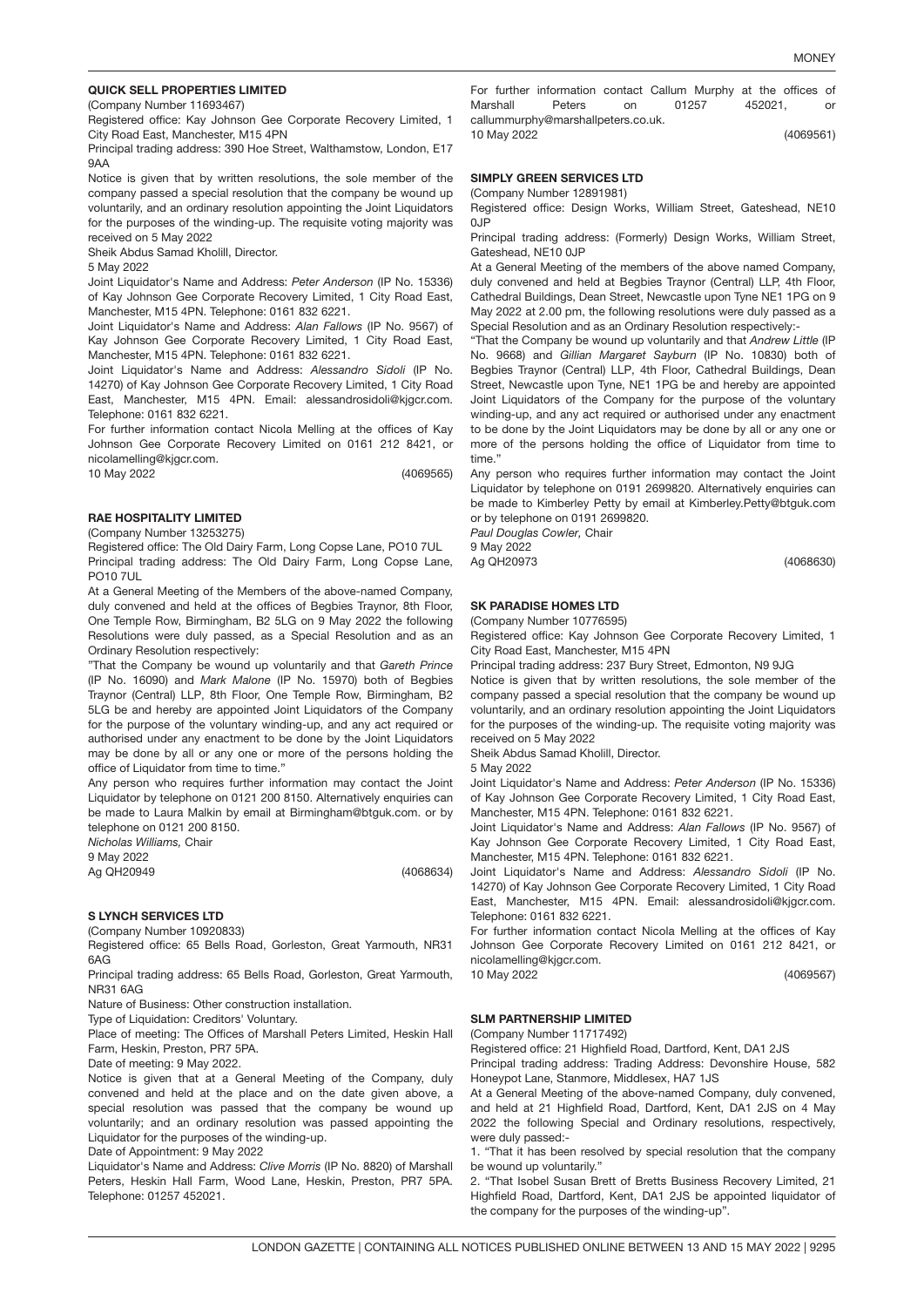Names of Insolvency Practitioner: Isobel Susan Brett,

Address of Insolvency Practitioner: 21 Highfield Road, Dartford, Kent, DA1 2JS,

(4070189) Alternative Contact: Tina Walker, Email Address: tinawalker@brettsbr.co.uk, Telephone: 01277 203362 Mr *Shashin Patel* - Director

## SORTED GARAGES LIMITED

(Company Number 10442605)

Previous Name of Company: JLR Bodyshops Limited

Registered office: c/o Live Recoveries, Wentworth House, 122 New Road Side, Horsforth, Leeds, LS18 4QB

Principal trading address: Unit 1 Sackville Approach, Leeds, West Yorkshire, LS7 2BH

At a General Meeting of the Members of the above-named Company, duly convened and held on 11 May 2022 the following Resolutions were passed, as a Special Resolution and as an Ordinary Resolution: "That the Company be wound up voluntarily."

"That Martin Paul Halligan of Live Recoveries, Wentworth House, 122 New Road Side, Horsforth, Leeds, LS18 4QB be and is hereby appointed Liquidator for such winding up."

At a virtual meeting of creditors held on 11 May 2022 the appointment of Martin Paul Halligan was confirmed by creditors.

Liquidator: *Martin Paul Halligan* (IP number 9211) of Live Recoveries, Wentworth House, 122 New Road Side, Horsforth, Leeds, LS18 4QB. Date of Appointment: 11 May 2022

(4070463) For further details contact Elliot Thompson on 0113 258 5290 or at Mail@liverecoveries.com

## SORTED PROPERTY SERVICES LIMITED

(Company Number 11065771)

Registered office: Unit C1 Ensign House, Tavern Quay, Rope Street, London, SE16 7EX

Principal trading address: Unit C1 Ensign House, Tavern Quay, Rope Street, London, SE16 7EX

Notice is hereby given that the following resolutions were passed on 10 May 2022 as a Special Resolution and as an Ordinary Resolution:

"That the Company be and is hereby wound up voluntarily and that *Daniel Ormerod* (IP No. 26930) and *Iain Nairn* (IP No. 013594) both of Leonard Curtis, Leonard Curtis House, Elms Square, Bury New Road, Whitefield, Greater Manchester, M45 7TA be and are hereby appointed Joint Liquidators of the Company for the purposes of the winding up of the Company."

For further details contact: The Joint Liquidators, Tel: 0161 413 0930. Alternative contact: Laurence Ollerton.

*Mark William Leese,* Director

10 May 2022

(4068717) Ag QH20878

## STEPPING STONES NURSERY (HODDLESDEN) LIMITED

(Company Number 05410535)

Trading Name: Stepping Stones Nursery

Registered office: Stanley House Phoenix Park, Blakewater Road, Blackburn, Lancashire BB1 5RW

Principal trading address: Stepping Stones Nursery, Mondeor, Hoddlesden Road, Hoddlesden, Darwen, Lancashire BB3 3LR

Notice is hereby given that the following resolutions were passed on 9 May 2022 as a special resolution and an ordinary resolution respectively:

"That the Company be and is hereby wound up voluntarily and that *Mark Colman* (IP No. 9721) and *Megan Singleton* (IP No. 22090) both of Leonard Curtis, 20 Roundhouse Court, South Rings Business Park, Bamber Bridge, Preston, PR5 6DA be and are hereby appointed Joint Liquidators for the purposes of the winding up of the Company".

Further details contact: The Joint Liquidators, Tel: 01772 646180. Alternative contact: Aaminah Dadabhoy

*Julie Mercer,* Director

11 May 2022

Ag QH20932

4068650 STONES CAFE GROUP LLP

(Company Number OC432187) Trading Name: Stones Cafe

Registered office: Unit F10, Mills House, Mills Way, Amesbury, Wiltshire, SP4 7RX

Principal trading address: Unit F10, Mills House, Mills Way, Amesbury, Wiltshire, SP4 7RX

Notice is hereby given that the following resolutions were passed on 11 May 2022 as a Special resolution and an Ordinary resolution respectively:

"That the Company cannot, by reason of its liabilities, continue its business, and that it is advisable to wind up the same, and accordingly that the company be wound up voluntarily and that *Hugh Francis Jesseman* (IP No. 9480) and *Claire Howell* (IP No. 23610) both of Antony Batty & Company LLP, 3 Field Court, Gray's Inn, London, WC1R 5EF be appointed as Joint Liquidators for the purposes of such voluntary winding up."

Further details contact: The Joint Liquidators, Tel: 01722 685101. Alternative contact: Charlie Humber.

*Graham Eaton,* Designated Member

11 May 2022 Ag QH20968

(4068650)

## STRESSLESS HEALTH AND BEAUTY LIMITED

(Company Number 10821127)

Registered office: Saxon House, Saxon Way, Cheltenham GL52 6QX Principal trading address: 261 High Street, Walton, Felixstowe, Suffolk, IP11 9DU

At a General Meeting of the members of the above named Company, duly convened and held at Saxon House, Saxon Way, Cheltenham GL52 6QX on 11 May 2022 the following resolutions were passed as a Special Resolution and as an Ordinary Resolution respectively:

"That it has been proved to the satisfaction of this meeting that the Company cannot, by reason of its liabilities, continue its business, and that it is advisable to wind up the same, and accordingly that the Company be wound up voluntarily and that *Alisdair J Findlay,* of Findlay James, Saxon House, Saxon Way, Cheltenham GL52 6QX, (IP No. 008744) be and he is hereby appointed Liquidator for the purposes of such winding up."

For further details contact: *Alisdair J Findlay,* info@findlayjames.co.uk Tel: 01242 576555 *Amanda Ann Folley, Chairman*

(4070510)

## THE ARABICA COFFEE AND SPICE COMPANY LIMITED

(Company Number 10245014)

Trading Name: Puccino`s

Registered office: Unit 2 Spinnaker Court, 1C Becketts Place, Hampton Wick, Kingston upon Thames KT1 4EQ

Principal trading address: Hitchin Train Station, SG4 9UL

Notice is hereby given that the following resolutions were passed on 11 May 2022, as a special resolution and an ordinary resolution respectively:

"That the Company be wound up voluntarily"; and

"That Adam Solomon Nakar of WSM Marks Bloom LLP. Unit 2 Spinnaker Court, 1C Becketts Place, Hampton Wick, Kingston upon Thames KT1 4EQ be appointed as Liquidator for the purposes of such voluntary winding up."

Liquidator: *Adam Solomon Nakar* (IP number 19530) of WSM Marks Bloom LLP, Unit 2 Spinnaker Court, 1C Becketts Place, Hampton Wick, Kingston upon Thames KT1 4EQ.

Date of Appointment: 11 May 2022

(4070337) For further details contact Louise Hodgson on 020 8939 8240 DATED: 11 May 2022

## THE BUILDING COMPANY (LONDON) LTD

(Company Number 11804800)

Registered office: 1 Kings Avenue, London, N21 3NA

Principal trading address: 70 Bounces Road, London, N9 8JS

At a General Meeting of the members of the above named company, duly convened and held at 70 Bounces Road, London, N9 8JS on 4 May 2022 the following resolutions were duly passed; as a Special Resolution and as an Ordinary Resolution respectively:- 1. "That the Company be wound up voluntarily".

9296 | CONTAINING ALL NOTICES PUBLISHED ONLINE BETWEEN 13 AND 15 MAY 2022 | LONDON GAZETTE

(4068699)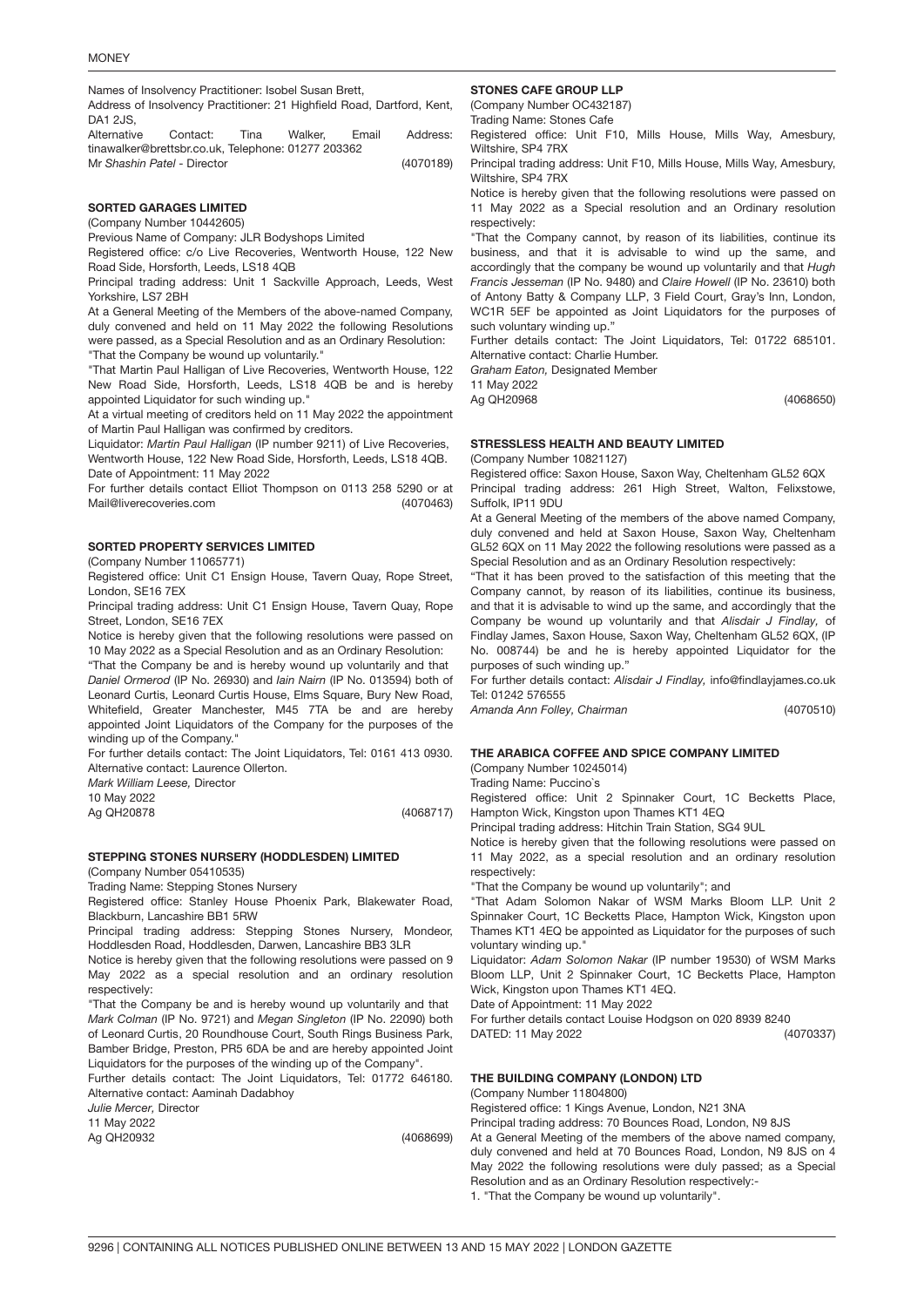(4068762)

2. "That Constantinos Pedhiou and Yiannis Koumettou of Begbies Traynor (Central) LLP, 1 Kings Avenue, London, N21 3NA be and hereby are appointed Joint Liquidators of the Company for the purpose of the voluntary winding-up, and any act required or authorised under any enactment to be done by the Joint Liquidators may be done by all or any one or more of the persons holding the office of liquidator from time to time."

Joint Liquidator: *Constantinos Pedhiou* (IP number 14852) of Begbies Traynor (Central) LLP, 1 Kings Avenue, London, N21 3NA.

Joint Liquidator: *Yiannis Koumettou* (IP number 15676) of Begbies Traynor (Central) LLP, 1 Kings Avenue, London, N21 3NA. Date of Appointment: 04 May 2022

(4070473) For further details contact 0113 244 0044 or George.Cotton@btguk.com

## TOROS BRADFORD <mark>LTD</mark>

(Company Number 10237373)

Trading Name: Toro`s Steakhouse

Registered office: c/o Live Recoveries, Wentworth House, 122 New Road Side, Horsforth, Leeds, LS18 4QB

Principal trading address: 256 Great Horton Road, Bradford, West Yorkshire, BD7 1PU

At a General Meeting of the Members of the above-named Company, duly convened and held on 11 May 2022 the following Resolutions were passed, as a Special Resolution and as an Ordinary Resolution: "That the Company be wound up voluntarily."

"That Martin Paul Halligan of Live Recoveries, Wentworth House, 122 New Road Side, Horsforth, Leeds, LS18 4QB be and is hereby appointed Liquidator for such winding up."

At a virtual meeting of creditors held on 11 May 2022 the appointment of Martin Paul Halligan was confirmed by creditors.

Liquidator: *Martin Paul Halligan* (IP number 9211) of Live Recoveries, Wentworth House, 122 New Road Side, Horsforth, Leeds, LS18 4QB. Date of Appointment: 11 May 2022

(4070427) For further details contact Abigail Shaw on 0113 258 5290 or at Mail@liverecoveries.com

#### VENTURE ORANGE LIMITED

(Company Number 08379008)

Trading Name: Diamond Windows

Registered office: c/o Live Recoveries, Wentworth House, 122 New Road Side, Horsforth, Leeds, LS18 4QB

Principal trading address: Diamond House, Henconner Lane, Bramley, Leeds, LS13 4AD

At a General Meeting of the Members of the above-named Company, duly convened and held on 05 May 2022 the following Resolutions were passed, as a Special Resolution and as an Ordinary Resolution: "That the Company be wound up voluntarily."

"That Martin Paul Halligan of Live Recoveries, Wentworth House, 122 New Road Side, Horsforth, Leeds, LS18 4QB be and is hereby appointed Liquidator for such winding up."

At a virtual meeting of creditors held on 05 May 2022 the appointment of Martin Paul Halligan was confirmed by creditors.

Liquidator: *Martin Paul Halligan* (IP number 9211) of Live Recoveries, Wentworth House, 122 New Road Side, Horsforth, Leeds, LS18 4QB. Date of Appointment: 05 May 2022

(4070416) For further details contact Abigail Shaw on 0113 258 5290 or at Mail@liverecoveries.com

## VICTORIAN STABLE CLUBS LT<mark>D</mark>

(Company Number 11721960)

Trading Name: Kurobuta

Registered office: Olympia House, Armitage Road, London, NW11 8RQ

Principal trading address: N/A

At a General Meeting of the above named Company duly convened and held at Olympia House, Armitage Road, London, NW11 8RQ on 10 May 2022, the following resolutions were duly passed as a special resolution and ordinary resolution:

"That the Company be wound up voluntarily and that *Jason Callender* (IP No. 22650) of Panos Eliades Callender & Co, Olympia House, Armitage Road, London, NW11 8RQ be appointed Liquidator of the Company for the purposes of the winding up."

Further details contact: The Liquidator, Tel: 0208 731 6807 *Justin Peter Stephen Wallace,* Chair 10 May 2022 Ag QH20922

#### THE INSOLVENCY ACT 1986 SPECIAL RESOLUTION OF WELL DONE SOLUTIONS LIMITED

(Company Number 08418268) passed 9 May 2022

At a General Meeting of members of the said company held via conference call on 9 May 2022 the following Resolution was passed as a Special Resolution:

"That the company be wound up voluntarily."

Ms *Tanya Withers* **Chair** 

(4070187)

## ZUCCHI SHOES LIMITED

(Company Number 04378303)

Registered office: 1038 Whitgift Centre, Croydon, London, CR0 1UU (Formerly) 14 Market Square, Bromley, Kent, BR1 1NA

Principal trading address: (Formerly) 1038 Whitgift Centre, Croydon, London, CR0 1UU

At General Meeting of the members of the above named Company, duly convened and held at 1038 Whitgift Centre, Croydon, London, CR0 1UU on 9 May 2022 the following resolutions were duly passed as a Special resolution and as an Ordinary Resolution respectively:

"That the Company be wound up voluntarily and that *Stephen Mark Powell* (IP No. 009561) and *Julie Anne Palmer* (IP No. 008835) both of Begbies Traynor (Central) LLP, Units 1-3 Hilltop Business Park, Devizes Road, Salisbury, Wiltshire, SP3 4UF be and hereby are appointed Joint Liquidators of the Company for the purpose of the voluntary winding up, and any act required or authorised under any enactment to be done by the Joint Liquidators may be done by all or any one or more of the persons holding the office of Liquidator from time to time.

Any person who requies further information may contact the Joint Liquidator by telephone on 01908 489409. Alternatively enquiries can be made to Kimberley Yerrill by email at kimberley.yerrill@btguk.com or Tel: 01908 489409

*Anthony Francis Bull,* Chair 9 May 2022 Ag QH20871

(4068737)

## Liquidation by the Court

#### PETITIONS TO WIND-UP

In the HIGH COURT OF JUSTICE

BUSINESS AND PROPERTY COURTS OF ENGLAND AND WALES INSOLVENCY AND COMPANIES LIST (ChD) No CR-2022-001014 of 2022

#### In the Matter of VICTORY SOCCER LIMITED

(Company Number 09259046)

and in the Matter of the INSOLVENCY ACT 1986

A Petition to wind up the above-named company of 2nd Floor, 22 Arlington Street, London, England, SW1A 1RD, presented on 5 April 2022 by Mr Luis Hipolito Reis Pedrosa Campos trading as "EXCELLENCE SPORT CONSULTING" of Le Mantegna 18 Quai Jean Charles Rey - 98000 Monaco, claiming to be a creditor of the company, will be heard at the Insolvency and Companies List (ChD), 7 Rolls Buildings, Fetter Lane, London EC4A 1NL

Date: 25 May 2022

Time: 10:30am (or as soon thereafter as the petition can be heard).

Any person intending to appear on the hearing of the petition (whether to support or oppose it) must give notice of intention to do so to the petitioner or their solicitor in accordance with Rule 7.14 of the Insolvency (England and Wales) Rules 2016 by 16.00 hours on 24 May 2022.

(4070482) The Petitioner's Solicitor is Baker & McKenzie LLP of 100 New Bridge Street, London, EC4V 6JA. Telephone no: 020 7919 1416. Email: mark.banks@bakermckenzie.com Dated 13 May 2022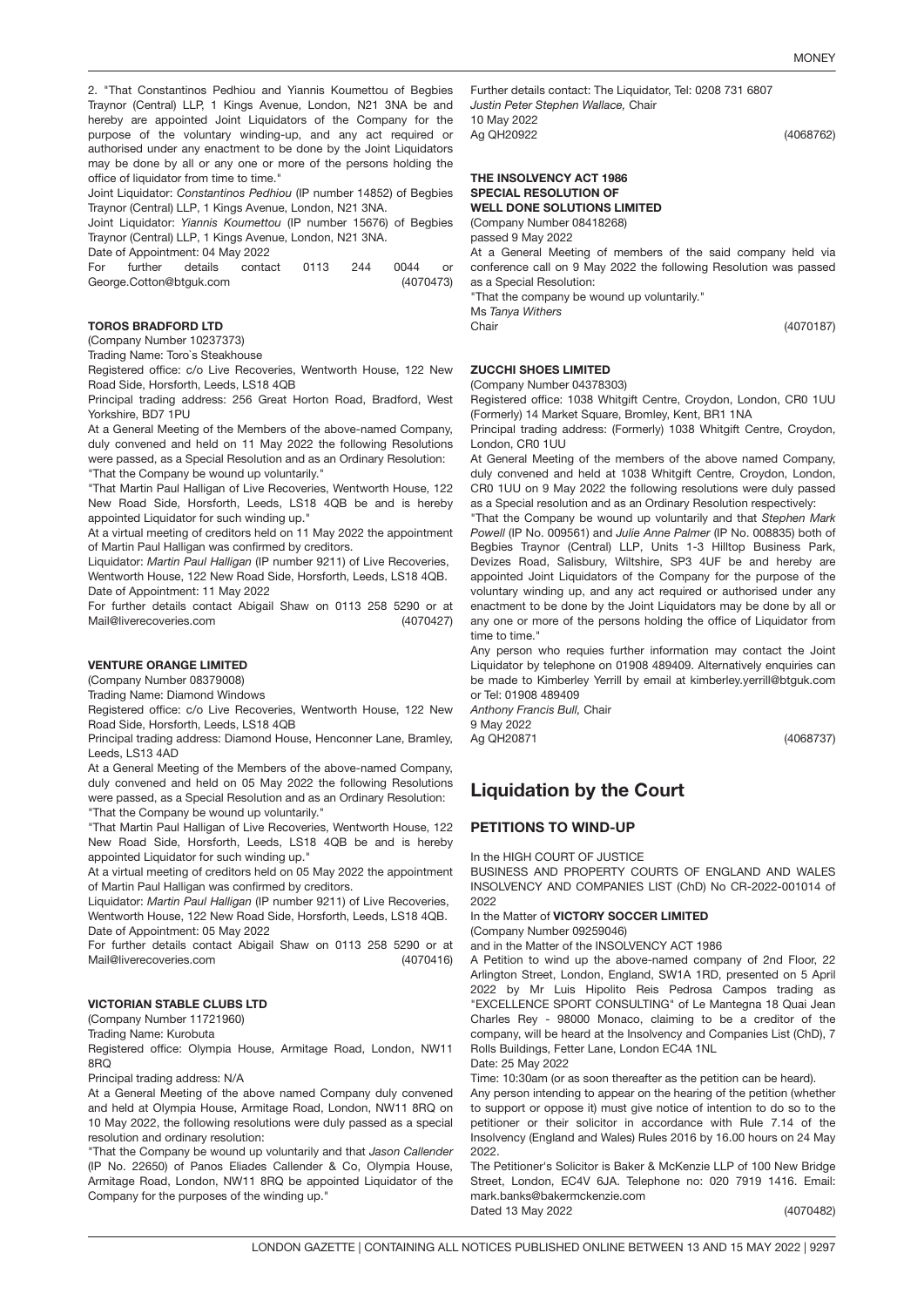#### **MONEY**

In the IN THE HIGH COURT OF JUSTICE

BUSINESS AND PROPERTY COURTS IN BIRMINGHAM INSOLVENCY AND COMPANIES (CHD) No CR-2022-BHM-000095 of 2022

#### In the Matter of A CUT ABOVE CONSTRUCTION LTD

(Company Number 12144273)

and in the Matter of the INSOLVENCY ACT 1986

A Petition to wind-up the above-named company of 2 Wilson Avenue, Wigan, WN6 7HD presented on: 02 March 2022 by SAINT-GOBAIN BUILDING DISTRIBUTION LIMITED T/a Jewson, R/O Saint-Gobain House, East Leake, Loughborough, Leicestershire, LE12 6JU Claiming to be a Creditor of the Company will be heard at In the High Court of Justice, Business and Property Courts in Birmingham, Insolvency and Companies (CHD), Priory Courts, 33 Bull Street, Birmingham B4 6DS Date: 24 May 2022

Time: 10:00

(or as soon thereafter as the Petition can be heard)

Any person intending to appear on the hearing of the Petition (whether to support or oppose it) must give notice of intention to do so to the Petitioner and/or his Solicitor in accordance with Rule 7.15 of the Insolvency Rules 2016 by 1600 hours on Monday 23 May 2022. The Petitioner's Solicitor is The Wilkes Partnership, 41 Church Street Birmingham B3 2RT.

DATED: 11 May 2022

(4070203)

In the High Court of Justice (Chancery Division)

Companies Court No 1081 of 2022

In the Matter of ARTHOUSE HOTEL LIVERPOOL OPS LIMITED (Company Number 10183911)

Principal trading address: Arthouse Hotel Arthouse Square, 61-69 Seel Street,, Liverpool, Merseyside, England, L1 4AZ

and in the Matter of the INSOLVENCY ACT 1986

A Petition to wind up the above-named Company, Registration Number 10183911, of ,Arthouse Hotel Arthouse Square, 61-69 Seel Street,, Liverpool, Merseyside, England, L1 4AZ, presented on 11 April 2022 by the COMMISSIONERS FOR HM REVENUE AND CUSTOMS, of 14 Westfield Avenue, Stratford, London, E20 1HZ,, claiming to be Creditors of the Company, will be heard at the High Court, Royal Courts of Justice, 7 Rolls Building, Fetter Lane, London, EC4A 1NL on 25 May 2022 at 1030 hours (or as soon thereafter as the Petition can be heard).

Any persons intending to appear on the hearing of the Petition (whether to support or oppose it) must give notice of intention to do so to the Petitioners or to their Solicitor in accordance with Rule 7.14 by 1600 hours on 24 May 2022 .

(4068024) The Petitioners` Solicitor is the Solicitor to, HM Revenue and Customs,Solicitor's Office & Legal Services, 14 Westfield Avenue, Stratford, London, E20 1HZ, telephone 03000 589239 . (Ref SLR1945303/J.)

13 May 2022

In the HIGH COURT OF JUSTICE BUSINESS AND PROPERTY COURTS LIVERPOOL INSOLVENCY AND COMPANIES LISTS No 000101 of 2022

In the Matter of **BOARDLAND LIMITED** 

(Company Number 11440082)

and in the Matter of the INSOLVENCY ACT 1986

A Petition to wind up the above-named company of Crown House, 27 Old Gloucester Street, London, WC1N 3AX presented on 22 April 2022 by LAWCRIS PANEL PRODUCTS LIMITED, Cross Green Industrial Estate, Leeds, LS9 0NP claiming to be a creditor of the company will be heard at Liverpool District Registry at 35 Vernon Street, Liverpool, L2 2BX

Date: 7 June 2022

Date Time 10:30 hours

(or as soon thereafter as the petition can be heard)

Any person intending to appear on the hearing of the petition (whether to support or oppose it) must give notice of intention to do so to the petitioner or its solicitor in accordance with Rule 4.16 by 16.00 hours on 6 June 2022.

The petitioner's solicitor is Weightmans LLP, 100 Old Hall Street Liverpool L3 9QJ (Reference: FW28998-339) 10 May 2022

(4070202)

In the High Court of Justice, Business and Property Courts of England and Wales Insolvency and Companies List (ChD)

Court Number: CR-2022-001070 In the Matter of FINE CRAFT FURNITURE LIMITED (Company Number 12112783)

In the Matter of the Insolvency Act 2006

A Petition to wind-up the above-named Fine Craft Furniture Limited of 2 Riverside Drive, Rochdale, England, OL16 2SH presented on 13 April 2022 by E.ON UK Plc of Westwood Way, Westwood Business Park, Coventry, CV4 8LG claiming to be a creditor of the Company will be heard at The Royal Courts of Justice, Rolls Building, 7 Fetter Lane, London EC4A 1NL on 25 May 2022 at 10.30am (or as soon thereafter as the Petition can be heard).

Any person intending to appear on the hearing of the Petition (whether to support or oppose it) must give notice of intention to do so to the Petitioner or their Solicitor in accordance with Rule 7.14 by 16.00 hours on 24 May 2022.

The Petitioner's Solicitor is Wedlake Bell LLP, 71 Queen Victoria Street, London EC4V 4AY Email crobinson@wedlakebell.com Telephone no 020 7395 3000. Reference VARS/E00252-00127.

Dated: 11 March 2022 Ag QH20936

(4068628)

In the High Court of Justice (Chancery Division) Companies Court No 1105 of 2022 In the Matter of HP JIN OCEAN LIMITED (Company Number 11044106)

Principal trading address: 34 CANON STREET, ABERDARE, UNITED KINGDOM, CF44 7AP

and in the Matter of the INSOLVENCY ACT 1986

A Petition to wind up the above-named Company, Registration Number 11044106, of ,34 CANON STREET, ABERDARE, UNITED KINGDOM, CF44 7AP, presented on 13 April 2022 by the COMMISSIONERS FOR HM REVENUE AND CUSTOMS, of 14 Westfield Avenue, Stratford, London, E20 1HZ,, claiming to be Creditors of the Company, will be heard at the High Court, Royal Courts of Justice, 7 Rolls Building, Fetter Lane, London, EC4A 1NL on 25 May 2022 at 1030 hours (or as soon thereafter as the Petition can be heard).

Any persons intending to appear on the hearing of the Petition (whether to support or oppose it) must give notice of intention to do so to the Petitioners or to their Solicitor in accordance with Rule 7.14 by 1600 hours on 24 May 2022 .

The Petitioners` Solicitor is the Solicitor to, HM Revenue and Customs,Solicitor's Office & Legal Services, 14 Westfield Avenue, Stratford, London, E20 1HZ, telephone 03000 589239 . (Ref SLR2045932/J.) 13 May 2022

(4068019)

In the High Court of Justice (Chancery Division) Companies Court No 1080 of 2022 In the Matter of MARIOLA SERVICES LTD

#### (Company Number 12377385)

and in the Matter of the INSOLVENCY ACT 1986

A Petition to wind up the above-named Company, Registration Number 12377385, of ,16 Cornish Court, Bridlington, London, England, N9 7RS, presented on 11 April 2022 by the COMMISSIONERS FOR HM REVENUE AND CUSTOMS, of 14 Westfield Avenue, Stratford, London, E20 1HZ,, claiming to be Creditors of the Company, will be heard at the High Court, Royal Courts of Justice, 7 Rolls Building, Fetter Lane, London, EC4A 1NL on 25 May 2022 at 1030 hours (or as soon thereafter as the Petition can be heard).

Any persons intending to appear on the hearing of the Petition (whether to support or oppose it) must give notice of intention to do so to the Petitioners or to their Solicitor in accordance with Rule 7.14 by 1600 hours on 24 May 2022 .

The Petitioners` Solicitor is the Solicitor to, HM Revenue and Customs,Solicitor's Office & Legal Services, 14 Westfield Avenue, Stratford, London, E20 1HZ, telephone 03000 598642 . (Ref SLR2040748/U.)

13 May 2022

(4068022)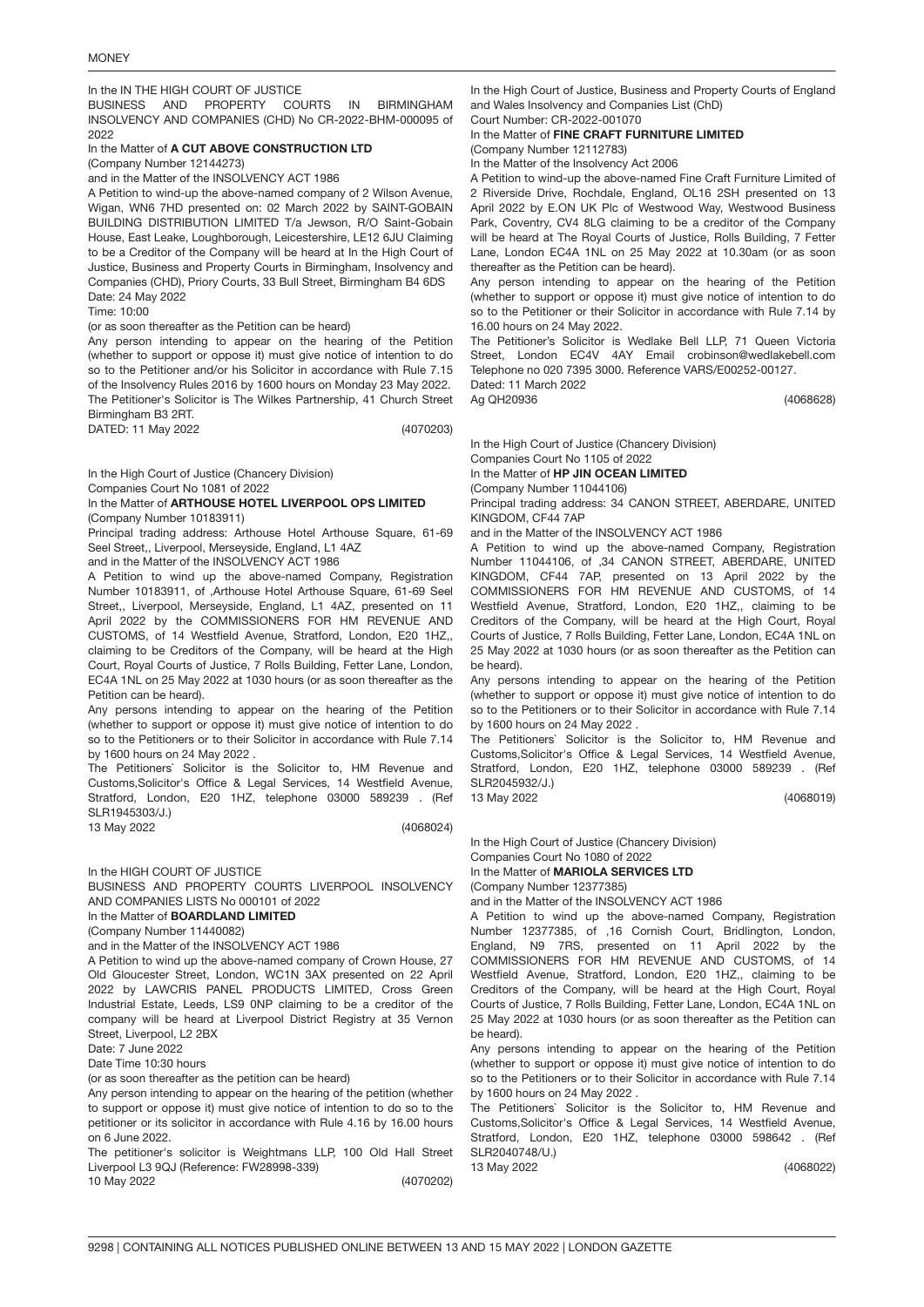## In the High Court of Justice

Business and Property Courts of England and Wales, Companies Court (ChD) Court Number: CR-2022-001111

#### In the Matter of NORTHGATE KITCHENS LIMITED

(Company Number 08489844)

and In the Matter of the Insolvency Act 1986

A Petition to wind up the above named Company of Northgate House, Northgate, Aldridge, West Midlands WS9 8TH presented on 13 April 2022 by Panelco Limited of Hadleigh Park House, Hadleigh Park, Blythe Bridge, Stoke-on-Trent, ST11 9LW claiming to be a Creditor of the Company will be heard at The Companies Court at The Rolls Building, 7 Rolls Buildings, Fetter Lane, London, EC4A 1NL on 25 May 2022 at 10.30 am (or as soon thereafter as the Petition can be heard).

Any person intending to appear on the Hearing of the Petition (whether to support or oppose it) must give Notice of Intention to do so to the Petitioner or their Solicitor in accordance with Rule 7.14 by 16.00 hours on 24 May 2022.

The Petitioner's Solicitor is Abrahams Dresden LLP, 111 Charterhouse Street, London, EC1M 6AW, Email: ray.mansel@ad-solicitors.co.uk, Tel: 0207 251 3663, Ref: RM/DB27682 Ag QH20967

(4068719)

4068023 In the High Court of Justice (Chancery Division)

Companies Court No 1120 of 2022

#### In the Matter of PAUL WILSON ELECTRICAL LINCOLN LIMITED (Company Number 07497018)

and in the Matter of the INSOLVENCY ACT 1986

A Petition to wind up the above-named Company, Registration Number 07497018, of ,Tower House, Lucy Tower Street, Lincoln, LN1 1XW, presented on 13 April 2022 by the COMMISSIONERS FOR HM REVENUE AND CUSTOMS, of 14 Westfield Avenue, Stratford, London, E20 1HZ,, claiming to be Creditors of the Company, will be heard at the High Court, Royal Courts of Justice, 7 Rolls Building, Fetter Lane, London, EC4A 1NL on 25 May 2022 at 1030 hours (or as soon thereafter as the Petition can be heard).

Any persons intending to appear on the hearing of the Petition (whether to support or oppose it) must give notice of intention to do so to the Petitioners or to their Solicitor in accordance with Rule 7.14 by 1600 hours on 24 May 2022 .

The Petitioners` Solicitor is the Solicitor to, HM Revenue and Customs,Solicitor's Office & Legal Services, 14 Westfield Avenue, Stratford, London, E20 1HZ, telephone 03000 589571 . (Ref SLR2046145/A.) 13 May 2022

(4068023)

In the The High Court of Justice, Business And Property Courts Of England And Wales, Insolvency And Companies List

Court Number: CR-2021-000836

#### In the Matter of R4 INDUSTRIAL ROOFING CLADDING SYSTEMS LIMITED

(Company Number 04716950)

Registered office: 92 Friern Gardens, Wickford, Essex, SS12 0HD

and in the Matter of the INSOLVENCY ACT 1986

A petition has been presented for the winding up of the above-named company on 4th April 2022 by Health and Safety Executive of Osprey House Hedgerows Business Park, Colchester Rd, Chelmsford CM2 5PF claiming to be a creditor of the Company. The petition will be heard at Non-Attendance at the High Court of Justice, on 25th May 2022, at 10.00 am (or as soon thereafter as the Petition can be heard). Any person intending to appear at the hearing (whether to support or oppose the petition) must give notice of that intention in accordance with rule 7.14 of The Insolvency (England & Wales) Rules 2016 not later than 4pm on the business day before that which is appointed for the hearing (or, where the hearing has been adjourned, for the adjourned hearing).

(4070307) The Petitioner`s Solicitor is: Mr Jamie Hare, Hampton House, 137 Beehive Ln, Great Baddow, Chelmsford CM2 9RX.

In the High Court of Justice Business and Property Courts in England & Wales Insolvency and Companies List (ChD) No CR-2022-001019 of 2022 In the Matter of RYA & SON LIMITED (Company Number 11071235)

and in the Matter of the INSOLVENCY ACT 1986

A Petition to wind up the above-named company of RYA & SON LIMITED (11071235) whose registered office is 27 Old Gloucester Road, London WC1N 3AX whose nature of business is 46390 – Nonspecialised wholesale of food, beverages and tobacco presented on 13 April 2022 by RASERNA UAB (A Company incorporated under the laws of Lithuania) of Partizanu G., 192, Kaunas 50325, Lithuania claiming to be a Creditor of the Company, will be heard at the Business and Property Courts England & Wales, Rolls Building, Fetter Lane London EC4A 1NL on Wednesday 25 May 2022 at 10:30 (or as soon thereafter as the Petition can be heard).

Any person intending to appear on the hearing of the Petition (whether to support or oppose it) must give notice of intention to do so to the Petitioners or to their Solicitor in accordance with Rule 7.14 by 16:00 hours Tuesday 24 May 2022.

(4070206) The Petitioning Creditors Solicitors are Coltman Warner Cranston LLP, Unit 3, Coventry Innovation Village, Cheetah Road, Coventry, West Midlands, CV1 2TL, Telephone: 02476627262, Email: ddavoile@coltmanco.com (reference number: C0187360).

In the County Court at Southampton

No 000102 of 2022 In the Matter of SKY LETTINGS 365 LTD

(Company Number 11548475) and in the Matter of the INSOLVENCY ACT 1986

A Petition to wind-up the above-named Sky Lettings 365 Limited of 183 The Dell, Southampton, SO15 2BU by SOUTHAMPTON CITY COUNCIL of Civic Centre, Southampton, SO14 7LY claiming to be a Creditor of the Company, will be heard at the Southampton County Court, Combined Court Centre, London Road, Southampton, SO15 2XQ on 10 June 2022 at 12:00pm (or as soon thereafter as the Petition can be heard).

Any person intending to appear on the hearing of the Petition (whether to support or oppose it) must give notice of intention to do so to the Petitioner or their Solicitor in accordance with Rule 7.14 by 16.00 hours on 9 June 2022.

(4070201) The Petitioner's Solicitor is Southampton City Council, Civic Centre, Southampton, SO14 7LY, Email: aj.vitums@southampton.gov.uk, Telephone no 023 8083 3554. Reference 34072040/SkyLettings Dated: 10 May 2022

In the HIGH COURT OF JUSTICE BUSINESS AND PROPERTY COURTS

LIVERPOOL INSOLVENCY AND COMPANIES LISTS No 000104 of 2022

#### In the Matter of **SMARSHH LIMITED**

(Company Number 12124780)

and in the Matter of the INSOLVENCY ACT 1986

A Petition to wind up the above-named company of Unit 11, Iddenshall Hall Farm, Clotton, Tarporley, CW6 0EG presented on 22 April 2022 by LAWCRIS PANEL PRODUCTS LIMITED, Cross Green Industrial Estate, Leeds, LS9 0NP claiming to be a creditor of the company will be heard at Liverpool District Registry at 35 Vernon Street, Liverpool, L2 2BX

Date: 7 June 2022

Time: 10:30 hours

(or as soon as thereafter as the petition can be heard)

Any person intending to appear on the hearing of the petition (whether to support or oppose it) must give notice of intention to do so to the petitioner or its solicitor in accordance with Rule 4.16 by 16.00 hours on 6 June 2022.

The petitioner's solicitor is Weightmans LLP 100 Old Hall Street Liverpool L3 9QJ (Reference: FW28998-336) 10 May 2022

(4070204)

In the High Court of Justice (Chancery Division) Companies Court No 1118 of 2022 In the Matter of SPRAYSMITH LTD (Company Number 05934409) and in the Matter of the INSOLVENCY ACT 1986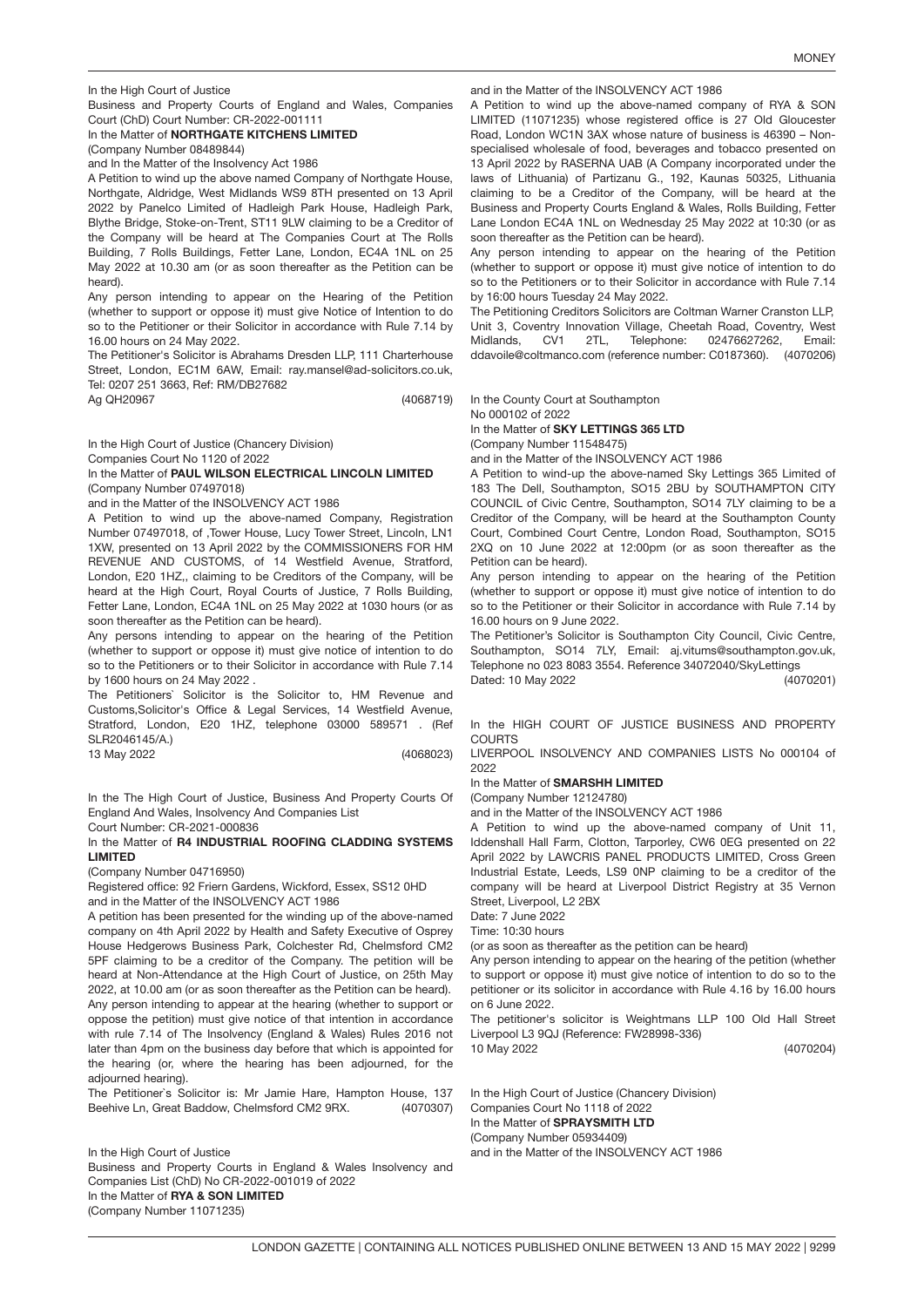A Petition to wind up the above-named Company, Registration Number 05934409, of ,Basis House, 117 Seaside Road, Eastbourne, England, BN21 3PH, presented on 13 April 2022 by the COMMISSIONERS FOR HM REVENUE AND CUSTOMS, of 14 Westfield Avenue, Stratford, London, E20 1HZ,, claiming to be Creditors of the Company, will be heard at the High Court, Royal Courts of Justice, 7 Rolls Building, Fetter Lane, London, EC4A 1NL on 25 May 2022 at 1030 hours (or as soon thereafter as the Petition can be heard).

Any persons intending to appear on the hearing of the Petition (whether to support or oppose it) must give notice of intention to do so to the Petitioners or to their Solicitor in accordance with Rule 7.14 by 1600 hours on 24 May 2022 .

(4068018) The Petitioners` Solicitor is the Solicitor to, HM Revenue and Customs,Solicitor's Office & Legal Services, 14 Westfield Avenue, Stratford, London, E20 1HZ, telephone 03000 589571 . (Ref SLR2034923/A.) 13 May 2022

In the High Court of Justice (Chancery Division)

Companies Court No 1119 of 2022 In the Matter of THE CAR WASH (LEEDS) LTD

(Company Number 10219559)

and in the Matter of the INSOLVENCY ACT 1986

A Petition to wind up the above-named Company, Registration Number 10219559, of ,250 North Street, Leeds, England, LS7 2AG, presented on 13 April 2022 by the COMMISSIONERS FOR HM REVENUE AND CUSTOMS, of, claiming to be Creditors of the Company, will be heard at the High Court, Royal Courts of Justice, 7 Rolls Building, Fetter Lane, London, EC4A 1NL on 25 May 2022 at 1030 hours (or as soon thereafter as the Petition can be heard).

Any persons intending to appear on the hearing of the Petition (whether to support or oppose it) must give notice of intention to do so to the Petitioners or to their Solicitor in accordance with Rule 7.14 by 1600 hours on 24 May 2022 .

The Petitioners` Solicitor is the Solicitor to, HM Revenue and Customs,Solicitor's Office & Legal Services, 14 Westfield Avenue, Stratford, London, E20 1HZ, telephone 03000 589571 . (Ref SLR2046095/A.) 13 May 2022

(4068021)

In the High Court of Justice (Chancery Division) Companies Court No 1106 of 2022 In the Matter of THE TWISTED OAK INNS LIMITED

(Company Number 10790960)

Principal trading address: 27 Sheepbridge Lane, Mansfield, England, NG18 5DY

and in the Matter of the INSOLVENCY ACT 1986

A Petition to wind up the above-named Company, Registration Number 10790960, of ,27 Sheepbridge Lane, Mansfield, England, NG18 5DY, presented on 13 April 2022 by the COMMISSIONERS FOR HM REVENUE AND CUSTOMS, of 14 Westfield Avenue, Stratford, London, E20 1HZ,, claiming to be Creditors of the Company, will be heard at the High Court, Royal Courts of Justice, 7 Rolls Building, Fetter Lane, London, EC4A 1NL on 25 May 2022 at 1030 hours (or as soon thereafter as the Petition can be heard).

Any persons intending to appear on the hearing of the Petition (whether to support or oppose it) must give notice of intention to do so to the Petitioners or to their Solicitor in accordance with Rule 7.14 by 1600 hours on 24 May 2022 .

(4068020) The Petitioners` Solicitor is the Solicitor to, HM Revenue and Customs,Solicitor's Office & Legal Services, 14 Westfield Avenue, Stratford, London, E20 1HZ, telephone 03000 589137 . (Ref SLR2046091/N.)

13 May 2022

In the HIGH COURT OF JUSTICE BUSINESS AND PROPERTY COURTS LIVERPOOL INSOLVENCY AND COMPANIES LISTS No 000102 of 2022 In the Matter of VAN LINING SOLUTIONS LIMITED (Company Number 12669265) and in the Matter of the INSOLVENCY ACT 1986

A Petition to wind up the above-named company of c/o Taxassist Accountants, 49 Church Street, Barnsley, S70 2AH presented on 22 April 2022 by LAWCRIS PANEL PRODUCTS LIMITED, Cross Green Industrial Estate, Leeds, LS9 0NP claiming to be a creditor of the company at Liverpool District Registry at 35 Vernon Street, Liverpool, L2 2BX

Date 7 June 2022

Time 10:30 hours

Any person intending to appear on the hearing of the petition (whether to support or oppose it) must give notice of intention to do so to the petitioner or its solicitor in accordance with Rule 4.16 by 16.00 hours on 6 June 2022.

Weightmans LLP, 100 Old Hall Street Liverpool L3 9QJ (Reference: FW28998-341) 10 May 2022

(4070205)

#### WINDING-UP ORDERS

## APJ SERVICE STATION UK LTD

(4067219) (Company Number 09647328) Registered office: Sutton Road, HUTHWAITE, NG17 2NZ In the Birmingham District Registry No 000015 of 2022 Date of Filing Petition: 4 March 2022 Date of Winding-up Order: 9 May 2022 *K Read* Level 1, Apex Court, City Link, NOTTINGHAM, NG2 4LA, telephone: 0300 678 0016, email: Nottingham.OR@insolvency.gsi.gov.uk Capacity of office holder(s): Liquidator 9 May 2022

## 4067215 CHURCHILL GROUNDWORKS SOUTH LTD

(4067215) (Company Number 12825277) Registered office: 22 Melbourne Road, CHRISTCHURCH, BH23 2HZ In the Birmingham District Registry No 000038 of 2022 Date of Filing Petition: 26 January 2022 Date of Winding-up Order: 9 May 2022 *Y Hill* 1st Floor, Spring Place, 105 Commercial Road, Southampton, SO15 1EG, telephone: 03030031735 Capacity of office holder(s): Liquidator 9 May 2022

## ENGEN GROUP LIMITED

(4067222) (Company Number 07434108) Registered office: Metro House, Northgate, CHICHESTER, PO19 1BE In the Leeds District Registry No 000702 of 2021 Date of Filing Petition: 29 December 2021 Date of Winding-up Order: 10 May 2022 *K Jackson* Fifty, Pembroke Court, Pembroke Chatham Maritime, CHATHAM, ME4 4EL, telephone: 03006780016 Capacity of office holder(s): Liquidator 10 May 2022

## 4067227 FORESTSIDE CONSTRUCTION LIMITED

(4067227) (Company Number 05446058) Registered office: 19 Heatherstone Avenue, Dibden Purlieu, SOUTHAMPTON, SO45 4LT In the Birmingham District Registry No 000026 of 2022 Date of Filing Petition: 19 January 2022 Date of Winding-up Order: 9 May 2022 *Y Hill* 1st Floor, Spring Place, 105 Commercial Road, Southampton, SO15 1EG, telephone: 03030031735 Capacity of office holder(s): Liquidator 9 May 2022

## S.R.P.M MANAGEMENT LIMITED

(Company Number 09475797) Registered office: 117 Chestnut Avenue, LONDON, E7 0JF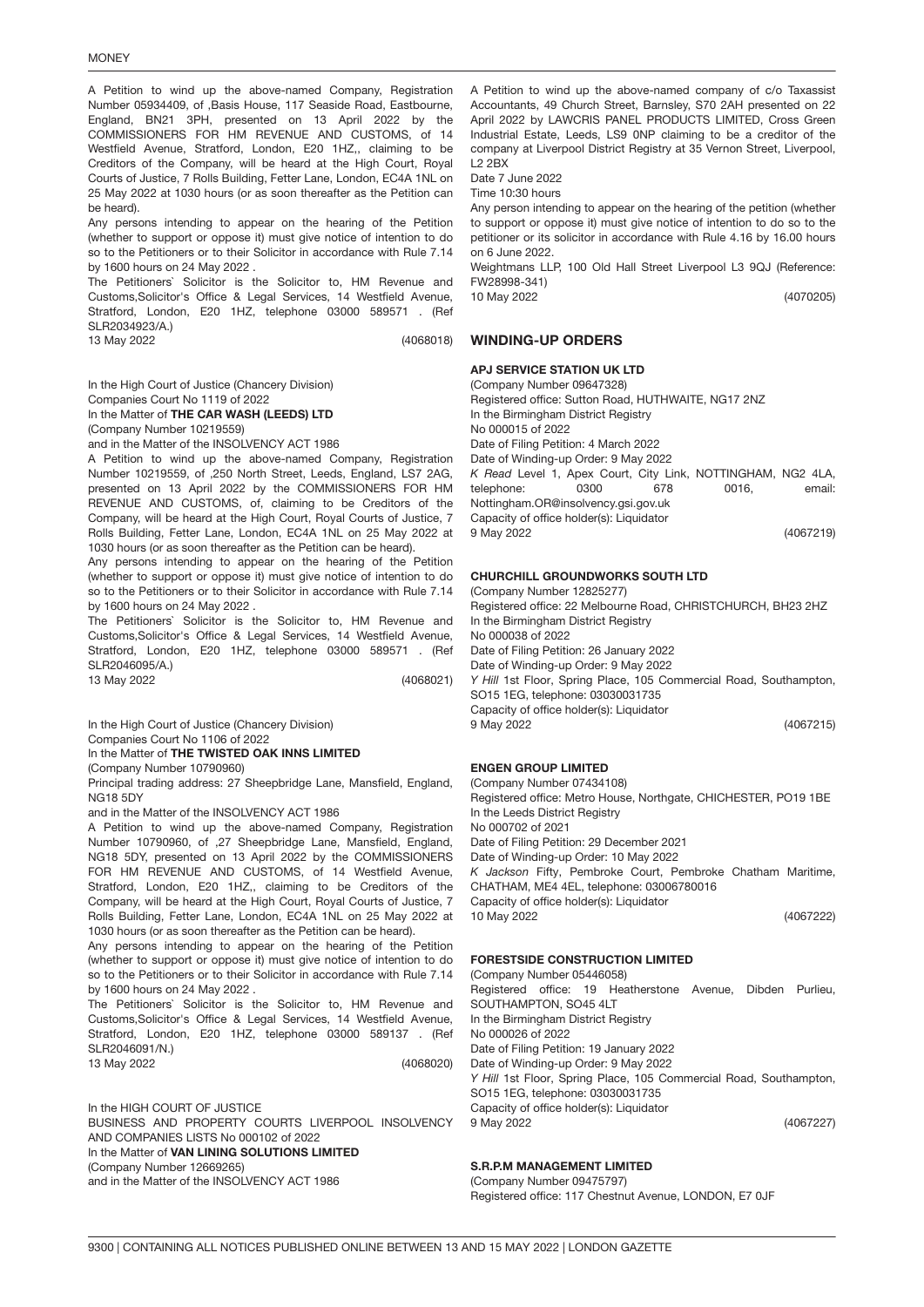| In the Birmingham District Registry                         |           |
|-------------------------------------------------------------|-----------|
| No 000088 of 2022                                           |           |
| Date of Filing Petition: 1 March 2022                       |           |
| Date of Winding-up Order: 9 May 2022                        |           |
| J Sullivan 16th Floor, 1 Westfield Avenue, LONDON, E20 1HZ, |           |
| telephone: 0300 678 0016                                    |           |
| Capacity of office holder(s): Liquidator                    |           |
| 9 May 2022                                                  | (4067213) |

#### SEVEN ELECTRICAL SYSTEMS LIMITED

(4067239) (Company Number 06442143) Registered office: LAYSTALLS, CROSS HAYES, MALMESBURY, WILTSHIRE, SN16 9BE In the Leeds District Registry No 000183 of 2022 Date of Filing Petition: 30 March 2022 Date of Winding-up Order: 10 May 2022 *M Mace* 3rd Floor, Senate Court, Southernhay Gardens, Exeter, EX1 1UG, telephone: 0300 678 0016 Capacity of office holder(s): Official Receiver 10 May 2022

## STONYHURST ENGINEERING LIMITE<mark>D</mark>

(4067210) (Company Number 09539432) Registered office: Unit 4, Foxfield Farm, Whalley Road, Clitheroe, Lancashire, England, BB7 9PN In the Leeds District Registry No 000169 of 2022 Date of Filing Petition: 24 March 2022 Date of Winding-up Order: 10 May 2022 Date of Resolution for Voluntary Winding-up: 10 May 2022 *C Megram* 2nd Floor, Rosebrae Court, Woodside Ferry Approach, Birkenhead, CH41 6DU, telephone: 03030031738 Capacity of office holder(s): Liquidator 10 May 2022

## Members' voluntary liquidation

#### APPOINTMENT OF LIQUIDATORS

Name of Company: ABHA SOLUTIONS LIMITED  $(4068690)$ Company Number: 06282956 Nature of Business: IT Consultancy & Software Development Registered office: Mountview Court, 1148 High Road, Whetstone, London, N20 0RA Type of Liquidation: Members Date of Appointment: 10 May 2022 *Kikis Kallis* (IP No. 4692) of Kallis & Company, Mountview Court, 1148 High Road, Whetstone, London, N20 0RA By whom Appointed: Members Ag QH20957

Name of Company: ALLGOOD ENTERPRISES LIMITED (4068643) Company Number: 04366941 Nature of Business: Business support service activities Registered office: 5th Floor, 86 Jermyn Street, London, SW1Y 6AW Type of Liquidation: Members Date of Appointment: 9 May 2022 *Paul Appleton* (IP No. 8883) and *Paul Cooper* (IP No. 15452) both of Begbies Traynor (London) LLP, 29th Floor, 40 Bank Street, London, E14 5NR By whom Appointed: Members Ag QH20896

Company Number: 09720960 (4070368) Name of Company: BENNETT AND KNIGHT LIMITED (4069569) Name of Company: CASPIAN UK GROUP LIMITED Name of Company: AZTECH STUDIOS LTD Nature of Business: Other information service activities not elsewhere classified Registered office: Unit 2 Spinnaker Court, 1C Becketts Place, Hampton Wick, Kingston upon Thames KT1 4EQ Principal trading address: Flat 6, Chesil Court, Bonner Road, London E2 9.17 Type of Liquidation: Members Voluntary Liquidation Joint Liquidator: *Douglas John Pinteau* (IP number 19590) of WSM Marks Bloom LLP, Unit 2 Spinnaker Court, 1C Becketts Place, Hampton Wick, Kingston upon Thames KT1 4EQ. Joint Liquidator: *Richard Andrew Segal* (IP number 2685) of WSM Marks Bloom LLP, Unit 2 Spinnaker Court, 1C Becketts Place, Hampton Wick, Kingston upon Thames KT1 4EQ. Date of Appointment: 29 April 2022 By whom Appointed: Members For further details contact Ankit Patel on 020 8939 8240 Company Number: 08771229 Registered office: 100 St James Road, Northampton, NN5 5LF Principal trading address: Pinfold Chelmsford Road, Margaret Roding, Dunmow, CM6 1QL Nature of Business: Management consultancy activities other than financial management Type of Liquidation: Members' Voluntary Date of Appointment: 26 April 2022 Joint Liquidator's Name and Address: *Thomas Edward Guthrie* (IP No. 15012) of BRI Business Recovery and Insolvency, 2nd Floor, Elm House, Woodlands Business Park, Linford Wood West, Milton Keynes, MK14 6FG. Telephone: 01908 317387. Joint Liquidator's Name and Address: *Sukhvinder Kaur Bains* (IP No. 9990) of BRI Business Recovery and Insolvency, 2nd Floor, Elm House, Woodlands Business Park, Linford Wood West, Milton Keynes, MK14 6FG. Telephone: 01908 317387. For further information contact Marvin Doondeea at the offices of BRI Business Recovery and Insolvency on 01908576854, or mdoondeea@briuk.co.uk. By whom Appointed: Member 10 May 2022 Company Number: 02810190 Registered office: The Cedars, 2 High Street, Bagshot, Surrey, GU19 5AE Principal trading address: The Cedars, 2 High Street, Bagshot, Surrey, GU19 5AE Nature of Business: Activities of other holding companies not elsewhere classified Type of Liquidation: Member's Voluntary Date of Appointment: 9 May 2022

Joint Liquidator's Name and Address: *Thomas Edward Guthrie* (IP No. 15012) of BRI Business Recovery and Insolvency, 2nd Floor, Elm House, Woodlands Business Park, Linford Wood West, Milton Keynes, MK14 6FG. Telephone: 01908 317387.

Joint Liquidator's Name and Address: *Sukhvinder Kaur Bains* (IP No. 9990) of BRI Business Recovery and Insolvency, 2nd Floor, Elm House, Woodlands Business Park, Linford Wood West, Milton Keynes, MK14 6FG. Telephone: 01908 317387.

For further information contact Kathryn Harper at the offices of BRI Business Recovery and Insolvency on 01908 771353, or kharper@briuk.co.uk.

By whom Appointed: Sole Member 10 May 2022

(4069578)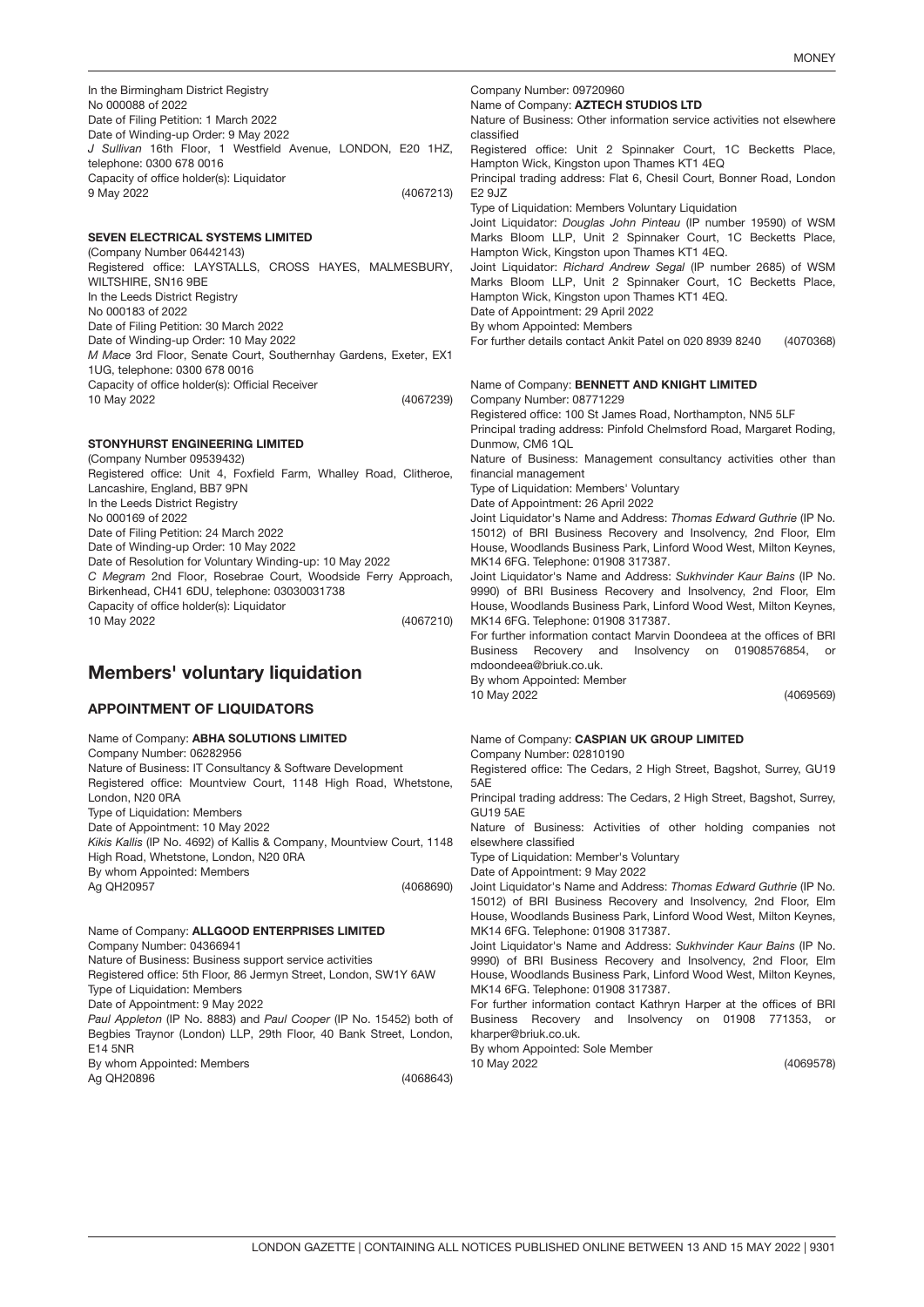| Name of Company: CHURCHILL COMMERCIAL INVESTMENTS<br><b>LIMITED</b>                                                                        | Name of Company: HIGH WATER MARK CONSULTANCY LIMITED<br>Company Number: 13265771                                |
|--------------------------------------------------------------------------------------------------------------------------------------------|-----------------------------------------------------------------------------------------------------------------|
| Company Number: 06178252<br>Nature of Business: Other letting and operating of own or leased real                                          | In Members' Voluntary Liquidation<br>Registered office: 53 Holmdene Avenue, London, England, SE24 9LB           |
| estate<br>Registered office: 10 Churchill Road, St Albans, Hertfordshire, AL1                                                              | Principal trading address: 53 Holmdene Avenue, London, England<br>SE24 9LB                                      |
| 4HQ                                                                                                                                        | Nature of Business: 70229 - Management consultancy activities other                                             |
| Type of Liquidation: Members                                                                                                               | than financial management                                                                                       |
| Date of Appointment: 10 May 2022                                                                                                           | Type of Liquidation: Members'                                                                                   |
| Nicholas Cusack (IP No. 17490) and Rishi Karia (IP No. 15890) both of<br>Parker Andrews Limited, 5th Floor, The Union Building, 51-59 Rose | Liquidator: Anthony Hyams (IP No 9413), of Insolve Plus, Allan House,<br>10 John Princes Street, London W1G 0AH |
| Lane, Norwich, NR1 1BY                                                                                                                     | Date of Appointment: 3 May 2022                                                                                 |
| By whom Appointed: Members                                                                                                                 | By whom Appointed: Members                                                                                      |
| Ag QH20988<br>(4068735)                                                                                                                    | For further details contact Elizabeth Rowan on telephone 020 7495                                               |
|                                                                                                                                            | 2348 or by email at elizabethrowan@insolveplus.com                                                              |
|                                                                                                                                            | DATED THIS 3RD DAY OF MAY 2022                                                                                  |
| Name of Company: CP TRANSPORT (YORKS) LIMITED                                                                                              | (4069551)<br>Anthony Hyams FCCA Liquidator                                                                      |
| Company Number: 07454282                                                                                                                   |                                                                                                                 |
| Nature of Business: Other service activities incidental to land                                                                            |                                                                                                                 |
| transportation, not elsewhere classified                                                                                                   | Name of Company: <b>IDENTIBADGE COMPANY LIMITED</b>                                                             |
| Registered office: Fox Lane, Bradford Road, Wakefield, West                                                                                | Company Number: 02761126                                                                                        |
| Yorkshire WF1 2AJ                                                                                                                          | Nature of Business: Retail                                                                                      |
| Type of Liquidation: Members                                                                                                               | Registered office: 158 Godstone Road, Whyteleafe, Surrey, CR3 0ED                                               |
| Date of Appointment: 5 May 2022                                                                                                            | Type of Liquidation: Members                                                                                    |
| Philip Booth (IP No. 9470) of Booth & Co, Coopers House, Intake                                                                            | Date of Appointment: 4 May 202                                                                                  |
| Lane, Ossett, WF5 0RG                                                                                                                      | Dominic Dumville (IP No. 17890) and Henry Nicholas Page (IP No.                                                 |
| By whom Appointed: Members                                                                                                                 | 12250) both of Mercer & Hole, 21 Lombard Street, London, EC3V 9AH                                               |
| Ag QH20882<br>(4068772)                                                                                                                    | By whom Appointed: Members                                                                                      |
|                                                                                                                                            | Ag QH20907<br>(4068759)                                                                                         |
|                                                                                                                                            |                                                                                                                 |
| Name of Company: CUTE LITTLE APPS LIMITED                                                                                                  |                                                                                                                 |
| Company Number: 08699239                                                                                                                   | Name of Company: IMPACT PEOPLE STRATEGIES UK LIMITED                                                            |
| Nature of Business: Other information technology service activities<br>Registered office: C/o BDO LLP, 5 Temple Square, Temple Street,     | Company Number: 07745390<br>Nature of Business: Other business support activities                               |
| Liverpool, L2 5RH                                                                                                                          | Registered office: C/O Muftals Accountancy Ltd, 1 Bromley Lane                                                  |
| Principal trading address: Studio 1 Clink Wharf, Clink Street, London,                                                                     | Chislehurst, Kent, BR7 6LH                                                                                      |
| SE1 9DG                                                                                                                                    | Type of Liquidation: Members                                                                                    |
| Name of Company: WEAV MUSIC LIMITED                                                                                                        | Date of Appointment: 10 May 2022                                                                                |
| Company Number: 10073414                                                                                                                   | Ben Robson (IP No. 11032) of Bridge Newland Limited, The Stables, 2                                             |
| Nature of Business: Other business support service activities not                                                                          | Hillmorton Wharf, Rugby, Warwickshire, CV21 4PW                                                                 |
| elsewhere classified                                                                                                                       | By whom Appointed: Members                                                                                      |
| Registered office: C/o BDO LLP, 5 Temple Square, Temple Street,                                                                            | Ag QH20900<br>(4068702)                                                                                         |
| Liverpool, L2 5RH                                                                                                                          |                                                                                                                 |
| Principal trading address: Chapter House 3rd Floor, 18-20 Crucifix                                                                         |                                                                                                                 |
| Lane, London, SE1 3JW                                                                                                                      | Name of Company: LIBECO LTD                                                                                     |
| Type of Liquidation: Members Voluntary Liquidation                                                                                         | Company Number: 11129172                                                                                        |
| Joint Liquidator: Matthew Chadwick (IP number 9311) of BDO LLP,                                                                            | Nature of Business: Consultancy                                                                                 |
| 2nd Floor, 2 City Place, Beehive Ring Road, Gatwick, RH6 0PA.                                                                              | Registered office: 12 Faraday Avenue, Clitheroe, BB7 2LW                                                        |
| Joint Liquidator: Stacey Brown (IP number 17950) of BDO LLP, 55                                                                            | Type of Liquidation: Members                                                                                    |
| Baker Street, London, W1U 7EU.                                                                                                             | Date of Appointment: 9 May 2022                                                                                 |
| Date of Appointment: 30 April 2022                                                                                                         | John Paul Bell (IP No. 8608) and Toyah Marie Poole (IP No. 9740) both                                           |
| By whom Appointed: The Members of the Companies                                                                                            | of Clarke Bell Limited, 3rd Floor, The Pinnacle, 73 King Street                                                 |
| For further details contact Pauline Durrant on +44 (0)20 7334 9191 or                                                                      | Manchester, M2 4NG                                                                                              |
| at Pauline.Durrant@bdo.co.uk<br>(4070178)                                                                                                  | By whom Appointed: Members<br>Ag QH20982<br>(4068751)                                                           |
|                                                                                                                                            |                                                                                                                 |
| Name of Company: HAMLYN MANAGEMENT LIMITED                                                                                                 |                                                                                                                 |
| Company Number: 05936510                                                                                                                   | Name of Company: MOOR INVESTMENT SERVICES LIMITED                                                               |
| Nature of Business: Management consultancy activities other than                                                                           | Company Number: 06525253                                                                                        |
| financial management                                                                                                                       | Nature of Business: Financial Intermediation                                                                    |
| Registered office: The registered office of the Company will be                                                                            | Registered office: Sportsman Farm, St. Michaels, Tenterden, Kent                                                |
| changed to 257b Croydon Road, Beckenham, Kent BR3 3PS                                                                                      | <b>TN30 6SY</b>                                                                                                 |
| Type of Liquidation: Members                                                                                                               | Type of Liquidation: Members                                                                                    |
| Date of Appointment: 5 May 2022                                                                                                            | Date of Appointment: 29 April 2022                                                                              |
| Paul Bailey (IP No. 9428) and Tommaso Wagar Ahmad (IP No. 9475)                                                                            | Lisa Alford (IP No. 9723) and Chris Parkman (IP No. 9588) both of                                               |
| both of Bailey Ahmad Limited, 257b Croydon Road, Beckenham,                                                                                | Purnells, 5a Kernick Industrial Estate, Penryn, Cornwall, TR10 9EP                                              |
| Kent, BR3 3PS                                                                                                                              | By whom Appointed: Shareholders                                                                                 |
| By whom Appointed: Members                                                                                                                 | Ag QH20915<br>(4068709)                                                                                         |
| Ag QH20972<br>(4068647)                                                                                                                    |                                                                                                                 |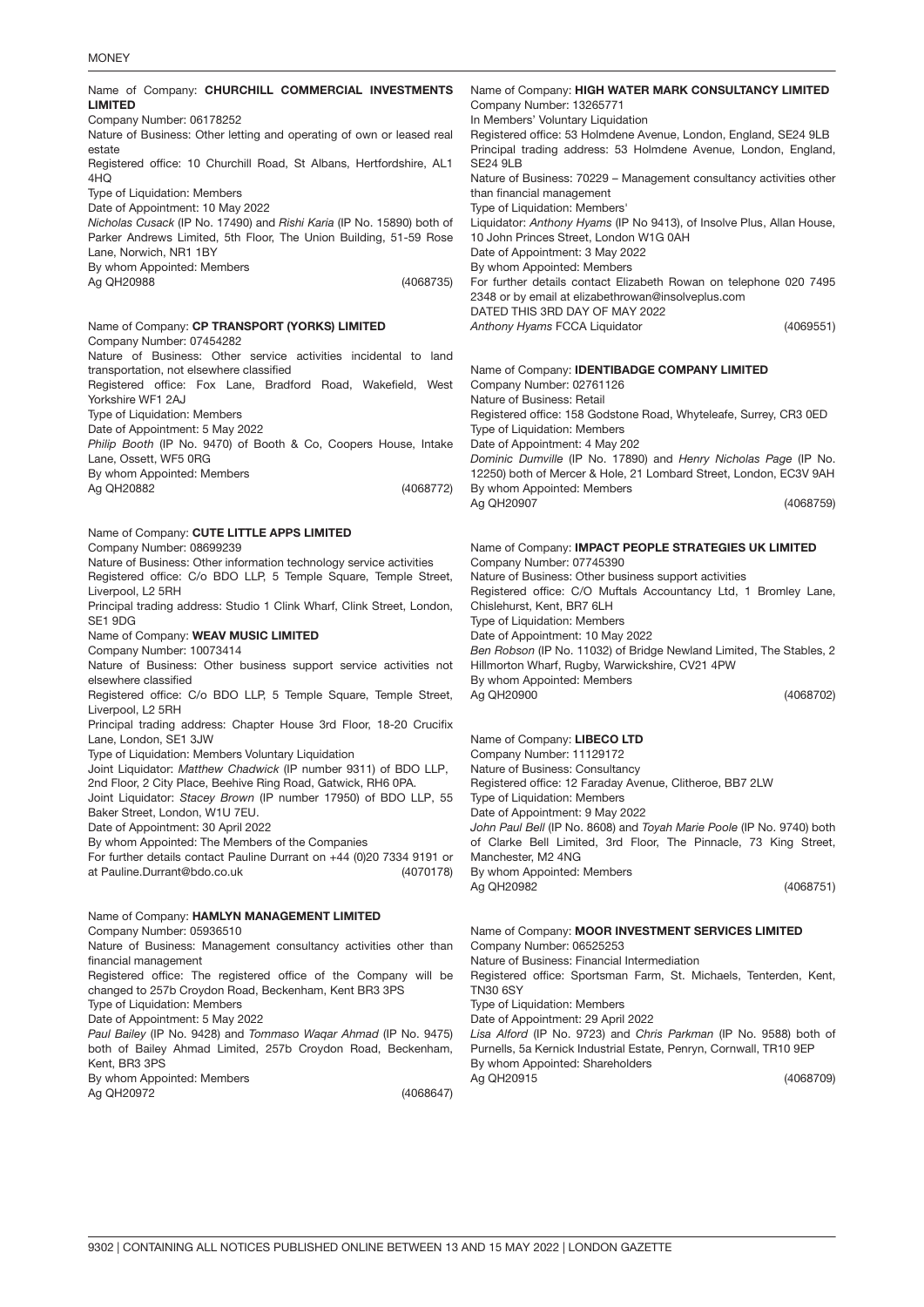#### Company Number: 08006031 (4070532) Name of Company: PENNILANE INVESTMENTS LIMITED (4068694) Name of Company: RED TURTLE TECHNOLOGIES LIMITED (4068668) Name of Company: ROSEHILL NURSERY LIMITED Name of Company: MQ MEDICAL LIMITED Nature of Business: General Medical Practice Activities Registered office: The Chapel, Bridge Street, Driffield, YO25 6DA Principal trading address: 3 POLLARD GARTH, SKIDBY, HU16 5GA Type of Liquidation: Members Voluntary Liquidation Joint Liquidator: *John William Butler* (IP number 9591) of Redman Nichols Butler, The Chapel, Bridge Street, Driffield, YO25 6DA. Joint Liquidator: *Andrew James Nichols* (IP number 8367) of Redman Nichols Butler, The Chapel, Bridge Street, Driffield, YO25 6DA. Date of Appointment: 11 May 2022 By whom Appointed: Members For further details contact Katy Kalesnikovs on 01377 257788 Company Number: 08309557 Nature of Business: Construction activities Registered office: PEM, Salisbury House, Station Road, Cambridge, CB<sub>1</sub> 2LA Type of Liquidation: Members Date of Appointment: 28 April 2022 *Kate Merry* (IP No. 9439) and *Ben Dyer* (IP No. 18016) both of PEM, Salisbury House, Station Road, Cambridge, CB1 2LA By whom Appointed: Members Ag QH20906 Company Number: 10668523 Nature of Business: Developer Registered office: Ground Floor, 19 Chesson Road, London, W14 9QR Type of Liquidation: Members Date of Appointment: 4 May 2022 *Darren Brookes* (IP No. 9297) of Milner Boardman & Partners, The Old Bank, 187a Ashley Road, Hale, Cheshire, WA15 9SQ By whom Appointed: Members Ag QH20953 Trading Name: Rosehill Childcare Nursery Company Number: 04464297 Registered office: Carlyle House, Chorley New Road, Bolton, BL1 4BY Principal trading address: 160 Manchester Road, Bolton, BL2 1HE Nature of Business: Primary education Type of Liquidation: Member's Voluntary Date of Appointment: 6 May 2022 Joint Liquidator's Name and Address: *Andrew David Rosler* (IP No. 9151) of Ideal Corporate Solutions Limited, Lancaster House,, 171 basis Liquidator

Chorley New Road,, Bolton,, BL1 4QZ. Telephone: 01204 663000. Joint Liquidator's Name and Address: *Tom Bowes* (IP No. 17010) of Ideal Corporate Solutions Limited, Lancaster House,, 171 Chorley New Road,, Bolton,, BL1 4QZ. Telephone: 01204 663000.

For further information contact Michael Walsh at the offices of Ideal Corporate Solutions Limited on 01204 663000, or michael.walsh@idealcs.co.uk.

By whom Appointed: Members And Creditors

9 May 2022

(4069580)

|                                                                          | P        |
|--------------------------------------------------------------------------|----------|
|                                                                          | C        |
| Name of Company: SOCRATECH LIMITED                                       |          |
| Company Number: 08841379                                                 | N        |
| Nature of Business: Information technology activities                    | F        |
| Registered office: 26 Robson Road, Goring by Sea, Worthing BN12          | 8        |
| 4EF in the process of being changed to Suite 2, 2nd Floor, Phoenix       | k        |
| House, 32 West Street, Brighton BN1 2RT                                  |          |
| Type of Liquidation: Members                                             |          |
| Date of Appointment: 9 May 2022                                          |          |
| Colin Ian Vickers (IP No. 8953) and Philip Harris (IP No. 23510) both of |          |
| FRP Advisory Trading Limited, Suite 2, 2nd Floor, Phoenix House, 32      | F        |
| West Street, Brighton, BN1 2RT                                           | $\left($ |
| By whom Appointed: Members                                               |          |
| Aa QH20903<br>(4068763)                                                  | F        |
|                                                                          |          |

Name of Company: SPARGO TOOL COMPANY LIMITED (4068680) Pursuant to section 109 of the Insolvency Act 1986 Company Number: 00819828 Nature of Business: Management of real estate on a fee or contract Registered office: Unit 2 Lake End Court, Taplow Road, Taplow, Maidenhead, SL6 0JQ Type of Liquidation: Members Date of Appointment: 4 May 2022 *Chris Newell* (IP No. 13690) and *Jo Leach* (IP No. 15950) both of Name of Company: STAN I.T. LIMITED Company Number: 08919768

Quantuma Advisory Limited, The Old Town Hall, 71 Christchurch Road, Ringwood, BH24 1DH By whom Appointed: Members Ag QH20946

(4069547) Name of Company: TIM GARNER DESIGN LIMITED Registered office: 21 Highfield Road, Dartford, Kent DA1 2JS Nature of Business: IT Consultancy Type of Liquidation: Members' Voluntary Liquidation Liquidator name and address: *Isobel Susan Brett* of Bretts Business Recovery Limited, 21 Highfield Road, Dartford, Kent DA1 2JS Office Holder Number: 9643. Date of Appointment: 5 May 2022 By whom Appointed: Members 10 May 2022

(4068768) Company Number: 07148925 Nature of Business: Photographic activities not elsewhere classified Registered office: 257B Croydon Road, Beckenham, Kent BR3 3PS Type of Liquidation: Members Date of Appointment: 5 May 2022 *Paul Bailey* (IP No. 9428) and *Tommaso Waqar Ahmad* (IP No. 9475) both of Bailey Ahmad Limited, 257b Croydon Road, Beckenham, Kent, BR3 3PS By whom Appointed: Members Ag QH20974

## NOTICES TO CREDITORS

## ABHA SOLUTIONS LIMIT<mark>ED</mark>

(Company Number 06282956)

Registered office: 35 Ballards Lane, London, N3 1XW

Principal trading address: 35 Ballards Lane, London, N3 1XW

Notice is hereby given that the Creditors of the above named Company which was voluntarily wound up on 10 May 2022, are required, on or before 10 June 2022 to send their full names and addresses together with full particulars of their debts or claims to Kallis & Company, Mountview Court, 1148 High Road, Whetstone, London N20 0RA, and, if so requested by me, to provide such further details or produce such documentary or other evidence as may appear to be necessary, or in default thereof they will be excluded from the benefit of any distribution made before such debts are proved.

Note: This is a solvent liquidation and all known creditors have been or will be paid in full.

Office Holder Details: *Kikis Kallis* (IP No. 4692) of Kallis & Company,

Mountview Court, 1148 High Road, Whetstone, London, N20 0RA For further details contact Christina Eleftheriou on telephone 020 8446 6699, or by email at christinae@kallis.co.uk. *Kikis Kallis,* Liquidator

(4068733)

11 May 2022

Ag QH20957

## ALLGOOD ENTERPRISES LIMITED

(Company Number 04366941)

Registered office: 5th Floor, 86 Jermyn Street, London, SW1Y 6AW Principal trading address: N/A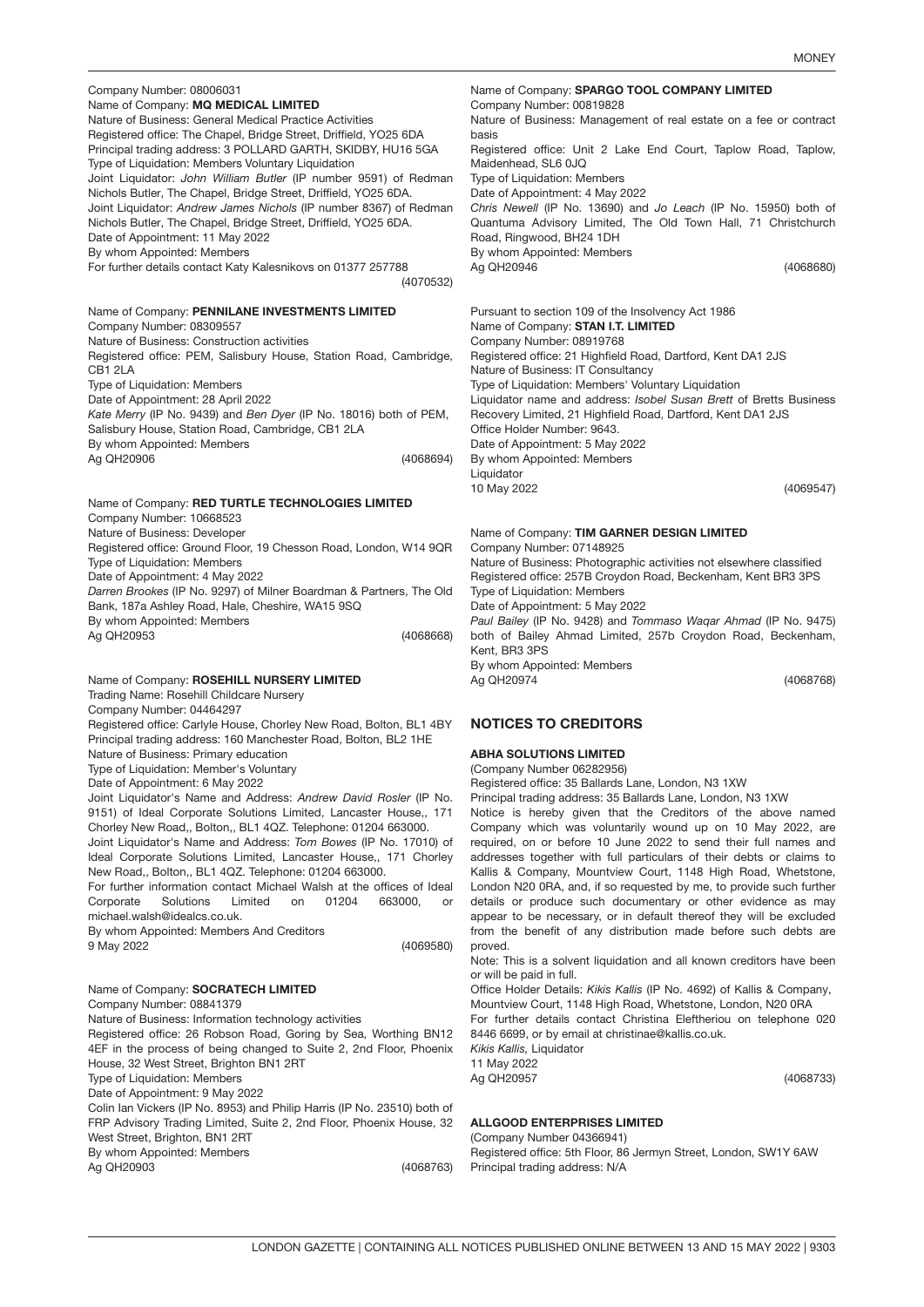The Company was placed into members' voluntary liquidation on 9 May 2022 and on the same date, *Paul Appleton* (IP No. 8883) and *Paul Cooper* (IP No. 15452) both of Begbies Traynor (London) LLP, 29th Floor, 40 Bank Street, London, E14 5NR were appointed as Joint Liquidators of the Company.

Notice is hereby given that the Creditors of the Company are required, on or before 10 June 2022 to send in their names and addresses, particulars of their debts or claims and the names and addresses of their solicitors (if any) to the undersigned Paul Appleton of Begbies Traynor (London) LLP, 29th Floor, 40 Bank Street, London, E14 5NR the Joint Liquidator of the Company and, if so required by notice in writing to prove their debts or claims at such time and place as shall be specified in such notice, or in default thereof shall be excluded from the benefit of any distribution made before such debts are proved.

This notice is purely formal, the Company is able to pay all its known creditors in full.

Any person who requires further information may contact the Joint Liquidator by telephone on 020 7400 7900. Alternatively enquiries can be made to Eleanor Hale by email at DM-Team@btguk.com or by telephone on 020 7400 7900.

*Paul Appleton,* Joint Liquidator

11 May 2022 Ag QH20896

(4068619)

## AZTECH STUDIOS LTD

(Company Number 09720960)

Registered office: Unit 2 Spinnaker Court, 1C Becketts Place, Hampton Wick, Kingston upon Thames KT1 4EQ

Principal trading address: Flat 6, Chesil Court, Bonner Road, London E2 9JZ

NOTICE IS HEREBY GIVEN that the Creditors of the Company are required, on or before 16 June 2022 to send their names and addresses and particulars of their debts or claims and the names and addresses of their solicitors (if any) to Douglas John Pinteau and Richard Andrew Segal, both of WSM Marks Bloom LLP, Unit 2 Spinnaker Court, 1C Becketts Place, Hampton Wick, Kingston upon Thames KT1 4EQ, the Joint Liquidators of the company, and, if so required by notice in writing from the Liquidator, by their solicitors or personally, to come in and prove their debts or claims at such time and place as shall be specified in any such notice, or in default thereof they will be excluded from the benefit of any distribution made before such debts are proved.

NOTE: This notice is purely formal. All known creditors have been or will be paid in full.

The Directors have made a Declaration of Solvency, and the Company is being wound up for the purposes of distribution of surplus assets to shareholders.

Joint Liquidator: *Douglas John Pinteau* (IP number 19590) of WSM Marks Bloom LLP, Unit 2 Spinnaker Court, 1C Becketts Place, Hampton Wick, Kingston upon Thames KT1 4EQ.

Joint Liquidator: *Richard Andrew Segal* (IP number 2685) of WSM Marks Bloom LLP, Unit 2 Spinnaker Court, 1C Becketts Place, Hampton Wick, Kingston upon Thames KT1 4EQ.

Date of Appointment: 29 April 2022

(4070367) For further details contact Ankit Patel on 020 8939 8240

## BENNETT AND KNIGHT LIMITED

(Company Number 08771229)

Registered office: 100 St James Road, Northampton, NN5 5LF

Principal trading address: Pinfold Chelmsford Road, Margaret Roding, Dunmow, CM6 1QL

Nature of Business: Management consultancy activities other than financial management.

Final Date For Submission: 15 June 2022.

Notice is hereby given, pursuant to Rule 14.28 of the Insolvency (England and Wales) Rules 2016, that the joint liquidators of the Company named above (in members' voluntary liquidation) intend to make final distributions to creditors. Creditors are required to prove their debts on or before the final date for submission specified in this notice by sending full details of their claims to the joint liquidators. Creditors must also, if so requested by the joint liquidators, provide such further details and documentary evidence to support their claims as the joint liquidators deem necessary.

The intended distributions are final distributions and may be made without regard to any claims not proved by the final date for submission specified in this notice. Any creditor who has not proved their debt by that date, or who increases the claim in their proof after that date, will not be entitled to disturb the intended final distributions. The joint liquidators intend that, after paying or providing for final distributions in respect of creditors who have proved their claims, all funds remaining in the joint liquidators' hands following the final distributions to creditors shall be distributed to the shareholders of the Company absolutely.

The directors have made a statutory declaration that the Company is able to pay all known liabilities in full.

Date of Appointment: 26 April 2022

Joint Liquidator's Name and Address: *Thomas Edward Guthrie* (IP No. 15012) of BRI Business Recovery and Insolvency, 2nd Floor, Elm House, Woodlands Business Park, Linford Wood West, Milton Keynes, MK14 6FG. Telephone: 01908 317387.

Joint Liquidator's Name and Address: *Sukhvinder Kaur Bains* (IP No. 9990) of BRI Business Recovery and Insolvency, 2nd Floor, Elm House, Woodlands Business Park, Linford Wood West, Milton Keynes, MK14 6FG. Telephone: 01908 317387.

For further information contact Marvin Doondeea at the offices of BRI Business Recovery and Insolvency on 01908576854, or mdoondeea@briuk.co.uk. 10 May 2022

(4069568)

## CASPIAN UK GROUP LIMITED

(Company Number 02810190)

Registered office: The Cedars, 2 High Street, Bagshot, Surrey, GU19 5AE

Principal trading address: The Cedars, 2 High Street, Bagshot, Surrey, GU19 5AE

Nature of Business: Activities of other holding companies not elsewhere classified.

Final Date For Submission: 7 June 2022.

Notice is hereby given, pursuant to Rule 14.28 of the Insolvency (England and Wales) Rules 2016, that the joint liquidators of the Company named above (in members' voluntary liquidation) intend to make final distributions to creditors. Creditors are required to prove their debts on or before the final date for submission specified in this notice by sending full details of their claims to the joint liquidators. Creditors must also, if so requested by the joint liquidators, provide such further details and documentary evidence to support their claims as the joint liquidators deem necessary.

The intended distributions are final distributions and may be made without regard to any claims not proved by the final date for submission specified in this notice. Any creditor who has not proved their debt by that date, or who increases the claim in their proof after that date, will not be entitled to disturb the intended final distributions. The joint liquidators intend that, after paying or providing for final distributions in respect of creditors who have proved their claims, all funds remaining in the joint liquidators' hands following the final distributions to creditors shall be distributed to the shareholders of the Company absolutely.

The directors have made a statutory declaration that the Company is able to pay all known liabilities in full.

Date of Appointment: 9 May 2022

Joint Liquidator's Name and Address: *Thomas Edward Guthrie* (IP No. 15012) of BRI Business Recovery and Insolvency, 2nd Floor, Elm House, Woodlands Business Park, Linford Wood West, Milton Keynes, MK14 6FG. Telephone: 01908 317387.

Joint Liquidator's Name and Address: *Sukhvinder Kaur Bains* (IP No. 9990) of BRI Business Recovery and Insolvency, 2nd Floor, Elm House, Woodlands Business Park, Linford Wood West, Milton Keynes, MK14 6FG. Telephone: 01908 317387.

For further information contact Kathryn Harper at the offices of BRI Business Recovery and Insolvency on 01908 771353, or kharper@briuk.co.uk. 10 May 2022

(4069576)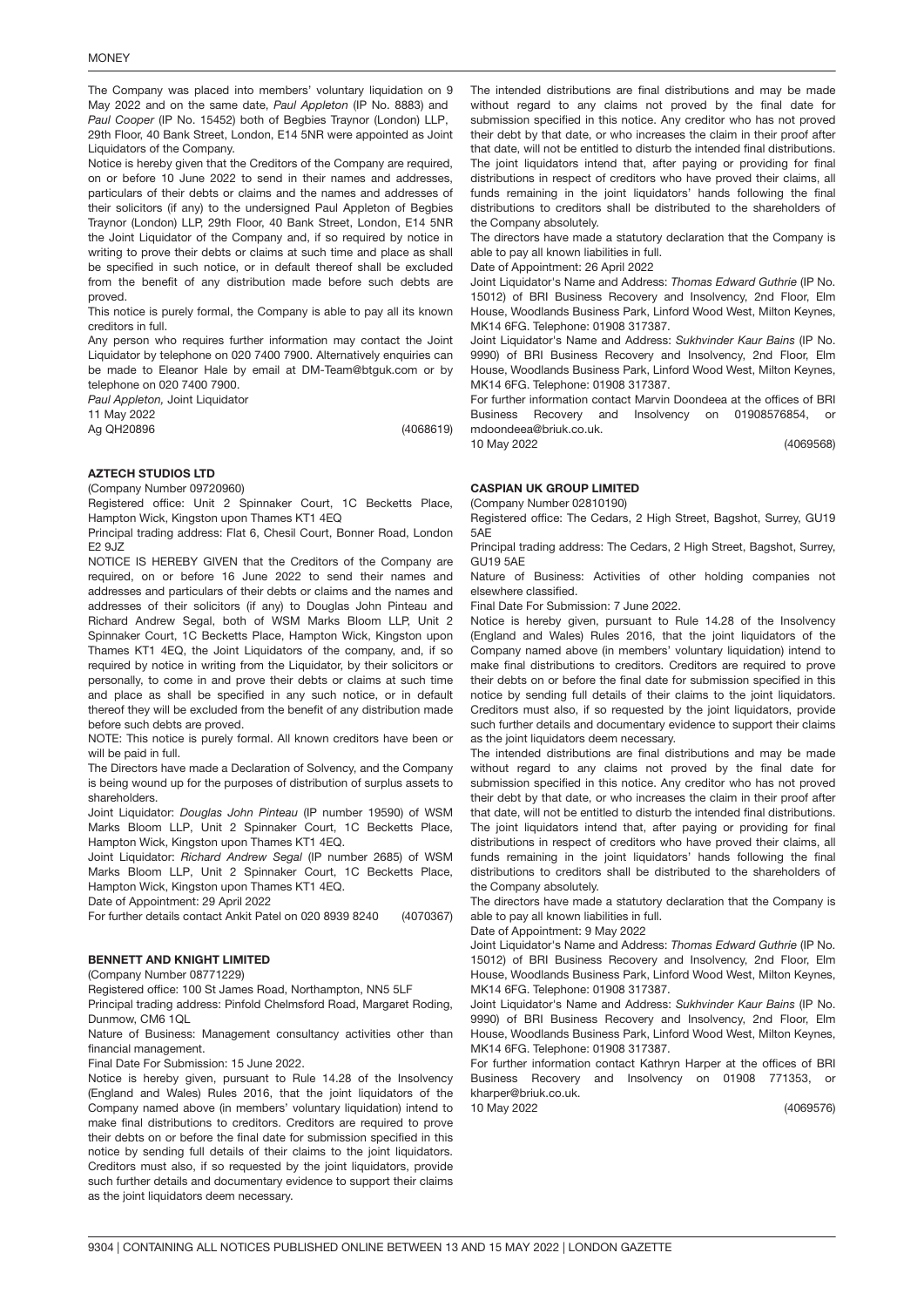## 4068734 CHURCHILL COMMERCIAL INVESTMENTS LIMITED

(Company Number 06178252)

Registered office: 10 Churchill Road, St Albans, Hertfordshire, AL1  $4H<sub>O</sub>$ 

Principal trading address: 10 Churchill Road, St Albans, Hertfordshire, AL1 4HQ

We, *Nicholas Cusack* (IP No. 17490) and *Rishi Karia* (IP No. 15890) both of Parker Andrews Limited, 5th Floor, The Union Building, 51-59 Rose Lane, Norwich, NR1 1BY give notice that we were appointed Joint Liquidators of the above named Company on 10 May 2022 by a resolution of members.

Notice is hereby given that the Creditors of the above named Company which is being voluntarily wound up, are required, on or before 9 June 2022 to prove their debts by sending to the undersigned, Nicholas Cusack of Parker Andrews Limited, 5th Floor, The Union Building, 51-59 Rose Lane, Norwich, NR1 1BY the Joint Liquidators of the Company, written statements of the amounts they claim to be due to them from the company and, if so requested, to provide such further details or produce such documentary evidence as may appear to the Joint Liquidators to be necessary.

Please note that this is a solvent liquidation and therefore the Joint Liquidators are entitled to make the distribution without regard to the claim of any person in respect of a debt not proved.

Further details contact: Sam Stoupe, Email: Sam.Stoupe@parkerandrews.co.uk, Tel: 01603 284284.

*Nicholas Cusack,* Joint Liquidator

10 May 2022

Ag QH20988

(4068734)

### 4068761 CP TRANSPORT (YORKS) LIMITED

(Company Number 07454282)

Registered office: Fox Lane, Bradford Road, Wakefield, West Yorkshire WF1 2AJ

Principal trading address: Fox Lane, Bradford Road, Wakefield, West Yorkshire WF1 2AJ

Notice is hereby given that Creditors of the Company are required, on or before 13 June 2022, to prove their debts by delivering their proofs (in the format specified in Rule 14.4 of the INSOLVENCY (ENGLAND AND WALES) RULES 2016) to the Liquidator at Booth & Co, Coopers House, Intake Lane, Ossett WF5 0RG.

If so required by notice from the Liquidator, creditors must produce any document or other evidence which the Liquidator considers is necessary to substantiate the whole or any part of a claim.

Note: The Directors of the Company have made a declaration of solvency and it is expected that all creditors will be paid in full.

Date of Appointment: 5 May 2022.

Office Holder Details: *Philip Booth* (IP No. 9470) of Booth & Co, Coopers House, Intake Lane, Ossett, WF5 0RG

For further details contact: The Liquidator, Tel: 01924 263777, email: enquiries@boothinsolvency.co.uk Alternative contact: Claire Robinson *P R Booth,* Liquidator

11 May 2022 Ag QH20882

(4068761)

#### 4070180 CUTE LITTLE APPS LIMITED

(Company Number 08699239)

Registered office: C/o BDO LLP, 5 Temple Square, Temple Street, Liverpool, L2 5RH

Principal trading address: Studio 1 Clink Wharf, Clink Street, London, SE1 9DG

#### WEAV MUSIC LIMITED

(Company Number 10073414)

Registered office: C/o BDO LLP, 5 Temple Square, Temple Street, Liverpool, L2 5RH

Principal trading address: Chapter House 3rd Floor, 18-20 Crucifix Lane, London, SE1 3JW

Notice is hereby given that creditors of the Companies are required to send in their full names and addresses (and those of their solicitors, if any), together with full particulars of their debts or claims to Matthew Chadwick, BDO LLP, 5 Temple Square, Temple Street, Liverpool, L2 5RH, the Joint Liquidator of the Companies by 17 June 2022.

Note: Please note that this is a solvent liquidation. The directors of the Companies have made a declaration of solvency and it is expected that all creditors will be paid in full.

Joint Liquidator: *Matthew Chadwick* (IP number 9311) of BDO LLP, 2nd Floor, 2 City Place, Beehive Ring Road, Gatwick, RH6 0PA.

Joint Liquidator: *Stacey Brown* (IP number 17950) of BDO LLP, 55 Baker Street, London, W1U 7EU.

Date of Appointment: 30 April 2022

(4070180) For further details contact Pauline Durrant on +44 (0)20 7334 9191 or at Pauline.Durrant@bdo.co.uk

## HAMLYN MANAGEMENT LIMITED

(Company Number 05936510)

Registered office: The registered office of the Company will be changed to 257b Croydon Road, Beckenham, Kent BR3 3PS

Principal trading address: 4 Chestnut Place, Ashtead, Surrey KT21 2DY

NOTICE IS HEREBY GIVEN that the creditors of the above named Company, which is being voluntarily wound up, are required to prove their debts on or before 15 June 2022, by sending their names and addresses along with descriptions and full particulars of their debts or claims and the names and addresses of their solicitors (if any), to the Joint Liquidators at Bailey Ahmad Business Recovery, 257B Croydon Road, Beckenham, Kent BR3 3PS and, if so required by notice in writing from the Joint Liquidators of the Company or by the Solicitors of the Joint Liquidators, to come in and prove their debts or claims, or in default thereof they will be excluded from the benefit of any distribution made before such debts or claims are proved.

Note: It is anticipated that all known creditors will be paid in full.

The proposed distribution is to be the only distribution to creditors in the winding-up and I may make that distribution without regard to the claim of any person in respect of a debt not proved by the date specified above.

Date of Appointment: 5 May 2022.

Office Holder Details: *Paul Bailey* (IP No. 9428) and *Tommaso Waqar Ahmad* (IP No. 9475) both of Bailey Ahmad Limited, 257b Croydon Road, Beckenham, Kent, BR3 3PS

For further details contact: The Liquidators, Email: info@babr.co.uk, Tel: 0208 662 6070. Alternative contact: Lucy Franks.

**Paul Bailey, Joint Liquidator** 

11 May 2022 Ag QH20972

(4068721)

## 4069550 HIGH WATER MARK CONSULTANCY LIMITED

(Company Number 13265771)

In Members' Voluntary Liquidation

Registered office: Allan House, 10 John Princes Street, London, W1G 0AH

Principal trading address: 53 Holmdene Avenue, London, SE24 9LB

NOTICE IS HEREBY GIVEN that the creditors of the above named Company, which was voluntarily wound up on 3 May 2022, are required, on or before 6 June 2022 to send their full names and addresses together with full particulars of their debts or claims to Insolve Plus Ltd, Allan House, 10 John Princes Street, London, W1G 0AH, and, if so requested by me, to provide such further details or produce such documentary or other evidence as may appear to be necessary, or in default thereof they will be excluded from the benefit of any distribution made before such debts are proved. Note: This is a solvent liquidation and all known creditors have been or will be paid in full.

Liquidator: *Anthony Hyams* (IP No. 9413) of Insolve Plus Ltd,Allan House, 10 John Princes Street, London, W1G 0AH.

Date of Appointment 3 May 2022

For further details contact Elizabeth Rowan on telephone 020 7495 2348, or by email at elizabethrowan@insolveplus.com.

DATED THIS 3RD DAY OF MAY 2022

(4069550)

#### 4068708 IDENTIBADGE COMPANY LIMITED

(Company Number 02761126)

*Anthony Hyams* FCCA Liquidator

Registered office: 158 Godstone Road, Whyteleafe, Surrey, CR3 0ED Principal trading address: 158 Godstone Road, Whyteleafe, Surrey, CR3 0ED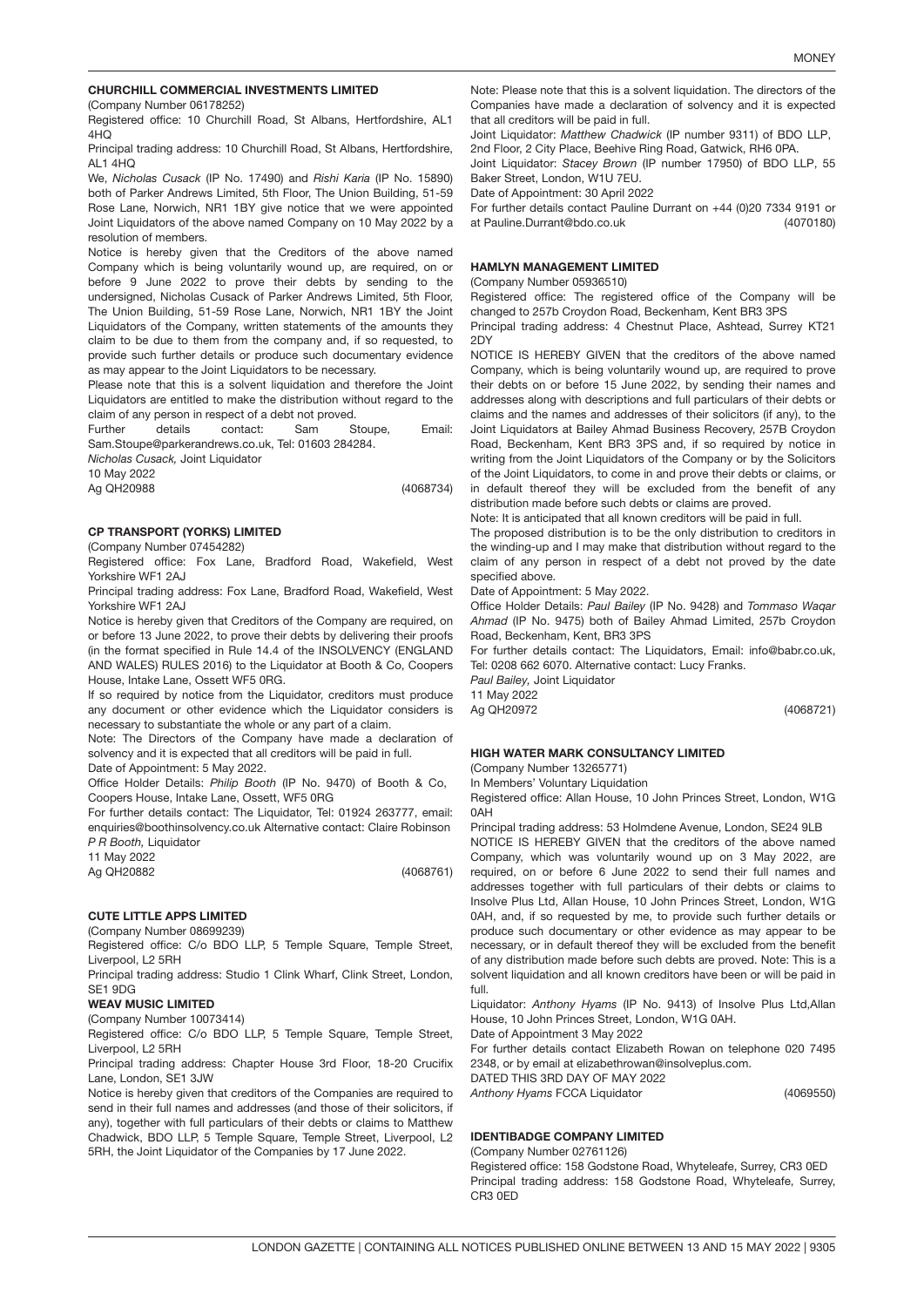We, *Dominic Dumville* (IP No. 17890) and *Henry Nicholas Page* (IP No. 12250) both of Mercer & Hole, 21 Lombard Street, London, EC3V 9AH were appointed Joint Liquidators of Identibadge Company Limited 4 May 2022.

Notice is hereby given that the creditors of the above company, which is being voluntarily wound up, are required, on or before 6 June 2022, to send their full names and addresses together with full particulars of their debts or claims to the joint liquidators of the company and, if so required by notice from the joint liquidators, provide such further details or produce such documentary evidence which they consider is necessary to substantiate the whole or any part of a claim, in default of which they will be excluded from the benefit of any distribution made before such debts are proved.

Note: This is a solvent liquidation and all known creditors have been or will be paid in full.

Further information can be obtained from the Joint Liquidators or the case administrator Glyn Richards, at Mercer & Hole, 21 Lombard Street, London, EC3V 9AH, Email: glyn.richards@mercerhole.co.uk, Tel: 020 7236 2601.

*Dominic Paul Dumville,* Joint Liquidator 11 May 2022

Ag QH20907

(4068708)

## IMPACT PEOPLE STRATEGIES UK LIMITED

(Company Number 07745390)

Registered office: C/O Muftals Accountancy Ltd, 1 Bromley Lane, Chislehurst, Kent, BR7 6LH

Principal trading address: C/O Muftals Accountancy Ltd, 1 Bromley Lane, Chislehurst, Kent, BR7 6LH

Notice is hereby given that Creditors of the Company are required, on or before 13 June 2022 to prove their debts by delivering their proofs (in the format specified in Rule 14.4 of the Insolvency (England and Wales) Rules 2016) to the Liquidator at Bridge Newland Limited, The Stables, 2 Hillmorton Wharf, Rugby, Warwickshire, CV21 4PW.

If so required by notice from the Liquidator, creditors must produce any document or other evidence which the Liquidator considers is necessary to substantiate the whole or any part of a claim.

Note: The Directors of the Company have made a declaration of solvency and it is expected that all creditors will be paid in full. Date of Appointment: 10 May 2022.

Office Holder Details: *Ben Robson* (IP No. 11032) of Bridge Newland Limited, The Stables, 2 Hillmorton Wharf, Rugby, Warwickshire, CV21 4PW

For further details contact: Ben Robson, Email: ben@bridgenewland.co.uk, Tel: 01788 544 544. Alternative contact: Kym Carvell, Tel: 01788 544 544, Email: kym@bridgenewland.co.uk *Ben Robson,* Liquidator

10 May 2022 Ag QH20900

(4068743)

## LIBECO LT<mark>D</mark>

(Company Number 11129172)

Registered office: 12 Faraday Avenue, Clitheroe, BB7 2LW

Principal trading address: 12 Faraday Avenue, Clitheroe, BB7 2LW Notice is hereby given that Creditors of the Company are required, on or before 6 June 2022, to prove their debts by delivering their proofs (in the format specified in Rule 14.4 of the INSOLVENCY (ENGLAND AND WALES) RULES 2016) to the Joint Liquidators at Clarke Bell Limited, 3rd Floor, The Pinnacle, 73 King Street, Manchester, M2 4NG. If so required by notice from the Joint Liquidators, creditors must produce any document or other evidence which the Joint Liquidators consider is necessary to substantiate the whole or any part of a claim. Note: The Directors of the Company have made a declaration of solvency and it is expected that all creditors will be paid in full. Date of Appointment: 9 May 2022.

Office Holder Details: *John Paul Bell* (IP No. 8608) and *Toyah Marie Poole* (IP No. 9740) both of Clarke Bell Limited, 3rd Floor, The Pinnacle, 73 King Street, Manchester, M2 4NG

For further details contact: The Joint Liquidators, Email: mvl@clarkebell.com. Alternative contact: Thomas Bailey

John Paul Bell, Joint Liquidator

12 May 2022 Ag QH20982

(4068693)

## 4068677 MOOR INVESTMENT SERVICES LIMITED

(Company Number 06525253)

Registered office: Sportsman Farm, St. Michaels, Tenterden, Kent, TN30 6SY

Principal trading address: Pinto, Chantlers Hill, Paddock Wood, Tonbridge, Kent, TN12 6LX

Notice is hereby given pursuant to Rule 14.28 of the INSOLVENCY (ENGLAND AND WALES) RULES 2016 that the Joint Liquidators of the above named company intend to declare and pay a first and final dividend/distribution to creditors.

The creditors of the Company are required, by 24 June 2022 to deliver their proofs of debt to the undersigned of Purnells, 5a Kernick Industrial Estate, Penryn, Cornwall, TR10 9EP, the Joint Liquidators of the company, and if so requested, to provide such further details or produce such documentary or other evidence as may appear to the Joint Liquidators to be necessary.

A creditor who has not proved his debt before the date mentioned above will not be entitled to disturb, by reason that he has not participated in it. As this is a sole and final distribution it will be made without regard to the claim of any person in respect of a debt not proved.

The dividend distribution to creditors will be paid within two months of the last date for proving as indicated above.

The final distribution to the shareholders may be made without regard to the claim of any person in respect of a debt not proved.

Date of Appointment: 29 April 2022

Office Holder Details: *Lisa Alford* (IP No. 9723) and *Chris Parkman* (IP No. 9588) both of Purnells, 5a Kernick Industrial Estate, Penryn, Cornwall, TR10 9EP

Further details contact: The Liquidators, Email: lisa@purnells.co.uk, Tel: 01326 340579, Fax: 01326 340461.

*Lisa Alford,* Joint Liquidator

29 April 2022

Ag QH20915

## MQ MEDICAL LIMITED

(Company Number 08006031)

Registered office: The Chapel, Bridge Street, Driffield, YO25 6DA

Principal trading address: 3 POLLARD GARTH, SKIDBY, HU16 5GA Notice is hereby given pursuant to Rule 14.29 of the Insolvency (England & Wales) Rules 2016, that it is my intention to declare a first and final dividend to the unsecured creditors of the above company, within the period of two months from the last date of proving.

Creditors who have not done so are required, on or before 13 June 2022, to send their proofs of debt to John William Butler and Andrew James Nichols (IP Nos 9591 and 8367) of Redman Nichols Butler, The Chapel, Bridge Street, Driffield, YO25 6DA (T: 01377 257788), the joint liquidators of the above company and, if so requested, to provide such further details or produce such documentary or other evidence as may appear to them to be necessary.

A creditor who has not proved his debt by the date specified will be excluded from the dividend.

Note: This notice is formal: all known creditors have been paid or provided for in full.

Joint Liquidator: *John William Butler* (IP number 9591) of Redman Nichols Butler, The Chapel, Bridge Street, Driffield, YO25 6DA.

Joint Liquidator: *Andrew James Nichols* (IP number 8367) of Redman Nichols Butler, The Chapel, Bridge Street, Driffield, YO25 6DA.

Date of Appointment: 11 May 2022

For further details contact Katy Kalesnikovs on 01377 257788

(4070534)

(4068677)

## PENNILANE INVESTMENTS LIMITED

#### (Company Number 08309557)

Registered office: PEM, Salisbury House, Station Road, Cambridge, CB1 2LA

Principal trading address: N/A

Notice is hereby given that creditors of the Company are required, on or before 21 June 2022 to prove their debts by delivering their proofs (in the format specified in RULE 14.4 of the Insolvency (England and Wales) Rules 2016 ) to the Joint Liquidators at PEM, Salisbury House, Station Road, Cambridge, CB1 2LA.

If so required by notice from the Joint Liquidators, creditors must produce any document or other evidence which the Joint Liquidators consider is necessary to substantiate the whole or any part of a claim.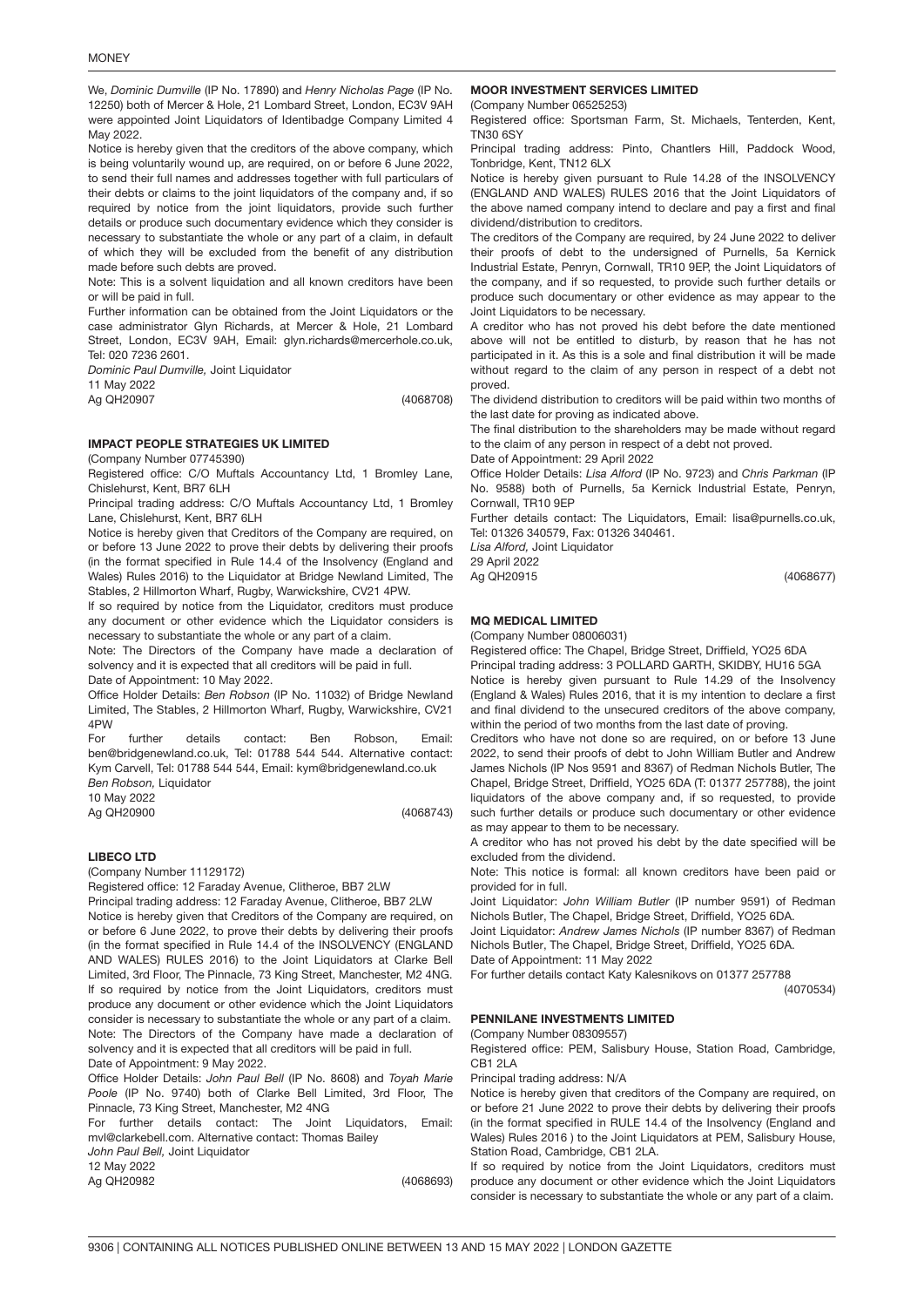Note: The Director of the Company has made a declaration of solvency and it is expected that all creditors will be paid in full. Date of Appointment: 28 April 2022

Office Holder Details: *Kate Merry* (IP No. 9439) and *Ben Dyer* (IP No. 18016) both of PEM, Salisbury House, Station Road, Cambridge, CB1  $2I_A$ 

Further details contact: Jackie Wrightson, Email: jwrightson@pem.co.uk, Tel: 01223 728222

*Kate Merry,* Joint Liquidator

11 May 2022

Ag QH20906

(4068646)

### RED TURTLE TECHNOLOGIES LIMITED

(Company Number 10668523)

Registered office: Ground Floor, 19 Chesson Road, London, W14 9QR Principal trading address: Ground Floor, 19 Chesson Road, London,  $W14$  9 $\cap$ R

Notice is hereby given that the Creditors of the above named Company, which was voluntarily wound up on 4 May 2022 are required, on or before 8 June 2022 to send their full names and addresses together with full particulars of their debts or claims to Milner Boardman & Partners, The Old Bank, 187a Ashley Road, Hale, Cheshire, WA15 9SQ and, if so requested by me, to provide such further details or produce such documentary or other evidence as may appear to be necessary, or in default thereof they will be excluded from the benefit of any distribution made before such debts are proved. Note: This is a solvent liquidation and it is envisaged that all known creditors will be paid in full.

Date of Appointment: 4 May 2022

Office Holder Details: *Darren Brookes* (IP No. 9297) of Milner Boardman & Partners, The Old Bank, 187a Ashley Road, Hale, Cheshire, WA15 9SQ

For further details contact Sally Baggs on telephone 0161 927 7788, or by email at sallyb@milnerboardman.co.uk

*Darren Brookes,* Liquidator

11 May 2022

Ag QH20953

(4068698)

#### SOCRATECH LIMITE<mark>D</mark>

(Company Number 08841379)

Registered office: Suite 2, 2nd Floor, Phoenix House, 32 West Street, Brighton BN1 2RT

Principal trading address: N/A

Notice is hereby given that the Creditors of the above named Company, over which I was appointed Joint Liquidator on 9 May 2022 are required, on or before 10 June 2022 to send in their full names, their addresses and descriptions, full particulars of their debts or claims and the names and addresses of their solicitors (if any) to the undersigned Colin Ian Vickers of FRP Advisory Trading Limited, Suite 2, 2nd Floor, Phoenix House, 32 West Street, Brighton BN1 2RT the Joint Liquidator of the said Company, and, if so required by notice in writing from the said Joint Liquidator, are, personally or by their solicitors, to come in and prove their debts or claims at such time and place as shall be specified in such notice. A distribution may be made without regard to the claim of any person in respect of a debt not proved.

The winding up is a members' voluntary winding up and it is anticipated that all debts will be paid.

Date of Appointment: 9 May 2022

Office Holder Details: *Colin Ian Vickers* (IP No. 8953) and *Philip Harris* (IP No. 23510) both of FRP Advisory Trading Limited, Suite 2, 2nd Floor, Phoenix House, 32 West Street, Brighton, BN1 2RT

Further details contact: The Joint Liquidators, Tel: 01273 916675. Alternative contact: Donna Kirby

*Colin Ian Vickers,* Joint Liquidator

11 May 2022

Ag QH20903

(4068723)

#### SPARGO TOOL COMPANY LIMITE<mark>D</mark>

(Company Number 00819828)

Registered office: Unit 2 Lake End Court, Taplow Road, Taplow, Maidenhead, SL6 0JQ

Principal trading address: Unit 2 Lake End Court, Taplow Road, Taplow, Maidenhead, SL6 0JQ

Notice is hereby given that creditors of the Company are required, on or before 10 June 2022, to prove their debts by delivering their proofs (in the format specified in Rule 14.4 of the INSOLVENCY (ENGLAND AND WALES) RULES 2016) to the Joint Liquidators at Quantuma Advisory Limited, The Old Town Hall, 71 Christchurch Road, Ringwood, BH24 1DH.

If so required by notice from the Joint Liquidators, creditors must produce any document or other evidence which the Joint Liquidators consider is necessary to substantiate the whole or any part of a claim. The distribution may be made without regard to the claim of any person in respect of a debt not proved.

Note: The Directors of the Company have made a declaration of solvency and it is expected that all creditors will be paid in full.

Date of Appointment: 4 May 2022

Office Holder Details: *Chris Newell* (IP No. 13690) and *Jo Leach* (IP No. 15950) both of Quantuma Advisory Limited, The Old Town Hall, 71 Christchurch Road, Ringwood, BH24 1DH

Further details contact: The Joint Liquidators, Email: Ringwood@quantuma.com.

*Chris Newell,* Joint Liquidator

10 May 2022 Ag QH20946

(4068760)

#### IN THE MATTER OF THE INSOLVENCY ACT 1986 STAN I.T. LIMITED

(Company Number 08919768) IN MEMBERS' VOLUNTARY LIQUIDATION

Registered office: 21 Highfield Road, Dartford, Kent DA1 2JS Principal trading address: 31 Broad Lane, Dartford, Kent DA2 7AQ IT Consultancy

Members' Voluntary Liquidation

I, Isobel Susan Brett of Bretts Business Recovery Limited, 21 Highfield Road, Dartford, Kent DA1 2JS give notice that I was appointed liquidator of the above-named company on 5 May 2022 by a resolution of members.

NOTICE IS HEREBY GIVEN that the creditors of the above named company which is being voluntarily wound up, are required, on or before 5 June 2022 to prove their debts by sending to the undersigned Isobel Susan Brett of Bretts Business Recovery Limited, 21 Highfield Road, Dartford, Kent DA1 2JS the Liquidator of the company, written statements of the amounts they claim to be due to them from the company and, if so requested, to provide such further details or produce such documentary evidence as may appear to the liquidator to be necessary. A creditor who has not proved this debt before the declaration of any dividend is not entitled to disturb, by reason that he has not participated in it, the distribution of that dividend or any other dividend declared before his debt was proved.

Contact person Kelishia Khedun Telephone no. 01474 532862 e-mail address kelishiakhedun@brettsbr.co.uk

THIS NOTICE IS PURELY FORMAL AND ALL KNOWN CREDITORS HAVE BEEN OR WILL BE PAID IN FULL.

*Isobel Susan Brett* Liquidator Dated: 10 May 2022

(4069549)

#### TIM GARNER DESIGN LIMITED

(Company Number 07148925)

Registered office: 257B Croydon Road, Beckenham, Kent BR3 3PS Principal trading address: Manor Farm, Minstead, Lindhurst, Hants, SO43 7GJ

NOTICE IS HEREBY GIVEN that the creditors of the above named Company, which is being voluntarily wound up, are required to prove their debts on or before 15 June 2022, by sending their names and addresses along with descriptions and full particulars of their debts or claims and the names and addresses of their solicitors (if any), to the Joint Liquidators at Bailey Ahmad Business Recovery, 257B Croydon Road, Beckenham, Kent BR3 3PS and, if so required by notice in writing from the Joint Liquidators of the Company or by the Solicitors of the Joint Liquidators, to come in and prove their debts or claims, or in default thereof they will be excluded from the benefit of any distribution made before such debts or claims are proved.

Note: It is anticipated that all known creditors will be paid in full.

The proposed distribution is to be the only distribution to creditors in the winding-up and I may make that distribution without regard to the claim of any person in respect of a debt not proved by the date specified above.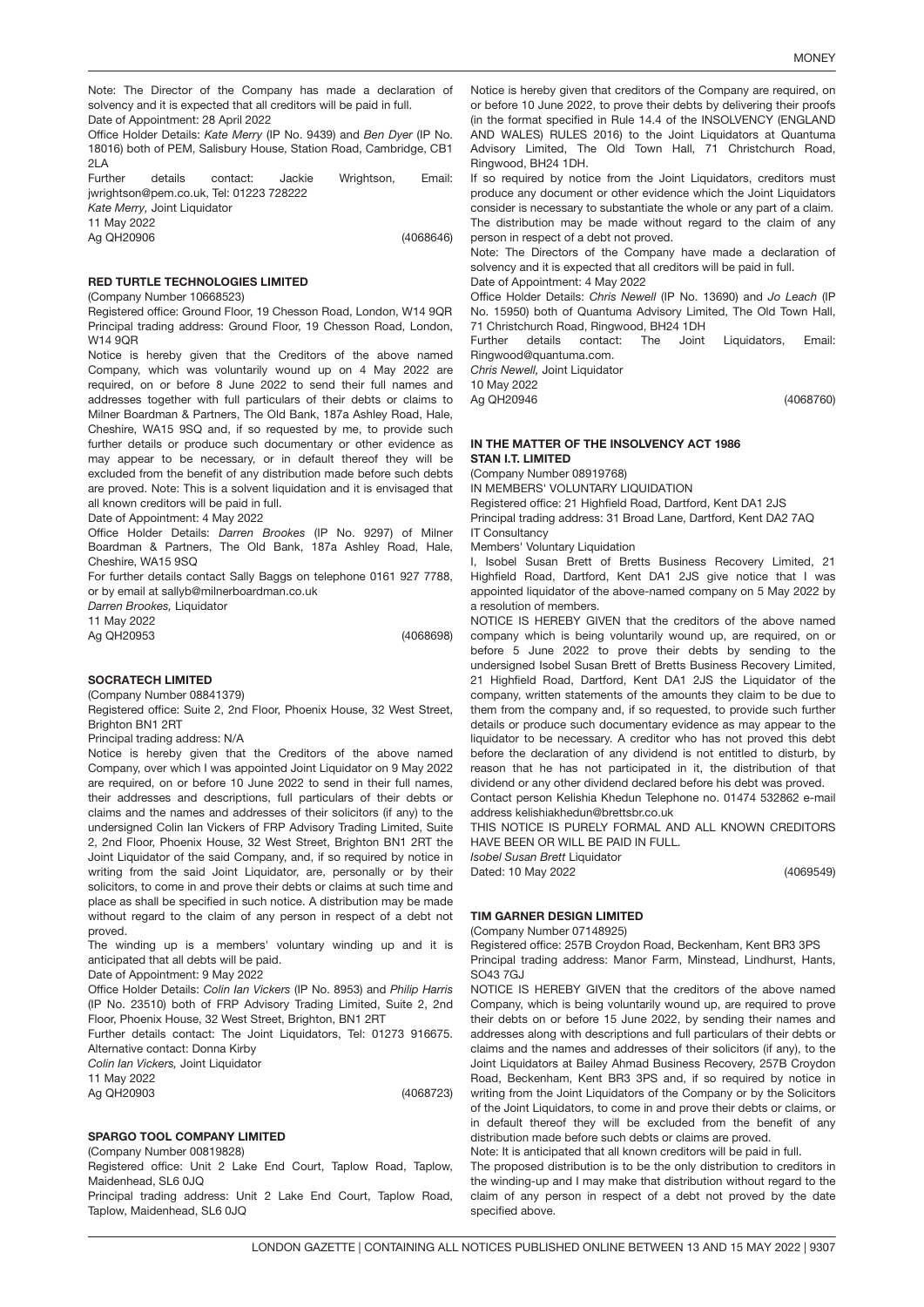#### Date of Appointment: 5 May 2022

Office Holder Details: *Paul Bailey* (IP No. 9428) and *Tommaso Waqar Ahmad* (IP No. 9475) both of Bailey Ahmad Limited, 257b Croydon Road, Beckenham, Kent, BR3 3PS

For further details contact: The Liquidators, Email: info@babr.co.uk, Tel: 0208 662 6070. Alternative contact: Lucy Franks.

*Tommaso Waqar Ahmad,* Joint Liquidator

10 May 2022

Ag QH20974

(4068689)

#### RESOLUTION FOR VOLUNTARY WINDING-UP

## ABHA SOLUTIONS LIMITED

(Company Number 06282956)

Registered office: 35 Ballards Lane, London, N3 1XW

Principal trading address: 35 Ballards Lane, London, N3 1XW

On 10 May 2022, the following written resolutions were passed by the shareholders of the Company, as a special resolution and an ordinary resolution respectively:

"That the Company be wound up voluntarily and that *Kikis Kallis* (IP No. 4692) of Kallis & Company, Mountview Court, 1148 High Road, Whetstone, London, N20 0RA be appointed Liquidator of the Company, and that they be authorised to act."

For further details contact Christina Eleftheriou on telephone 020 8446 6699, or by email at christinae@kallis.co.uk.

*Sachin Desai,* Director

11 May 2022 Ag QH20957

(4068755)

## ALLGOOD ENTERPRISES LIMITED

### (Company Number 04366941)

Registered office: 5th Floor, 86 Jermyn Street, London, SW1Y 6AW Principal trading address: N/A

Notification of written resolutions of the above named Company proposed by the directors and having effect as a Special Resolution and as an Ordinary Resolution respectively pursuant to the provisions of Part 13 of the COMPANIES ACT 2006. Circulation Date: 9 May 2022. Effective Date: 9 May 2022.

I, the undersigned, being the sole director of the Company hereby certify that the following written resolutions were circulated to all eligible members of the Company on the Circulation Date and that the written resolutions were passed on the Effective Date:

"That the Company be wound up voluntarily and that *Paul Appleton* (IP No. 8883) and *Paul Cooper* (IP No. 15452) both of Begbies Traynor (London) LLP, 29th Floor, 40 Bank Street, London, E14 5NR be and are hereby appointed as Joint Liquidators for the purposes of such winding up and that any power conferred on them by law or by this resolution, may be exercised and any act required or authorised under any enactment to be done by them, may be done by them jointly or by each of them alone."

Any person who requires further information may contact the Joint Liquidators by telephone on 020 7400 7900. Alternatively enquiries can be made to Eleanor Hale by email at DM-Team@btguk.com or by telephone on 020 7400 7900.

*Thomas Lane,* Director

9 May 2022 Ag QH20896

(4068770)

## AZTECH STUDIOS LTD

(Company Number 09720960)

Registered office: Unit 2 Spinnaker Court, 1C Becketts Place, Hampton Wick, Kingston upon Thames KT1 4EQ

Principal trading address: Flat 6, Chesil Court, Bonner Road, London **E2 9.IZ** 

At a general meeting of the Company, duly convened and held on 29 April 2022, the following Resolutions were passed as a Special Resolution and Ordinary Resolutions respectively:

"That the Company be wound up voluntarily; that Douglas John Pinteau and Richard Andrew Segal of WSM Marks Bloom UP, Unit 2 Spinnaker Court, 1C Becketts Place, Hampton Wick, Kingston upon Thames KT1 4EQ be and are hereby appointed Joint Liquidators of the Company for the purposes of such winding up; and that any act required or authorised under any enactment to be done by the Joint Liquidators be done by all or any one or more of the persons holding the office of liquidator from time to time."

Joint Liquidator: *Douglas John Pinteau* (IP number 19590) of WSM Marks Bloom LLP, Unit 2 Spinnaker Court, 1C Becketts Place, Hampton Wick, Kingston upon Thames KT1 4EQ.

Joint Liquidator: *Richard Andrew Segal* (IP number 2685) of WSM Marks Bloom LLP, Unit 2 Spinnaker Court, 1C Becketts Place, Hampton Wick, Kingston upon Thames KT1 4EQ.

Date of Appointment: 29 April 2022

For further details contact Ankit Patel on 020 8939 8240 DATED: 29 April 2022

## BENNETT AND KNIGHT LIMITED

(Company Number 08771229)

Registered office: 100 St James Road, Northampton, NN5 5LF

Principal trading address: Pinfold Chelmsford Road, Margaret Roding, Dunmow, CM6 1QL

Place of meeting: Pinfold Chelmsford Road, Margaret Roding, Dunmow, CM6 1Q.

Date of meeting: 26 April 2022.

Time of meeting: 3:45 pm.

At an extraordinary general meeting of the members of the abovenamed Company, duly convened and held at the place, time and on the date specified above, the following resolutions were passed as a special resolution, and an ordinary resolution respectively: that the Company be wound up voluntarily, and the Joint Liquidators be appointed.

Date of Appointment: 26 April 2022

Joint Liquidator's Name and Address: *Thomas Edward Guthrie* (IP No. 15012) of BRI Business Recovery and Insolvency, 2nd Floor, Elm House, Woodlands Business Park, Linford Wood West, Milton Keynes, MK14 6FG. Telephone: 01908 317387.

Joint Liquidator's Name and Address: *Sukhvinder Kaur Bains* (IP No. 9990) of BRI Business Recovery and Insolvency, 2nd Floor, Elm House, Woodlands Business Park, Linford Wood West, Milton Keynes, MK14 6FG. Telephone: 01908 317387.

For further information contact Marvin Doondeea at the offices of BRI Business Recovery and Insolvency on 01908576854, mdoondeea@briuk.co.uk. 10 May 2022

(4069570)

(4070366)

## CASPIAN UK GROUP LIMITED

(Company Number 02810190)

Registered office: The Cedars, 2 High Street, Bagshot, Surrey, GU19 5AE

Principal trading address: The Cedars, 2 High Street, Bagshot, Surrey, GU19 5AF

Notice is hereby given that pursuant to Chapter 2 of Part 13 of the Companies Act 2006, the following resolutions were passed by the sole member on 9 May 2022 as a special resolution, and an ordinary resolution respectively: that the Company be wound up voluntarily, and the Joint Liquidators specified below be appointed Joint Liquidators of the Company for the purposes of the voluntary winding up.

Taji Nader-Zadeh, Director

Date of Appointment: 9 May 2022

Joint Liquidator's Name and Address: *Thomas Edward Guthrie* (IP No. 15012) of BRI Business Recovery and Insolvency, 2nd Floor, Elm House, Woodlands Business Park, Linford Wood West, Milton Keynes, MK14 6FG. Telephone: 01908 317387.

Joint Liquidator's Name and Address: *Sukhvinder Kaur Bains* (IP No. 9990) of BRI Business Recovery and Insolvency, 2nd Floor, Elm House, Woodlands Business Park, Linford Wood West, Milton Keynes, MK14 6FG. Telephone: 01908 317387.

For further information contact Kathryn Harper at the offices of BRI Business Recovery and Insolvency on 01908 771353, or kharper@briuk.co.uk. 10 May 2022

(4069577)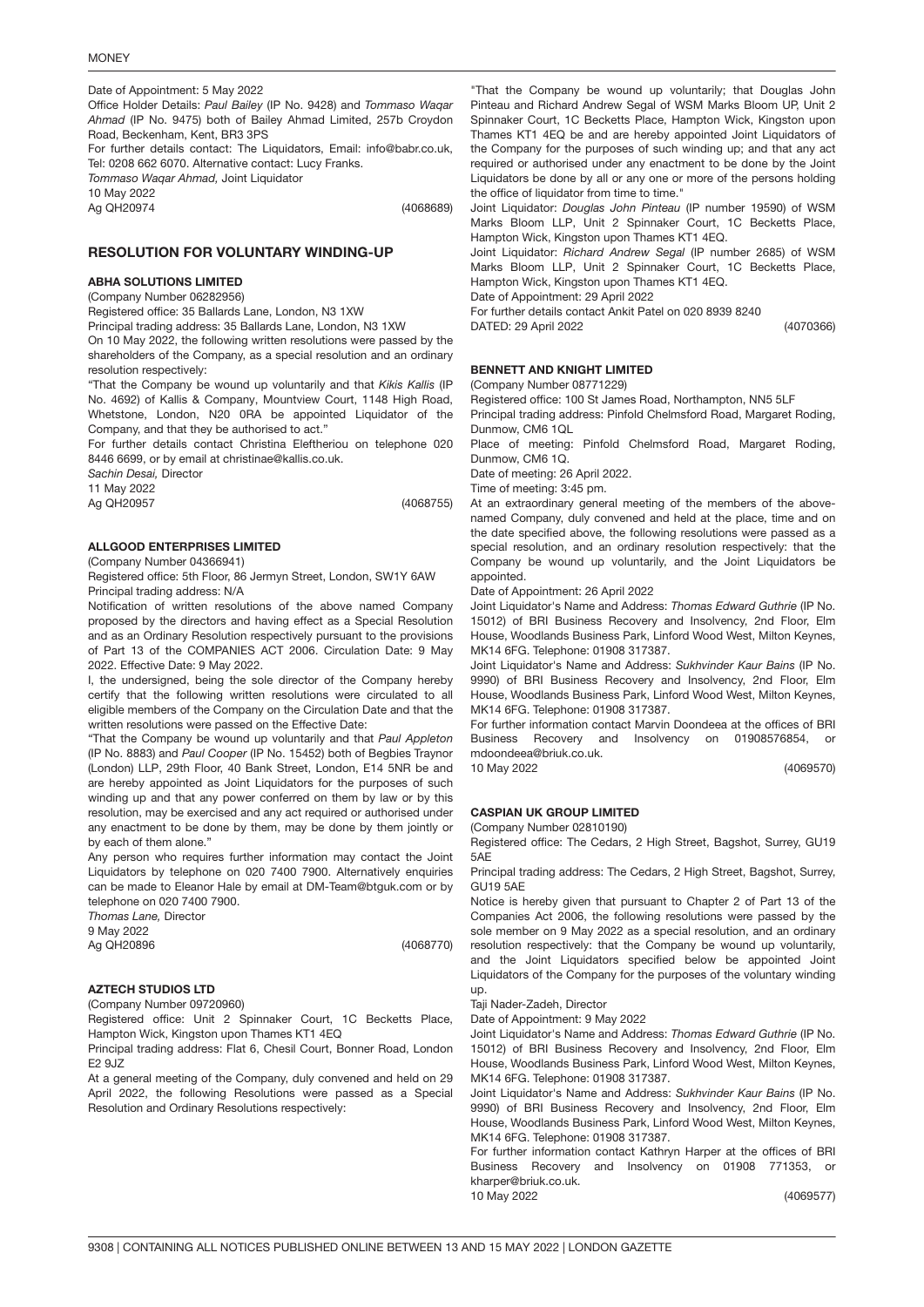(4068720)

## 4068757 CHURCHILL COMMERCIAL INVESTMENTS LIMITED

(Company Number 06178252)

Registered office: 10 Churchill Road, St Albans, Hertfordshire, AL1  $4H<sub>O</sub>$ 

Principal trading address: 10 Churchill Road, St Albans, Hertfordshire, AL1 4HQ

At a General Meeting of the members of the above named Company, duly convened and held at 10 Churchill Road, St Albans, Hertfordshire, AL1 4HQ at 12.00 noon on 10 May 2022 the following resolutions were duly passed as Special and Ordinary Resolutions:

"That the Company be wound up voluntarily and that *Nicholas Cusack* (IP No. 17490) and *Rishi Karia* (IP No. 15890) both of Parker Andrews Limited, 5th Floor, The Union Building, 51-59 Rose Lane, Norwich, NR1 1BY be and are hereby appointed Joint Liquidators of the Company."

Further details contact: Sam Stoupe, Email: Sam.Stoupe@parkerandrews.co.uk, Tel: 01603 284284. *Graham Ricketts,* Chair

10 May 2022 Ag QH20988

(4068757)

## CP TRANSPORT (YORKS) LIMIT<mark>ED</mark>

(Company Number 07454282)

Registered office: Fox Lane, Bradford Road, Wakefield, West Yorkshire WF1 2AJ

Principal trading address: Fox Lane, Bradford Road, Wakefield, West Yorkshire WF1 2AJ

At a General Meeting of the members of the above named Company, duly convened and held at Booth & Co, Coopers House, Intake Lane, Ossett, WF5 0RG, on 5 May 2022 at 10.15 am the following resolutions were duly passed as a special and ordinary resolution respectively:

"That the Company be wound up voluntarily and that *Philip Booth* (IP No. 9470) of Booth & Co, Coopers House, Intake Lane, Ossett, WF5 0RG be and is hereby appointed Liquidator for the purposes of such winding up."

For further details contact: The Liquidator, Tel: 01924 263777, email: enquiries@boothinsolvency.co.uk Alternative contact: Claire Robinson *Christopher Precious,* Chair

5 May 2022 Ag QH20882

(4068773)

#### CUTE LITTLE APPS LIMITED

(Company Number 08699239) Registered office: C/o BDO LLP, 5 Temple Square, Temple Street, Liverpool, L2 5RH

Principal trading address: Studio 1 Clink Wharf, Clink Street, London, SE1 9DG

#### WEAV MUSIC LIMITED

(Company Number 10073414)

Registered office: C/o BDO LLP, 5 Temple Square, Temple Street, Liverpool, L2 5RH

Principal trading address: Chapter House 3rd Floor, 18-20 Crucifix Lane, London, SE1 3JW

NOTICE IS HEREBY GIVEN that on 30 April 2022 the following resolutions were passed:

Special resolutions:

That the Companies be wound up voluntarily.

Ordinary resolutions:

That Matthew Chadwick and Stacey Brown of BDO LLP, 2nd Floor, 2 City Place, Beehive Ring Road, Gatwick, RH6 0PA be appointed Joint Liquidators for the purpose of the voluntary winding-up of the **Companies** 

The Joint Liquidators are to act jointly and severally.

Joint Liquidator: *Matthew Chadwick* (IP number 9311) of BDO LLP, 2nd Floor, 2 City Place, Beehive Ring Road, Gatwick, RH6 0PA. Joint Liquidator: *Stacey Brown* (IP number 17950) of BDO LLP, 55

Baker Street, London, W1U 7EU.

Date of Appointment: 30 April 2022

(4070179) For further details contact Pauline Durrant on +44 (0)20 7334 9191 or at Pauline.Durrant@bdo.co.uk

## HAMLYN MANAGEMENT LIMITED

(Company Number 05936510)

Registered office: The registered office of the Company will be changed to 257b Croydon Road, Beckenham, Kent BR3 3PS Principal trading address: 4 Chestnut Place, Ashtead, Surrey KT21 2DY

Notice is hereby given that the following resolutions were passed on 5 May 2022, as a special and ordinary resolution respectively:

"That the Company be wound up voluntarily and that *Paul Bailey* (IP No. 9428) and *Tommaso Waqar Ahmad* (IP No. 9475) both of Bailey Ahmad Limited, 257b Croydon Road, Beckenham, Kent, BR3 3PS are hereby appointed as Joint Liquidators for the purposes of such winding-up."

For further details contact: The Liquidators, Email: info@babr.co.uk, Tel: 0208 662 6070. Alternative contact: Lucy Franks.

*Edward Allingham,* Director 5 May 2022 Ag QH20972

#### INSOLVENCY ACT 1986 COMPANY LIMITED BY SHARES

Special Resolution

#### of HIGH WATER MARK CONSULTANCY LIMITED

(Company Number 13265771)

Registered office: Allan House, 10 John Princes Street, London W1G 0AH

Principal trading address: 53 Holmdene Avenue, London SE24 9LB

At a General Meeting of the Members of the above-named Company, duly convened, and held at Allan House, 10 John Princes Street, London W1G 0AH on 3 May 2022 the following special resolutions (1 and 2) and ordinary resolution (3) were passed:

**Resolutions** 

1. "That the Company be wound up voluntarily" and

2. "That the Liquidator be authorised to distribute any of the Company's assets in specie" and

3. "That Anthony Hyams of Insolve Plus Ltd, Allan House, 10 John Princes Street, London W1G 0AH, be appointed Liquidator of the Company".

*Benjamin Singh* - Chairman of Meeting

(4069548) *Anthony Hyams* (IP No 9413) Liquidator of Insolve Plus, Allan House, 10 John Princes Street, London W1G 0AH (telephone 020 7495 2348). Alternative contact: Elizabeth Rowan by telephone on 020 7495 2348 or by email at elizabethrowan@insolveplus.com

## 4068706 IDENTIBADGE COMPANY LIMITED

(Company Number 02761126)

Registered office: 158 Godstone Road, Whyteleafe, Surrey, CR3 0ED Principal trading address: 158 Godstone Road, Whyteleafe, Surrey, CR3 0ED

At a General Meeting of the Members of the above named company, duly convened and held at Mercer & Hole, 7th Floor, 21 Lombard Street, London, EC3V 9AH on 4 May 2022, the following resolutions were duly passed as Special and Ordinary Resolutions respectively:

"That the company be wound up voluntarily and that *Dominic Dumville* (IP No. 17890) and *Henry Nicholas Page* (IP No. 12250) both of Mercer & Hole, 21 Lombard Street, London, EC3V 9AH be and are hereby appointed Joint Liquidators of the Company, to act jointly or severally.

Further information can be obtained from the Joint Liquidators or the case administrator Glyn Richards, at Mercer & Hole, 21 Lombard Street, London, EC3V 9AH, Email: glyn.richards@mercerhole.co.uk, Tel: 020 7236 2601.

*Simon Christopher Baldry,* Chair 11 May 2022 Ag QH20907

(4068706)

## 4068661 IMPACT PEOPLE STRATEGIES UK LIMITED

(Company Number 07745390)

Registered office: C/O Muftals Accountancy Ltd, 1 Bromley Lane, Chislehurst, Kent, BR7 6LH

Principal trading address: C/O Muftals Accountancy Ltd, 1 Bromley Lane, Chislehurst, Kent, BR7 6LH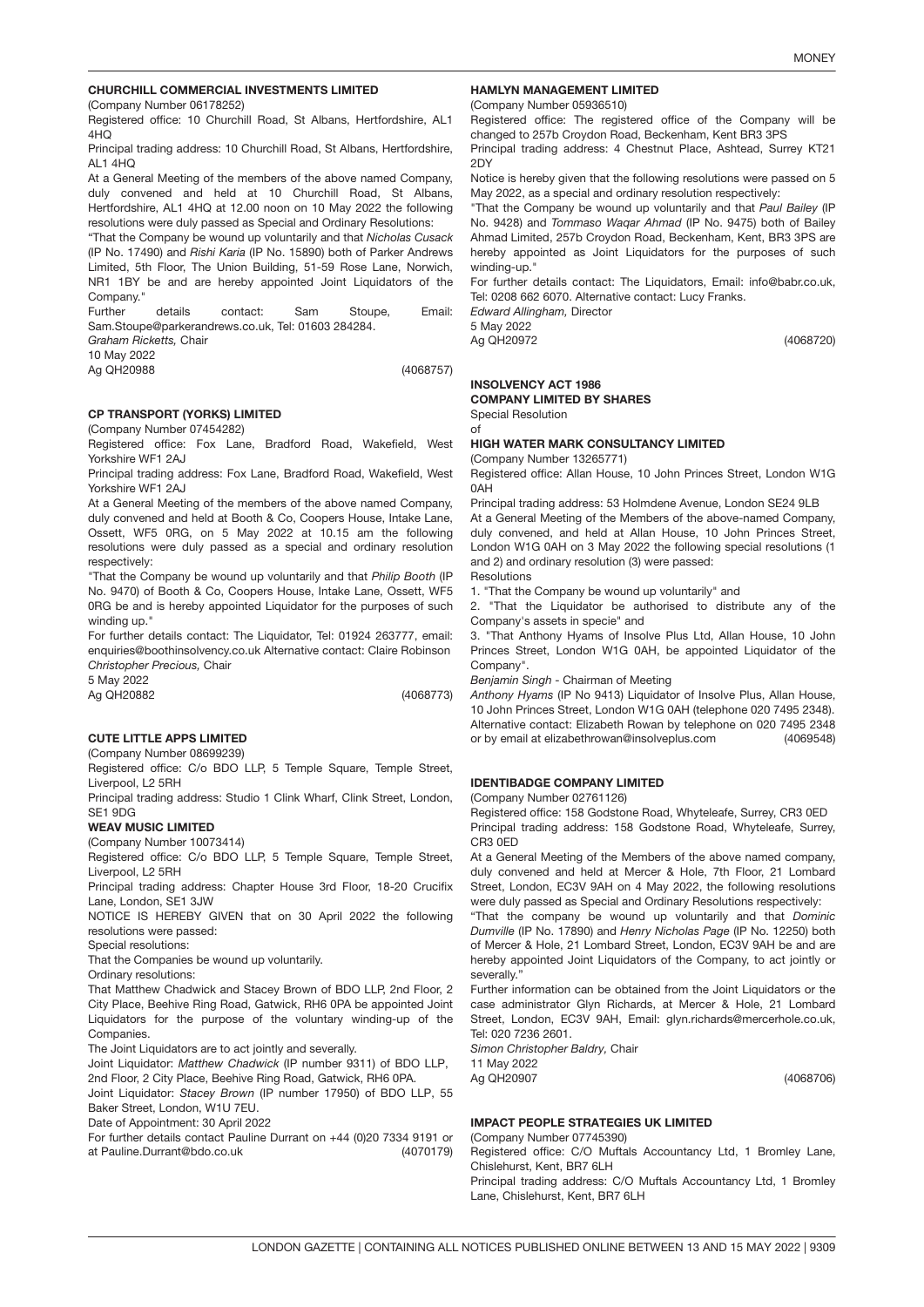Notice is hereby given that the following resolutions were passed on 10 May 2022, as a special resolution and an ordinary resolution respectively:

"That the Company be wound up voluntarily and that *Ben Robson* (IP No. 11032) of Bridge Newland Limited, The Stables, 2 Hillmorton Wharf, Rugby, Warwickshire, CV21 4PW be appointed as Liquidator for the purposes of such voluntary winding up."

For further details contact: Ben Robson, Email: ben@bridgenewland.co.uk, Tel: 01788 544 544. Alternative contact: Kym Carvell, Tel: 01788 544 544, Email: kym@bridgenewland.co.uk *Andrew Feakins,* Director

10 May 2022

Ag QH20900

(4068661)

## LIBECO LT<mark>D</mark>

(Company Number 11129172)

Registered office: 12 Faraday Avenue, Clitheroe, BB7 2LW

Principal trading address: 12 Faraday Avenue, Clitheroe, BB7 2LW Notice is hereby given that the following resolutions were passed on 9 May 2022, as a Special Resolution and an Ordinary Resolution respectively:

"That the Company be wound up voluntarily and that *John Paul Bell* (IP No. 8608) and *Toyah Marie Poole* (IP No. 9740) both of Clarke Bell Limited, 3rd Floor, The Pinnacle, 73 King Street, Manchester, M2 4NG be appointed Joint Liquidators for the purposes of the voluntary winding up of the Company."

For further details contact: The Joint Liquidators, Email: mvl@clarkebell.com. Alternative contact: Thomas Bailey

*Olivia Brooks-Pendlebury,* Director

9 May 2022

(4068663) Ag QH20982

## 4068683 MOOR INVESTMENT SERVICES LIMITED

(Company Number 06525253)

Registered office: Sportsman Farm, St. Michaels, Tenterden, Kent, TN30 6SY

Principal trading address: Pinto, Chantlers Hill, Paddock Wood, Tonbridge, Kent, TN12 6LX

At a General Meeting of the Company duly convened and held at Pinto, Chantlers Hill, Paddock Wood, Tonbridge, Kent, TN12 6LX on 29 April 2022 at 1.00 pm, the following resolutions were passed as a Special Resolution and an Ordinary Resolution respectively:

"That the Company be wound up voluntarily and that *Lisa Alford* (IP No. 9723) and *Chris Parkman* (IP No. 9588) both of Purnells, 5a Kernick Industrial Estate, Penryn, Cornwall, TR10 9EP be and are hereby appointed Joint Liquidators for the purpose of such winding up."

Further details contact: The Liquidators, Email: lisa@purnells.co.uk, Tel: 01326 340579, Fax: 01326 340461.

*Richard Moor,* Director 29 April 2022 Ag QH20915

(4068683)

#### MQ MEDICAL LIMITED

resolution:-

(Company Number 08006031)

Registered office: The Chapel, Bridge Street, Driffield, YO25 6DA

Principal trading address: 3 POLLARD GARTH, SKIDBY, HU16 5GA At a general meeting of the above-named company duly convened and held at 11am on 11 May 2022, the following resolutions were passed: No. 1 as a special resolution and No. 2 as an ordinary

1. THAT the company be wound up voluntarily.

2. THAT John William Butler and Andrew James Nichols of Redman Nichols Butler, The Chapel, Bridge Street, Driffield, YO25 6DA be and are hereby appointed joint liquidators for the purpose of such winding up that the joint liquidators may act jointly or severally in all matters relating to the conduct of the liquidation of the company.

Joint Liquidator: *John William Butler* (IP number 9591) of Redman Nichols Butler, The Chapel, Bridge Street, Driffield, YO25 6DA.

Joint Liquidator: *Andrew James Nichols* (IP number 8367) of Redman Nichols Butler, The Chapel, Bridge Street, Driffield, YO25 6DA.

Date of Appointment: 11 May 2022

(4070533) For further details contact Katy Kalesnikovs on 01377 257788 Jan Musil, Chairman

## PENNILANE INVESTMENTS LIMITED

(Company Number 08309557) Registered office: PEM, Salisbury House, Station Road, Cambridge, CB1 2LA

Principal trading address: N/A

Notice is hereby given that the following written resolutions were passed on 28 April 2022, as a special resolution and an ordinary resolution respectively:

"That the company be wound up voluntarily and that *Kate Merry* (IP No. 9439) and *Ben Dyer* (IP No. 18016) both of PEM, Salisbury House, Station Road, Cambridge, CB1 2LA be appointed Joint Liquidators of the company for the purposes of the voluntary winding up.

Further details contact: Jackie Wrightson, Email: jwrightson@pem.co.uk, Tel: 01223 728222 *Penelope Jane Maclagan,* Director

11 May 2022 Ag QH20906

(4068736)

(4068682)

## RED TURTLE TECHNOLOGIES LIMITED

(Company Number 10668523)

Registered office: Ground Floor, 19 Chesson Road, London, W14 9QR Principal trading address: Ground Floor, 19 Chesson Road, London, W14 9OB

Written Resolutions of the above-named Company were duly passed on 4 May 2022 as a Special resolution and Ordinary resolution respectively:

"That the Company be wound up voluntarily and that *Darren Brookes* (IP No. 9297) of Milner Boardman & Partners, The Old Bank, 187a Ashley Road, Hale, Cheshire, WA15 9SQ be appointed Liquidator of the Company."

For further details contact Sally Baggs on telephone 0161 927 7788, or by email at sallyb@milnerboardman.co.uk

*Mario Eguiluz Alebicto,* Director

5 May 2022

Ag QH20953

## 4069581 ROSEHILL NURSERY LIMITED

Trading Name: Rosehill Childcare Nursery

(Company Number 04464297)

Registered office: Carlyle House, Chorley New Road, Bolton, BL1 4BY Principal trading address: 160 Manchester Road, Bolton, BL2 1HE Notice is hereby given that pursuant to Chapter 2 of Part 13 of the Companies Act 2006, the following resolutions were passed by the sole member on 6 May 2022 as a special resolution, and an ordinary resolution respectively: that the Company be wound up voluntarily, and the Joint Liquidators specified below be appointed Joint Liquidators of the Company for the purposes of the voluntary winding up.

Jane Morrissey, Director

Date of Appointment: 6 May 2022

Joint Liquidator's Name and Address: *Andrew David Rosler* (IP No. 9151) of Ideal Corporate Solutions Limited, Lancaster House,, 171 Chorley New Road,, Bolton,, BL1 4QZ. Telephone: 01204 663000.

Joint Liquidator's Name and Address: *Tom Bowes* (IP No. 17010) of Ideal Corporate Solutions Limited, Lancaster House., 171 Chorley New Road,, Bolton,, BL1 4QZ. Telephone: 01204 663000.

For further information contact Michael Walsh at the offices of Ideal Corporate Solutions Limited on 01204 663000, or michael.walsh@idealcs.co.uk.

9 May 2022

(4069581)

## SOCRATECH LIMITED

(Company Number 08841379)

Registered office: Suite, 2 2nd Floor, Phoenix House, 32 West Street, Brighton BN1 2RT

Principal trading address: N/A

At a General Meeting of the above named company duly convened and held at Suite 2, 2nd Floor, Phoenix House, 32 West Street, Brighton, BN1 2RT on 9 May 2022 at 4.45 pm, the following resolutions were passed as a Special Resolution and an Ordinary Resolution respectively: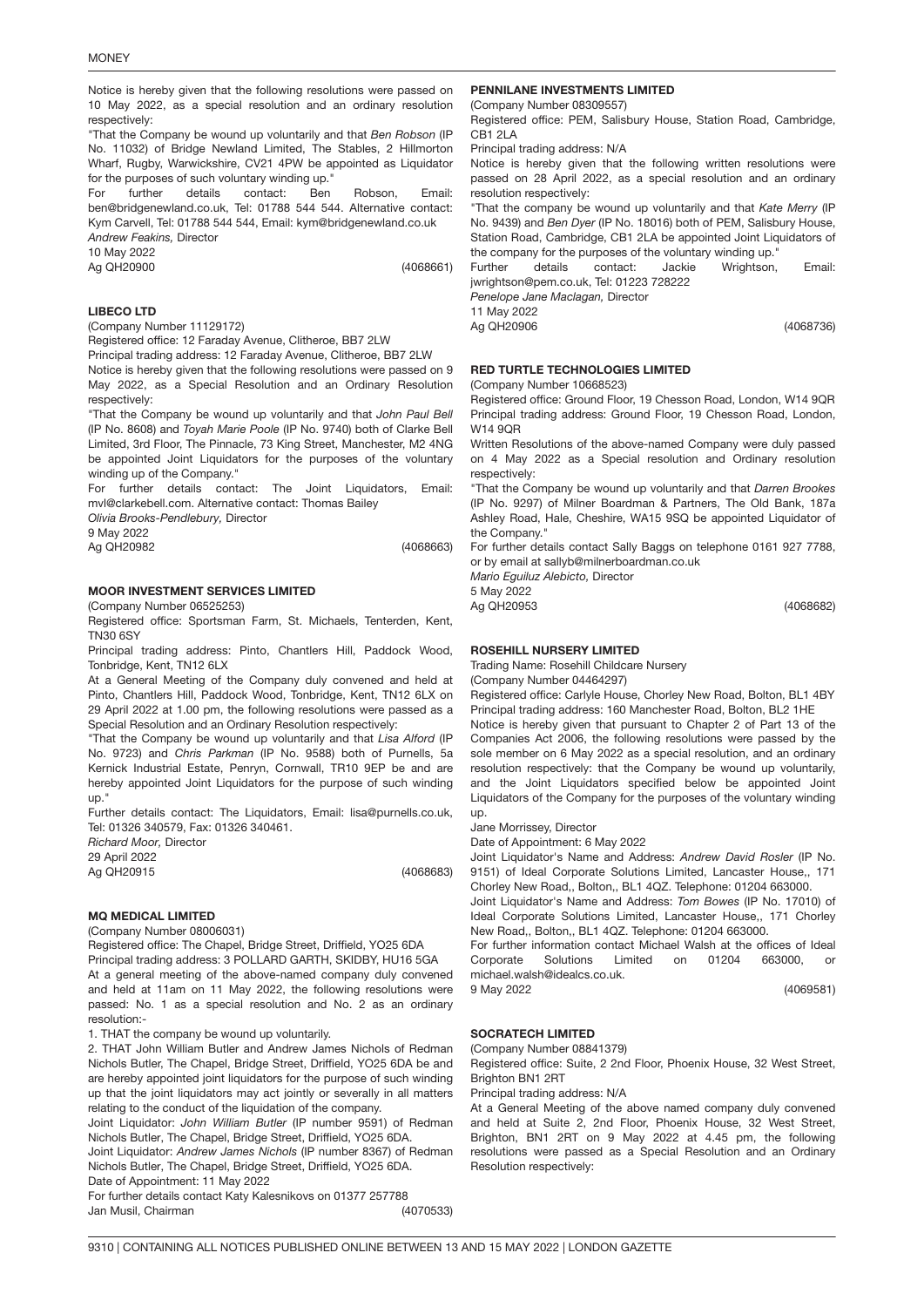"That the Company be wound up voluntarily and that *Colin Ian Vickers* (IP No. 8953) and *Philip Harris* (IP No. 23510) both of FRP Advisory Trading Limited, Suite 2, 2nd Floor, Phoenix House, 32 West Street, Brighton, BN1 2RT be and are hereby appointed Joint Liquidators for the purpose of the voluntary winding up."

Further details contact: The Joint Liquidators, Tel: 01273 916675. Alternative contact: Donna Kirby

*Colin Ian Vickers,* Joint Liquidator

11 May 2022

Ag QH20903

(4068633)

#### SPARGO TOOL COMPANY LIMITED

(Company Number 00819828)

Registered office: Unit 2 Lake End Court, Taplow Road, Taplow, Maidenhead, SL6 0JQ

Principal trading address: Unit 2 Lake End Court, Taplow Road, Taplow, Maidenhead, SL6 0JQ

Notice is hereby given that the following resolutions were passed on 4 May 2022, as a special resolution and an ordinary resolution respectively:

"That the Company be wound up voluntarily and that *Chris Newell* (IP No. 13690) and *Jo Leach* (IP No. 15950) both of Quantuma Advisory Limited, The Old Town Hall, 71 Christchurch Road, Ringwood, BH24 1DH be appointed as Joint Liquidators for the purposes of such voluntary winding up."

Further details contact: The Joint Liquidators, Email: Ringwood@quantuma.com.

*Christine Jones,* Director

10 May 2022 Ag QH20946

(4068652)

## SPECIAL AND ORDINARY RESOLUTIONS

(Pursuant to Sections 282 & 283 of the Companies Act 2006 and Section 84(1) of the Insolvency Act 1986)

## IN THE MATTER OF THE INSOLVENCY ACT 1986

STAN I.T. LIMITED

(Company Number 08919768)

IN MEMBERS' VOLUNTARY LIQUIDATION Registered office: Ground Floor, The Maltings, Locks Hill, Rochford, Essex SS4 1BB

Principal trading address: 31 Broad Lane, Dartford, Kent DA2 7AQ IT Consultancy

Members Voluntary Liquidation

At a General Meeting of the members of the above-named company, duly convened and held at 31 Broad Lane, Dartford, Kent DA2 7AQ on 5 May 2022 the following resolutions were duly passed as special and ordinary resolutions:

Special Resolution

i. "That the company be wound up voluntarily".

Ordinary Resolution

i. "That Isobel Susan Brett of Bretts Business Recovery Limited, 21 Highfield Road, Dartford, Kent DA1 2JS be and is hereby appointed liquidator of the company".

Dated: 5 May 2022

(4069553) *Stephen Michael Tough* - Chair of the Meeting

#### TIM GARNER DESIGN LIMITED

(Company Number 07148925)

Registered office: 257B Croydon Road, Beckenham, Kent BR3 3PS Principal trading address: Manor Farm, Minstead, Lindhurst, Hants, SO43 7GJ

Notice is hereby given that the following resolutions were passed on 5 May 2022, as a special and ordinary resolution respectively:

"That the Company be wound up voluntarily and that *Paul Bailey* (IP No. 9428) and *Tommaso Waqar Ahmad* (IP No. 9475) both of Bailey Ahmad Limited, 257b Croydon Road, Beckenham, Kent, BR3 3PS are hereby appointed as Joint Liquidators for the purposes of such winding-up."

For further details contact: The Liquidators, Email: info@babr.co.uk, Tel: 0208 662 6070. Alternative contact: Lucy Franks.

*Timothy John Howard Garner,* Director

10 May 2022 Ag QH20974

(4068728)

## Mutual societies

#### CO-OPERATIVE AND COMMUNITY BENEFIT **SOCIETIES**

#### CO-OPERATIVE AND COMMUNITY BENEFIT SOCIETIES ACT 2014

Notice of Dissolution by Instrument pursuant to the Act NOTICE is hereby given that the instrument of dissolution of The Battersea Club Limited Register No. 10753 R the registered office of which is at The Battersea Club, 117 Clapham Common North Side, LONDON, SW4 9SP was registered on 11 May 2022. Within three months from the date of the Gazette in which this advertisement appears proceedings to set aside the dissolution may be commenced by a member or other person interested in or having any claim on the funds of the society.

For the Financial Conduct Authority Financial Conduct Authority 12 Endeavour Square London E20 1JN Date: 11 May 2022

(4070168)

## **Partnerships**

## TRANSFER OF INTEREST

## LIMITED PARTNERSHIPS ACT 1907

(4070169) Notice is hereby given, pursuant to section 10 of the Limited Partnerships Act 1907, that with effect from 31 March 2022, FPCI Diadème Global Sèlection (the "Transferor") transferred to Strategic Partners IX Investments L.P. (the "Transferee") its entire interest held in Industri Kapital 2007 Limited Partnership III, a limited partnership registered in England with number LP012077 (the "Partnership"), and consequently on such date the Transferor ceased to be a limited partner in the Partnership and the Transferee became a limited partner in the Partnership.

## LIMITED PARTNERSHIPS ACT 1907

(4070170) Pursuant to section 10 of the Limited Partnerships Act 1907, notice is hereby given in respect of IIF UK 1 LP, a limited partnership registered in England with registered number LP012764 (the "Partnership"), that: Communisis Trustee (2011) Company Limited on behalf of the Communisis Pension Plan was admitted as a limited partner in the Partnership.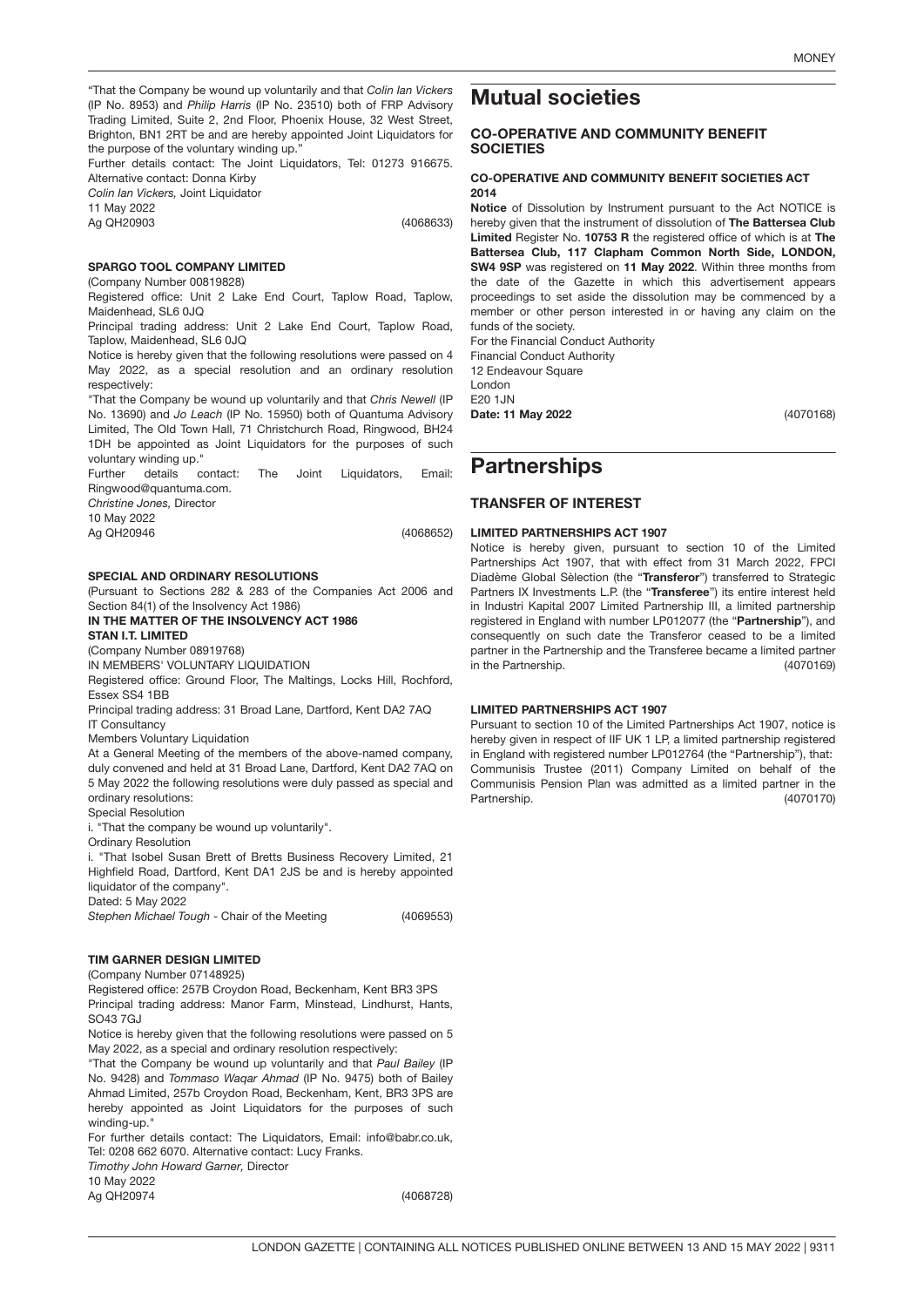# PEOPLE

## CHANGES OF NAME OR ARMS

Notice is hereby given that a Deed Poll dated 1 November 2021 and enrolled in the Senior Courts of England and Wales on 8 December 2021 as person(s) having parental responsibility on behalf of ISABELLA GRACE COOK-FINNIGAN who is a child and single and a British Citizen under section 1(1) of the British Nationality Act 1981 abandoned the name of Isabella Grace Finnigan and assumed the name of Isabella Grace Cook-Finnigan.

1 November 2021

(4070397)

Notice is hereby given that a Deed Poll dated 18/09/2021 and enrolled (4070545) in the Senior Courts of England and Wales on 29/03/2022, as person(s) having parental responsibility on behalf of RALPH MOSES WHITE, who is a child and single and a British Citizen under section 1(1) of the British Nationality Act 1981, abandoned the name of RALPH MOSES KAUFMAN WHITE and assumed the name of RALPH MOSES WHITE 18/09/2021

Notice is hereby given that a Deed Poll dated 02/12/2021 and enrolled in the Senior Courts of England and Wales on 10/02/2022, I, EVE SOLOMON, 32 Ivy Road LONDON N14 4LN, Single and a British Citizen under section 1(1) of the British Nationality Act 1981, abandoned the name of EVE VASILIOU and assumed the name of EVE SOLOMON.

(4070548) 02/12/2021

Notice is hereby given that a Deed Poll dated 17/12/2021 and enrolled (4070549) in the Senior Courts of England and Wales on 10/03/2022, as person(s) having parental responsibility on behalf of RUBY HUSSAIN, who is a child and single and a British Citizen under section 1 of the British Nationality Act 1981, abandoned the name of NAVIYN HUSSAIN and assumed the name of RUBY HUSSAIN. 17/12/2021

Notice is hereby given that a Deed Poll dated 13/12/2021 and enrolled (4070555) in the Senior Courts of England and Wales on 15/03/2022, as person(s) having parental responsibility on behalf of TIANA ANDRENE GORDON-ANDERSON, who is a child and single and a British Citizen under section 1(1) of the British Nationality Act 1981, abandoned the name of TIANA ANDRENE GORDON and assumed the name of TIANA ANDRENE GORDON-ANDERSON. 13/12/2021

Notice is hereby given that a Deed Poll dated 29/12/2021 and enrolled (4070558) in the Senior Courts of England and Wales on 10/03/2022, as person(s) having parental responsibility on behalf of ISABELLA HOLLY KURMUL CHIPPERFIELD, who is a child and single and a British Citizen under section 1(1) of the British Nationality Act 1981, abandoned the name of ISABELLA HOLLY KURMUL and assumed the name of ISABELLA HOLLY KURMUL CHIPPERFIELD. 29/12/2021

Notice is hereby given that a Deed Poll dated 16/12/2021 and enrolled in the Senior Courts of England and Wales on 01/03/2022, I, AMBER ROSE ROBERTS, 37 Exmouth Road, Sale, M33 5HT, Single and a British Citizen under section 1(1) of the British Nationality Act 1981, abandoned the name of AMBER ROSE O'KEEFE and assumed the name of AMBER ROSE ROBERTS. 16/12/2021

(4070559)

Notice is hereby given that a Deed Poll dated 01/12/2021 and enrolled (4070560) in the Senior Courts of England and Wales on 03/02/2022, as person(s) having parental responsibility on behalf of NIKA AZIMI, who is a child and single and a British Citizen under section 2(1) of the British Nationality Act 1981, abandoned the name of NIKA AMIRVARESI and assumed the name of NIKA AZIMI. 01/12/2021

Notice is hereby given that a Deed Poll dated 14/12/2021 and enrolled (4070561) in the Senior Courts of England and Wales on 10/02/2022, I, REBECCA WINTER, 108/6 Comiston Road EDINBURGH EH10 5QL, Married/Civil Partnership and a British Citizen under section 11(1) of the British Nationality Act 1981, abandoned the name of REBECCA KLEANTHOUS and assumed the name of REBECCA WINTER. 14/12/2021

Notice is hereby given that a Deed Poll dated 7 October 2021 and enrolled in the Senior Courts of England and Wales on 7 February 2022, as person(s) having parental responsibility on behalf of EVA ELISE CHARMOKLY , who is a child and single and a British Citizen, under section 1(1) of the British Nationality Act 1981 abandoned the name Eva Elise Alasad and assumed the name of Eva Elise Charmokly.

Notice is hereby given that a Deed Poll dated 7 October 2021 and enrolled in the Senior Courts of England and Wales on 7 February 2022, as person(s) having parental responsibility on behalf of ANYA CELINE CHARMOKLY , who is a child and single and a British Citizen, under section 1(1) of the British Nationality Act 1981 abandoned the name Anya Celine Alasad and assumed the name of Anya Celine

7 October 2021

Charmokly.

7 October 2021

(4069966)

(4069965)

Notice is hereby given that a Deed Poll dated 30 November 2021 and enrolled in the Senior Courts of England and Wales on 24 February 2022, as person(s) having parental responsibility on behalf of SENAN KASSIM CARR-ARCHER , who is a child and single and a British Citizen, under section 1(1) of the British Nationality Act 1981 abandoned the name Senan Archer Sulleyman and assumed the name of Senan Kassim Carr-Archer. 30 November 2021

(4069967)

Notice is hereby given that a Deed Poll dated 16 November 2021 and enrolled in the Senior Courts of England and Wales on 23 February 2022, as person(s) having parental responsibility on behalf of SANJANA KUMAR , who is a child and single and a British Citizen, under section 1 of the British Nationality Act 1981 abandoned the name Sanjana Vinod Kumar and assumed the name of Sanjana Kumar.

(4069969) 16 November 2021

Notice is hereby given that a Deed Poll dated 26 November 2021 and enrolled in the Senior Courts of England and Wales on 23 December 2021, as person(s) having parental responsibility on behalf of KODI CHARLES CRICK THOMPSON , who is a child and single and a British Citizen, under section 1(1) of the British Nationality Act 1981 abandoned the name Kodi Charles Crick and assumed the name of Kodi Charles Crick Thompson. 26 November 2021

(4069970)

Notice is hereby given that a Deed Poll dated 26 November 2021 and (4069972) enrolled in the Senior Courts of England and Wales on 23 December 2021, as person(s) having parental responsibility on behalf of LEVI ANTHONY CRICK THOMPSON , who is a child and single and a British Citizen, under section 1(1) of the British Nationality Act 1981 abandoned the name Levi Anthony Crick and assumed the name of Levi Anthony Crick Thompson. 26 November 2021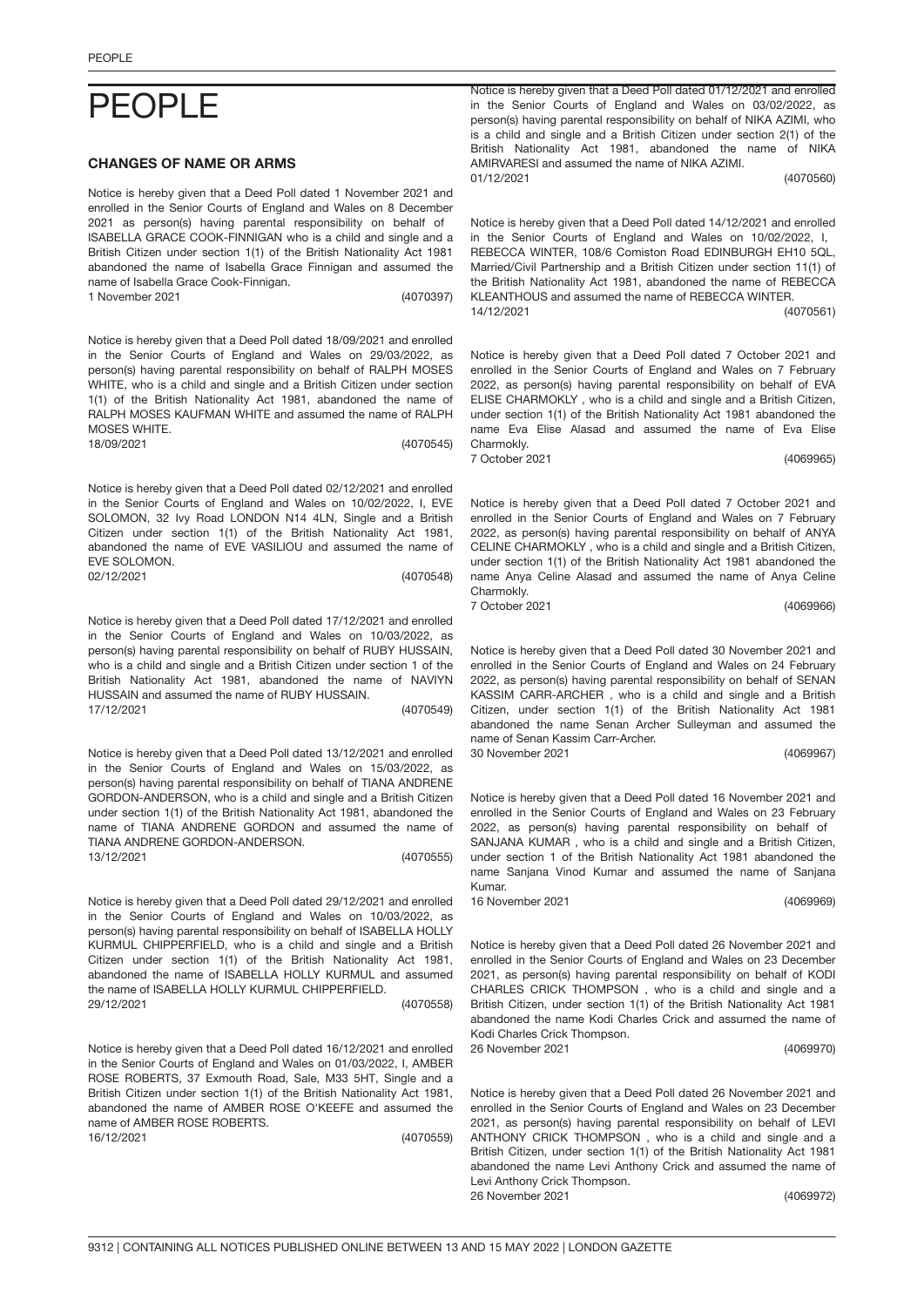Notice is hereby given that a Deed Poll dated 25 November 2021 and (4069975) Notice is hereby given that a Deed Poll dated 3 November 2021 and (4069976) Notice is hereby given that a Deed Poll dated 1 November 2021 and (4069977) Notice is hereby given that a Deed Poll dated 22 November 2021 and (4069979) Notice is hereby given that a Deed Poll dated 11 November 2021 and (4069982) Notice is hereby given that a Deed Poll dated 4 November 2021 and (4070401) Notice is hereby given that a Deed Poll dated 3 August 2021 and (4070402) Notice is hereby given that a Deed Poll dated 31 May 2021 and (4070403) Notice is hereby given that a Deed Poll dated 6 October 2021 and (4070405) Notice is hereby given that a Deed Poll dated 20 July 2021 and (4070396) Notice is hereby given that a Deed Poll dated 11 October 2021 and (4070398) Notice is hereby given that a Deed Poll dated 24 September 2021 and (4070399) Notice is hereby given that a Deed Poll dated 09/12/2021 and enrolled (4070544) Notice is hereby given that a Deed Poll dated 13/12/2021 and enrolled (4070546) Notice is hereby given that a Deed Poll dated 02/12/2021 and enrolled (4070547) Notice is hereby given that a Deed Poll dated 04/11/2021 and enrolled (4070550) enrolled in the Senior Courts of England and Wales on 24 February 2022, as person(s) having parental responsibility on behalf of BEAU POULTER , who is a child and single and a British Citizen, under section 1 of the British Nationality Act 1981 abandoned the name Beau Stabler and assumed the name of Beau Poulter. 25 November 2021 enrolled in the Senior Courts of England and Wales on 24 February 2022, as person(s) having parental responsibility on behalf of EVIE LOUISE-DRAKE , who is a child and single and a British Citizen, under section 1 of the British Nationality Act 1981 abandoned the name Evie Louise Gaylord-Drake and assumed the name of Evie Louise-Drake. 3 November 2021 enrolled in the Senior Courts of England and Wales on 8 December 2021, as person(s) having parental responsibility on behalf of AQEELAH HANEEFAH ATIKINS , who is a child and single and a British Citizen, under section (1) of the British Nationality Act 1981 abandoned the name Aqeelah Haneefah Hamzah and assumed the name of Aqeelah Haneefah Atikins. 1 November 2021 enrolled in the Senior Courts of England and Wales on 9 February 2022, as person(s) having parental responsibility on behalf of LAYLA MIA PAREKH-MUSHTAQ , who is a child and single and a British Citizen, under section 1(1) of the British Nationality Act 1981 abandoned the name Layla Mia Mushtaq and assumed the name of Layla Mia Parekh-Mushtaq. 22 November 2021 enrolled in the Senior Courts of England and Wales on 1 February 2022, as person(s) having parental responsibility on behalf of HENRY ANTHONY JAMES SAXBY , who is a child and single and a British Citizen, under section 1(1) of the British Nationality Act 1981 abandoned the name Henry Anthony James Morriss and assumed the name of Henry Anthony James Saxby. 11 November 2021 enrolled in the Senior Courts of England and Wales on 6 December 2021 as person(s) having parental responsibility on behalf of LEAH ELISE WYLDE who is a child and single and a British Citizen under section 1 of the British Nationality Act 1981 abandoned the name of Leah Elise Stanes and assumed the name of Leah Elise Wylde. 4 November 2021 enrolled in the Senior Courts of England and Wales on 6 December 2021 as person(s) having parental responsibility on behalf of IRE STEPHEN OLADAPO FAKEYE who is a child and single and a British Citizen under section 1(1) of the British Nationality Act 1981 abandoned the name of Oladapo Stephen Fakeye Ojoawo and assumed the name of Ire Stephen Oladapo Fakeye. 3 August 2021 enrolled in the Senior Courts of England and Wales on 21 December 2021 as person(s) having parental responsibility on behalf of INDRA VAITHIANATHAN who is a child and single and a British Citizen under section 1(1) of the British Nationality Act 1981 abandoned the name of Indra Darren Vaithianathan and assumed the name of Indra Vaithianathan. 31 May 2021 enrolled in the Senior Courts of England and Wales on 1 December 2021 as person(s) having parental responsibility on behalf of GRACE ELIZABETH WARD-LOERNS who is a child and single and a British Citizen under section 2(1) of the British Nationality Act 1981 abandoned the name of Grace Elizabeth Ward and assumed the name of Grace Elizabeth Ward-Loerns. 6 October 2021 enrolled in the Senior Courts of England and Wales on 30 December 2021 RICKERD NISHANTHA RANJITH of Long Wells Vineyard, Marches Road, Warnham, West Sussex RH12 3SL, Single and a British Citizen under section 3(1) of the British Nationality Act 1981 abandoned the name of Rickerd Barnaby Ranjith Pijith Nishantha and assumed the name of Rickerd Nishantha Ranjith. 20 July 2021 enrolled in the Senior Courts of England and Wales on 10 December 2021 JIMMY TURNER of 141 Kingstone Road, Leatherhead KT22 7NT, Single and a British Citizen under section 1 of the British Nationality Act 1981 abandoned the name of Anthony Bruce Priestley and assumed the name of Jimmy Turner. 11 October 2021 enrolled in the Senior Courts of England and Wales on 20 December 2021 Sylvan Peter Robert Catty-Rackham of 59 Hallgarth Street, Durham DH1 3AY, Single and a British Citizen under section 1 of the British Nationality Act 1981 abandoned the name of Sylvan Peter Robert Rackham and assumed the name of Sylvan Peter Robert Catty-Rackham. 24 September 2021 in the Senior Courts of England and Wales on 22/03/2022, I, MANAV MATUSH PAUL, 23 Holly Drive, POTTERS BAR EN6 2QL, Single and a British Citizen under section 1(1) of the British Nationality Act 1981, abandoned the name of MANAV MATUS PAUL BAINS and assumed the name of MANAV MATUSH PAUL. 09/12/2021 in the Senior Courts of England and Wales on 08/03/2022, I, RACHAEL VICTORIA HALLETT ACTON, 5 Dinsdale Buildings, Yeadon, Leeds, LS19 7SG, Married/Civil Partnership and a British Citizen under section 1(1) of the British Nationality Act 1981, abandoned the name of RACHAEL VICTORIA HALLETT and assumed the name of RACHAEL VICTORIA HALLETT ACTON. 13/12/2021 in the Senior Courts of England and Wales on 16/03/2022, I, KATHRYN ANN REBECCA CRANK, 2 Lawns Close WIMBORNE, Dorset BH21 2JR, Divorced/Civil Partnership dissolved and a British Citizen under section 1(1) of the British Nationality Act 1981, abandoned the name of KATHRYN ANN REBECCA SHAW and assumed the name of KATHRYN ANN REBECCA CRANK. 02/12/2021 in the Senior Courts of England and Wales on 18/03/2022, I, ROBERTO GEADA ANDRADE, 220 Westbury Avenue, LONDON N22 6RU, Single and a British Citizen under section 1 of the British Nationality Act 1981, abandoned the name of ROBERTO GEADA and assumed the name of ROBERTO GEADA ANDRADE. 04/11/2021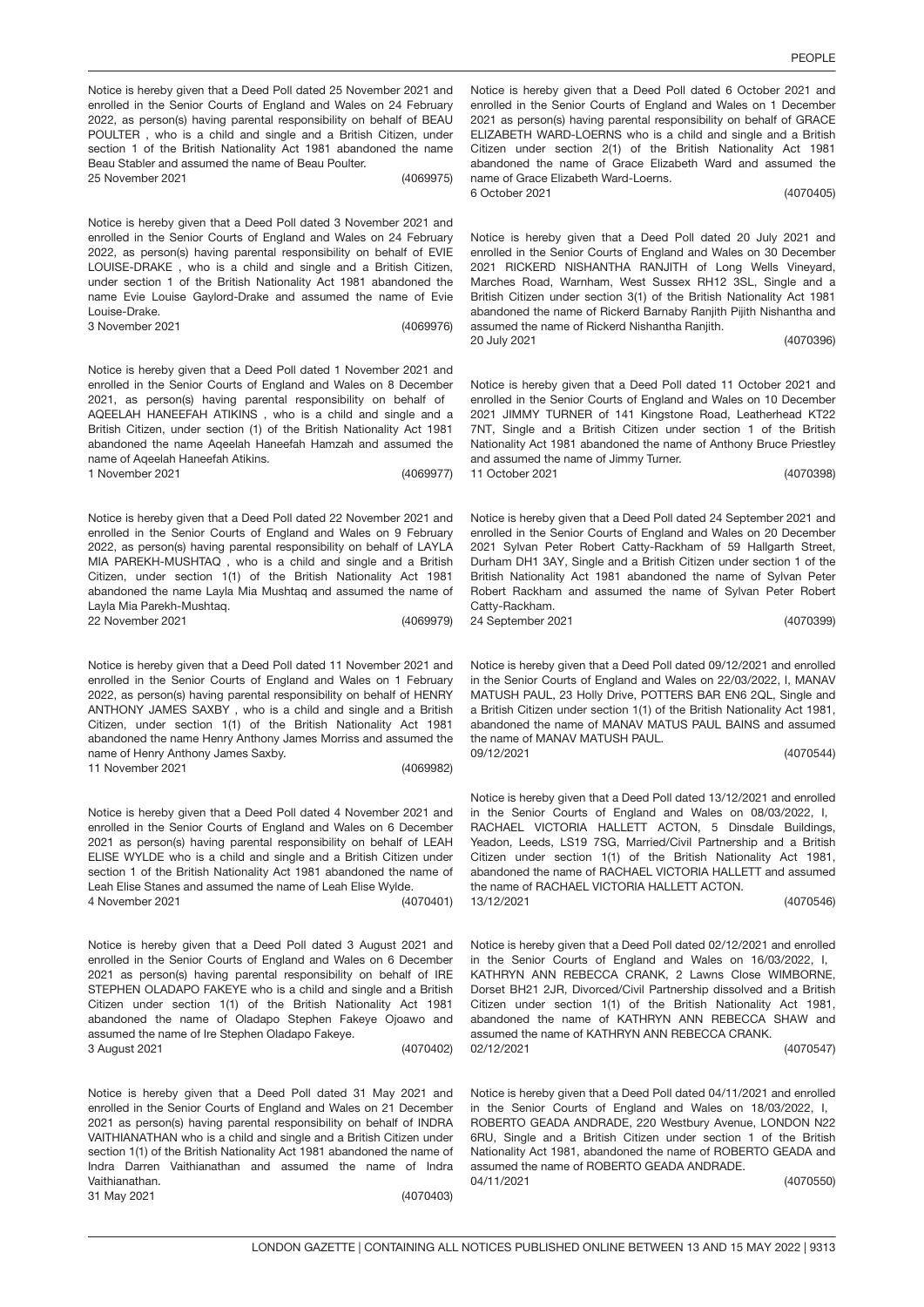Notice is hereby given that a Deed Poll dated 07/12/2021 and enrolled (4070551) in the Senior Courts of England and Wales on 02/03/2022, I, Blandine Marie Yvonne HOSKER, 16 Upper Ashlyns Road Berkhamsted Hertfordshire HP4 3BW, Divorced/Civil Partnership dissolved and a British Citizen under section 6(1) of the British Nationality Act 1981, abandoned the name of Blandine Marie Yvonne LOBJOIT and assumed the name of Blandine Marie Yvonne HOSKER. 07/12/2021

Notice is hereby given that a Deed Poll dated 06/12/2021 and enrolled (4070552) in the Senior Courts of England and Wales on 17/03/2022, I, STEVE SPIROU ROUSHIAS, 36 Bargany Place, Crookston, GLASGOW G53 7ER, Divorced/Civil Partnership dissolved and a British Citizen under section 37(1) of the British Nationality Act 1981, abandoned the name of STELLIOS SPIROU ROUSHIAS and assumed the name of STEVE SPIROU ROUSHIAS. 06/12/2021

Notice is hereby given that a Deed Poll dated 16/11/2021 and enrolled in the Senior Courts of England and Wales on 18/03/2022, I, RHIAN ELINOR LLOYD SMITH, 30 Navenby Close, SOLIHULL B90 1LH, Married/Civil Partnership and a British Citizen under section 1(1) of the British Nationality Act 1981, abandoned the name of RHIAN ELINOR LLOYD and assumed the name of RHIAN ELINOR LLOYD SMITH.

(4070553)

16/11/2021

Notice is hereby given that a Deed Poll dated 06/12/2021 and enrolled (4070554) in the Senior Courts of England and Wales on 18/03/2022, I, NICOLE LOUISE CAINE, 97 Hall Lane, Elmswell, Suffolk IP30 9JH, Single and a British Citizen under section 1(1) of the British Nationality Act 1981, abandoned the name of NICOLE LOUISE DASAN and assumed the name of NICOLE LOUISE CAINE. 06/12/2021

Notice is hereby given that a Deed Poll dated 09/12/2021 and enrolled (4070556) in the Senior Courts of England and Wales on 10/02/2022, I, CALLUM JOHN JONES, 1 Bramley Close Alresford ESSEX CO7 8EL, Single and a British Citizen under section 1(1) of the British Nationality Act 1981, abandoned the name of CALLUM JOHN BROWN and assumed the name of CALLUM JOHN JONES. 09/12/2021

Notice is hereby given that a Deed Poll dated 13/12/2021 and enrolled (4070557) in the Senior Courts of England and Wales on 02/03/2022, I, NIKKI JUSTENE PEARSON, The Grange, Pontycapel Road, Cefn-Coed-y-Cymmer, MERTHYR TYDFIL CF48 2PB, Married/Civil Partnership and a British Citizen under section 11(1) of the British Nationality Act 1981, abandoned the name of NICHOL JUSTENE PEARSON and assumed the name of NIKKI JUSTENE PEARSON. 13/12/2021

Notice is hereby given that a Deed Poll dated 02/12/2021 and enrolled (4070562) in the Senior Courts of England and Wales on 21/03/2022, I, CHARLOTTE JAYNE BERREEN, 3 Grasmere Close, Barrow upon Soar, LOUGHBOROUGH LE12 8PX, Married/Civil Partnership and a British Citizen under section 11(1) of the British Nationality Act 1981, abandoned the name of CHARLOTTE JAYNE BERREEN-BOWER and assumed the name of CHARLOTTE JAYNE BERREEN. 02/12/2021

Notice is hereby given that a Deed Poll dated 25/12/2021 and enrolled (4070563) in the Senior Courts of England and Wales on 01/03/2022, I, VIOLET TREVELYAN-CLARK, 101 OLD SOUTH LAMBETH ROAD, LONDON SW8 1XU, Single and a British Citizen under section 1(1) of the British Nationality Act 1981, abandoned the name of CHARLOTTE VIOLET TREVELYAN-CLARK and assumed the name of VIOLET TREVELYAN-CLARK. 25/12/2021

Notice is hereby given that a Deed Poll dated 13 February 2021 and (4069968) enrolled in the Senior Courts of England and Wales on 7 December 2021, ROSIE GRACE BARTLETT of 7 Harby Lane, Plungar, Nottinghamshire NG13 0JH, single and a British Citizen, under section 1(1) of the British Nationality Act 1981 abandoned the name Adam Rhys Bartlett and assumed the name of Rosie Grace Bartlett. 13 February 2021

Notice is hereby given that a Deed Poll dated 1 October 2020 and (4069971) enrolled in the Senior Courts of England and Wales on 25 February 2022, ALEXANDER CHAGOUBAT MILLIN of 41 Hermitage Lane, London NW2 2HE, Married/Civil Partnership and a British Citizen, under section 37(1) of the British Nationality Act 1981 abandoned the name Alexandre Chagoubatov and assumed the name of Alexander Chagoubat Millin. 1 October 2020

Notice is hereby given that a Deed Poll dated 12 October 2021 and (4069973) enrolled in the Senior Courts of England and Wales on 21 December 2021, DAVID THOMAS HENRY CONEY of 242 Easter Dalry Wynd, Edinburgh EH11 2TJ, single and a British Citizen, under section 1(1) of the British Nationality Act 1981 abandoned the name David Peter Lewis and assumed the name of David Thomas Henry Coney. 12 October 2021

Notice is hereby given that a Deed Poll dated 13 November 2021 and (4069974) enrolled in the Senior Courts of England and Wales on 9 February 2022, LEO GEORGE ALEXANDER HAYWOOD of 20 The Ridgeway, Nettlebed, Henley-on-Thames RG9 5AN, Divorced/Civil Partnership dissolved and a British Citizen, under section 1(1) of the British Nationality Act 1981 abandoned the name Leo George Alexander Miller and assumed the name of Leo George Alexander Haywood. 13 November 2021

Notice is hereby given that a Deed Poll dated 7 December 2021 and (4069978) enrolled in the Senior Courts of England and Wales on 13 December 2021, SOPHIE VICTORIA SEDDON of 11 Sandgate Lane, London SW18 3JP, Divorced/Civil Partnership dissolved and a British Citizen, under section 11(1) of the British Nationality Act 1981 abandoned the name Sophie Victoria Picken and assumed the name of Sophie Victoria Seddon. 7 December 2021

Notice is hereby given that a Deed Poll dated 26 September 2021 and  $(4069980)$ enrolled in the Senior Courts of England and Wales on 21 December 2021, ALEXANDRA JESSICA CONNOR of 67 Bourne Vale, Hayes, Kent BR2 7NW, single and a British Citizen, under section 1 of the British Nationality Act 1981 abandoned the name Alexandra Jessica Storrie and assumed the name of Alexandra Jessica Connor. 26 September 2021

Notice is hereby given that a Deed Poll dated 20 November 2021 and (4069981) enrolled in the Senior Courts of England and Wales on 4 February 2022, JEREMY EDWARD GRIFFITH RAYFIELD-WILLIAMS of 172 Francis Road, Leyton E10 6PR, United Kingdom, Married/Civil Partnership and a British Citizen, under section 1(1) of the British Nationality Act 1981 abandoned the name Edward Jeremy GriffithWilliams and assumed the name of Jeremy Edward Griffith Rayfield-Williams. 20 November 2021

Notice is hereby given that a Deed Poll dated 25 October 2021 and (4069983) enrolled in the Senior Courts of England and Wales on 23 December 2021, JARED LUKE KEMP of 42 Penrhiw Road, Risca, Caerphilly NP11 6GA, single and a British Citizen, under section 1(1) of the British Nationality Act 1981 abandoned the name Jared Luke De-Gare Pitt and assumed the name of Jared Luke Kemp. 25 October 2021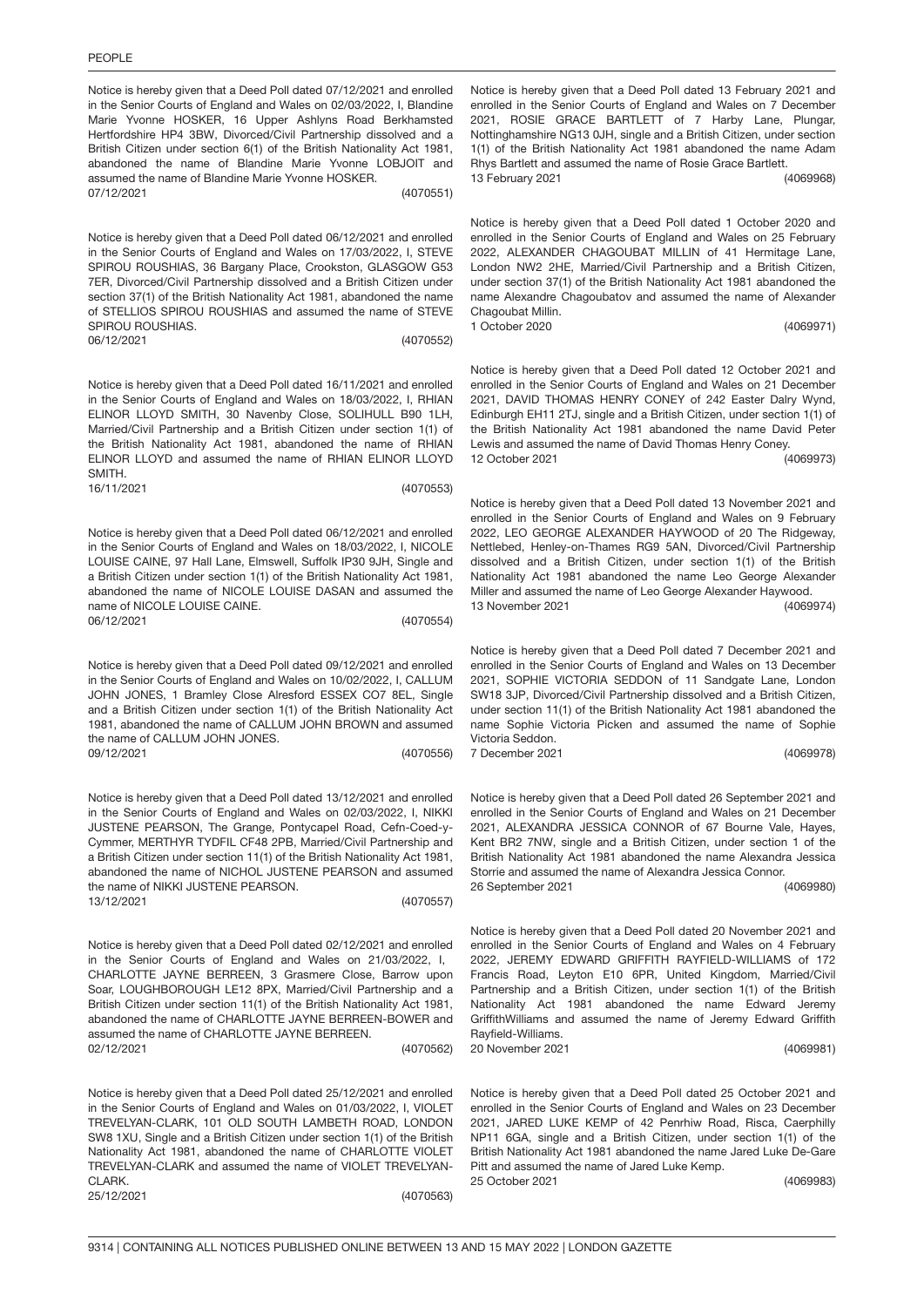Notice is hereby given that a Deed Poll dated 29 June 2021 and (4068219) Notice is hereby given that a Deed Poll dated 28 July 2021 and (4068220) Notice is hereby given that a Deed Poll dated 1 October 2021 and (4068221) Notice is hereby given that a Deed Poll dated 17 January 2022 and (4068222) Notice is hereby given that a Deed Poll dated 10 February 2022 and (4068223) Notice is hereby given that a Deed Poll dated 6 December 2021 and (4068224) Notice is hereby given that a Deed Poll dated 10 August 2021 and (4070400) Notice is hereby given that a Deed Poll dated 19 November 2021 and Notice is hereby given that a Deed Poll dated 20 September 2021 and (4070406) Notice is hereby given that a Deed Poll dated 10 August 2021 and (4070407) Notice is hereby given that a Deed Poll dated 8 September 2021 and (4070408) Notice is hereby given that a Deed Poll dated 7 June 2021 and (4070409) Notice is hereby given that a Deed Poll dated 10 August 2021 and (4070410) Notice is hereby given that a Deed Poll dated 24 August 2021 and (4070411) Notice is hereby given that a Deed Poll dated 19 August 2021 and (4070412) Notice is hereby given that a Deed Poll dated 18 August 2021 and enrolled in the Senior Courts of England and Wales on 29 March 2022, I, Fay La-Corte Emes, 69 Howes Close, Barrs Court, Longwell Green, Bristol, BS30 8SB Married/Civil Partnership and a British Citizen under section 1(1) of the BRITISH NATIONALITY ACT 1981 abandoned the name of Fay Cilia-La-Corte and assumed the name of Fay La-Corte Emes. 29 June 2021 enrolled in the Senior Courts of England and Wales on 28 March 2022, I, Sabastian-James Herlock, 3 Enfield Terrace, Evercreech, Somerset, BA4 6JE Single and a British Citizen under section 1(1) of the BRITISH NATIONALITY ACT 1981 abandoned the name of Sabastian-James Dyer and assumed the name of Sabastian-James Herlock. 28 July 2021 enrolled in the Senior Courts of England and Wales on 28 March 2022, I, Christine Joanna Collins, 8 Leofric Avenue, Bourne, Lincolnshire, PE10 9QT Married/Civil Partnership and a British Citizen under section 1(1) of the BRITISH NATIONALITY ACT 1981 abandoned the name of Christopher Joseph Collins and assumed the name of Christine Joanna Collins. 1 October 2021 enrolled in the Senior Courts of England and Wales on 28 March 2022, I, Denis Plum, 132 Burney Drive, Loughton, Essex, IG10 2DY Married/Civil Partnership and a British Citizen under section 6(1) of the BRITISH NATIONALITY ACT 1981 abandoned the name of Denis Periu and assumed the name of Denis Plum. 17 January 2022 enrolled in the Senior Courts of England and Wales on 28 March 2022, I, Holly Patricia Lyon-Hawk, Blackberry Barn, Ebony, Tenterden, TN30 7JG Divorced/Civil Partnership dissolved and a British Citizen under section 11(1) of the BRITISH NATIONALITY ACT 1981 abandoned the name of Holly Patricia Clarke and assumed the name of Holly Patricia Lyon-Hawk. 10 February 2022 enrolled in the Senior Courts of England and Wales on 28 March 2022, I, Nicolas Garcia, 46 Bruce Close, Welling, Kent, DA16 1RA Single and a British Citizen under section 1(1) of the BRITISH NATIONALITY ACT 1981 abandoned the name of Sarah Jane Sanz and assumed the name of Nicolas Garcia. 6 December 2021 enrolled in the Senior Courts of England and Wales on 3 March 2022 SOPHIE KATE STOWELL of 12A Fountain Court, Abbotswood, Yate BS37 4NL, Divorced/Civil Partnership dissolved and a British Citizen under section 1 of the British Nationality Act 1981 abandoned the name of Sophie Kate Coomer and assumed the name of Sophie Kate **Stowell** 10 August 2021 enrolled in the Senior Courts of England and Wales on 21 March 2022 AMANDA SOPHIA O'CONNELL of 33 Buckley Place, Moston, Sandbach CW11 3JB, Single and a British Citizen under section 1(1) of the British Nationality Act 1981 abandoned the name of Amanda enrolled in the Senior Courts of England and Wales on 23 February 2021 JOSHUA OLIVER GOODMAN-LEVY of Flat 2, 19 Frognal, London NW3 6AR, Married/Civil Partnership and a British Citizen under section 1(1) of the British Nationality Act 1981 abandoned the name of Joshua Oliver Levy and assumed the name of Joshua Oliver Goodman-Levy. 20 September 2021 enrolled in the Senior Courts of England and Wales on 11 March 2022 EMILY REBECCA DENHAM of 2 Maple Avenue, Poynton, Cheshire SK12 1PR, Single and a British Citizen under section 1 of the British Nationality Act 1981 abandoned the name of Emily Rebecca Worden and assumed the name of Emily Rebecca Denham. 10 August 2021 enrolled in the Senior Courts of England and Wales on 9 December 2021 STEPHEN JOHN CHARLES of 34A Great Whyte, Ramsey, Huntingdon, Cambridgeshire PE26 1HA, Single and a British Citizen under section 1(1) of the British Nationality Act 1981 abandoned the name of Steven John Mindoza and assumed the name of Stephen John Charles. 8 September 2021 enrolled in the Senior Courts of England and Wales on 9 December 2021 SANIL SINGH SENSI of 13 Hastings Close, Grays, Essex RM17 5FE, Single and a British Citizen under section 1(1) of the British Nationality Act 1981 abandoned the name of Sanil Sansi and assumed the name of Sanil Singh Sensi. 7 June 2021 enrolled in the Senior Courts of England and Wales on 10 March 2022 DEAN RENSHAW of 19 Princess Avenue, South Normanton, Alfreton, Derbyshire DE55 2HP, Married/Civil Partnership and a British Citizen under section 11(1) of the British Nationality Act 1981 abandoned the name of Dean Renshaw and assumed the name of Dean Renshaw. 10 August 2021 enrolled in the Senior Courts of England and Wales on 3 March 2022 Fabian Edward D'Angelo of Beacon Hill House, Beacon Hill, Wickham Bishops CM8 3EB, Single and a British Citizen under section 1(1) of the British Nationality Act 1981 abandoned the name of Fabian Edward Anthony and assumed the name of Fabian Edward D'Angelo. 24 August 2021 enrolled in the Senior Courts of England and Wales on 20 December 2021 ASHLEY GEOFFREY WRIGHT of 2 Fir Tree Close, Staplehurst, Tonbridge, Kent TN12 0AT single and a British Citizen under section 1(1) of the British Nationality Act 1981 abandoned the name of Ashleigh Geoffrey Kerr and assumed the name of Ashley Geoffrey Wright. 19 August 2021 enrolled in the Senior Courts of England and Wales on 10 March 2022 JONATHAN RICHARD MICHAEL INNES of Rosewarne, Old Church Road, Mawnan TR11 5HU, Single and a British Citizen under section 1 of the British Nationality Act 1981 abandoned the name of Jonathan Richard Innes and assumed the name of Jonathan Richard Michael Innes.

18 August 2021

(4070404)

Sophia Allcock and assumed the name of Amanda Sophia O'Connell.

19 November 2021

(4070413)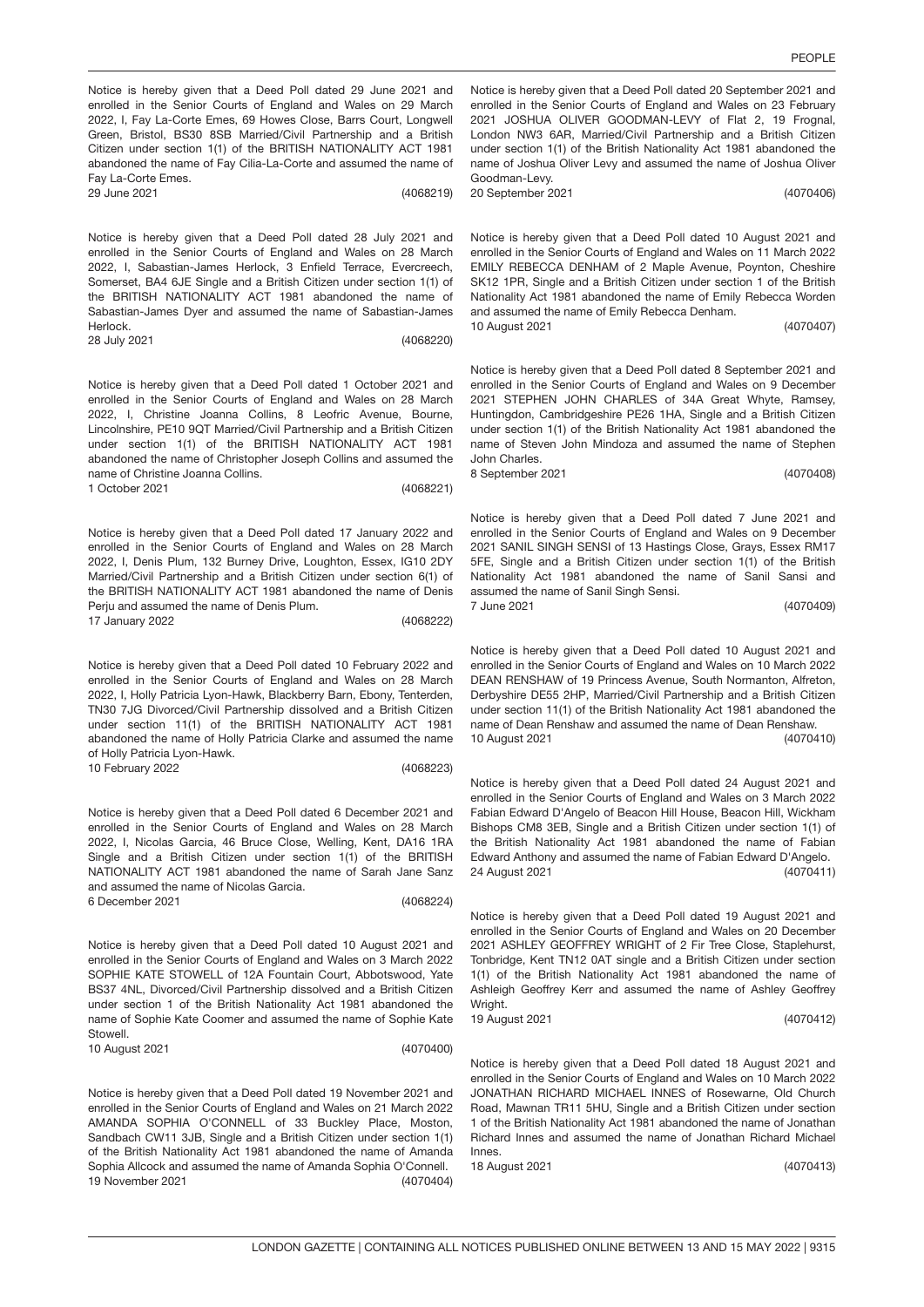Notice is hereby given that a Deed Poll dated 5 August 2021 and enrolled in the Senior Courts of England and Wales on 15 March 2022 RAZEL JAIRA MENDOZA-ELLIOTT of 3 Stainmore Drive, Great Lumley, Chester-Le-Street DH3 4SH, Married/Civil Partnership and a British Citizen under section 1(3) of the British Nationality Act 1981 abandoned the name of Razel Jaira Tolo Mendoza and assumed the name of Razel Jaira Mendoza-Elliott.

5 August 2021

(4070414)

Notice is hereby given that a Deed Poll dated 25 November 2021 and enrolled in the Senior Courts of England and Wales on 18 March 2022 ANDREEA CETATEANU TOPLEY of 4 Turnpike Cottages, Church Road, Biddestone SN14 7DN, Married/Civil Partnership and a British Citizen under section 6(2) of the British Nationality Act 1981 abandoned the name of Andreea Cetateanu and assumed the name of Andreea Cetateanu Topley. 25 November 2021

(4070415)

## Personal insolvency

## AMENDMENT OF TITLE OF PROCEEDINGS

## TAYLOR, MATTHEW CHARLES

(4067225) 33 Romford Road, Pembury, Tunbridge Wells, TN2 4JB Birth details: 5 March 1983 Matthew Charles Taylor, Currently a self-employed delivery driver, of 33 Romford Road, Pembury, Tunbridge Wells, Kent, TN2 4JB Previously advertised as Matthew Taylor, Currently not working, of 33 Romford Road, Pembury, Tunbridge Wells, Kent, TN2 4JB In the Office of the Adjudicator No 5135714 of 2022 Bankruptcy order date: 11 April 2022 *K Jackson* Fifty, Pembroke Court, Pembroke Chatham Maritime, CHATHAM, ME4 4EL, telephone: 03006780016 Capacity of office holder(s): Trustee 11 April 2022

#### APPOINTMENT AND RELEASE OF TRUSTEES

In the County Court at Southend Court Number: BR-2010-434 ANTHONY JOHN BLACKWELL In Bankruptcy

58 Keer Avenue, Canvey Island, Essex, SS8 7NS. Birth details: 09 February 1954

Previously known as Tony Blackwell. Previously residing at 9 Weel Road, Canvey Island, Essex, SS9 7WW and 194 Lyndhurst Road, Corringham, Essex, SS17 7SR

Notice is hereby given that I, Louise Donna Baxter (IP No. 009123) of Begbies Traynor (Central) LLP, Suite WG3, The Officers' Mess Business Centre, Royston Road, Duxford, Cambridge, CB22 4QH was appointed by the Official Receiver as Trustee in Bankruptcy of the above individual under the provisions of the Insolvency Act 1986. Rule 10.76 of the Insolvency (England and Wales) Rules 2016 ("the Rules") require that where a decision is sought from creditors, it is necessary to invite creditors to decide on whether a liquidation committee should be established. I Intend to seek a decision from the bankrupt's creditors as to the approval of my remuneration and will at the same time deliver to the creditors a notice inviting them to decide whether a creditors' committee should be established if sufficient creditors are willing to be members of the committee.

My appointment was effective from 14 March 2022. All creditors are hereby invited to prove their debts by sending details to me at my address shown above by close of business on 12 June 2022.

Any person who requires further information may contact the Trustee by telephone on 01223 495660. Alternatively, enquiries can be made to Carol Wilson by email at cambridge@btguk.com or by telephone on 01223 495660

*Louise Baxter,* Trustee 12 May 2022 Ag QH20977

(4068687)

## BANKRUPTCY ORDERS

## ABDALLA, ADEL SHAWGI ABDELA<mark>Z</mark>IZ

(4067242) 19 Page Drive, Cardiff, CF24 2TU Birth details: 1 January 1967 Adel Shawgi Abdelaziz Abdalla, Currently not working, of 19 Page Drive, Cardiff, CF24 2TU In the Office of the Adjudicator No 5136568 of 2022 Date of Filing Petition: 8 May 2022 Bankruptcy order date: 9 May 2022 Time of Bankruptcy Order: 00:00 Whether Debtor's or Creditor's PetitionDebtor's *S Baxter* 3rd Floor, Companies House, Crown Way, CARDIFF, CF14 3ZA, telephone: 0300 678 0016 Capacity of office holder(s): Trustee 9 May 2022

## ANDERS, JAMES JOHN

(4067214) 6 Minehead Grove, Sutton Leach, St. Helens, WA9 4PB Birth details: 28 September 1984 James John Anders, Self Employed, of 6 Minehead Grove, Sutton Leach, St. Helens, Merseyside, WA9 4PB and carrying on business as James Anders Hair and Beauty from 402 Clock Face Road, St. Helens, Merseyside, WA9 4QS In the Office of the Adjudicator No 5136560 of 2022 Date of Filing Petition: 8 May 2022 Bankruptcy order date: 9 May 2022 Time of Bankruptcy Order: 00:00 Whether Debtor's or Creditor's PetitionDebtor's *C Megram* 2nd Floor, Rosebrae Court, Woodside Ferry Approach, Birkenhead, CH41 6DU, telephone: 03030031738 Capacity of office holder(s): Trustee 9 May 2022

## BARCLAY, HARRY ALEXANDER

(4067235) 21 Admiralty Way, TEDDINGTON, Middlesex, TW11 0NL Birth details: 16 July 1979 Harry Alexander Barclay Occupation unknown and residing at 21 Admiralty Way, Teddington TW11 0NL In the County Court at Kingston-upon-Thames No 56 of 2021 Date of Filing Petition: 21 June 2021 Bankruptcy order date: 4 May 2022 Time of Bankruptcy Order: 10:43 Whether Debtor's or Creditor's PetitionCreditor's Name and address of petitioner: Balvay Developments Ltd4 Wethersfield House, Wethersfield Road, PRENTON, CH43 9UW *L Cook* 11th Floor, Southern House, Wellesley Grove, Croydon, CR0 1XN, telephone: 03030031736 Capacity of office holder(s): Trustee 4 May 2022

## BECKETT, JEANNIE MARGARET

(4067245) Abertrinant, Cwmann, LAMPETER, Dyfed, SA48 8EW Birth details: 29 November 1971 Jeannie Margaret Beckett, Employed, also known as Jeannie Chapman, of Abertrinant, Cwmann, Lampeter, SA48 8EW In the Office of the Adjudicator No 5136532 of 2022 Date of Filing Petition: 6 May 2022 Bankruptcy order date: 9 May 2022 Time of Bankruptcy Order: 00:00 Whether Debtor's or Creditor's PetitionDebtor's *S Baxter* 3rd Floor, Companies House, Crown Way, CARDIFF, CF14 3ZA, telephone: 0300 678 0016 Capacity of office holder(s): Trustee 9 May 2022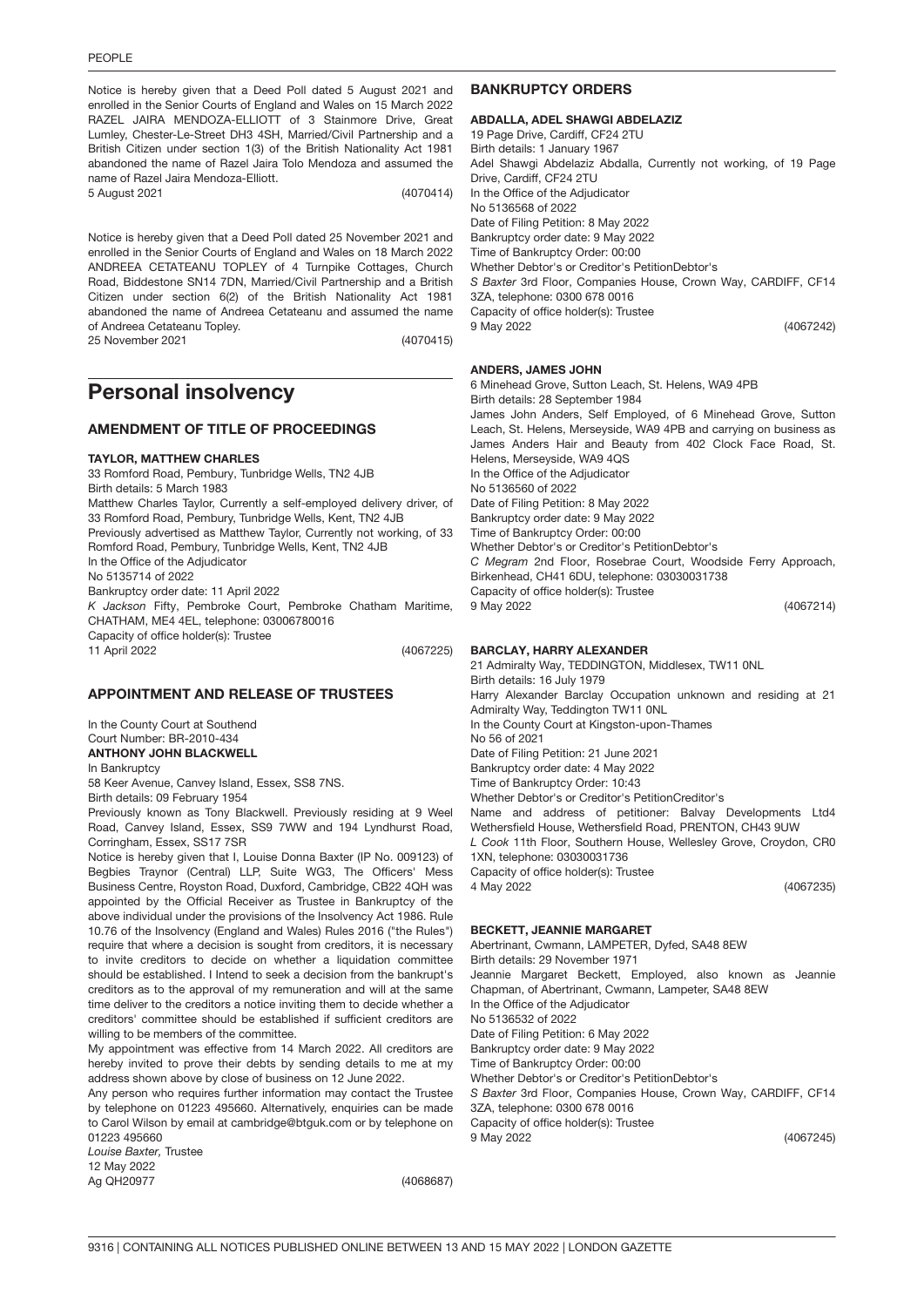## BROWN, TYLER

(4067212) 8 Leatside, Roborough, Plymouth, PL6 7BA Birth details: 27 July 1999 Tyler Brown, Employed, of 8 Leatside, Roborough, Plymouth, Devon, PL6 7BA In the Office of the Adjudicator No 5136522 of 2022 Date of Filing Petition: 6 May 2022 Bankruptcy order date: 9 May 2022 Time of Bankruptcy Order: 00:00 Whether Debtor's or Creditor's PetitionDebtor's *M Mace* 3rd Floor, Senate Court, Southernhay Gardens, Exeter, EX1 1UG, telephone: 0300 678 0016 Capacity of office holder(s): Trustee 9 May 2022

## BURROWS, SCOTT ANDREW H

(4067221) 13 Compley Avenue, Poulton-Le-Fylde, FY6 8AL Birth details: 13 August 1972 Scott Andrew H Burrows,Self Employed, of 13 Compley Avenue, Poulton-le-Fylde, Lancashire, FY6 8AL, formerly of 28 Hesketh Place, Fleetwood, Lancashire, FY7 6ET In the Office of the Adjudicator No 5136530 of 2022 Date of Filing Petition: 6 May 2022 Bankruptcy order date: 9 May 2022 Time of Bankruptcy Order: 00:00 Whether Debtor's or Creditor's PetitionDebtor's *C Megram* 2nd Floor, Rosebrae Court, Woodside Ferry Approach, Birkenhead, CH41 6DU, telephone: 03030031738 Capacity of office holder(s): Trustee 9 May 2022

#### DAVIES, AERON

(4067228) 51 Park View Terrace, Abercwmboi, Aberdare, CF44 6AA Birth details: 31 March 1972 Aeron Davies, Currently not working, of 51 Park View Terrace, Abercwmboi, Aberdare, CF44 6AA In the Office of the Adjudicator No 5136540 of 2022 Date of Filing Petition: 7 May 2022 Bankruptcy order date: 9 May 2022 Time of Bankruptcy Order: 00:00 Whether Debtor's or Creditor's PetitionDebtor's *S Baxter* 3rd Floor, Companies House, Crown Way, CARDIFF, CF14 3ZA, telephone: 0300 678 0016 Capacity of office holder(s): Trustee 9 May 2022

## 4067247 DICKINSON, SARAH VIRGINIA LEILA

(4067247) 93 Harewood Gardens, South Croydon, CR2 9BW Birth details: 13 March 1974 Sarah Virginia Leila Dickinson, Currently not working, of 93 Harewood Gardens, South Croydon, CR2 9BW, formerly of 13 New Farthingdale, Dormansland, Surrey, RH7 6RF In the Office of the Adjudicator No 5136526 of 2022 Date of Filing Petition: 6 May 2022 Bankruptcy order date: 9 May 2022 Time of Bankruptcy Order: 00:00 Whether Debtor's or Creditor's PetitionDebtor's *L Cook* 11th Floor, Southern House, Wellesley Grove, Croydon, CR0 1XN, telephone: 03030031736 Capacity of office holder(s): Trustee 9 May 2022

## DOWN, CAITLIN MARIA ROSE

(4067238) 47 Lay Avenue, Berinsfield, Wallingford, OX10 7NJ Birth details: 17 February 1999 Caitlin Maria Rose Down, Currently not working, of 47 Lay Avenue, Berinsfield, Wallingford, Oxfordshire, OX10 7NJ In the Office of the Adjudicator No 5136572 of 2022 Date of Filing Petition: 8 May 2022 Bankruptcy order date: 9 May 2022 Time of Bankruptcy Order: 00:00 Whether Debtor's or Creditor's PetitionDebtor's *Y Hill* 1st Floor, Spring Place, 105 Commercial Road, Southampton, SO15 1EG, telephone: 03030031735 Capacity of office holder(s): Trustee 9 May 2022

## DRAZHIN, NIKITA

| Kings Hill, West Malling, ME194JR                                 |
|-------------------------------------------------------------------|
| Birth details: 27 July 1988                                       |
| Nikita Drazhin, Self Employed, of Kings Hill, West Malling, Kent, |
| ME194JR, formerly of 7 Tonbridge Court Tonbridge Road, Maidstone, |
| Kent, ME16 8SX and trading from 8 Westborough Mews, Maidstone,    |
| Kent. ME16 8TU                                                    |
| In the Office of the Adjudicator                                  |
| No 5136502 of 2022                                                |
| Date of Filing Petition: 5 May 2022                               |
| Bankruptcy order date: 6 May 2022                                 |
| Time of Bankruptcy Order: 00:00                                   |
| Whether Debtor's or Creditor's PetitionDebtor's                   |
| M Mace 3rd Floor, Senate Court, Southernhay Gardens, Exeter, EX1  |
| 1UG, telephone: 0300 678 0016                                     |
| Capacity of office holder(s): Trustee                             |
| 6 May 2022<br>(4067226)                                           |
|                                                                   |

## ELKINS, GLEN

(4067243) 43 Fairfield Crescent, Scarborough, YO12 6TL Birth details: 14 November 1984 Glen Elkins, Employed, of 43 Fairfield Crescent, Scarborough, North Yorkshire, YO12 6TL In the Office of the Adjudicator No 5136550 of 2022 Date of Filing Petition: 8 May 2022 Bankruptcy order date: 9 May 2022 Time of Bankruptcy Order: 00:00 Whether Debtor's or Creditor's PetitionDebtor's *L Burgess* 3rd Floor, 1 City Walk, Leeds, LS11 9DA, telephone: 0300 678 0016 Capacity of office holder(s): Trustee 9 May 2022

#### ERSOZ, BARRY

(4067231) 24 Jackson Drive, Stokesley, Middlesbrough, TS9 5QF Birth details: 26 April 1973 Barry Ersoz, Self Employed, of 24 Jackson Drive, Stokesley, Middlesbrough, North Yorkshire, TS9 5QF, formerly of 2 Sheepfold Cottages, Ingleby Greenhow, North Yorkshire, TS9 6RQ, formerly of 129 Guisborough Road, Nunthorpe, Middlesbrough, TS7 0JE In the Office of the Adjudicator No 5136380 of 2022 Date of Filing Petition: 3 May 2022 Bankruptcy order date: 4 May 2022 Time of Bankruptcy Order: 00:00 Whether Debtor's or Creditor's PetitionDebtor's *A Cassidy* The Civic Centre, Barras Bridge, NEWCASTLE UPON TYNE, NE1 8QF, telephone: 03030031737 Capacity of office holder(s): Trustee 4 May 2022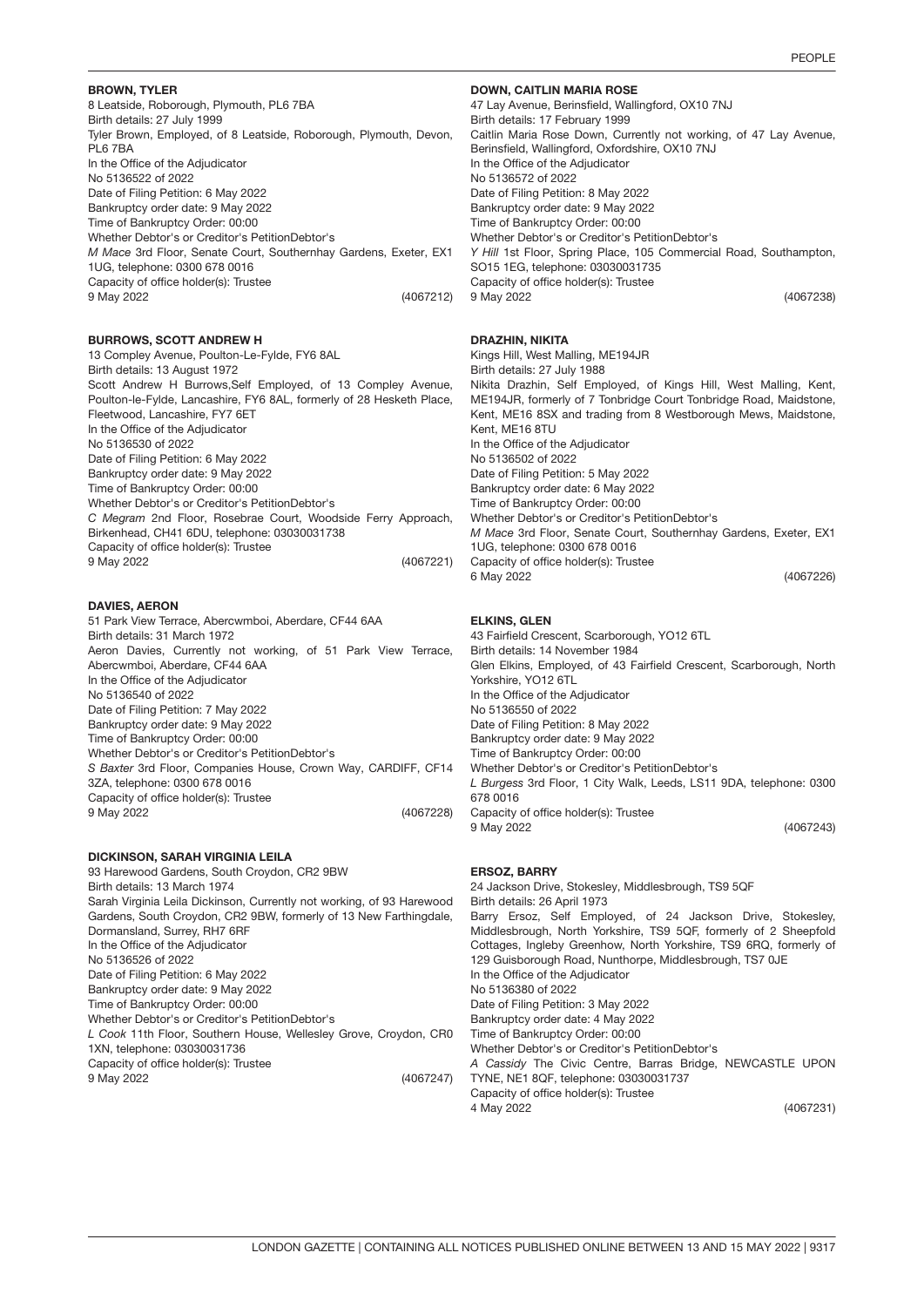EVANS, JANE LOUIS<mark>E</mark> (4067230) 28 Aylesford Road, Liverpool, L13 5SL Birth details: 31 July 1982 Jane Louise Evans, A full-time carer, of 28 Aylesford Road, Liverpool, Merseyside, L13 5SL In the Office of the Adjudicator No 5136536 of 2022 Date of Filing Petition: 7 May 2022 Bankruptcy order date: 9 May 2022 Time of Bankruptcy Order: 14:36 Whether Debtor's or Creditor's PetitionDebtor's *C Megram* 2nd Floor, Rosebrae Court, Woodside Ferry Approach, Birkenhead, CH41 6DU, telephone: 03030031738 Capacity of office holder(s): Trustee 10 May 2022

## FORD, JASON ANTHONY

(4067234) Flat 45, Eaton House, Heavitree Road, Exeter, EX1 2JW Birth details: 11 September 1982 Jason Anthony Ford, A full-time carer, of Flat 45, Eaton House, Heavitree Road, Exeter, Devon, EX1 2JW formerly of Flat 6, 3 College Road, Exeter, Devon, EX1 1TE In the Office of the Adjudicator No 5136498 of 2022 Date of Filing Petition: 5 May 2022 Bankruptcy order date: 6 May 2022 Time of Bankruptcy Order: 00:00 Whether Debtor's or Creditor's PetitionDebtor's *M Mace* 3rd Floor, Senate Court, Southernhay Gardens, Exeter, EX1 1UG, telephone: 0300 678 0016 Capacity of office holder(s): Trustee 6 May 2022

### 4067229 FRENCH, PAUL WILLIAM

(4067229) 4, Chesley Farm, Bull Lane, Sittingbourne, ME9 7SJ Birth details: 12 August 1968 Paul William French, Currently not working, of 4 Chesley Farm, Bull Lane, Newington, Sittingbourne, Kent, ME9 7SJ formerly of 472 Maidstone Road, Gillingham, Kent, ME8 0HZ In the Office of the Adjudicator No 5136552 of 2022 Date of Filing Petition: 8 May 2022 Bankruptcy order date: 9 May 2022 Time of Bankruptcy Order: 00:00 Whether Debtor's or Creditor's PetitionDebtor's *L Cook* 11th Floor, Southern House, Wellesley Grove, Croydon, CR0 1XN, telephone: 03030031736 Capacity of office holder(s): Trustee 9 May 2022

## GLENNIE, MICHAEL ALEXANDE<mark>R</mark>

(4067211) 68 Parsons Close, Hilsea, Portsmouth, PO3 5LW Birth details: 25 February 1988 Michael Alexander Glennie, Employed, of 68 Parsons Close, Hilsea, Portsmouth, Hampshire, PO3 5LW, formerly of 35 Mill Road, Fareham, Hampshire, PO16 0TH In the Office of the Adjudicator No 5136496 of 2022 Date of Filing Petition: 5 May 2022 Bankruptcy order date: 6 May 2022 Time of Bankruptcy Order: 00:00 Whether Debtor's or Creditor's PetitionDebtor's *L Burgess* 3rd Floor, 1 City Walk, Leeds, LS11 9DA, telephone: 0300 678 0016 Capacity of office holder(s): Trustee 6 May 2022

## 4067248 GRANT, LINDA PATRICIA

(4067248) Flat 4, Branksea House, 26-32 Hill Street, Poole, BH15 1NR Birth details: 3 March 1972 Linda Patricia Grant, Currently not working, of Flat 4, Branksea House, 26-32 Hill Street, Poole, BH15 1NR, formerly of Fleetwater Guest House, 161 Longfleet Road, Poole, Dorset, BH15 2HS and formerly of Flat 2, 4 Sailsbury Road, Bournemouth, Dorset, BH1 4EN In the Office of the Adjudicator No 5136512 of 2022 Date of Filing Petition: 6 May 2022 Bankruptcy order date: 9 May 2022 Time of Bankruptcy Order: 00:00 Whether Debtor's or Creditor's PetitionDebtor's *Y Hill* 1st Floor, Spring Place, 105 Commercial Road, Southampton, SO15 1EG, telephone: 03030031735 Capacity of office holder(s): Trustee 9 May 2022

## HARRISON, STEVEN

(4067236) 87 Vulcan Close, Padgate, WARRINGTON, WA2 0HN Birth details: 24 December 1977 Steven Harrison of 87 Vulcan Close, Padgate, Warrington, WA2 0HN In the County Court at Liverpool No 18 of 2022 Date of Filing Petition: 10 March 2022 Bankruptcy order date: 3 May 2022 Time of Bankruptcy Order: 12:02 Whether Debtor's or Creditor's PetitionCreditor's Name and address of petitioner: Red Oak Taverns Limited154 Brent Street, LONDON, NW4 2DR *C Megram* 2nd Floor, Rosebrae Court, Woodside Ferry Approach, Birkenhead, CH41 6DU, telephone: 03030031738 Capacity of office holder(s): Trustee 3 May 2022

## HAYTER, BRAD JOHN

(4067209) Brickfield Court, Flat 11, Newport, PO30 1AH Birth details: 17 December 1993 Brad John Hayter, Employed, also known as Brad Parris, of Brickfield Court, Flat 11, Newport, Isle of Wight, PO30 1AH, formerly of 25 Ronsons Close, Cowes, Isle of Wight, PO31 7EZ In the Office of the Adjudicator No 5136514 of 2022 Date of Filing Petition: 6 May 2022 Bankruptcy order date: 9 May 2022 Time of Bankruptcy Order: 00:00 Whether Debtor's or Creditor's PetitionDebtor's *Y Hill* 1st Floor, Spring Place, 105 Commercial Road, Southampton, SO15 1EG, telephone: 03030031735 Capacity of office holder(s): Trustee 9 May 2022

## 4067244 HODGSON, PAUL MICHAEL

(4067244) 1 Birch House, Curtis Road, Bury St. Edmunds, IP32 6DY Birth details: 28 December 1976 Paul Michael Hodgson, A full-time carer, of 1 Birch House, Curtis Road, Bury St. Edmunds, Suffolk, IP32 6DY formerly of 114 Oakes Road, Bury St. Edmunds, Suffolk, IP32 6QS In the Office of the Adjudicator No 5136554 of 2022 Date of Filing Petition: 8 May 2022 Bankruptcy order date: 9 May 2022 Time of Bankruptcy Order: 00:00 Whether Debtor's or Creditor's PetitionDebtor's *M Commins* Eastbrook, Shaftesbury Road, Cambridge, CB2 8DR, telephone: 03030031741 Capacity of office holder(s): Trustee 9 May 2022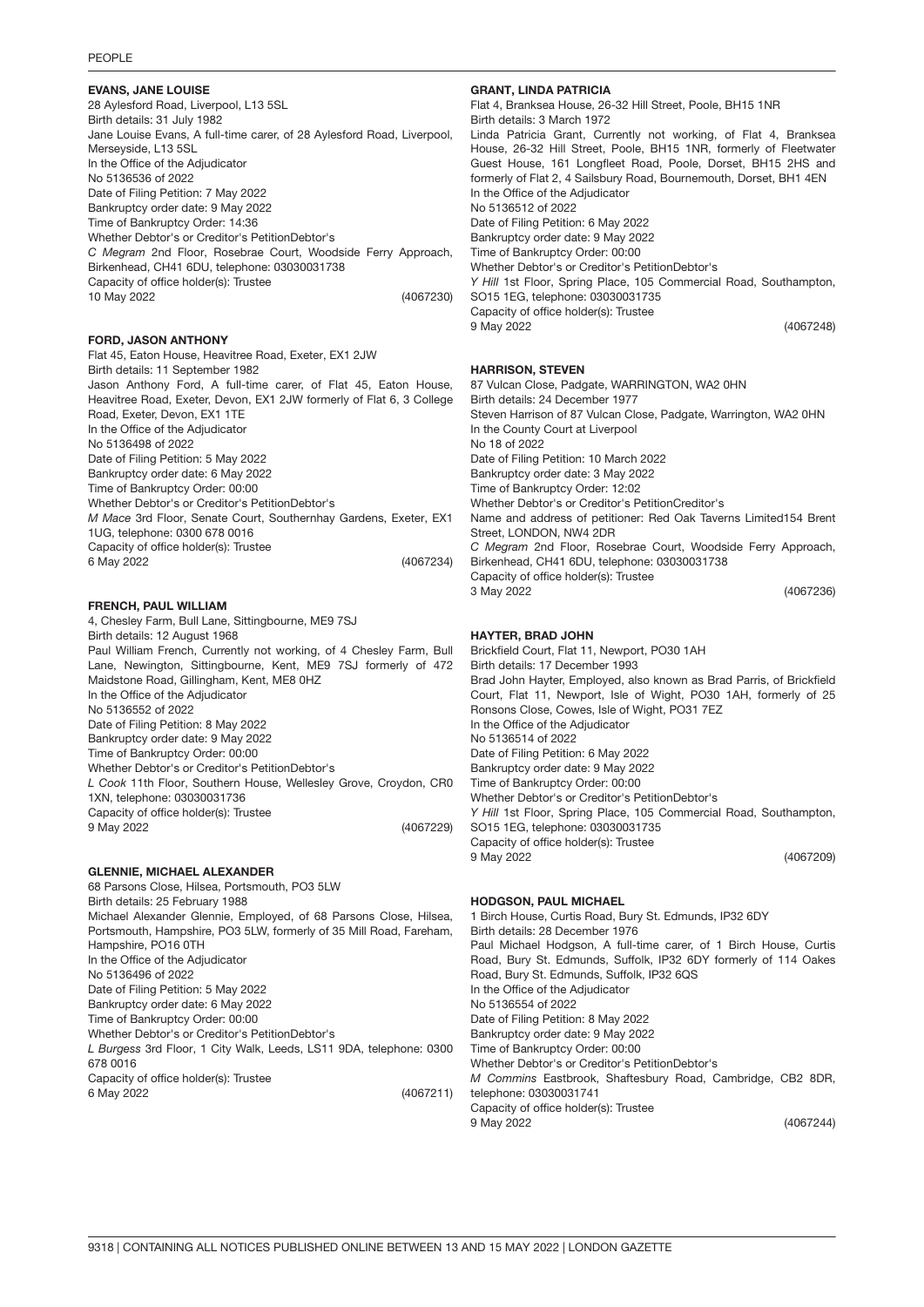## KASZEWSKI, PIOTR

(4067233) 32d Kirkstall Road, BARNSLEY, South Yorkshire, S71 1RU Piotr Kaszewski, Occupation unknown, of 32D Kirkstall Road, Barnsley, South Yorkshire, S71 1RU In the County Court at Barnsley No 5 of 2021 Date of Filing Petition: 22 October 2021 Bankruptcy order date: 4 May 2022 Time of Bankruptcy Order: 11:06 Whether Debtor's or Creditor's PetitionCreditor's Name and address of petitioner: LDF Finance No.2 LimitedSecond Floor, HQ Offices, 58 Nicholas Street, CHESTER, CH1 2NP *L Burgess* 3rd Floor, 1 City Walk, Leeds, LS11 9DA, telephone: 0300 678 0016 Capacity of office holder(s): Trustee 4 May 2022

#### KHAN, JAVED

(4067246) 16 Station Road, Scunthorpe, DN156QA Birth details: 3 March 1962 Javed Khan, of 16 Station Road, Scunthorpe, DN15 6QA, registered as self-employed trading as Javed Khan In the Office of the Adjudicator No 5136130 of 2022 Date of Filing Petition: 25 April 2022 Bankruptcy order date: 27 April 2022 Time of Bankruptcy Order: 00:00 Whether Debtor's or Creditor's PetitionDebtor's *K Read* 3rd Floor, Cannon House, 18 The Priory Queensway, Birmingham, B4 6FD, telephone: 0300 678 0016 Capacity of office holder(s): Trustee 27 April 2022

#### MURRAY, STUART JAM<mark>E</mark>S

(4067232) 48 Langley Road, Chippenham, SN15 1DB Birth details: 13 May 1980 Stuart James Murray, Currently not working, of 48 Langley Road, Chippenham, Wiltshire, SN15 1DB In the Office of the Adjudicator No 5136558 of 2022 Date of Filing Petition: 8 May 2022 Bankruptcy order date: 9 May 2022 Time of Bankruptcy Order: 00:00 Whether Debtor's or Creditor's PetitionDebtor's *M Mace* 3rd Floor, Senate Court, Southernhay Gardens, Exeter, EX1 1UG, telephone: 0300 678 0016 Capacity of office holder(s): Trustee 9 May 2022

## NAWROCKI, DONNA MARIE

28 Shrew Gardens, Thornbury, Bristol, BS35 1BT Birth details: 6 April 1983 Donna Marie Nawrocki, A full-time carer, of 28 Shrew Gardens, Thornbury, Bristol, Gloucestershire, BS35 1BT, formerly of 35 Great Swanmoor Close, Stoke Gifford, Gloucestershire, BS34 8AB In the Office of the Adjudicator No 5136510 of 2022 Date of Filing Petition: 6 May 2022 Bankruptcy order date: 9 May 2022 Time of Bankruptcy Order: 00:00 Whether Debtor's or Creditor's PetitionDebtor's *M Mace* 3rd Floor, Senate Court, Southernhay Gardens, Exeter, EX1 1UG, telephone: 0300 678 0016 Capacity of office holder(s): Trustee 9 May 2022

## RIDDETT, NATHAN GIRVAN

(4067224) 14 Vosper Road, Southampton, SO19 9SS Birth details: 6 June 1979 Nathan Girvan Riddett, Director, of 14 Vosper Road, Southampton, Hampshire, SO19 9SS In the Office of the Adjudicator No 5136538 of 2022 Date of Filing Petition: 7 May 2022 Bankruptcy order date: 9 May 2022 Time of Bankruptcy Order: 00:00 Whether Debtor's or Creditor's PetitionDebtor's *Y Hill* 1st Floor, Spring Place, 105 Commercial Road, Southampton, SO15 1EG, telephone: 03030031735 Capacity of office holder(s): Trustee 9 May 2022

## ROBB, PAULINE ABINA

| 13 Crownmead Way, Romford, RM7 8BL                               |
|------------------------------------------------------------------|
| Birth details: 22 March 1989                                     |
| Pauline Abina Robb, A full-time carer, of 13 Crownmead Way,      |
| Romford, Essex, RM7 8BL, formerly of 10 Arnside House, Romford,  |
| RM3 9TB, and formerly of 94 Como Street, Romford, Essex, RM7 7DT |
| In the Office of the Adjudicator                                 |
| No 5136504 of 2022                                               |
| Date of Filing Petition: 6 May 2022                              |
| Bankruptcy order date: 9 May 2022                                |
| Time of Bankruptcy Order: 00:00                                  |
| Whether Debtor's or Creditor's PetitionDebtor's                  |
| J Sullivan 16th Floor, 1 Westfield Avenue, LONDON, E20 1HZ,      |
| telephone: 0300 678 0016                                         |
| Capacity of office holder(s): Trustee                            |
| 9 May 2022<br>(4067220)                                          |
|                                                                  |

## SABERYFARD, HOOMAN

(4067223) 19 Mildmay Street, Plymouth, PL4 8NE Birth details: 6 September 1983 Hooman Saberyfard, Employed, of 19 Mildmay Street, Plymouth, Devon, PL4 8NE In the Office of the Adjudicator No 5136520 of 2022 Date of Filing Petition: 6 May 2022 Bankruptcy order date: 9 May 2022 Time of Bankruptcy Order: 00:00 Whether Debtor's or Creditor's PetitionDebtor's *M Mace* Level 1, Apex Court, City Link, NOTTINGHAM, NG2 4LA, telephone: 0300 678 0016 Capacity of office holder(s): Trustee 9 May 2022

## SAUNDERS, GARY PAUL

(4067217) 9 May 2022 (4067237) 5 Eric Road, Dover, CT17 0TE Birth details: 22 June 1969 Gary Paul Saunders, Employed, of 5 Eric Road, Dover, Kent, CT17 0TE formerly of 98 Temple Side, Dover, Kent, CT16 3BA and formerly of 8 Balfour Road, Dover, Kent, CT16 2NQ In the Office of the Adjudicator No 5136546 of 2022 Date of Filing Petition: 7 May 2022 Bankruptcy order date: 9 May 2022 Time of Bankruptcy Order: 00:00 Whether Debtor's or Creditor's PetitionDebtor's *K Jackson* Level 1, Apex Court, City Link, NOTTINGHAM, NG2 4LA, telephone: 03006780016 Capacity of office holder(s): Trustee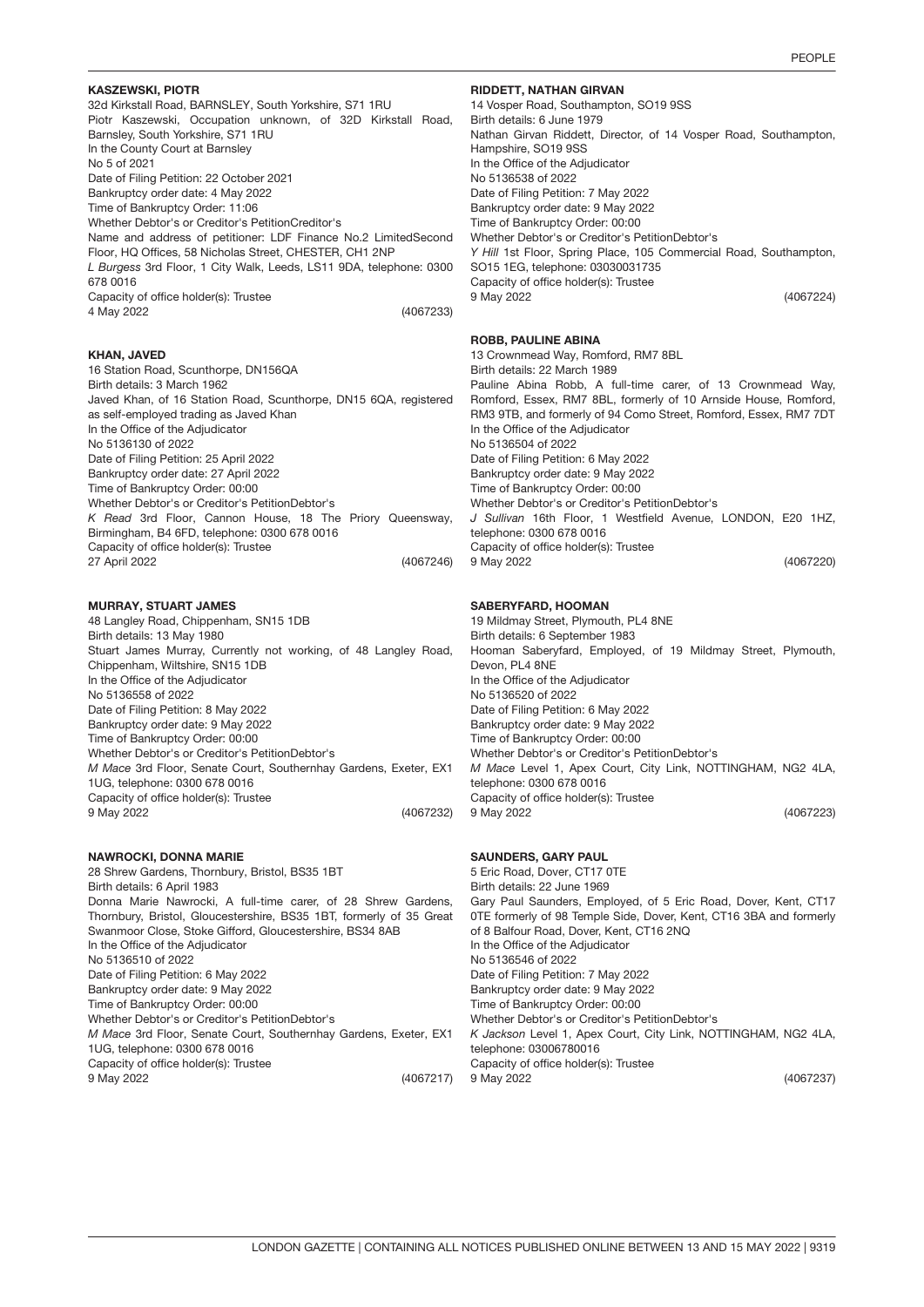| <b>TRAVERS, PATRINA ANNE</b>                                        |
|---------------------------------------------------------------------|
| 27 Leeside, Portishead, Bristol, BS20 6JL                           |
| Birth details: 28 November 1970                                     |
| Patrina Anne Travers, Employed, of 27 Leeside, Portishead, Bristol, |
| Somerset, BS20 6JL, formerly of 34 Merlin Park, Portishead, BS20    |
| 8RN                                                                 |
| In the Office of the Adjudicator                                    |
| No 5136518 of 2022                                                  |
| Date of Filing Petition: 6 May 2022                                 |
| Bankruptcy order date: 9 May 2022                                   |
| Time of Bankruptcy Order: 12:43                                     |
| Whether Debtor's or Creditor's PetitionDebtor's                     |
| J Sullivan 16th Floor, 1 Westfield Avenue, LONDON, E20 1HZ,         |
| telephone: 0300 678 0016                                            |
| Capacity of office holder(s): Trustee                               |
| 9 May 2022<br>(4067241)                                             |
|                                                                     |

## WADE, DEAN PHILIP

(4067240) 3 Windsor Crescent, Rothwell, Leeds, LS26 0LN Birth details: 30 October 1979 Dean Philip Wade, Self Employed, of 3 Windsor Crescent, Rothwell, Leeds, West Yorkshire, LS26 0LN In the Office of the Adjudicator No 5136506 of 2022 Date of Filing Petition: 6 May 2022 Bankruptcy order date: 9 May 2022 Time of Bankruptcy Order: 00:00 Whether Debtor's or Creditor's PetitionDebtor's *L Burgess* 3rd Floor, 1 City Walk, Leeds, LS11 9DA, telephone: 0300 678 0016 Capacity of office holder(s): Trustee 9 May 2022

## WEBB, SERENA CHRISTIN<mark>E</mark>

(4067218) Flat 2, 1 Dreadnought Close, London, SW19 2TA Birth details: 1 August 1987 Serena Christine Webb, Student, also known as Sarah Webb, of Flat 2, 1 Dreadnought Close, London, SW19 2TA In the Office of the Adjudicator No 5136508 of 2022 Date of Filing Petition: 6 May 2022 Bankruptcy order date: 9 May 2022 Time of Bankruptcy Order: 00:00 Whether Debtor's or Creditor's PetitionDebtor's *L Cook* 11th Floor, Southern House, Wellesley Grove, Croydon, CR0 1XN, telephone: 03030031736 Capacity of office holder(s): Trustee 9 May 2022

### MEETING OF CREDITORS

In the Office of the Adjudicator No 5127980 of 2021

#### MARK STUART FIRMAN

In Bankruptcy

Bankrupt's Address: Mark Stuart Firman, Self Employed, of 32 London Road, Stanford Rivers, Ongar, CM5 9QA

Birth details: 08/01/1963 A virtual meeting of creditors is to take place on: Wednesday 28 June

2022 at 11:30am

Venue: Microsoft Team Platform

Should a creditor wish to participate please contact the official receiver for further details via ORLondonSouthendMeetings@insolvency.gov.uk

Meeting summoned by: Official Receiver

The Purpose of Meeting: To appoint a trustee of the bankrupt's estate In order to be entitled to vote at the meeting, creditors must lodge proxies and any previously unlodged proofs by 16:00 on Tuesday 7 June 2022 at the Official Receiver's address stated below.

It is recommended that you send scanned documents via email if possible or allow a few extra days in case of postal delays. Official Receiver:

Official Receiver's Office, London & Southend, PO Box 16658, BIRMINGHAM B2 2HA

| Tel:                                       | 0300                            | 678 | 0016. | Email:    |  |  |  |
|--------------------------------------------|---------------------------------|-----|-------|-----------|--|--|--|
| ORLondonSouthendMeetings@insolvency.gov.uk |                                 |     |       |           |  |  |  |
| Capacity: Trustee                          |                                 |     |       |           |  |  |  |
|                                            | Date of Appointment: 24/08/2021 |     |       | (4070480) |  |  |  |

In the County Court at Derby No 20 of 2019 CHETAN PATEL In Bankruptcy

Residential Address: 35 Wesley Street, Ilkeston, Derbyshire, DE7 8QW. Also Known as: Chetankumar Shambhubhai Patel. Date of Birth: 20 June 1976. Occupation: Unknown. NOTICE IS HEREBY GIVEN that a meeting of creditors is to be held on 1 June 2022 at 11:00am, for the purpose of the following: 1. The establishment of a creditor's committee 2. Consider an increase to the Joint Trustee's remuneration Creditors can access the virtual meeting as follows: - Microsoft Teams Dial-in telephone number: +44 20 3821 1679 Phone Conference ID: 732 792 918# In order to be entitled to vote creditors must deliver proxies and proofs to PKF Smith Cooper, 158 Edmund Street, Birmingham, B3 2HB by 16:00 on the business day before the meeting.

The convener of the meeting is Michael Paul Roome, Joint Trustee. NOTE: the meeting may be suspended or adjourned by the chair of the meeting (and must be adjourned if it is so resolved at the meeting).

Date of Appointment: 19 March 2020

For further information please contact: Mathew Hill on 0121 236 6789 or email at creditor.correspondence@pkfsmithcooper.com

(4069624) Michael Paul Roome (IP No. 22072) and Dean Anthony Nelson (IP No. 9443) both of PKF Smith Cooper, 158 Edmund Street, Birmingham, B3 2HB, Joint Trustees

## NOTICES OF DIVIDENDS

In the Croydon Cour

No 378 of 2004

## MR YUNUS ARAM

(in bankruptcy)

55A Central Parade, New Addington, Croydon CR0 0JD and lately residing at 379A Norwood Road, London SE27 9BQ, 379 Norwood Road, London SE27 9BQ, 25 Norwood Road, London SE24 9AA and 25 Norwood Road, London SE24 9AA.

Birth details: 06/02/1956

Bankrupt's occupation: Unemployed

(t/a Yum Yum Kebab House, Aram Kebab House and The Charcoal Grill. )

Notice is hereby given that I, the Official Receiver of the above, intend to declare a First and Final Dividend to Unsecured Creditors within 2 months of 14/06/2022 , being the last day for proving, failing which they will be excluded from the dividend. Claims should be sent to the Official Receiver, at the address below.

L Haselgrove, PPI Team Chatham, PO Box 16665, Birmingham B2 2JX. Date of appointment – 24 May 2004

(4070002)

In the Bedford Court No 21 of 2004 MR OMAR BOUKMAKH

(in bankruptcy)

10/05/2022

Flat 17 Crown Quay, PrebendStreet, Bedford lately residing at 20 Galloway Close,Kempston, Bedford MK42 7DX and lately carrying on businessas an electrician on a self-employed basis at Flat 17 CrownQuay, Prebend Street, Bedford MK40 1BN.

Birth details: 06/07/1977

Bankrupt's occupation: unemployed

Notice is hereby given that I, the Official Receiver of the above, intend to declare a First and Final Dividend to Unsecured Creditors within 2 months of 14/06/2022 , being the last day for proving, failing which they will be excluded from the dividend. Claims should be sent to the Official Receiver, at the address below.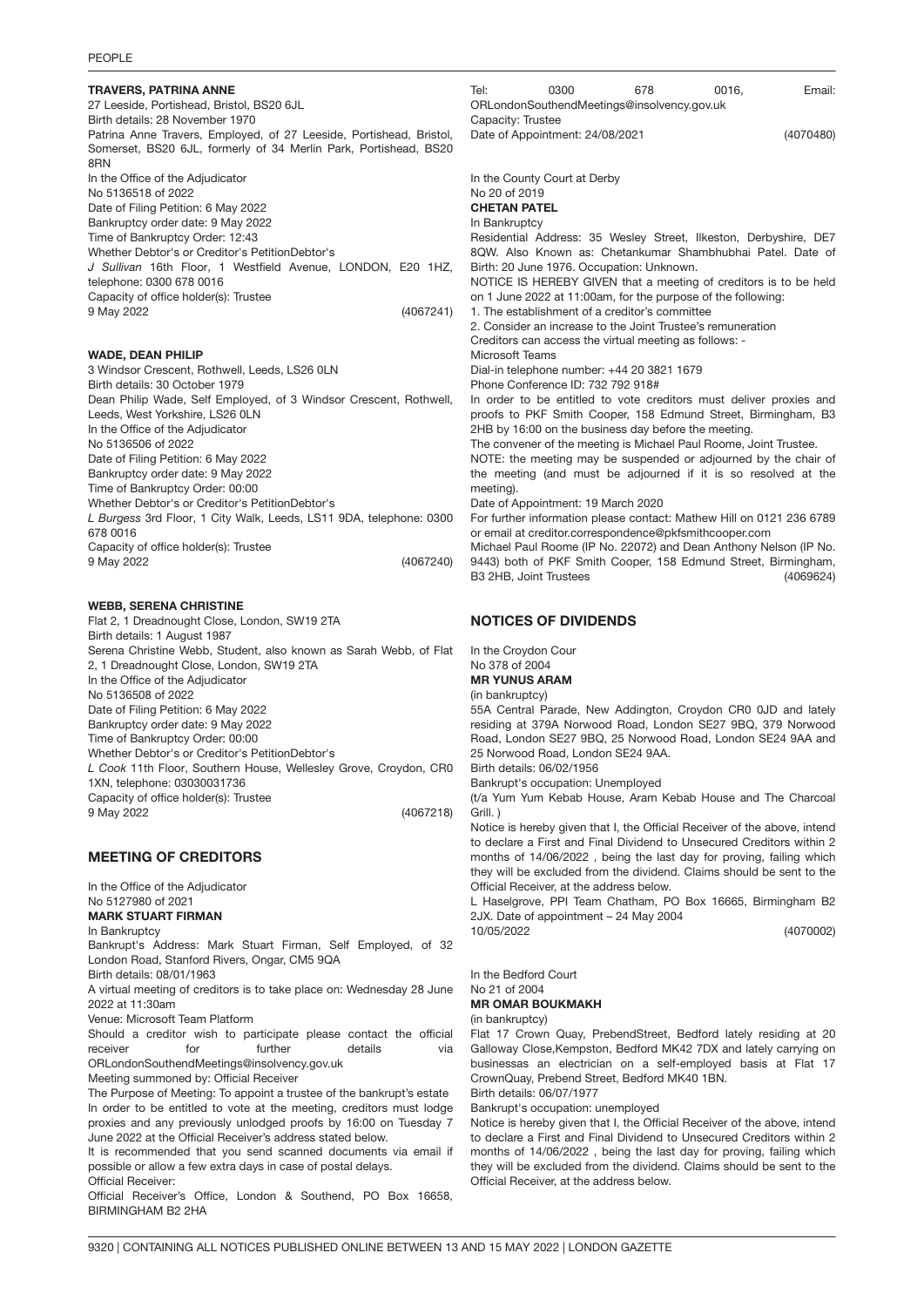(4070010) Official Receiver Lindsey Haselgrove; date of appointment 01/03/2009; PO BOX 16665, BIRMINGHAM B2 2JX; 03030031540; Stephen.Hetterley@insolvency.gov.uk 09/05/22

In the County Court at Reading No 274 of 1992

#### MR PAUL BRUNT

(in bankruptcy)

17 Stone Street, Reading, Berkshire, RG3 1HU Birth details: Unknown

Bankrupt's occupation: Bricklayer

Notice is hereby given that I, the Official Receiver and Trustee, intend to declare a First and Final Dividend of 0.01p/£ to Unsecured creditors within two months of 14 June 2022, being the last day for proving, failing which they will be excluded from the dividend.

Mr M Commins, Official Receiver, Official Receiver's Office, Insolvency Service, PO Box 16653, Birmingham, B2 2NG; Tel number: 0303 003 1741; Date of Appointment: 07/05/1992; Email: RTLU.Ipswich@insolvency.gov.uk (BKT00270587)

10 May 2022

(4069991)

In the County Court at Tameside

#### No 116 of 1995

MR JOHN JOSEPH BURKE

(in bankruptcy)

78 St Pauls Hill Road, Godley, Hyde, Cheshire lately trading in partnership with another at Building 9, TBDC Windmill Lane, Denton, Manchester under the style of Cat Systems as vendors of Computer Systems.

Birth details: 02/07/1953

Bankrupt's occupation: Unemployed, lately trading in partnership with another as vendors of computer systems

(t/a Cat Systems )

Notice is hereby given that I, the Official Receiver and Trustee, intend to declare a First and Final Dividend of 0.07p/£ to Unsecured creditors within two months of 14/06/2022 , being the last day for proving, failing which they will be excluded from the dividend.

(4070013) Mr M Commins, Official Receiver, Official Receiver's Office, Insolvency Service, PO Box 16653, Birmingham, B2 2NG; Tel number: 0303 003 1741; Date of Appointment: 06/12/1995; Email: RTLU.Ipswich@insolvency.gov.uk (BKT00726121)

10/05/2022

In the County court at Ipswich

## No 544 of 2009

MR MALVYN DENNIS CALEY

Formerly in bankruptcy and NOT deceased Birth details: 02/04/1955

Bankrupt's occupation: Unemployed

Notice is hereby given that I, the Official Receiver and Trustee, intend to declare a First and Final Dividend of 0.03p/£ to Unsecured creditors within two months of 14/06/2022 , being the last day for proving, failing which they will be excluded from the dividend.

(4069990) Laura Gandy – Official Receivers Office PO BOX16665, Birmingham B2 2JX; email Julie.walker1@insolvency.gov.uk; Telephone: 03003047143; Bankruptcy Order date – 24/06/2009 10/05/2022

In the County Court at Stourbridge

No 57 of 2011

#### MR JASON JOHN COLLINS

Bankrupt's Status – In bankruptcy; Deceased Status – No; Discharge Status - Yes

61 Woodland Avenue, Quarry Bank, Brierley Hill, West Midlands DY5 1EH; 51 Spring Street, Colley Gate, Halesowen, West Midlands B63 2SY Birth details: 12/08/1976

Bankrupt's occupation: PLASTERER (t/a J J C Plastering )

Notice is hereby given that I, the Official Receiver of the above, intend to declare a First and Final Dividend to Unsecured Creditors within 2 months of 14/06/2022 , being the last day for proving, failing which they will be excluded from the dividend. Claims should be sent to the Official Receiver, at the address below.

Ms L Haselgrove, LTADT Chatham, PO.Box 16665, Birmingham, B2 2JX, 01634 894712 RTLU.Anglia@insolvency.gov.uk 10/05/2022

(4070001)

In the Walsall Court No 176 of 2009

## MR CARL EUGENE DEVEY

Bankrupt's Status – Formerly In Bankruptcy; Deceased Status – No; Discharge Status – Yes

35 Severn House, Silvercourt Gardens, Walsall, WS8 6ES; 63 Fallowfields Road, Walsall, WS5 3DW; 46 Wilkes Avenue, Walsall,  $WSS$  0.  $NW$ 

Birth details: 12/09/1951

Bankrupt's occupation: Unemployment

Notice is hereby given that I, the Official Receiver of the above, intend to declare a First and Final Dividend to Unsecured Creditors within 2 months of 14/06/2022 , being the last day for proving, failing which they will be excluded from the dividend. Claims should be sent to the Official Receiver, at the address below.

Mrs L Gandy, LTADT Chatham, PO.Box 16665, Birmingham, B2 2JX, 01634 8947129; RTLU.Anglia@insolvency.gov.uk 10/05/2022

(4070017)

## In the County Court at EXETER

No 131 of 1993

#### PATRICK STAFFORD GODBEER AND BRENDA GODBEER

(Partnership Member Estate of BRENDA GODBEER ) (A Partnership) Principal trading address: FORE ST, SEATON, DEVON

Birth details: Unknown

Nature of Business: RESTAURANTEURS

(our ref: )

*Please quote all of the above in any correspondence with the Insolvency Service*

Partnership Bankruptcy Order: 24/03/1993

(t/a COUNTRY KITCHEN )

Notice is hereby given that I, D Gibson, Official Receiver and Trustee of BRENDA GODBEER, intend to declare a first and final dividend of 100p/£ to proven unsecured creditors within a period of two months from 13/07/2022, being the last day for proving, failing which they will be excluded from the dividend.

Unsecured creditors intending to have their claims taken into consideration in the above referenced dividend process must submit their formal claims to me by the above stated last date for proving at the address stated below. A blank proof of debt form for completion and submission as a formal claim is obtainable from the Insolvency Service website: https://www.gov.uk/government/organisations/ insolvency-service then inputting 'form Rule 14.4 Proof of Debt (General Form)' in the Search field provided on that site.

Alternatively, a blank proof of debt form is obtainable upon request by contacting my office at the address stated below.

Note: the above named individuals and/or partnership may no longer have a connection with the above mentioned address.

S Baxter, LTADT Cardiff, PO Box 16665, BIRMINGHAM, B2 2JX; Tel: 0303 003 1724; e-mail: farhan.shafi@insolvency.gov.uk Date 10/05/2022

(4070015)

In the Office of the Adjudicator No 5000986 of 2016

#### MR ROBIN TIMOTHY GLAZIER

Formerly in Bankruptcy and 'NOT deceased'

14 Landseer Close, Tonbridge, Kent, TN10 4AP

Birth details: 20 May 1964

Bankrupt's occupation: Employed

Notice is hereby given that I, the Official Receiver and Trustee, intend to declare a First and Final Dividend of 00.06p/£ to Unsecured creditors within two months of 15 June 2022, being the last day for proving, failing which they will be excluded from the dividend.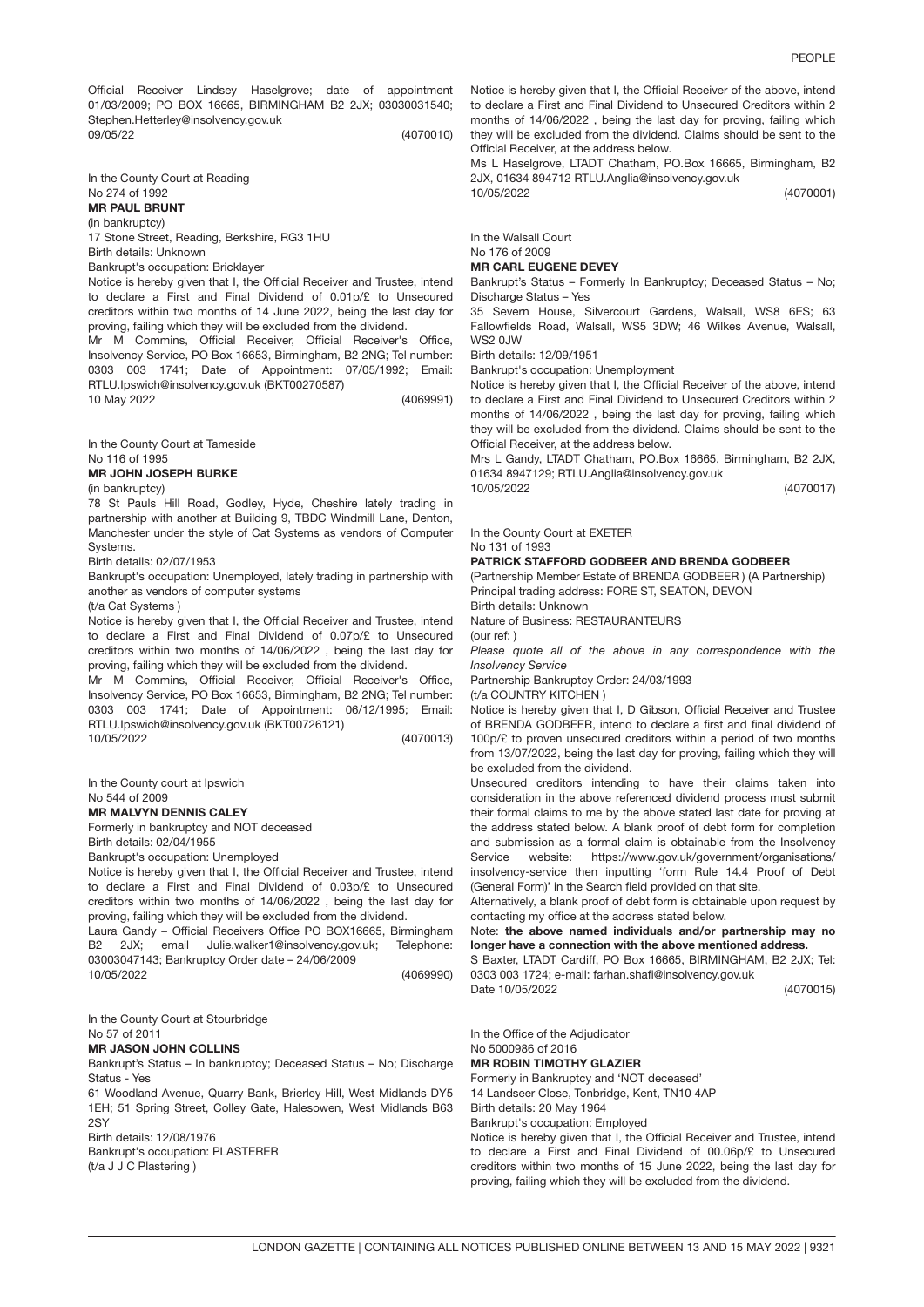(4069986) Laura Gandy – Official Receivers Office PO BOX16665, Birmingham B2 2JX; Email: paul.handy@insolvency.gov.uk; Telephone: 03030031126; Bankruptcy Order date – 25 April 2016 11 May 2022

In the County Court at Barnstaple No 5 of 2003

## MISS SAMANTHA JANE HARRIS

Bankrupt's Status – In bankruptcy; Deceased Status – No; Discharge Status - Yes

Also known as: DEMARCO

Flat 2, 26 High Street, Devon EX34 9DA

Birth details: 19/11/1976

Bankrupt's occupation: Cleaner

Notice is hereby given that I, the Official Receiver of the above, intend to declare a First and Final Dividend to Unsecured Creditors within 2 months of 14/06/2022 , being the last day for proving, failing which they will be excluded from the dividend. Claims should be sent to the Official Receiver, at the address below.

Ms L Haselgrove, LTADT Chatham, PO.Box 16665, Birmingham, B2 2JX, 01634 894712; RTLU.Anglia@insolvency.gov.uk

(4070004)

In the Torquay and Newton Abbot Court No 74 of 2009

MR ANDREW WILLIAM HEAWOOD

(in bankruptcy)

10/05/2022

WestHill Terrace, Kingskerswell, Newton Abbot, Devon TQ12 5EJ; Unit 3G, Milber Storage, Milber Trading Estate, Newton Abbot, Devon TQ12 4SG.

Birth details: 23/07/1956

Bankrupt's occupation: Blind Maker

(t/a South West Sunblinds )

Notice is hereby given that I, the Official Receiver of the above, intend to declare a First and Final Dividend to Unsecured Creditors within 2 months of 14/06/2022 , being the last day for proving, failing which they will be excluded from the dividend. Claims should be sent to the Official Receiver, at the address below.

L Haselgrove, PPI Team Chatham, PO Box 16665, Birmingham B2 2JX. Date of appointment – 30/01/2009 10/05/2022

(4069994)

In the Luton Cour<mark>t</mark> No 132 of 2003

## MR SPARAS ALI KHAN

(Formerly in bankruptcy)

464 Leagrave Road, Luton,Bedfordshire, LU3 1RH; 39 Wellington Street, Luton, Bedfordshire, LU1 2QH

Birth details: 29/12/1965

Bankrupt's occupation: unemployed

(t/a BALTIHOUSE )

Notice is hereby given that I, the Official Receiver of the above, intend to declare a First and Final Dividend to Unsecured Creditors within 2 months of 15/06/2022 , being the last day for proving, failing which they will be excluded from the dividend. Claims should be sent to the Official Receiver, at the address below.

(4070008) Ms Laura Gandy, LTADT PPI Team, P.O Box 16665, Birmingham, B2 2JX, 0303 003 1949, Nathan.Greensill@insolvency.gov.uk

11 May 2022

In the KIDDERMINSTER Court No 172 of 2006

## MR RONALD HENRY MASON

(in bankruptcy)

115 Chaffinch Drive, Kidderminster,Worcestershire, DY10 4SY. Birth details: 13/05/1942

Bankrupt's occupation: UNEMPLOYED

Notice is hereby given that I, the Official Receiver of the above, intend to declare a First and Final Dividend to Unsecured Creditors within 2 months of 14/06/2022 , being the last day for proving, failing which they will be excluded from the dividend. Claims should be sent to the Official Receiver, at the address below.

Laura Gandy – Official Receiver appointed 26/07/2006

N C Sawdon 10/05/2022

In the County Court at Burton-upon-Trent No 191 of 2005

MR BRYAN JOHN MOORE

(Formerly in bankruptcy)

21 Stafford Road, Uttoxeter, Staffordshire, ST 14 8DW, lately residing at 28 Westlands Road, Uttoxeter, Staffordshire, ST14 8BH

Birth details: 31/07/1972 Bankrupt's occupation: Operator Technician

Notice is hereby given that I, the Official Receiver of the above, intend to declare a First and Final Dividend to Unsecured Creditors within 2 months of 14/06/2022 , being the last day for proving, failing which they will be excluded from the dividend. Claims should be sent to the Official Receiver, at the address below.

(4070007) Lindsey Haselgrove, LTADT, Dividend Team, 2nd Floor, 3 Piccadilly Place, London Road, Manchester, M1 3BN, 0161 2348500, RTLU.NW@insolvency.gov.uk; BO DATE 23/08/2005 10/05/2022

In the EXETER Court

#### No 88 of 2005

MS JENNIFER DIANE ROWLAND

Also known as: Jennifer Diane Maddockan

(in bankruptcy)

20A Park Street, Tiverton,Devon EX16 6AW, The Gate House MiddleCoombe Farm, Uplowman, Tiverton, Devon EX16 9QQ; Lockshalis Cottage, Sampford Peverell, Devon.

## Birth details: 18/08/198

Bankrupt's occupation: 1 ADMINISTRATOR

Notice is hereby given that I, the Official Receiver of the above, intend to declare a First and Final Dividend to Unsecured Creditors within 2 months of 14/06/2022 , being the last day for proving, failing which they will be excluded from the dividend. Claims should be sent to the Official Receiver, at the address below.

Laura Gandy – Official Receiver appointed 11/03/2005

10/05/2022

(4070003)

#### In the County Court at Chesterfield No 108 of 2002

## MISS CAROLINE SUSAN SAINTY

(Formally in bankruptcy)

72 Park Road, Chesterfield, Derbyshire, S40 2JX; 16 Oak Crescent, Wingerworth, Chesterfield, S42 6PY; The Cottage, Pilhough, Rowsley,Matlock, Derbyshire, DE4 2NE

Birth details: 30/08/1971 Bankrupt's occupation: Planning Technician

Notice is hereby given that I, the Official Receiver and Trustee, intend to declare a First and Final Dividend of 0.11p/£ to Unsecured creditors within two months of 14/06/2022 , being the last day for proving, failing which they will be excluded from the dividend.

Office holder details: Lindsey Haselgrove, The Insolvency Service, Po Box 16665, Birmingham B2 2JX,, 03003048498, michael.bolitho@insolvency.gov.uk, (BKT00655401/PPI).

(4069995) 10/05/2022

In the Stourbridge Court No 102 of 2006 MR PAUL CHRISTOPHER SPENCER (in bankruptcy)

76 Marley Road, Kingswinford, West Midlands, DY6 8RQ Birth details: 11/04/2006

Bankrupt's occupation: Unemployed

Notice is hereby given that I, the Official Receiver and Trustee, intend to declare a First and Final Dividend of 0.05p/£ to Unsecured creditors within two months of 14/06/2022 , being the last day for proving, failing which they will be excluded from the dividend. Lindsey Haselgrove – Official Receiver – 11/04/2006

12 May 2022

(4070006)

(4069993)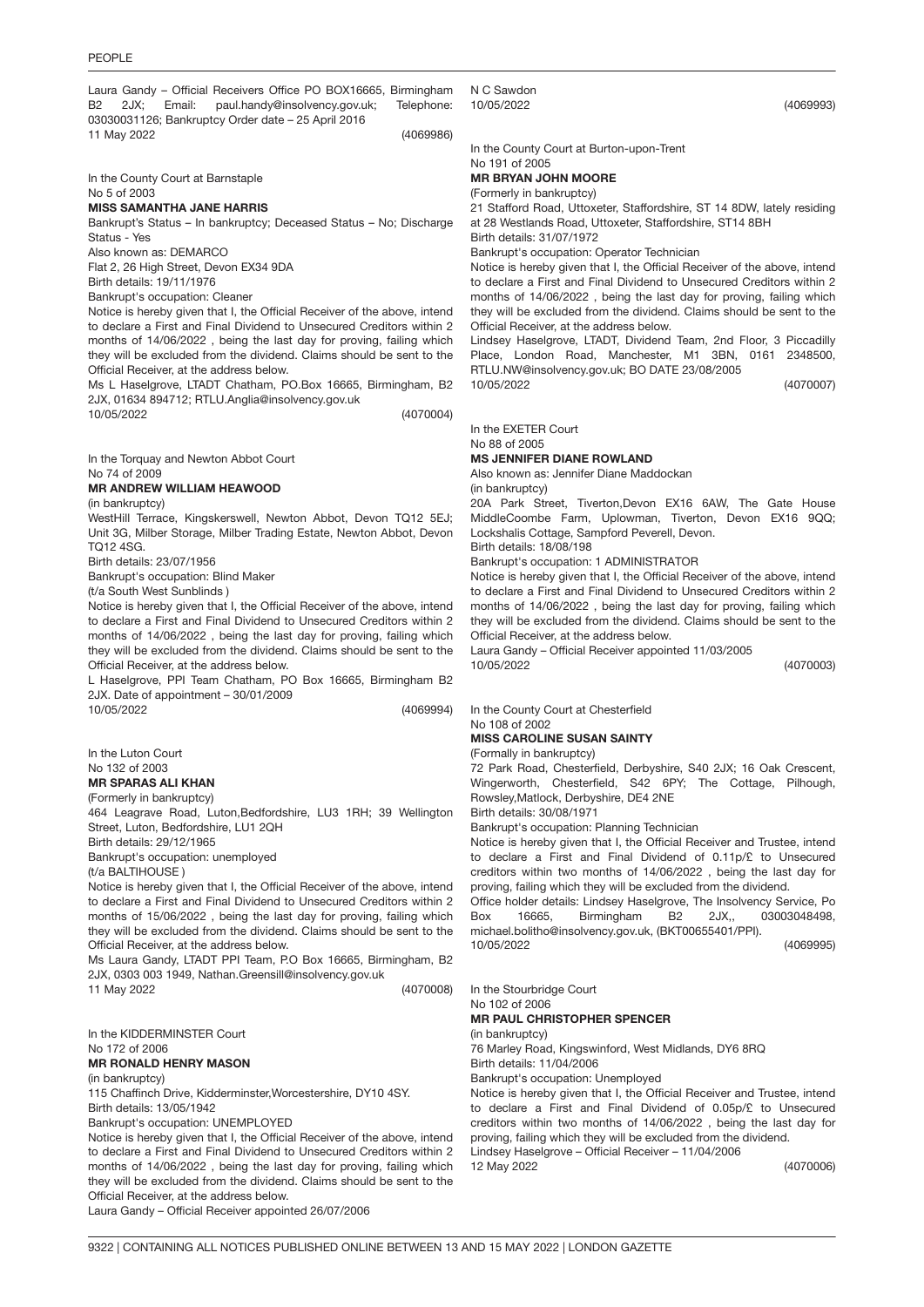#### In the Pontypridd Court No 175 of 2007 MR KENNETH DAVID THOMAS

## (in bankruptcy)

KENNETH DAVID THOMAS, UNEMPLOYED OF 5 CAE-GLAS, PENRHIWFER,TONYPANDY CF40 1RG.

Birth details: 12/12/1962

Bankrupt's occupation: Unemployed

Notice is hereby given that I, the Official Receiver and Trustee, intend to declare a First and Final Dividend of 10p/£ to Unsecured creditors within two months of 14/06/2022 , being the last day for proving, failing which they will be excluded from the dividend.

(4070011) Lindsey Haselgrove – Official Receiver appointed 29/10/2007 10/05/2022

In the County Court at Gloucester

#### No 120 of 2005

#### MR ROBERT JOHN TITCOMBE

(Formerly in bankruptcy)

33 Hambridge Lane, Lechlade, GL7 3BJ and trading as a motor mechanic under the style of R. J. Vehicle Services from Rushey Platt Farm, Caen View, Swindon, Wiltshire, Sn5 8WQ, and formerly residing at 18 Cuthwine Place, Lechlade, Gloucestershire,GL7 3EG. NOTE: the above-named was discharged from the proceedings and may no longer have a connection with the addresses listed.

#### Birth details: 02/12/1971

Bankrupt's occupation: Motor Mechanic

Notice is hereby given that I, the Official Receiver of the above, intend to declare a First and Final Dividend to Unsecured Creditors within 2 months of 14/06/2022 , being the last day for proving, failing which they will be excluded from the dividend. Claims should be sent to the Official Receiver, at the address below.

(4070012) Lindsey Haselgrove, LTADT Manchester, PO Box 16665, BIRMINGHAM, B2 2JX, 0300 678 0015; RTLU.NW@insolvency.gov.uk 10/05/2022

#### In the Brighton Court

No 969 of 2003

## MRS MARION JOYCE WHITMORE

(in bankruptcy)

MARION JOYCE WHITMORE, HOUSEWIFE OF 5 HILTON COURT,HAZELGROVE ROAD, HAYWARDS HEATH, WEST SUSSEX RH16 3TL ANDLATELY RESIDING AT 26 MILL HILL CLOSE, HAYWARDS HEATH,WEST SUSSEX, RH16 1NY

## Birth details: 01/03/1939

Bankrupt's occupation: Housewife

Notice is hereby given that I, the Official Receiver and Trustee, intend to declare a First and Final Dividend of 13p/£ to Unsecured creditors within two months of 14/06/2022 , being the last day for proving, failing which they will be excluded from the dividend.

Lindsey Haselgrove – Official Receiver appointed 03/11/2003 10/05/2022

(4069996)

In the Pontypridd Court

#### No 30 of 2001 MISS SIMONE WILLIAMS

(in bankruptcy)

SIMONE WILLIAMS OF 139 WORDSWORTH GARDENS RHYDYFELIN PONTYPRIDD RHONDDA CYNON TAFF UNEMPLOYED

Birth details: 13/09/1972

Bankrupt's occupation: Unemployed

Notice is hereby given that I, the Official Receiver and Trustee, intend to declare a First and Final Dividend of 2p/£ to Unsecured creditors within two months of 14/06/2022 , being the last day for proving, failing which they will be excluded from the dividend.

Lindsey Haselgrove – Official Receiver appointed 17/04/2001 10/05/2022

(4070014)

## In the Gloucester Court

#### No 47 of 2007 MS VALERIE MAY YULE

Bankrupt's Status – Formerly In Bankruptcy; Deceased Status – No; Discharge Status – Yes

The Old Coach House, Hawkwood College, Wick Street, Stroud, GL6 7QW

Birth details: 28/08/1951

Bankrupt's occupation: Unemployed

Notice is hereby given that I, the Official Receiver of the above, intend to declare a First and Final Dividend to Unsecured Creditors within 2 months of 14/06/2022 , being the last day for proving, failing which they will be excluded from the dividend. Claims should be sent to the Official Receiver, at the address below.

Mrs L Gandy, LTADT Chatham, PO.Box 16665, Birmingham, B2 2JX, 01634 894712; RTLU.Anglia@insolvency.gov.uk 10/05/2022

(4070016)

In the High Court of Justice

## No. 9669 of 2004

LIONEL JAY ANDERSON Formerly in bankruptcy

Date of bankruptcy order: 29 October 2004

39 Runnymede Gardens, Western Avenue, Greenford UB6 8SX

NOTE: the above-named was discharged from the proceedings and may no longer have a connection with the addresses listed.

02 February 1966

Cargo Handler

Notice is hereby given, pursuant to Rule 11.6 of the Insolvency Rules 1986 that the Official Receiver, having been appointed on 29 October 2004 intend(s) to declare a(n) First and final dividend to all Unsecured creditors of the Bankrupt's estate who have proven their debts within 2 months of the last date for proving specified below.

Last day of proving: 12:00 on 15 June 2022

(4067170) Office holder details: Laura Gandy, Po Box 16665, Birmingham B2 2JX, 03006780015, Laurie.Plumb@insolvency.gov.uk.

In the County Court at Stoke-on-Trent

#### No. 658 of 2008 ZEKERIYA ANIK

Formerly in bankruptcy

Date of bankruptcy order: 18 July 2008

17 Wayte Street, Stoke-on-trent ST1 5DU

Formerly of: 21 Brock Street, Lancaster LA1 1UR

who at the date of the bankruptcy order was trading as: One Stop

Pizza NOTE: the above-named was discharged from the proceedings and

may no longer have a connection with the addresses listed.

01 January 1966

Unemployed

Notice is hereby given, pursuant to Rule 11.2 of the Insolvency Rules 1986 that the Official Receiver, having been appointed on 18 July 2008 intend(s) to declare a(n) Dividend to all Creditors of the Bankrupt's estate within 2 months of the last date for proving specified below.

Creditors who have not yet done so must prove their debts or claims and the names and addresses, particulars of their debts by sending their full names and addresses of their solicitors (if any), to the Official Receiver using the details specified below.

The Official Receiver is/are not obliged to deal with proofs lodged after the last date for proving. Creditors who have not proved their debts by 17:00 on 14 June 2022 may be excluded from the benefit of the dividend or any other dividend declared before their debt is proved.

B2 2JX, 0303 003 1197, richard.fletcher@insolvency.gov.uk. (4067050) Office holder details: Lindsey Haselgrove, Po Box 16665, Birmingham

In the County Court at Durham No. 131 of 2005 PETER BARNFATHER Formerly in bankruptcy Date of bankruptcy order: 27 May 2005

34 Gray Avenue, Chester Le Street DH2 2EL Formerly of: 14 Rose Crescent, Houghton Le Spring DH4 6ED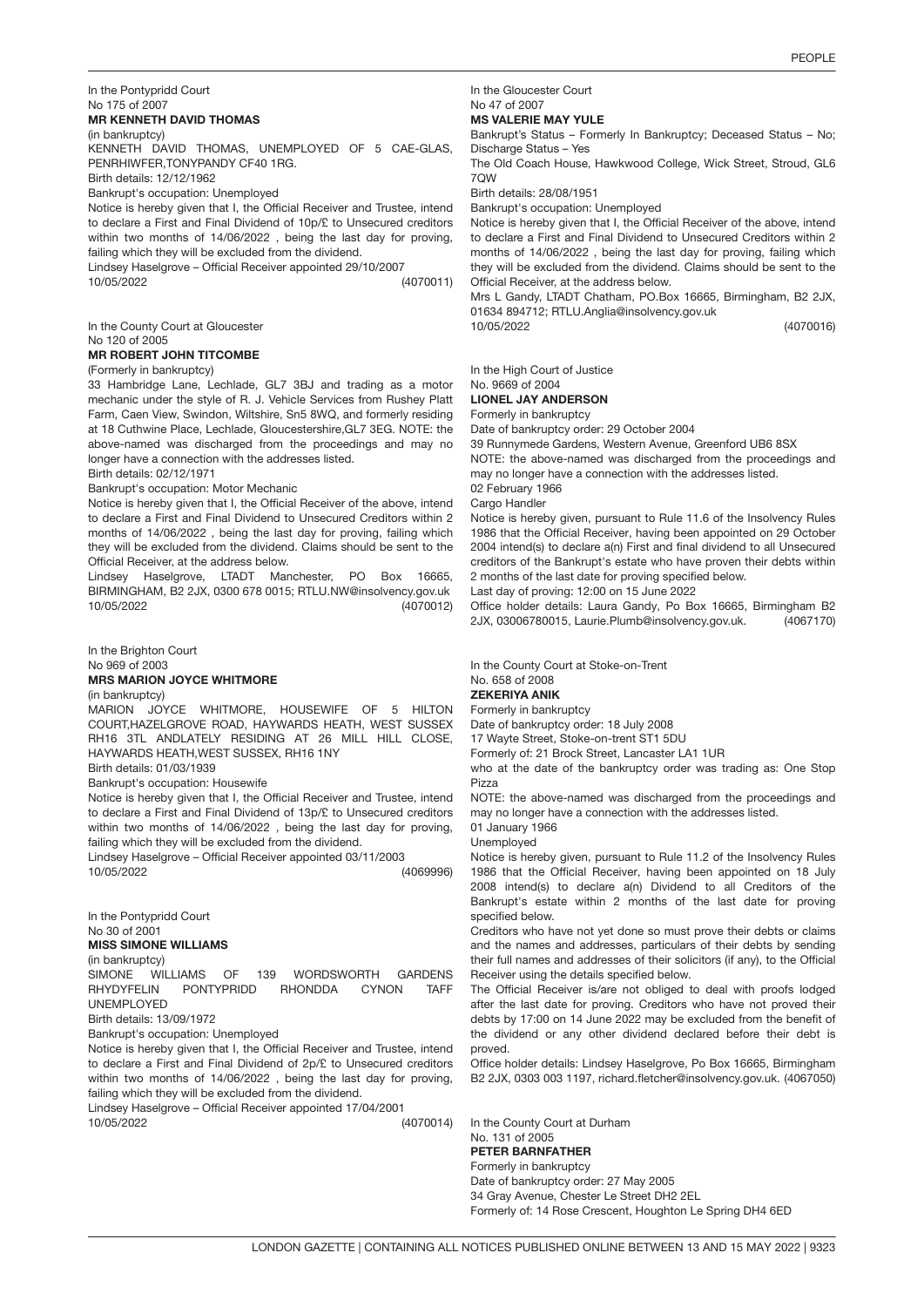NOTE: the above-named was discharged from the proceedings and may no longer have a connection with the addresses listed. 25 November 1961

unemployed

Notice is hereby given, pursuant to Rule 11.6 of the Insolvency Rules 1986 that the Official Receiver, having been appointed on 27 May 2005 intend(s) to declare a(n) Final dividend to all Unsecured creditors of the Bankrupt's estate within 2 months of the last date for proving specified below.

Creditors who have not yet done so must prove their debts or claims and the names and addresses, particulars of their debts by sending their full names and addresses of their solicitors (if any), to the Official Receiver using the details specified below.

The Official Receiver is/are not obliged to deal with proofs lodged after the last date for proving. Creditors who have not proved their debts by on 01:00 on 14 June 2022 may be excluded from the benefit of the dividend or any other dividend declared before their debt is proved.

(4066502) Office holder details: Lindsey Haselgrove, Po Box 16665, Birmingham B2 2JX, 03332414613, Adam.Smith@insolvency.gov.uk.

In the County Court at Barnsley No. 66 of 2004

#### DANIEL BIRLEY

Formerly in bankruptcy

Date of bankruptcy order: 16 June 2004 14 Pindar Street, Barnsley S70 1XB

who at the date of the bankruptcy order was trading as: DB Roofing NOTE: the above-named was discharged from the proceedings and may no longer have a connection with the addresses listed.

27 November 1956

Unemployed

Notice is hereby given, pursuant to Rule 11.6 of the Insolvency Rules 1986 that the Official Receiver, having been appointed on 16 June 2004 intend(s) to declare a(n) First and final dividend of £2p/£ to all Unsecured creditors of the Bankrupt's estate within 2 months of the last date for proving specified below.

Creditors who have not yet done so must prove their debts or claims and the names and addresses, particulars of their debts by sending their full names and addresses of their solicitors (if any), to the Official Receiver using the details specified below.

The Official Receiver is/are not obliged to deal with proofs lodged after the last date for proving. Creditors who have not proved their debts by on 23:00 on 15 June 2022 may be excluded from the benefit of the dividend or any other dividend declared before their debt is proved.

Office holder details: Lindsey Haselgrove, Po Box 16665, Birmingham B2 2JX, 03330329352, Laura.Smith@insolvency.gov.uk, (PPI/ BKT00687010).

Wednesday 11 May 2022

(4067887)

In the County Court at Worcester No. 234 of 2005

#### JOANNE BOWEN

Formerly in bankruptcy

Date of bankruptcy order: 17 October 2005

89 Portefields Road, Worcester WR4 9RF

NOTE: the above-named was discharged from the proceedings and may no longer have a connection with the addresses listed.

04 January 1973

Unemployed

Notice is hereby given, pursuant to Rule 11.6 of the Insolvency Rules 1986 that the Official Receiver, having been appointed on 17 October 2005 intend(s) to declare a(n) First and final dividend to all Unsecured creditors of the Bankrupt's estate within 2 months of the last date for proving specified below.

Creditors who have not yet done so must prove their debts or claims and the names and addresses, particulars of their debts by sending their full names and addresses of their solicitors (if any), to the Official Receiver using the details specified below.

The Official Receiver is/are not obliged to deal with proofs lodged after the last date for proving. Creditors who have not proved their debts by on 01:00 on 16 June 2022 may be excluded from the benefit of the dividend or any other dividend declared before their debt is proved.

(4068945) Office holder details: Laura Gandy, Po Box 16665, Birmingham B2 2JX, 03030031979 , Chloe.Sercombe@insolvency.gov.uk, (PPI/ BKT00574611 ).

In the County Court at Leicester

No. 1040 of 2008 EDWARD LEONARD PHEOBUS BRAWN

Formerly in bankruptcy

Date of bankruptcy order: 17 December 2008

20 Champion Close, Leicester LE5 4EW

Formerly of: 9 Hobson Road, Leicester LE4 2AR

NOTE: the above-named was discharged from the proceedings and may no longer have a connection with the addresses listed.

04 June 1970

Unemployed

Notice is hereby given, pursuant to Rule 11.6 of the Insolvency Rules 1986 that the Official Receiver, having been appointed on 17 December 2008 intend(s) to declare a(n) First and final dividend to all Unsecured creditors of the Bankrupt's estate within 2 months of the last date for proving specified below.

Creditors who have not yet done so must prove their debts or claims and the names and addresses, particulars of their debts by sending their full names and addresses of their solicitors (if any), to the Official Receiver using the details specified below.

The Official Receiver is/are not obliged to deal with proofs lodged after the last date for proving. Creditors who have not proved their debts by on 01:00 on 15 June 2022 may be excluded from the benefit of the dividend or any other dividend declared before their debt is proved.

(4067148) Office holder details: Laura Gandy, Po Box 16665, Birmingham B2 2JX, 03030031933, Chloe.Woolner@insolvency.gov.uk, (PPI/ BKT00329631).

In the County Court at Guildford

#### No. 266 of 2004 RICHARD THOMAS BURLEY

In Bankruptcy

Date of bankruptcy order: 20 August 2004

58 Woodlands, Fleet GU51 4NU

who at the date of the bankruptcy order was trading as: A & R **PLUMBING** 

NOTE: the above-named was discharged from the proceedings and may no longer have a connection with the addresses listed.

06 June 1967

**UNKNOWN** 

Notice is hereby given, pursuant to Rule 11.6 of the Insolvency Rules 1986 that the Official Receiver, having been appointed on 20 August 2004 intend(s) to declare a(n) First and final dividend to all Unsecured creditors of the Bankrupt's estate within 2 months of the last date for proving specified below.

Creditors who have not yet done so must prove their debts or claims and the names and addresses, particulars of their debts by sending their full names and addresses of their solicitors (if any), to the Official Receiver using the details specified below.

The Official Receiver is/are not obliged to deal with proofs lodged after the last date for proving. Creditors who have not proved their debts by on 23:59 on 16 June 2022 may be excluded from the benefit of the dividend or any other dividend declared before their debt is proved.

(4068612) Office holder details: Laura Gandy, Senate Court, Southernhay Gardens, Exeter EX1 1UG, 03330329425, nicola.evans@insolvency.gov.uk.

In the County Court at Bristol No. 318 of 2013 ASHLEY JOHN BENNETT

Formerly in bankruptcy Date of bankruptcy order: 09 May 2013 14 Beauley Road, Bristol BS3 1PY Formerly of: The New Inn, Backwell BS48 3BE NOTE: the above-named was discharged from the proceedings and may no longer have a connection with the addresses listed. 07 September 1983 Sous Chef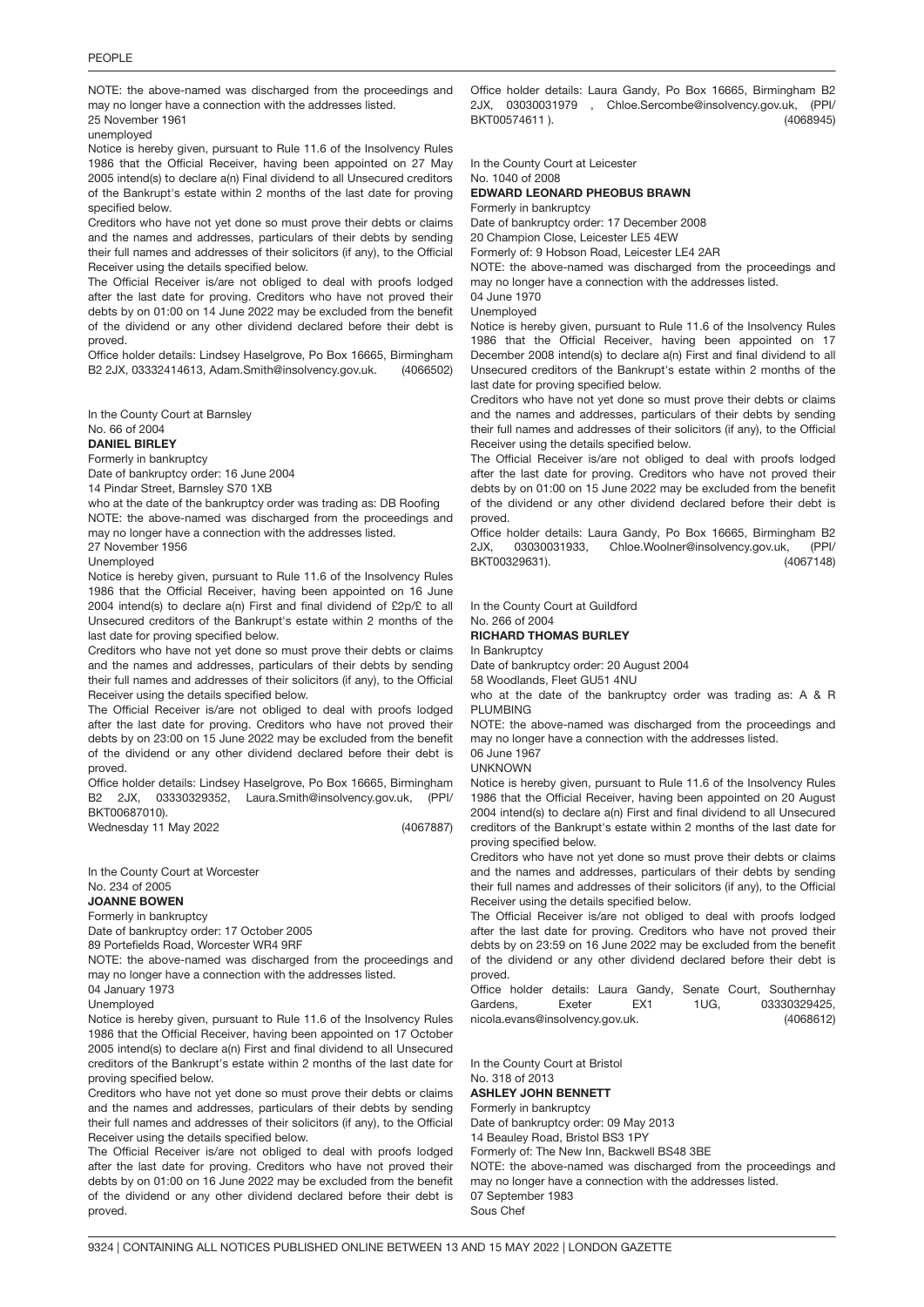Notice is hereby given, pursuant to Rule 11.6 of the Insolvency Rules 1986 that the Official Receiver, having been appointed on 09 May 2013 intend(s) to declare a(n) First and final dividend to all Unsecured creditors of the Bankrupt's estate within 2 months of the last date for proving specified below.

Creditors who have not yet done so must prove their debts or claims and the names and addresses, particulars of their debts by sending their full names and addresses of their solicitors (if any), to the Official Receiver using the details specified below.

The Official Receiver is/are not obliged to deal with proofs lodged after the last date for proving. Creditors who have not proved their debts by on 00:00 on 15 June 2022 may be excluded from the benefit of the dividend or any other dividend declared before their debt is proved.

(4067133) Office holder details: Lindsey Haselgrove, The Senate, Southernhay Gardens, Exeter EX1 1UG, +441612405000, RTLU.NW@insolvency.gov.uk.

In the County Court at Weymouth No. 260 of 2008

# ANN BLAND

Formerly in bankruptcy

Date of bankruptcy order: 04 December 2008

15 Vindelis Court, Portland DT5 1EL

Formerly of: 2 Vindelis Court, Portland DT5 1EL

NOTE: the above-named was discharged from the proceedings and may no longer have a connection with the addresses listed.

24 September 1945

Retired

Notice is hereby given, pursuant to Rule 11.6 of the Insolvency Rules 1986 that the Official Receiver, having been appointed on 04 December 2008 intend(s) to declare a(n) First and final dividend to all Unsecured creditors of the Bankrupt's estate within 2 months of the last date for proving specified below.

Creditors who have not yet done so must prove their debts or claims and the names and addresses, particulars of their debts by sending their full names and addresses of their solicitors (if any), to the Official Receiver using the details specified below.

The Official Receiver is/are not obliged to deal with proofs lodged after the last date for proving. Creditors who have not proved their debts by on 12:00 on 15 June 2022 may be excluded from the benefit of the dividend or any other dividend declared before their debt is proved.

(4067113) Office holder details: Laura Gandy, Po Box 16665, Birmingham B2 2JX, 03006780015, Laurie.Plumb@insolvency.gov.uk.

In the Burton-upon-Trent Court

No 297 of 2006

### MS WENDIE BUCKNALL

(in bankruptcy)

WENDIE BUCKNALL, 45 Linton Road, Rosliston, Swadlincote, Derbyshire, DE12 8JB. Retired.

Birth details: 15/07/1940

Bankrupt's occupation: Retired

Notice is hereby given that I, the Official Receiver and Trustee, intend to declare a First and Final Dividend of6 p/£ to Unsecured creditors within two months of 14/06/2022 , being the last day for proving, failing which they will be excluded from the dividend.

Lindsey Haselgrove – Official Receiver appointed 18/08/2006

10/05/2022

4069485 In the Insolvency Service Adjudicator`s Office No 5109542 of 2020

ANDREW JAMES BURGMAN

Residential Address: 57 London Road, Marlborough, Wiltshire, United Kingdom, SN8 2AJ. Date of Birth: 12 March 1969. Occupation: Employed, Director.

In Bankruptcy

NOTICE IS HEREBY GIVEN pursuant to Rule 14.28 of the Insolvency (England & Wales) Rules 2016 that the Joint Trustees' intend to declare a First & Final Dividend to Unsecured creditors of the estate within two months of the last date for proving specified below.

Creditors who have not yet proved their debts must lodge their proofs at Mazars LLP, 160 Midsummer Boulevard, The Pinnacle, Milton Keynes, MK9 1FFor by 10 June 2022 (the last date for proving). The Joint Trustees are not obliged to deal with proofs lodged after the last date for proving.

Date of Appointment: 14 September 2020

(4069485) For further information please contact: Jodie Milne on 01908 257 228 Joint Trustees: Matthew Edward Carter (IP No. 019290) Mazars LLP, Unit 121 Gloucester Quays, St Ann Way, Gloucester, GL1 5SH and Ann Nilsson (IP No. 009558) Mazars LLP, 160 Midsummer Boulevard, The Pinnacle, Milton Keynes, MK9 1FF

In the County Court at Bury St Edmunds No. 47 of 2002

### SUSAN ANNE CURTIS

In Bankruptcy

Date of bankruptcy order: 16 April 2002

3 Jollys Way, Walsham-le-willows, Bury St. Edmunds IP31 3DF

Formerly of: The Street, Badwell Ash, Bury St. Edmunds IP31 3DP

who at the date of the bankruptcy order was trading as: the White Horse Inn

NOTE: the above-named was discharged from the proceedings and may no longer have a connection with the addresses listed.

15 March 1955

UNEMPLOYED

Notice is hereby given, pursuant to Rule 11.6 of the Insolvency Rules 1986 that the Official Receiver, having been appointed on 16 April 2002 intend(s) to declare a(n) First and final dividend to all Unsecured creditors of the Bankrupt's estate within 2 months of the last date for proving specified below.

Creditors who have not yet done so must prove their debts or claims and the names and addresses, particulars of their debts by sending their full names and addresses of their solicitors (if any), to the Official Receiver using the details specified below.

The Official Receiver is/are not obliged to deal with proofs lodged after the last date for proving. Creditors who have not proved their debts by on 01:00 on 16 June 2022 may be excluded from the benefit of the dividend or any other dividend declared before their debt is proved.

(4068372) Office holder details: Lindsey Haselgrove, Po Box 16665, Birmingham B2 2JX, 03330329403, Myran.Ennis@insolvency.gov.uk, (PPI/ BKT01028713 ).

In the Shrewsbury County Court

# No 308 of 2007

MISS DONNA MICHELLE CAMPBELL

(in bankruptcy)

DONNA MICHELLE CAMPBELL of 11 Vauxhall Crescent, Newport, Shropshire TF10 7PT. Care assistant. Lately residing at 109 Sandiford Crescent, Newport, Shropshire TF10 7QP Birth details: 21/09/1979

Bankrupt's occupation: Care Assistant

Notice is hereby given that I, the Official Receiver and Trustee, intend to declare a First and Final Dividend of 40p/£ to Unsecured creditors within two months of 14/06/2022 , being the last day for proving, failing which they will be excluded from the dividend.

(4069988) Lindsey Haselgrove – Official Receiver appointed 24/09/2007 10/05/2022

In the County Court at Bradford

No. 273 of 2001

(4069999)

# GLEN NIGEL CAMPBELL

Formerly in bankruptcy Date of bankruptcy order: 20 June 2001

18 Main Street, Menston, Ilkley LS29 6EY

NOTE: the above-named was discharged from the proceedings and may no longer have a connection with the addresses listed.

27 July 1961 Television Presenter

Notice is hereby given, pursuant to Rule 11.6 of the Insolvency Rules 1986 that the Official Receiver, having been appointed on 20 June 2001 intend(s) to declare a(n) First and final dividend to all Unsecured creditors of the Bankrupt's estate within 2 months of the last date for proving specified below.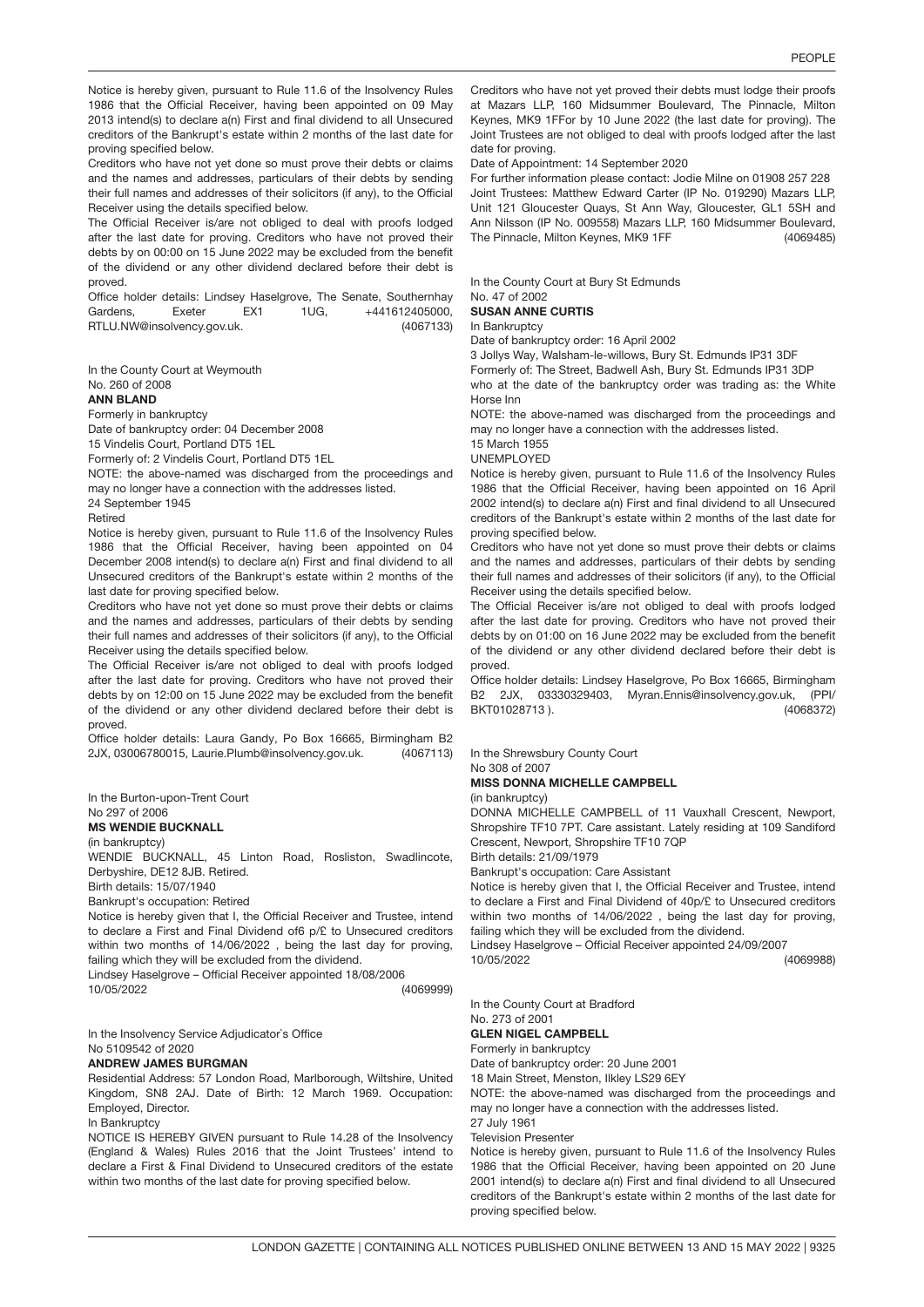Creditors who have not yet done so must prove their debts or claims and the names and addresses, particulars of their debts by sending their full names and addresses of their solicitors (if any), to the Official Receiver using the details specified below.

The Official Receiver is/are not obliged to deal with proofs lodged after the last date for proving. Creditors who have not proved their debts by on 12:00 on 16 June 2022 may be excluded from the benefit of the dividend or any other dividend declared before their debt is proved.

Office holder details: Lindsey Haselgrove, Po Box 16665, Birmingham B2 2JX, 03030031479, shahin.vasi@insolvency.gov.uk, (BKT00587607).

Wednesday 11 May 2022

(4067516)

In the County Court at Grimsby No. 54 of 2013

# CLARE LOUISE CRAIN

Formerly in bankruptcy

Date of bankruptcy order: 22 April 2013

16 Margaret Street, Immingham DN40 1JY

Formerly of: 5 Briar Close, South Killingholme, Immingham DN40 3HH NOTE: the above-named was discharged from the proceedings and may no longer have a connection with the addresses listed.

03 June 1970

Unemployed

Notice is hereby given, pursuant to Rule 11.6 of the Insolvency Rules 1986 that the Official Receiver, having been appointed on 22 April 2013 intend(s) to declare a(n) First and final dividend to all Unsecured creditors of the Bankrupt's estate within 2 months of the last date for proving specified below.

Creditors who have not yet done so must prove their debts or claims and the names and addresses, particulars of their debts by sending their full names and addresses of their solicitors (if any), to the Official Receiver using the details specified below.

The Official Receiver is/are not obliged to deal with proofs lodged after the last date for proving. Creditors who have not proved their debts by on 12:00 on 15 June 2022 may be excluded from the benefit of the dividend or any other dividend declared before their debt is proved.

(4067104) Office holder details: Laura Gandy, Po Box 16665, Birmingham B2 2JX, 03006780015, Laurie.Plumb@insolvency.gov.uk.

In the County Court at Medway No. 380 of 2007

# JOHN GODFREY CUNNINGHAM

Formerly in bankruptcy

Date of bankruptcy order: 04 May 2007

132 Thames Road, Crayford, Dartford DA1 4LZ

Formerly of: 170 Halcot Avenue, Bexleyheath DA6 7QD

NOTE: the above-named was discharged from the proceedings and may no longer have a connection with the addresses listed.

# 12 August 1968

Civil Servant

Notice is hereby given, pursuant to Rule 11.6 of the Insolvency Rules 1986 that the Official Receiver, having been appointed on 04 May 2007 intend(s) to declare a(n) First and final dividend to all Unsecured creditors of the Bankrupt's estate within 2 months of the last date for proving specified below.

Creditors who have not yet done so must prove their debts or claims and the names and addresses, particulars of their debts by sending their full names and addresses of their solicitors (if any), to the Official Receiver using the details specified below.

The Official Receiver is/are not obliged to deal with proofs lodged after the last date for proving. Creditors who have not proved their debts by on 17:00 on 16 June 2022 may be excluded from the benefit of the dividend or any other dividend declared before their debt is proved.

(4069395) Office holder details: Laura Gandy, Ltadt Exeter, The Insolvency Service, Senate Court, Southernhay Gardens, Exeter EX1 1UG, 03030031966, zoe.mcmullan@insolvency.gov.uk, (PPI/BKT00755244).

In the High Court of Justice

No. 1406 of 2001

# ANDREW JOHN CUTHBERT

Formerly in bankruptcy

Date of bankruptcy order: 14 February 2001 75 Boileau Road, London SW13 9BW

NOTE: the above-named was discharged from the proceedings and may no longer have a connection with the addresses listed.

22 August 1958 Unemployed

Notice is hereby given, pursuant to Rule 11.6 of the Insolvency Rules 1986 that the Official Receiver, having been appointed on 14 February 2001 intend(s) to declare a(n) First and final dividend to all Unsecured creditors of the Bankrupt's estate who have proven their debts within 2 months of the last date for proving specified below.

Last day of proving: 17:00 on 14 June 2022

(4066807) Office holder details: Laura Gandy, Po Box 16665, Birmingham B2 2JX,, 03003046166, jonathan.obrien@insolvency.gov.uk, (BKT00687797/PPI).

In the County Court at Warwick No. 169 of 2006

### JONATHAN NEIL DALLY

Formerly in bankruptcy

Date of bankruptcy order: 02 October 2006

45 Hatherall Road, Radford Semele, Leamington Spa, Warwickshire CV31 1UE

NOTE: the above-named was discharged from the proceedings and may no longer have a connection with the addresses listed.

14 June 1967

Unknown

Notice is hereby given, pursuant to Rule 11.6 of the Insolvency Rules 1986 that the Official Receiver, having been appointed on 02 October 2006 intend(s) to declare a(n) First and final dividend to all Unsecured creditors of the Bankrupt's estate who have proven their debts within 2 months of the last date for proving specified below.

Last day of proving: 01:00 on 15 June 2022

(4067569) Office holder details: L Gandy, Po Box 16665, Birmingham B2 2JX, 03030031934, Harry.Richardson@insolvency.gov.uk.

In the County Court at Walsall

# No. 1181 of 2006

PETER DAVID ELLIOTT

Formerly in bankruptcy Date of bankruptcy order: 15 December 2006

5 Moorland Road, Walsall WS3 2PX

NOTE: the above-named was discharged from the proceedings and

may no longer have a connection with the addresses listed.

17 November 1969

Skilled trades

Notice is hereby given, pursuant to Rule 11.6 of the Insolvency Rules 1986 that the Official Receiver, having been appointed on 15 December 2006 intend(s) to declare a(n) First and final dividend to all Unsecured creditors of the Bankrupt's estate who have proven their debts within 2 months of the last date for proving specified below. Last day of proving: 12:00 on 15 June 2022

(4068170) Office holder details: Laura Gandy, Po Box 16665, Birmingham B2 2JX, 03006780015, Laurie.Plumb@insolvency.gov.uk.

In the County Court at Leicester

# No. 124 of 2010

SULEMAN SHAB EBRAHIM Formerly in bankruptcy

Date of bankruptcy order: 03 February 2010 11 Chatteris Avenue, Leicester LE5 6JA

Formerly of: 154 East Park Road, Leicester LE5 4QB

NOTE: the above-named was discharged from the proceedings and may no longer have a connection with the addresses listed.

15 August 1951

Pharmacy Assistant

Notice is hereby given, pursuant to Rule 11.6 of the Insolvency Rules 1986 that the Official Receiver, having been appointed on 03 February 2010 intend(s) to declare a(n) First and final dividend of £0.02 to all Unsecured creditors of the Bankrupt's estate within 2 months of the last date for proving specified below.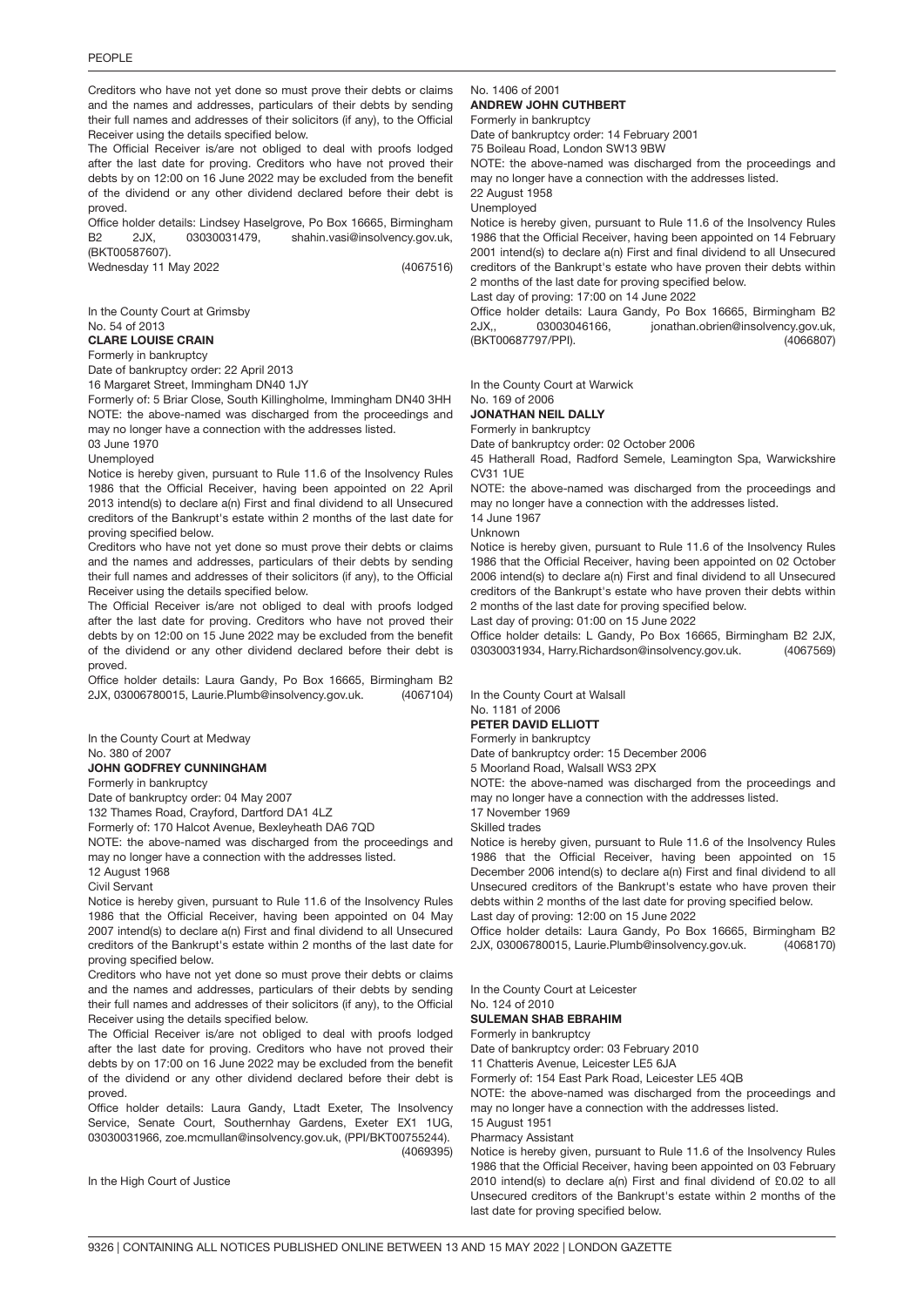(4069997) PEOPLE

Creditors who have not yet done so must prove their debts or claims and the names and addresses, particulars of their debts by sending their full names and addresses of their solicitors (if any), to the Official Receiver using the details specified below.

The Official Receiver is/are not obliged to deal with proofs lodged after the last date for proving. Creditors who have not proved their debts by on 01:00 on 15 June 2022 may be excluded from the benefit of the dividend or any other dividend declared before their debt is proved.

Office holder details: Laura Gandy, Po Box 16646, Birmingham B2 2PW, 03030031126, paul.handy@insolvency.gov.uk, (BKT00704512/ PPI).

Wednesday 11 May 2022

(4067997)

In the County Court at Oldham No 452 of 2006

### MRS MAUREEN EYRES

(Formerly in bankruptcy)

61 Coleridge Road, Sholver, Oldham, Lancashire, OL1 4RH. NOTE: the above-named was discharged from the proceedings and may no longer have a connection with the addresses listed.

Birth details: 09 February 1954

Bankrupt's occupation: Knitter

Notice is hereby given that I, the Official Receiver and Trustee, intend to declare a First and Final Dividend of p/£ to Unsecured creditors within two months of 14/06/2022 , being the last day for proving, failing which they will be excluded from the dividend.

L Gandy, Po Box 16665, Birmingham B2 2JX. Date of appointment: 3 August 2006

10/05/2022

(4069987)

In the County Court at Croydon No. 1420 of 2007

# JAMES FORSTER

Formerly in bankruptcy

Date of bankruptcy order: 20 November 2007

15 Jutland Road, London SE6 2DQ

NOTE: the above-named was discharged from the proceedings and may no longer have a connection with the addresses listed.

04 March 1972

Unknown

Notice is hereby given, pursuant to Rule 11.6 of the Insolvency Rules 1986 that the Official Receiver, having been appointed on 20 November 2007 intend(s) to declare a(n) First and final dividend to all Unsecured creditors of the Bankrupt's estate within 2 months of the last date for proving specified below.

Creditors who have not yet done so must prove their debts or claims and the names and addresses, particulars of their debts by sending their full names and addresses of their solicitors (if any), to the Official Receiver using the details specified below.

The Official Receiver is/are not obliged to deal with proofs lodged after the last date for proving. Creditors who have not proved their debts by on 01:00 on 15 June 2022 may be excluded from the benefit of the dividend or any other dividend declared before their debt is proved.

(4067156) Office holder details: Lindsey Haselgrove, Po Box 16665, Birmingham B2 2JX, 03332414613, Adam.Smith@insolvency.gov.uk.

In the Peterborough Court No 220 of 2003

### MR CHRISTOPHER NEIL FREEMANTLE

(in bankruptcy)

211 Duck Lane, Eynesbury, St Neots, Cambs, PE19 2EQ; 5, Roman Drive, Stibbington, Peterborough, PE8 6LL; 40, Windmill Close, Ellington, Huntingdon, PE28 0AJ

Birth details: 25/04/1978

Bankrupt's occupation: refuge collector

Notice is hereby given that I, the Official Receiver of the above, intend to declare a First and Final Dividend to All Creditors within 2 months of 14/06/2022 , being the last day for proving, failing which they will be excluded from the dividend. Claims should be sent to the Official Receiver, at the address below.

Lindsey Haselgrove, Official Receivers Office, PO Box 16665, Birmingham, B2 2JX

10/05/2022

In the Office of the Adjudicator

### No 5021858 of 2017 MISS TINA FARROW

Bankrupt's Status – Formerly In Bankruptcy; Deceased Status – No; Discharge Status – Yes

164 Prince Henry Road, London, SE7 8PJ

Birth details: 28/08/1965

Bankrupt's occupation: Unknown

Notice is hereby given that I, the Official Receiver of the above, intend to declare a First and Final Dividend to Unsecured Creditors within 2 months of 14/06/2022 , being the last day for proving, failing which they will be excluded from the dividend. Claims should be sent to the Official Receiver, at the address below.

Mrs L Gandy, LTADT Chatham, PO.Box 16665, Birmingham, B2 2JX, 01634 894712; RTLU.Anglia@insolvency.gov.uk 10/05/2022

(4070005)

In the High Court of Justice

### No. 5986 of 2008

ALYSON HANNAH FENNELL

Formerly in bankruptcy

Date of bankruptcy order: 15 September 2008 9 Tanza Road, London NW3 2UA

NOTE: the above-named was discharged from the proceedings and may no longer have a connection with the addresses listed.

20 June 1973

Hairdresser

Notice is hereby given, pursuant to Rule 11.6 of the Insolvency Rules 1986 that the Official Receiver, having been appointed on 15 September 2008 intend(s) to declare a(n) First and final dividend to all Unsecured creditors of the Bankrupt's estate within 2 months of the last date for proving specified below.

Creditors who have not yet done so must prove their debts or claims and the names and addresses, particulars of their debts by sending their full names and addresses of their solicitors (if any), to the Official Receiver using the details specified below.

The Official Receiver is/are not obliged to deal with proofs lodged after the last date for proving. Creditors who have not proved their debts by on 12:00 on 14 June 2022 may be excluded from the benefit of the dividend or any other dividend declared before their debt is proved.

Office holder details: Lindsey Haselgrove, Po Box 16665, Birmingham B2 2JX, 03030031479, shahin.vasi@insolvency.gov.uk, (BKT00691434).

(4066717)

In the County Court at Bristol

# No 0069 of 2019

### AMANDA FRANKLIN

Tuesday 10 May 2022

Residential Address: 52 Portview Road, Bristol, BS11 9LB. Date of Birth: 15 July 1975. Occupation: Unknown.

In Bankruptcy

NOTICE IS HEREBY GIVEN pursuant to Rule 14.28 of the Insolvency (England & Wales) Rules 2016 that the Joint Trustees' intend to declare a First & Final Dividend to Unsecured creditors of the estate within two months of the last date for proving specified below.

Creditors who have not yet proved their debts must lodge their proofs at Mazars LLP, 160 Midsummer Boulevard, The Pinnacle, Milton Keynes, MK9 1FF or by 14 June 2022 (the last date for proving). The Joint Trustees are not obliged to deal with proofs lodged after the last date for proving.

Date of Appointment: 17 September 2019

(4069490) For further information please contact: Jodie Milne on 01908 257 228 Joint Trustees: Matthew Edward Carter (IP No. 019290) Mazars LLP, Unit 121 Gloucester Quays, St Ann Way, Gloucester, GL1 5SH and Ann Nilsson (IP No. 009558) Mazars LLP, 160 Midsummer Boulevard, The Pinnacle, Milton Keynes, MK9 1FF

In the County Court at Hereford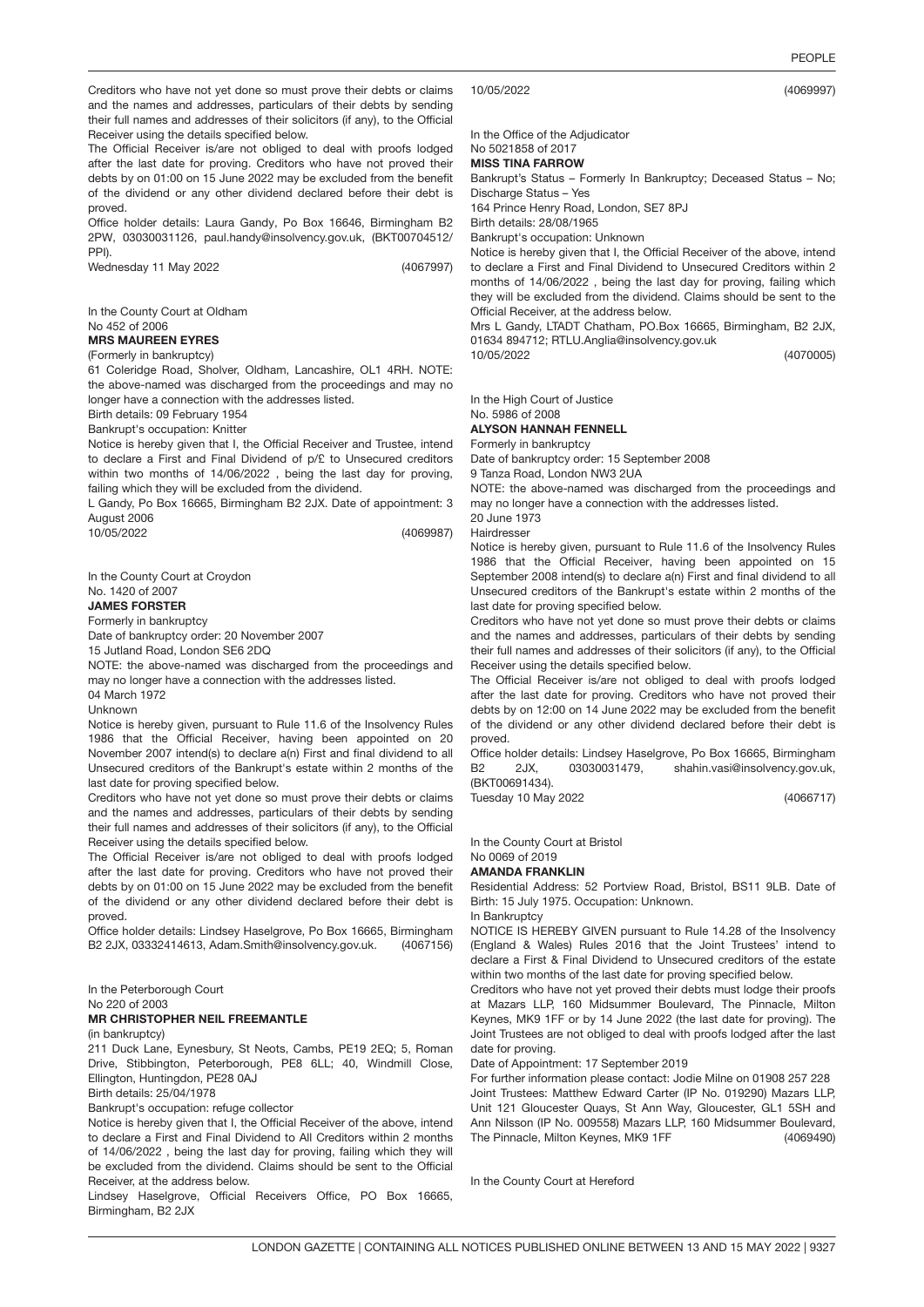### No. 30 of 2009 CRAIG KEITH FUDGE In Bankruptcy

Date of bankruptcy order: 26 January 2009 Flat 3, The White House, Hereford HR2 6JN

NOTE: the above-named was discharged from the proceedings and may no longer have a connection with the addresses listed.

05 December 1977

Stone Fitter

Notice is hereby given, pursuant to Rule 11.6 of the Insolvency Rules 1986 that the Official Receiver, having been appointed on 26 January 2009 intend(s) to declare a(n) First and final dividend to all Unsecured creditors of the Bankrupt's estate within 2 months of the last date for proving specified below.

Creditors who have not yet done so must prove their debts or claims and the names and addresses, particulars of their debts by sending their full names and addresses of their solicitors (if any), to the Official Receiver using the details specified below.

The Official Receiver is/are not obliged to deal with proofs lodged after the last date for proving. Creditors who have not proved their debts by on 23:59 on 15 June 2022 may be excluded from the benefit of the dividend or any other dividend declared before their debt is proved.

(4068113) Office holder details: Laura Gandy, Senate Court, Southernhay Gardens, Exeter EX1 1UG, 03330329425, nicola.evans@insolvency.gov.uk.

In the High Court of Justice

### No. 2934 of 2002

# PAOLO ANDREA GOBBO

In Bankruptcy

Date of bankruptcy order: 23 April 2002

Flat 14, Furness Lodge, London SW14 7DY

NOTE: the above-named was discharged from the proceedings and may no longer have a connection with the addresses listed. 01 November 1964

Unemployed

Notice is hereby given, pursuant to Rule 11.6 of the Insolvency Rules 1986 that the Official Receiver, having been appointed on 23 April 2002 intend(s) to declare a(n) First and final dividend of £19 p/£ to all Unsecured creditors of the Bankrupt's estate within 2 months of the last date for proving specified below.

Creditors who have not yet done so must prove their debts or claims and the names and addresses, particulars of their debts by sending their full names and addresses of their solicitors (if any), to the Official Receiver using the details specified below.

The Official Receiver is/are not obliged to deal with proofs lodged after the last date for proving. Creditors who have not proved their debts by on 01:00 on 15 June 2022 may be excluded from the benefit of the dividend or any other dividend declared before their debt is proved.

Office holder details: Lindsey Haselgrove, Official Receiver, Po Box 16665, Birmingham B2 2JX,, 03003045940, Charlotte.MartinNash@insolvency.gov.uk, (PPI/BKT01018863).

(4067136)

In the County Court at Nottingham

# No. 581 of 2007

NATHAN JAMES GRIFFIN

In Bankruptcy

Date of bankruptcy order: 28 March 2007

25 Hine Avenue, Newark NG24 2LH

Formerly of: 16 Albion Road, Scarborough YO11 2BT

NOTE: the above-named was discharged from the proceedings and may no longer have a connection with the addresses listed.

22 March 1978 Recovery Driver

Notice is hereby given, pursuant to Rule 11.6 of the Insolvency Rules 1986 that the Official Receiver, having been appointed on 28 March 2007 intend(s) to declare a(n) First and final dividend to all Unsecured creditors of the Bankrupt's estate within 2 months of the last date for proving specified below.

Creditors who have not yet done so must prove their debts or claims and the names and addresses, particulars of their debts by sending their full names and addresses of their solicitors (if any), to the Official Receiver using the details specified below.

The Official Receiver is/are not obliged to deal with proofs lodged after the last date for proving. Creditors who have not proved their debts by on 17:00 on 14 June 2022 may be excluded from the benefit of the dividend or any other dividend declared before their debt is proved.

(4066724) Office holder details: Lindsey Haselgrove, Po Box 16665, Birmingham B2 2JX, 03003045916, caron.lamb@insolvency.gov.uk, (PPI/ BKT00804650).

In the Insolvency Service Adjudicator's Office

### No 5102874 of 2020 CAROLINE ELIZABETH GIBBONS

Residential Address: Bonnie Doone, Cannock Road, Bednall, Stafford, United Kingdom, ST17 0SH. Date of Birth: 14 July 1980. Occupation: Director, Self Employed.

In Bankruptcy

NOTICE IS HEREBY GIVEN pursuant to Rule 14.28 of the Insolvency (England & Wales) Rules 2016 that the Joint Trustees' intend to declare a First & Final Dividend to Unsecured creditors of the estate within two months of the last date for proving specified below.

Creditors who have not yet proved their debts must lodge their proofs at Mazars LLP, 160 Midsummer Boulevard, The Pinnacle, Milton Keynes, MK9 1FF or by 13 June 2022 (the last date for proving). The Joint Trustees are not obliged to deal with proofs lodged after the last date for proving.

Date of Appointment: 20 October 2020

(4069479) For further information please contact: Jodie Milne on 01908 257 228 Joint Trustees: Timothy Hewson (IP No. 009385 ) Mazars LLP, Unit 121 Gloucester Quays, St Ann Way, Gloucester, GL1 5SH and Ann Nilsson (IP No. 009558) Mazars LLP, 160 Midsummer Boulevard, The Pinnacle, Milton Keynes, MK9 1FF

In the County Court at Bath

### No 127 of 2012 MR MARK ANTHONY GOODMAN

(Formerly in bankruptcy)

120 Allington Way, Chippenham, Wiltshire, SN14 0JU, lately residing at Macie Drive, Corsham, Wiltshire, SN13 9EJ, previously residing at 31 Masons Way, Corsham, Wiltshire and lately a company director. Birth details: 19/12/1960

Bankrupt's occupation: An Automotive Engineer

Notice is hereby given that I, the Official Receiver of the above, intend to declare a First and Final Dividend to Unsecured Creditors within 2 months of 16/06/2022 , being the last day for proving, failing which they will be excluded from the dividend. Claims should be sent to the Official Receiver, at the address below.

Lindsey Haselgrove, LTADT, Dividend Team, 2nd Floor, 3 Piccadilly Place, London Road, Manchester, M1 3BN, 0161 2348500, RTLU.NW@insolvency.gov.uk - 24/05/2012 11 May 2022

(4069998)

In the County Court at Luton No. 123 of 2005

### DAVID JOHN HALSALL

In Bankruptcy

Date of bankruptcy order: 20 April 2005

38 Silver Street, Ashwell, Baldock SG7 5QH

NOTE: the above-named was discharged from the proceedings and may no longer have a connection with the addresses listed.

09 July 1961

SALES MANAGER

Notice is hereby given, pursuant to Rule 11.6 of the Insolvency Rules 1986 that the Official Receiver, having been appointed on 20 April 2005 intend(s) to declare a(n) First and final dividend to all Unsecured creditors of the Bankrupt's estate within 2 months of the last date for proving specified below.

Creditors who have not yet done so must prove their debts or claims and the names and addresses, particulars of their debts by sending their full names and addresses of their solicitors (if any), to the Official Receiver using the details specified below.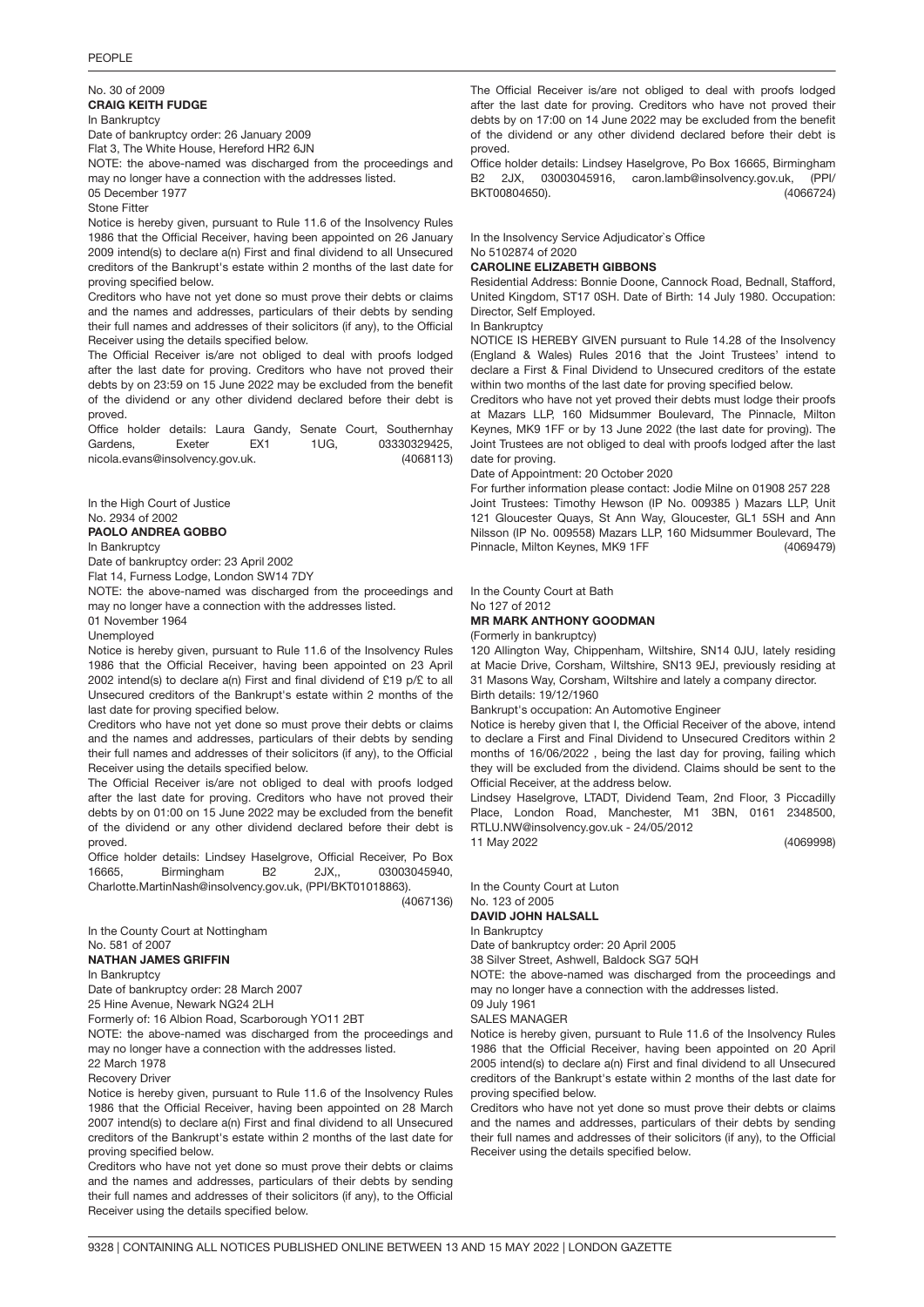The Official Receiver is/are not obliged to deal with proofs lodged after the last date for proving. Creditors who have not proved their debts by on 23:59 on 15 June 2022 may be excluded from the benefit of the dividend or any other dividend declared before their debt is proved.

(4067917) Office holder details: Laura Gandy, Senate Court, Southernhay Gardens, Exeter EX1 1UG, 03330329425, nicola.evans@insolvency.gov.uk.

In the County Court at Bristol No. 2513 of 2009

### RUSSELL SIDNEY HARVEY

Formerly in bankruptcy

Date of bankruptcy order: 18 September 2009

2 Bampton, Tamar Road, Weston-super-mare BS22 6LD

NOTE: the above-named was discharged from the proceedings and may no longer have a connection with the addresses listed.

12 September 1973

Unemployed

Notice is hereby given, pursuant to Rule 11.6 of the Insolvency Rules 1986 that the Official Receiver, having been appointed on 18 September 2009 intend(s) to declare  $a(n)$  First and final dividend to all Unsecured creditors of the Bankrupt's estate who have proven their debts within 2 months of the last date for proving specified below. Last day of proving: 12:00 on 15 June 2022

(4068080) Office holder details: Laura Gandy, Po Box 16665, Birmingham B2 2JX, 03006780015, Laurie.Plumb@insolvency.gov.uk.

In the County Court at Manchester

### No. 399 of 2000 AUBREY HULLER

# Formerly in bankruptcy

Date of bankruptcy order: 30 October 2000

18 Haversham Road, Higher Crumpsall, Manchester M8 4JB

NOTE: the above-named was discharged from the proceedings and may no longer have a connection with the addresses listed.

11 May 1938

### UNEMPLOYED

Notice is hereby given, pursuant to Rule 11.6 of the Insolvency Rules 1986 that the Official Receiver, having been appointed on 30 October 2000 intend(s) to declare a(n) First and final dividend to all Unsecured creditors of the Bankrupt's estate within 2 months of the last date for proving specified below.

Creditors who have not yet done so must prove their debts or claims and the names and addresses, particulars of their debts by sending their full names and addresses of their solicitors (if any), to the Official Receiver using the details specified below.

The Official Receiver is/are not obliged to deal with proofs lodged after the last date for proving. Creditors who have not proved their debts by on 00:00 on 15 June 2022 may be excluded from the benefit of the dividend or any other dividend declared before their debt is proved.

(4067832) Office holder details: Lindsey Haselgrove, Senate Court, Southernhay Gardens, Exeter EX1 1UG, 01612405000, RTLU.NW@insolvency.gov.uk, (PPI/BKT00630934 ).

In the County Court at Reading No. 1053 of 2005

# RICHARD STEVEN HYMAN

In Bankruptcy

Date of bankruptcy order: 01 December 2005 47 Lingwood, Bracknell RG12 7PZ

NOTE: the above-named was discharged from the proceedings and may no longer have a connection with the addresses listed.

17 December 1978

Landscape Gardener

Notice is hereby given, pursuant to Rule 11.6 of the Insolvency Rules 1986 that the Official Receiver, having been appointed on 01 December 2005 intend(s) to declare a(n) First and final dividend to all Unsecured creditors of the Bankrupt's estate within 2 months of the last date for proving specified below.

Creditors who have not yet done so must prove their debts or claims and the names and addresses, particulars of their debts by sending their full names and addresses of their solicitors (if any), to the Official Receiver using the details specified below.

The Official Receiver is/are not obliged to deal with proofs lodged after the last date for proving. Creditors who have not proved their debts by on 23:59 on 15 June 2022 may be excluded from the benefit of the dividend or any other dividend declared before their debt is proved.

(4067557) Office holder details: Laura Gandy, Senate Court, Southernhay Gardens, Exeter EX1 1UG, 03330329425, nicola.evans@insolvency.gov.uk.

In the County Court at Liverpool

# No. 1599 of 2009

# NEIL HARRISON

Formerly in bankruptcy

Date of bankruptcy order: 10 June 2009

63 Station Road, Haydock, St. Helens WA11 0JL

Formerly of: 116 Gaskell Street, Parr, St. Helens, Merseyside WA9 1PY

who at the date of the bankruptcy order was trading as: NH Painting and Decorating

NOTE: the above-named was discharged from the proceedings and may no longer have a connection with the addresses listed.

23 February 1968

Unemployed

Notice is hereby given, pursuant to Rule 11.6 of the Insolvency Rules 1986 that the Official Receiver, having been appointed on 10 June 2009 intend(s) to declare a(n) First and final dividend to all Unsecured creditors of the Bankrupt's estate who have proven their debts within 2 months of the last date for proving specified below.

Last day of proving: 01:00 on 15 June 2022

(4067181) Office holder details: L Gandy, Po Box 16665, Birmingham B2 2JX, 0303 003 1934, Harry.Richardson@insolvency.gov.uk.

In the County Court at Burnley No. 500 of 2008

### RICHARD JOHN HOWARTH

### Formerly in bankruptcy

Date of bankruptcy order: 10 December 2008

13 Stockbridge Road, Padiham, Burnley BB12 7HA

Formerly of: 21 Dale Avenue, Euxton, Chorley PR7 6PF

NOTE: the above-named was discharged from the proceedings and may no longer have a connection with the addresses listed.

15 April 1966

Groundsman Team Leader

Notice is hereby given, pursuant to Rule 11.6 of the Insolvency Rules 1986 that the Official Receiver, having been appointed on 10 December 2008 intend(s) to declare a(n) First and final dividend to all Unsecured creditors of the Bankrupt's estate who have proven their debts within 2 months of the last date for proving specified below. Last day of proving: 17:00 on 14 June 2022

(4066669) Office holder details: Laura Gandy, Po Box 16665, Birmingham B2 2JX,, 03003046166, jonathan.obrien@insolvency.gov.uk, (BKT00455659/PPI).

In the County Court at Newcastle upon Tyne

### No. 1953 of 2007 SHEANAGH ANN HUTCHINSON

# Formerly in bankruptcy

Date of bankruptcy order: 21 November 2007

18 Ruddock Square, Newcastle Upon Tyne NE6 2AW

NOTE: the above-named was discharged from the proceedings and may no longer have a connection with the addresses listed.

28 March 1948

#### Care Assistant

Notice is hereby given, pursuant to Rule 11.2 of the Insolvency Rules 1986 that the Official Receiver, having been appointed on 21 November 2007 intend(s) to declare a(n) Dividend to all Creditors of the Bankrupt's estate within 2 months of the last date for proving specified below.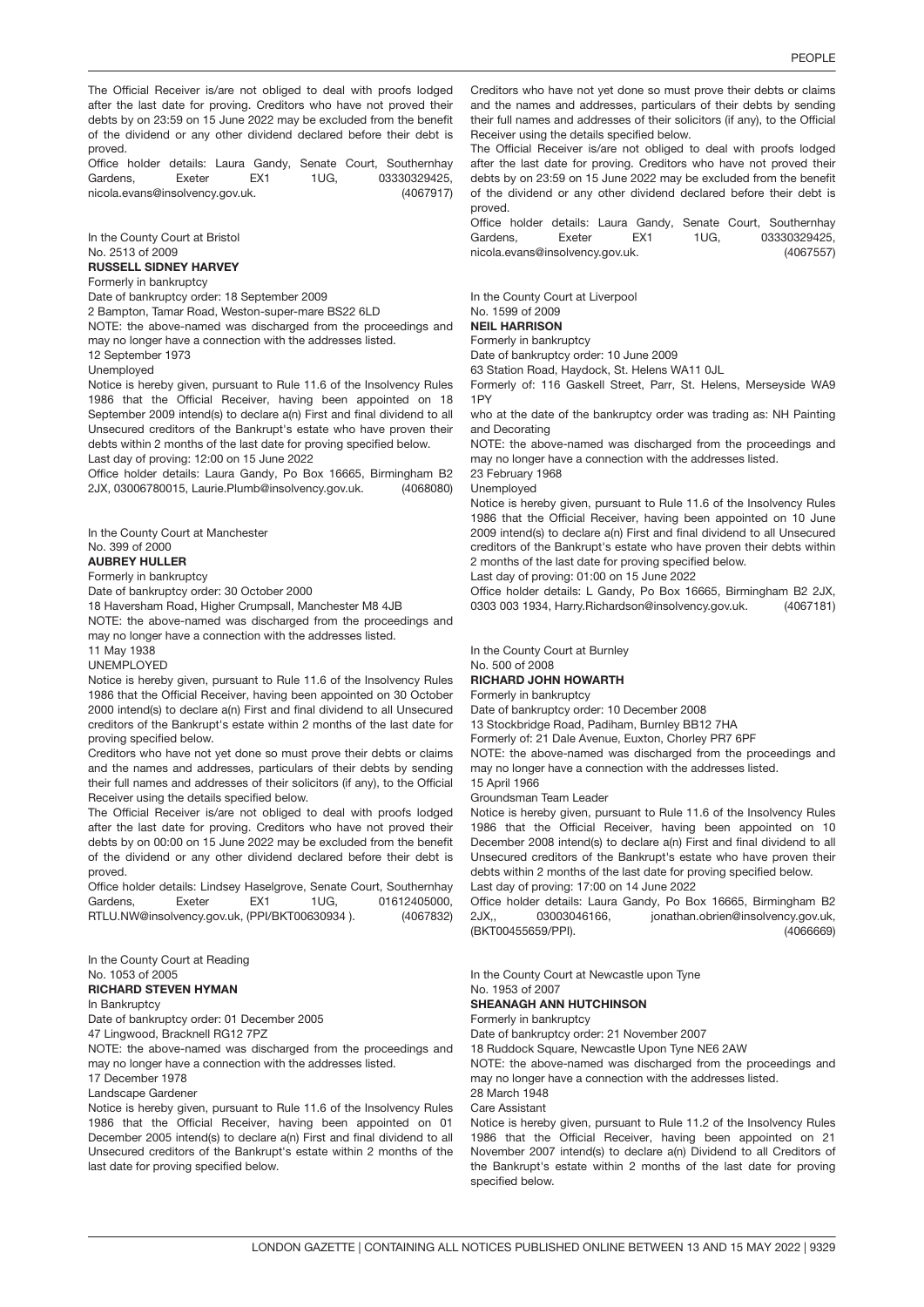Creditors who have not yet done so must prove their debts or claims and the names and addresses, particulars of their debts by sending their full names and addresses of their solicitors (if any), to the Official Receiver using the details specified below.

The Official Receiver is/are not obliged to deal with proofs lodged after the last date for proving. Creditors who have not proved their debts by 17:00 on 15 June 2022 may be excluded from the benefit of the dividend or any other dividend declared before their debt is proved.

B2 2JX, 0303 003 1197, richard.fletcher@insolvency.gov.uk. (4067881) Office holder details: Lindsey Haselgrove, Po Box 16665, Birmingham

In the County Court at Crewe No. 105 of 2004

### CHRISTOPHER ROBERT JONES

### Formerly in bankruptcy

Date of bankruptcy order: 04 June 2004

5 Lodgefields Drive, Crewe CW2 8TU

Formerly of: 5 Queensville, Stafford ST17 4NJ

NOTE: the above-named was discharged from the proceedings and may no longer have a connection with the addresses listed.

05 October 1967

Fitter

Notice is hereby given, pursuant to Rule 11.6 of the Insolvency Rules 1986 that the Official Receiver, having been appointed on 04 June 2004 intend(s) to declare a(n) First and final dividend to all Unsecured creditors of the Bankrupt's estate within 2 months of the last date for proving specified below.

Creditors who have not yet done so must prove their debts or claims and the names and addresses, particulars of their debts by sending their full names and addresses of their solicitors (if any), to the Official Receiver using the details specified below.

The Official Receiver is/are not obliged to deal with proofs lodged after the last date for proving. Creditors who have not proved their debts by on 01:00 on 15 June 2022 may be excluded from the benefit of the dividend or any other dividend declared before their debt is proved.

(4067111) Office holder details: Lindsey Haselgrove, Po Box 16665, Birmingham B2 2JX, 03332414613, Adam.Smith@insolvency.gov.uk.

In the County Court at Romford

# No. 272 of 2004

### ELIZABETH HELEN KEARNS

also known as: BETH HELEN KEARNS, Elizabeth Helen Mills In Bankruptcy

Date of bankruptcy order: 22 October 2004

14 Kitter Drive, Plymouth PL9 9UJ

Formerly of: 7 Eynsford Road, Ilford IG3 8BA

NOTE: the above-named was discharged from the proceedings and may no longer have a connection with the addresses listed.

18 August 1967

Temporary secretary

Notice is hereby given, pursuant to Rule 11.6 of the Insolvency Rules 1986 that the Official Receiver, having been appointed on 22 October 2004 intend(s) to declare a(n) First and final dividend of £4p/£ to all Unsecured creditors of the Bankrupt's estate within 2 months of the last date for proving specified below.

Creditors who have not yet done so must prove their debts or claims and the names and addresses, particulars of their debts by sending their full names and addresses of their solicitors (if any), to the Official Receiver using the details specified below.

The Official Receiver is/are not obliged to deal with proofs lodged after the last date for proving. Creditors who have not proved their debts by on 23:00 on 15 June 2022 may be excluded from the benefit of the dividend or any other dividend declared before their debt is proved.

Office holder details: Lindsey Haselgrove, Po Box 16665, Birmingham B2 2JX, 03330329352, Laura.Smith@insolvency.gov.uk, (PPI/ BKT00931457).

Wednesday 11 May 2022

(4067983)

In the Barrow in Furness Court No 92 of 2001

# MS JANET LOUISE KERSH

Formerly In Bankruptcy, not deceased

61 Queens park, MillomLA18 5EB and previously at 1 Marshside Cottage, Bootle allin Cumbria.

Birth details: 20/02/1969

Bankrupt's occupation: SHOP ASSISTANT

Notice is hereby given that I, the Official Receiver of the above, intend to declare a First and Final Dividend to Unsecured Creditors within 2 months of 14/06/2022 , being the last day for proving, failing which they will be excluded from the dividend. Claims should be sent to the Official Receiver, at the address below.

Ms L Haselgrove, LTADT Chatham, P.O.Box 16665, Birmingham, B2 2JX, 01634 894712 RTLU.Anglia@insolvency.gov.uk 10/05/2022

(4070000)

In the County Court at Brighton No. 203 of 2001 SAHIN AHMED KHAN

# Formerly in bankruptcy

Date of bankruptcy order: 12 September 2001

29 Hartlepool Road, Coventry CV1 5JB 22 August 1969

Unemployed

Notice is hereby given, pursuant to Rule 11.6 of the Insolvency Rules 1986 that the Official Receiver, having been appointed on 12 September 2001 intend(s) to declare a(n) First and final dividend to all Unsecured creditors of the Bankrupt's estate within 2 months of the last date for proving specified below.

Creditors who have not yet done so must prove their debts or claims and the names and addresses, particulars of their debts by sending their full names and addresses of their solicitors (if any), to the Official Receiver using the details specified below.

The Official Receiver is/are not obliged to deal with proofs lodged after the last date for proving. Creditors who have not proved their debts by on 00:00 on 15 June 2022 may be excluded from the benefit of the dividend or any other dividend declared before their debt is proved.

(4067126) Office holder details: Lindsey Haselgrove, Po Box 16665, Birmingham B2 2JX, 01612405000, RTLU.NW@insolvency.gov, (BKT01024332). Wednesday 11 May 2022

In the County Court at Kingston-upon-Hull No. 514 of 2005

## PAUL KITCHEN

Formerly in bankruptcy

Date of bankruptcy order: 29 June 2005

5 Taylors Rise, Walkington, Beverley HU17 8SF

NOTE: the above-named was discharged from the proceedings and may no longer have a connection with the addresses listed.

29 March 1943

Unemployed

Notice is hereby given, pursuant to Rule 11.6 of the Insolvency Rules 1986 that the Official Receiver, having been appointed on 29 June 2005 intend(s) to declare a(n) First and final dividend to all Unsecured creditors of the Bankrupt's estate within 2 months of the last date for proving specified below.

Creditors who have not yet done so must prove their debts or claims and the names and addresses, particulars of their debts by sending their full names and addresses of their solicitors (if any), to the Official Receiver using the details specified below.

The Official Receiver is/are not obliged to deal with proofs lodged after the last date for proving. Creditors who have not proved their debts by on 00:01 on 15 June 2022 may be excluded from the benefit of the dividend or any other dividend declared before their debt is proved.

(4067124) Office holder details: Lindsey Haselgrove, Senate Court, Southernhay Gardens, Exeter EX1 1UG, 01612405400, rtlu.nw@insolvency.gov.uk, (PPI/BKT00851452).

In the County Court at Caernarfon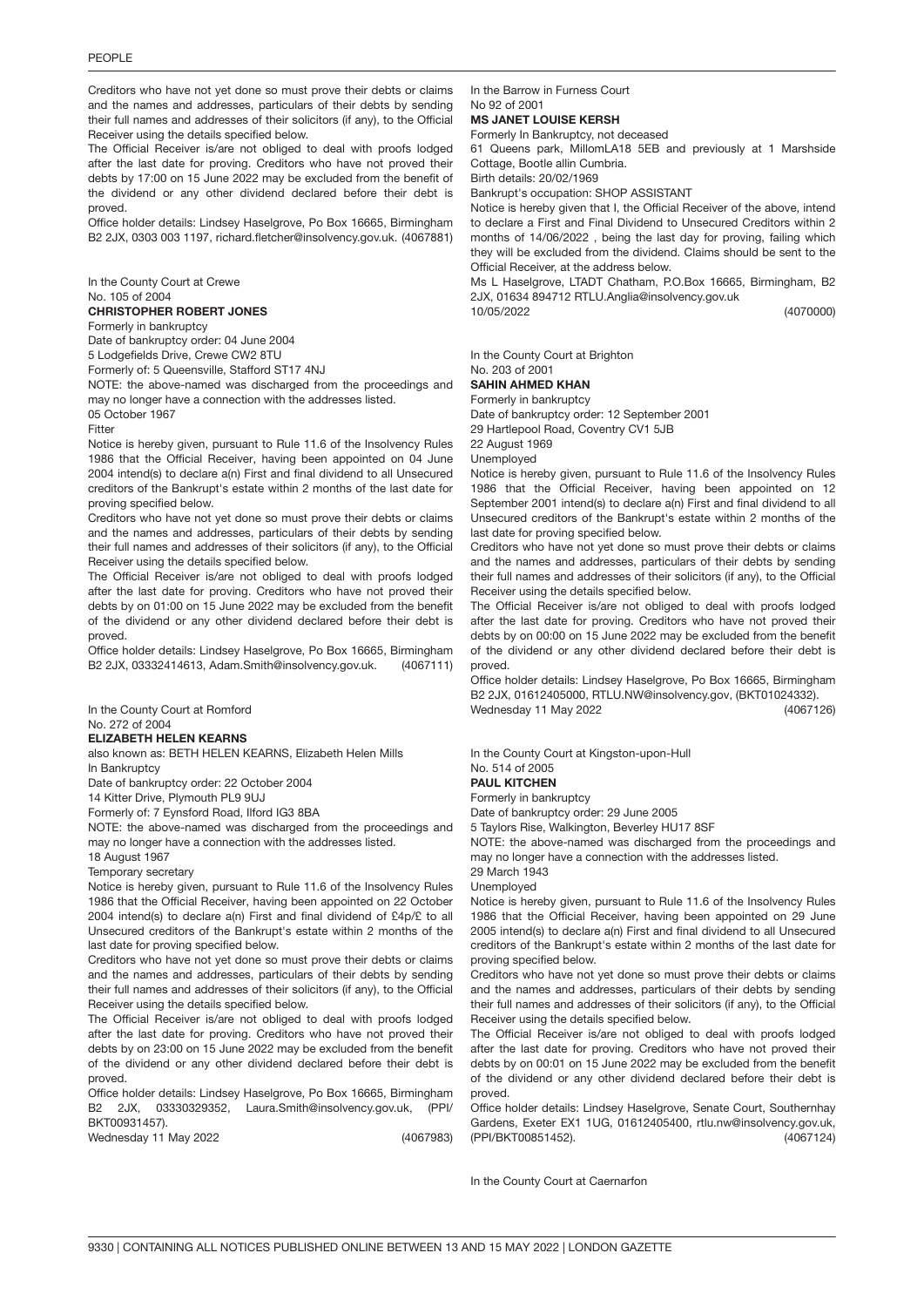# No. 126 of 2012 DIANE MCDONALD

also known as: Diane Marshall

In Bankruptcy

Date of bankruptcy order: 23 August 2012 3 Erskine Road, Colwyn Bay LL29 8EU

Formerly of: 14 Maes Y Fron, Colwyn Bay LL29 8RG

NOTE: the above-named was discharged from the proceedings and may no longer have a connection with the addresses listed.

01 October 1955

A cook

Notice is hereby given, pursuant to Rule 11.6 of the Insolvency Rules 1986 that the Official Receiver, having been appointed on 23 August 2012 intend(s) to declare a(n) First and final dividend to all Unsecured creditors of the Bankrupt's estate within 2 months of the last date for proving specified below.

Creditors who have not yet done so must prove their debts or claims and the names and addresses, particulars of their debts by sending their full names and addresses of their solicitors (if any), to the Official Receiver using the details specified below.

The Official Receiver is/are not obliged to deal with proofs lodged after the last date for proving. Creditors who have not proved their debts by on 17:00 on 14 June 2022 may be excluded from the benefit of the dividend or any other dividend declared before their debt is proved.

(4067021) Office holder details: Lindsey Haselgrove, Po Box 16665, Birmingham B2 2JX, 03003045916, caron.lamb@insolvency.gov.uk, (PPI/ BKT3710843).

In the County Court at Chelmsford No. 87 of 2008

### WAYNE KARL MCGILLICUDDY

Formerly in bankruptcy

Date of bankruptcy order: 02 April 2008

13 Granary Close, Latchingdon, Chelmsford CM3 6HJ

NOTE: the above-named was discharged from the proceedings and may no longer have a connection with the addresses listed.

18 June 1968

Self-Employed Painter and Decorator

Notice is hereby given, pursuant to Rule 11.6 of the Insolvency Rules 1986 that the Official Receiver, having been appointed on 02 April 2008 intend(s) to declare a(n) First and final dividend to all Unsecured creditors of the Bankrupt's estate who have proven their debts within 2 months of the last date for proving specified below.

Last day of proving: 01:00 on 15 June 2022

(4067652) Office holder details: L Gandy, Po Box 16665, Birmingham B2 2JX, 03030031934, Harry.Richardson@insolvency.gov.uk.

In the County Court at Crewe

# No. 56 of 2009

PAUL OWEN Formerly in bankruptcy

Date of bankruptcy order: 02 February 2009

49 Moorhouse Avenue, Alsager, Stoke-on-trent ST7 2DH

NOTE: the above-named was discharged from the proceedings and may no longer have a connection with the addresses listed.

09 October 1971

Unemployed

Notice is hereby given, pursuant to Rule 11.6 of the Insolvency Rules 1986 that the Official Receiver, having been appointed on 02 February 2009 intend(s) to declare a(n) First and final dividend to all Unsecured creditors of the Bankrupt's estate within 2 months of the last date for proving specified below.

Creditors who have not yet done so must prove their debts or claims and the names and addresses, particulars of their debts by sending their full names and addresses of their solicitors (if any), to the Official Receiver using the details specified below.

The Official Receiver is/are not obliged to deal with proofs lodged after the last date for proving. Creditors who have not proved their debts by on 17:00 on 17 June 2022 may be excluded from the benefit of the dividend or any other dividend declared before their debt is proved.

(4070199) Office holder details: Laura Gandy, Po Box 16665, Birmingham B2 2JX, 0303 003 1949, nathan.greensill@insolvency.gov.uk.

In the County Court at Reading No. 57 of 2004 COLIN EDWARD PALMER Formerly in bankruptcy Date of bankruptcy order: 05 February 2004

38 Coventry Road, Reading RG1 3NE

Formerly of: Flat 4, 66 Wokingham Road, Reading RG6 1JL

NOTE: the above-named was discharged from the proceedings and may no longer have a connection with the addresses listed.

13 February 1948 Unemployed

Notice is hereby given, pursuant to Rule 11.6 of the Insolvency Rules 1986 that the Official Receiver, having been appointed on 05 February 2004 intend(s) to declare a(n) First and final dividend to all Unsecured creditors of the Bankrupt's estate who have proven their debts within 2 months of the last date for proving specified below.

Last day of proving: 12:00 on 15 June 2022

(4067142) Office holder details: Laura Gandy, Po Box 16665, Birmingham B2 2JX, 03006780015, Laurie.Plumb@insolvency.gov.uk.

In the County Court at Canterbury

No. 72 of 2001

CHERYL VERONICA PEACOCK

Formerly in bankruptcy

Date of bankruptcy order: 16 October 1950

Mobile 11, Red House Caravans, Greenhill, Kent CT6 7PB

NOTE: the above-named was discharged from the proceedings and may no longer have a connection with the addresses listed.

16 October 1950

Self-Employed Delivery Driver

Notice is hereby given, pursuant to Rule 11.6 of the Insolvency Rules 1986 that the Official Receiver, having been appointed on 05 March 2001 intend(s) to declare a(n) First and final dividend to all Unsecured creditors of the Bankrupt's estate who have proven their debts within 2 months of the last date for proving specified below.

Last day of proving: 01:00 on 15 June 2022

(4068254) Office holder details: L Gandy, Po Box 16665, Birmingham B2 2JX, 03030031934, Harry.Richardson@insolvency.gov.uk.

In the County Court at Newport (Isle of Wight) Court Number: BR-2018-9

## QUINTIN JOHN PEARMINE

In Bankruptcy

The Lodge, Puckpool Park, Puckpool Hill, Seaview, Isle of Wight, PO34 5AR.

Birth details: 18 June 1964

Occupation: Builder

Take notice that the Trustee of the above named debtor, intends to make a first and final distribution to creditors. Creditors with claims in excess of £1,000, of the above named debtor are required to send in their name and address and particulars of their claim to the Trustee at southampton.CreditorServices@bakertilly.co.uk, or Baker Tilly Creditor Services LLP, Highfield Court, Tollgate, Chandlers Ford, Eastleigh, SO53 3TY by 8 June 2022. Any creditor who does not prove their debt by that date may be excluded from the dividend. It is the intention of the Trustee that the distribution will be made within two months of the last date for proving claims, given above.

Correspondence address and contact details of case manager: Kelly Rumsam, Baker Tilly Creditor Services LLP, Highfield Court, Tollgate, Chandlers Ford, Eastleigh SO53 3TY. Tel: 023 8064 6529.

Date of Appointment: 31 December 2018

Office Holder Details: *Duncan Lyle* (IP No. 12890) of Baker Tilly Creditor Services LLP, Highfield Court, Tollgate, Chandlers Ford, Eastleigh, SO53 3TY<br>Further details

Further details contact: The Trustee, Email: Southampton.CreditorServices@bakertilly.co.uk. Tel: 023 8064 6464. *Duncan Lyle,* Trustee

(4068665)

11 May 2022

Ag QH20930

In the County Court at Bristol No. 394 of 2007 LYNETTE RAWLINGS Formerly in bankruptcy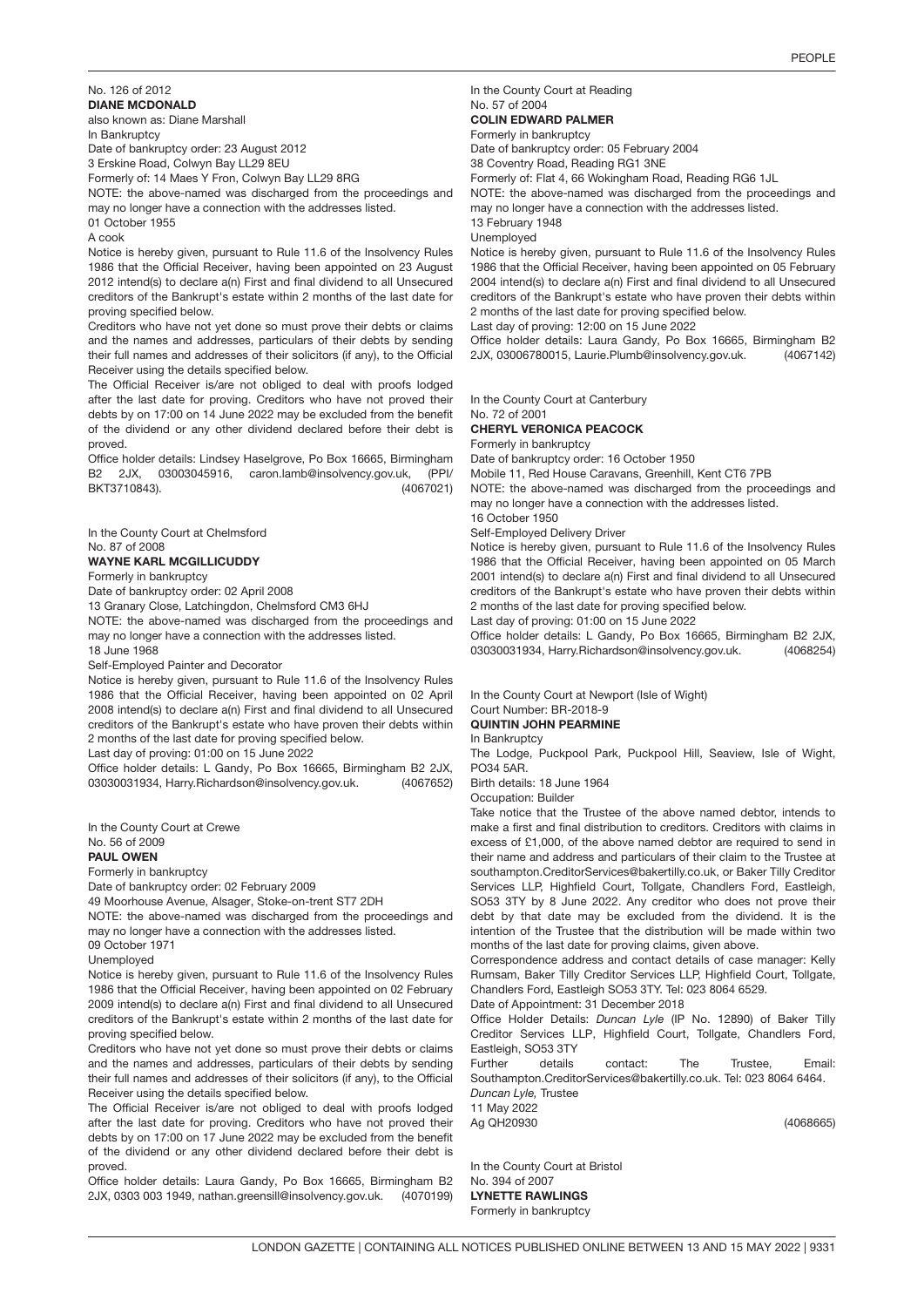Date of bankruptcy order: 03 April 2007

80 Hambledon Road, Weston-super-mare BS22 7GL

NOTE: the above-named was discharged from the proceedings and may no longer have a connection with the addresses listed.

29 May 1950

**Secretary** 

Notice is hereby given, pursuant to Rule 11.6 of the Insolvency Rules 1986 that the Official Receiver, having been appointed on 03 April 2007 intend(s) to declare a(n) First and final dividend to all Unsecured creditors of the Bankrupt's estate within 2 months of the last date for proving specified below.

Creditors who have not yet done so must prove their debts or claims and the names and addresses, particulars of their debts by sending their full names and addresses of their solicitors (if any), to the Official Receiver using the details specified below.

The Official Receiver is/are not obliged to deal with proofs lodged after the last date for proving. Creditors who have not proved their debts by on 17:00 on 15 June 2022 may be excluded from the benefit of the dividend or any other dividend declared before their debt is proved.

(4067578) Office holder details: Laura Gandy, Po Box 16665, Birmingham B2 2JX, 03330329426, darren.mansell@insolvency.gov.uk, (PPI/ BKT00385700 ).

In the County Court at Croydon

No. 1361 of 2009

# JAQUELINE RUDDOCK

also known as: Jaqueline Willmore & Jaqueline Sainsbury

Formerly in bankruptcy

Date of bankruptcy order: 12 October 2009

2 Batchwood Green, Orpington BR5 2NE

NOTE: the above-named was discharged from the proceedings and may no longer have a connection with the addresses listed.

02 March 1951

Nursing support worker

Notice is hereby given, pursuant to Rule 11.6 of the Insolvency Rules 1986 that the Official Receiver, having been appointed on 12 October 2009 intend(s) to declare a(n) Final dividend of £00.04 to all Unsecured creditors of the Bankrupt's estate within 2 months of the last date for proving specified below.

Creditors who have not yet done so must prove their debts or claims and the names and addresses, particulars of their debts by sending their full names and addresses of their solicitors (if any), to the Official Receiver using the details specified below.

The Official Receiver is/are not obliged to deal with proofs lodged after the last date for proving. Creditors who have not proved their debts by on 01:00 on 14 June 2022 may be excluded from the benefit of the dividend or any other dividend declared before their debt is proved.

Office holder details: Laura Gandy, Po Box 16665, Birmingham B2 2JX, 03003047143, Julie.walker1@insolvency.gov.uk, (BKT01079495/ PPI).

In the County Court at Caernarfon No. 15 of 2004

### ADAM SCOTT

Formerly in bankruptcy

Date of bankruptcy order: 10 March 2004

The Minstrels, 3 Vardre Avenue, Deganwy, Conwy LL31 9UT

NOTE: the above-named was discharged from the proceedings and may no longer have a connection with the addresses listed. 29 April 1984

# Unemployed

Notice is hereby given, pursuant to Rule 11.6 of the Insolvency Rules 1986 that the Official Receiver, having been appointed on 10 March 2004 intend(s) to declare a(n) First and final dividend to all Unsecured creditors of the Bankrupt's estate within 2 months of the last date for proving specified below.

Creditors who have not yet done so must prove their debts or claims and the names and addresses, particulars of their debts by sending their full names and addresses of their solicitors (if any), to the Official Receiver using the details specified below.

The Official Receiver is/are not obliged to deal with proofs lodged after the last date for proving. Creditors who have not proved their debts by on 01:00 on 14 June 2022 may be excluded from the benefit of the dividend or any other dividend declared before their debt is proved.

(4066607) Office holder details: Lindsey Haselgrove, Po Box 16665, Birmingham B2 2JX, 03332414613, Adam.Smith@insolvency.gov.uk.

# In the County Court at DURHAM

No 33 of 1988

FAY SIMPSON AND MICHAEL HENRY SIMPSON (Partnership Member Estate of FAY SIMPSON ) Partnership

Principal trading address: STATION APPROACH GARAGE, 184 NEWGATE ST, BISHOP AUCKLAND, COUNTY DURHAM.

Birth details: Unknown

Nature of Business: GARAGE SERVICE (t/a M. H. & F. SIMPSON )

Partnership Bankruptcy Order: 21/12/1988

Notice is hereby given that I, S Baxter, Official Receiver and Trustee of FAY SIMPSON, intend to declare a first and final dividend of 100p/£ to proven unsecured creditors within a period of two months from 13/07/2022, being the last day for proving, failing which they will be excluded from the dividend.

Unsecured creditors intending to have their claims taken into consideration in the above referenced dividend process must submit their formal claims to me by the above stated last date for proving at the address stated below. A blank proof of debt form for completion and submission as a formal claim is obtainable from the Insolvency Service website: https://www.gov.uk/government/organisations/ insolvency-service then inputting 'form Rule 14.4 Proof of Debt (General Form)' in the Search field provided on that site.

Alternatively, a blank proof of debt form is obtainable upon request by contacting my office at the address stated below.

#### Note: the above named individuals and/or partnership may no longer have a connection with the above mentioned address. 10/05/2022

(4070009) S Baxter, LTADT Cardiff, PO Box 16665, BIRMINGHAM, B2 2JX; Tel: 0303 003 1724; e-mail: farhan.shafi@insolvency.gov.uk

In the County Court at Northampton

# No. 118 of 2003

# BRIAN JOSEPH SMETHERHEM MACDONALD

Formerly in bankruptcy

Date of bankruptcy order: 28 April 2003

55 Steyning Close, Corby NN18 0NE

NOTE: the above-named was discharged from the proceedings and may no longer have a connection with the addresses listed.

18 January 1972

Factory Worker

(4066529)

Notice is hereby given, pursuant to Rule 11.6 of the Insolvency Rules 1986 that the Official Receiver, having been appointed on 28 April 2022 intend(s) to declare a(n) First and final dividend to all Unsecured creditors of the Bankrupt's estate within 2 months of the last date for proving specified below.

Creditors who have not yet done so must prove their debts or claims and the names and addresses, particulars of their debts by sending their full names and addresses of their solicitors (if any), to the Official Receiver using the details specified below.

The Official Receiver is/are not obliged to deal with proofs lodged after the last date for proving. Creditors who have not proved their debts by on 23:59 on 16 June 2022 may be excluded from the benefit of the dividend or any other dividend declared before their debt is proved.

(4068964) Office holder details: Laura Gandy, Senate Court, Southernhay Gardens, Exeter EX1 1UG, 03330329425, nicola.evans@insolvency.gov.uk.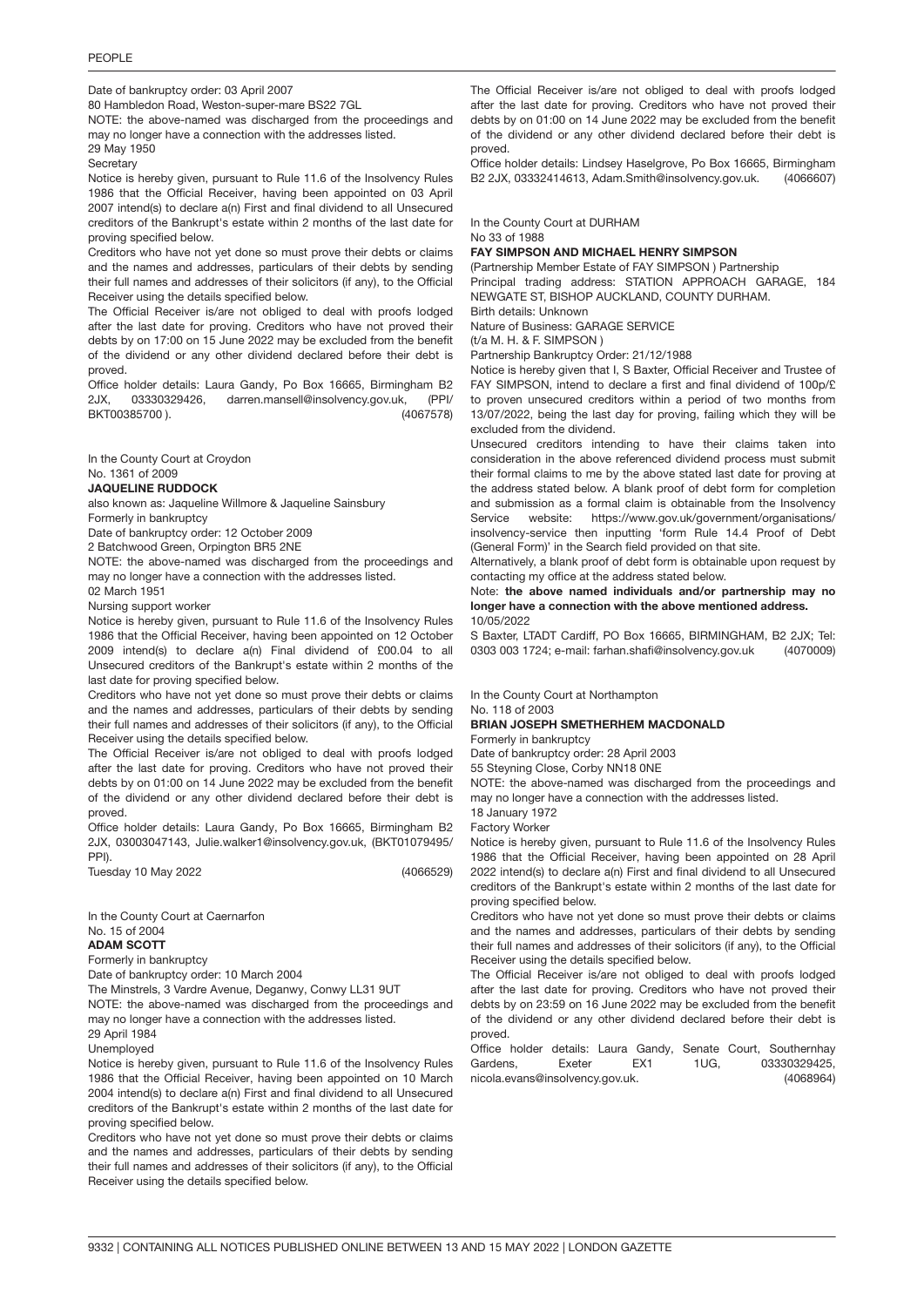### (Formerly in bankruptcy)

ANDREW SOUTHWELL, at the time of bankruptcy order date 6/2/1997, residing at 13 Bishops Grange, Rugeley, Staffs,MILK ROUNDSMAN lately residing at The Bungalow, BurnthillLane, Rugeley, MILK ROUNDSMAN and lately carrying on business as RYANS NIGHTCLUB, 8 Market Hill, Chattens,Cambridge, NIGHTCLUB NOTICE OF FINAL INTENDED DIVIDEND NOTE: the above-named was discharged from the proceedings and may no longer have a connection with the addresses listed.

### Birth details: 9/3/1964

Notice is hereby given that I, the Official Receiver of the above, intend to declare a First and Final Dividend to Unsecured Creditors within 4 months of 13/7/2022, being the last day for proving, failing which they will be excluded from the dividend. Claims should be sent to the Official Receiver, at the address below.

Mr Stephen Baxter (Official Receiver) The Insolvency Service, LTADT Cardiff, Dividend Team,3rd Floor, Companies House, Crown Way, Cardiff CF14 3ZA; clare.thompson@insolvency.gov.uk; Tel: 03030031132 10/05/2022

(4069989)

In the County Court at Sheffield

### No. 565 of 2004

# CAROLE ANN STORRS

Formerly in bankruptcy

Date of bankruptcy order: 18 October 2004

18 Rother Road, Rotherham S60 2UZ

NOTE: the above-named was discharged from the proceedings and may no longer have a connection with the addresses listed.

03 September 1970

Sales Advisor

Notice is hereby given, pursuant to Rule 11.6 of the Insolvency Rules 1986 that the Official Receiver, having been appointed on 18 October 2004 intend(s) to declare a(n) First and final dividend of £00.11 to all Unsecured creditors of the Bankrupt's estate within 2 months of the last date for proving specified below.

Creditors who have not yet done so must prove their debts or claims and the names and addresses, particulars of their debts by sending their full names and addresses of their solicitors (if any), to the Official Receiver using the details specified below.

The Official Receiver is/are not obliged to deal with proofs lodged after the last date for proving. Creditors who have not proved their debts by on 01:00 on 14 June 2022 may be excluded from the benefit of the dividend or any other dividend declared before their debt is proved.

Office holder details: Laura Gandy, Po Box 16665, Birmingham B2 2JX, 03003047143, Julie.walker1@insolvency.gov.uk, (BKT01038384/ PPI).

Tuesday 10 May 2022

(4066421)

In the County Court at Worcester Court Number: BR-2020-14 JACQUELINE SUMMERS

#### Formerly in Bankruptcy

The Barn, Sherrards Green Farmhouse, Madresfield Road, Sherrards Green, Malvern, Worcestershire WR13 5AS.

Birth details: 08 August 1964

Trading name or style: Peter Dorrell and Co. Trading address: Farm Madresfield Road, Sherrards Green, Malvern WR13 5AS

Notice is hereby given, pursuant to Rule 14.28 of the INSOLVENCY (ENGLAND AND WALES) RULES 2016, that the Joint Trustees intend to declare a first dividend to unsecured creditors of the bankruptcy estate within the period of two months from the last date for proving specified below.

Creditors who have not yet done so must prove their debts by delivering their proofs (in the format specified in Rule 14.4) to the Joint Trustees at Wilson Field Limited, The Manor House, 260 Ecclesall Road South, Sheffield, S11 9PS by no later than 10 June 2022 (the last date for proving).

Creditors who have not proved their debt by the last date for proving may be excluded from the benefit of this dividend or any other dividend declared before their debt is proved.

# Date of Appointment: 13 July 2020

Office Holder Details: *Fiona Grant* (IP No. 9444) and *Robert Neil Dymond* (IP No. 10430) both of Wilson Field Limited, The Manor House, 260 Ecclesall Road South, Sheffield, S11 9PS

Further details contact: Deborah Hurton, Email: dl.hurton@wilsonfield.co.uk

*Fiona Grant,* Joint Trustee

11 May 2022 Ag QH20956

(4068730)

In the County Court at Croydon No. 757 of 2009

# AKIKO TAKIZAWA

Formerly in bankruptcy

Date of bankruptcy order: 01 June 2009

Flat 6, Archbishop Coggan House, London SE13 5DS

NOTE: the above-named was discharged from the proceedings and may no longer have a connection with the addresses listed.

16 October 1971

Gallery Assistant

Notice is hereby given, pursuant to Rule 11.6 of the Insolvency Rules 1986 that the Official Receiver, having been appointed on 01 June 2009 intend(s) to declare a(n) First and final dividend to all Unsecured creditors of the Bankrupt's estate within 2 months of the last date for proving specified below.

Creditors who have not yet done so must prove their debts or claims and the names and addresses, particulars of their debts by sending their full names and addresses of their solicitors (if any), to the Official Receiver using the details specified below.

The Official Receiver is/are not obliged to deal with proofs lodged after the last date for proving. Creditors who have not proved their debts by on 17:00 on 15 June 2022 may be excluded from the benefit of the dividend or any other dividend declared before their debt is proved.

(4068201) Office holder details: Laura Gandy, Po Box 16665, Birmingham B2 2JX, 03330329426, darren.mansell@insolvency.gov.uk, (PPI/ BKT00077776 ).

In the County Court at Crewe

No. 175 of 2007

# MICHAEL ANTHONY TAYLOR

Formerly in bankruptcy

Date of bankruptcy order: 12 April 2007

34 St. Annes Avenue, Middlewich CW10 0AE

NOTE: the above-named was discharged from the proceedings and may no longer have a connection with the addresses listed.

# 26 October 1969

A Labourer

Notice is hereby given, pursuant to Rule 11.6 of the Insolvency Rules 1986 that the Official Receiver, having been appointed on 12 April 2007 intend(s) to declare a(n) First and final dividend of £00.01 to all Unsecured creditors of the Bankrupt's estate within 2 months of the last date for proving specified below.

Creditors who have not yet done so must prove their debts or claims and the names and addresses, particulars of their debts by sending their full names and addresses of their solicitors (if any), to the Official Receiver using the details specified below.

The Official Receiver is/are not obliged to deal with proofs lodged after the last date for proving. Creditors who have not proved their debts by on 01:00 on 14 June 2022 may be excluded from the benefit of the dividend or any other dividend declared before their debt is proved.

Office holder details: Laura Gandy, Po Box 16665, Birmingham B2 2JX, 03003047143, Julie.walker1@insolvency.gov.uk, (BKT00413936/ PPI).

Tuesday 10 May 2022

(4067020)

In the High Court of Justice No. 1447 of 2008 SINEAD ANNE TOMKINS In Bankruptcy Date of bankruptcy order: 15 February 2008 6 Leigh Hunt Drive, London N14 6DA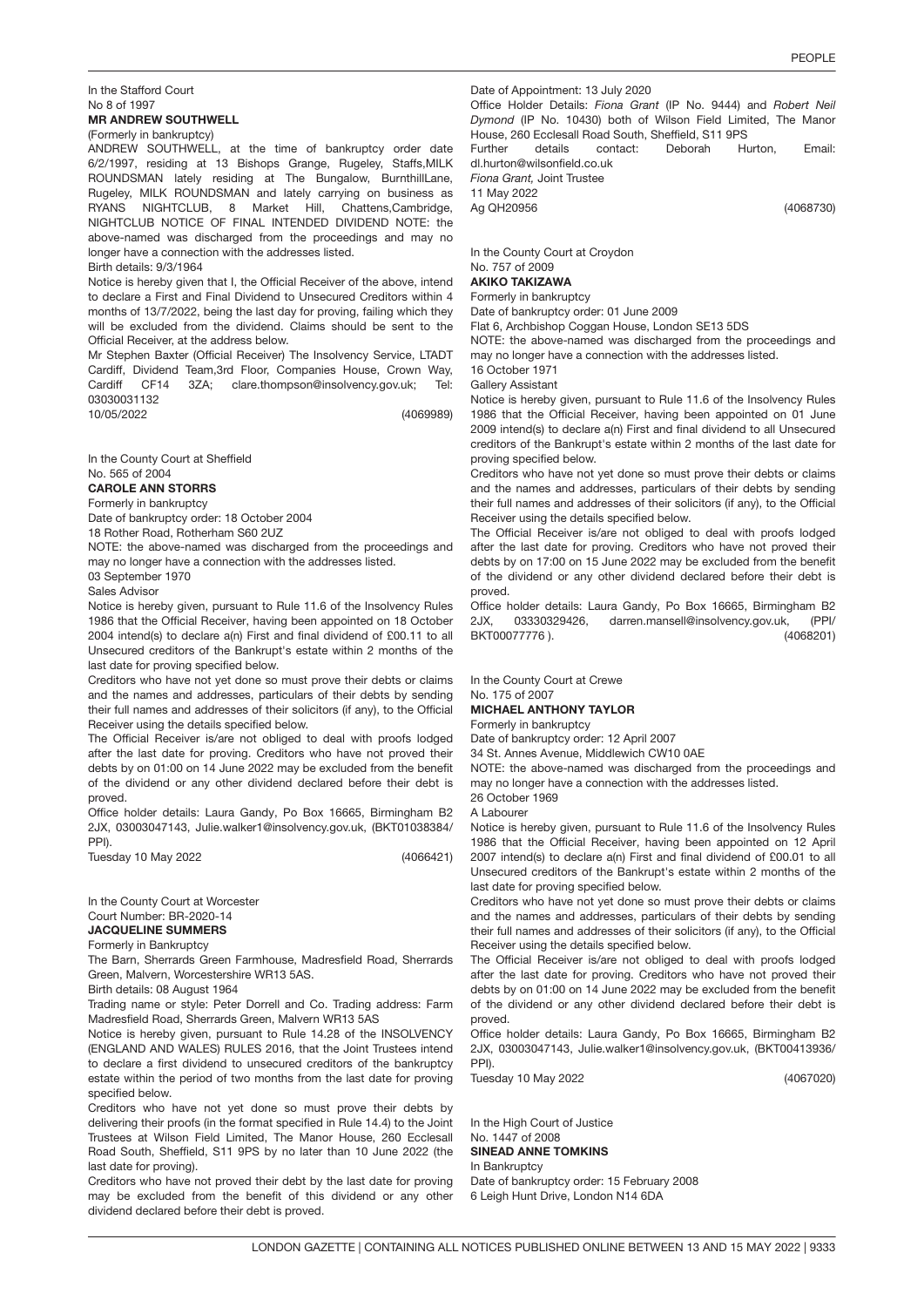NOTE: the above-named was discharged from the proceedings and may no longer have a connection with the addresses listed. 22 May 1967

# youth worker

Notice is hereby given, pursuant to Rule 11.6 of the Insolvency Rules 1986 that the Official Receiver, having been appointed on 15 February 2008 intend(s) to declare a(n) First and final dividend to all Unsecured creditors of the Bankrupt's estate who have proven their debts within 2 months of the last date for proving specified below.

Last day of proving: 01:00 on 13 June 2022

(4065197) Office holder details: Ms L Haselgrove, Po Box 16665, Birmingham B2 2JX, 0303 003 1540, stephen.hetterley@insolvency.gov.uk, (ppi bkt00574709).

In the County Court at Birkenhead No. 173 of 2005

# GEMMA TRIGGS

Formerly in bankruptcy

Date of bankruptcy order: 28 July 2005 30 Dawlish Road, Wallasey CH44 3DS

NOTE: the above-named was discharged from the proceedings and may no longer have a connection with the addresses listed.

14 September 1982

Pharmacy Assistant

Notice is hereby given, pursuant to Rule 11.6 of the Insolvency Rules 1986 that the Official Receiver, having been appointed on 28 July 2005 intend(s) to declare a(n) First and final dividend to all Unsecured creditors of the Bankrupt's estate who have proven their debts within 2 months of the last date for proving specified below.

Last day of proving: 01:00 on 15 June 2022

(4067956) Office holder details: L Gandy, Po Box 16665, Birmingham B2 2JX, 03030031934, Harry.Richardson@insolvency.gov.uk.

In the County Court at Barnsley

No. 135 of 2009

### PATRICK DENNIS ELLIS TRUEMAN

Formerly in bankruptcy

Date of bankruptcy order: 16 March 2009

1 Stonebridge Lane, Great Houghton, Barnsley S72 0BY

NOTE: the above-named was discharged from the proceedings and may no longer have a connection with the addresses listed. 29 November 1962

Unemployed

Notice is hereby given, pursuant to Rule 11.6 of the Insolvency Rules 1986 that the Official Receiver, having been appointed on 16 March 2009 intend(s) to declare a(n) First and final dividend to all Unsecured creditors of the Bankrupt's estate who have proven their debts within 2 months of the last date for proving specified below.

Last day of proving: 17:00 on 14 June 2022

(4066719) Office holder details: Laura Gandy, Po Box 16665, Birmingham B2 2JX,, 03003046166, jonathan.obrien@insolvency.gov.uk, (BKT00627092/PPI).

In the County Court at Barnsley No. 235 of 2009

### SARAH ANN VALLANCE

Formerly in bankruptcy

Date of bankruptcy order: 08 May 2009

43 Bondfield Crescent, Wombwell, , Barnsley S73 8TW Formerly of: 36 Cumberland Road, Hoyland, Barnsley S74 9PX NOTE: the above-named was discharged from the proceedings and

may no longer have a connection with the addresses listed.

30 September 1972

Internet Sales/ Warehouse worker

Notice is hereby given, pursuant to Rule 11.6 of the Insolvency Rules 1986 that the Official Receiver, having been appointed on 08 May 2009 intend(s) to declare a(n) First and final dividend to all Unsecured creditors of the Bankrupt's estate within 2 months of the last date for proving specified below.

Creditors who have not yet done so must prove their debts or claims and the names and addresses, particulars of their debts by sending their full names and addresses of their solicitors (if any), to the Official Receiver using the details specified below.

The Official Receiver is/are not obliged to deal with proofs lodged after the last date for proving. Creditors who have not proved their debts by on 12:00 on 15 June 2022 may be excluded from the benefit of the dividend or any other dividend declared before their debt is proved.

(4067789) Office holder details: Laura Gandy, Po Box 16665, Birmingham B2 2JX, 03006780015, Laurie.Plumb@insolvency.gov.uk.

In the County Court at Plymouth

No. 426 of 2008

# THOMAS ROBERT VOSPER (DECEASED)

Formerly in bankruptcy

Date of bankruptcy order: 01 July 2008 20 College Avenue, Plymouth PL4 7AN

Formerly of: 25a Charlton Road, Southampton SO15 5FL

NOTE: the above-named was discharged from the proceedings and may no longer have a connection with the addresses listed.

07 April 1967 Unemployed

Notice is hereby given, pursuant to Rule 11.6 of the Insolvency Rules 1986 that the Official Receiver, having been appointed on 01 July 2008 intend(s) to declare a(n) Final dividend of £00.04 to all Unsecured creditors of the Bankrupt's estate within 2 months of the last date for proving specified below.

Creditors who have not yet done so must prove their debts or claims and the names and addresses, particulars of their debts by sending their full names and addresses of their solicitors (if any), to the Official Receiver using the details specified below.

The Official Receiver is/are not obliged to deal with proofs lodged after the last date for proving. Creditors who have not proved their debts by on 01:00 on 14 June 2022 may be excluded from the benefit of the dividend or any other dividend declared before their debt is proved.

Office holder details: Laura Gandy, Po Box 16665, Birmingham B2 2JX, 03003047143, Julie.walker1@insolvency.gov.uk, (BKT00410011/ PPI).

Tuesday 10 May 2022

(4066633)

In the High Court of Justice No. 2275 of 2006 NICOLA JAYNE WHITE

### Formerly in bankruptcy Date of bankruptcy order: 06 March 2006 61 Richmond Road, London E8 3AA

Formerly of: 24 Marmaris Apartments, Royal Victoria, London

NOTE: the above-named was discharged from the proceedings and may no longer have a connection with the addresses listed.

03 August 1976

A SECRETARY

Notice is hereby given, pursuant to Rule 11.6 of the Insolvency Rules 1986 that the Official Receiver, having been appointed on 06 March 2022 intend(s) to declare a(n) First and final dividend to all Unsecured creditors of the Bankrupt's estate within 2 months of the last date for proving specified below.

Creditors who have not yet done so must prove their debts or claims and the names and addresses, particulars of their debts by sending their full names and addresses of their solicitors (if any), to the Official Receiver using the details specified below.

The Official Receiver is/are not obliged to deal with proofs lodged after the last date for proving. Creditors who have not proved their debts by on 23:59 on 16 June 2022 may be excluded from the benefit of the dividend or any other dividend declared before their debt is proved.

(4069287) Office holder details: Laura Gandy, Senate Court, Southernhay Exeter EX1 1UG, 03330329425, nicola.evans@insolvency.gov.uk.

In the County Court at Manchester No. 1284 of 2010

### PAUL ANTONY WILLIAMSON

Formerly in bankruptcy Date of bankruptcy order: 12 May 2010 16 Claridge Road, Manchester M21 9QE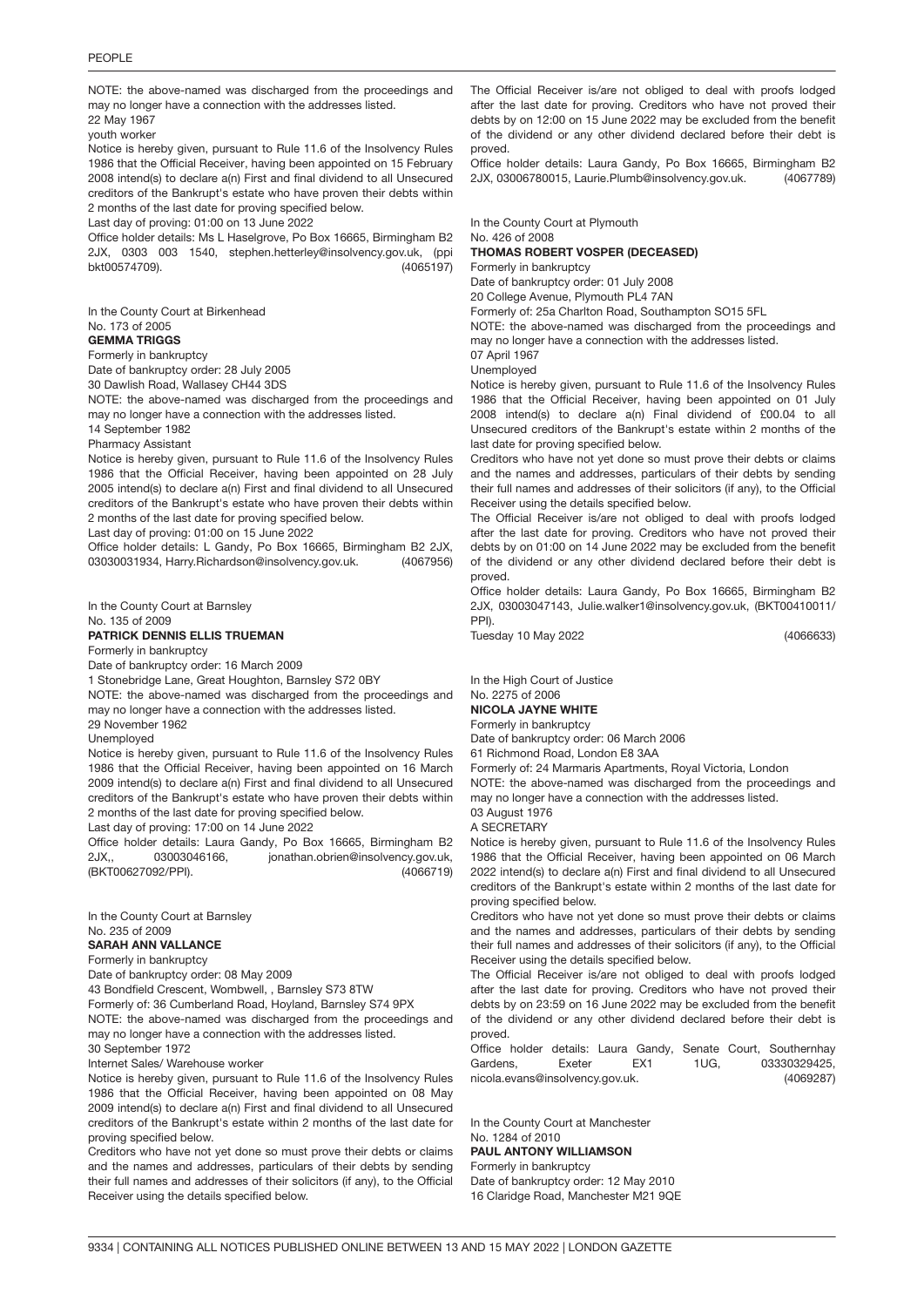NOTE: the above-named was discharged from the proceedings and may no longer have a connection with the addresses listed. 17 July 1965

Retail Assistant

Notice is hereby given, pursuant to Rule 11.6 of the Insolvency Rules 1986 that the Official Receiver, having been appointed on 12 May 2010 intend(s) to declare a(n) First and final dividend to all Unsecured creditors of the Bankrupt's estate within 2 months of the last date for proving specified below.

Creditors who have not yet done so must prove their debts or claims and the names and addresses, particulars of their debts by sending their full names and addresses of their solicitors (if any), to the Official Receiver using the details specified below.

The Official Receiver is/are not obliged to deal with proofs lodged after the last date for proving. Creditors who have not proved their debts by on 17:00 on 17 June 2022 may be excluded from the benefit of the dividend or any other dividend declared before their debt is proved.

(4070421) Office holder details: Laura Gandy, Po Box 16665, Birmingham B2 2JX, 0303 003 1949, nathan.greensill@insolvency.gov.uk.

In the County Court at Leicester No. 82 of 2006

# PETER LIONEL WESTON

Formerly in bankruptcy

Date of bankruptcy order: 09 February 2006

4 Bottom Street, Wing, Oakham LE15 8RR

NOTE: the above-named was discharged from the proceedings and may no longer have a connection with the addresses listed.

06 March 1945

Unemployed

Notice is hereby given, pursuant to Rule 11.6 of the Insolvency Rules 1986 that the Official Receiver, having been appointed on 09 February 2006 intend(s) to declare a(n) First and final dividend to all Unsecured creditors of the Bankrupt's estate within 2 months of the last date for proving specified below.

Creditors who have not yet done so must prove their debts or claims and the names and addresses, particulars of their debts by sending their full names and addresses of their solicitors (if any), to the Official Receiver using the details specified below.

The Official Receiver is/are not obliged to deal with proofs lodged after the last date for proving. Creditors who have not proved their debts by on 17:00 on 17 June 2022 may be excluded from the benefit of the dividend or any other dividend declared before their debt is proved.

(4070602) Office holder details: Laura Gandy, Po Box 16665, Birmingham B2 2JX, 0303 003 1949, nathan.greensill@insolvency.gov.uk.

In the County Court at Stockport No. 12 of 2004

# SAMANATHA MARGARET WOODS

Formerly in bankruptcy

Date of bankruptcy order: 21 January 2004

1 Greenhead Cottages, Ashopton Road, Hope Valley S33 0DB

Formerly of: Anglers Rest, Main Road, Hope Valley S33 0DY

NOTE: the above-named was discharged from the proceedings and may no longer have a connection with the addresses listed.

17 December 1964

Publican

Notice is hereby given, pursuant to Rule 11.6 of the Insolvency Rules 1986 that the Official Receiver, having been appointed on 21 January 2004 intend(s) to declare a(n) First and final dividend to all Creditors of the Bankrupt's estate within 2 months of the last date for proving specified below.

Creditors who have not yet done so must prove their debts or claims and the names and addresses, particulars of their debts by sending their full names and addresses of their solicitors (if any), to the Official Receiver using the details specified below.

The Official Receiver is/are not obliged to deal with proofs lodged after the last date for proving. Creditors who have not proved their debts by on 01:00 on 15 June 2022 may be excluded from the benefit of the dividend or any other dividend declared before their debt is proved.

(4067194) Office holder details: Laura Gandy, Po Box 16665, Birmingham B2 2JX, 03003046118, Sara.Hawkins@insolvency.gov.uk.

In the County Court at Leicester No. 899 of 2007 STEPHEN WRIGHT

# Formerly in bankruptcy

Date of bankruptcy order: 27 November 2007

Flat T11, The Rowley Building, 21 Queen Street, Leicester LE1 1NB

NOTE: the above-named was discharged from the proceedings and may no longer have a connection with the addresses listed.

02 December 1954

Unemployed

Notice is hereby given, pursuant to Rule 11.6 of the Insolvency Rules 1986 that the Official Receiver, having been appointed on 27 November 2007 intend(s) to declare a(n) First and final dividend of £0.03 to all Unsecured creditors of the Bankrupt's estate within 2 months of the last date for proving specified below.

Creditors who have not yet done so must prove their debts or claims and the names and addresses, particulars of their debts by sending their full names and addresses of their solicitors (if any), to the Official Receiver using the details specified below.

The Official Receiver is/are not obliged to deal with proofs lodged after the last date for proving. Creditors who have not proved their debts by on 01:00 on 15 June 2022 may be excluded from the benefit of the dividend or any other dividend declared before their debt is proved.

Office holder details: Laura Gandy, Po Box 16646, Birmingham B2 2PW, 03030031126, paul.handy@insolvency.gov.uk, (BKT00368665/ PPI).

Wednesday 11 May 2022

In the Tameside County Court No 40 of 2008

# MR DAVID YATES

(Formerly in bankruptcy)

58 Bennett Street,Hyde, Cheshire SK14 4TF; NOTE: the above-named was discharged from the proceedings and may no longer have a connection with the addresses listed.

Birth details: 21 December 1966

Bankrupt's occupation: A Sheet Metal Worker

Notice is hereby given that I, the Official Receiver of the above, intend to declare a First and Final Dividend to Unsecured Creditors within 2 months of 15/06/2022 , being the last day for proving, failing which they will be excluded from the dividend. Claims should be sent to the Official Receiver, at the address below.

Laura Gandy, LTADT Exeter, The Insolvency Service, Senate Court, Southernhay Gardens, Exeter EX1 1UG 11 May 2022

(4069992)

(4067568)

# NOTICES TO CREDITORS

In the County Court at Guildford Court Number: BR-2021-25 STEPHEN JAMES HIRST

### In Bankruptcy

Sunacres Cottage, Shalden Green Road, Shalden, Alton, Hampshire, GU34 4DT.

Birth details: 22 January 1959

Occupation: Builder

Notice is hereby given that the creditors of the above named debtor are required on or before 13 June 2022 to prove their debts by sending to the Trustee in Bankruptcy of the above named bankrupt, written statements of the amount they claim to be due to them from the debtor and, if so requested, to provide such further details or produce such documentary evidence as may appear to the Joint Trustee to be necessary.

A distribution may be made without regard to the claim of any person in respect of a debt not proved. A creditor who has not proved their debt before the declaration of any dividend is not entitled to disturb, by reason that he is not participated in it, the distribution of that dividend or any other dividend declared before the debt was proved. Date of Appointment: 28 March 2022

Office Holder Details: *Paul Atkinson* (IP No. 9314) and *Glyn Mummery* (IP No. 8996) both of FRP Advisory Trading Limited, Jupiter House, Warley Hill Business Park, The Drive, Brentwood, Essex, CM13 3BE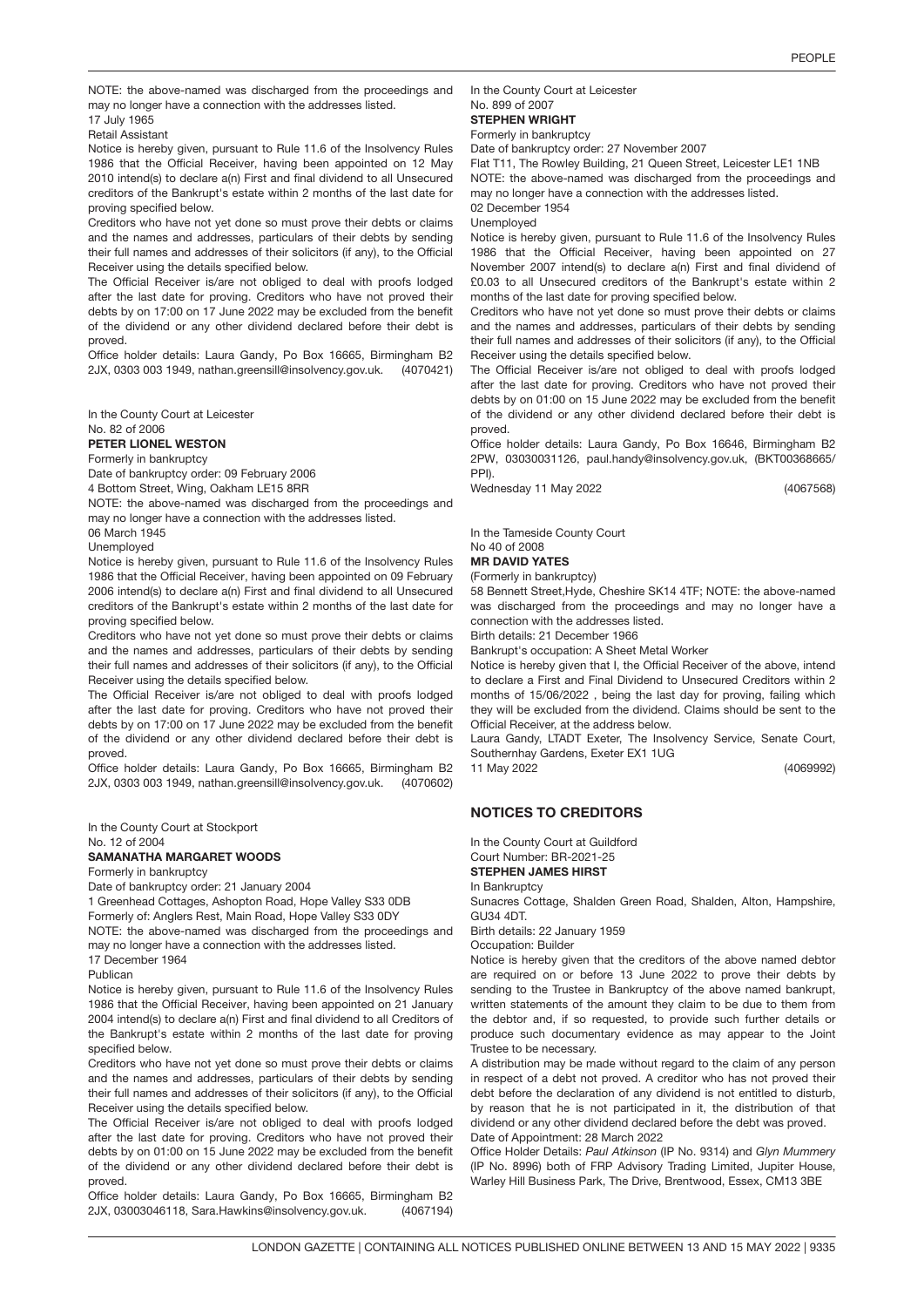(4068750) For further details contact: The Joint Trustees, Tel: 01277 503 305. Alternative contact: Emily Blackledge *Paul Atkinson,* Joint Trustee 11 May 2022 Ag QH20952

SUBSTITUTED SERVICE OF PETITION

In the HIGH COURT OF JUSTICE

BUSINESS AND PROPERTY COURTS OF ENGLAND AND WALES INSOLVENCY AND COMPANIES LIST(ChD) No BR-2022-000114 of 2022

### KUMARASWAMY "VEDAN" NURSIMLOO IN BANKRUPTCY

AND IN THE MATTER OF THE INSOLVENCY ACT 1986 TO: KUMARASWAMY "VEDAN" NURSIMLOO

Take notice that a bankruptcy petition has been presented on 19 April 2022 by:

1. Mohd Ridzwan Abdullah of No 1, Lorong Maktab 1, Off Jalan Semarak, Kuala Lumpar, 54000, Malaysia

2. Naaimah Abdullah, of No 1, Lorong Maktab 1, Off Jalan Semarak, Kuala Lumpar, 54000, Malaysia

3. Haitham Abul, of Block 5, Street 5, Avenue 3, House 7 Mishref, Kuwait

4. Leen Adnan Y Ayoub, of 100 Axis Tower, Manchester, M1 5NZ

5. Abdulrahman Adnan Y Ayoub, of 100 Axis Tower, Manchester, M1 5NZ

6. Tamara Adnan Y Ayoub, of 100 Axis Tower, Manchester, M1 5NZ

7. Yazan Adnan Y Ayoub, of 100 Axis Tower, Manchester, M1 5NZ

8. Kengo Aizawa, of 21-39-38, Hanazono, Tsukuba-shi, Japan

9. Princess Modhi Al Nemr, of Villa 1, King Saud Road Alddereyah, Saudia Arabia

10. Princess Najd Al Saud, of Villa 1, King Saud Road Alddereyah, Saudia Arabia

11. Orna Alaloof, of 22 Zirelson Street, Tel-Aviv, 6249809, Israel

12. Manal Alam, of Goush-Halav, Galil, 13872, Israel

13. Sharbel Alam, of Goush-Halav, Galil, 13872, Israel

14. Fadwa Almeer, of Flat 12 Entrance 1093, Road 4427, Arad 244, Muharraq Governorate, Kingdom of Bahrain

15. Ali AlShamrani, of 3815 Al Bukayriayah – Al Hamra, Al Hamra, Ar Riyadh, 13216 – 75, Saudi Arabia

16. Mehmet Haluk Artukmac, of Cayyolu Mh Koknar Sk, Messa Koru Sitesi B D:17, Gardenya Blok, 06810, Cankaya Ankara

17. Remiette Artukmac, of Cayyolu Mh Koknar Sk, Messa Koru Sitesi B D:17, Gardenya Blok, 06810, Cankaya Ankara

18. Jean Artukmac, of The Sustainable City, Block D1, Apartment 1010, Dubai

19. Adnan Ayoub, of Flat 100 Axis Tower, Manchester, M1 5NZ

20. Noah Chancellor, of Villa A-18, Najd Village Compound, PO Box 2468, Shaikh Hasan Ibn Hussain Ibn Ali Rd, Ghirnatah, Riyadh 11451, Saudi Arabia

21. Cynthia Chancellor, of Villa A-18, Najd Village Compound, PO Box 2468, Shaikh Hasan Ibn Hussain Ibn Ali Rd, Ghirnatah, Riyadh 11451, Saudi Arabia

22. Evgeny Cherbe, of Hatcheya 21, Holon, Israel, 5840243

23. Joel Copeland, of Kiriat Sefer 5, Otniel, Israel

24. Judith Copeland, of 9/9 Chaim Weizmann Street, Rosh Haayin, Israel

25. Luis Da Silva, of 11 Exbury Gardens, West Bridgford, Nottingham, NG2 7SL

26. Ana Da Silva, of 11 Exbury Gardens, West Bridgford, Nottingham, NG2 7SL

27. Raef Elmahdy, of 4 Hydrangea Close, Sale, Cheshire, M33 5EQ

28. Rehab Elogueil, of 4 Hydrangea Close, Sale, Cheshire, M33 5EQ

29. Akiko Emori, of 2-2-8 Shimoshakujii, Nerima-Ku, Tokyo, 1770042, Japan

30. Alexander Goldstein, of Borochov 17 Apt 8, Petach Tikva, Sharon, 49631, Israel

31. Penelope Hands, of 49 Repton Road, West Bridgford, Nottingham, NG2 7EP

32. Enal Hussen, of Flat 6, Building No 7, Deir Ghbar, Alfares Street, Amman, Jordan

33. Ban Attar, of Flat 6, Building No 7, Deir Ghbar, Alfares Street, Amman, Jordan

34. Faridah Binti Abdul Kadir, of 9, Jalan 12/19, Petaling Jaya, 46200, Selangor, Malaysia

35. Rohan A Kananathan, of 2, Jalan 12/16, 46200, Petaling, Jaya, Selangor, Malaysia

36. Hagay Katabi, of 12b Hinnanit St' Pardes-Hannah, Israel

37. Hidetoshi Kobayashi, of 1-67-3 Uwamachi Yokosuka-city, Kanagawa, Japan 238-0018

38. Teoh Teik Kwee, of 18 Jalan Tekoma KS6, Ambang Botanic, 41200, Klang, Selangor, Malaysia

39. Melissa Teoh Yi Ying, of 18 Jalan Tekoma KS6, Ambang Botanic, 41200, Klang, Selangor, Malaysia

40. Zhaozheng Lan, of 33 Hyde Road, Kenilworth, CV8 2PB

41. Jamie Xiaoqiu Luo, of 33 Hyde Road, Kenilworth, CV8 2PB

42. Yoke Kwen Leong, of Lorong 16/20A, Section 16, Petaling Jaya, Selangor 46350

43. Heng Yooi Chan, of Lorong 16/20A, Section 16, Petaling Jaya, Selangor 46350

44. Shyh Hao Liew, of 25 Lakeview Saujana Resort, Persiaran Golf, Seksyen U2, 40150 Shah Alam, Selangor

45. Yuen Choong Liew, of 25 Lakeview Saujana Resort, Persiaran Golf, Seksyen U2, 40150 Shah Alam, Selangor

46. Wooi Fwu Lim, of 25 Lakeview Saujana Resort, Persiaran Golf, Seksyen U2, 40150 Shah Alam, Selangor

47. Kok Wah Lim, of 13 Jalan Anggerik Vanda, 31/166C Kota Kemuning, 40460 Shah Alam, Selangor, Malaysia

48. Koo Har Teh, of 13 Jalan Anggerik Vanda, 31/166C Kota Kemuning, 40460 Shah Alam, Selangor, Malaysia

49. Ismail Harith Merican, of 9, Jalan 12/19, Petaling Jaya, 46200, Selangor, Malaysia

50. Faridah Binti Abdul Kadir, of 9, Jalan 12/19, Petaling Jaya, 46200, Selangor, Malaysia

51. Hijazi Faisal Mohammed Miyan, of PO 9582, House 1234, 12th Street Aramco Dhahran Camp, Dhahran, Ash Sharqiyah (Eastern), Saudi Arabia

52. Gan Kwee Nah, of 44 Jalan SS1/14, Kg Tunku, 47300 Petaling Jaya, Selangor, Malaysia

53. Ziad Nassar, of "1600a Street Pine Heights, Bloc A, Garden Floor, Deek El Mehdi, Metn, Lebanon

54. Michael Negri, of Golda Meir 16 Raanana, Raanana, Sharon 4323397

55. Kofi Joe Obeng, of 2 Constance Street, Buckingham, MK18 7RG

56. Jala Omer S Sindi, of 100 Axis Tower, Manchester, M1 5NZ

57. Michael Payne, of 2-34-8 Maihama, Urayasu-Shi, Chiba, Japan

58. Tiam Yee Peng, of 30 Jalan Nadchatiram 1, Taman Taynton View, 5600 Kuala Lumpur, Malaysia

59. Choi Ke Xin, of BLK A-17-3 Awana Puri Condo, Taman Mutiara Barat, Kuala Lumpur, 5600 Selangor, Malaysia

60. Ritan Enterprises Limited, of 1st Floor, 2 Woodberry Grove, North Finchley, London, N12 0DR

61. Mahfudh Ruban, of PO Box 19807, Apt 10A03, Dareen Tower, Sham Street, West Bay, Doha, Qatar

62. Deena Mobarak, of PO Box 19807, Apt 10A03, Dareen Tower, Sham Street, West Bay, Doha, Qatar

63. Sakkan Ltd, of Lytchett House, 13 Freeland Park, Wareham Road, Lytchett Matravers, Dorset, BH16 6FA

64. Stephen Savran, of 7085 Winstar Street, Las Vegas, NV 89131, United States

65. Patrick Kwabla Segbefia, of 46 Richmond Road, Coulsdon, Surrey, CR5 2PJ

66. Zuraidah Semeri, of No 11 Jahan SS 3/8, 47300, Petaling Jaya, Selangor, Malaysia

67. Goh Yoke Seng, of No 2, Lebuh Midlands, Pulau Tikus, Georgetown, Pulau Pinang, 10250 Malaysia

68. Mah Chiou-Fen, of No 2, Lebuh Midlands, Pulau Tikus, Georgetown, Pulau Pinang, 10250 Malaysia

69. Muhammad Shahid, of 1515 Skycourt Tower A, PO Box 14660, Dubai

70. Tzippora Shteren, of 22 Mivza Dekel, Petach-Tikva, Israel 7806

71. Eli Steren, of 22 Mivza Dekel, Petach-Tikva, Israel 7806

72. Leelawathy P T Singam, of 143-3 Wangsa Condo, Jalan Ara, Off Bukit Bandaraya, Bangsar 59100, Kuala Lumpur, Malaysia

73. Christopher Stephan, of 92 Mimosa Terrace, Seletar Hills, Singapore, 805776

74. Rudra Thiyagarajah, of 11 Jalan SS7/24, Kelana Jaya, Petaling Jaya, Selangor, 47301 Malaysia

75. Sivamalar K, of 11 Jalan SS7/24, Kelana Jaya, Petaling Jaya, Selangor, 47301 Malaysia

76. Osnat Tzenker, of Hakalanit 8, Tel Mond, 4061045 Israel

77. Eran Wechsler, of Bialik Street No 7, Kiryat Ono, Israel 5520307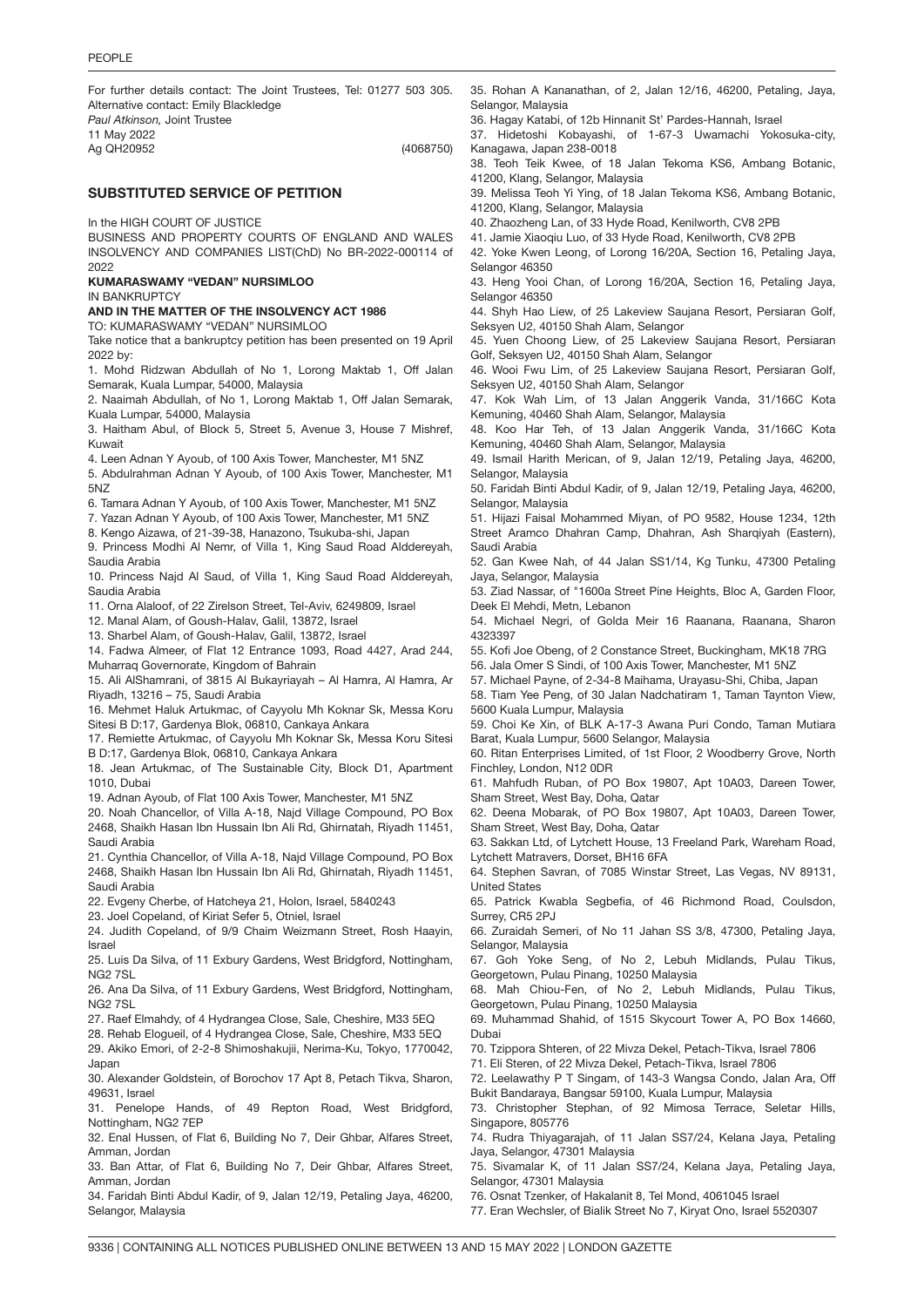78. Liora Vexler, of Bialik Street No 7, Kiryat Ono, Israel 5520307

79. Jacqueline Wilson, of 11 Park Cottages, 89 Main Street, Wymondham, North Melton Mowbray, Leicester, LE14 2AH

80. Wei Suei Wong, of No 11 Jalan U13/53H Eco Ardence Seksyen U13, 40170, Shah Alam, Selangor, Malaysia

81. Yee Voon Ng of No 11 Jalan U13/53H Eco Ardence Seksyen U13, 40170, Shah Alam, Selangor, Malaysia

C/O Anthony Gold Solicitors LLP, The Counting House, 53 Tooley Street, London, SE1 2QN

The court has ordered that the service of a sealed copy of the above mentioned petition by ordinary first class post to 51 Dersingham Avenue, London, E12 5QF AND publication in the London Gazette shall be deemed to be good and sufficient service of the petition upon you.

The said petition will be heard at this court on:

DATE: 7 June 2022

TIME: 10:30 am

PLACE: HMCTS, The Rolls Building, 7 Rolls Buildings, Fetter Lane, London, EC4A 1NL as a remote Microsoft Teams hearing, unless informed otherwise one week before the hearing.

The Petitioners solicitors are: Anthony Gold Solicitors LLP, The Counting House, 53 Tooley Street, London, SE1 2QN Ref: C3375.1

(4070479)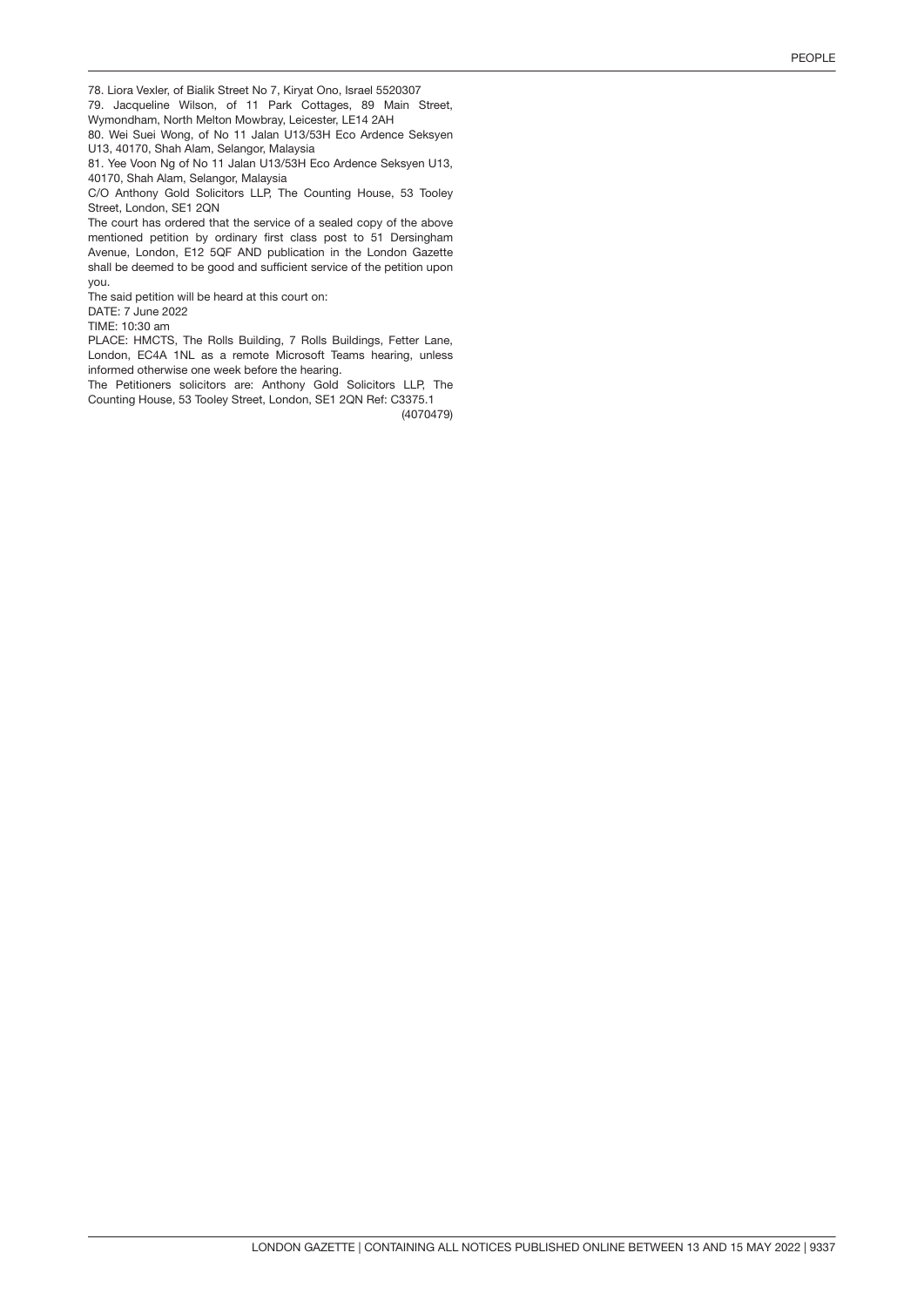# Wills & probate

# DECEASED ESTATES – LONDON EDITION

Notice is hereby given pursuant to s. 27 of the Trustee Act 1925, that any person having a claim against or an interest in the estate of any of the deceased persons whose names and addresses are set out below is hereby required to send particulars in writing of his claim or interest to the person or persons whose names and addresses are set out below, and to send such particulars before the date specified in relation to that deceased person displayed below, after which date the personal representatives will distribute the estate among the persons entitled thereto having regard only to the claims and interests of which they have had notice and will not, as respects the property so distributed, be liable to any person of whose claim they shall not then have had notice

| <b>Name of Deceased</b><br>(Surname first)                    | Address, description and date of<br>death of Deceased                                             | Names addresses and descriptions<br>of Persons to whom notices of<br>claims are to be given and names,<br>in parentheses, of Personal<br>Representatives  | Date before which<br>notice of claims to be<br>given |           |
|---------------------------------------------------------------|---------------------------------------------------------------------------------------------------|-----------------------------------------------------------------------------------------------------------------------------------------------------------|------------------------------------------------------|-----------|
| ARNOLD, Mrs<br><b>EVELYN FRANCES</b>                          | Flat 6, Wellington Court, BATTLE,<br>TN33 0EB. 28 February 2022                                   | PATRICIA ANN WILSON, The London<br>Gazette (25508), PO Box 3584,<br>Norwich, NR7 7WD.                                                                     | 14 July 2022                                         | (4068255) |
| AYLEY, JANET                                                  | Fountains Lodge Care Home, 13-17<br>London Road, Tunbridge Wells, Kent,<br>TN4 0RJ. 5 March 2022  | Howell Jones Solicitors, Flint House<br>52 High Street, leatherhead, KT22 8AJ<br>(Helen Lesley Hotten (Howell Jones<br>Llp), Philippa Mary Ayley Wilson.) | 14 July 2022                                         | (4065449) |
| AGER, Sheila Mary                                             | 3 Bowling Green Lane, Swindon, SN1<br>4EU. 12 July 2021                                           | Forrester Sylvester Mackett, Canford<br>House, 13 Devizes Road, Swindon,<br>SN1 4BH (Michael Peter Cavalla and<br>Kenneth Jonathan Moore Ager.)           | 14 July 2022                                         | (4064391) |
| ALDERSON, Jeffrey<br>Gerald (Jeff<br>Alderson)                | 409 Meadow Lane, Iffley, Oxford, OX4<br>4ED, 25 June 2021                                         | Slade Legal, The Greenhouse,<br>Stratton Way, Abingdon, Oxon OX14<br>3QP (Ref: WJC.A1721.1) (Barbara<br>Anne Alderson.)                                   | 14 July 2022                                         | (4066883) |
| ALLEN, Eric James                                             | 184 Huntingdon Road, Cambridge,<br>CB3 0LB. 25 December 2020                                      | Barr Ellison LLP, 39 Parkside<br>Cambridge CB1 1PN (Hester May<br>Allen, Robert James Allen & Rosemary<br>Anne Lloyd.)                                    | 14 July 2022                                         | (4065532) |
| ALLEN, Robert                                                 | 29 Osterley Green, DERBY, DE22 4FZ. James Patrick Allen, The London<br>7 March 2022               | Gazette (25529), PO Box 3584,<br>Norwich, NR7 7WD.                                                                                                        | 14 July 2022                                         | (4069391) |
| ANDREW, James                                                 | 7 Wilton Place, Leyland, PR25 3PR.<br>13 February 2021                                            | AWH Solicitors, First Floor, One<br>Cathedral Square, Blackburn BB1 1FB<br>(Vivian Tanner.)                                                               | 14 July 2022                                         | (4064742) |
| <b>ANTHONIPILLAI, Mr</b><br>Mariyathas                        | 413 Beaumont Leys Lane,<br>LEICESTER, LE4 2BH. Food<br>Production Operative. 12 March 2021        | MaryVasantha Anthonipillai,<br>MaryVasantha Anthonipillai, 413<br>Beaumont Leys Lane, LEICESTER,<br>LE4 2BH.                                              | 20 July 2022                                         | (4070583) |
| ARCH, Mrs Jean<br>Elizabeth Ann (Jean<br>Elizabeth Ann Davis) | 722 Walmersley Road, BURY, BL9<br>6RN. Housewife. 22 November 2021                                | Emma Caroline Louise Lowe, 4-6 St.<br>Marys Place, BURY, BL9 0EA.                                                                                         | 14 July 2022                                         | (4068459) |
| AVERY, Mrs Beryl<br>Irene                                     | 2 South Lawns, BRIDPORT, Dorset,<br>England, DT6 4DS. Housewife<br>(Retired). 6 February 2022     | Sarah Grant Solicitors, Sarah Louise<br>Grant, 1a South Terrace, South<br>Street, DORCHESTER, DT1 1DE.                                                    | 14 July 2022                                         | (4066820) |
| AYRES, Mr Stephen<br>Ronald (Stephen<br>Ayres)                | 43 Poynters Close, Andover,<br>Hampshire, SP10 3SZ. 23 April 2022                                 | Talbot Walker LLPExecutors of<br>Stephen Ronald Ayres, 16 Bridge<br>Street, Andover, SP10 1BJ.                                                            | 14 July 2022                                         | (4070440) |
| BANNISTER, MR<br><b>JOHN BASIL</b>                            | 78a Brinkinfield Road, Chalgrove,<br>OXFORD, OX44 7QX. Financial<br>translator. 20 September 2021 | Watlington Solicitors, Stefanie<br>O'Bryen, 20 SHIRBURN STREET,<br>WATLINGTON, OX49 5BT.                                                                  | 18 July 2022                                         | (4067677) |
| BAKER, Mrs Mary                                               | 70-72 Alderley Road, WIRRAL, CH47<br>2BA. 3 April 2022                                            | Margaret Mary McNelis, The London<br>Gazette (25247), PO Box 3584,<br>Norwich, NR7 7WD.                                                                   | 16 July 2022                                         | (4059981) |
| <b>BANKS, Jennifer</b><br>Claire                              | 14 Herbert Road, Kesgrave, Ipswich,<br>Suffolk, IP5 2XX. 17 January 2022                          | Kerseys Solicitors LLP, 32 Lloyds<br>Avenue, Ipswich, Suffolk IP1 3HD<br>(Simone Louise Temple, Anna Jayne<br>McLean.)                                    | 14 July 2022                                         | (4064646) |
| BARLTROP, Jean<br>Isabel                                      | 3 Francis Road, PINNER, HA5 2ST. 1<br>December 2021                                               | Valued Estates Ltd, Alec Smith, 7<br>Church Barns, Ware Road, WARE,<br>SG12 8RL.                                                                          | 14 July 2022                                         | (4068893) |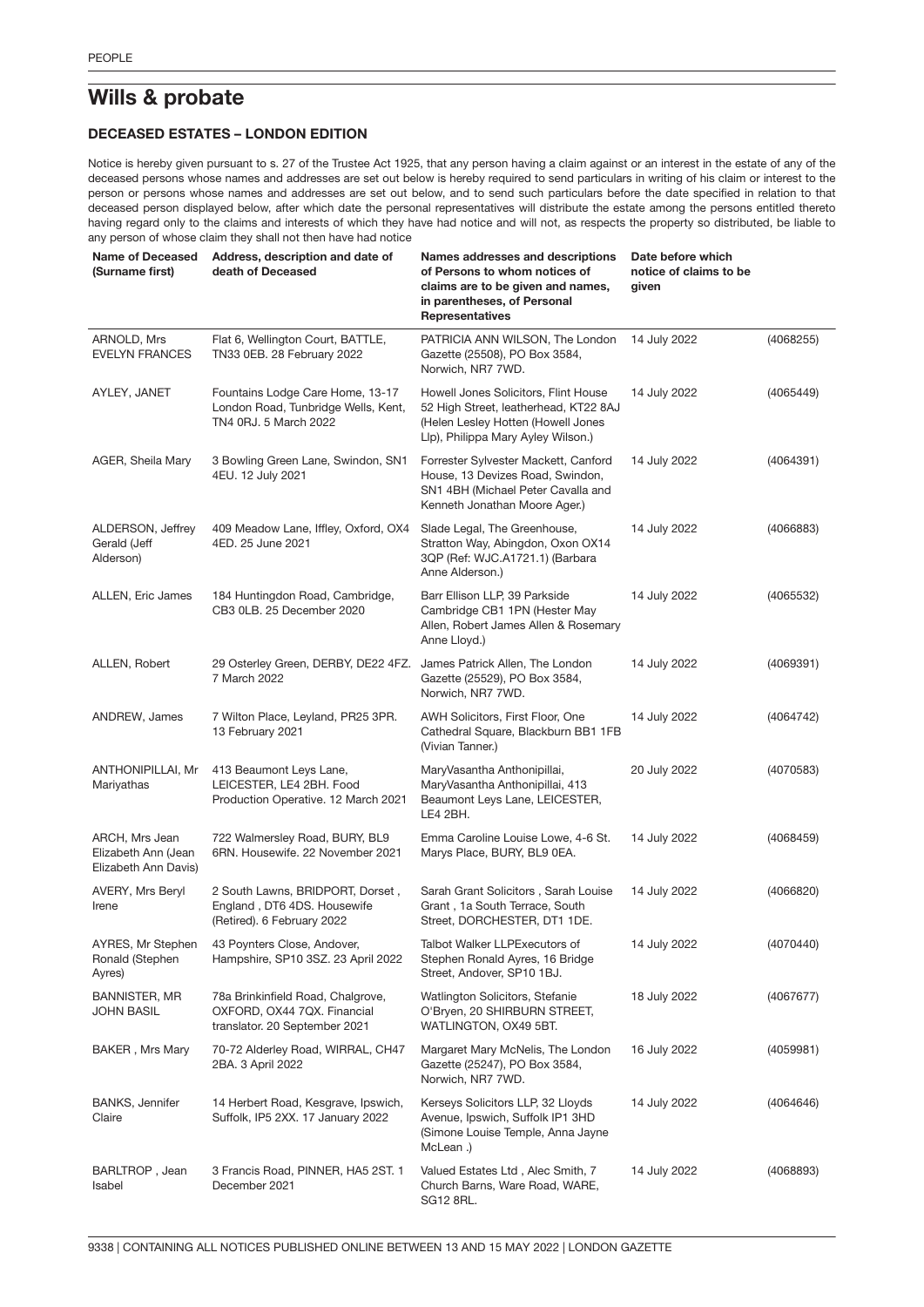| <b>Name of Deceased</b><br>(Surname first)                                       | Address, description and date of<br>death of Deceased                                                                                          | Names addresses and descriptions<br>of Persons to whom notices of<br>claims are to be given and names,<br>in parentheses, of Personal<br><b>Representatives</b> | Date before which<br>notice of claims to be<br>given |           |
|----------------------------------------------------------------------------------|------------------------------------------------------------------------------------------------------------------------------------------------|-----------------------------------------------------------------------------------------------------------------------------------------------------------------|------------------------------------------------------|-----------|
| <b>BARNSLEY, Jane</b><br>Anne-Marie                                              | 38 Barnfield Road, Tean, Stoke on<br>Trent, Staffordshire, ST10 4LA. 28<br>February 2021                                                       | The Eric Whitehead Partnership, 14<br><b>Chapel Street Cheadle Staffordshire</b><br>ST10 1DY (Nicolas John and Timothy<br>Halliday.)                            | 14 July 2022                                         | (4070207) |
| <b>BARSHEF, Mrs</b><br>Jeanette                                                  | Andrew Cohen House, River Brook<br>Drive, Birmingham, West Midlands,<br>B30 2SH. 1 February 2022                                               | Harkeert Kaur Samra c/o Blackhams,<br>Lancaster House, 67 Newhall Street,<br>Birmingham, B3 1NR.                                                                | 14 July 2022                                         | (4070488) |
| <b>BASTON, Mr David</b><br>William Simon (David<br>Baston)                       | 20 Hafod Cwnin, Carmarthen, Sir<br>Gaerfyrddin, SA31 2AT. 13 December<br>2021                                                                  | Sewak Singh c/o Red Kite Law LLP,<br>Red Kite Law LLP, 18-20 Old Bridge,<br>Haverfordwest, SA61 2ET.                                                            | 16 July 2022                                         | (4070853) |
| BOARDLEY, Ivy<br><b>Alice Frances</b><br><b>Boardley</b>                         | Beauchamp House, Proctor Road,<br>Chedgrave, Norwich, NR14 6HN. 14<br>January 2020                                                             | Porter Dodson LLP, 15 High Street,<br>Wellington, Somerset TA21 8QR<br>(Georgina Stewart Harber.)                                                               | 14 July 2022                                         | (4063386) |
| BOOTH, Terence<br>Anthony                                                        | 17 Queen Stree, Mossley, OL5 9HP.<br>10 April 2019                                                                                             | Honey Legal, 28 Talbot Lane Leicester<br>LE1 4LR (Simon Anthony Wright,<br>Nathan Pavey.)                                                                       | 14 July 2022                                         | (4064697) |
| BOTT, Jonathan<br>Wesley                                                         | 40 Bramham Close, Wombwell,<br>Barnsley, S73 8EE. 23 February 2022                                                                             | Skipton Trustees Limited, Minerva<br>House, 29 East Parade, Leeds LS1<br>5PS (Ref: 598413) (Skipton Trustees<br>Limited.)                                       | 14 July 2022                                         | (4063982) |
| BOVINGTON, Ms<br>Lorraine Michelle<br>(Lorraine Bovington,<br>Lorraine Robinson) | 41 Forester Street, Nottingham,<br>Nottinghamshire, NG4 2LJLeighton<br>House, Top Road, Stafford,<br>Staffordshire, ST17 0RQ. 24 March<br>2022 | Aleksandra Cebula c/o Rothera<br>Solicitors, 2 Kayes Walk, Stoney<br>Street, The Lace Market, Nottingham,<br><b>NG1 1PZ.</b>                                    | 14 July 2022                                         | (4070448) |
| <b>BRADLEY, Bertie</b>                                                           | 23 Kingshill Close, Malvern, . 6 April<br>2022                                                                                                 | <b>Whatley Recordon Solicitors, 12</b><br>Worcester Road, Malvern, WR14 4QU                                                                                     | 14 July 2022                                         | (4065480) |
| <b>BREE, Harold</b><br>Raymond                                                   | 15 Pickersleigh Close, Malvern, WR14<br>2LN. 18 April 2022                                                                                     | Gaynor-Smith Owen & Co Solicitors,<br>133-135 Barnards Green Road,<br>Malvern, WR14 3LT (Richard K Evans<br>and Edward O Gaynor-Smith.)                         | 14 July 2022                                         | (4064691) |
| BROWN, Pamela<br><b>Marion Bremner</b>                                           | Flat 7, 18 Ladbroke Square, London,<br>W11 3NA. 19 January 2021                                                                                | RWK Goodman LLP, 69 Carter Lane,<br>London EC4V 5EQ (Ref: 298910.0003)<br>(Withy King Trustees Limited.)                                                        | 14 July 2022                                         | (4063264) |
| BROWN, Joan<br>Margaret (Joanne<br>Brown)                                        | 7 St Pauls Close Beccles Suffolk,<br>NR34 9PT. 4 June 2021                                                                                     | Foot Anstey LLP, Senate Court,<br>Southernhay, Gardens Exeter EX1 1NT<br>(Foot Anstey Trust Corporation<br>Limited.)                                            | 14 July 2022                                         | (4063406) |
| BROWN, Martin<br>Terence                                                         | 12 Queensfield, SWINDON, SN2<br>7SX78 David Murray John Tower,<br>SWINDON, SN1 1LX1 Spring Close,<br>SWINDON, SN1 2BF. 7 February 2022         | Awdry Bailey & Douglas LLP, Stafford<br>House, 57 High Street, Royal Wootton<br>Bassett, SWINDON, SN4 7AQ.                                                      | 14 July 2022                                         | (4070471) |
| <b>BULLOCK, Beryl</b><br>Olive                                                   | 12 Elizabeth Way, Felixstowe, IP11<br>2PF. 27 December 2021                                                                                    | Jackamans, 167/171 Hamilton Road,<br>Felixstowe, IP11 7DR                                                                                                       | 14 July 2022                                         | (4062538) |
| <b>BURBURY, Monique</b><br>Therese                                               | Charterers 44 Broadwater Down,<br>Tunbridge Wells, Kent, TN2 5PE. 5<br>January 2022                                                            | Cripps Pemberton Greenish, Number<br>22, Mount Ephraim, Tunbridge Wells,<br>TN4 8AS (lan Robert Burbury.)                                                       | 14 July 2022                                         | (4061312) |
| CAMPBELL,<br>Stephen William                                                     | Pant-Y-Celyn, Trelogan, CH8 9BY. 8<br><b>July 2021</b>                                                                                         | NewLaw Solicitors, Helmont House,<br>Churchill Way, Cardiff, CF10 2HE<br>(Hayley Aldridge.)                                                                     | 14 July 2022                                         | (4063548) |
| CARPENTER,<br>Raymond Robert<br>Chantry                                          | 8 Hancocks Close, Leiston, IP16 4LD<br>also of 2 Ashenden, Tomline Road,<br>Felixstowe, IP11 7SD. 17 October<br>2021                           | Jackamans, 167/171 Hamilton Road,<br>Felixstowe, IP11 7DR                                                                                                       | 14 July 2022                                         | (4062629) |
| CARROLL, William                                                                 | Star Residential Home, 56-64 Star<br>Road, Peterborough, Cambridgeshire,<br>PE1 5HN. 1 March 2013                                              | Wilson Browne Solicitors, Kettering<br>Parkway South Kettering Venture Park<br>Kettering Northamptonshire NN15<br>6WN (Joseph Carroll.)                         | 14 July 2022                                         | (4070198) |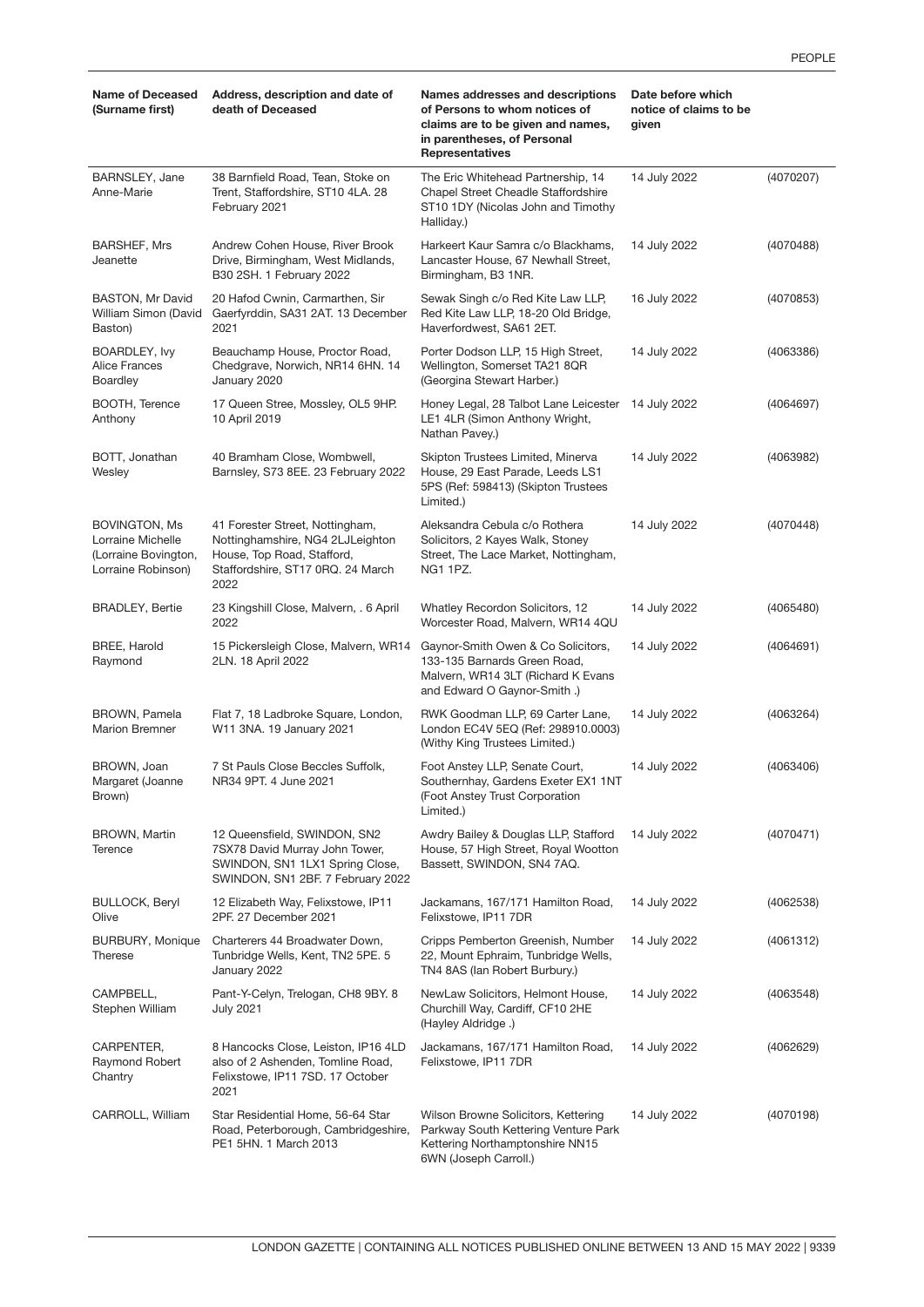| <b>Name of Deceased</b><br>(Surname first)                                 | Address, description and date of<br>death of Deceased                                                                                                            | Names addresses and descriptions<br>of Persons to whom notices of<br>claims are to be given and names,<br>in parentheses, of Personal<br><b>Representatives</b>                  | Date before which<br>notice of claims to be<br>given |           |
|----------------------------------------------------------------------------|------------------------------------------------------------------------------------------------------------------------------------------------------------------|----------------------------------------------------------------------------------------------------------------------------------------------------------------------------------|------------------------------------------------------|-----------|
| CARTER, Pamela<br>Marie Adelaide                                           | Palm Court Nursing Home 13-19<br>Prideux Road Eastbourne BN21 2ND<br>formerly of 8 Chelmsford Court 11<br>Granville Road Eastbourne BN20<br>7HG, . 10 March 2022 | Cornfield Law LLP, 47 Cornfield Road,<br>Eastbourne, East Sussex BN21 4QN<br>(Emily Jacoba Lake & Roderic Wayne<br>Dicker.)                                                      | 14 July 2022                                         | (4063852) |
| CHAPMAN, Mrs<br>Sheila Anne (Sheila<br>Chapman, Sheila<br>Anne nee Pearce) | 37 The Heathers, Okehampton,<br>Devon, EX20 1TB. 1 April 2022                                                                                                    | Coodes LLPGeoffrey Symons and<br>Richard Mark Pollock, St Austell<br>Business Park, St Austell, PL25 4FD.                                                                        | 16 July 2022                                         | (4070855) |
| CHICHGAR, Amy<br>Shavakshaw                                                | 114 Blackcarr Road, Manchester, M23<br>1PN. Senior Nurse (Retired). 14 March<br>2022                                                                             | Mounteney Solicitors, 22 The Village<br>Square, Bramhall Centre, Bramhall,<br>SK7 1AW. Ref: MS-106809-001.<br>(Tinaz Chacha and Zarir Chacha)                                    | 18 July 2022                                         | (4068672) |
| CLARK, Rosemary<br>Alice                                                   | Martins Lodge, Hawthorn Lane,<br>Farnham Common,<br>Buckinghamshire . 8 August 2021                                                                              | Druces LLP, Salisbury House, London<br>Wall London, EC2M 5PS (Timothy<br>John Clark, Matthew Duncan.)                                                                            | 14 July 2022                                         | (4063466) |
| <b>CLEMENTS, Shirley</b>                                                   | Red Gable, Sid Road, Sidmouth,<br>Devon. 4 June 2021                                                                                                             | Everys Solicitors, Magnolia House,<br>Church Street, Exmouth EX8 1HQ<br>(Ref: CJL/162655.0001) (James Griffin<br>and Moira Patricia Reynolds.)                                   | 14 July 2022                                         | (4062238) |
| COATES, Tom David<br>(David Coates)                                        | 252 Lidgett Lane, Moortown, Leeds,<br>LS17 6QE. 27 December 2021                                                                                                 | Gordons LLP, Riverside West Whitehall 14 July 2022<br>Road Leeds LS1 4AW                                                                                                         |                                                      | (4065438) |
| COLE, Susan Ann                                                            | 7 Godley Road, London, SW18 3HB.<br>18 December 2021                                                                                                             | Watson Thomas Solicitors, Pearson<br>Court, 3 Kings Road, Fleet,<br>Hampshire, GU51 3DL                                                                                          | 14 July 2022                                         | (4063564) |
| COLLIER, Kay                                                               | Riverlee Nursing Home, John Penn<br>Street, London, SE13 7NJ. 15<br>December 2021                                                                                | RadcliffesLeBrasseur LLP, 85 Fleet<br>Street, London EC4Y 1AE (Susan<br>Elizabeth Bradley and Christine Anne<br>Jordan.)                                                         | 14 July 2022                                         | (4064761) |
| CRAIG, Alan                                                                | 104 Petoria Road, Romford, RM7 7AT. Paul Robinson Solicitors, The Old<br>21 August 2021                                                                          | Bank, 470-474 London Road, Westcliff<br>on Sea Essex SS0 9LD (Mark<br>Samuels.)                                                                                                  | 14 July 2022                                         | (4065661) |
|                                                                            | CURBISHLEY, Roger 32 Beech Road, Sutton Weaver,<br>Runcorn, Cheshire, WA7 3ER. 16 April<br>2022                                                                  | Butcher & Barlow LLP, Solicitors, 6<br>Church Street, Frodsham, WA6 7EB.<br>Ref: Philip Jennings. (Butcher &<br>Barlow LLP Solicitors and Paul<br>Cooper and Stephen Curbishley) | 20 July 2022                                         | (4068726) |
| D'ARCY, Jessie<br>Marian                                                   | Apple Tree Cottage, Hedsor Road,<br>Bourne End, Buckinghamshire, SL8<br>5DN. 5 February 2022                                                                     | Lloyds Bank Plc, Estate Administration 14 July 2022<br>Service PO Box 5005 Lancing BN99<br>8AZ (Lloyds Bank Plc.)                                                                |                                                      | (4062141) |
| William                                                                    | DAVIES, James Nigel 75 High Street, Heacham, Norfolk,<br>PE31 7DW. 23 January 2022                                                                               | Ward Gethin Archer, Chancery House,<br>8 High Street, Heacham, Norfolk PE31<br>7ER (Ref: JMM/97449)                                                                              | 14 July 2022                                         | (4065873) |
| DENBY, John<br>Howard                                                      | Hob Cottage, Hob Lane, Ripponden,<br>Sowerby Bridge, HX6 4LU. 16<br>October 2021                                                                                 | Clarion Solicitors Limited, Elizabeth<br>House 13-19 Queen Street Leeds LS1<br>2TW                                                                                               | 14 July 2022                                         | (4063912) |
| DERVAN, Elizabeth                                                          | previously of 26 Kimble House,<br>Dalmeny Avenue, London, N7 0JP. 15<br>May 2021                                                                                 | Comptons Solicitors LLP, 90-92<br>Parkway London, NW1 7AN (Maureen<br>Dervan.)                                                                                                   | 14 July 2022                                         | (4060727) |
| DIXON, Katherine                                                           | 12 Tudor Court Brunswick, Terrace<br>Penrith, CA11 7JF. 25 October 2021                                                                                          | Gaynham King & Mellor, Mason Court, 15 July 2022<br>Unit 2 Penrith 40 Business Park, Gillan<br>Way CA11 9GR (Jonathan Martin<br>Dixon.)                                          |                                                      | (4068031) |
| DONALDSON,<br>Anthony James<br>(Tony Donaldson)                            | 15 Thornhill Close, Bramcote,<br>Nottingham, NG9 3FS. 20 March 2022                                                                                              | Nelsons Solicitors, Pennine House, 8<br>Stanford Street, Nottingham, NG1<br>7BQ (Rebecca Louise Donaldson and<br>Dorianne Lalage Sheppard Smithurst.)                            | 14 July 2022                                         | (4064241) |
| DOVE OBE, Mr<br>William Harry                                              | Flat 14, New Evershed House,<br>LONDON, E1 7AH. Teacher (Retired).<br>29 December 2021                                                                           | Catherine Wendy Stamp, The London<br>Gazette (25530), PO Box 3584,<br>Norwich, NR7 7WD.                                                                                          | 15 July 2022                                         | (4069393) |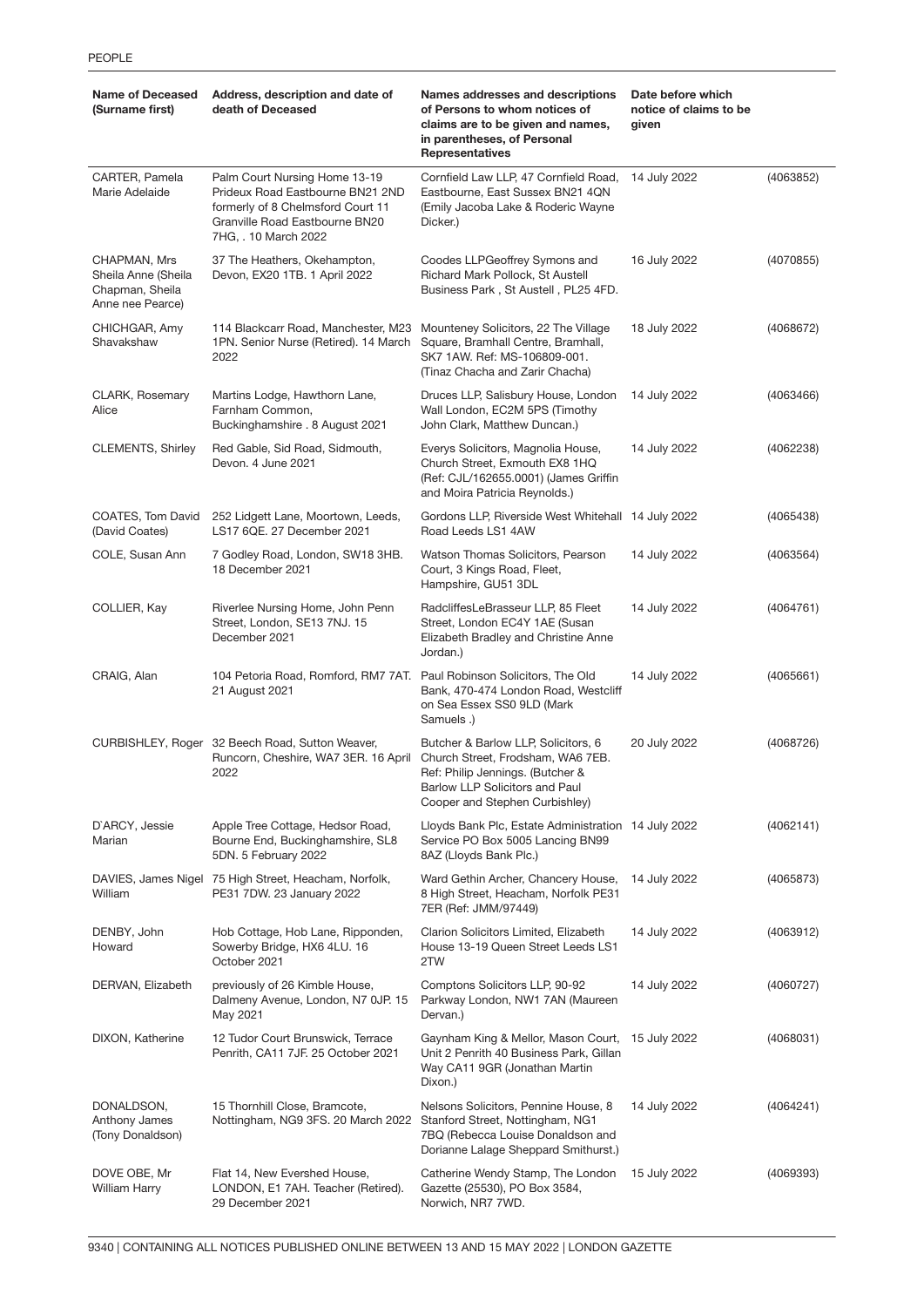| <b>Name of Deceased</b><br>(Surname first)              | Address, description and date of<br>death of Deceased                                                                                                      | Names addresses and descriptions<br>of Persons to whom notices of<br>claims are to be given and names,<br>in parentheses, of Personal<br><b>Representatives</b> | Date before which<br>notice of claims to be<br>given |           |
|---------------------------------------------------------|------------------------------------------------------------------------------------------------------------------------------------------------------------|-----------------------------------------------------------------------------------------------------------------------------------------------------------------|------------------------------------------------------|-----------|
| DOWNS, Sidney<br>Gordon                                 | Maxey House Residential Home 88<br>Lincoln Road Deeping Gate<br>Peterborough, PE6 9BA. 26<br>December 2019                                                 | Buckles Solicitors LLP, 3 St Mary's Hill 14 July 2022<br>Stamford, Lincolnshire PE9 2DW<br>(Sarah Jane Westwood, Stephen<br>Martin Duffy.)                      |                                                      | (4060975) |
| DOWSON, Stuart                                          | 81 Willerby Road, HULL, HU5 5DZ. 24 Countrywide Tax & Trust Corporation<br>December 2021                                                                   | Ltd, GABLES HOUSE, 62<br>KENILWORTH ROAD, LEAMINGTON<br>SPA, WARWICKSHIRE, CV32 6JX.                                                                            | 14 July 2022                                         | (4069194) |
| DUNSTER, Albert<br>Victor                               | Fiveoaks, Rodmell Road, Tunbridge<br>Wells, Kent, TN2 5SW. 19 February<br>2022                                                                             | Cripps Pemberton Greenish, Number<br>22, Mount Ephraim, Tunbridge Wells,<br>TN4 8AS (Lynne Wilden, Suzanne<br>Fraser, Cripps Trust Corporation<br>Limited.)     | 14 July 2022                                         | (4065452) |
| DWIGHT, Gladys Lily                                     | 11 Buckingham Court, 9 Dorset Road,<br>Belmont, SUTTON, SM2 6JJ. 28<br>February 2022                                                                       | Leslie John Dwight, The London<br>Gazette (25534), PO Box 3584,<br>Norwich, NR7 7WD.                                                                            | 14 July 2022                                         | (4069627) |
| EAVES, Ms Sylvia<br>Rose (Sylvia Rose<br>Friese-Greene) | 7 Harley Road, Compton Lodge Care<br>Home, LONDON, NW3 3BX. Retired<br>Singer. 3 January 2022                                                              | Angela Alyson Lavender, The London<br>Gazette (25524), PO Box 3584,<br>Norwich, NR7 7WD.                                                                        | 14 July 2022                                         | (4069063) |
| EASTON, Frank                                           | 26A Friars Avenue, Peacehaven, East<br>Sussex, BN10 8PS. 10 April 2022                                                                                     | Barwells Solicitors, 19 High Street,<br>Newhaven BN9 9PU (Stephen John<br>Ash.)                                                                                 | 14 July 2022                                         | (4064385) |
| EDMONDS, Peter<br>John                                  | 19A Goldsboro Road, London, SW8<br>4RP. 16 September 2020                                                                                                  | Hanne & Co Solicitors, The Candle<br>Factory, 112 York Road, Battersea<br>London, SW11 3RS (Adrian Hughes.)                                                     | 14 July 2022                                         | (4060181) |
| EVANS, Griffith<br><b>Mansel Jones</b>                  | Caeglas Residenital Home, Ffairfach,<br>Llandeilo, SA19 6UL. 15 April 2022                                                                                 | D. R. James & Son, 3-4 Dynevor<br>Terrace, Pontardawe, Swansea SA8<br>4HY (Ann Llewelyn-Parry, Cheryll<br>Bowen.)                                               | 14 July 2022                                         | (4066660) |
| EWING, Edna                                             | Pendlebury Court Care Home, St<br>Mary's Road, Glossop, SK13 8DN and<br>formerly of 15 Fernhill Drive, Gorton,<br>M18 7DB, . 4 September 2021              | Peter D Greenhalgh Solicitor, 10<br>Edward Street Glossop SK13 7AF<br>(Ann Catherine Homer.)                                                                    | 15 July 2022                                         | (4070213) |
| FLETCHER, Jean                                          | 5 Eagle Lane, Little Sutton, Ellesmere<br>Port, Merseyside, CH66 1RZ. 7 March<br>2022                                                                      | Lloyds Bank PLC, Lloyds Bank Estate<br>Administration Service, PO BOX 5005,<br>Lancing, BN99 8AZ (Lloyds Bank<br>PLC.)                                          | 14 July 2022                                         | (4062413) |
| FLYNN, Mrs Zilli<br>Gertrud                             | Kingsthorpe Grange Nursing Home,<br>296 Harborough, Northampton, UK,<br>NN2 8LT. 19 August 2019                                                            | Hector Albert Birchwood, Milwyn<br>Jenkins and Jenkins, White House,<br>Arthur Street, Montgomery, Powys,<br>SY15 6RA.                                          | 25 May 2022                                          | (4029115) |
| FORTYN, Anne                                            | Flat 3, 264 Winchester Road,<br>SOUTHAMPTON, SO16 6TJ. 12<br>October 2021                                                                                  | Countrywide Tax & Trust Corporation<br>Ltd, GABLES HOUSE, 62<br>KENILWORTH ROAD, LEAMINGTON<br>SPA, WARWICKSHIRE, CV32 6JX.                                     | 14 July 2022                                         | (4069193) |
| FOULKES, Hilda<br>Lorraine (Hilda<br>Lorraine Drayton)  | Timsah, Playstreet Lane, Ryde, Isle of<br>Wight, PO33 3LJ. 31 January 2022                                                                                 | Glanvilles Damant Solicitors, The<br>Courtyard, St Cross Business Park,<br>Monks Brook, Isle of Wight, PO30 5BF<br>(Richard Foulkes.)                           | 14 July 2022                                         | (4063387) |
| GLOVER, Kingsley<br><b>Edward Tudor</b>                 | 17 St Marys Avenue, Purley on<br>Thames, Reading, Berkshire, RG8<br>8BJ. 28 January 2022                                                                   | Clifton Ingram LLP, Gostrey House,<br>Union Road, Farnham GU9 7PT (Ref:<br>SAR/GLO1221 Attn: Stephanie Rose)<br>(Sandra Elizabeth Glover & David<br>Glover.)    | 14 July 2022                                         | (4061911) |
| GOVIER, Joan Mary                                       | Sunnybank House, Botley Road, Fair<br>Oak, Eastleigh, previously of 7 Lincoln<br>Court, Sharon Road, West End<br>Southampton, SO50 7AP. 9 December<br>2021 | Knight Polson solicitors, 2-4 Leigh<br>Road, Eastleigh Hampshire SO50 9FH<br>(Knight Polson Solicitors.)                                                        | 14 July 2022                                         | (4063495) |
| GRADY, Daniel<br>Robin Ernest                           | 3 Red Lion House, Magham Down,<br>Hailsham, East Sussex, BN27 1PN. 26 Pevensey Bay BN24 6EE (Davina<br>December 2021                                       | Barry and Co Solicitors, 4 Bay Terrace, 14 July 2022<br>Dorothy Grady.)                                                                                         |                                                      | (4059839) |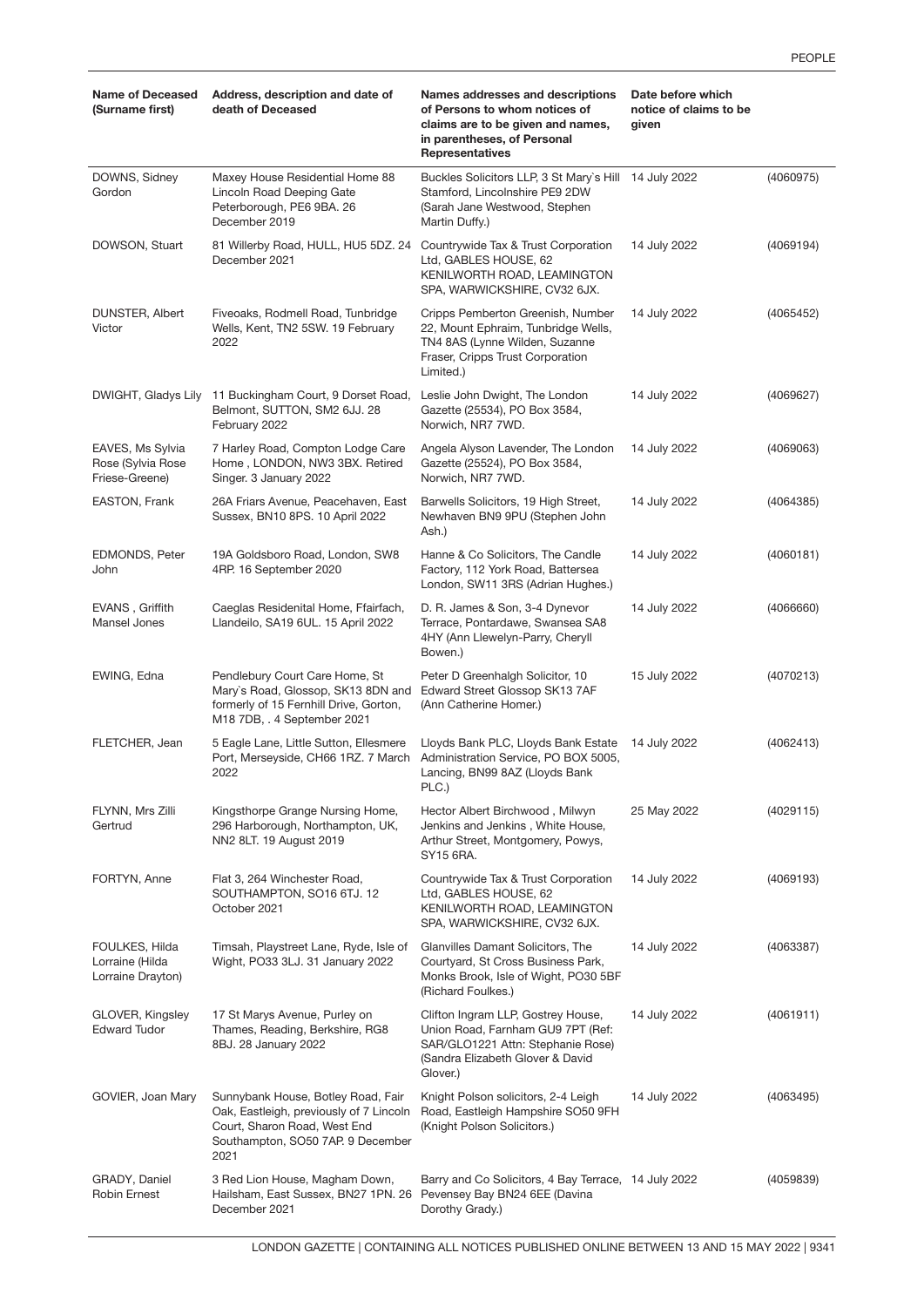| <b>Name of Deceased</b><br>(Surname first)                                 | Address, description and date of<br>death of Deceased                                                                                                                          | Names addresses and descriptions<br>of Persons to whom notices of<br>claims are to be given and names,<br>in parentheses, of Personal<br>Representatives | Date before which<br>notice of claims to be<br>given |           |
|----------------------------------------------------------------------------|--------------------------------------------------------------------------------------------------------------------------------------------------------------------------------|----------------------------------------------------------------------------------------------------------------------------------------------------------|------------------------------------------------------|-----------|
| GREEN, Mrs Jean<br>Eva                                                     | 18 Lime Tree Road, NORWICH, NR2<br>2NQ. 30 July 2020                                                                                                                           | Haworth & Co Probate Services<br>Limited, 307 Unthank Road,<br>NORWICH, NR4 7QA.                                                                         | 14 July 2022                                         | (4069419) |
| HALFORD, Mrs<br>SYBIL                                                      | 17 Western Road, London, N29JB. 5<br>August 2021                                                                                                                               | Gina Cucciniello c/o Renaissance<br>Legal, 126 Dyke Road, Brighton, BN1<br>3TE.                                                                          | 16 July 2022                                         | (4070854) |
| <b>HALLAM, Dennis</b>                                                      | 29 Featherston Avenue, Worksop,<br>Notts, S80 2NX. 10 December 2021                                                                                                            | Turner Atkinson & Ward, 39 Potter<br>Street S80 2AE                                                                                                      | 14 July 2022                                         | (4061061) |
| HALLIDAY, David                                                            | 12 Foxglove Gardens, Grimsby, DN34<br>5XN. 11 September 2021                                                                                                                   | BG Solicitors LLP, Lauriston House,<br>Town Hall Square Grimsby North East<br>Lincolnshire DN31 1JB                                                      | 14 July 2022                                         | (4064347) |
| HARFIELD, Cynthia<br>Margaret Joy (Joy<br>Harfield)                        | 18 Harlaxton Close, Eastleigh,<br>Hampshire, SO50 4QX. 16 February<br>2022                                                                                                     | Lloyds Bank Plc, Estate Administration 14 July 2022<br>Service, PO BOX 5005, Lancing, BN9<br>8AZ (Lloyds Bank Plc.)                                      |                                                      | (4064411) |
| HARRIS, Diane Irene                                                        | Flat 22 Ty Heulog Cowbridge Road<br>Talbot Green Pontyclun Rhondda<br>Cynon Taf, CF72 8FH. 31 January<br>2022                                                                  | JMD Law Limited, 26-28 James Street 14 July 2022<br>Cardiff Bay Cardiff CF10 5EX (Nigel<br>Anthony Jones.)                                               |                                                      | (4062506) |
| HEDLEY, Brian<br>James                                                     | 6 Jackson Avenue, Ponteland,<br>Newcastle Upon Tyne,<br>Northumberland, NE20 9UY<br>Previously of 33 Cecil Court,<br>Ponteland, Newcastle Upon Tyne,<br>NE20 9EE, 7 March 2021 | Bindmans LLP, 236 Gray's Inn Road,<br>London, GB, WC1X 8HB (Cecília Nagy<br>and Maria Virginia Murga Parra.)                                             | 14 July 2022                                         | (4063973) |
| HOLDEN, Melvyn<br>Alan Charles                                             | Four Bays, Hull Road, HULL, HU11<br>4RF. 3 August 2021                                                                                                                         | Countrywide Tax & Trust Corporation<br>Ltd, GABLES HOUSE, 62<br>KENILWORTH ROAD, LEAMINGTON<br>SPA, WARWICKSHIRE, CV32 6JX.                              | 14 July 2022                                         | (4069198) |
| HOPLEY, Alan<br>Musgrove                                                   | 7 Elm Close, North Bradley,<br>Trowbridge, BA14 0SF, 18 December<br>2021                                                                                                       | Wansbroughs, Northgate House,<br>Devizes, SN10 1JX (Paul Andrew<br>Hopley.)                                                                              | 14 July 2022                                         | (4063432) |
| HOTSON, David Van                                                          | 62 Julian Road, Sholing,<br>Southampton, Hampshire, SO19 8LZ.<br>3 March 2022                                                                                                  | Footner & Ewing LLP, 19 Brunswick<br>Place, Southampton, Hampshire,<br>SO15 2SZ (Malcolm Hotson.)                                                        | 14 July 2022                                         | (4063561) |
| HOUNSLOW,<br><b>Gabriel Charles</b><br>Leighton                            | 84 St Johns Road, Tackley, Kidlington,<br>OX5 3AR. 10 September 2021                                                                                                           | Kernon Kelleher Solicitors Limited, 7<br>Barnack Walk, Blandford Forum,<br>Dorset DT11 7AL                                                               | 14 July 2022                                         | (4069510) |
| HOUSLEY, Maureen<br>Mary                                                   | 105 Plainspot Road Brinsley<br>Nottingham, NG16 5BQ. 8 March<br>2022                                                                                                           | Robert Barber Solicitors, 7 Church<br>Street Eastwood Nottingham NG16<br>3BP (Stuart Housley.)                                                           | 14 July 2022                                         | (4065535) |
| HUNTER, Mrs Joan                                                           | 348 Grange Road, Gillingham, Kent,<br>ME7 2UD. 10 August 2021                                                                                                                  | Claire Dewhirst c/o Kingsguard Legal,<br>The Manse, 33 New Road,<br>Stourbridge, DY8 1PA.                                                                | 14 July 2022                                         | (4070486) |
| HURD, Gwendoline<br>Ellen (Gwendoline<br>Ellen Pearey)                     | 29 Alfred Road Dartford, DA2 7SQ. 18<br><b>March 2022</b>                                                                                                                      | Bishop Akers & Co, Haven House 193<br>Swanley Lane Swanley Kent BR8 7LA<br>(Elizabeth Hart.)                                                             | 14 July 2022                                         | (4069492) |
| INGRAM, Margaret<br>Veronica                                               | Flat 5, Clyde House, 35 Dover Street,<br>Ryde, Isle of Wight, PO33 2BW. Shop<br>Assistant (Retired). 14 March 2022                                                             | Terence Willey Law Practice, 27a<br>Cross Street, Ryde, Isle of Wight,<br>PO33 2AA. Ref: AF/TS/Knott. (Mark<br>Andrew Willey)                            | 21 July 2022                                         | (4068707) |
| <b>IRELAND, Denis</b>                                                      | Flat 4A Peel Court, Kings Avenue,<br>Christchurch, BH23 1NL. 15 April<br>2022                                                                                                  | Coles Miller Solicitors LLP, 4 Durley<br>Chine Road, Bournemouth, Dorset<br>BH2 5QT (Joanna Louise Taylor.)                                              | 14 July 2022                                         | (4069207) |
| JONES, MRS IRIS<br><b>MARGARET (IRIS</b><br>JONES, IRIS<br>MARGARET POOLE) | 5 Fronwen Terrace, Bridgend, Pen-y-<br>bont ar Ogwr, CF32 7ES. 16 January<br>2022                                                                                              | Emma Priest c/o Red Kite Law LLP,<br>Red Kite Law LLP, 18-20 Old Bridge,<br>Haverfordwest, SA61 2ET.                                                     | 14 July 2022                                         | (4070491) |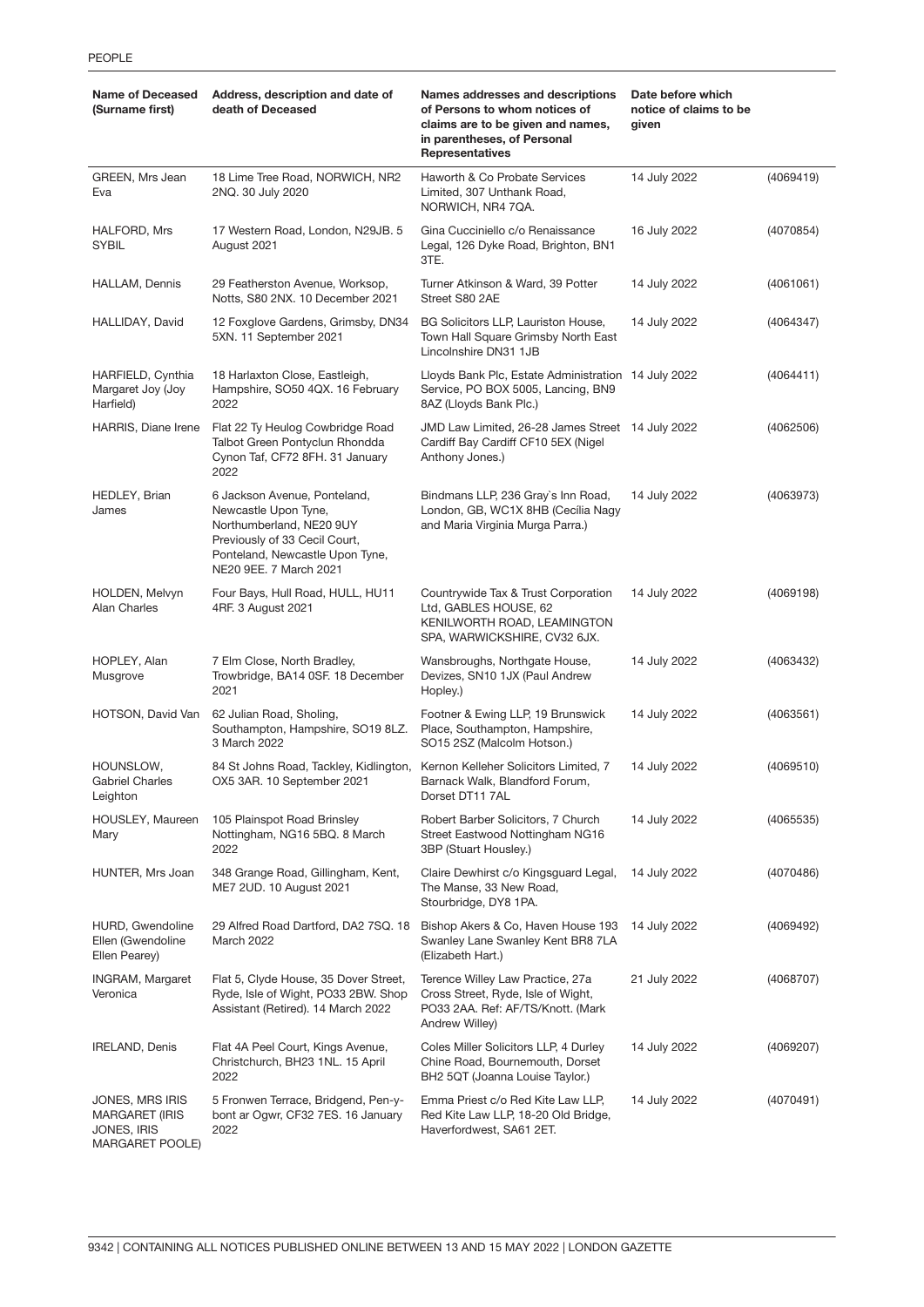| <b>Name of Deceased</b><br>(Surname first)                                    | Address, description and date of<br>death of Deceased                                        | Names addresses and descriptions<br>of Persons to whom notices of<br>claims are to be given and names,<br>in parentheses, of Personal<br><b>Representatives</b>          | Date before which<br>notice of claims to be<br>given |           |
|-------------------------------------------------------------------------------|----------------------------------------------------------------------------------------------|--------------------------------------------------------------------------------------------------------------------------------------------------------------------------|------------------------------------------------------|-----------|
| JAMES, Leslie                                                                 | 36 Northfield Road Cobham Surrey,<br>KT11 1JL, 2 March 2022                                  | Hart Brown, Resolution House<br><b>Riverview Walnut Tree Close Guildford</b><br>Surrey GU1 4UX (Louise Annabelle<br>Claire Harrhy.)                                      | 14 July 2022                                         | (4061852) |
| JOBSON, Stephenie<br>June (June<br>Stephenie Jobson)                          | 18 Terrington Hill, Marlow, Bucks, SL7<br>2RF. 21 April 2022                                 | Gabbitas Robins, The Old House, 27<br>West Street, Marlow, Bucks SL7 2LS<br>(Stephen James Robins.)                                                                      | 14 July 2022                                         | (4065437) |
| JOHNSON, Eric<br>Clifford                                                     | 37 Adelaide Street, Essex, CO12 4PL.<br>15 February 2022                                     | Honey Legal, 28 Talbot Street,<br>Leicester, LE1 4LR (Simon Anthony<br>Wright & Nathan Pavey.)                                                                           | 14 July 2022                                         | (4066511) |
| JONES, Pamela<br>Sally                                                        | 10 Clanwilliam Road, Lee-on-the-<br>Solent, Hampshire, PO13 9HX. 16<br>February 2022         | Large & Gibson Solicitors, Kent<br>House, 49 Kent Road, Southsea,<br>Hampshire PO5 3EJ (Ref: CSC/<br>JONES/015608) (Richard Ivor Maynard<br>Wootton.)                    | 14 July 2022                                         | (4066817) |
| JONES, Mr Stewart<br>Malcolm                                                  | 53 Pen-yr-Alley Avenue, Skewen,<br>NEATH, SA10 6DS. Electrician. 4<br>November 2021          | Gareth John Jones, The London<br>Gazette (25501), PO Box 3584,<br>Norwich, NR7 7WD.                                                                                      | 17 July 2022                                         | (4067521) |
| KENNELL, John<br>Walter                                                       | 65 Links Avenue, Felixstowe, IP11<br>9HE. 9 January 2022                                     | Jackamans, 167/171 Hamilton Road,<br>Felixstowe, IP11 7DR                                                                                                                | 14 July 2022                                         | (4062568) |
| KIFF, Gordon                                                                  | 30a Denton Rd, Twickenham,<br>Middlesex, TW1 2HQ. 8 April 2021                               | The Probate Partnership Ltd, 91<br>Weston Park, London N8 9PR (The<br>Probate Partnership Ltd.)                                                                          | 14 July 2022                                         | (4064384) |
| LAWN, Vincent<br>Samuel                                                       | 22 Parksway, Knott End-On-Sea,<br>Poulton-Le-Fylde, Lancashire, FY6<br>0DA. 28 February 2022 | Roland Robinsons and Fentons LLP, 4 14 July 2022<br>Church Road Lytham St Annes<br>Lancashire FY8 5LH (David Gareth<br>Bancroft, Robert Eric Lawn & Sonia<br>Schofield.) |                                                      | (4066137) |
| LEAH, Mrs Elisabeth<br>Iliffe (Elisabeth Leah,<br>Elisabeth Iliffe-<br>Higgo) | 5 South Terrace, Penzance, Cornwall,<br>TR18 4DP. 30 March 2022                              | RRL LLP, Peat House, Newham Road,<br>Truro, TR1 2DP.                                                                                                                     | 14 July 2022                                         | (4070475) |
| LEAHY, Kevin<br>Norman                                                        | 133A Wokingham Road, Reading,<br>RG6 1LW. 9 April 2022                                       | Heald Nickinson Solicitors, Jennifer<br>Grewcock, Byworth House Unit 1-2,<br>Romans Industrial Park, Farnham,<br>Surrey, GU9 7TH.                                        | 17 July 2022                                         | (4070786) |
| LENIHAN, John                                                                 | 613 Saffron Lane, Leicester, LE2 6UN.<br>27 April 2022                                       | Johnson Astills Solicitors, 44a Church<br>Gate, Loughborough LE11 1UE (Ref:<br>JGH/LEN007/001) (Steve Swanton.)                                                          | 14 July 2022                                         | (4067019) |
| LEWIS, Glenys Mary                                                            | 14 Ravenswood Close, Neath, SA10<br>7BB. 22 July 2021                                        | Jennifer Melly Law, 45 Alfred Street,<br>Neath SA11 1EH (Jennifer Joy Melly.)                                                                                            | 14 July 2022                                         | (4064333) |
| LIDGATE, Mr James<br>Cunningham (James<br>Lidgate, Jim Lidgate)               | 14 Pearmain Road, Street, Somerset,<br>BA16 0QH. 1 March 2022                                | Steve Green c/o Acorn Solicitors, 126<br>High Street, Street, BA16 0ER.                                                                                                  | 14 July 2022                                         | (4070364) |
| LONG, Mary Janice                                                             | 7 Collinsons, Ipswich, Suffolk IP2<br>0DS. Housewife. 5 August 2021                          | Tees, 68 High Street, Saffron Walden,<br>Essex CB10 1AD. Ref: JJW/179453-3.<br>(Catherine Elizabeth Mowat)                                                               | 19 July 2022                                         | (4068648) |
| LYNE, Irene May                                                               | 30 Vale Crescent, Kingston Vale,<br>London, SW15 3PN. 2 December<br>2021                     | Assured Legacies, Legacy House<br>Station Road, London SE25 5AJ<br>(Claire Jane Brewood.)                                                                                | 14 July 2022                                         | (4064689) |
| MILES, ERIC<br>WILLIAM                                                        | 41 Longfield Road, Hordle Lymington,<br>Hampshire, SO41 0HH. 25 March<br>2022                | Dixon Stewart Solicitors, 72 Station<br>Road, Station Road, New Milton,<br>BH25 6LF (Helen Anne Stewart,<br>Benedict Paul Ryan.)                                         | 14 July 2022                                         | (4060851) |
| MORRELL,<br>DOROTHY<br><b>ELIZABETH</b>                                       | 10 Cross Street, Rhuddlan,<br>Denbighshire, LL18 5AH. 17 April<br>2022                       | <b>GARNETT WILLIAMS POWELL, 18</b><br>Kinmel Street Rhyl Denbighshire, LL18<br>1AL (GARETH WYNNE JONES.)                                                                 | 14 July 2022                                         | (4063591) |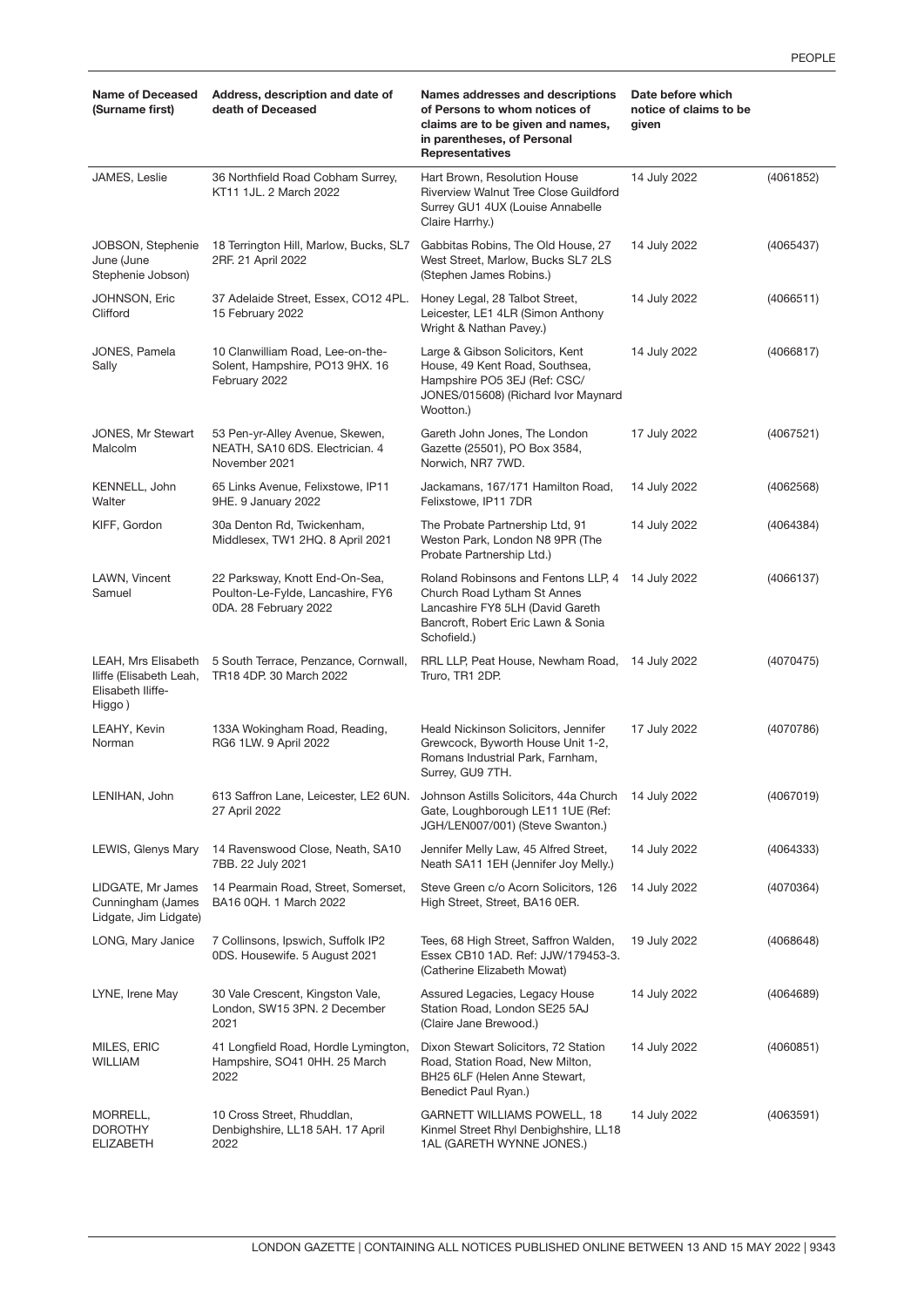| <b>Name of Deceased</b><br>(Surname first)                                     | Address, description and date of<br>death of Deceased                                                       | Names addresses and descriptions<br>of Persons to whom notices of<br>claims are to be given and names,<br>in parentheses, of Personal<br><b>Representatives</b> | Date before which<br>notice of claims to be<br>given |           |
|--------------------------------------------------------------------------------|-------------------------------------------------------------------------------------------------------------|-----------------------------------------------------------------------------------------------------------------------------------------------------------------|------------------------------------------------------|-----------|
| MORRIS, MR<br><b>ANTHONY JOHN</b>                                              | 3 Dorset Close, GREAT YARMOUTH,<br>NORFOLK, UK, NR30 2SB.<br>BRICKLAYER. 21 March 2022                      | NICOLA ANNE DIGBY-CAMERON, 8<br>The Fields, Lower Caldecote,<br>Biggleswade, BEDFORDSHIRE,<br>UNITED KINGDOM, SG18 9BA.                                         | 14 July 2022                                         | (4068389) |
| MAGILL, James<br>William                                                       | Flat 16, 354 Sea Front, Hayling Island,<br>PO11 0BA. 1 February 2022                                        | ELM Legal Services Ltd, Kingsland<br>House Gas Lane Bristol BS2 0QL<br>(James David Emsley .)                                                                   | 14 July 2022                                         | (4064410) |
| MANNING, Elizabeth<br>Ann                                                      | 62 Forest Hill Road, London, SE22<br>0RS. 20 December 2021                                                  | <b>WILLIAM BAILEY SOLICITORS, The</b><br>Lodge 47 East Dulwich Road, London<br>SE22 9AN (Matthew John Manning,<br>Philip James Manning.)                        | 14 July 2022                                         | (4064303) |
| MARTIN, Joan<br>Vivienne                                                       | St Ives, 5 Steam Mills, Midsomer<br>Norton, Radstock, BA3 2JX. Office<br>Worker (Retired). 24 February 2022 | Thatcher & Hallam LLP Solicitors,<br>Island House, Midsomer Norton,<br>Radstock, BA3 2HJ. Ref: Gemma<br>Norris - 20014-6. (Thatcher & Hallam)                   | 18 July 2022                                         | (4068715) |
| MASON, Mr<br>Raymond                                                           | 15 Evelyn Road, Ham, Richmond,<br>TW10 7HU. Actor. 16 April 2022                                            | Valued Estates Ltd, Alec John Smith, 7 13 October 2022<br>Church Barns, Ware Road, Widford,<br>SG12 8RL.                                                        |                                                      | (4070572) |
| MAY, Mr Brian Paul                                                             | 2 Wallace Way, BROADSTAIRS, CT10<br>2HN. Retired Travel Agent Manager.<br>19 April 2022                     | Mary Willsher, The London Gazette<br>(25526), PO Box 3584, Norwich, NR7<br>7WD.                                                                                 | 18 July 2022                                         | (4069275) |
| MCCALLUM, Mr<br>Steven James<br>(Steven McCallum,<br>William Ivor<br>Newcombe) | 81 Belmont Avenue, Billingham,<br>Durham, TS22 5HG. 21 April 2022                                           | Co-operative Legal Services<br>LimitedTicarra Morrison, 650 Aztec<br>West, Almondsbury, Bristol, BS32<br>4SD.                                                   | 16 July 2022                                         | (4070852) |
| MCCRAE, Joan<br>Veronica                                                       | 101 School Lane, Buckland End,<br>Birmingham, B34 6SH. 12 January<br>2021                                   | Wadsworths Solicitors, 325 Stratford<br>Road, Shirley, Solihull, West Midlands,<br>GB, B90 3BL (Ref: CRC/MCCRAE)<br>(Linda Bassett.)                            | 18 July 2022                                         | (4066803) |
| MEREDITH, Rachel<br>Doris                                                      | 9 Cider Hollow, Orchard View Park,<br>Herstmonceux, Hailsham, East<br>Sussex, BN27 4TZ. 4 March 2022        | Barry and Co Solicitors, 4 Bay Terrace<br>Pevensey Bay BN24 6EE (Stephen<br>Meredith .)                                                                         | 14 July 2022                                         | (4062338) |
| MICHNA, Joseph                                                                 | 24 Benson Street Middlesbrough, . 11<br>December 2021                                                       | Freers Askew Bunting, 56-62 Borough<br>Road Middlesbrough TS1 2JH (Rachel<br>Kennedy Dyson and Andrew John<br>Dixon.)                                           | 14 July 2022                                         | (4064275) |
| MILLS, Bernard<br>Herbert Gordon                                               | Risby Hall Nursing Home, Hall Lane,<br>Risby, Bury St Edmunds, Suffolk, IP28<br>6RS. 8 September 2021       | Greene & Greene, 80 Guildhall Street,<br>Bury St Edmunds, Suffolk IP33 1QB<br>(David Newell, Graham Samuels,<br>Francis Madden, Neil Walmsley.)                 | 14 July 2022                                         | (4062261) |
| MORGAN, Gloria<br>Elizabeth                                                    | 11 Victoria Street, Kimberley,<br>Nottingham, NG16 2NH. 15 April 2022                                       | Rotheras, 103-105 High Road,<br>Beeston, Nottingham NG9 2JT (Jayne<br>Elizabeth Smith & Jeremy David Allen.)                                                    | 14 July 2022                                         | (4063522) |
| MOWLAM, David<br>John                                                          | 392 Fairlee Road, Newport, Isle of<br>Wight, PO30 2JX. 30 March 2022                                        | Eldridges Legal Services Ltd, 36 St<br>James Street, Newport, Isle of Wight<br>PO30 1LF (Sally Jones, John<br>Mowlam.)                                          | 14 July 2022                                         | (4061099) |
| MOYES, Robert<br>John Edwin                                                    | 44 Sandy Lane, Farnborough, GU14<br>9HJ. Quality Control Inspector<br>(Retired). 20 July 2021               | BakerLaw LLP Solicitors, Gostrey<br>House, Union Road, Farnham, Surrey<br>GU9 7PT. Ref: AN/175309.002. (Kevin<br>Gerrard Duffy)                                 | 19 July 2022                                         | (4068671) |
| NEWBOLD, Alice                                                                 | 37 Ashley Crescent Keyworth,<br>Nottingham, NG12 5GF. 13 February<br>2022                                   | Streathers Highgate LLP, 18 Highgate<br>High Street London, N6 5JG (Robert<br>Newbold.)                                                                         | 14 July 2022                                         | (4064730) |
| NEWBOLD, Paul                                                                  | 37 Ashley Crescent Keyworth<br>Nottingham, NG12 5GF. 18 November<br>2016                                    | Streathers Highgate LLP, 18 Highgate<br>High Street, London N6 5JG (Robert<br>Newbold .)                                                                        | 14 July 2022                                         | (4064675) |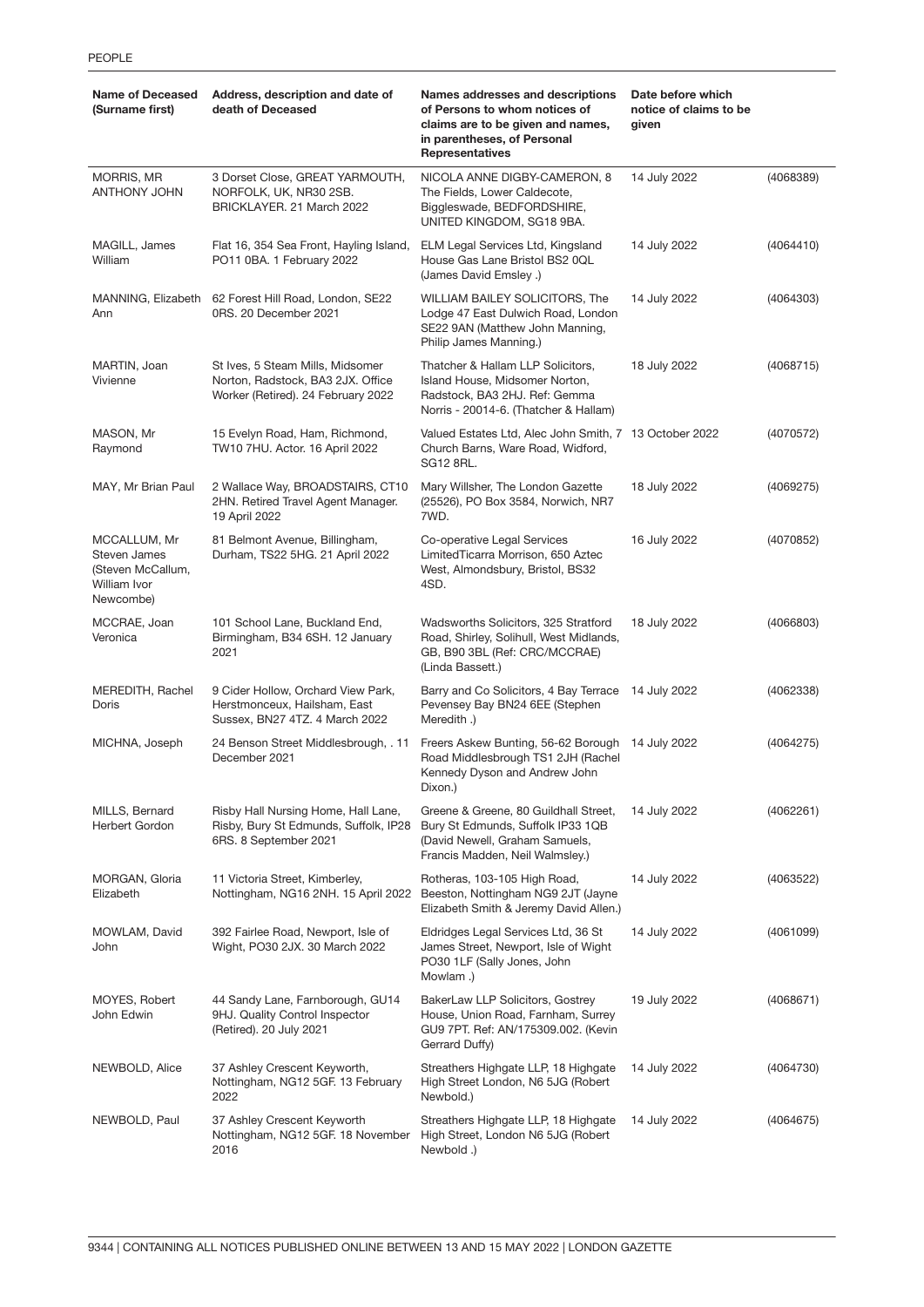| <b>Name of Deceased</b><br>(Surname first)                                         | Address, description and date of<br>death of Deceased                                                                                                                                 | Names addresses and descriptions<br>of Persons to whom notices of<br>claims are to be given and names,<br>in parentheses, of Personal<br><b>Representatives</b>            | Date before which<br>notice of claims to be<br>given |           |
|------------------------------------------------------------------------------------|---------------------------------------------------------------------------------------------------------------------------------------------------------------------------------------|----------------------------------------------------------------------------------------------------------------------------------------------------------------------------|------------------------------------------------------|-----------|
| NICHOLS, Alan<br>David Frederick                                                   | 128 Green Lane, London, SW16 3NB.<br>4 April 2020                                                                                                                                     | Anthony Gold LLP, The Counting<br>House, 53 Tooley Street, London SE1<br>2QN (Stephen Whitaker, Debra<br>Wilson.)                                                          | 14 July 2022                                         | (4064679) |
| Barton)                                                                            | NOBLE, Marie (Marie 13 Green Street, March,<br>Cambridgeshire, PE15 9DU. 20<br>February 2022                                                                                          | Fraser Dawbarns LLP, Marchmont<br>House 62 High Street, March<br>Cambridgeshire, PE15 9LD (Shaun,<br>Deborah Louise Duncan.)                                               | 14 July 2022                                         | (4064314) |
| NORTH, Elizabeth<br>Anne                                                           | 1 Cottage Close, Ottershaw, Chertsey,<br>Surrey, KT16 0NY. Area Supervisor<br>(Retired). 21 January 2022                                                                              | Horne, Engall & Freeman LLP, 47a<br>High Street, Egham, Surrey, TW20<br>9ES. Ref: OC/K3560. (Graham David<br>North and Philip Richard North)                               | 14 July 2022                                         | (4068629) |
| OSBORNE, BETTY<br><b>IRIS</b>                                                      | 44 Cannock Road, Burntwood<br>Staffordshire, . 23 January 2022                                                                                                                        | Enoch Evans LLP, 6-9hatherton Road,<br>Walsall WS1 1XS (Joy Dorothy Collins,<br>Julie Jarvis.)                                                                             | 14 July 2022                                         | (4063403) |
| O`CONNOR, Helena                                                                   | 37 Singleton Close, Tooting, London,<br>SW17 9JY. 6 April 2021                                                                                                                        | c/o Moore Barlow LLP, 2 The Green,<br>Richmond, Surrey, GB, TW9 1PL (Ref:<br>MTC/62242/3) (Walter Klopf.)                                                                  | 14 July 2022                                         | (4064538) |
| O'NEILL, Kevin                                                                     | 32 Selwood Road, Netley Abbey,<br>Southampton, SO31 5BB. 1 June<br>2021                                                                                                               | NewLaw Solicitors, Helmont House,<br>Churchill Way, Cardiff, CF10 2HE<br>(Hayley Aldridge.)                                                                                | 14 July 2022                                         | (4064380) |
| PALMER, Ms Ingrid                                                                  | 4 Ashenground Close, HAYWARDS<br>HEATH, RH16 4PT. 6 October 2021                                                                                                                      | ColemansParfitt Cresswell Trust<br>Corporation Ltd, Paddockhall<br>Chambers, Paddockhall Road,<br>HAYWARDS HEATH, RH16 1HF.                                                | 14 July 2022                                         | (4069507) |
| PALMER, Mrs Joan                                                                   | 62 Manor Road, WESTON-SUPER-<br>MARE, BS23 2SX. 24 November 2021                                                                                                                      | Adrian Palmer, The London Gazette<br>(25521), PO Box 3584, Norwich, NR7<br>7WD.                                                                                            | 14 July 2022                                         | (4068456) |
| PATERSON, Enid                                                                     | Hallgarth Residential Home, King<br>Street, Cottingham, HU16 4DD<br>formerly 23 St Marys Mount,<br>Cottingham HU16 4LQ. Special<br>Needs School Head Teacher (Retired).<br>3 May 2022 | Graham & Rosen Solicitors, 8<br>Parliament Street, Hull, HU1 2BB.<br>(Alex John Green and Helen Philippa<br>Drewery)                                                       | 19 July 2022                                         | (4068718) |
| PAYNTER, Mr Nigel<br>Craig (Nigel Paynter)                                         | 8 Gews Farm Way, Penzance,<br>Cornwall, TR19 7DQThe Pad,<br>Botallack Moor, Penzance, Cornwall,<br>TR19 7QH, 28 October 2019                                                          | C/o RRL LLP, Peat House, Newham<br>Road, Truro, TR1 2DP.                                                                                                                   | 14 July 2022                                         | (4070484) |
| PEAGRAM, Cecil                                                                     | 19 Hollies Road, Liverpool, L26 OTE.<br>11 November 2021                                                                                                                              | Simpson Millar LLP, 39 St Paul's<br>Street, Leeds LS1 2JG (Ref: NARI/<br>1850168/PEAGRAM) (Mr David<br>Harrington.)                                                        | 14 July 2022                                         | (4068078) |
| PHILLIPS, Marie<br>Elizabeth (Elizabeth<br><b>Baldwin Marie</b><br>Elizabeth Wood) | 25 Alfred Road, Birchington, Kent,<br>CT7 9ND. 8 March 2022                                                                                                                           | Boys & Maughan, Court Chambers,<br>9-10 Broad Street, Canterbury, Kent<br>CT1 2LP (Michael Allen Baldwin,<br>Lesley Janet Baldwin.)                                        | 14 July 2022                                         | (4063614) |
| PHILLIPS, Brian<br>James                                                           | 25 Old Hadlow Road, Tonbridge,<br>Kent, TN10 4EY. 27 November 2021                                                                                                                    | Mrs Joya Dale, Core Law Limited, 4-6<br>Dudley Road Tunbridge Wells Kent<br>TN1 1LF (David Barnes.)                                                                        | 14 July 2022                                         | (4062532) |
| POINTON, Eric                                                                      | 32 Park Lane, Biddulph, Stoke-on-<br>Trent, ST8 7NJ. 12 July 2019                                                                                                                     | Tinsdills Solicitors, 15-19 Marsh<br>Parade, Newcastle-under-Lyme,<br>Staffordshire ST5 1BT (Ref:<br>RLM.080339.2) (Clare Elizabeth<br>Pointon and Judith Louise Bamford.) | 14 July 2022                                         | (4068193) |
| POWELL, Mary<br>Elizabeth                                                          | Flat 4, Birkdale Court, 189 Evington<br>Lane, Leicester, LE5 6DJ. 26 February<br>2022                                                                                                 | SHB Solicitors Limited, 1 Berridge<br>Street Leicester LE1 5JT (Andrew<br>Mark Freer and Nicholas Edwin Freer.)                                                            | 14 July 2022                                         | (4065550) |
| PRESLAND, Diana<br>(Cowell)                                                        | 70 Bentley Road, Hertford, Herts,<br>SG14 2HE. 29 November 2021                                                                                                                       | Mrs Clair Wheeler, 27 Jasmine Drive,<br>Hertford, Herts SG13 7TN (Mrs Clair<br>Jane Wheeler.)                                                                              | 14 July 2022                                         | (4068374) |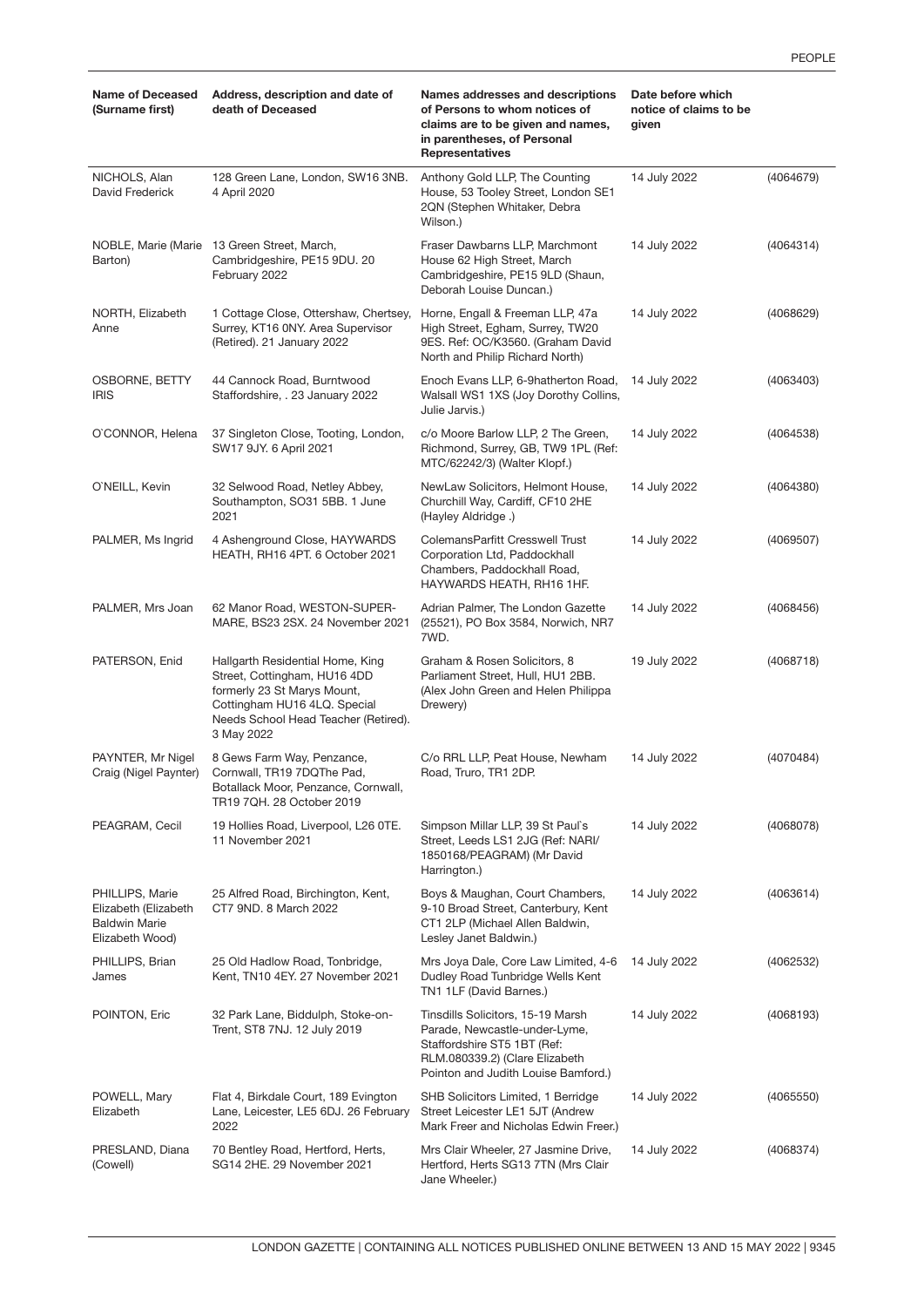| <b>Name of Deceased</b><br>(Surname first)       | Address, description and date of<br>death of Deceased                                                                                                                                              | Names addresses and descriptions<br>of Persons to whom notices of<br>claims are to be given and names,<br>in parentheses, of Personal<br>Representatives | Date before which<br>notice of claims to be<br>given |           |
|--------------------------------------------------|----------------------------------------------------------------------------------------------------------------------------------------------------------------------------------------------------|----------------------------------------------------------------------------------------------------------------------------------------------------------|------------------------------------------------------|-----------|
| PRINGSHEIM,<br>Charlotte Maria                   | 12 Highfield Crescent, Northwood,<br>HA6 1EZ, 27 June 2021                                                                                                                                         | Hanney Dawkins & Jones, 21 Bridge<br>Street, Pinner HA5 3HX                                                                                              | 14 July 2022                                         | (4064534) |
| PUDDEN, Mr Martin<br>William                     | 13 Sebastian Avenue, Shenfield,<br>BRENTWOOD, CM15 8PN. 13 April<br>2021                                                                                                                           | Isabel Pudden, The London Gazette<br>(25518), PO Box 3584, Norwich, NR7<br>7WD.                                                                          | 14 July 2022                                         | (4068382) |
| RAWSTRON, Mr<br>Thomas Howorth                   | Salmoor Way, MARYPORT, CA15<br>8AZ. Retired. 9 September 2021                                                                                                                                      | Peter Leslie Foster, The London<br>Gazette (25509), PO Box 3584,<br>Norwich, NR7 7WD.                                                                    | 20 July 2022                                         | (4068260) |
| ROBERTS, Trevor<br>Llewellyn                     | 41 Purdy Road, Newport, Isle of<br>Wight, PO30 5SU. 14 February 2022                                                                                                                               | Lloyds Bank PLC, Estate<br>Administration Service PO BOX 5005<br>Lancing BN99 8AZ (Lloyds Bank PLC.)                                                     | 14 July 2022                                         | (4063477) |
| RODDIS, Russell                                  | 10 Wrenthorpe Vale, Clifton,<br>Nottingham, NG11 9BY. 3 February<br>2022                                                                                                                           | QualitySolicitors Yates and Co,<br>Arboretum Gate, 92-94 North<br>Sherwood Street, Nottingham NG1<br>4EE                                                 | 14 July 2022                                         | (4063398) |
| ROGERS, Robert<br>Leslie                         | Fourth Avenue, Northville, Bristol, BS7<br>0RN. Driver (Retired). 3 April 2022                                                                                                                     | Hugh James Solicitors, Two Central<br>Square, Cardiff, CF10 1FS. Ref: NID/<br>MABR/ROG563/1. (National<br>Westminster Bank Plc)                          | 18 July 2022                                         | (4068622) |
| RUANE, Thomas<br>Anthony                         | 19 Cunningham Court, Station Road,<br>Heacham, Norfolk, PE31 7HW. 6<br><b>March 2022</b>                                                                                                           | Ward Gethin Archer Solicitors, 3 Regis 14 July 2022<br>Place, Bergen Way, King's Lynn,<br>Norfolk PE30 2JN (Ref:<br>ANM.R03586-3-6)                      |                                                      | (4065186) |
| SADGROVE, June<br>Charmian                       | Fornham House Care Home, Fornham<br>St Martin, Bury St Edmunds, Suffolk<br>IP31 1SR formerly of Flat 37, Lydgate<br>Court, Abbots Gate, Bury St<br>Edmunds, Suffolk, IP33 3FB. 10<br>February 2022 | Greene & Greene, 80 Guildhall Street,<br>Bury St Edmunds, Suffolk IP33 1QB<br>(Lynda Brignall.)                                                          | 14 July 2022                                         | (4060025) |
| SELIGMAN, Mr<br>David Joseph (David<br>Seligman) | 22 West Orchard Crescent, Cardiff,<br>Caerdydd, CF5 1AR. 20 August 2021                                                                                                                            | Paul Seligman and Janet Dewes c/o<br>Hugh James, Two Central Square,<br>Cardiff, CF10 1FS.                                                               | 14 July 2022                                         | (4070485) |
| SMART, Mr Leslie                                 | 59 Chestnut Crescent, Sunderland,<br>Tyne and Wear, SR5 5BH. 19<br>December 2021                                                                                                                   | Ceri Webster c/o Hugh James, Two<br>Central Square, Central Square,<br>Cardiff, CF10 1FS.                                                                | 14 July 2022                                         | (4070490) |
| SMITH, Joseph<br>Harry                           | 29 Limehurst Road, Leicester, LE5<br>1RU . 28 April 2022                                                                                                                                           | Rich and Carr Ltd, 1172 Melton Road, 14 July 2022<br>Syston LE7 2HB                                                                                      |                                                      | (4068026) |
| SMITH, Margaret                                  | Vida Grange, Thirkill Drive, Pannal,<br>Harrogate, HG3 1FE. 13 December<br>2021                                                                                                                    | Newstead & Walker Ltd, Mercury<br>House Mercury Row, Otley, LS21 3HQ<br>(Alison Margaret Belfield.)                                                      | 14 July 2022                                         | (4069484) |
| SMITH, Mr Paul                                   | Pipits Green, Lyndhurst, Hampshire,<br>SO43 7FY. 1 April 2022                                                                                                                                      | Robert Simpson c/o Thomas Simpson 14 July 2022<br>Solicitors, 37 Southgate Street,<br>Winchester, SO23 9EH.                                              |                                                      | (4070395) |
| STEVENS, Martin<br>John                          | Oakwood House Residential Home.<br>Stollery Close, Kesgrave, Suffolk, . 12<br>August 2021                                                                                                          | Ashtons Legal, The Longbarn<br>Fornham Business Court Fornham St<br>Martin Bury St Edmunds Suffolk IP31<br>1SL (Alan Brown & Matthew<br>Cameron.)        | 14 July 2022                                         | (4069483) |
| STONHAM, Rosa<br>Margaret                        | 14 Crowborough Road, Hastings,<br>East Sussex,, TN35 5EF. 12 March<br>2022                                                                                                                         | Gaby Hardwicke Solicitors, 34-35<br><b>Wellington Square Hastings East</b><br>Sussex TN34 1PN (Jonathan Paul<br>Midgley.)                                | 14 July 2022                                         | (4060182) |
| STREET, Mr John                                  | 44 Randolph Street, OXFORD, OX4<br>1YA. Electronics Engineer retired. 8<br>September 2021                                                                                                          | Matthew Ryan, 14 Princess Crescent,<br>LONDON, N4 2HJ.                                                                                                   | 14 July 2022                                         | (4068207) |
| TALBOT, JILL                                     | Stronvar Rest Home Church Road,<br>Brightlingsea Essex, CO7 0QT. 15<br>March 2021                                                                                                                  | JOHN FOWLERS SOLICITORS, 12<br>Victoria Place, Brightlingsea Essex,<br>CO7 0BX (Jacqueline Elizabeth<br>Blackwell, Sally Ann Salt.)                      | 14 July 2022                                         | (4061267) |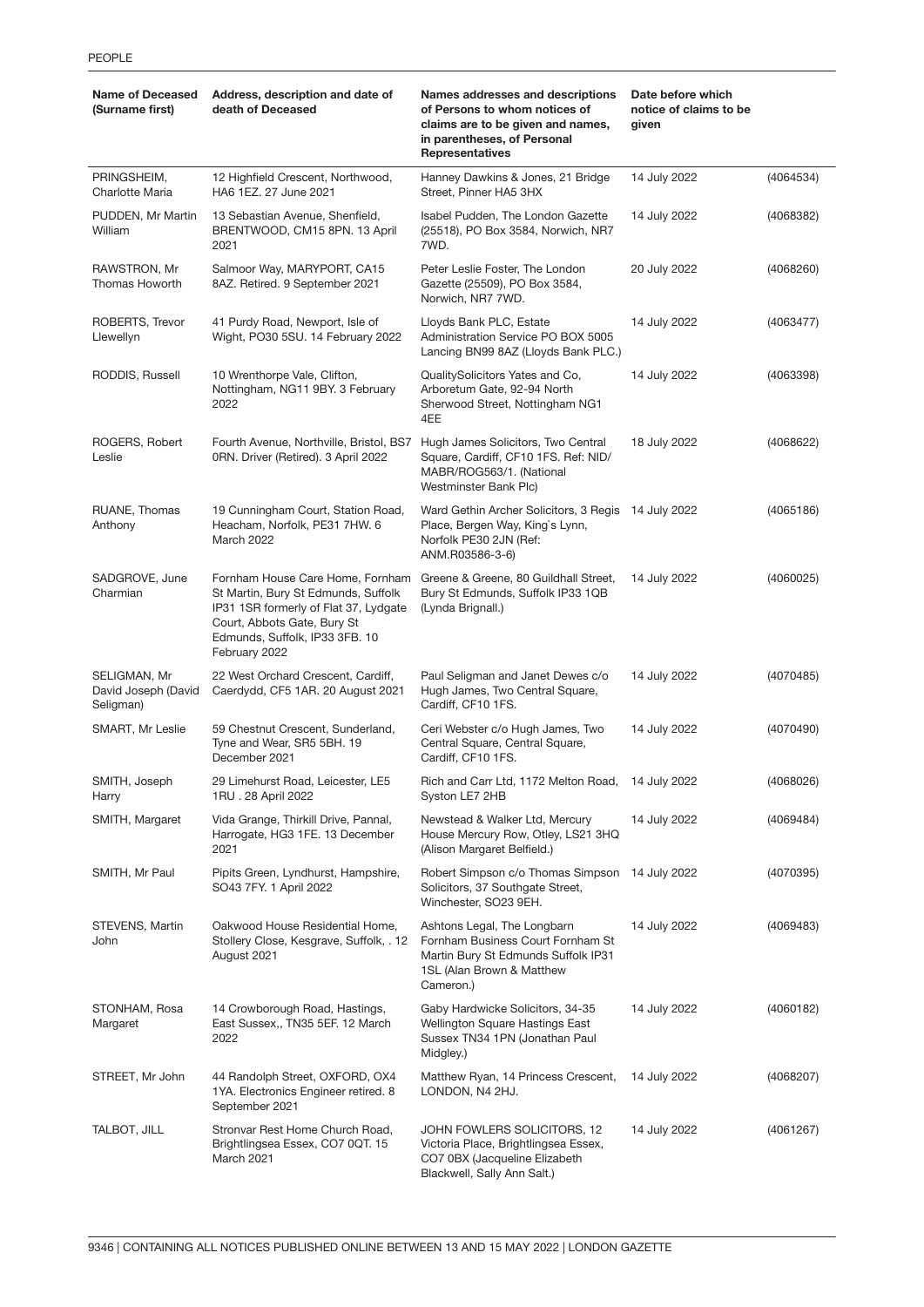| <b>Name of Deceased</b><br>(Surname first)       | Address, description and date of<br>death of Deceased                                              | Names addresses and descriptions<br>of Persons to whom notices of<br>claims are to be given and names,<br>in parentheses, of Personal<br>Representatives | Date before which<br>notice of claims to be<br>aiven |           |
|--------------------------------------------------|----------------------------------------------------------------------------------------------------|----------------------------------------------------------------------------------------------------------------------------------------------------------|------------------------------------------------------|-----------|
| TURNER, MRS<br><b>BARBARA IRENE</b>              | 27 St. Marys Close, Trimley St. Mary,<br>FELIXSTOWE, SUFFOLK, IP11 0TY.<br>RETIRED. 3 January 2022 | LORRAINE JUNE O'LEARY, 19<br>BLUEBANK VIEW, NEW<br>WHITTINGTON, CHESTERFIELD,<br>DERBYSHIRE, UK, S43 2DW.                                                | 14 July 2022                                         | (4068461) |
|                                                  | THOMAS, Eileen Ann 81 Littleworth Road, Downley, HIGH<br>WYCOMBE, HP13 5XA. 23 October<br>2021     | Kevin Thomas, The London Gazette<br>(23922), PO Box 3584, Norwich, NR7<br>7WD.                                                                           | 14 July 2022                                         | (4004144) |
| THOMAS, Mr Cerith<br>Dorian                      | 58 Station Road, Llangennech,<br>LLANELLI, SA14 8UE. Retired<br>Teacher. 20 February 2021          | DPA Law LLP, Margaret Rhian Fisk,<br>Dpa Law 6a, High Street, LLANELLI,<br>United Kingdom, SA14 8UE.                                                     | 22 July 2022                                         | (4066503) |
| Ronald                                           | THOMPSON, George 45 The Grove, Wheatley Hills,<br>Doncaster, DN2 5SB. 28 March 2021                | Symes Bains Broomer Solicitors, 157<br>Boothferry Road, Goole DN14 6AL<br>(Andrew Samuel Horwich.)                                                       | 14 July 2022                                         | (4070450) |
| THORLEY, Mrs June<br>Elizabeth                   | 37 Hull Road, Woodmansey,<br>BEVERLEY, East Yorkshire, U.K.,<br>HU17 0TB. None. 9 April 2022       | Thomas George Denis Thorley, 15<br>Albion Hill, EXMOUTH, EX8 1JS.                                                                                        | 15 July 2022                                         | (4068315) |
| TURNER, Sandra<br>Ethel                          | 33 Kingfisher Way, Romsey, SO51<br>7RY,. 17 March 2022                                             | Bells, 5 Market Place Romsey,<br>Hampshire SO51 8XF (Martin Russell.)                                                                                    | 14 July 2022                                         | (4061991) |
| WEBSTER, ROOSJE<br><b>JETJE</b>                  | 25 Surrey Road London, SE15 3AS.<br>15 January 2022                                                | WILLIAM BAILEY SOLICITORS, The<br>Lodge, 47 East Dulwich Road London,<br>SE22 9AN (DIONNE WEBSTER,<br>DAWN WEBSTER.)                                     | 14 July 2022                                         | (4065530) |
| WRIGHT, MR<br>MICHAEL ROBERT<br>(MICHAEL WRIGHT) | 4A, Mount Pleasant, Peterborough,<br>Cambridgeshire, PE2 8HW. 4 March<br>2022                      | Chris Ellison c/o Irwin Mitchell LLP,<br>Riverside East, 2 Millsands, Sheffield,<br>S3 8DT.                                                              | 16 July 2022                                         | (4070857) |
| <b>WALTON, Anthony</b>                           | 11 Paddock Way, Dronfield, Sheffield,<br>S18 2FE. 7 August 2021                                    | Rosalind Watchorn Solicitors, 10<br>Kenwood Park Road Sheffield, S7 1NF<br>(Geoffrey Hugh Wilbert Kendall, Lance<br>Oldham.)                             | 14 July 2022                                         | (4064377) |
| WAREHAM,<br>Elizabeth Mary<br>Ayden              | 36 Coppice Avenue, Great Shelford,<br>Cambridge, Cambridgeshire, CB2<br>5AQ. 15 April 2022         | HCR Hewitsons, 50-60 Station Road<br>Cambridge CB1 2JH (Daniel Joseph<br>Curtis .)                                                                       | 14 July 2022                                         | (4065556) |
| WARNES, Elizabeth<br>Anne                        | Ipswich Suffolk, . 19 October 2021                                                                 | Gotelee Solicitors, 31-41 Elm Street,<br>Ipswich, Suffolk IP1 2AY (Ref: DYS/<br>81634/2) (Gordon Charles Warnes and<br>Peter John Warnes .)              | 14 July 2022                                         | (4064281) |
| WEEKES, Ivy Louisa                               | Marlborough Court, Southfields Road,<br>Eastbourne, . 10 October 2021                              | Heringtons Solicitors LLP, 37-39<br>Gildredge Road BN21 4RX                                                                                              | 14 July 2022                                         | (4060133) |
| WHEELER, Susan                                   | 118 Lavender Hill, Battersea, London,<br>SW11 5RD. 11 May 2021                                     | Pellys Solicitors Ltd, 2 London Road<br>Biggleswade, Bedfordshire, SG18 8EB                                                                              | 14 July 2022                                         | (4063462) |
| WHETTON, Graham                                  | 63 Torsway Avenue, Blackpool, FY3<br>8LZ. 22 February 2022                                         | Cooper Nimmo Limited, 237 Church<br>Street, Blackpool FY1 3PB (Ref:<br>JF/JP/0251152/Whetton) (Cooper<br>Nimmo Limited.)                                 | 14 July 2022                                         | (4066822) |
| WIDDOWSON,<br>Patricia Anne<br>Rosemary          | Delbury Forest Drive, Kirby Muxloe,<br>Leicestershire, LE9 2EA. 18<br>November 2021                | SHB Solicitors Limited, 1 Berridge<br>Street Leicester LE1 5JT (James<br>Andrew Widdowson, Lisa Mandy<br>Bacon and Clive Roy Cook.)                      | 14 July 2022                                         | (4063983) |
| WILLIAMS, Mrs<br>Aelwen                          | Ffynnon Newydd, LLANRWST,<br>CONWY, WALES, LL26 0YY.<br>RETIRED. 15 July 2021                      | HOWELL JONES CYFREITHWYR,<br>ERYL WYN JONES, 36 STATION<br>ROAD, LLANRWST, LL26 0DA.<br>(GARETH WYN JONES, )                                             | 16 July 2022                                         | (4065924) |
| WOOD, Norman<br>Arthur                           | 14 Threave Court, Riverside Way,<br>Carlisle, Cumbria, CA1 2DY. 10 March<br>2022                   | Atkinson Ritson, 15 Fisher Street<br>Carlisle Cumbria CA3 8RW (Atkinson<br>Ritson.)                                                                      | 14 July 2022                                         | (4063511) |
| WOOD, Mr Gareth<br>Alister                       | 15 Rudolph Road, BUSHEY, WD23<br>3DX. Museum Manager. 27 August<br>2021                            | Graham White & Co, 94 High Street,<br>BUSHEY, WD23 3HD.                                                                                                  | 14 July 2022                                         | (4070183) |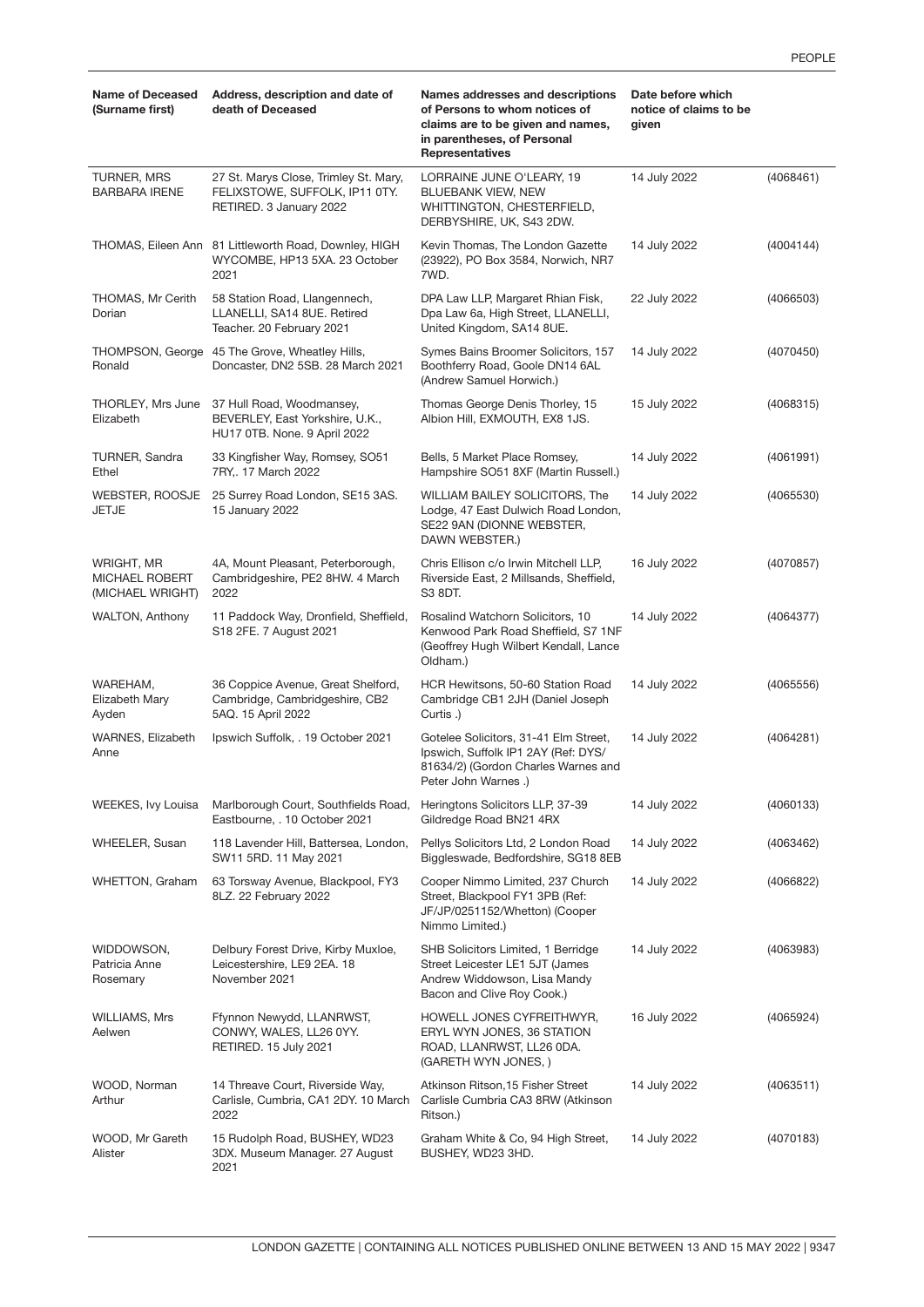| <b>Name of Deceased</b><br>(Surname first) | Address, description and date of<br>death of Deceased                                     | Names addresses and descriptions<br>of Persons to whom notices of<br>claims are to be given and names,<br>in parentheses, of Personal<br><b>Representatives</b> | Date before which<br>notice of claims to be<br>given |           |
|--------------------------------------------|-------------------------------------------------------------------------------------------|-----------------------------------------------------------------------------------------------------------------------------------------------------------------|------------------------------------------------------|-----------|
| WOOD, Mr Robert<br>John                    | Flat A, 75-77 Talbot Road, London,<br>W2 5JN. Retired railway worker. 21<br>November 2019 | Saul Marks, Milwyn Jenkins and<br>Jenkins, White House, Arthur Street,<br>Montgomery, Powys, SY15 6RA.                                                          | 14 July 2022                                         | (4069798) |
| WRIGHT, Anthony<br>Ernest                  | 22 Helmton Drive, Sheffield, South<br>Yorkshire, S8 8QN. 1 February 2022                  | Lloyds Bank Estate Administration<br>Service, PO BOX 5005 Lancing BN99<br>8AZ (Lloyds Bank PLC.)                                                                | 14 July 2022                                         | (4062546) |
| <b>WRIGHTSON, Mavis</b><br>Claire          | 58 Eastwick Road Hersham Walton-<br>On-Thames, KT12 5AR. 31 August<br>2021                | Lodge Brothers Legal Services,<br>Ludlow House, Ludlow Road, Feltham<br><b>TW137JF</b>                                                                          | 14 July 2022                                         | (4061868) |
| ZADEH, Siavash<br>Hossin                   | Flat 3, 48 Devonshire Road, Hastings,<br>East Sussex, TN34 1NH. 28 March<br>2022          | Gaby Hardwicke Solicitors, 34-35<br><b>Wellington Square Hastings East</b><br>Sussex TN34 1PN (Sara<br>Hosseinzadeh Bejargfsheh.)                               | 14 July 2022                                         | (4061233) |
| SHIELDS, miss<br>dorothy may               | Woodside, Conway Road, CONWY,<br>LL32 8JX. retired. 15 April 2022                         | howell jones cyfreithwyr solicitors,<br>edward charles griffiths, 36 STATION<br>ROAD, LLANRWST, LL26 0DA.<br>(edwina elizabeth williams,)                       | 15 July 2022                                         | (4067679) |
| WOLLAND, mr david<br>james                 | 14 Nightingale Court, Hill Lawn,<br>BRISTOL, BS4 4HZ. 19 April 2022                       | jacqueline davies, The London<br>Gazette (25516), PO Box 3584,<br>Norwich, NR7 7WD.                                                                             | 14 July 2022                                         | (4068360) |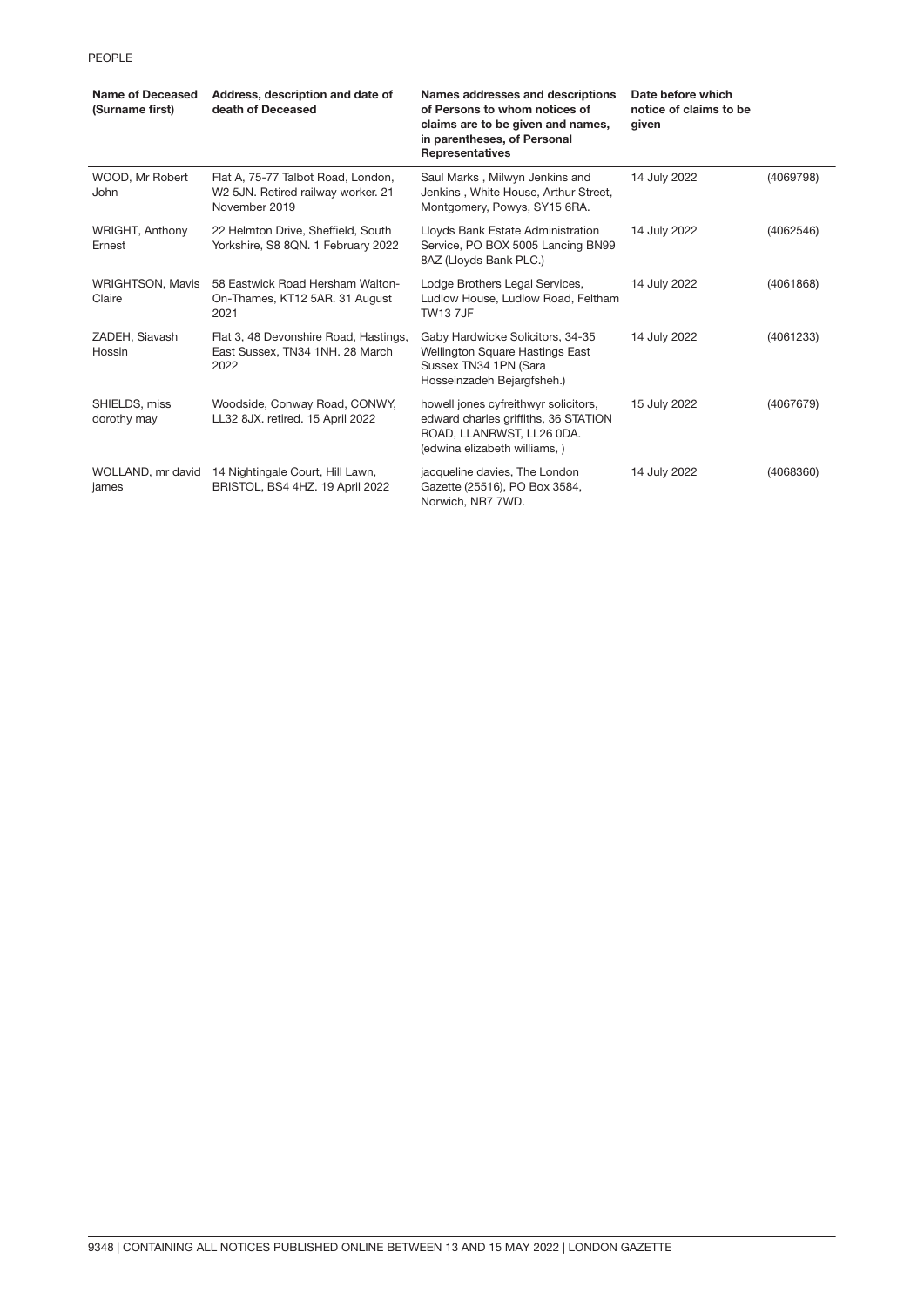# Terms and conditions relating to submission of notices

The Gazette (which includes the London, Belfast and Edinburgh Gazette) is an official public record and the United Kingdom's longest continuously published newspaper. It is managed by The National Archives (a non-ministerial government department) under a concessionary contract with The Stationery Office Limited ('TSO' or the "Publisher", as defined below). Any capitalised terms referred to in these terms and conditions relating to submission of notices are defined below.

By placing a Notice in The Gazette you are consenting to put official information permanently on the public record and in the public domain, online (in The Gazette website or via The Gazette mobile app), in print, and via a data service (rather than by having to search for notices on The Gazette website, customers can either create a pdf of the Notices that they are interested in, or subscribe to an electronic version of The Gazette (in full or in part) which is provided as a data service).

These terms should be read in conjunction with:

1 The Publisher's [privacy policy](https://www.thegazette.co.uk/privacy)

2 The Publisher's [policies relating to submission of notice](https://www.thegazette.co.uk/place-notice/policy)

which together govern the submission of Notices.

Notice Placers, as defined below, may place a Notice in The Gazette either because there is a statutory requirement to do so, or to do so voluntarily to put information in The Gazette in order to create an official record of fact. All Notice Placers must have the authority to place the notice that they submit for publishing. TSO, as the Publisher, is required to verify the authority of Notice Placers who place Notices and has the authority to refuse to publish Notices from Notice Placers whose authority cannot be effectively verified.

Notices received for publication usually fall under the following broad headings:

Church, Companies, Environment and Infrastructure, Health and Medicine, Honours and awards, Money, Parliament and Assemblies, People, Royal Family and State. Further information can be found at [www.thegazette.co.uk.](https://www.thegazette.co.uk)

These terms and conditions ( "Terms and Conditions") govern submission of Notices (as defined below) to The Gazette. By submitting Notices, howsoever communicated, whether at the website [www.thegazette.co.uk](http://www.thegazette.co.uk) (the "Website") or by email, post and/or facsimile, the Notice Placer (as defined below) agrees to be bound by these Terms and Conditions. Where the Notice Placer is acting as an agent or as a representative of a principal, the Notice Placer warrants that the principal agrees to be bound by these Terms and Conditions.

The Publisher reserves the right to modify these Terms and Conditions at any time. Such modifications shall be effective immediately upon publication. By submitting Notices to The Gazette after the Publisher has published such modifications, the Notice Placer, including any principal, agrees to be bound by the revised Terms and Conditions.

#### 1 Definitions

1.1 In these Terms and Conditions: "Authorised Scale of Charges" means the scale of charges set out at in the printed copy of the Gazette or at [www.thegazette.co.uk/place-notice/pricing](https://www.thegazette.co.uk/place-notice/pricing), as modified from time to time; "Charges" means the payment due for the acceptance of a Notice by the Publisher payable by the Notice Placer as set out in the Authorised Scale of Charges; "Forwarding Service" means the service provided to use The Gazette's postal box for correspondence in order to prevent a personal address from being publicly and permanently available on the official public record. "Local Newspaper Notice" means any notice placed in a local newspaper other than The Gazette; "Notice" means all advertisements and state, public, legal or other notices (without limitation) submitted for potential publication in The Gazette by the Notice Placer, save in respect of any Local Newspaper Notice, to which other terms may apply where indicated in these Terms and Conditions; "Notice Placer" means any agency, company, firm, organisation or person who has requested to place a Notice in The Gazette, whether acting on their own account or as agent or representative of a principal; "Publisher" means The Stationery Office Limited or TSO, with registered company number 03049649, acting in accordance with the concessionary contract awarded by The National Archives.

1.2 the singular includes the plural and vice-versa; and

1.3 any reference to any legislative provision shall be deemed to include any subsequent re-enactment or amending provision.

2 By submitting a Notice to the Publisher, the Notice Placer agrees to be bound by these Terms and Conditions which, unless stated otherwise in these Terms and Conditions, represent the entire terms agreed between the parties in relation to the publication of Notices in The Gazette and which every Notice shall be subject to. For the avoidance of doubt, these Terms and Conditions shall prevail over any other terms or conditions (whether or not inconsistent with these Terms and Conditions) contained or referred to in any correspondence or documentation submitted by the Notice Placer or implied by custom, practice or course of dealing which the parties agree shall not apply, unless otherwise expressly agreed in writing by the Publisher.

3 The Publisher reserves the right, to be exercised at its sole and absolute discretion, to make reasonable efforts to verify the validity of the Notice Placer.

4 The Publisher may, at its sole and absolute discretion edit the Notice, subject to the following restrictions:

4.1 the sense of the Notice submitted by the Notice Placer will not be altered;

4.2 Notices shall be edited for house style only, not for content;

4.3 Notices can be edited to remove obvious duplications of information;

4.4 Notices can be edited to re-position material for style;

4.5 any additions, amendments or deletions required in order to include the minimum necessary information set out in any Notice guidelines shall be confirmed with the Notice Placer; and

4.6 subject to clause 5 below, no amendments to the text (other than those made as a consequence of  $4(i) - (v)$  above) shall be made without confirmation from the Notice Placer.

For the avoidance of doubt, the Notice Placer agrees and accepts that, subject to the limited rights to edit any Notice referred to above, it is the Notice Placer that shall be solely responsible for the content of any Notice, including its validity and accuracy and that the Publisher shall not be responsible for, nor shall have any liability in respect of such content in any way whatsoever.

5 The Notice Placer accepts that it submits a Notice entirely at its own risk and that the Publisher shall have the sole and absolute discretion whether to accept a Notice for publication; whether to publish it (including after acceptance); the timing of any publication of a Notice; or whether to remove or withdraw the Notice after publication, such decision to be final. The Notice Placer must satisfy itself as to the legal, statutory and/or procedural requirements and accuracy relating to any Notice and, for the avoidance of doubt, the Publisher shall have the sole and absolute discretion to refuse to publish or withdraw from publication (if already published) any Notices where the content of the Notice, in the Publisher's sole and absolute opinion, may not comply with any such requirements. In instances where publication has not yet taken place, the Publisher shall notify the Notice Placer of any action required to remedy any deficiency and publication shall not take place until the Publisher is satisfied that such action has been taken by the Notice Placer. Where publication has taken place the Notice placer will be contacted with the proposed remedy which may include, but is not limited to, removal, reinsertion, retraction or substitution notice.

6 Save for any liability that cannot be excluded or restricted by law, The National Archives or the Publisher's (including any successor organisations, affiliates, officers, directors, agents, subcontractors and/or employees) total aggregate liability whether arising from the acts and/or omissions of The National Archives or the Publisher arising out of or made in connection with any Notice or otherwise for any and all liabilities, losses, damages, expenses, costs (including all interest, penalties, legal costs and other professional costs and/or expenses), whether in contract (including under an indemnity or warranty), tort (including negligence), misrepresentation, equity, breach of statutory duty, strict liability or otherwise incurred shall be limited to one hundred and fifty per cent (150%) of the value of the Charge paid for such Notice under these Terms and Conditions.

6A Other than as set out in clause 6 above, neither the Publisher, nor The National Archives, shall have any liability in respect of any act and/or omission of the Notice Placer and/or any third party or in respect of any Notice submitted by any Notice Placer for potential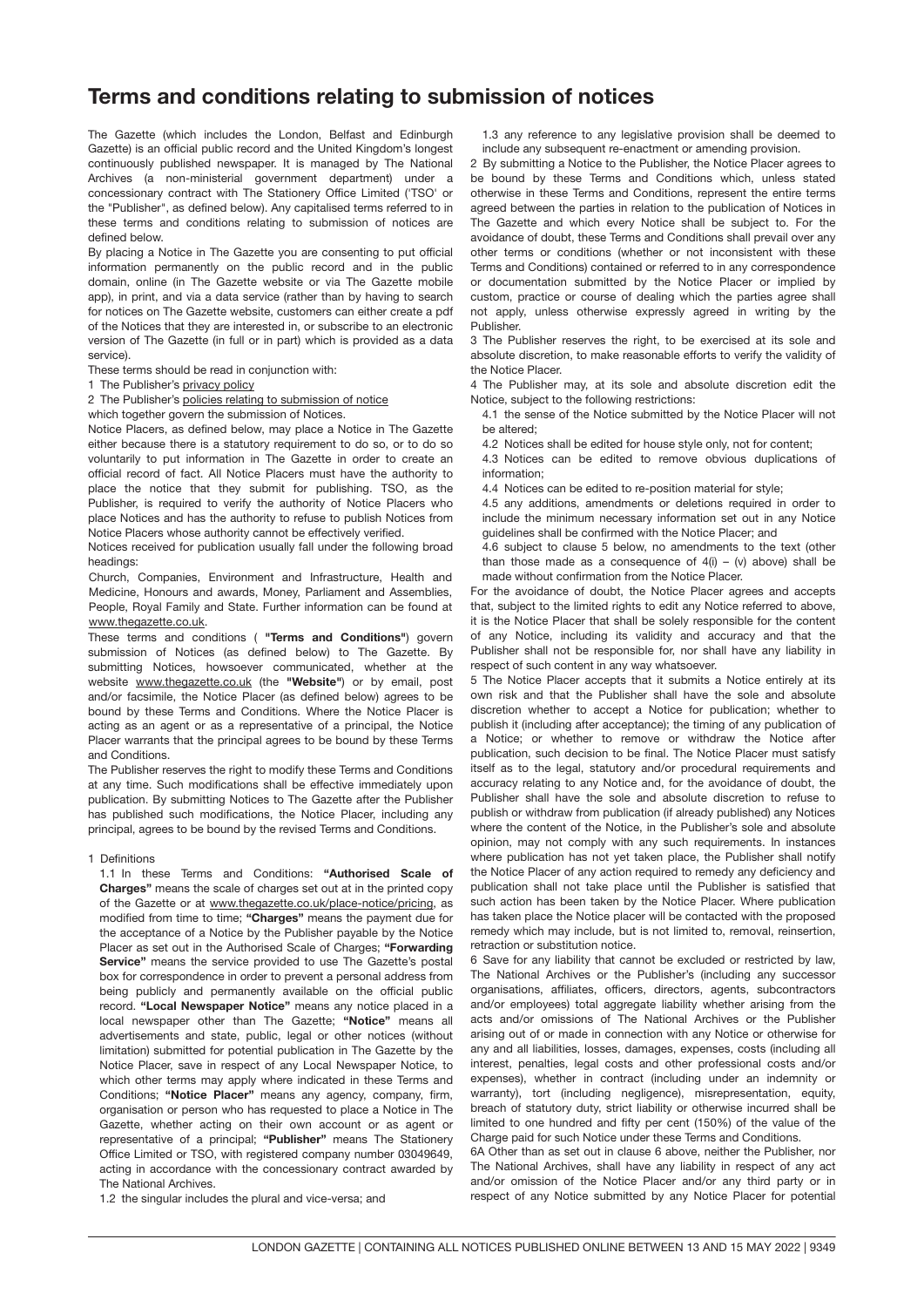publication in The Gazette, which the Notice Placer warrants and accepts is solely its responsibility.

7 For the avoidance of doubt, subject to clause 6 above and save for the payment of the Charges, in no circumstances shall either party be liable for any losses including, without limitation, loss of revenues, profits, contracts, business or savings or anticipated savings, any loss of goodwill or reputation, or any special, indirect or consequential damages (however arising, including negligence).

8 Where the Publisher is responsible for a failure to publish, or has published a Notice in error or with an error, the Publisher shall, at no charge to the Notice Placer, either publish the Notice at the next suitable opportunity, or in the event of an error, remove the Notice or publish a reinsertion, retraction or substitution Notice as appropriate at the next suitable opportunity. Both parties agree (including on behalf of any principal, if applicable) that this shall be the sole remedy of the Notice Placer (including any principal, if applicable) and the full extent of the limit of the Publisher's liability in these circumstances.

9 In the event that the Publisher believes, in its sole opinion, a Notice Placer is submitting Notices in bad faith, is in breach of clause 11 below, or has dealings with Notice Placers who are in breach of these Terms and Conditions or has breached such Terms and Conditions previously, the Publisher may require further verification of information to be provided by the Notice Placer and may, at its sole and absolute discretion, delay publication of those Notices until it is satisfied that the Notice it has received is based on authentic information.

10 The location of the Notice in The Gazette shall be at the discretion of the Publisher. For the avoidance of doubt, the Notice shall be published in the house style of The Gazette.

### 11 The Notice Placer warrants:

11.1 that it has the right, power and authority to submit the Notice; 11.2 the Notice is true and accurate in all respects and does not

mislead or contain potentially fraudulent information;

11.3 the Notice is submitted in good faith, does not contravene any law (statutory or otherwise), nor is it in any way illegal, defamatory or an infringement of any other party's rights or of any applicable advertising regulations, guidelines or codes of practice, nor is it subject to any court order prohibiting such publication.

12 To the extent permissible by law the Publisher excludes all warranties, conditions or other terms, whether implied by statute or otherwise, relating to the placing of any Notices.

13 The Notice Placer agrees to fully indemnify (as a debt) and hold the Publisher and The National Archives or any successor organisation, including any affiliates, officers, directors, agents, subcontractors and employees harmless from all liabilities, costs, expenses, damages and losses (including, without limitation) any direct, indirect, consequential and/or special losses and/or damage, loss of profit, loss of reputation and/or goodwill and all interest, penalties and legal costs (calculated on a full indemnity basis) and all other professional costs and/or expenses (including legal costs) suffered or incurred (including negligence) in respect of any matter arising out of, in connection with or relating to any Notice (including, without limitation, clause 11 of the Terms and Conditions) and including (without limitation) in respect of any claim and/or demand (including threatened and/or potential claims or demands) made by any third party which may constitute a breach and/or potential breach by the Notice Placer (or their principal) of these Terms and Conditions or of any law and/or any of the rights of a third party. The Publisher shall consult with the Notice Placer as to the way in which such applicable claims, demands or potential claims or demands are handled but the Publisher shall retain the sole, absolute and final decision on all aspects of any matter arising from the aforementioned indemnity, including the choice of instructing legal representatives, steps taken in or related litigation and/or decisions to settle the case. The Notice Placer shall use best endeavours to provide, at its own expense, such co-operation and assistance as the Publisher may reasonably request including in respect of any principal (if applicable) and including, without limitation, the provision of and/or access to witnesses, access to premises and delivery up of documents and/or any evidence, including supporting any associated litigation and/or dispute resolution process.

14 The Notice Placer shall promptly notify the Publisher in writing of any actual, threatened or suspected claim made by a third party or parties against the Notice Placer and/or the Publisher in relation to a Notice. The Publisher reserves the right, following a claim or threatened claim, to immediately remove the Notice which is the subject of the complaint from the website at [www.thegazette.co.uk](https://www.thegazette.co.uk) and all other websites controlled by the Publisher containing the Notice, as well as from any other medium in which the Notice has been placed that is controlled by The Gazette, where possible. The Publisher may (at its sole and absolute discretion) require the Notice Placer to amend the Notice at its own cost before it agrees to republish the Notice if it is capable of rectification to avoid the claim, threatened or suspected claim. Any reinstatement of the Notice shall be at the sole and absolute discretion of the Publisher, whose decision in respect of such matter shall be final.

In exceptional circumstances, for example if the Notice was found by the Publisher to have been submitted by an unauthorised Notice Placer, the Publisher (upon receiving written approval from The National Archives) will remove a Notice in its entirety from [www.thegazette.co.uk,](https://www.thegazette.co.uk) but will retain the Notice identification online and include explanatory text saying why and when the Notice was removed.

15 The Notice Placer acknowledges that the Publisher may re-use Notices and/or allow third parties to re-use Notices accepted for publication in The Gazette for ongoing Gazette-related activity – for example to create a company profile page on The Gazette website and where you have also opted for a newspaper advertisement as well as a Gazette notice – and hereby assigns to the Publisher for and on behalf of the Crown, all rights, including but not limited to, copyright and/or other such intellectual property rights (as applicable) in all Notices, and warrants that any such activity in respect of any Notice (including any activity in the preparation of such Notice for publication in The Gazette) by the Publisher and/or third parties does not and will not infringe any legal right of the Notice Placer or any third party. For the avoidance of doubt, all Notices and any content therein shall be Crown copyright and may be subject to the Open Government Licence (or any variation thereof).

16 The Notice Placer accepts that the purpose of The Gazette is to disseminate information of interest to the public as widely as possible in the public interest. The Notice Placer accepts that the information contained in the Notices published in The Gazette may be used for additional purposes by the Publisher or third parties after publication as stated above and that such use may be beyond the control of The Gazette. In such instances, the Notice Placer agrees that the Publisher shall have no liability whatsoever in respect of such use by the Publisher or third parties. The Gazette will at all times act with confidentiality, discretion and adhere to any legislative requirements.

17 The Notice Placer acknowledges and agrees that the publication of any Notice is subject to any court order and/or direction of the court or such other regulatory and/or enforcement authorities including the Information Commissioner's Office, the police, the Financial Conduct Authority (and such other related regulatory organisations), the Solicitors Regulation Authority and such other authorities as may be applicable (without limitation) and that the Publisher may delay, refuse to publish or withdraw from publication if it has received evidence to that effect and may not publish such notice until it has received written evidence from the court (as the Publisher may reasonably require from time to time) that demonstrates that any previous order and/or direction has been withdrawn and/or is no longer applicable (as the Publisher may reasonably require from time to time) and/or, subject to any statutory and/or applicable laws, The Gazette may share information and/or data related to the Notice and/or the Notice Placer's account related to such authorities and the Notice Placer hereby consents to such disclosure(s).

18 In respect of any Local Newspaper Notice, this clause 18 shall apply. For the avoidance of doubt, all other terms of the Terms and Conditions shall apply to Local Newspaper Notices only to the extent that they do not conflict with the terms set out below. In the event of any conflict, the terms set out in this clause 18 shall prevail:

18.1 The Local Newspaper Notice may be placed in a local newspaper by any subcontractor and/or a third party organisation at the Publisher's sole and absolute discretion and the Notice Placer hereby consents to such use (including any activity that is ancillary and/or reasonably necessary to such use). For the avoidance of doubt, this may include the processing of personal data in accordance with the EU General Data Protection Regulation (Regulation 2016/679), and any legislation which implements, amends, re-enacts or replaces it in England and Wales, Northern Ireland or Scotland ("GDPR"), by the Publisher, any subcontractor and/or third party organisation, together with the local newspaper and related organisations;

18.2 The placement of a Local Newspaper Notice shall be upon the standard terms and conditions of the local newspaper in question in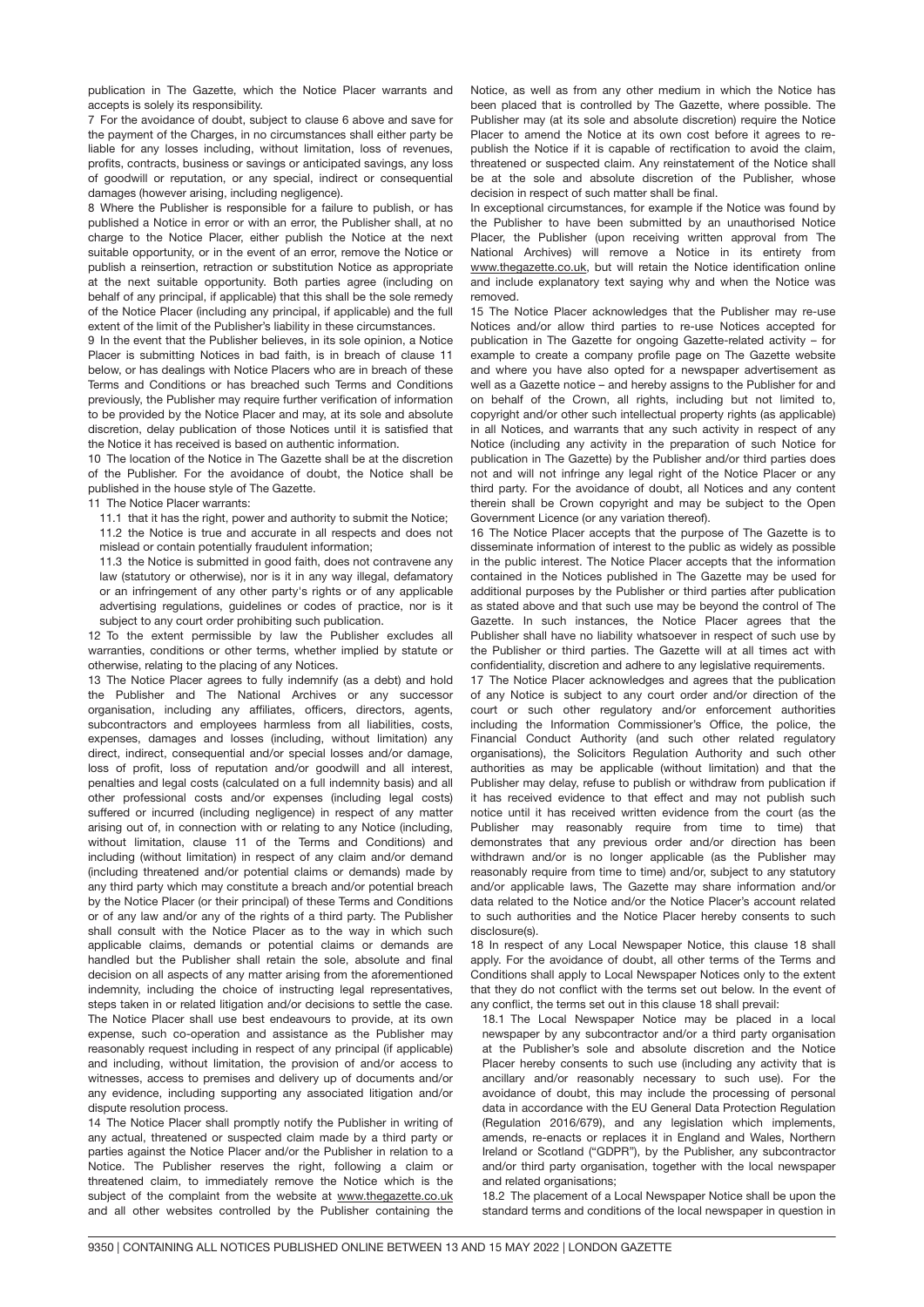18.3 To the extent that such local newspaper and the applicable addition to these Terms and Conditions. The Notice Placer expressly agrees to such local newspaper terms and by submitting a Local Newspaper Notice to The Gazette, expressly consents to the Publisher, its subcontractors and/or any applicable third party organisation agreeing to such terms on behalf of the Notice Placer; terms allow, where the Publisher, any subcontractor, any third party acting on behalf of the Publisher and/or the local newspaper is responsible for any error, the Publisher shall arrange for the local newspaper to publish the corrected Local Newspaper Notice at no additional cost to the Notice Placer. Both parties agree (including on behalf of any principal, if applicable) that this shall be the sole remedy of the Notice Placer (including any principal, if applicable) and the full extent of the limit of liability in these circumstances;

In the event that a corrected Local Newspaper Notice is not published for whatever reason, the total aggregate liability of the Publisher and The National Archives, whether direct or indirect, and including (without limitation) all liabilities, losses, damages, expenses, costs (including all interest, penalties, legal costs and/or other professional costs and/or expenses) suffered or incurred, howsoever arising (including negligence), whether arising from the acts and/or omissions of the Publisher, The National Archives and/or the Notice Placer and/or any third party (including, without limitation, any principal of the Notice Placer) or arising out of or made in connection with the Notice or otherwise shall be limited to the value of the Local Newspaper Notice placed through The Gazette except that nothing in these Terms and Conditions shall limit or exclude any liability for fraudulent misrepresentation, or for death or personal injury resulting from the Publisher's or The National Archives' negligence or the negligence of the their agents, subcontractors and/or employees or third parties acting on behalf of the Publisher.

19 In respect of the use of the Forwarding Service, The Gazette will replace the Notice Placer or executor's address with The Gazette's postal box address in the Notice, and Local Newspaper Notice if applicable. All correspondence received will be sent on from The Gazette to the Notice Placer or executor (if different).

Please be aware that correspondence received by The Gazette's postal box may be opened (for example in circumstances where the intended recipient of the correspondence is not clear) and in using this service you are consenting to this, however The Gazette will at all times act with confidentiality, discretion and adhere to any legislative requirements.

The Forwarding Service will remain in place for a period of 10 months from publication of the Notice in The Gazette, or 10 months from publication of the Notice in a Local Newspaper, in line with the Inheritance (Provision for Family and Dependants) Act 1975. After the 10 months period has lapsed any correspondence received will be returned to the sender where possible or securely destroyed, and the Notice Placer or executor's name and address details will be removed from the Forwarding Service.

20 The Notice Placer accepts that the Charges may be amended from time to time and will be payable at the rate in force at the time of invoicing unless otherwise agreed by the Publisher in writing. The Charges must be paid in full by the Notice Placer in advance of publication unless other requirements of the Publisher in respect of the payment of such Charges (as determined from time to time) are notified to the Notice Placer.

21 Please note that TSO uses Stripe on its eCommerce sites to process credit or debit card transactions. Goods that are out of stock are charged for immediately and despatched when the goods are in stock. By placing an order you agree to this process.

22 If the Notice Placer wishes to make a complaint, all such complaints shall be submitted in writing [customer.services@thegazette.co.uk](mailto:customer.services@thegazette.co.uk)

23 Save in respect of The National Archives (or any successor organisation), a person who is not a party to these Terms and Conditions has no right under the Contracts (Rights of Third Parties) Act 1999 to enforce any term of these Terms and Conditions but this does not affect any right or remedy of a party specified in these Terms and Conditions or which exists or is available apart from that Act.

24 These Terms and Conditions and all other express terms of the contract shall be governed and construed in accordance with the laws of England and the parties hereby submit to the exclusive jurisdiction of the English courts.